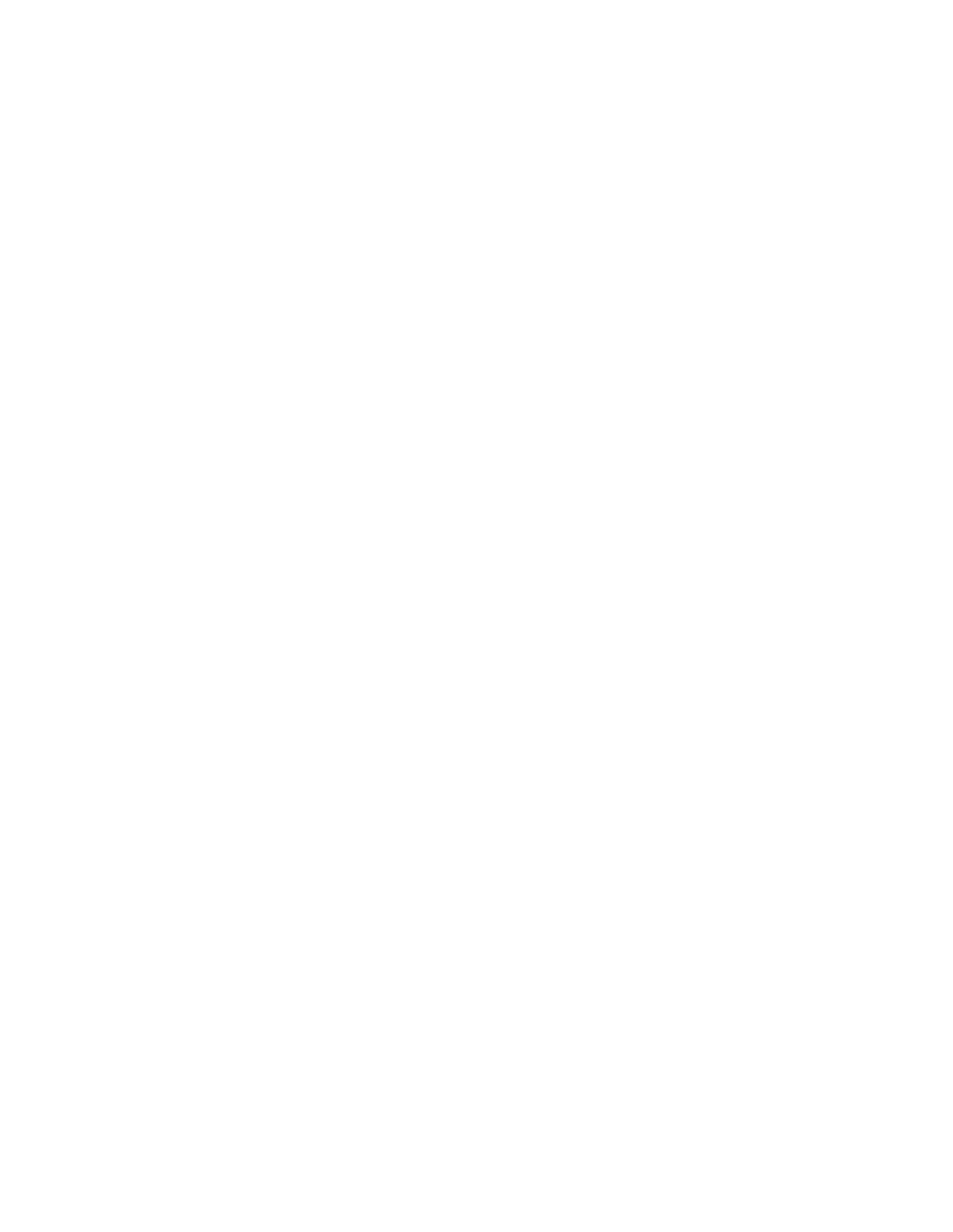#### **Board's Report**

Dear Members,

Your Directors have pleasure in presenting the  $27<sup>th</sup>$  (Twenty Seventh) Annual Report on the business and operations of your Company along with the Audited Financial Statements, for the Financial Year ended March 31, 2018.

#### **FINANCIAL RESULTS**

The financial performance of your Company for the Financial Year ended March 31, 2018 is summarized below:

(Rs. in Millions)

|                                                             |                                        |                                        |                                        | $\left(110, 1111, 111110110\right)$    |
|-------------------------------------------------------------|----------------------------------------|----------------------------------------|----------------------------------------|----------------------------------------|
|                                                             | Standalone**                           |                                        | Consolidated**                         |                                        |
| <b>Particulars</b>                                          | <b>Year Ended</b><br>March 31,<br>2018 | <b>Year Ended</b><br>March 31,<br>2017 | <b>Year Ended</b><br>March 31,<br>2018 | <b>Year Ended</b><br>March 31,<br>2017 |
| Sales & other Income                                        | 8,998.29                               | 8,182.05                               | 11,356.70                              | 10,561.89                              |
| Profit before Interest, Depreciation, Impairment &<br>Tax   | 1,044.89                               | 520.04                                 | 1,162.93                               | 446.17                                 |
| Less: Interest*                                             | 185.71                                 | 163.68                                 | 309.47                                 | 858.42                                 |
| Less: Depreciation & Impairment                             | 312.49                                 | 1082.57                                | 550.62                                 | 1372.50                                |
| Profit/ (Loss) before Tax                                   | 546.69                                 | (726.21)                               | 302.84                                 | (1,784.75)                             |
| Less: Income tax expenses                                   |                                        |                                        | $-8.4$                                 | 13.91                                  |
| Add: Minority Interest                                      |                                        |                                        |                                        |                                        |
| Add/Less: Other Comprehensive income                        | (13.13)                                | (2.64)                                 | 68.33                                  | 640.57                                 |
| Total comprehensive income for the year (net of<br>tax)     | 533.56                                 | (728.85)                               | 379.57                                 | (1, 158.09)                            |
| Total comprehensive income for the year<br>attributable to: |                                        |                                        |                                        |                                        |
| Owners of the Company                                       | 533.56                                 | (728.85)                               | 517.03                                 | (950.91)                               |
| Non-controlling interests                                   |                                        |                                        | (137.46)                               | (207.18)                               |

*\* includes Exchange Gain/ (Loss) of INR 13.78[INR (511.33) for the year ended March 31, 2017)] from Devyani International (Nigeria) Limited, Subsidiary.* 

*\*\* The Company has adopted Indian Accounting Standards (Ind AS) with effect from April 1, 2017, and the previous year's figures have been changed/updated/reclassified as per Ind AS applicability.*

#### **CONSOLIDATED FINANCIAL STATEMENTS**

The Consolidated Financial Statements of your Company for the Financial Year ended March 31, 2018, are prepared in compliance with the applicable provisions of the Companies Act, 2013 ("the Act"), Indian Accounting Standards ("Ind AS") which shall be placed before the members in their forthcoming Annual General Meeting ("AGM").

To comply with the provisions of Section 129(3) of the Act, a statement containing the salient features of the Financial Statement of subsidiary/ associate/ joint venture companies is provided as **Annexure - 1** in prescribed Form AOC – 1 and therefore not repeated hereby to avoid duplication.

#### **DEPOSITS**

Your Company has not accepted any deposits during the year under review, falling within the ambit of Section 73 of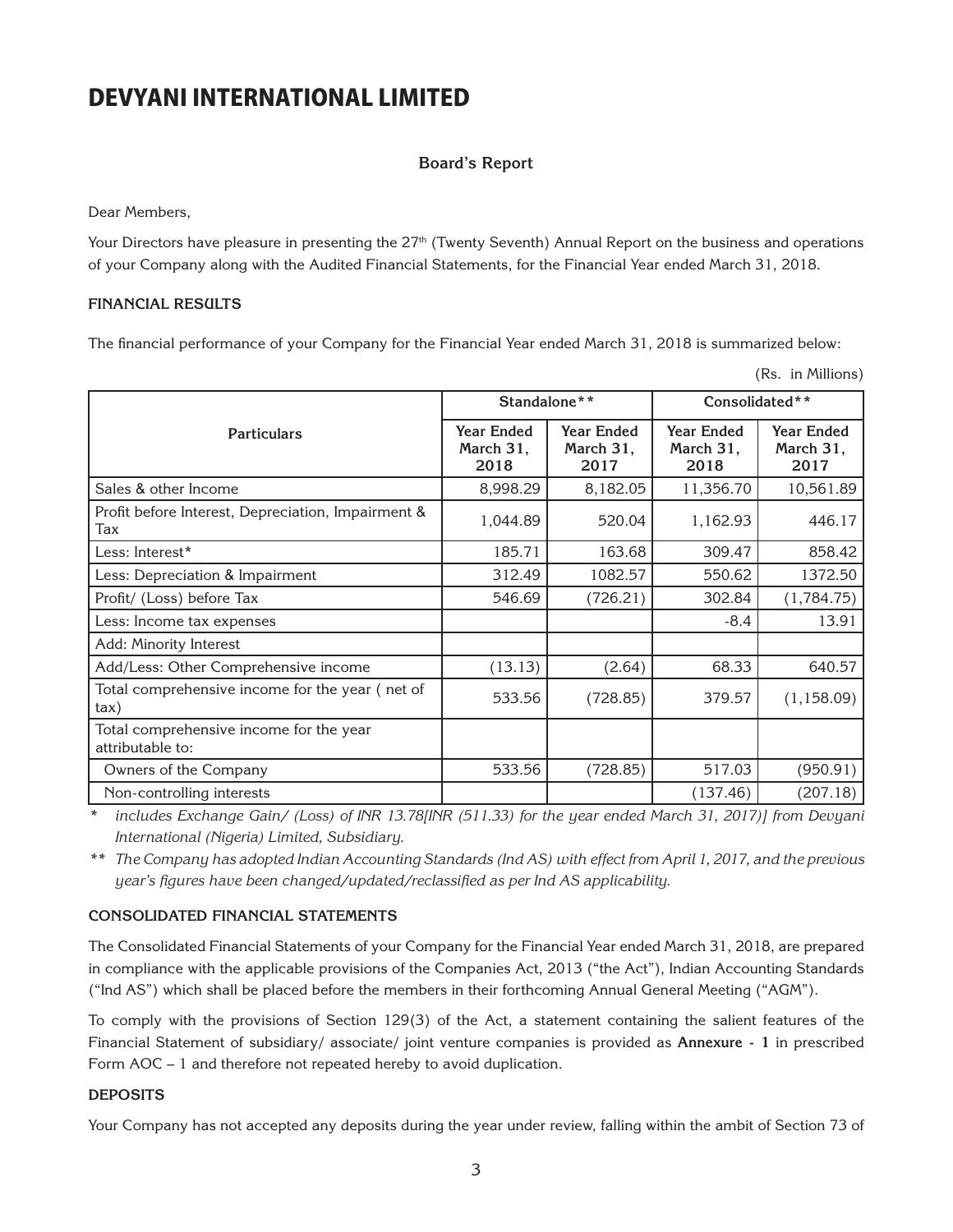the Act and the Companies (Acceptance of Deposits) Rules, 2014.

#### **STATE OF COMPANY'S AFFAIRS**

The revenue of your Company has grown by 7.5% on consolidated basis. Your Company has opened 65 new outlets and closed 29 loss making outlets during the year under review. Your Company has acquired stores on Lucknow Airport, Raipur Airport, Srinagar Airport and Trichy Airport for expanding its business and further expanding the KFC and Pizza Hut business by opening new stores. Your Company has built its own building in Gurugram where all its offices, warehouse, commissary have been consolidated and brought under one roof. Your Company continued its focus on product innovation, cost optimization, technology upgradation, Consumer connect and loyalty programs. All these efforts have resulted in improvement in profitability of your Company. Your Company has invested in its subsidiary in UK (i.e Devyani International UK Private Limited) to start its business under the brand 'TWG'. Your Company is also expanding its business and planning to open new stores in Nepal, Nigeria and UK.

#### **TRANSFER TO GENERAL RESERVE**

During the year under review, the Company has not transferred any amount to General Reserve.

#### **CHANGE IN THE NATURE OF BUSINESS, IF ANY**

During the year under review, there was no change in the nature of the business of the Company.

#### **DIVIDEND**

Considering the future fund requirements of your Company to be met through retained earnings, your Directors have not recommended any dividend on equity shares for the period under review.

#### **SHARE CAPITAL**

During the year under review there was no change in the Share Capital of the Company.

#### **DISCLOSURE UNDER EMPLOYEE STOCK OPTIONS SCHEME**

In terms of Rule 12 (9) of Companies (Share Capital and Debentures) Rules, 2014, the prescribed details of Employees Stock Options Scheme are as under :-

| <b>Particulars</b>                                                          | <b>Number of Options</b> |
|-----------------------------------------------------------------------------|--------------------------|
| Options granted during FY 2017-18                                           | Nil                      |
| Options vested during FY 2017-18                                            | <b>Nil</b>               |
| Options exercised during FY 2017-18                                         | Nil                      |
| Total number of shares arising out of exercise of options during FY 2017-18 | <b>Nil</b>               |
| Options forfeited/lapsed/cancelled during FY 2017-18                        | <b>Nil</b>               |
| The exercise price                                                          | <b>Nil</b>               |
| Variations of terms of options during FY 2017-18                            | <b>NA</b>                |
| Money realized by exercise of options during FY 2017-18                     | Nil                      |
| Total number of options granted during FY 2017-18 and in force              | <b>Nil</b>               |

Employee wise details of options granted during FY 2017-18:

| <b>Particulars</b>                                                                                                                                                                        | <b>Number of Options</b> |
|-------------------------------------------------------------------------------------------------------------------------------------------------------------------------------------------|--------------------------|
| (a) Key Managerial Personnel                                                                                                                                                              | Nil                      |
| (b) Any other employee who received a grant of options amounting to 5% or more<br>of the options granted during FY 2017-18.                                                               | Nil                      |
| (c) Identified employees who were granted options, during FY 2017-18 equal to<br>or exceeding 1% of the issued capital (excluding outstanding warrants and<br>conversions) of the Company | Nil                      |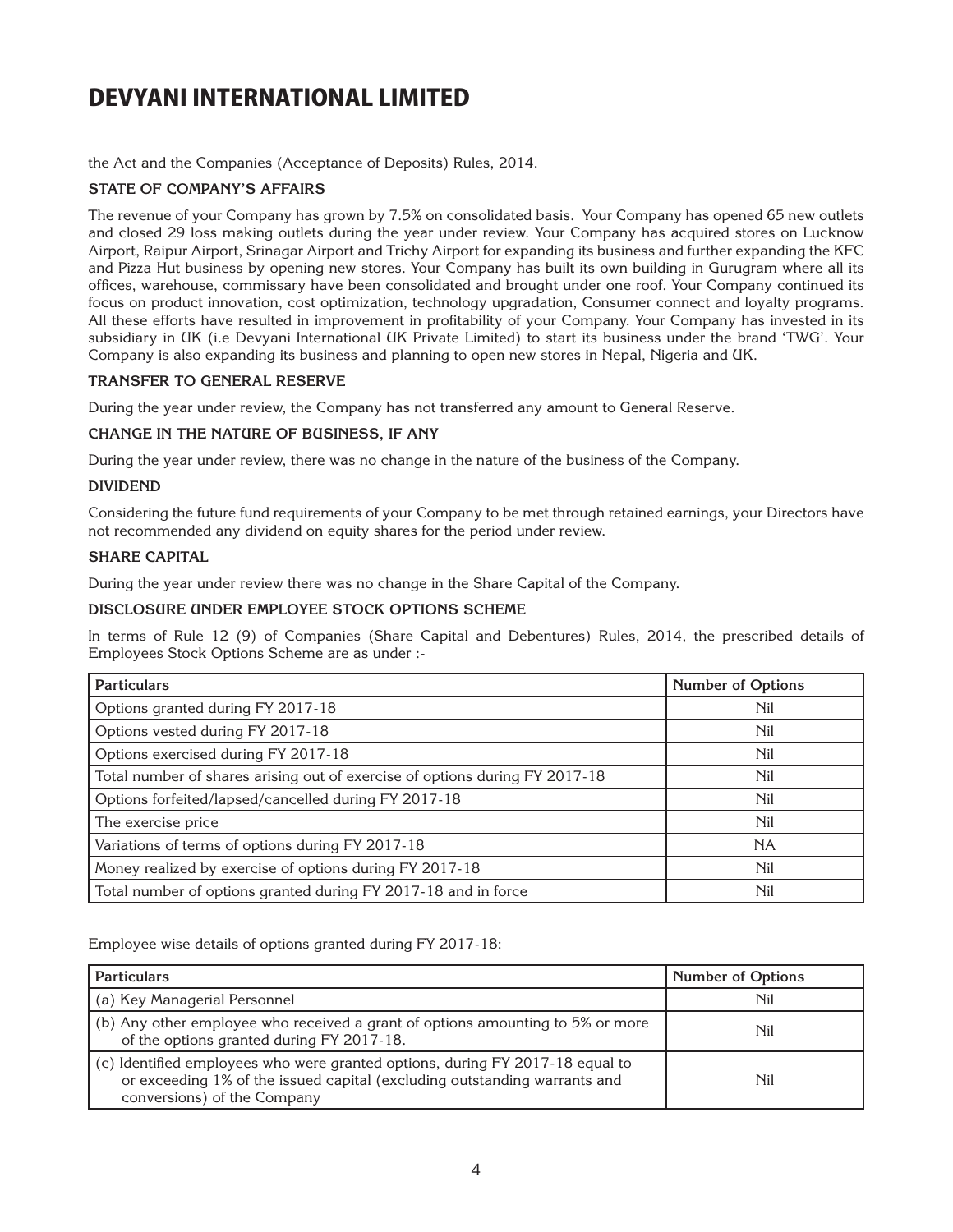#### **RELATED PARTY TRANSACTIONS**

All contracts / arrangements and transactions entered into by the Company with related parties during the year under review were in the ordinary course of business and on arm's length basis. The particulars of contracts or arrangements with related parties as per Section 188(1) of the Act, is annexed in prescribed format Form AOC-2 as **Annexure - 2**.

#### **PARTICULARS OF LOANS, GUARANTEES OR INVESTMENTS**

Details of Loans, Guarantees, Securities and Investments covered under the provisions of Section 186 of the Act are given in the Notes to the Standalone Financial Statements.

#### **SUBSIDIARIES, ASSOCIATES AND JOINT VENTURES**

Your Company has following subsidiaries / associate companies:

#### **Subsidiaries**

- 1. Devyani Food Street Private Limited;
- 2. Devyani Airport Services (Mumbai) Private Limited;
- 3. Devyani International Nepal Private Limited;
- 4. RV Enterprizes Pte. Ltd.;
- 5. Devyani International (Nigeria) Limited; and
- 6. Devyani International (UK) Private Limited.

#### **Associate**

1. The Minor Food Group (India) Private Limited.

#### **DIRECTORS AND KEY MANAGERIAL PERSONNEL**

#### **Appointments**

To comply with the provisions of Section 152 of the Act and in terms of the Articles of Association of the Company, Mr. Varun Jaipuria (DIN: 02465412) and Mr. Raj Pal Gandhi (DIN: 00003649), Directors of the Company, are liable to retire by rotation at the ensuing Annual General Meeting ("AGM") and being eligible, seeks re-appointment. Your Board of Directors recommend their re-appointment.

Further, based on the recommendations of the Nomination and Remuneration Committee, the Board of Directors have appointed Mr. Som Nath Chopra as an Additional Director who shall hold office upto the date of the ensuing AGM of the Company. Your Board of Directors recommend his appointment as Director.

Further, based on the recommendations of the Nomination and Remuneration Committee, the Board of Directors have approved the appointment [subject to the approval of members by ordinary resolution] of Ms. Rashmi Dhariwal (DIN 00337814) and Dr. Ravi Gupta (DIN 00023487) w.e.f. April 6, 2018 as Additional Independent Directors of the Company to hold office for a period of upto 5 (five) years.

Accordingly, Ms. Rashmi Dhariwal and Dr. Ravi Gupta, would hold office upto the date of the ensuing AGM. In terms of Section 149 and other relevant provisions of the Act, Ms. Rashmi Dhariwal and Dr. Ravi Gupta, being eligible and offering themselves for appointment are proposed to be appointed as Independent Directors for a period upto 5 (Five) years.

Your Company has received necessary declarations from each of the Independent Directors that he / she meets the criteria of independence as laid down under Section 149 of the Act read with Schedule IV and Rules made thereunder. The Board considered the independence of each of the Independent Directors in terms of above mentioned provisions and is of the view that they fulfill / meet the criteria of independence and accordingly, recommends the appointment of all the above-mentioned directors.

#### **Resignations**

To comply with the provisions of Section 149(11) of the Act, Dr. Girish Ahuja and Mr. Ravindra Dhariwal ceased to be the Directors w.e.f. March 17, 2018 due to completion of their second tenure as Independent Directors of the Company.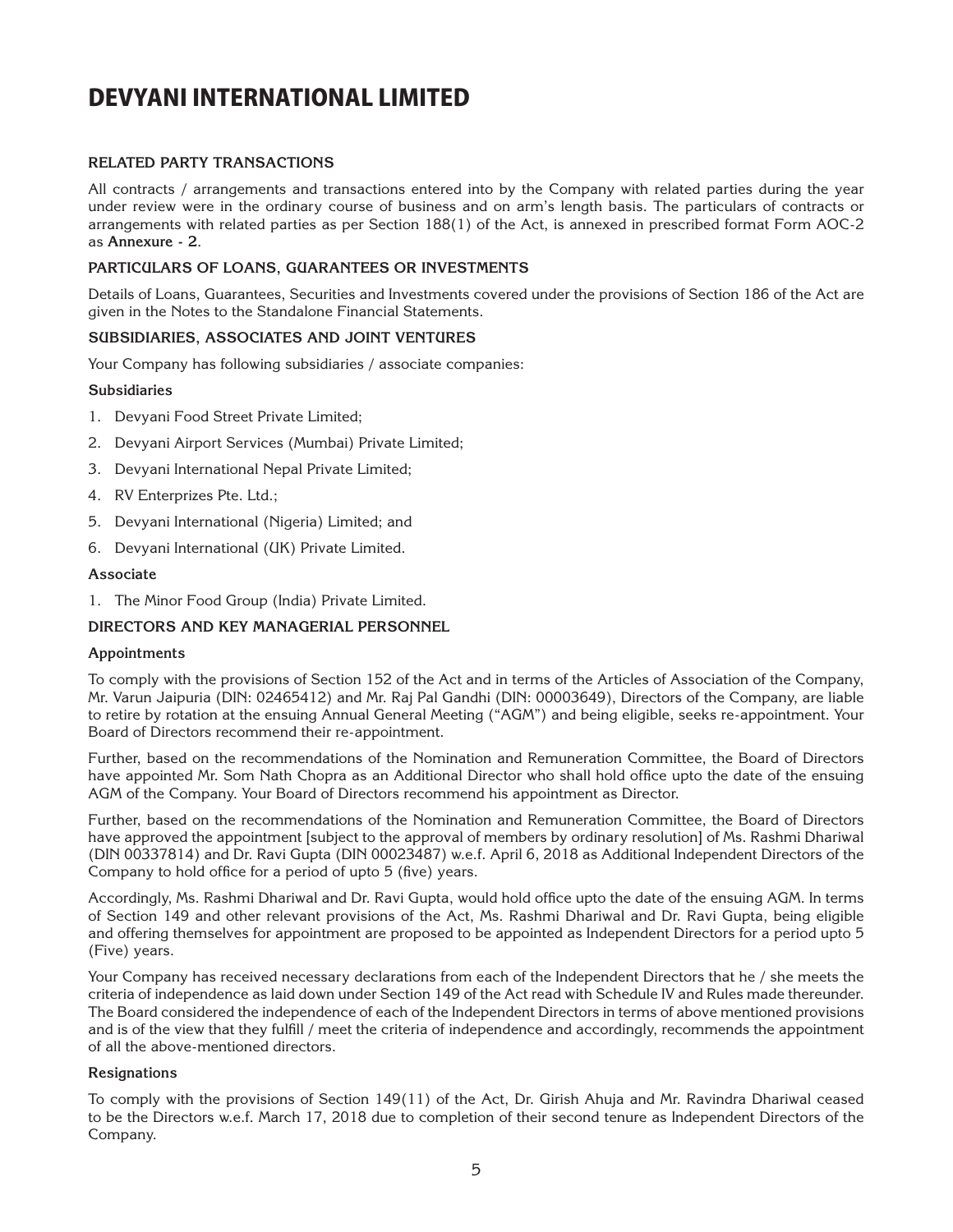Further, due to personal reasons Mr. Arjun Dass Verma and Mr. Prashant Purker, Nominee Director of IDBI Trusteeship Services Ltd. (India Advantage FundS3I) resigned from directorship of the Company w.e.f. April 6, 2018 and April 12, 2018 respectively.

None of the Directors of the Company are disqualified as per provisions of Section 164 of the Act. The Directors of the Company have made necessary disclosures under Section 184 and other relevant provisions of the Act.

All Independent Directors of the Company have declared and confirmed that they meet with the criteria of Independence, as prescribed under Section 149(6) of the Companies Act, 2013.

#### **Key Managerial Personnel**

Mr. Virag Joshi, Whole-time Director, Mr. Som Nath Chopra, Chief Financial Officer and Mr. Lalit Yadav, Company Secretary of the Company continued to be the Key Managerial Personnel ("KMP") of your Company in accordance with the provisions of Section 203 of the Act read with Companies (Appointment and Remuneration of Managerial Personnel) Rules, 2014.

During the year under review, Mr. Sanjay Kumar Sareen, Chief Financial Officer resigned and Mr. Som Nath Chopra was appointed as Chief Financial Officer and KMP of the Company w.e.f. August 9, 2017. Further, Mr. Ujjwal Rastogi, Company Secretary resigned and Mr. Lalit Yadav was appointed as Company Secretary & KMP of the Company w.e.f. December 4, 2017.

#### **BOARD EVALUATION**

To comply with the provisions of Section 134(3)(p) of the Act and rules made thereunder, the Board has carried out the annual performance evaluation of the Directors individually including the Independent Directors (wherein the concerned director being evaluated did not participate), Board as a whole, and following Committees of the Board of Directors:

- i) Audit Committee;
- ii) Nomination and Remuneration Committee; and
- iii) Investment and Borrowing Committee.

#### **BOARD AND COMMITTEE MEETINGS**

The Board of Directors is the apex body constituted by shareholders for overseeing the Company's overall functioning. The Board provides and evaluates the Company's strategic direction, management policies and their effectiveness, and ensures that shareholders' long-term interests are being served.

At the end of the year under review, the Board had 3 (three) Committees, namely Audit Committee, Nomination and Remuneration Committee and Investment and Borrowing Committee.

The Company's internal guidelines for Board/Board Committee meetings facilitate the decision- making process at its meetings in an informed and efficient manner.

#### **Board Meetings**

The Board meets at regular intervals to discuss and decide on Company / business policies and strategies apart from other regular business matters. The Board/Committee Meetings are pre-scheduled and a tentative annual calendar of the Board and Committee Meetings circulated to all Directors and invitees well in advance to facilitate them to plan their schedule and to ensure meaningful participation in the meetings. The Board is updated on the discussions held at the Committee meetings and the recommendations made by various Committees.

The agenda is generally circulated a week prior to the date of the meeting and includes detailed notes on items to be discussed at the meeting to enable the Directors to take an informed decision. However, in case of urgency, the agenda is circulated on shorter notice as per the provisions of the Secretarial Standards on Meetings of the Board of Directors. Usually meetings of the Board are held at the Corporate Office of the Company at Gurugram.

Board meets at least once in a quarter to review inter-alia the performance of the Company. Additional meetings are held on a need basis.

The Company also provides facility to the Directors to attend meetings of the Board and its Committees through Video Conferencing mode except in respect of those meetings wherein transactions are not permitted to be carried out by way of video conferencing, to enable their participation.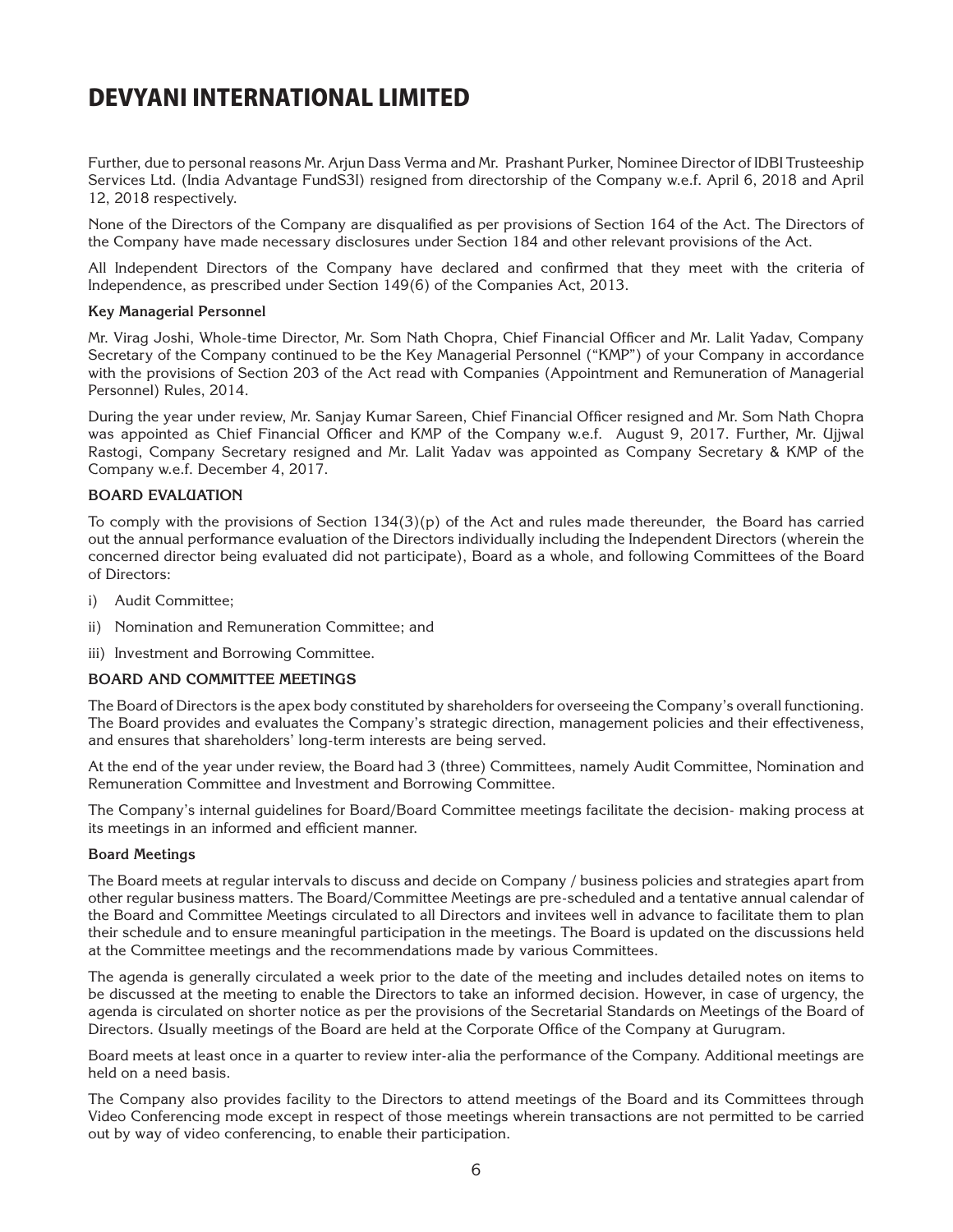4 (four) Board Meetings were held during the Financial Year 2017-18 on June 14, 2017, August 9, 2017, December 4, 2017 and January 12, 2018. The gap between two Board meetings was within the limit prescribed under Section 173(1) of the Act.

Attendance of Directors at Board Meetings:

| S.  | Name                                                                                              | No. of meetings attended |
|-----|---------------------------------------------------------------------------------------------------|--------------------------|
| No. |                                                                                                   |                          |
| 1.  | Mr. Ravi Kant Jaipuria                                                                            | 3                        |
| 2.  | Mr. Varun Jaipuria                                                                                | 4                        |
| 3.  | Mr. Raj P. Gandhi                                                                                 | 4                        |
| 4.  | Mr. Virag Joshi                                                                                   | 4                        |
| 5.  | Mr. Arjun Dass Verma<br>(resigned w.e.f. April 6, 2018)                                           | $\overline{4}$           |
| 6.  | Mr. Prashant Purker<br>(resigned w.e.f. April 12, 2018)                                           | $\Omega$                 |
| 7.  | Mr. Vishesh Shrivastav                                                                            | 2                        |
| 8.  | Ms. Devyani Jaipuria                                                                              | 3                        |
| 9.  | Mr. Ravindra Dhariwal<br>(ceased to be Independent Director of the Company w.e.f. March 17, 2018) | 3                        |
| 10. | Dr. Girish Ahuja<br>(ceased to be Independent Director of the Company w.e.f. March 17, 2018)      | 3                        |
| 11. | Mr. Som Nath Chopra<br>(appointed w.e.f. December 4, 2017)                                        |                          |

#### **COMMITTEES OF THE BOARD**

The Board Committees play a vital role in strengthening the Corporate Governance practices and focus effectively on the issues and ensure expedient resolution of the diverse matters. The Board Committees are set up under formal approval of the Board to carry out clearly defined roles which are considered to be performed by members of the Board as a part of good governance practice. The Board supervise the execution of its responsibilities by the Committees and is responsible for their action. The minutes of the proceedings of the meetings of all Committees are placed before the Board for review. The Board Committees can request special invitees to join the meeting, as appropriate.

#### **Procedure at Committee Meetings**

The Company's guidelines related to Board meetings are applicable to Committee meetings as far as practicable. Each Committee has the authority to engage outside experts, advisors and counsels to the extent it considers appropriate to assist in its function. Minutes of proceedings of Committee meetings are circulated to the members and placed before Board meetings for noting.

#### **i) Audit Committee**

The Composition and terms of reference of the Audit Committee satisfy the requirement of Section 177 of the Act read with Companies (Meetings of Board and its Powers) Rules, 2014.

|  |  |  | Composition of the Committee at the end of Financial Year was as follows: |
|--|--|--|---------------------------------------------------------------------------|
|--|--|--|---------------------------------------------------------------------------|

| ' S. No. | <b>Name</b>           | Category                    | Designation |
|----------|-----------------------|-----------------------------|-------------|
|          | Dr. Girish Ahuja      | <b>Independent Director</b> | l Member    |
|          | Mr. Ravindra Dhariwal | Independent Director        | Member      |
|          | Mr. Prashant Purker   | Director                    | Member      |

After close of the year under review and consequent to the cessation of Directorship of Dr. Girish Ahuja and Mr. Ravindra Dhariwal and resignation of Mr. Prashant Purker, the Committee was reconstituted as follows with the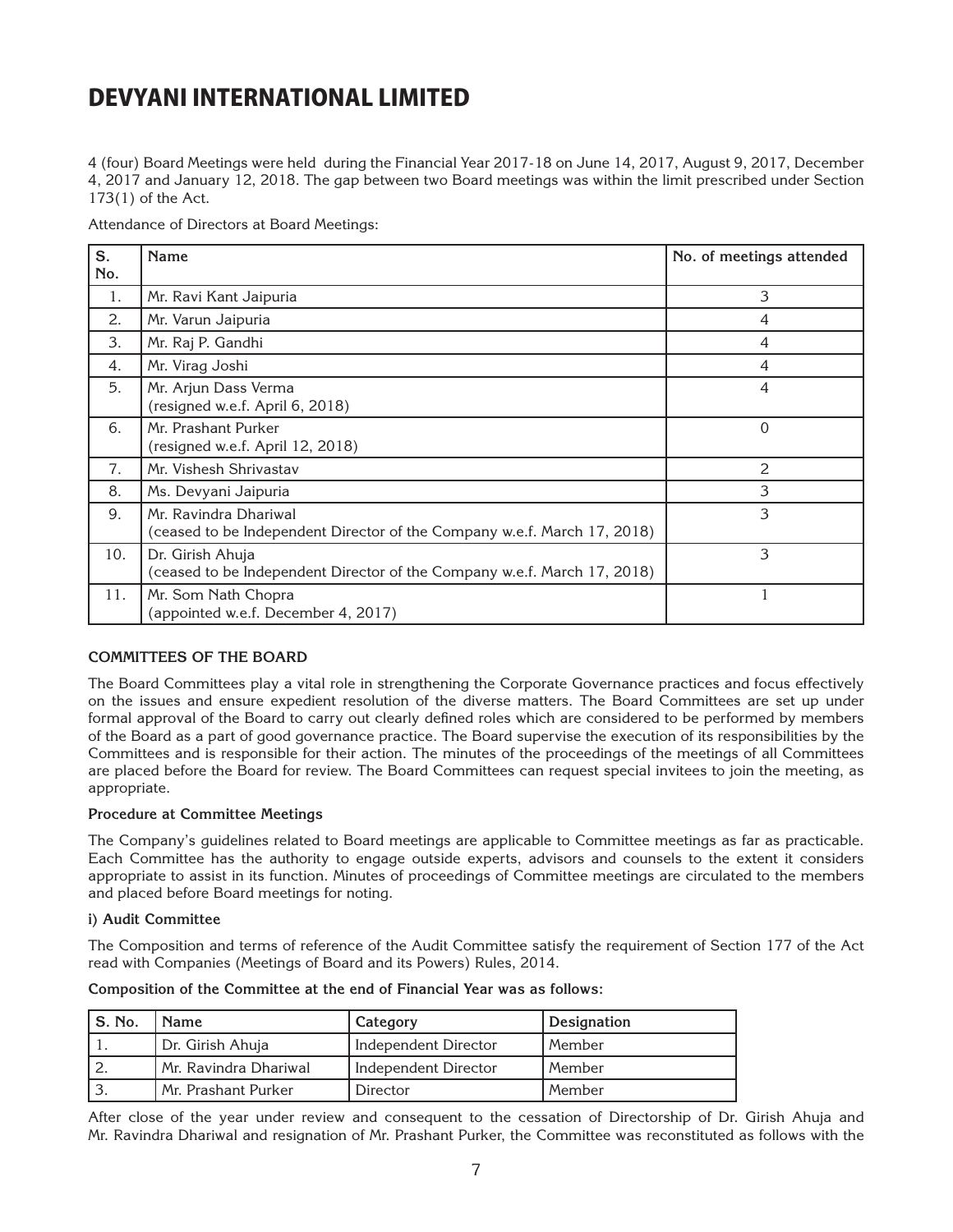following members w.e.f June 29, 2018:

| S. No. | <b>Name</b>         | Category                    | Designation |
|--------|---------------------|-----------------------------|-------------|
|        | Dr. Ravi Gupta      | Independent Director        | l Member    |
|        | Ms. Rashmi Dhariwal | <b>Independent Director</b> | l Member    |
|        | Mr. Raj P. Gandhi   | Director                    | Member      |

The Audit Committee invites such executives, as it considers appropriate, representatives of Statutory Auditors and representatives of Internal Auditors to attend the meeting.

#### **Meeting**

The Audit Committee met 1 (one) time during the financial year 2017-18 on August 9, 2017.

The attendance of members at the meeting held during the financial year 2017-18 are as follows:

| S. No. | l Name                | No. of meeting attended |
|--------|-----------------------|-------------------------|
|        | Dr. Girish Ahuja      |                         |
|        | Mr. Ravindra Dhariwal |                         |
|        | Mr. Prashant Purker   |                         |

#### **ii) Nomination and Remuneration Committee**

The Composition and terms of reference of the Nomination and Remuneration Committee satisfy the requirements of Sections 178 of the Act.

#### **Composition of the Committee at the end of Financial Year was as follows:**

| S. No. | <b>Name</b>            | Category                    | Designation |
|--------|------------------------|-----------------------------|-------------|
|        | Dr. Girish Ahuja       | <b>Independent Director</b> | Member      |
|        | Mr. Ravindra Dhariwal  | <b>Independent Director</b> | Member      |
|        | Mr. Ravi Kant Jaipuria | Director                    | Member      |
| 4.     | Mr. Vishesh Shrivastav | Director                    | Member      |

After close of the year under review and consequent to the cessation of Directorship of Dr. Girish Ahuja and Mr. Ravindra Dhariwal, the Committee was reconstituted as follows with the following members w.e.f April 6, 2018:

| S. No. | <b>Name</b>            | Category                    | Designation |
|--------|------------------------|-----------------------------|-------------|
|        | Dr. Ravi Gupta         | Independent Director        | Member      |
|        | Ms. Rashmi Dhariwal    | <b>Independent Director</b> | Member      |
|        | Mr. Ravi Kant Jaipuria | Director                    | Member      |
|        | Mr. Vishesh Shrivastav | Director                    | Member      |

#### **Meetings**

Nomination & Remuneration Committee met 2 (two) times during the financial year 2017-18 on August 9, 2017 and December 4, 2017.

The attendance of members at the meeting held during the financial year 2017-18 are as follows:

| l S. No. | <b>Name</b>            | No. of meeting attended |
|----------|------------------------|-------------------------|
|          | Dr. Girish Ahuja       |                         |
|          | Mr. Ravindra Dhariwal  |                         |
|          | Mr. Vishesh Shrivastav |                         |
|          | Mr. Ravi Kant Jaipuria |                         |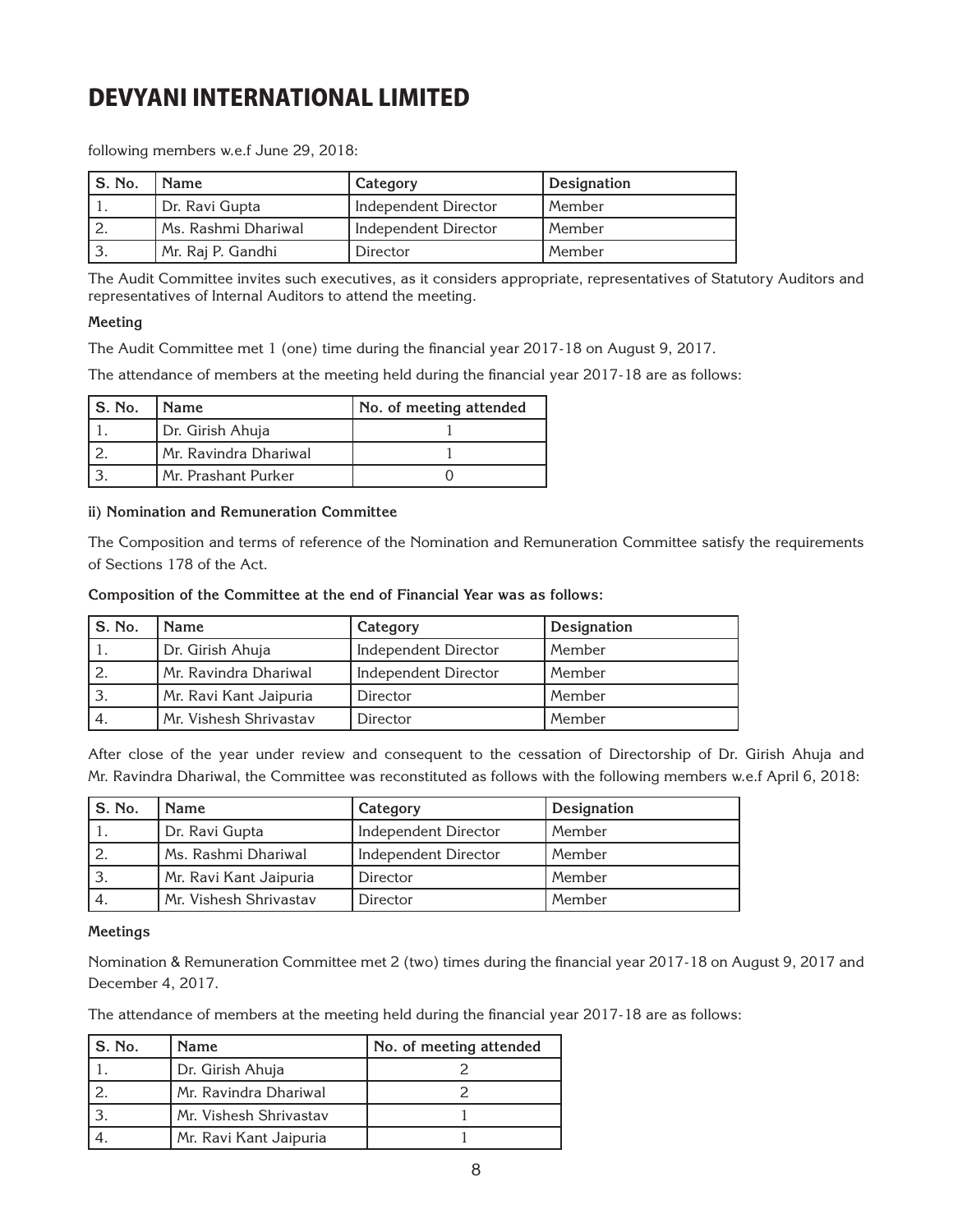#### **iii) Investment and Borrowing Committee**

The Composition and terms of reference of the Investment and Borrowing Committee satisfy the requirement of the Companies Act, 2013. The Board of Directors of the Company have delegated the authority to the Investment and Borrowing Committee to take decisions related to loan, investments, borrowings etc.

| S. No. | <b>Name</b>          | Category | Designation |
|--------|----------------------|----------|-------------|
|        | Mr. Raj P. Gandhi    | Director | Chairman    |
|        | Mr. Virag Joshi      | Director | Member      |
|        | Mr. Arjun Dass Verma | Director | Member      |
| 4.     | Mr. Som Nath Chopra  | Director | Member      |

**Composition of the Committee at the end of Financial Year was as follows:**

After close of the year under review and consequent to the resignation of Mr. Arjun Verma, the Committee was reconstituted as follows with the following members w.e.f April 6, 2018:

| S. No.   | <b>Name</b>         | Category | Designation |
|----------|---------------------|----------|-------------|
|          | Mr. Raj P. Gandhi   | Director | Chairman    |
|          | Mr. Virag Joshi     | Director | Member      |
| <u>.</u> | Mr. Som Nath Chopra | Director | Member      |

#### **Meetings**

Investment and Borrowing Committee met 2 (two) times during the financial year 2017-18 on February 7, 2018 and March 21, 2018.

The attendance of members at the meeting held during the financial year 2017-18 are as follows:

| S. No. | <b>Name</b>          | No. of meeting attended |
|--------|----------------------|-------------------------|
|        | Mr. Raj P. Gandhi    |                         |
|        | Mr. Virag Joshi      |                         |
|        | Mr. Arjun Dass Verma |                         |
|        | Mr. Som Nath Chopra  |                         |

#### **REMUNERATION POLICY**

The policy of the Company on appointment and remuneration of Directors, Key Managerial Personnel and Senior Management including criteria for determining qualifications, positive attributes, independence of a director and other matters provided under Section 178 of the Act was adopted by the Board on the recommendation of Nomination and Remuneration Committee of the Company. The Nomination and Remuneration Policy of your Company is uploaded on the website of the Company at www.dil-rjcorp.com.

#### **STATUTORY AUDITORS AND THE AUDITORS' REPORT:**

In terms of Section 139 of the Act and the rules made thereunder, M/s. APAS & Co., Chartered Accountants, Firm Registration Number 000340C and M/s. B S R & Co. LLP, Chartered Accountants, Firm Registration Number 101248W/W-100022 were appointed as Joint Statutory Auditors of the Company to hold office until the conclusion of the 31st Annual General Meeting i.e. upto March 31, 2022.

The Auditors' Report on the standalone financial statement contains a qualification regarding Note 40 to the standalone financial statements, which explains the reasons for management not providing for any impairment loss in respect of a step down subsidiary (carrying value of investment in subsidiary Rs.652.15 millions). The Board is of the view that the decline in the carrying value of the long term investment in the subsidiary company is temporary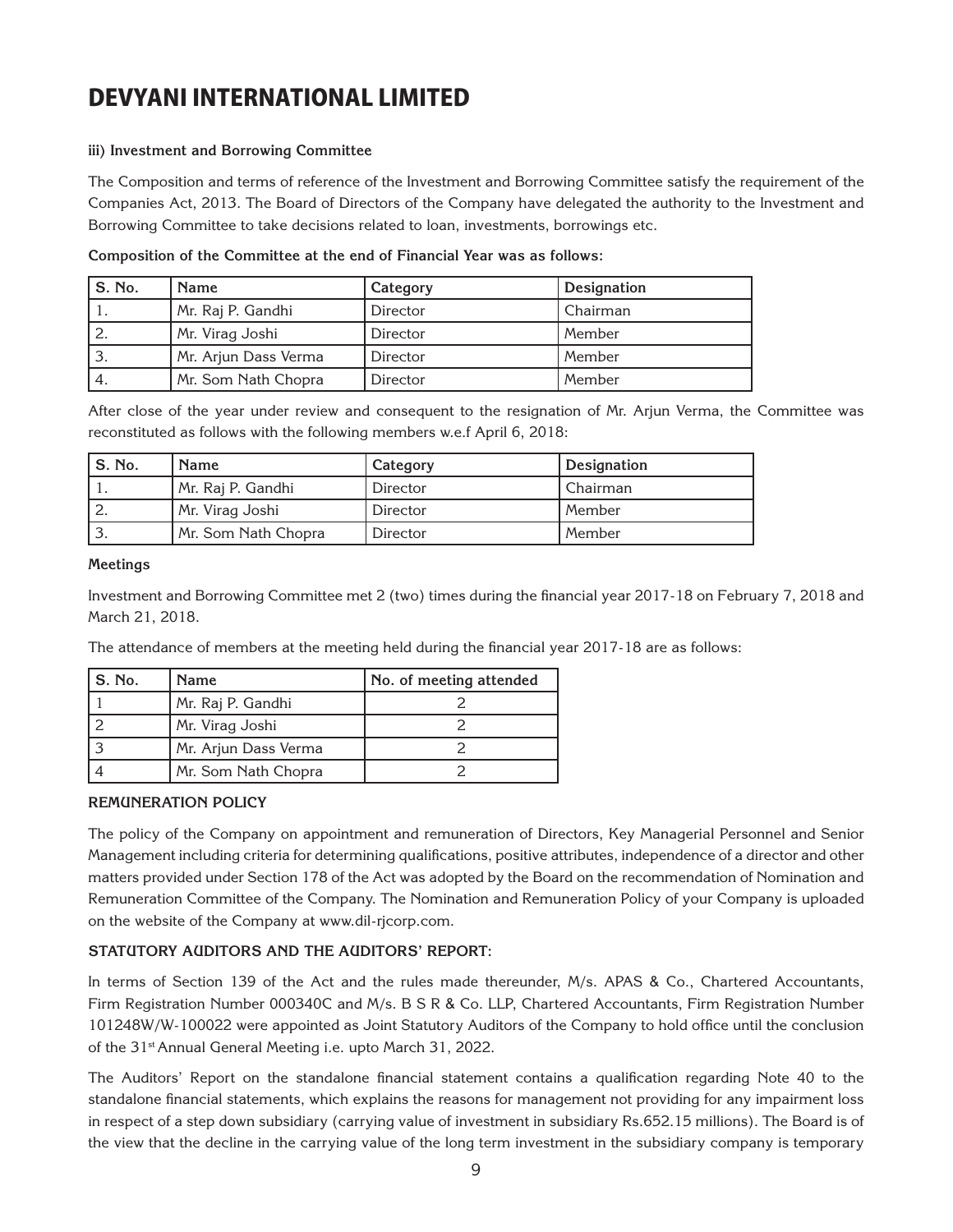as the Company is expecting growth in the operations of step down subsidiary during the current year.

Other than the above, the Auditors' remarks are self-explanatory and therefore do not require any further clarification/ explanation from the Board of Directors.

#### **COST AUDIT**

In terms of Section 148 of the Act and the Companies (Cost Records and Audit) Rules, 2014 and any amendment thereto, Cost Audit is not applicable to the Company.

#### **SECRETARIAL AUDITORS**

Your Board, on the recommendations of the Audit Committee, has appointed M/s. Sanjay Grover & Associates, Company Secretaries to conduct the Secretarial Audit of your Company. The Secretarial Audit Report for the Financial Year 2017-18 is attached to this report as **Annexure - 3**. The observation contained in the audit report are self-explanatory and therefore do not require any further clarification/ explanation from the Board of Directors.

#### **RISK MANAGEMENT**

Your Company has a robust Risk Management Policy which identifies and evaluates business risks and opportunities. The Company recognize that these risks needs to be managed and mitigated to protect the interest of the stakeholders and to achieve business objectives. The risk management framework is aimed at effectively mitigating the Company's various business and operational risks, through strategic actions.

#### **INTERNAL FINANCIAL CONTROLS**

Pursuant to the provisions of Section 138 of the Act, read with The Companies (Accounts) Rules, 2014, the Board of Directors of the Company had appointed M/s. O.P. Bagla & Co., Chartered Accountants as an Internal Auditor of the Company for the Financial Year 2017-18.

The Company has in place the adequate internal financial controls with reference to financial statements. During the year such controls were tested and no material weaknesses were observed in operations.

#### **CORPORATE SOCIAL RESPONSIBILITY**

During the period under review, the provisions of Section 135 of the Act related to Corporate Social Responsibility are not applicable on your Company.

#### **DIRECTORS' RESPONSIBILITY STATEMENT**

Pursuant to Section  $134(3)(c)$  read with Section  $134(5)$  of the Act, the Directors state:

- (i) that in the preparation of the annual accounts for the Financial Year ended March 31, 2018, the applicable accounting standards have been followed along with proper explanation relating to material departures;
- (ii) that the Directors have selected such accounting policies and applied them consistently and made judgments and estimates that are reasonable and prudent so as to give a true and fair view of the state of affairs of your Company as at March 31, 2018 and of the profits of the Company for the period ended on that date;
- (iii) that proper and sufficient care has been taken for the maintenance of adequate accounting records in accordance with the provisions of Act for safeguarding the assets of your Company and for preventing and detecting fraud and other irregularities;
- (iv) that the annual accounts have been prepared on a going concern basis;
- (v) that proper internal financial controls laid down by the Directors were followed by the Company and that such internal financial controls are adequate and were operating effectively; and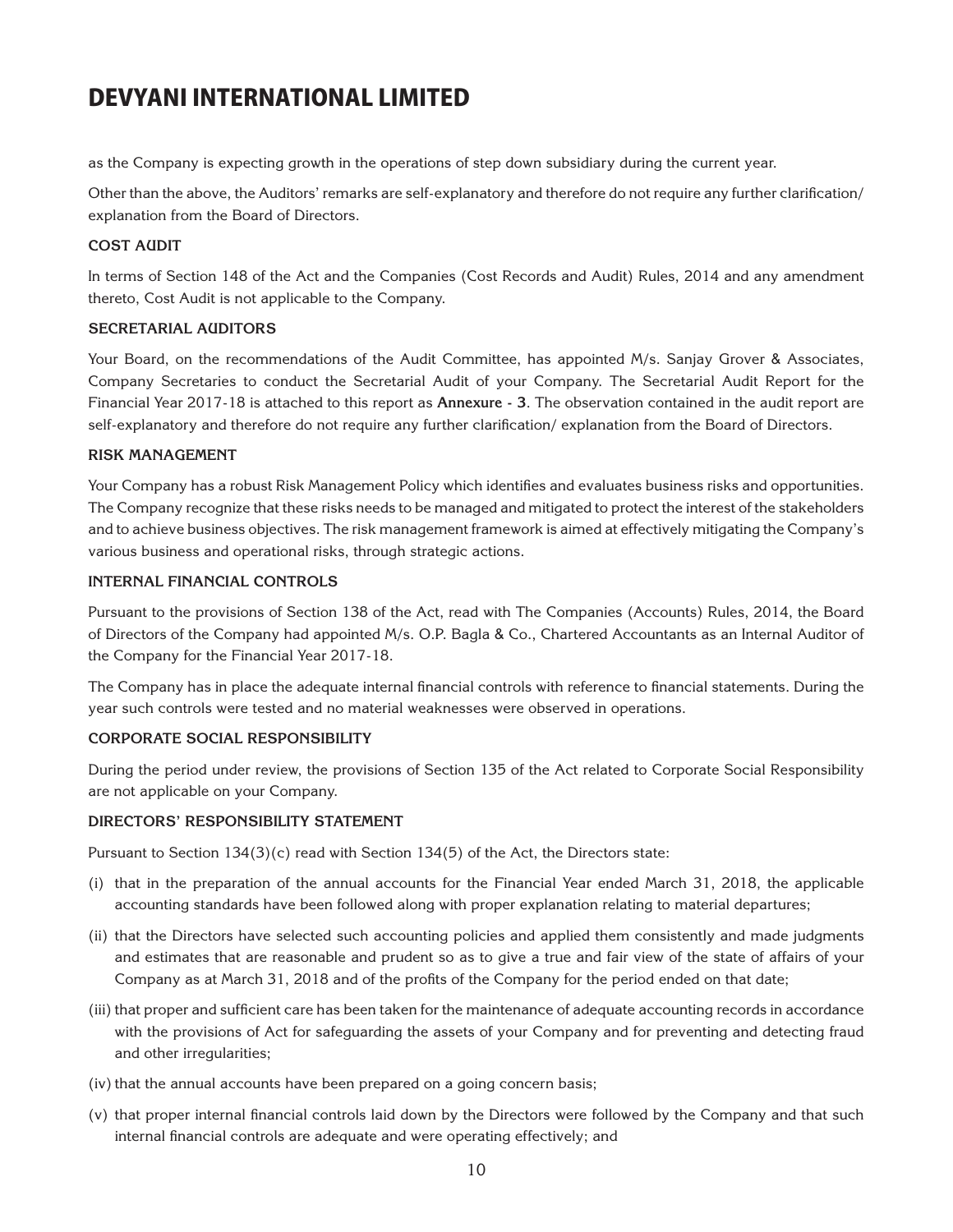(vi) that proper systems to ensure compliance with the provisions of all applicable laws were in place and that such systems were adequate and operating effectively.

#### **CONSERVATION OF ENERGY, TECHNOLOGY ABSORPTION AND FOREIGN EXCHANGE EARNINGS AND OUTGO**

The details of conservation of energy, technology absorption, foreign exchange earnings and outgo are as follows:

#### **a) Conservation of energy**

| (i)   | the steps taken or impact on conservation of energy                         | Replacement of inefficient Motors,<br>Installation of LED's at several<br>locations |
|-------|-----------------------------------------------------------------------------|-------------------------------------------------------------------------------------|
| (ii)  | the steps taken by the Company for utilizing alternate sources<br>of energy |                                                                                     |
| (iii) | the capital investment on energy conservation equipment's                   |                                                                                     |

#### **b) Technology absorption**

| (i)   | the efforts made towards technology absorption                                                                              |      |
|-------|-----------------------------------------------------------------------------------------------------------------------------|------|
| (ii)  | the benefits derived like product improvement, cost reduction,<br>product development or import substitution                |      |
| (iii) | in case of imported technology (imported during the last three<br>years reckoned from the beginning of the financial year)- | N.A. |
|       | (a) the details of technology imported                                                                                      |      |
|       | (b) the year of import;                                                                                                     |      |
|       | (c) whether the technology been fully absorbed                                                                              |      |
|       | (d) if not fully absorbed, areas where absorption has not taken<br>place, and the reasons thereof                           |      |
| (iv)  | the expenditure incurred on Research and Development                                                                        |      |

#### **c) Foreign exchange earnings and Outgo**

The Foreign Exchange earned in terms of actual inflows during the year and the Foreign Exchange outgo during the year in terms of actual outflows.

#### **Foreign Exchange Earnings and Outgo**

| Foreign Exchange Earnings and Outgo          |                                     | (Rs. in Millions)                   |
|----------------------------------------------|-------------------------------------|-------------------------------------|
| <b>PARTICULARS</b>                           | <b>Year Ended</b><br>March 31, 2018 | <b>Year Ended</b><br>March 31, 2017 |
| Earnings in foreign currency                 | 97.38                               | 226.86                              |
| Outgo in foreign currency:                   |                                     |                                     |
| Value of Imports (CIF)                       |                                     |                                     |
| Capital Goods                                | 11.24                               | 1.81                                |
| Stores, Spares, Raw Material & Trading goods | 65.08                               | 6.42                                |
| Expenditure in foreign currency              |                                     |                                     |
| Travelling & Others                          | 0.28                                | 0.66                                |
| Royalty & Other Fee                          | 49.1                                | 57.52                               |

#### **VIGIL MECHANISM / WHISTLE BLOWER POLICY**

To comply with the provisions of Section 177 of the Act, the Company has adopted a Vigil Mechanism / Whistle Blower Policy for employees of the Company. Under the Vigil Mechanism Policy, the protected disclosures can be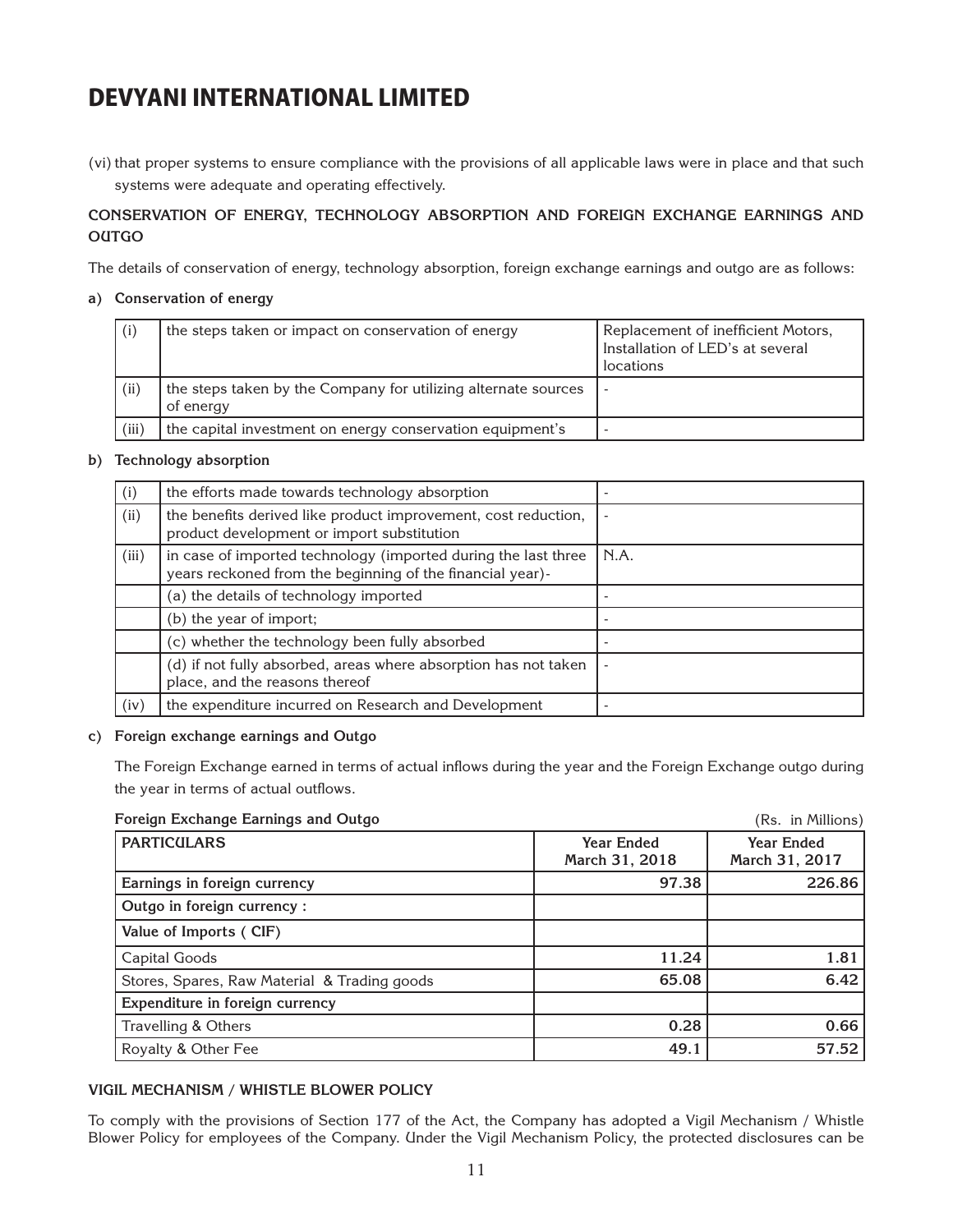made by a victim through a letter to the Chairperson of the Audit Committee.

The Policy provides for adequate safeguards against victimization of employees and Directors and also provides for direct access to the Chairperson of the Audit Committee, in exceptional cases. No personnel of the Company has been denied access to the Audit Committee.

The main objective of this policy is to provide a platform to Directors and employees to raise concerns regarding any irregularity, misconduct or unethical matters / dealings within the Company which have a negative bearing on the organization either financially or otherwise.

This policy provides an additional channel to the normal management hierarchy for employees to raise concerns about any breach of the Company's Values or instances of violations of the Company's Code of Conduct. Therefore, it's in line with the Company's commitment to open communication and to highlight any such matters which may not be getting addressed in a proper manner. During the year under review, no complaint under the Whistle Blower Policy was received.

#### **EXTRACT OF ANNUAL RETURN**

As required pursuant to Section 92 (3) of the Companies Act, 2013 and Rule 12 (1) of the Companies (Management and Administration) Rules, 2014, an extract of Annual Return in Form MGT-9 is annexed as **Annexure - 4**.

#### **PARTICULARS OF EMPLOYEES**

The information required pursuant to the provisions of Section 197 of the Act read with Rule, 5 of The Companies (Appointment and Remuneration of Managerial Personnel) Rules, 2014 with respect to the employees of the Company will be provided upon request and is available for inspection by the members at the Registered Office and Corporate Office of the Company during business hours on working days of the Company upto the date of the ensuing Annual General Meeting. If any member is interested in obtaining a copy thereof, such member may write to the Company Secretary in this regard.

#### **HUMAN RESOURCES**

Employees are our vital and most valuable assets. We have created a favorable work environment that encourages innovation. We have also set up a scalable recruitment and human resources management process which enables us to attract and retain high caliber employees. Our employee partnership ethos reflects the Company's longstanding business principles and drives the Company's overall performance with the prime focus to identify, assess, groom and build leadership potential for future.

#### **GENERAL**

Your Directors confirm that no disclosure or reporting is required in respect of the following items as there was no transaction on these items during the year under review:-

- 1. Issue of equity shares with differential voting rights as to dividend, voting or otherwise.
- 2. The Whole-time Director of the Company does not receive any remuneration or commission from any of its subsidiaries.
- 3. No significant or material orders were passed by the Regulators or Courts or Tribunals which impact the going concern status and Company's operations in future.
- 4. Issue of Sweat Equity Shares.
- 5. There are no material changes and commitments, affecting the financial position of the Company which have occurred between the end of the financial year of the Company to which the financial statements relate and the date of the report.
- 6. The Company is in regular compliance of the applicable provisions of Secretarial Standards issued by the Institute of Company Secretaries of India.
- 7. Your Company has adopted a Policy as per the provisions of the Sexual Harassment of women at work place (Prevention, Prohibition and Redressal) Act, 2013. There were no complaints received/pending relating to sexual harassment during the year under review.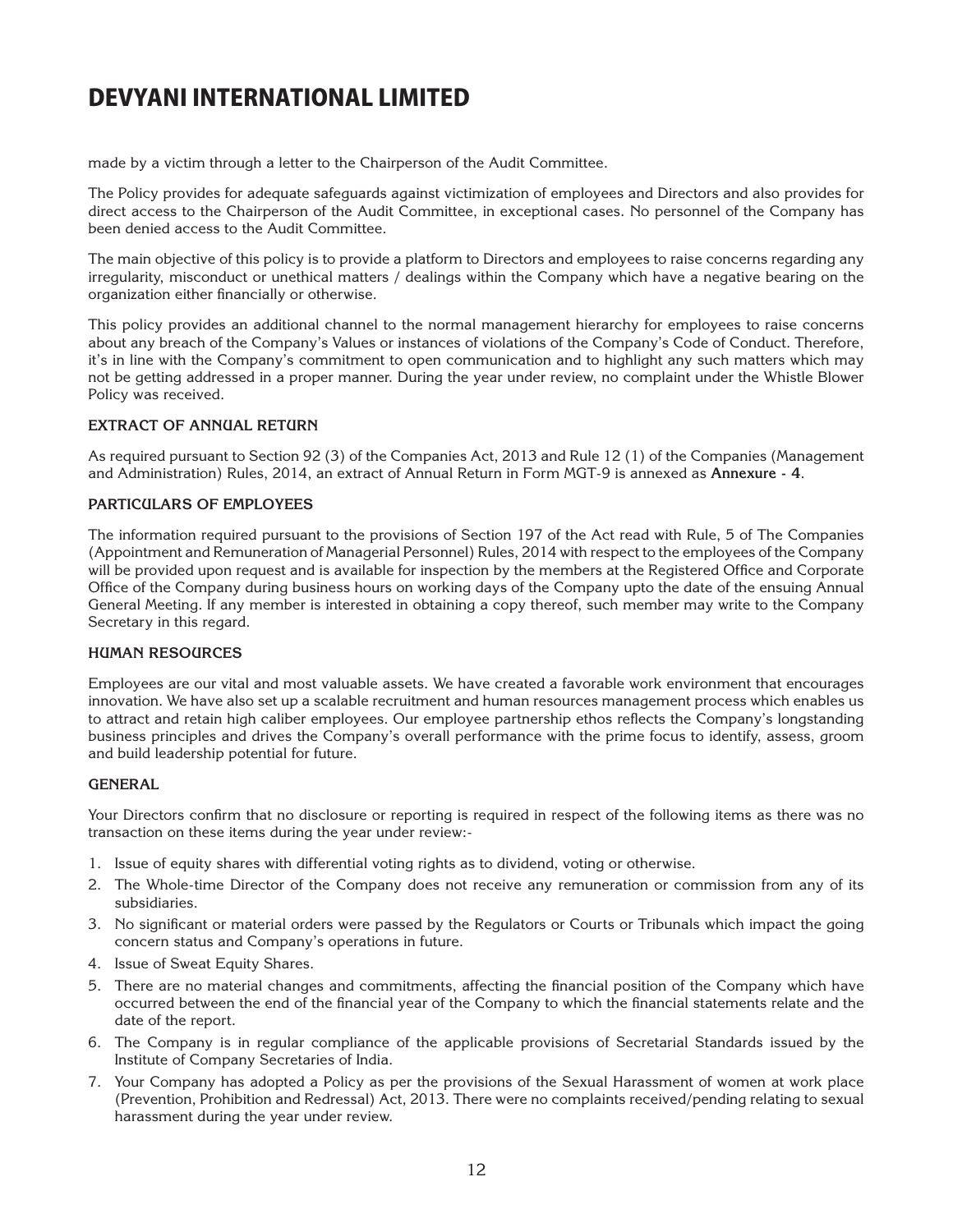#### **ACKNOWLEDGEMENTS**

Your Company's organizational culture upholds professionalism, integrity and continuous improvement across all functions, as well as efficient utilization of the Company's resources for sustainable and profitable growth.

Your Directors wish to place on record their appreciation for the sincere services rendered by employees of the Company at all levels. Your Directors also wish to place on record their appreciation for the valuable co-operation and support received from the various Government Authorities, the Banks / Financial Institutions and other stakeholders such as, members, customers and suppliers, among others. Your Directors also commend the continuing commitment and dedication of the employees at all levels, which has been critical for the Company's success. Your Directors look forward to their continued support in future.

> **For and on behalf of the Board of Devyani International Limited**

Place : Gurugram Date : September 21, 2018 **Raj P. Gandhi**  Director DIN No.: 00003649

**Virag Joshi** Whole-time Director DIN: 01821240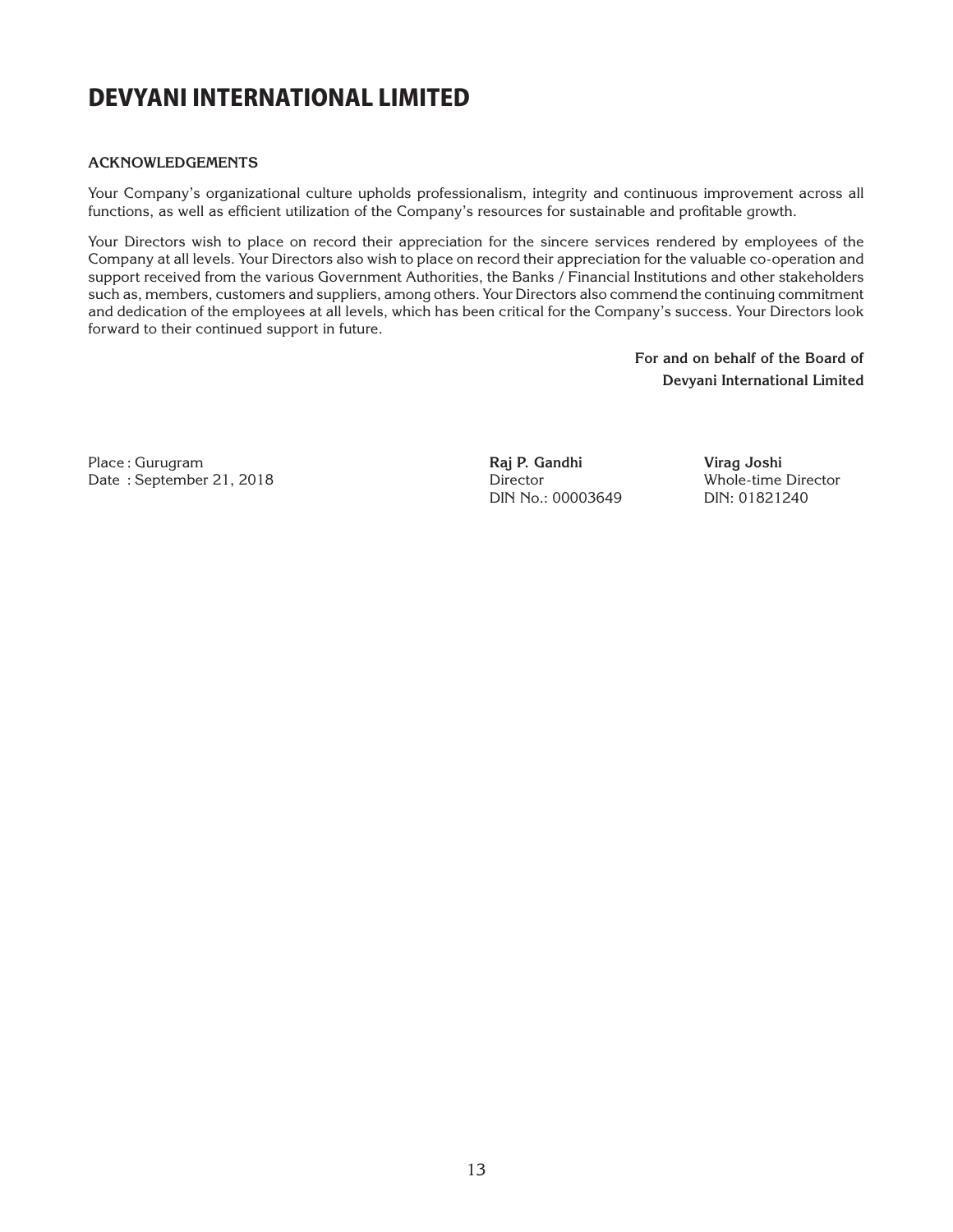**ANNEXURE - 1 ANNEXURE - 1**

# **Form AOC-1**

# Part "A": Subsidiaries **Part "A": Subsidiaries**

|                                                                                                                                                                                                                                           | <b>Details</b> | International UK<br>Private Limited<br>Devyani                                                                              | 23.03.2017                                     | From 01.04.2017<br>to 31.03.2018                                                                                 | $INR(\overline{5})$ | 287.82        | 4.70         | 841.90         | 549.38                   |             | 0.25              | (18.96)                 | (3.55)        | (15.41)                 |                   | 100%              |                                                                                                      |
|-------------------------------------------------------------------------------------------------------------------------------------------------------------------------------------------------------------------------------------------|----------------|-----------------------------------------------------------------------------------------------------------------------------|------------------------------------------------|------------------------------------------------------------------------------------------------------------------|---------------------|---------------|--------------|----------------|--------------------------|-------------|-------------------|-------------------------|---------------|-------------------------|-------------------|-------------------|------------------------------------------------------------------------------------------------------|
| Statement containing salient features of the financial statement of subsidiaries/associate companies/joint ventures<br>(Pursuant to first proviso to sub-section (3) of section 129 read with rule 5 of Companies (Accounts) Rules, 2014) | <b>Details</b> | (Subsidiary of RV<br>down subsidiary<br>Enterprizes Pte.<br>Limited - Step<br>International<br>(Nigeria)<br>Devyani<br>[id] | 31.01.2011                                     | From 01.04.2017<br>to 31.03.2018                                                                                 | $INR(\overline{5})$ | 78.09         | (1,493.89)   | 545.33         | 1,961.14                 |             | 749.52            | (18.40)                 |               | (18.40)                 |                   | *42.55%           |                                                                                                      |
|                                                                                                                                                                                                                                           | <b>Details</b> | RV Enterprizes<br>Pte. Ltd.                                                                                                 | 31.01.2011                                     | From 01.04.2017<br>to 31.03.2018                                                                                 | $INR(\overline{5})$ | 853.89        | 36.12        | 898.61         | 8.60                     |             |                   | (5.88)                  | $\odot$       | (5.88)                  |                   | 74%               | ht I (cinoxim Dauvani International /Niceia)                                                         |
| Part "A": Subsidiaries<br>Form AOC-1                                                                                                                                                                                                      | <b>Details</b> | <b>Nepal Private</b><br>International<br>Devyani<br>Limited                                                                 | 02.07.2008                                     | From 01.04.2017<br>to 31.03.2018                                                                                 | $INR(\overline{5})$ | 26.77         | 4.79         | 180.19         | 148.63                   |             | 294.42            | 18.70                   | 4.36          | 14.34                   |                   | 100%              |                                                                                                      |
|                                                                                                                                                                                                                                           | <b>Details</b> | Devyani Airport<br>(Mumbai) Pvt.<br>Services<br><u>rd</u>                                                                   | 01.05.2013                                     | From 01.04.2017<br>to 31.03.2018                                                                                 | $INR(\overline{z})$ | 60.00         | (110.49)     | 454.59         | 505.08                   |             | 496.26            | (176.76)                | (57.28)       | (119.48)                |                   | 51%               | of DV Enterprises Dte 1+1 ie                                                                         |
|                                                                                                                                                                                                                                           | <b>Details</b> | Devyani Food<br>Street Private<br>Limited                                                                                   | 14.04.2010                                     | 17<br>From 01.04.20<br>to 31.03.2018                                                                             | $INR(\overline{5})$ | 89.09         | (87.45)      | 379.11         | 377.48                   |             | 1,014.94          | 25.92                   | 12.60         | 13.32                   |                   | 100%              |                                                                                                      |
| (Information in respect of each subsidiary to be presented with amounts (Rs. in Millions)                                                                                                                                                 | Particulars    | Name of the subsidiary                                                                                                      | subsidiary was acquired<br>The date since when | company's reporting period<br>different from the holding<br>subsidiary concerned, if<br>Reporting period for the | Reporting currency  | Share capital | Other Equity | Total assets   | <b>Total Liabilities</b> | Investments | Turnover          | Profit(Loss) before tax | Tax expense   | Profit (Loss) after tax | Proposed Dividend | % of shareholding | ית למינה באמטריה ה-144 לאת ה-144 ה-144 ה-144 ה-144 ה-144 ה-144 ה-144 ה-144 ה-144 ה-144 ה-144 ה-144 ה |
|                                                                                                                                                                                                                                           | ,<br>Š<br>S    |                                                                                                                             | $\dot{\mathbf{N}}$                             | $\dot{m}$                                                                                                        | 4.                  | ່ທ່           | c            | $\mathbf{r}$ . | $\dot{\infty}$           | ்           | $\overline{10}$ . | 11.                     | $\frac{1}{2}$ | 13.                     | 14.               | 15.               |                                                                                                      |

\*The figure represents 74% of the total shareholding of RV Enterprises Pte. Ltd. i.e. 57.50% in Devyani International (Nigeria) Ltd. The ngure represents (4% or the today of KV Enterprises Me: 1.6. 2 (1.8) The top in Devyan Internal Internal University of the red. **Notes:** 

1. Names of subsidiaries which are yet to commence operations: Nil

1. Names of subsidiaries which are yet to commence operations: Nil<br>2. Names of subsidiaries which have been liquidated or sold during the year: Nil 2. Names of subsidiaries which have been liquidated or sold during the year: Nil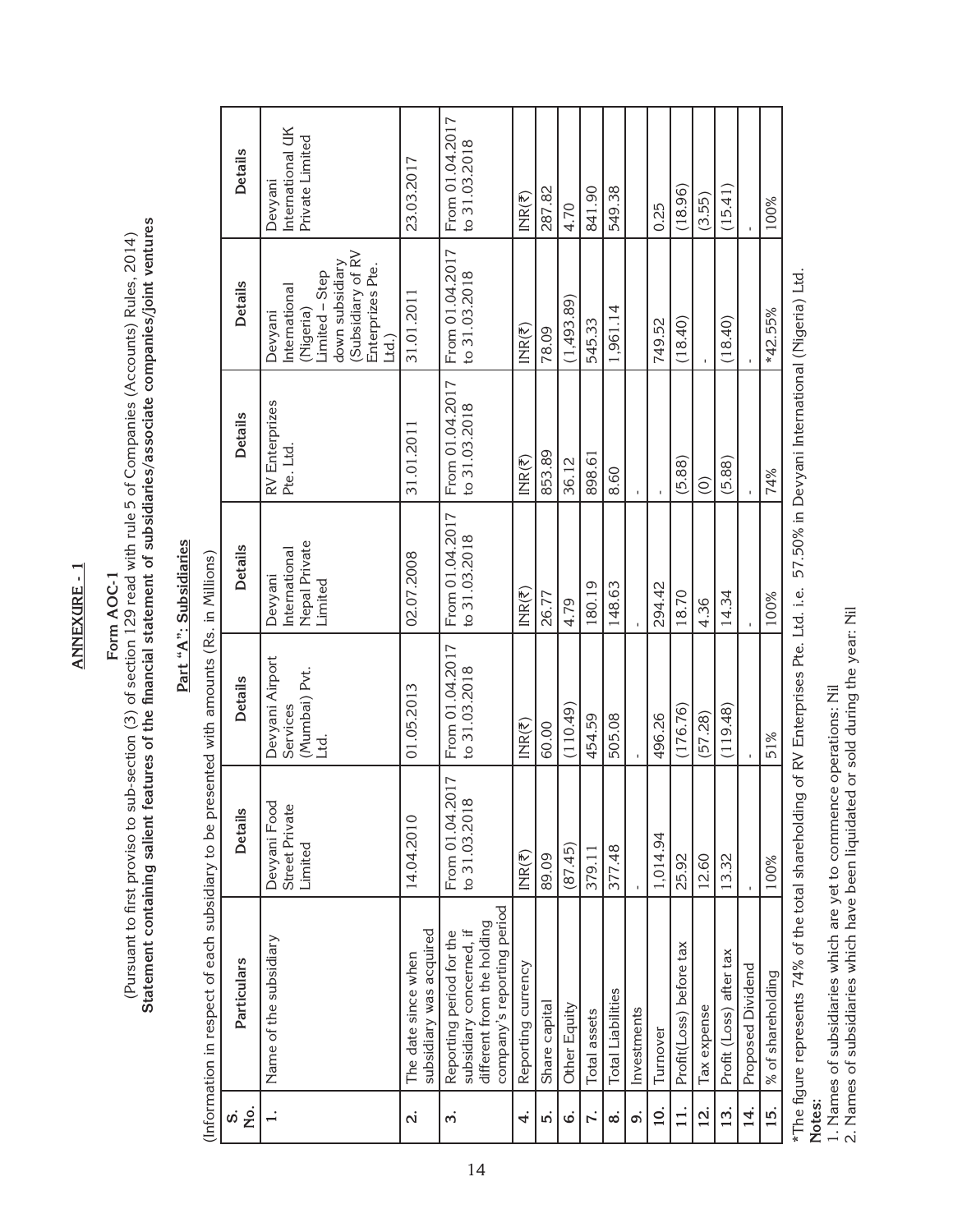#### **Part "B": Associates and Joint Ventures**

#### **Statement pursuant to Section 129 (3) of the Companies Act, 2013 related to Associate Companies and Joint Ventures**

(Rs. in Millions)

| Name of associates/Joint Ventures                                                   |                                                                                      |
|-------------------------------------------------------------------------------------|--------------------------------------------------------------------------------------|
|                                                                                     | The Minor Food Groups (India) Private Limited                                        |
| Latest audited Balance Sheet Date<br>1.                                             | 31.03.2018                                                                           |
| 2. Shares of Associate/Joint Ventures held by the                                   | The Minor Food Group India Pvt. Ltd                                                  |
| Company on the year end                                                             |                                                                                      |
| Nos.                                                                                |                                                                                      |
| Amount of Investment in Associates/Joint Venture                                    | Rs. Nil(Investment 72.32 Millions and Provision for<br>impairment Rs 72.32 Millions) |
| <b>Extend of Holding%</b>                                                           | 30 %                                                                                 |
| Description of how there is significant influence<br>3.                             | Devyani International Limited holds 30% of the equity<br>share capital.              |
| 4. Reason why the associate/joint venture is not<br>consolidated                    | $ -$                                                                                 |
| Net worth attributable to shareholding as per latest<br>5.<br>audited Balance Sheet | Rs. 25.00Millions                                                                    |
| 6.<br>Profit/(Loss) for the year                                                    |                                                                                      |
| <b>Considered in Consolidation</b><br>i.                                            | Rs. (17.50) Millions                                                                 |
| ii.<br>Not Considered in Consolidation                                              | Rs. Nil                                                                              |

**Notes:** 

1. Names of associates or joint ventures which are yet to commence operations: Nil.

2. Names of associates or joint ventures which have been liquidated or sold during the year: Nil

**For and on behalf of the Board of Devyani International Limited**

Place : Gurugram Date : September 21, 2018 **Raj P. Gandhi**  Director DIN No.: 00003649

**Virag Joshi** Whole-time Director DIN: 01821240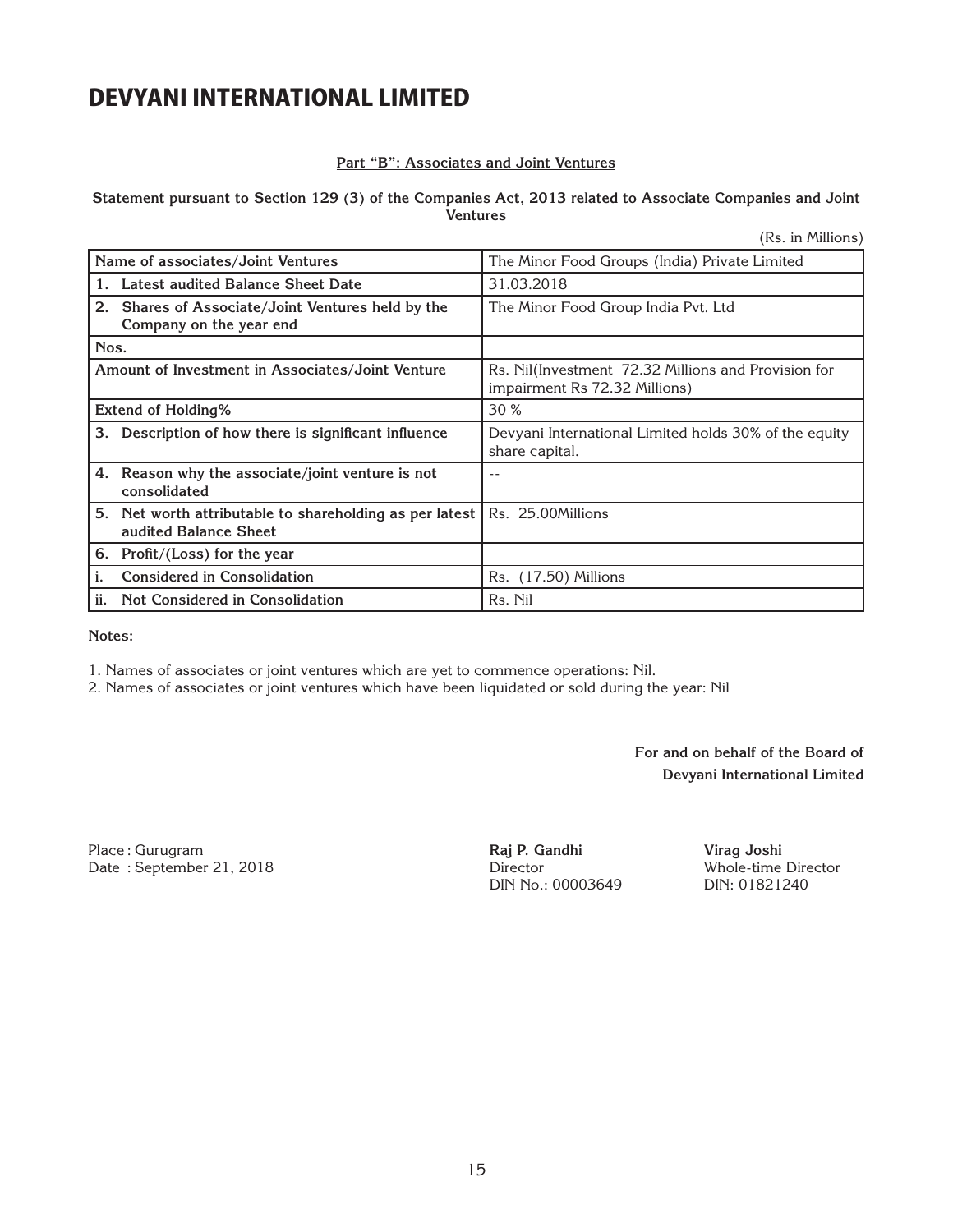**Annexure - 2**

**Form No. AOC-2**

(Pursuant to clause (h) of sub-section (3)of section 134 of the Act and Rule 8(2) of the Companies(Accounts)

Rules, 2014)

**Form for disclosure of particulars of contracts/arrangements entered into by the company with related parties referred to in sub-section (1) of section 188 of the Companies Act, 2013 including certain arms length transactions under third proviso thereto**

**1. Details of contracts or arrangements or transactions not at arm's length basis:**

**2. Details of material contracts or arrangement or transactions at arm's length basis:**

| SI. | Name of the related | Nature of     | Duration of    | Salient terms of       | $date(s)$ of | Amount    |
|-----|---------------------|---------------|----------------|------------------------|--------------|-----------|
| No. | party and nature of | contracts/    | the contracts/ | the contracts or       | approval by  | paid as   |
|     | relationship        | arrangements/ | arrangements/  | arrangements or        | the Board/   | advances, |
|     |                     | transactions  | transactions   | transactions including | Audit        | if any:   |
|     |                     |               |                | the value, if any      | Committee    |           |
|     | <b>NIL</b>          | <b>NIL</b>    | <b>NIL</b>     | <b>NIL</b>             | <b>NIL</b>   | 'NIL      |

#### **For and on behalf of the Board of Devyani International Limited**

Place : Gurugram Date : September 21, 2018 **Raj P. Gandhi Director** DIN No.: 00003649

**Virag Joshi** Whole-time Director DIN: 01821240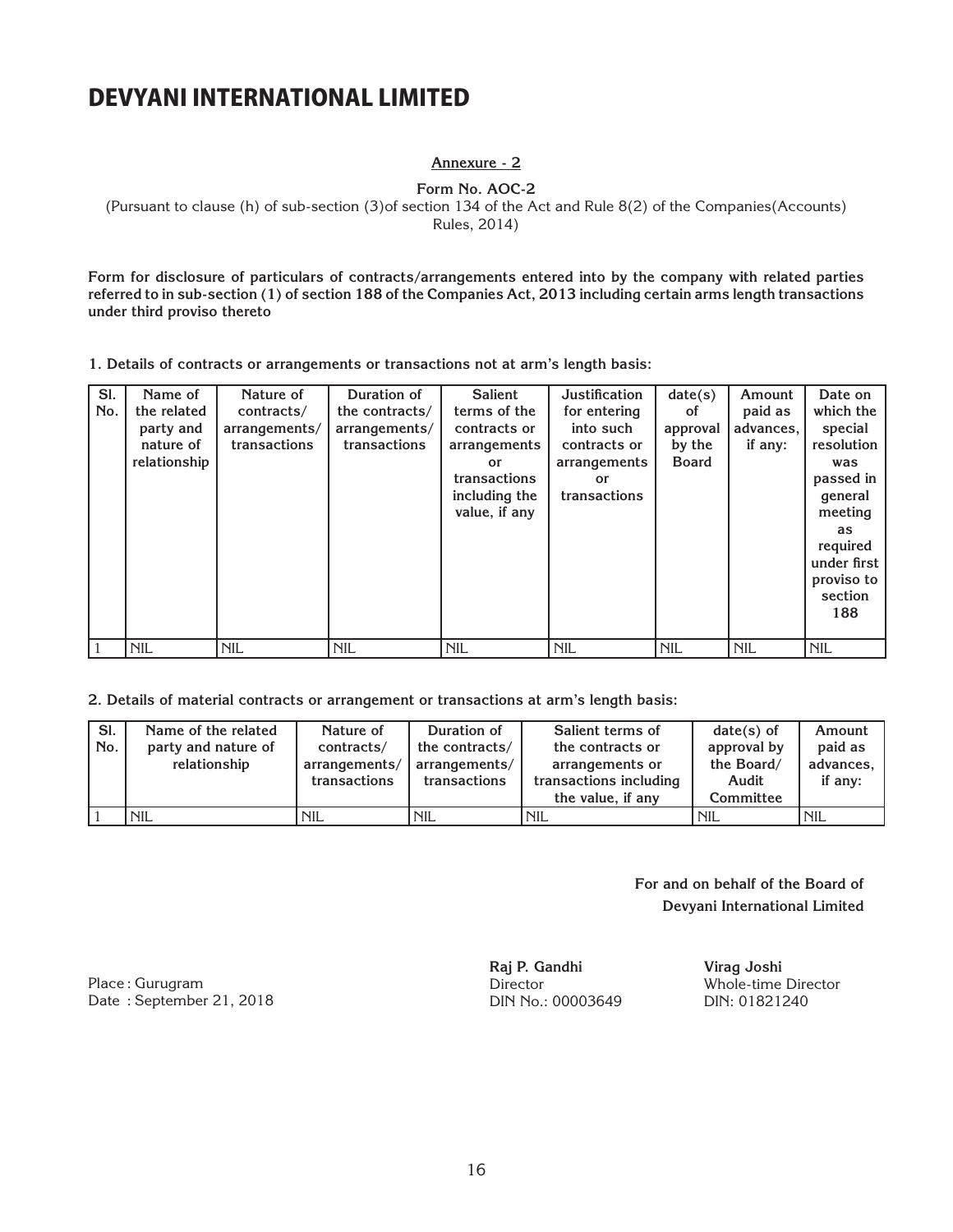#### **ANNEXURE - 3**

#### **SECRETARIAL AUDIT REPORT**

#### FOR THE FINANCIAL YEAR ENDED 31st MARCH, 2017

[Pursuant to section 204(1) of the Companies Act, 2013 and Rule No. 9 of the Companies (Appointment and Remuneration of Managerial Personnel) Rules, 2014]

To,

The Members, **Devyani International Limited** (CIN: U15135DL1991PLC046758) F-2/7 Okhla Industrial Area Phase-I, New Delhi-110020

We have conducted the secretarial audit of the compliance of applicable statutory provisions and the adherence to good corporate practices by **Devyani International Limited** (hereinafter called the Company) which is an **unlisted company.** Secretarial Audit was conducted in a manner that provided us a reasonable basis for evaluating the corporate conducts/statutory compliances and expressing our opinion thereon.

#### **We report that**

- a) Maintenance of secretarial records is the responsibility of the management of the Company. Our responsibility is to express an opinion on these secretarial records based on our audit.
- b) We have followed the audit practices and processes as were appropriate to obtain reasonable assurance about the correctness of the contents of the secretarial records. The verification was done on test basis to ensure that correct facts are reflected in secretarial records. We believe that the processes and practices, we followed provide a reasonable basis for our opinion.
- c) We have not verified the correctness and appropriateness of the financial statements of the Company.
- d) Wherever required, we have obtained the Management representation about the compliances of laws, rules and regulations and happening of events etc.
- e) The compliance of the provisions of the Corporate and other applicable laws, rules, regulations, standards is the responsibility of the management. Our examination was limited to the verification of procedures on test basis.
- f) The Secretarial Audit report is neither an assurance as to the future viability of the Company nor of the efficacy or effectiveness with which the management has conducted the affairs of the Company.

Based on our verification of the Company's books, papers, minute books, forms and returns filed and other records maintained by the Company and also the information provided by the Company, its officers, agents and authorized representatives during the conduct of Secretarial Audit, we hereby report that in our opinion, the Company has, during the audit period covering the financial year ended on 31st March, 2018 ("Audit Period") complied with the statutory provisions listed hereunder and also that the Company has proper Board processes and compliance mechanism in place to the extent, in the manner and subject to the reporting made hereinafter:

We have examined the books, papers, minute books, forms and returns filed and other records maintained by the Company for the financial year ended on 31st March, 2018 according to the provisions of: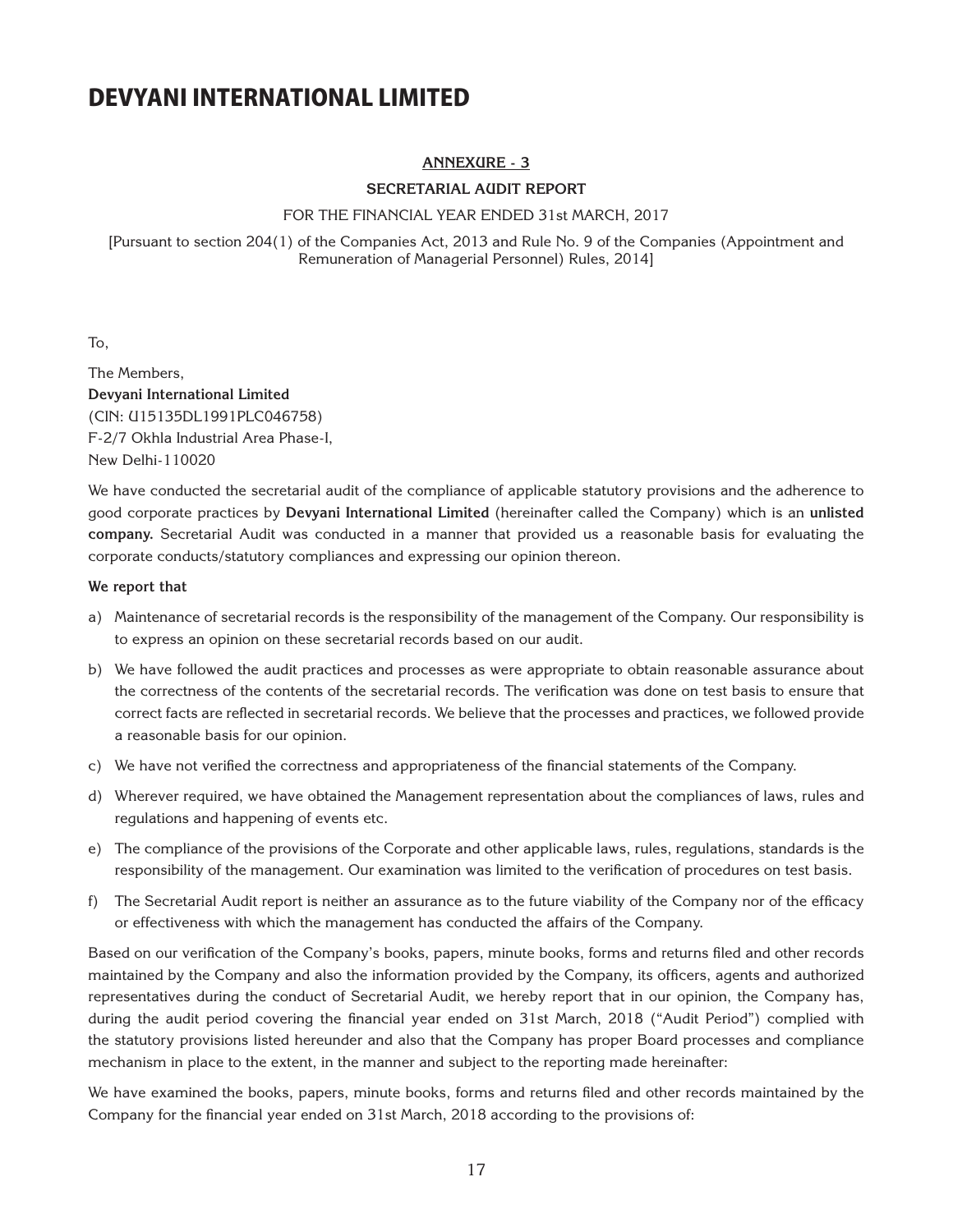- (i) The Companies Act, 2013 (the Act) and the rules made thereunder;
- (ii) Foreign Exchange Management Act, 1999 and the rules and regulations made there under to the extent of Foreign Direct Investment, Overseas Direct Investment and External Commercial Borrowings;

We have also examined compliance of the Secretarial Standard on Meetings of the Board of Directors (SS-1) and Secretarial Standard on General Meetings (SS-2) issued by the Institute of Company Secretaries of India which the Company has generally complied with.

During the period under review, the Company has complied with the provisions of the Act, Rules, Regulations and Guidelines, to the extent applicable, as mentioned above.

(iii) The Company is engaged in the business of developing, managing and operating quick services restaurants for brands – Pizza Hut, KFC, Costa and Vangoo. As informed by the Management, Food Safety & Standards Act, 2006 and Rules made thereunder are specifically applicable to the Company.

We have checked the compliance management system of the Company to obtain reasonable assurance about the adequacy of systems in place to ensure compliance of specifically applicable laws and this verification was done on test basis. We believe that the audit evidence which we have obtained is sufficient and appropriate to provide a basis for our audit opinion. In our opinion and to the best of our information and according to explanations given to us, we believe that the compliance management system of the Company seems adequate to ensure compliance of laws specifically applicable to the Company, which can be further strengthened.

**We further report that** the Board of Directors of the Company is duly constituted with proper balance of Executive Directors, Non-Executive Directors and Independent Directors. The changes in the composition of the Board of Directors that took place during the audit period were carried out in compliance with the provisions of the Act.

Advance notices were given to all directors to schedule the Board Meetings. Agenda and detailed notes on agenda were sent in advance of the meetings and a system exists for seeking and obtaining further information and clarifications on the agenda items before the meeting for meaningful participation at the meeting.

Board decisions were carried out with unanimous consent and therefore, no dissenting views were required to be captured and recorded as part of the minutes.

**We further report that** there are systems and processes in the Company commensurate with the size and operations of the Company to monitor and ensure compliance with applicable laws, rules, regulations and guidelines.

> **For Sanjay Grover & Associates** Companies Secretaries Firm Registration No.: P2001DE052900

September 21, 2018 New Delhi

**Priyanka** Partner CP No.: 16187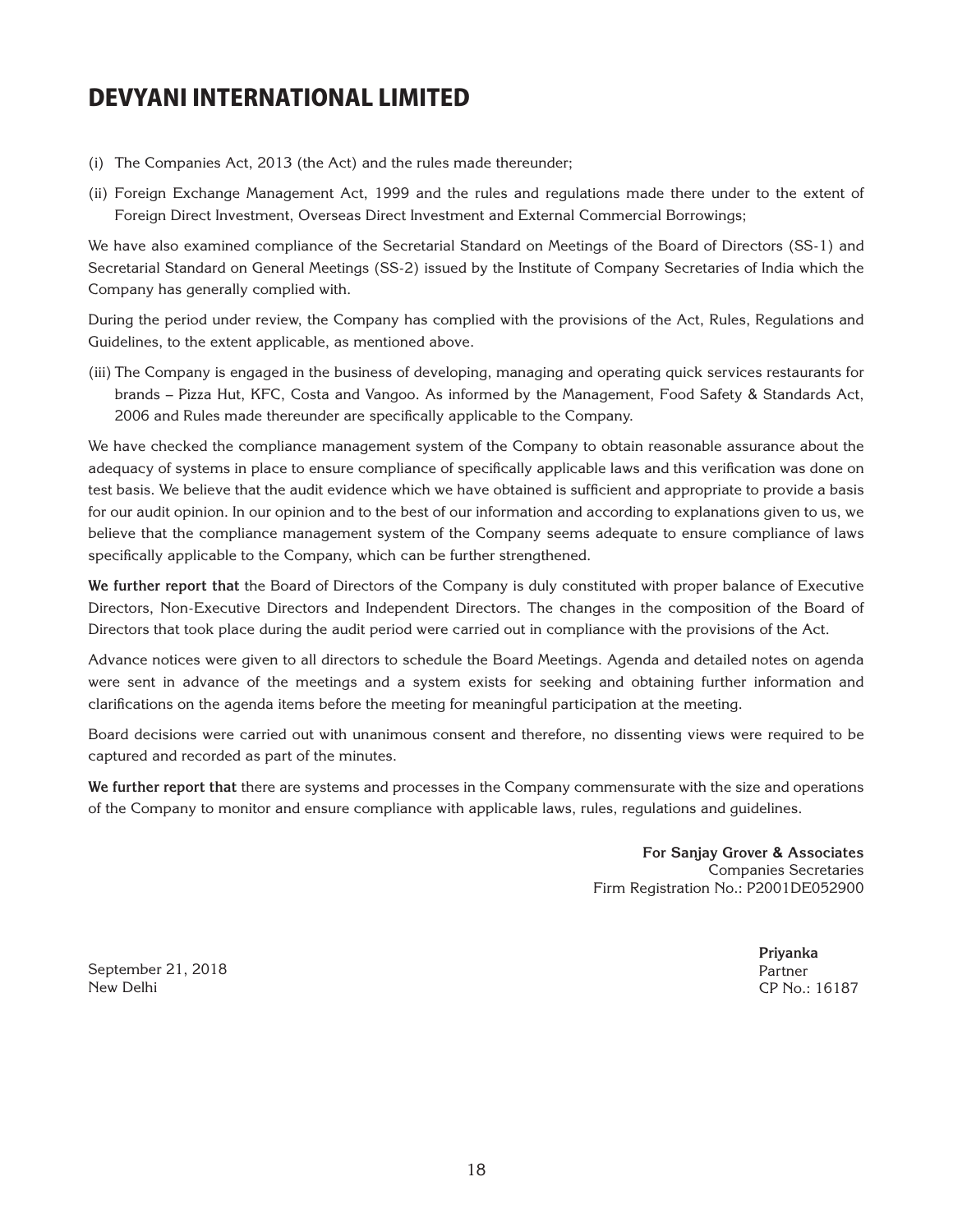#### **ANNEXURE - 4**

**FORM NO. MGT 9**

#### **EXTRACT OF ANNUAL RETURN**

#### **Pursuant to Section 92 (3) of the Companies Act, 2013 and Rule 12 (1) of the Companies (Management & Administration) Rules, 2014.**

#### **I. REGISTRATION & OTHER DETAILS:**

| 1. | <b>CIN</b>                                                                       | U15135DL1991PLC046758                                                                                                                                                         |
|----|----------------------------------------------------------------------------------|-------------------------------------------------------------------------------------------------------------------------------------------------------------------------------|
| 2. | <b>Registration Date</b>                                                         | 13.12.1991                                                                                                                                                                    |
| 3. | Name of the Company                                                              | DEVYANI INTERNATIONAL LIMITED                                                                                                                                                 |
| 4. | Category/Sub-category of the<br>Company                                          | PUBLIC COMPANY LIMITED BY SHARES                                                                                                                                              |
| 5. | Address of the Registered office &<br>contact details                            | F-2/7, OKHLA INDUSTRIAL AREA,<br>PHASE-I, NEW DELHI - 110 020<br>TEL.: +91-11-41706720-725<br>FAX: +91-11-26813665                                                            |
| 6. | Whether listed company                                                           | <b>NO</b>                                                                                                                                                                     |
| 7. | Name, Address & contact details<br>of the Registrar & Transfer Agent,<br>if any. | Skyline Financial Services Private Limited,<br>D-153A, Ist Floor, Okhla Industrial Area, Phase-I, New<br>Delhi - 110 020.<br>Tel: +91-11-26812682-83, web: www.skylinerta.com |

**II. PRINCIPAL BUSINESS ACTIVITIES OF THE COMPANY** (All the business activities contributing 10 % or more of the total turnover of the company shall be stated).

| S. No. | Name and Description of main products /<br>services | <b>NIC Code of the</b><br>Product/service | % to total turnover of<br>the Company |
|--------|-----------------------------------------------------|-------------------------------------------|---------------------------------------|
|        | Pizza & Allied Products                             | 1024                                      | 40%                                   |
|        | Coffee & Allied Products                            | 0901                                      | 17%                                   |
|        | Chicken & Allied Products                           | 1024                                      | 31%                                   |

#### **III. PARTICULARS OF HOLDING, SUBSIDIARY & ASSOCIATE COMPANIES**

| S.<br><b>No</b> | Name and Address of the<br>Company                                                                     | CIN/GLN               | $%$ of<br><b>Shares</b><br>Held | Holding/<br>Subsidiary/<br>Associate | Applicable<br><b>Section</b> |
|-----------------|--------------------------------------------------------------------------------------------------------|-----------------------|---------------------------------|--------------------------------------|------------------------------|
| $\mathbf{1}$    | DEVYANI FOOD STREET PRIVATE<br><b>LIMITED</b>                                                          | U55101DL2009PTC193995 | 100%                            | Subsidiary                           | $2(87)$ (ii)                 |
| $\mathcal{L}$   | DEVYANI AIRPORT SERVICES<br>(MUMBAI) PRIVATE LIMITED                                                   | U55101DL2013PTC250959 | 51%                             | Subsidiary                           | $2(87)$ (ii)                 |
| 3               | RV ENTERPRIZES PTE. LTD.                                                                               | N.A.                  | 74%                             | Subsidiary                           | $2(87)$ (ii)                 |
| $\overline{4}$  | DEVYANI INTERNATIONAL NEPAL<br>PRIVATE LIMITED                                                         | N.A.                  | 100%                            | Subsidiary                           | $2(87)$ (ii)                 |
| 5               | DEVYANI INTERNATIONAL<br>(NIGERIA) LIMITED - STEP DOWN<br>SUBSIDIARY OF RV ENTERPRISES<br>PTE. LIMITED | N.A.                  | 42.50%                          | Subsidiary                           | $2(87)$ (ii)<br>(a)          |
| 6               | THE MINOR FOOD GROUP<br>(INDIA) PRIVATE LIMITED                                                        | U55101DL2014PTC266136 | 30%                             | Associate                            | 2(6)                         |
| 7               | DEVYANI INTERNATIONAL (UK)<br>PRIVATE LIMITED                                                          | N.A                   | 100%                            | Subsidiary                           | $2(87)$ (ii)                 |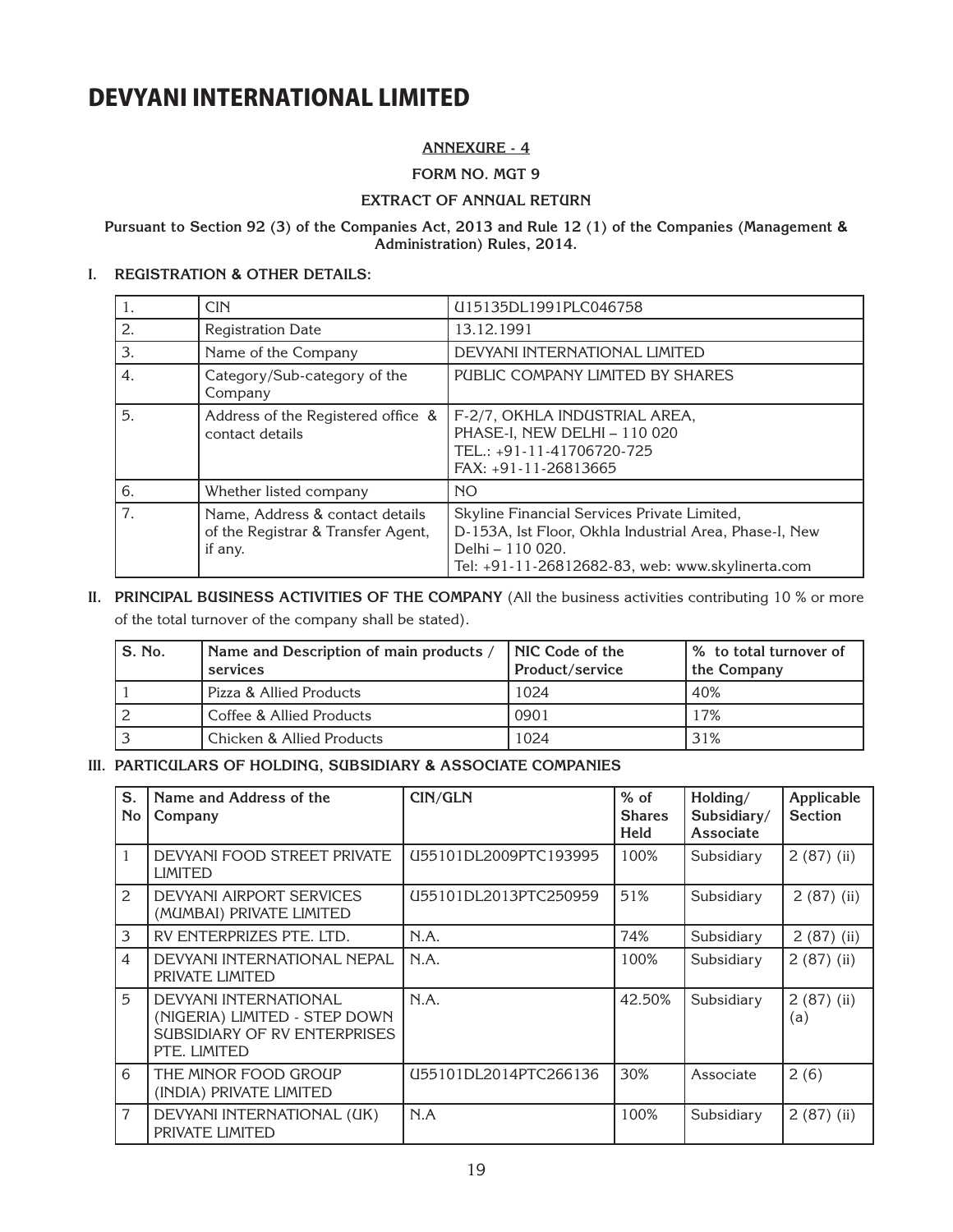# DEVYANI INTERNATIONAL LIMITED DEVYANI INTERNATIONAL LIMITED

# i) Category wise shareholding **i) Category wise shareholding**

| V) SHAREHOLDING PATTERN (Equity Share capital<br>Category wise shareholding |            |                           | Break up as % to total Equity) |                             |                |                |                                           |                             |                    |
|-----------------------------------------------------------------------------|------------|---------------------------|--------------------------------|-----------------------------|----------------|----------------|-------------------------------------------|-----------------------------|--------------------|
|                                                                             |            | No. of Shares held at     | the beginning of the year      |                             |                |                | No. of Shares held at the end of the year |                             | % change           |
| <b>Shareholders</b><br>Category of                                          | Demat      | Physical                  | <b>Total</b>                   | % of Total<br><b>Shares</b> | Demat          | Physical       | <b>Total</b>                              | % of Total<br><b>Shares</b> | during the<br>year |
| A. Promoters                                                                |            |                           |                                |                             |                |                |                                           |                             |                    |
| 1) Indian                                                                   |            | $\mathsf I$               |                                |                             |                |                |                                           |                             |                    |
| a) Individual/HUF                                                           | 8,716,126  | $\mathbf{I}$              | 8,716,126                      | .21%<br>$\ddot{\circ}$      | 8,716,136      |                | 8,716,136                                 | .21%<br>ထဲ                  |                    |
| State<br>b) Central Govt/<br>Govt.                                          |            | $\mathbf{I}$              |                                |                             |                |                |                                           |                             |                    |
| c) Bodies Corporates                                                        | 74,583,874 | $\mathbf{I}$              | 74.583.874                     | 70.25%                      | 81,117,197     |                | 81,117,197                                | 76.40%                      | 6.15%              |
| d) Bank/FI                                                                  |            | $\mathbf{I}$              |                                |                             |                |                |                                           |                             |                    |
| e) Any other                                                                |            | $\blacksquare$            | $\blacksquare$                 |                             | $\blacksquare$ | $\mathbf{I}$   |                                           |                             |                    |
| Ξ<br>SUB TOTAL:(A)                                                          | 83,300,000 | $\mathbf{r}$              | 83,300,000                     | 78.46%                      | 89,833,333     | ٠              | 89,833,333                                | 84.61%                      | 6.15%              |
| (2) Foreign                                                                 |            |                           |                                |                             |                |                |                                           |                             |                    |
| a) NRI-Individuals                                                          |            | $\mathbf{L}$              | $\mathbf{I}$                   | $\mathbf{I}$                | $\mathbf{I}$   |                | $\mathbf{I}$                              | $\mathbf{I}$                |                    |
| b) Other Individuals                                                        |            | $\mathbf{I}$              | $\mathbf{I}$                   | $\blacksquare$              | $\blacksquare$ |                | $\mathbf{I}$                              | $\blacksquare$              |                    |
| c) Bodies Corp                                                              |            | $\Gamma$                  |                                |                             | $\mathbf{I}$   |                |                                           | $\blacksquare$              |                    |
| d) Banks/Fl                                                                 |            | $\mathbf{L}_{\mathrm{c}}$ |                                |                             |                |                |                                           |                             |                    |
| e) Any other                                                                |            | $\blacksquare$            |                                |                             |                |                |                                           |                             |                    |
| <u>ରୁ</u><br>SUB TOTAL (A)                                                  | $\circ$    | $\circ$                   | $\bullet$                      | $\circ$                     | $\circ$        | $\circ$        | $\circ$                                   | $\circ$                     | $\circ$            |
| Total Shareholding of<br>Promoter $(A) = (A)$                               | 83,300,000 | $\blacksquare$            | 83,300,000                     | 78.46%                      | 89,833,333     | $\blacksquare$ | 89, 833, 333                              | 84.61%                      | 6.15%              |
| $(1)+(A)(2)$                                                                |            |                           |                                |                             |                |                |                                           |                             |                    |
| <b>B. Public Shareholding</b>                                               |            |                           |                                |                             |                |                |                                           |                             |                    |
| $(1)$ Institutions                                                          |            |                           |                                |                             |                |                |                                           |                             |                    |
| a) Mutual Funds                                                             |            | $\mathbf{I}$              | J.                             | L.                          | $\mathbf{I}$   |                | $\mathbf{I}$                              | $\mathbf{I}$                |                    |
| b) Banks/Fl                                                                 |            | $\mathbf{I}$              | $\mathbf{I}$                   | $\blacksquare$              | ×.             |                | $\blacksquare$                            | $\mathbf{I}$                |                    |
| Central Govt<br>$\widehat{O}$                                               |            | $\mathbf{I}$              | $\mathbf{I}$                   |                             |                |                | $\mathbf{I}$                              |                             |                    |
| State Govt.<br>$\widehat{\sigma}$                                           |            | $\mathbf{I}$              |                                |                             |                |                |                                           |                             |                    |
| e) Venture Capital Fund                                                     | 6,533,333  | $\mathbf I$               | 333<br>533.<br>ق               | 6.15%                       |                |                |                                           | $\mathbf{I}$                | (6.15%)            |
| f) Insurance Companies                                                      |            | $\blacksquare$            |                                |                             |                |                |                                           | $\mathbf{I}$                |                    |
| $g)$ Flls                                                                   |            | $\mathbf{I}$              | J.                             |                             |                |                |                                           | $\mathbf{I}$                |                    |
| h) Foreign Venture                                                          |            | $\mathbf{I}$              | J.                             |                             |                |                |                                           | $\mathbf{I}$                |                    |
| Capital Funds                                                               |            | $\mathbf{I}$              |                                |                             |                |                |                                           |                             |                    |
| i) Others (specify)                                                         |            | $\mathbf{I}$              |                                |                             |                |                | $\blacksquare$                            |                             |                    |
| SUB TOTAL (B)(1):                                                           | 6,533,333  | $\mathbf{r}$              | 6,533,333                      | 6.15%                       | $\blacksquare$ | $\blacksquare$ | $\blacksquare$                            | ×,                          | (6.15%)            |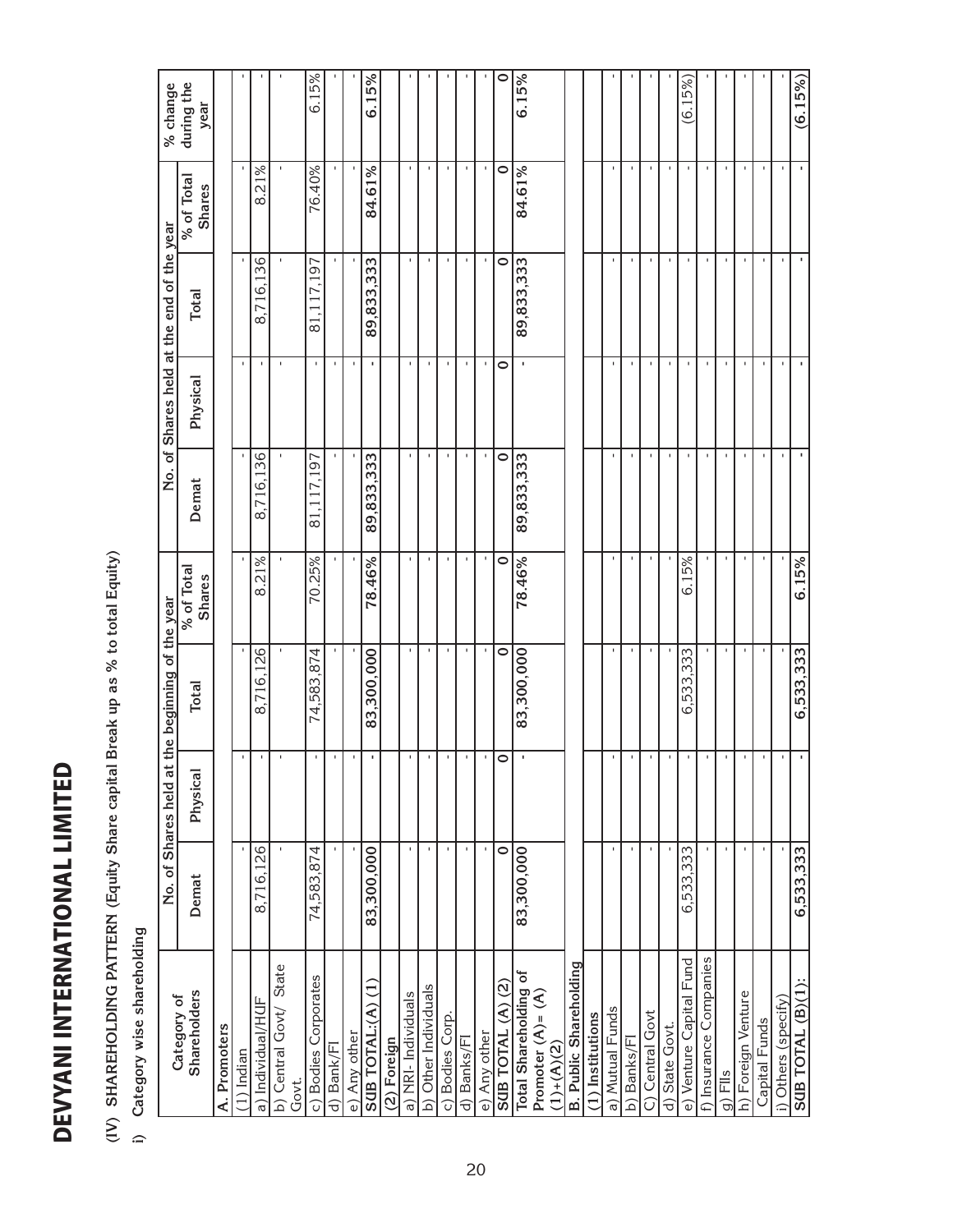| and the state of the state of the state of the state of the state of the state of the state of the state of th |
|----------------------------------------------------------------------------------------------------------------|
| I                                                                                                              |
|                                                                                                                |
|                                                                                                                |
|                                                                                                                |
|                                                                                                                |
| p                                                                                                              |
|                                                                                                                |
|                                                                                                                |
|                                                                                                                |
| ı                                                                                                              |
|                                                                                                                |
| ſ                                                                                                              |
|                                                                                                                |
|                                                                                                                |
|                                                                                                                |
| and the state of the state of the state of the state of the state of the state of the state of the state of th |
|                                                                                                                |
|                                                                                                                |
|                                                                                                                |
| I                                                                                                              |
|                                                                                                                |
| ı                                                                                                              |
|                                                                                                                |
| ı                                                                                                              |
| ı.                                                                                                             |
|                                                                                                                |
|                                                                                                                |

| % change                                  | during the<br>year                 |                      |                      |           |              |                |               |                      |                       |                |                 |                      |                          |                       |                     |                   | (6.15%)             |                            |              |                   |                      |             |                     |
|-------------------------------------------|------------------------------------|----------------------|----------------------|-----------|--------------|----------------|---------------|----------------------|-----------------------|----------------|-----------------|----------------------|--------------------------|-----------------------|---------------------|-------------------|---------------------|----------------------------|--------------|-------------------|----------------------|-------------|---------------------|
|                                           | % of Total<br><b>Shares</b>        |                      | f,                   |           | 15.39%       |                | ï             |                      |                       |                |                 |                      |                          |                       |                     | 15.39%            | 15.39%              |                            |              |                   |                      |             | 100%                |
| No. of Shares held at the end of the year | <b>Total</b>                       |                      | f,                   | ï         | 16,333,333   |                | f.            |                      |                       |                |                 |                      |                          |                       |                     | 16,333,333        | 16,333,333          |                            |              |                   |                      |             | 106,166,666         |
|                                           | Physical                           |                      |                      |           |              |                |               |                      |                       |                |                 |                      |                          |                       |                     |                   |                     |                            |              |                   |                      |             |                     |
|                                           | Demat                              |                      | f,                   |           | 16,333,333   |                | f,            |                      |                       |                |                 |                      |                          |                       |                     | 16,333,333        | 16,333,333          |                            |              |                   |                      |             | 100% 106,166,666    |
|                                           | % of Total<br><b>Shares</b>        |                      | f,                   |           | 15.39%       |                | f,            |                      |                       |                |                 |                      |                          |                       |                     | 15.39%            | 21.54%              |                            |              |                   |                      |             |                     |
| the beginning of the year                 | <b>Total</b>                       |                      |                      |           | 16,333,333   |                |               |                      |                       |                | $\mathbf{I}$    |                      |                          |                       |                     | 16,333,333        | 22,866,666          |                            |              |                   |                      |             | 106,166,666         |
| No. of Shares held at                     | Physical                           |                      |                      |           | ı            |                |               |                      |                       |                |                 |                      |                          |                       |                     |                   |                     |                            |              |                   |                      |             |                     |
|                                           | Demat                              |                      |                      |           | 16,333,333   |                |               |                      |                       |                |                 |                      |                          |                       |                     | 16,333,333        | 22,866,666          |                            |              |                   |                      |             | 106,166,666         |
|                                           | <b>Shareholders</b><br>Category of | (2) Non Institutions | a) Bodies corporates | i) Indian | ii) Overseas | b) Individuals | i) Individual | shareholders holding | nominal share capital | uptoINR1 lakhs | ii) Individuals | shareholders holding | nominal share capital in | excess of INR 1 lakhs | c) Others (specify) | SUB TOTAL (B)(2): | <b>Total Public</b> | Shareholding $(B)$ = $(B)$ | $(1)+(B)(2)$ | C. Shares held by | Custodian for GDRs & | <b>ADRs</b> | Grand Total (A+B+C) |

ii) Shareholding of Promoter**ii) Shareholding of Promoter-**

|                    |                                        | Shareholding at t |                                       | the beginning of the year                               |               |                                        | Shareholding at the end of the year                       |                                                 |
|--------------------|----------------------------------------|-------------------|---------------------------------------|---------------------------------------------------------|---------------|----------------------------------------|-----------------------------------------------------------|-------------------------------------------------|
| .<br>ح<br>ဖ        | Shareholder's<br>Name                  | No. of Shares     | Shares of the<br>%of total<br>company | encumbered to<br>total shares<br>%of Shares<br>Pledged/ | No. of Shares | Shares of the<br>% of total<br>company | encumbered to<br>% of Shares<br>total shares<br>Pledged 1 | % change in share<br>holding during the<br>year |
|                    | Ravi Kant Jaipuria<br>$&$ Sons (HUF)   | 1,711,400         | 1.61%                                 |                                                         | 1,711,400     | 1.61%                                  |                                                           |                                                 |
| $\scriptstyle\sim$ | Varun Jaipuria                         | 7,004,726         | 6.60%                                 | 4.52%                                                   | 7,004,726     | 6.60%                                  | 4.52%                                                     |                                                 |
|                    | Devyani Enterprises<br>Private Limited | 26,752,050        | 25.20%                                |                                                         |               |                                        |                                                           | (25.20%)                                        |
|                    | Devyani Overseas<br>Private Limited    | 13,562,200        | 12.77%                                | 11.44%                                                  |               |                                        |                                                           | (12.77%)                                        |
| 5                  | RJ Corp Limited                        | 32,357,500        | 30.48%                                | 7.25%                                                   | 81,108,607    | 76.39%                                 | 12.31%                                                    | 45.91%                                          |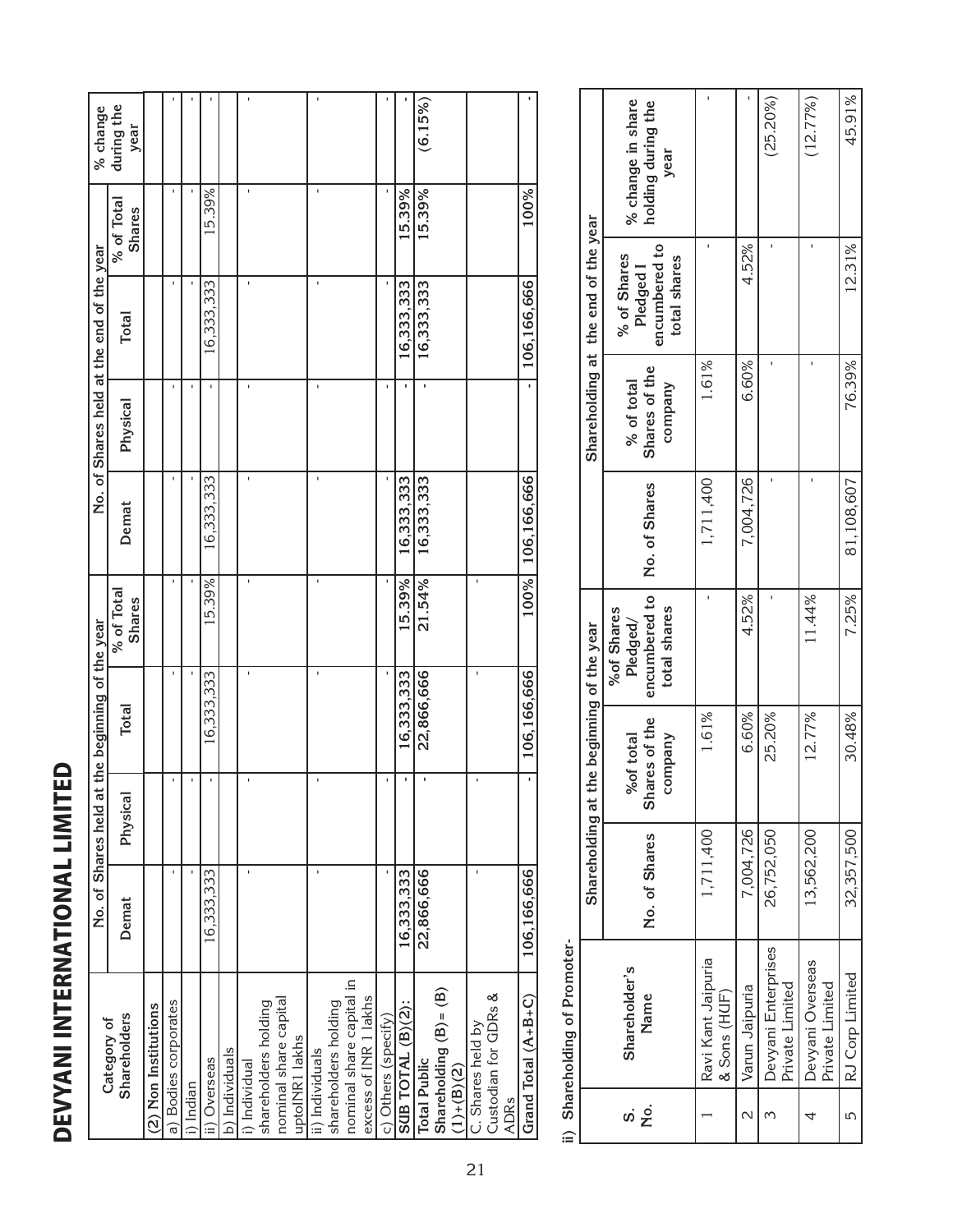| l<br>ı<br>į<br>İ<br>l<br>ı<br>I |  |
|---------------------------------|--|
| I                               |  |
| <b>Service Service</b>          |  |
| ı<br>י<br>֘֝֕                   |  |
| ſ<br>ı                          |  |
| I<br>I                          |  |

|                                     | % change in share<br>holding during the<br>year           | (1.79%)                                        |                                       | 0.00           | 6.15%      |                                                                                | Cumulative Shareholding during<br>the year (as on $31.03.2018$ )                | % of total    |
|-------------------------------------|-----------------------------------------------------------|------------------------------------------------|---------------------------------------|----------------|------------|--------------------------------------------------------------------------------|---------------------------------------------------------------------------------|---------------|
| Shareholding at the end of the year | encumbered to<br>% of Shares<br>total shares<br>Pledged I |                                                |                                       |                | 16.83%     |                                                                                |                                                                                 | No. of Shares |
|                                     | Shares of the<br>% of total<br>company                    |                                                | 0.01%                                 | 0.00           | 84.61%     |                                                                                | Reason                                                                          |               |
|                                     | No. of Shares                                             |                                                | 8,590                                 | $\overline{C}$ | 89,833,333 |                                                                                | Shareholding<br>Decrease in<br>Increase,                                        |               |
|                                     | encumbered to<br>total shares<br>%of Shares<br>Pledged/   |                                                |                                       |                | 23.21%     |                                                                                | Date                                                                            |               |
| the beginning of the year           | Shares of the<br>company<br>%of total                     | 1.79%                                          | 0.01%                                 |                | 78.46%     |                                                                                | (01.04.2017) / end of the year<br>Shareholding at the beginning<br>(31.03.2018) | % of total    |
| Shareholding at                     | No. of Shares                                             | 1,903,524                                      | 8,600                                 |                | 83,300,000 |                                                                                |                                                                                 | No. of Shares |
| Shareholder's                       | Name                                                      | Products Private<br>Universal Dairy<br>Limited | DJ Agri Industries<br>Private Limited | Dhara Jaipuria | Total      | iii) Change in Promoters' Shareholding (please specify, if there is no change) | Name                                                                            |               |
|                                     |                                                           | 6                                              |                                       | ∞              |            |                                                                                | .ok<br>တဲ                                                                       |               |

| Name                        |                     | Shareholding at the beginning<br>$(01.04.2017) /$ end<br>(31.03.201 | of the year              | Date       | Decrease in<br>Increase | Reason                | the year (as on $31.03.2018$ ) | Cumulative Shareholding during |
|-----------------------------|---------------------|---------------------------------------------------------------------|--------------------------|------------|-------------------------|-----------------------|--------------------------------|--------------------------------|
|                             |                     |                                                                     | $\frac{6}{9}$            |            | Shareholding            |                       |                                |                                |
|                             |                     | No. of Shares                                                       | % of total               |            |                         |                       | No. of Shares                  | % of total                     |
|                             |                     |                                                                     | Shares of the<br>Company |            |                         |                       |                                | Shares of the<br>Company       |
| Ravi Kant Jaipuria &        |                     | 1,711,400                                                           | 1.61%                    | 01.04.2017 |                         | 艺                     |                                |                                |
| Sons (HUF)                  |                     |                                                                     |                          | 31.03.2018 |                         | movement              | 1,711,400                      | 1.61%                          |
| Varun Jaipuria              |                     | 7,004,726                                                           | 6.60%                    | 01.04.2017 |                         | 艺                     |                                |                                |
|                             |                     |                                                                     |                          | 31.03.2018 |                         | movement              | 7,004,726                      | 6.60%                          |
|                             | Devyani Enterprises | 26,752,050                                                          | 25.20%                   | 01.04.2017 | (25.20%)                | Transfer              |                                |                                |
| Private Limited             |                     |                                                                     |                          | 31.03.2018 |                         | pursuant to<br>merger |                                |                                |
| Devyani Overseas            |                     | 13,562,200                                                          | 12.77%                   | 01.04.2017 | (12.77%)                | Transfer              |                                |                                |
| Private Limited             |                     |                                                                     |                          | 31.03.2018 |                         | pursuant to<br>merger |                                |                                |
| RJ Corp Limited             |                     | 32,357,500                                                          | 30.48%                   | 01.04.2017 | 45.91%                  | Acquisition           |                                |                                |
|                             |                     |                                                                     |                          | 31.03.2018 |                         |                       | 81,108,607                     | 76.39%                         |
| <b>Universal Dairy</b>      |                     | 1,903,524                                                           | 1.79%                    | 01.04.2017 | (1.79%)                 | Transfer              |                                |                                |
| Products Private<br>Limited |                     |                                                                     |                          | 31.03.2018 |                         | pursuant to<br>merger |                                |                                |
| DJ Agri Industries          |                     | 8,600                                                               | 0.01%                    | 01.04.2017 |                         | Transfer              |                                |                                |
| Private Limited             |                     |                                                                     |                          | 31.03.2018 |                         |                       | 8,590                          | 0.01%                          |
| Dhara Jaipuria              |                     |                                                                     |                          | 01.04.2017 |                         | Acquisition           |                                |                                |
|                             |                     |                                                                     |                          | 31.03.2018 |                         |                       | $\overline{10}$                | 0.00                           |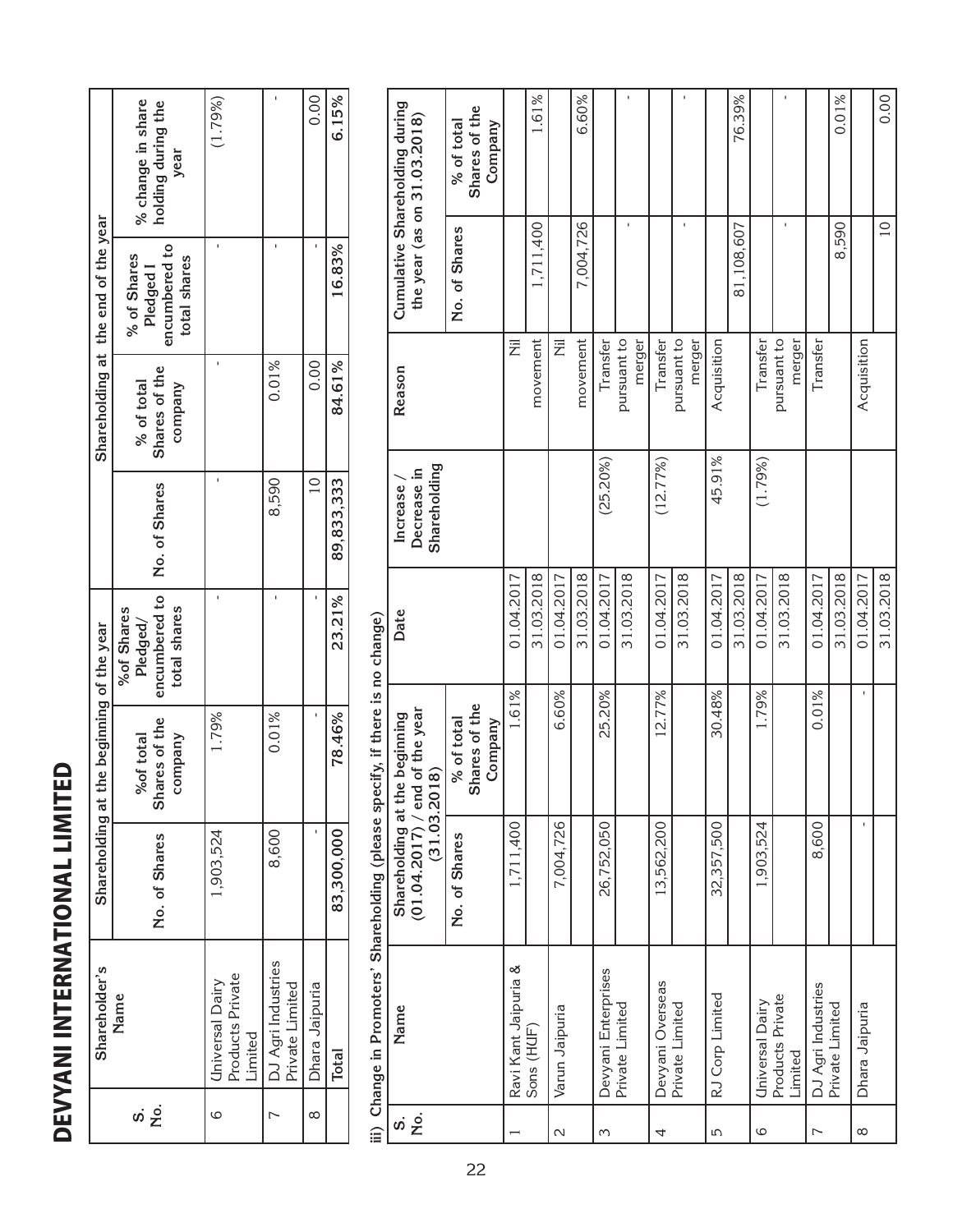DEVYANI INTERNATIONAL LIMITED DEVYANI INTERNATIONAL LIMITED

DEVYANI INTERNATIONAL LIMITED **Reason Cumulative Shareholding during Shares of the**  31.03.2018 - **the year (as on 31.03.2018) No. of Shares % of total Company** 16,333,333 No. of Shares Nil movement transfer India Advantage Fund S3 I 6,533,333 6.15% 01.04.2017 0 transfer 16,333,333 15.39% 01.04.2017 Nil movement Reason  $\overline{\circ}$ Decrease in<br>Shareholding **Decrease in Shareholding Date Increase /**  Increase / 01.04.2017 31.03.2018 01.04.2017 31.03.2018 Date  $15.39%$ 6.15% **(01.04.2017) / end of the year**  Shareholding at the beginning  $(01.04.2017)$  / end of the year **Shares of the**  Shares of the **Shareholding at the beginning No. of Shares % of total**  % of total **Company**  $(31.03.2018)$ **(31.03.2018)** 16,333,333 6,533,333 No. of Shares **Name For each of the Top**  Name For each of the Top India Advantage Fund S31 Ten Shareholders **Ten Shareholders** Dunearn Investments 2 **Dunearn Investments** (Mauritius) Pte. Ltd. (Mauritius) Pte. Ltd. ທີ່ <u>2ີ</u>  $\alpha$  $\overline{\phantom{0}}$ 

31.03.2018 16,333,333 15.39%

iv) Shareholding Pattern of top ten Shareholders: (Other than Directors, Promoters and Holders of GDRs and ADRs): **iv) Shareholding Pattern of top ten Shareholders:(Other than Directors, Promoters and Holders of GDRs and ADRs):**

v) Shareholding of Directors and Key Managerial Personnel: **v) Shareholding of Directors and Key Managerial Personnel:**

|                                                                                                                                                                                                                                |                                                                 |               |                | 6.60%      |
|--------------------------------------------------------------------------------------------------------------------------------------------------------------------------------------------------------------------------------|-----------------------------------------------------------------|---------------|----------------|------------|
|                                                                                                                                                                                                                                | Cumulative Shareholding during<br>the year (as on 31.03.2018)   | No. of Shares |                | 7,004,726  |
|                                                                                                                                                                                                                                | Reason                                                          |               |                |            |
|                                                                                                                                                                                                                                | Shareholding<br>Decrease in<br>Increase                         |               | Ż              | Movement   |
|                                                                                                                                                                                                                                | Date                                                            |               | 01.04.2017     | 31.03.2018 |
|                                                                                                                                                                                                                                | end of the year                                                 | %             | 6.60%          |            |
|                                                                                                                                                                                                                                | Shareholding at the beginning<br>(31.03.2018)<br>(01.04.2017) / | No. of Shares | 7,004,726      |            |
| , and the conditional conditional conditional conditions of the condition of the condition of the condition of the condition of the condition of the condition of the condition of the condition of the condition of the condi | Name of Director/KMP                                            |               | Varun Jaipuria |            |
|                                                                                                                                                                                                                                | No.<br>ທີ່                                                      |               |                |            |

(Rs. in Millions) (Rs. in Millions)(V) INDEBTEDNESS - Indebtedness of the Company including interest outstanding/accrued but not due for payment. **(V) INDEBTEDNESS - Indebtedness of the Company including interest outstanding/accrued but not due for payment.**

|                                                     | excluding deposits<br>Secured Loans | <b>Unsecured Loans</b> | Deposits | <b>Total Indebtedness</b> |
|-----------------------------------------------------|-------------------------------------|------------------------|----------|---------------------------|
| Indebtedness at the beginning of the financial year |                                     |                        |          |                           |
| i) Principal Amount                                 | 1900.96                             |                        |          | 1900.96                   |
| ii) Interest due but not paid                       |                                     |                        |          |                           |
| iii) Interest accrued but not due                   | 11.93                               |                        |          | 11.93                     |
| Total (i+ii+iii)                                    | 1912.9                              |                        |          | 1912.9                    |
| Change in Indebtedness during the financial year    |                                     |                        |          |                           |
| <b>Addition</b>                                     | 1144.93                             |                        |          | 1144.93                   |
| Reduction                                           | (533.97)                            |                        |          | (533.97)                  |
| Net Change                                          | 610.96                              |                        |          | 610.96                    |
| Indebtedness at the end of the financial year       |                                     |                        |          |                           |
| i) Principal Amount                                 | 2513.59                             |                        |          | 2513.59                   |
| ii) Interest due but not paid                       |                                     |                        |          |                           |
| iii) Interest accrued but not due                   | 10.26                               |                        |          | 10.26                     |
| $Total(i+ii+iii)$                                   | 2523.85                             |                        |          | 2523.85                   |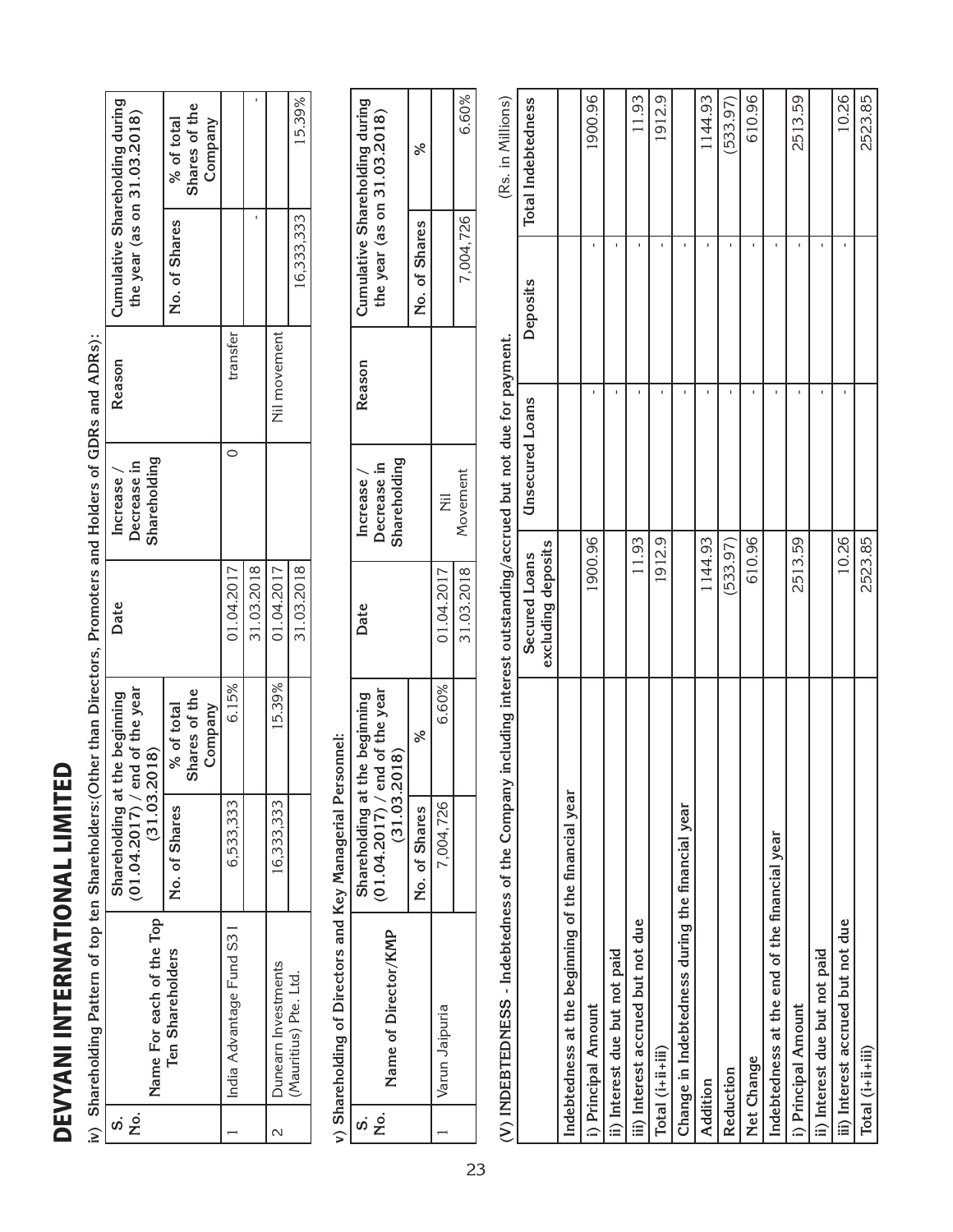#### **(VI) REMUNERATION OF DIRECTORS AND KEY MANAGERIAL PERSONNEL-**

A. Remuneration to Managing Director, Whole-time Directors and/or Manager:

(Rs. in Millions)

| S. No. | <b>Particulars of Remuneration</b>                                                       | Name of MD/WTD/Manager                                  |
|--------|------------------------------------------------------------------------------------------|---------------------------------------------------------|
|        |                                                                                          | Mr. Virag Joshi (WTD)                                   |
|        | <b>Gross salary</b>                                                                      | 16.31                                                   |
|        | (a) Salary as per provisions contained in section $17(1)$<br>of the Income-tax Act, 1961 | 16.31                                                   |
|        | (b) Value of perquisites u/s 17(2) Income-tax Act, 1961                                  |                                                         |
|        | (c) Profits in lieu of salary under section 17(3) Income-<br>tax Act, 1961               |                                                         |
| 2      | <b>Stock Option</b>                                                                      | 2.52                                                    |
| 3      | <b>Sweat Equity</b>                                                                      |                                                         |
| 4      | Commission<br>- as % of profit<br>- others, specify                                      |                                                         |
| 5      | Others, please specify:<br><b>Contribution to Provident fund</b>                         | 0.82                                                    |
|        | Total (A)                                                                                | 19.65                                                   |
|        | Ceiling as per the Act                                                                   | The Company has inadequate profits<br>and complied with |

#### B. Remuneration to other directors

| S. No.         | <b>Particulars of Remuneration</b>            | <b>Name of Directors</b>                        |               | <b>Total Amount in Rs.</b> |
|----------------|-----------------------------------------------|-------------------------------------------------|---------------|----------------------------|
| $\mathbf{1}$   | <b>Independent Directors</b>                  | Ravindra Dhariwal*                              | Girish Ahuja* |                            |
|                | Fee for attending board<br>committee meetings | 6,00,000                                        | 6,00,000      | 12,00,000                  |
|                | Commission                                    |                                                 |               |                            |
|                | Others, please specify                        |                                                 |               |                            |
|                | Total $(1)$                                   |                                                 |               |                            |
| $\overline{2}$ | <b>Other Non-Executive Directors</b>          |                                                 |               |                            |
|                | Fee for attending board<br>committee meetings |                                                 |               |                            |
|                | Commission                                    |                                                 |               |                            |
|                | Others, please specify                        |                                                 |               |                            |
|                | Total $(2)$                                   |                                                 |               |                            |
|                | Total $(B)=(1+2)$                             |                                                 |               |                            |
|                | <b>Total Managerial Remuneration</b>          | 6,00,000                                        | 6,00,000      | 12,00,000                  |
|                | Overall Ceiling as per the Act                | Rs. 1,00,000/- per meeting (Board or Committee) |               |                            |

*\* Dr. Girish Ahuja and Mr. Ravindra Dhariwal ceased to be the Independent Directors of the Company w.e.f. March 17, 2018 due to expiration of their term*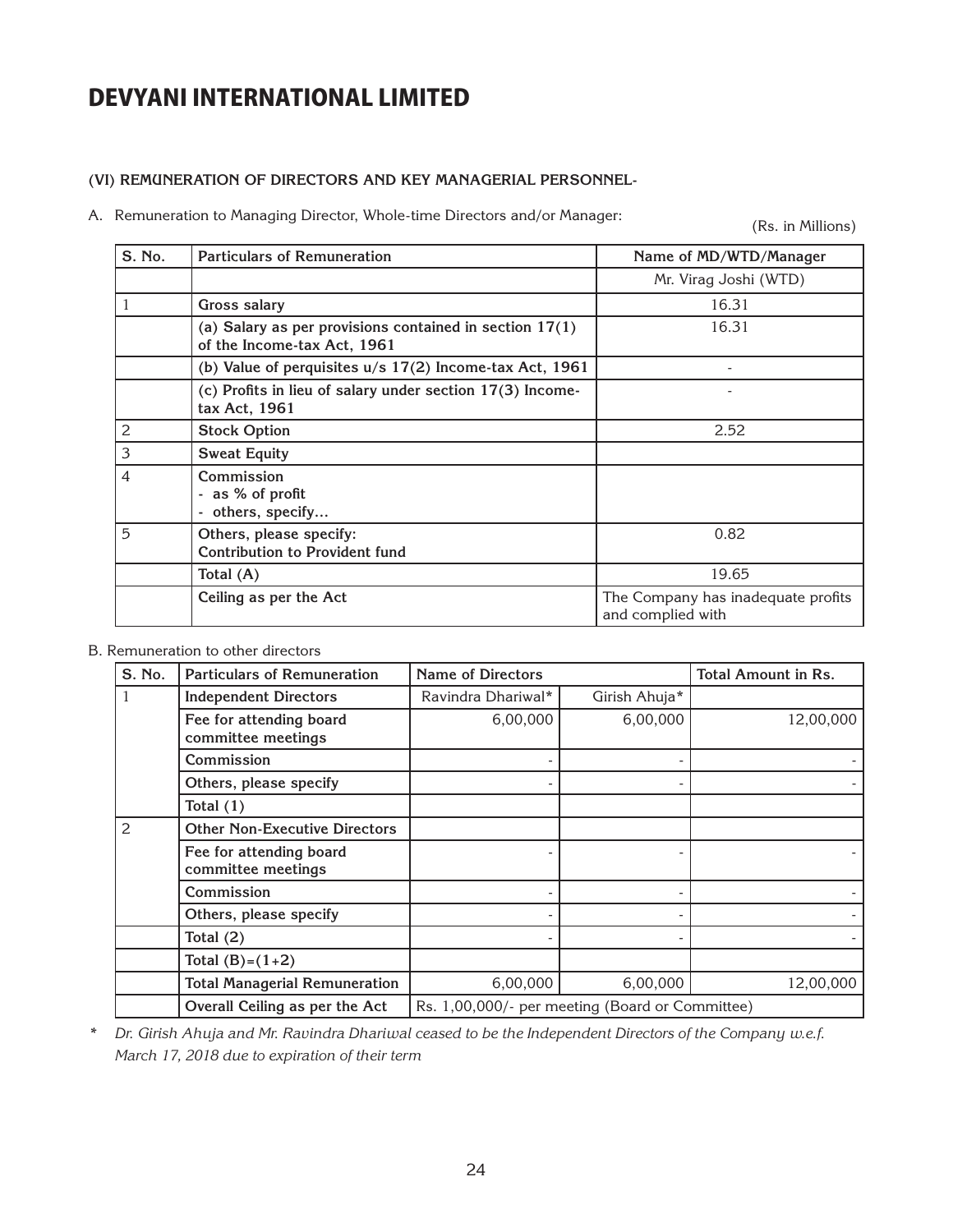| S.             | <b>Particulars of Remuneration</b>                                                                    | <b>Key Managerial Personnel</b>      |                                      |                                           |                      |  |
|----------------|-------------------------------------------------------------------------------------------------------|--------------------------------------|--------------------------------------|-------------------------------------------|----------------------|--|
| No.            |                                                                                                       | <b>Chief</b><br>Financial<br>Officer | <b>Chief</b><br>Financial<br>Officer | Company<br><b>Secretary</b>               | Company<br>Secretary |  |
|                |                                                                                                       | Sanjay<br>Kumar<br>Sareen*           | Som Nath<br>Chopra**                 | <b><i><u>Ujiwal</u></i></b><br>Rastogi*** | Lalit<br>Yadav****   |  |
| $\mathbf{1}$   | <b>Gross salary</b>                                                                                   | 2.70                                 | 3.90                                 |                                           | 0.46                 |  |
|                | (a) Salary as per provisions contained<br>in section $17(1)$ of the Income-tax<br>Act, 1961           | 2.69                                 | 3.88                                 |                                           | 0.46                 |  |
|                | (b) Value of perquisites $u/s$ 17(2)<br>Income-tax Act, 1961                                          | 0.01                                 | 0.02                                 |                                           |                      |  |
|                | (c) Profits in lieu of salary under<br>section 17(3) Income-tax Act, 1961                             |                                      |                                      |                                           |                      |  |
| $\overline{c}$ | <b>Stock Option</b>                                                                                   |                                      |                                      |                                           |                      |  |
| 3              | <b>Sweat Equity</b>                                                                                   |                                      |                                      |                                           |                      |  |
| 4              | Commission                                                                                            |                                      |                                      |                                           |                      |  |
|                | - as % of profit                                                                                      |                                      |                                      |                                           |                      |  |
| 5              | others, specify - Books & Medical<br>Others, please specify:<br><b>Contribution to Provident fund</b> | 0.12                                 | 0.23                                 |                                           | 0.03                 |  |
|                | <b>Total</b>                                                                                          | 2.82                                 | 4.13                                 |                                           | 0.49                 |  |

C. Remuneration to Key Managerial Personnel other than MD/Manager/WTD

(Rs. in Millions)

\*Sanjay Kumar Sareen resigned from the post of Chief Financial Officer of the Company w.e.f. August 3, 2017.

*\*\*Som Nath Chopra was appointed as Chief Financial Officer of the Company w.e.f. August 9, 2017.*

*\*\*\*Ujjwal Rastogi resigned from the post of Company Secretary of the Company w.e.f. October 27, 2017. \*\*\*\*Lalit*  Yadav was appointed as Company Secretary (Key Managerial Personnel) of the Company w.e.f. December 4, 2017

**(VII) PENALTIES / PUNISHMENT/ COMPOUNDING OF OFFENCES: NIL**

**For and on behalf of the Board of Devyani International Limited**

Place : Gurugram Date : September 21, 2018 **Raj P. Gandhi**  Director DIN No.: 00003649

**Virag Joshi** Whole-time Director DIN: 01821240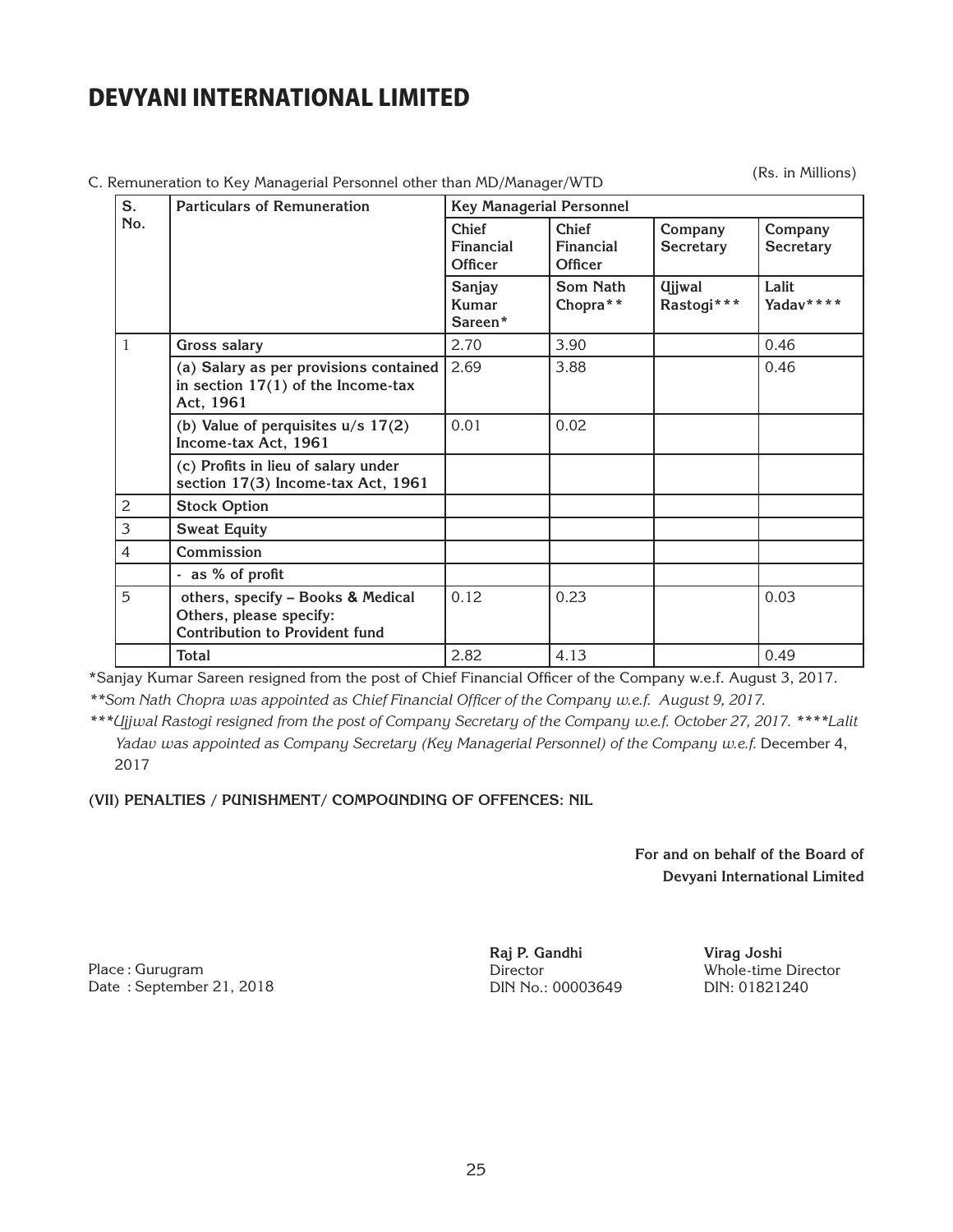#### **Independent Auditors' Report**

To the Members of **Devyani International Limited**

#### **Report on the Audit of the Standalone Ind AS Financial Statements**

We have audited the accompanying standalone Ind AS financial statements of Devyani International Limited ("the Company"), which comprise the Balance Sheet as at 31 March 2018, the Statement of Profit and Loss, the Statement of Changes in Equity and the Statement of Cash Flows for the year then ended, and summary of the significant accounting policies and other explanatory information (hereinafter referred to as "standalone Ind AS financial statements").

#### **Management's Responsibility for the Standalone Ind AS Financial Statements**

The Company's Board of Directors is responsible for the matters stated in Section 134(5) of the Companies Act, 2013 ("the Act") with respect to the preparation of these standalone Ind AS financial statements that give a true and fair view of the state of affairs, profit/loss and other comprehensive income, changes in equity and cash flows of the Company in accordance with the accounting principles generally accepted in India, including the Indian Accounting Standards (Ind AS) prescribed under Section 133 of the Act.

This responsibility also includes maintenance of adequate accounting records in accordance with the provisions of the Act for safeguarding the assets of the Company and for preventing and detecting frauds and other irregularities; selection and application of appropriate accounting policies; making judgments and estimates that are reasonable and prudent; and design, implementation and maintenance of adequate internal financial controls that were operating effectively for ensuring the accuracy and completeness of the accounting records, relevant to the preparation and presentation of the standalone Ind AS financial statements that give a true and fair view and are free from material misstatement, whether due to fraud or error.

In preparing the standalone Ind AS financial statements, management is responsible for assessing the Company's ability to continue as a going concern, disclosing, as applicable, matters related to going concern and using the going concern basis of accounting unless management either intends to liquidate the Company or to cease operations, or has no realistic alternative but to do so.

#### **Auditor's Responsibility**

Our responsibility is to express an opinion on these standalone Ind AS financial statements based on our audit.

We have taken into account the provisions of the Act, the accounting and auditing standards and matters which are required to be included in the audit report under the provisions of the Act and the Rules made thereunder.

We conducted our audit of the standalone Ind AS financial statements in accordance with the Standards on Auditing specified under Section 143(10) of the Act. Those Standards require that we comply with ethical requirements and plan and perform the audit to obtain reasonable assurance about whether the standalone Ind AS financial statements are free from material misstatement.

An audit involves performing procedures to obtain audit evidence about the amounts and the disclosures in the standalone Ind AS financial statements. The procedures selected depend on the auditor's judgment, including the assessment of the risks of material misstatement of the standalone Ind AS financial statements, whether due to fraud or error. In making those risk assessments, the auditor considers internal financial control relevant to the Company's preparation of the standalone Ind AS financial statements that give a true and fair view in order to design audit procedures that are appropriate in the circumstances. An audit also includes evaluating the appropriateness of the accounting policies used and the reasonableness of the accounting estimates made by the Company's Directors, as well as evaluating the overall presentation of the standalone Ind AS financial statements.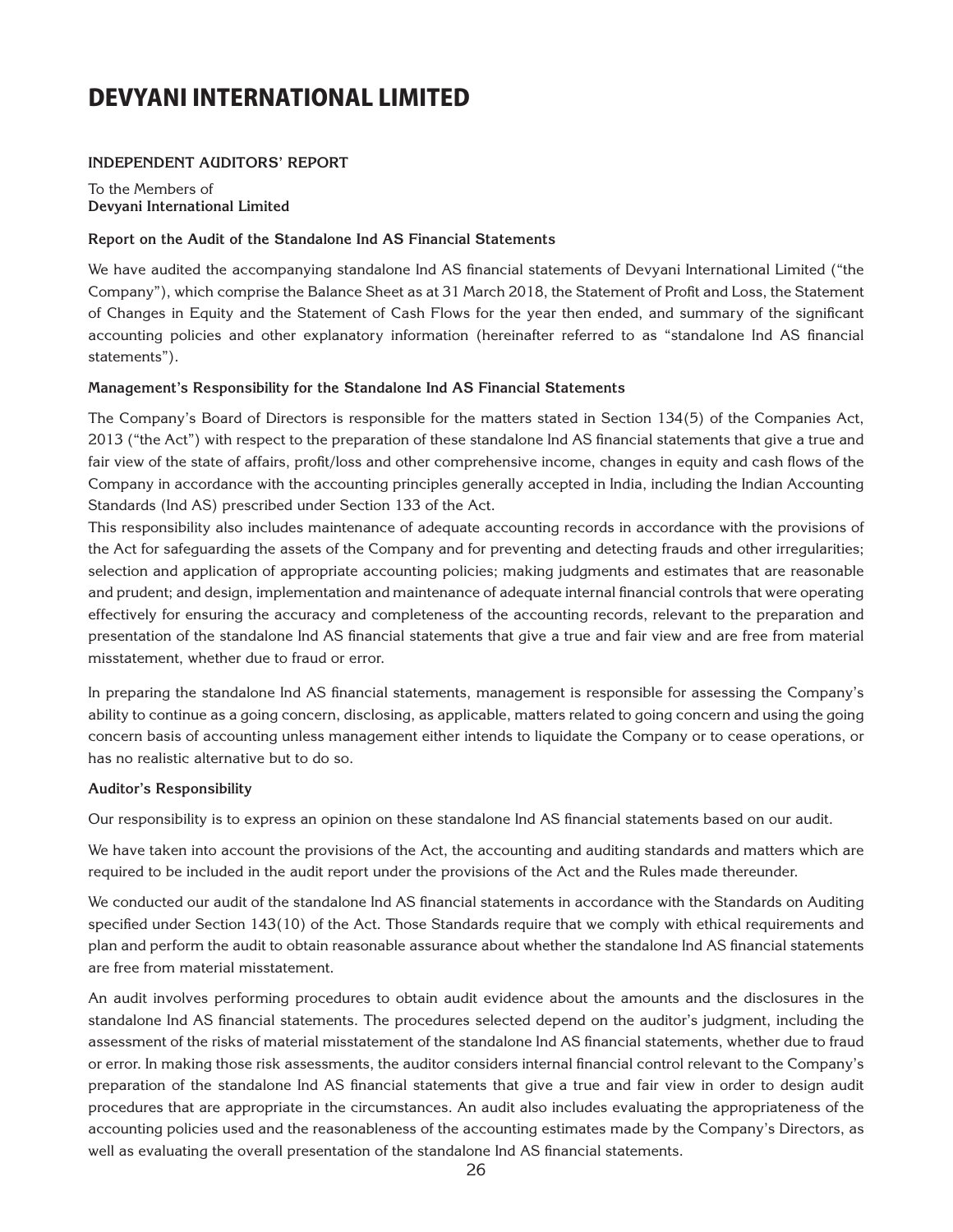We are also responsible to conclude on the appropriateness of management's use of the going concern basis of accounting and, based on the audit evidence obtained, whether a material uncertainty exists related to events or conditions that may cast significant doubt on the entity's ability to continue as a going concern. If we conclude that a material uncertainty exists, we are required to draw attention in the auditor's report to the related disclosures in the standalone Ind AS financial statements or, if such disclosures are inadequate, to modify the opinion. Our conclusions are based on the audit evidence obtained up to the date of the auditor's report. However, future events or conditions may cause an entity to cease to continue as a going concern.

We believe that the audit evidence we have obtained is sufficient and appropriate to provide a basis for our qualified audit opinion on the standalone Ind AS financial statements.

#### **Basis for Qualified Opinion**

Attention is drawn to Note 40 to the standalone financial statements, which explains the reason for management not providing for any impairment loss in respect of a step down subsidiary (carrying value of investment in subsidiary of Rs. 652.15 million). In view of continuing losses and increasing uncertainty of achieving the estimated cash flows in relation to this step down subsidiary, we are unable to determine whether any adjustment to the carrying value of the investment in subsidiary as at the year end would be necessary along with its consequential impact on the financial statements.

#### **Qualified Opinion**

In our opinion and to the best of our information and according to the explanations given to us, except for the effects of the matter described in the Basis for Qualified Opinion Paragraph above, the aforesaid standalone Ind AS financial statements give the information required by the Act in the manner so required and give a true and fair view in conformity with the accounting principles generally accepted in India, of the state of affairs of the Company as at 31 March 2018, its profits and other comprehensive income, changes in equity and its cash flows for the year ended on that date.

#### **Other Matter**

The comparative financial information of the Company for the year ended 31 March 2017 and the transition date opening Balance Sheet as at 1 April 2016 included in these Standalone Ind AS financial statements, are based on the previously issued statutory Standalone financial statements prepared in accordance with the Companies (Accounting Standards) Rules, 2006 audited by B S R & Co. LLP., Chartered Accountants (one of the joint auditors) and O. P. Bagla & Co., Chartered Accountants (predecessor joint auditor) for the year ended 31 March 2017 and 31 March 2016 whose reports dated 09 August 2017 and 19 August 2016, respectively, expressed a modified opinion on those Standalone financial statements, as adjusted for the differences in the accounting principles adopted by the Company on transition to the Ind AS, which have been audited by us. Our opinion is not modified in respect of this matter.

#### **Report on Other Legal and Regulatory Requirements**

- 1. As required by the Companies (Auditor's Report) Order, 2016 ('the Order'), issued by the Central Government of India in terms of sub-section (11) of Section 143 of the Act, we give in "Annexure A", a statement on the matters specified in paragraphs 3 and 4 of the Order.
- 2. As required by Section 143 (3) of the Act, we report that:
	- a) except for the effects of the matter described in the Basis for Qualified Opinion Paragraph above, we have sought and obtained all the information and explanations which to the best of our knowledge and belief were necessary for the purposes of our audit;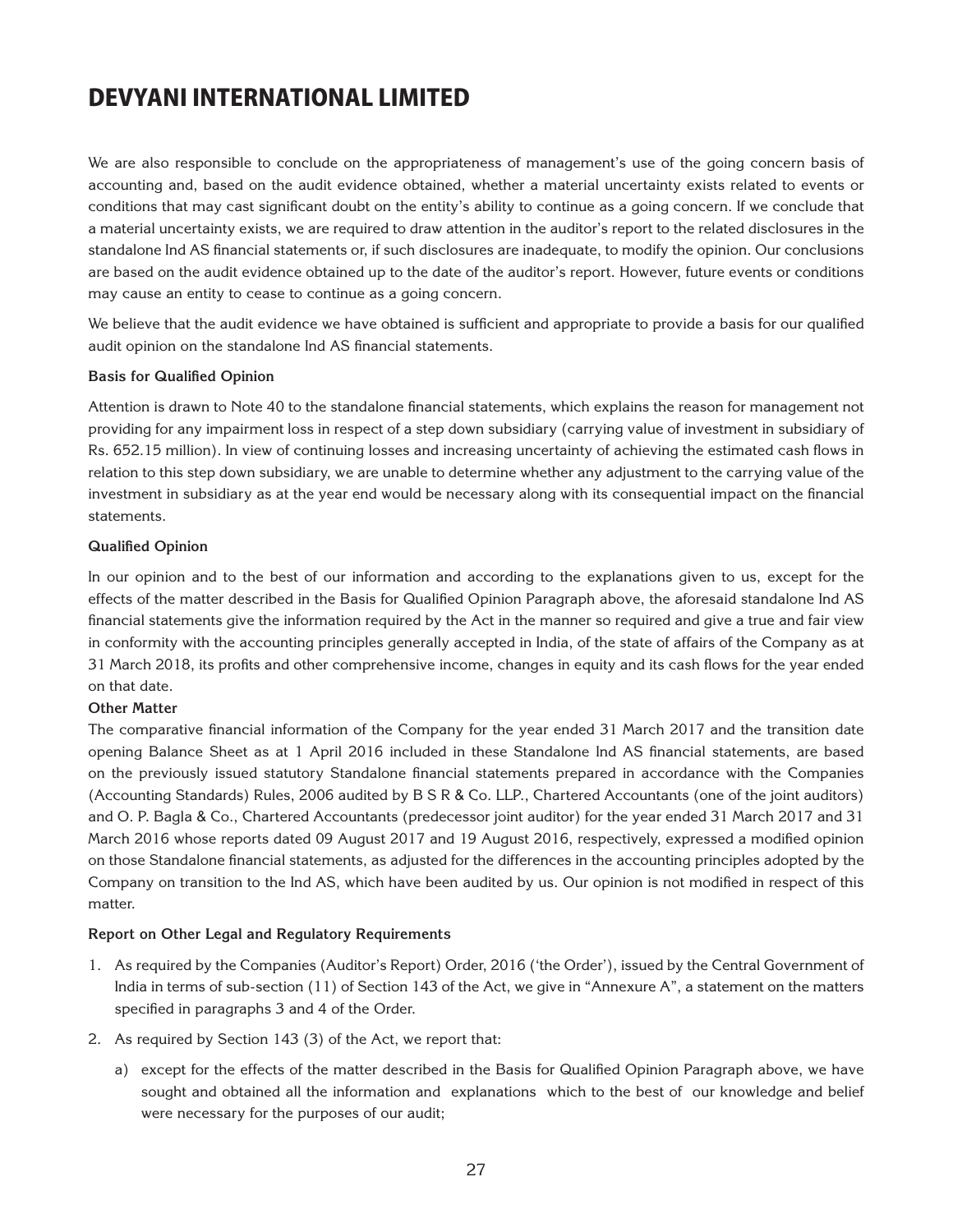- b) in our opinion, proper books of account as required by law have been kept by the Company so far as it appears from our examination of those books;
- c) the Balance Sheet, the Statement of Profit and Loss, the Statement of Cash Flows and the Statement of Changes in Equity dealt with by this Report are in agreement with the books of account;
- d) except for the effects of the matter described in the Basis for Qualified Opinion Paragraph above, in our opinion the aforesaid standalone Ind AS financial statements comply with the Indian Accounting Standards prescribed under Section 133 of the Act;
- e) on the basis of the written representations received from the directors as on 31 March 2018 taken on record by the Board of Directors, none of the directors is disqualified as on 31 March 2018 from being appointed as a director in terms of Section 164 (2) of the Act;
- f) With respect to the adequacy of the internal financial controls with reference to standalone Ind AS financial statements of the Company and the operating effectiveness of such controls, refer to our separate Report in "Annexure B";
- g) the qualification relating to maintenance of accounts and other matters connected herewith are described in the Basis for Qualified Opinion Paragraph above; and
- h) With respect to the other matters to be included in the Auditor's Report in accordance with Rule 11 of the Companies (Audit and Auditors) Rules, 2014, in our opinion and to the best of our information and according to the explanations given to us:
	- i. The Company has disclosed the impact of pending litigations on its financial position in its standalone Ind AS financial statements - Refer Note 36 to the standalone Ind AS financial statements;
	- ii. The Company did not have any long-term contracts including derivative contracts for which there were any material foreseeable losses;
	- iii. There were no amounts which were required to be transferred to the Investor Education and Protection Fund by the Company; and
	- iv. The disclosures in the standalone Ind AS financial statements regarding holdings as well as dealings in specified bank notes during the period from 8 November 2016 to 30 December 2016 have not been made since they do not pertain to the financial year ended 31 March 2018.

For **B S R & Co. LLP**  Chartered Accountants Firm registration No.: 101248W/W-100022

**Kunal Kapur** Partner Membership No.: 509209

Place: Gurugram Date: 21 September 2018

For **APAS & Co.** Chartered Accountants Firm registration No.: 000340C

> **Sumit Kathuria** Partner Membership No.: 520078

Place: Gurugram Date: 21 September 2018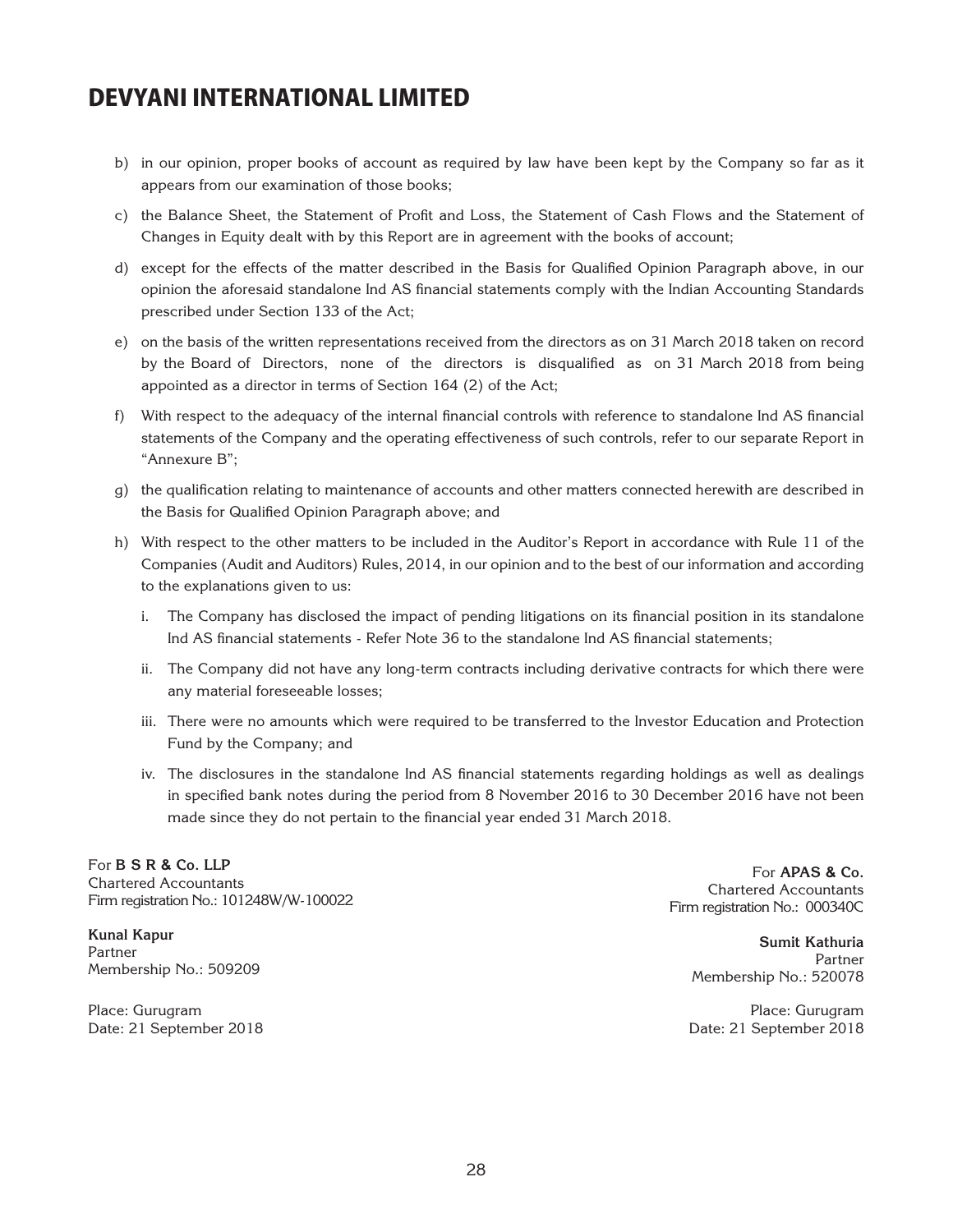#### **Annexure to the Auditor's REPORT**

**Annexure A referred to in our Independent Auditor's Report to the members of Devyani International Limited on the standalone Ind AS financial statements for the year ended 31 March 2018**

- (i) (a) The Company has maintained proper records showing full particulars, including quantitative details and situation of fixed assets.
	- (b) The Company has a regular programme of physical verification of its fixed assets by which all fixed assets are verified in a phased manner over a period of two years. In our opinion, this periodicity of physical verification by management is reasonable having regard to the size of the Company and the nature of its assets. In accordance with this programme, certain fixed assets were physically verified during the year. As informed to us, no material discrepancies were noticed on such verification.
	- (c) According to the information and explanations given to us, and on the basis of our examination of the records of the Company, the title deeds of the immovable properties are held in the name of the Company.
- (ii) Inventories, except for goods-in-transit have been physically verified by the management during the year. In our opinion, the frequency of such verification is reasonable. According to the information and explanations given to us, the procedures for physical verification of inventories followed by the management during the year are reasonable and adequate in relation to the size of the Company and the nature of its business. The discrepancies noticed on verification between the physical stocks and the book records were not material and have been properly adjusted in the books of account.
- (iii) The Company has granted loans to certain companies covered in the register maintained under section 189 of the Companies Act, 2013. In our opinion and according to information and explanations given to us:
	- a) Terms and conditions of the grant of such loan are not prejudicial to the company's interest.
	- b) The schedule of repayment of principal and payment of interest has been stipulated. The borrowers are regular in repayment of principal and payment of interest; and
	- c) There is no amount overdue for more than 90 days in respect of above mentioned loans.
- (iv) According to the information and explanations given to us we are of the opinion that provisions of section 185 and 186 of the Companies Act, 2013, as applicable, have been complied with in respect of loans, investments and guarantees given by the Company. There are no securities provided by the Company as specified under section 185 and 186 of the Companies Act, 2013.
- (v) As per the information and explanations given to us, the Company has not accepted any deposits as mentioned in the directives issued by the Reserve Bank of India and the provisions of section 73 to 76 or any other relevant provisions of the Companies Act, 2013 and the rules framed there under. Accordingly, paragraph  $3(v)$  of the Order is not applicable.
- (vi) According to the information and explanations given to us, the Central Government has not prescribed the maintenance of cost records under sub-section (1) of section 148 of the Companies Act, 2013, for any of the services rendered or goods sold by the Company. Accordingly, paragraph 3(vi) of the Order is not applicable.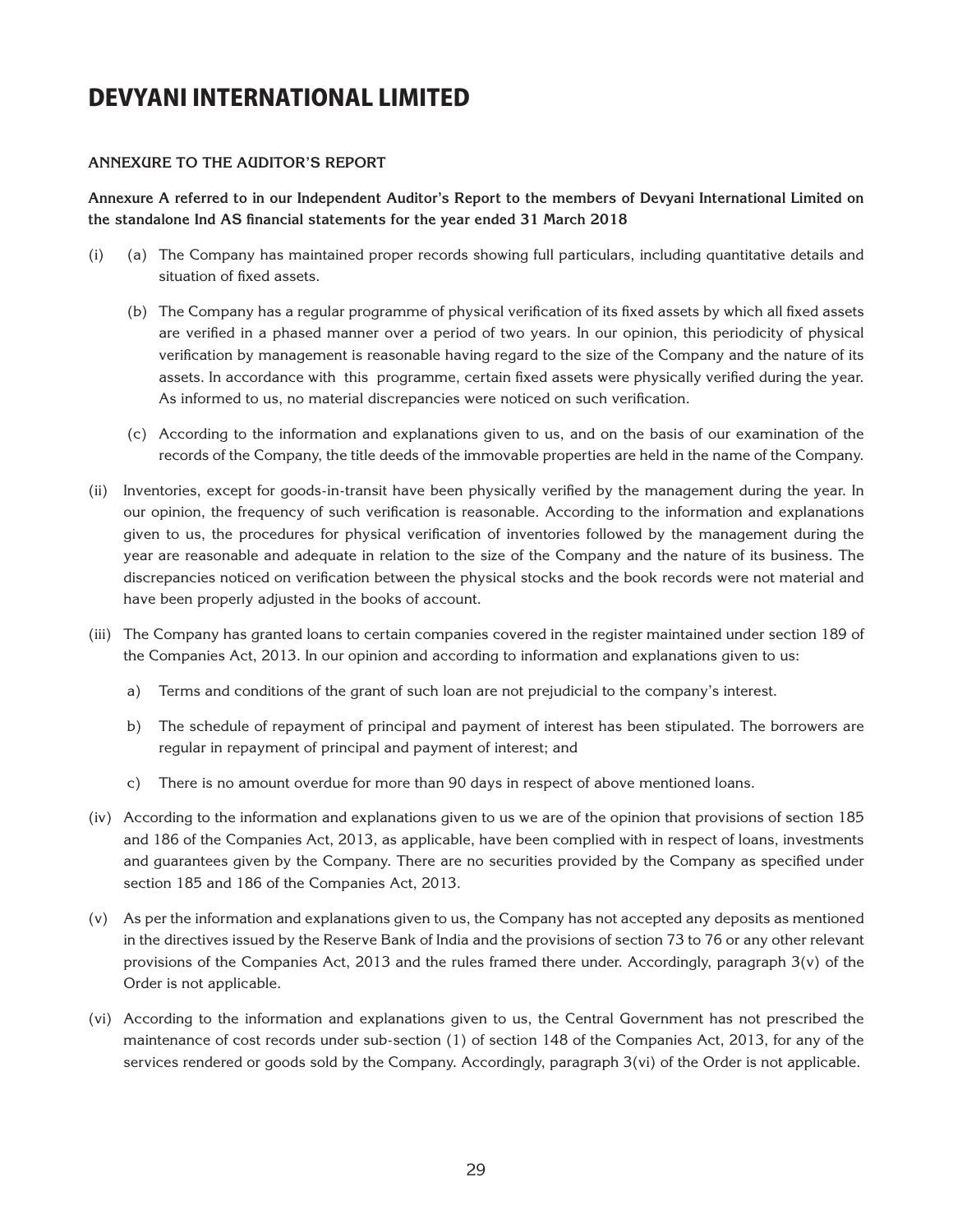(vii) (a) According to the information and explanations given to us and on the basis of our examination of the records of the Company, amounts deducted/ accrued in the books of account in respect of undisputed statutory dues including provident fund, employees' state insurance, income tax, sales tax, service tax, duty of excise, goods and services tax ("GST"), duty of customs, value added taxes, cess and other statutory dues have generally been regularly deposited during the year by the Company though provident fund amounting to Rs. 1.51 million has not been deposited and there have been certain delays in deposition of GST.

 According to the information and explanations given to us, no undisputed amounts payable in respect of Provident fund, employees' state insurance, income tax, sales tax, service tax, duty of excise, goods and services tax, duty of customs, value added taxes, cess and other statutory dues were in arrears as at 31 March 2018 for a period of more than six months from the date they became payable except for:

| Name of the<br><b>Statute</b>                                                   | Nature of the<br>dues | Amount<br>$(\bar{z}$ in million) | Period to<br>which the<br>amount relates | Due date             | Date of<br>Payment |
|---------------------------------------------------------------------------------|-----------------------|----------------------------------|------------------------------------------|----------------------|--------------------|
| Employees<br>Provident<br>funds and<br>Miscellaneous<br>provisions Act,<br>1952 | Provident fund        | 0.05                             | August 2017                              | 15 September<br>2017 | <b>Nil</b>         |

(b) According to the information and explanations given to us, there are no dues of income tax, service tax, goods and services tax, sales tax, value added tax and duty of customs which have not been deposited by the Company with the appropriate authorities on account of any dispute as at 31 March 2018, other than those mentioned below

| Name of the<br>Statute                | Nature of the<br>dues      | Amount<br>$(\bar{\bar{\zeta}})$ in million) | Period to which<br>the amount relates | Forum where dispute is<br>pending         |  |
|---------------------------------------|----------------------------|---------------------------------------------|---------------------------------------|-------------------------------------------|--|
|                                       | Value added<br>$tax$ (VAT) | 8.18                                        | A.Y. 2009-10,<br>A.Y. 2010-11         | Rajasthan High Court                      |  |
| Rajasthan Value<br>Added Tax          | Interest                   | 1.44                                        | and A.Y. 2011-12                      | & Rajasthan Tax Board.                    |  |
|                                       | Penalty                    | 3.08                                        | A.Y. 2013-14                          | Deputy Commissioner<br>(Appeals)          |  |
| Service Tax<br>(Finance Act)<br>1994) | Service Tax                | 6.36                                        | A.Y. 2007-08<br>to<br>A.Y. 2012-13    | Additional Commissioner of<br>Service Tax |  |
| <b>Bihar Value Added</b>              | VAT*                       | 0.93                                        | A.Y. 2015-16                          | Commissioner of VAT Bihar.                |  |
| Tax                                   | Penalty                    | 0.93                                        | and A.Y. 2016-17                      |                                           |  |
| Income Tax Act<br>1961                | Income tax                 | 6.28                                        | A.Y. 2007-08                          | <b>High Court</b>                         |  |
| Income Tax Act<br>1961                | Income tax                 | 0.28                                        | A.Y. 2011-12                          | Commissioner of Income<br>tax (Appeal)    |  |

\*The Company has deposited Rs. 1.86 under protest with the VAT Authorities.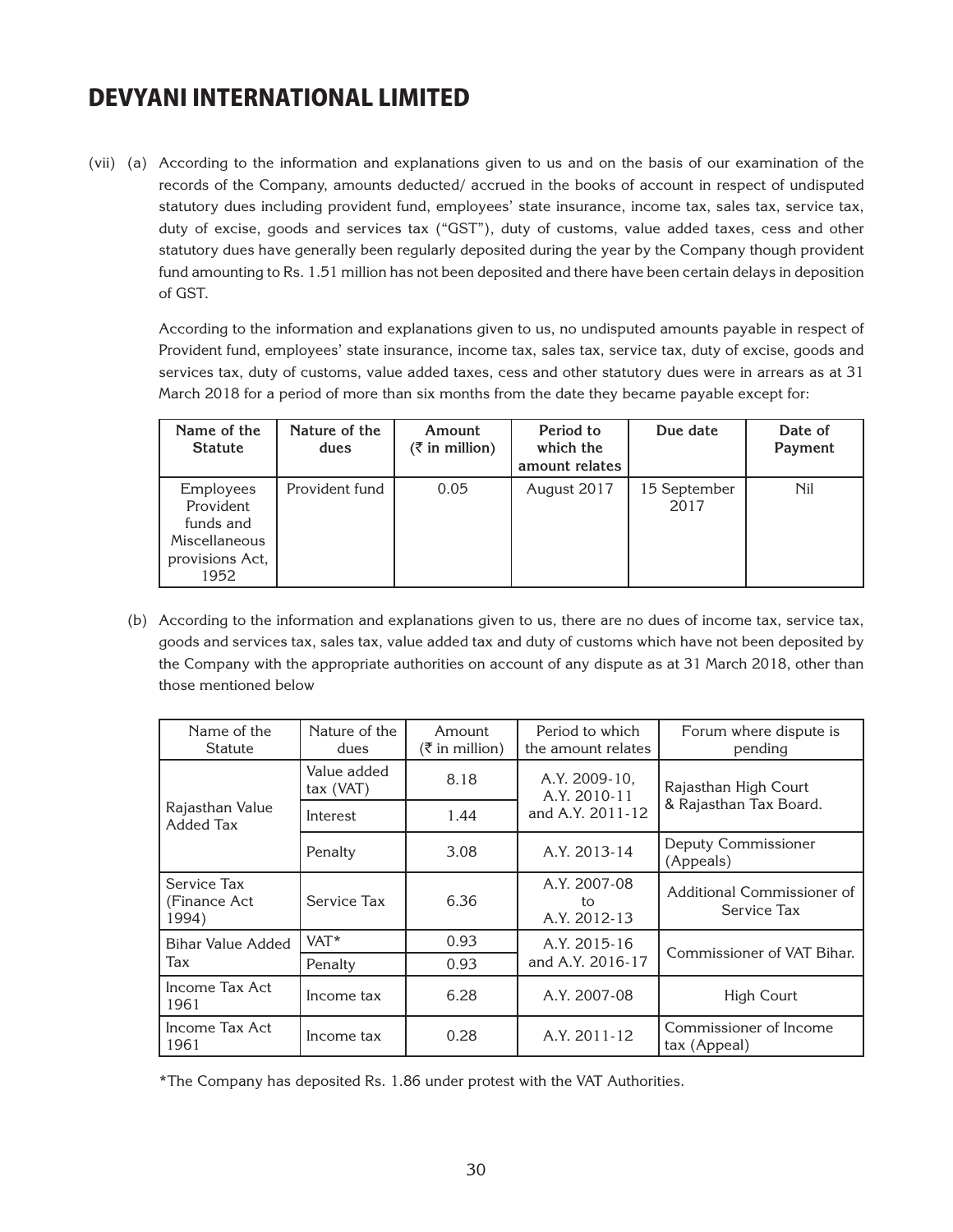- (viii) According to the information and explanations given to us and on the basis of our examination of the records of the Company, the Company has not defaulted in repayment of loans or borrowings to banks and financial institutions. Further, no loans or borrowings were taken from government and there were no debentures issued during the year or outstanding as at 31 March 2018.
- (ix) The Company has not raised any money by way of Initial Public Offer or further public offer (including debt instruments) during the year. The term loans were applied for the purpose for which those were raised to the extent utilized during the year.
- (x) According to the information and explanations given to us, no material fraud by the Company or on the Company by its officers or employees has been noticed or reported during the course of our audit.
- (xi) According to information and explanations given to us and on the basis of our examination of the records of the Company, the managerial remuneration has been provided and paid by the Company in accordance with the provisions of section 197 read with Schedule V to the Companies Act, 2013.
- (xii) According to the information and explanations given to us, the Company is not a nidhi company. Accordingly, paragraph 3(xii) of the Order is not applicable.
- (xiii) In our opinion and according to the information and explanations given to us and on the basis of our examination of the records of the Company, the transactions with the related parties are in compliance with sections 177 and 188 of the Companies Act, 2013 where applicable and the details have been disclosed in the standalone Ind AS financial statements as required by the accounting standards.
- (xiv) According to the information and explanation given to us and on the basis of our examination of the records of the Company, the Company has not made any preferential allotment or private placement of shares or fully or partly convertible debentures during the current year. Accordingly, paragraph 3(xiv) of the Order is not applicable.
- (xv) According to information and explanations given to us, the Company has not entered into any non-cash transactions with directors or persons connected with them. Accordingly, paragraph 3(xv) of the Order is not applicable.
- (xvi) According to the information and explanations given to us, the Company is not required to be registered under section 45-IA of the Reserve Bank of India Act, 1934. Accordingly, paragraph 3(xvi) of the Order is not applicable.

For **B S R & Co. LLP**  Chartered Accountants Firm registration No.: 101248W/W-100022

**Kunal Kapur** Partner Membership No.: 509209

Place: Gurugram Date: 21 September 2018

For **APAS & Co.** Chartered Accountants Firm registration No.: 000340C

> **Sumit Kathuria** Partner Membership No.: 520078

Place: Gurugram Date: 21 September 2018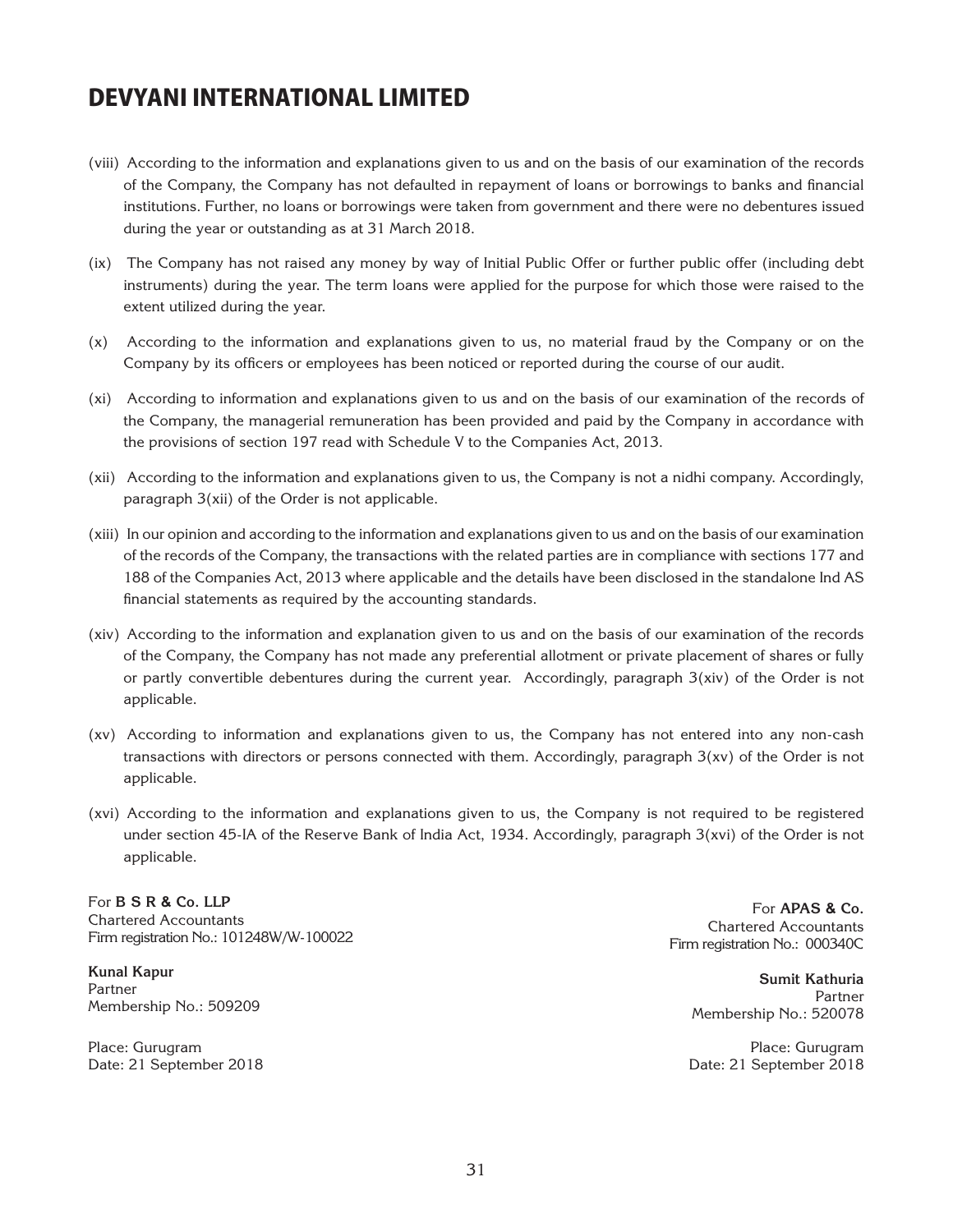#### **Annexure B to the Independent Auditor's Report of even date on the standalone Ind AS financial statements of Devyani International Limited for the year ended 31 March 2018**

#### **Report on the Internal Financial Controls under Clause (i) of Sub-section 3 of Section 143 of the Companies Act, 2013 ("the Act")**

We have audited the internal financial controls with reference to the Standalone Ind AS financial statements of Devyani International Limited ("the Company") as of 31 March 2018 in conjunction with our audit of the standalone Ind AS financial statements of the Company for the year ended on that date.

#### **Management's Responsibility for Internal Financial Controls**

The Company's management is responsible for establishing and maintaining internal financial controls based on the internal control with reference to the Standalone Ind AS financial statements criteria established by the Company considering the essential components of internal control stated in the Guidance Note on Audit of Internal Financial Controls Over Financial Reporting ("the Guidance Note") issued by the Institute of Chartered Accountants of India ('ICAI'). These responsibilities include the design, implementation and maintenance of adequate internal financial controls that were operating effectively for ensuring the orderly and efficient conduct of its business, including adherence to Company's policies, the safeguarding of its assets, the prevention and detection of frauds and errors, the accuracy and completeness of the accounting records, and the timely preparation of reliable financial information, as required under the Companies Act, 2013.

#### **Auditor's Responsibility**

Our responsibility is to express an opinion on the Company's internal financial controls with reference to the Standalone Ind AS financial statements based on our audit. We conducted our audit in accordance with the Guidance Note and the Standards on Auditing, issued by ICAI and deemed to be prescribed under section 143(10) of the Companies Act, 2013, to the extent applicable to an audit of internal financial controls, both applicable to an audit of Internal Financial Controls and, both issued by the ICAI.

Those Standards and the Guidance Note require that we comply with ethical requirements and plan and perform the audit to obtain reasonable assurance about whether adequate internal financial controls with reference to the Standalone Ind AS financial statements was established and maintained and if such controls operated effectively in all material respects.

Our audit involves performing procedures to obtain audit evidence about the adequacy of the internal financial controls system with reference to the Standalone Ind AS financial statements and their operating effectiveness. Our audit of internal financial controls with reference to the Standalone Ind AS financial statements included obtaining an understanding of internal financial controls with reference to the Standalone Ind AS financial statements, assessing the risk that a material weakness exists, and testing and evaluating the design and operating effectiveness of internal control based on the assessed risk. The procedures selected depend on the auditor's judgement, including the assessment of the risks of material misstatement of the standalone financial statements, whether due to fraud or error.

We believe that the audit evidence we have obtained is sufficient and appropriate to provide a basis for our qualified audit opinion on the Company's internal financial controls system with reference to the Standalone Ind AS financial statements.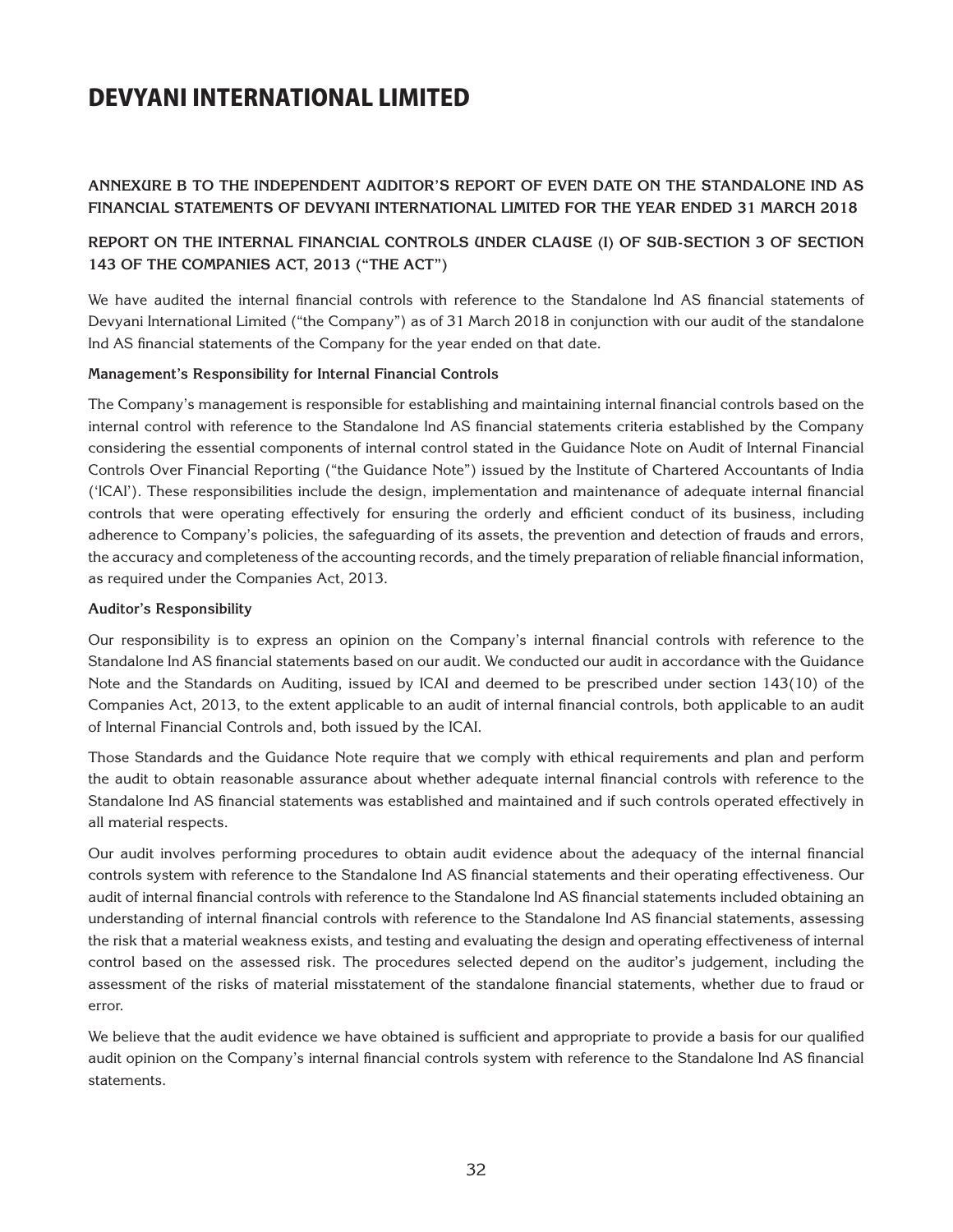#### **Meaning of Internal Financial Controls with reference to the Standalone Ind AS financial statements**

A company's internal financial control with reference to the Standalone Ind AS financial statements is a process designed to provide reasonable assurance regarding the reliability of financial reporting and the preparation of financial statements for external purposes in accordance with generally accepted accounting principles. A company's internal financial control with reference to the Standalone Ind AS financial statements includes those policies and procedures that (1) pertain to the maintenance of records that, in reasonable detail, accurately and fairly reflect the transactions and dispositions of the assets of the company;

(2) provide reasonable assurance that transactions are recorded as necessary to permit preparation of financial statements in accordance with generally accepted accounting principles, and that receipts and expenditures of the company are being made only in accordance with authorisations of management and directors of the company; and (3) provide reasonable assurance regarding prevention or timely detection of unauthorised acquisition, use, or disposition of the company's assets that could have a material effect on the financial statements.

#### **Inherent Limitations of Internal Financial Controls with reference to the Standalone Ind AS financial statements**

Because of the inherent limitations of internal financial controls with reference to the Standalone Ind AS financial statements, including the possibility of collusion or improper management override of controls, material misstatements due to error or fraud may occur and not be detected. Also, projections of any evaluation of the internal financial controls with reference to the Standalone Ind AS financial statements to future periods are subject to the risk that the internal financial control with reference to the Standalone Ind AS financial statements may become inadequate because of changes in conditions, or that the degree of compliance with the policies or procedures may deteriorate.

#### **Qualified opinion**

According to the information and explanations given to us and based on our audit, the following material weakness has been identified as at 31 March 2018:

The Company does not have an appropriate internal control process to address the significant uncertainty relating to achievement of projections, while computing the recoverable amount to assess the impairment loss, if any on investment in subsidiary in accordance with the requirements of Accounting Standard on Impairment of Assets (Indian Accounting Standard - 36). In the absence of such internal control process, the impact of impairment loss, if any on investment in subsidiary cannot be accurately computed and accounted for in the standalone financial statements of the Company.

A 'material weakness' is a deficiency, or a combination of deficiencies, in internal financial control with reference to the Standalone Ind AS financial statements, such that there is a reasonable possibility that a material misstatement of the company's annual or interim financial statements will not be prevented or detected on a timely basis.

In our opinion, except for the effects of the material weakness described above on the achievement of the objectives of the control criteria, the Company has maintained, in all material respects, adequate internal financial controls with reference to the Standalone Ind AS financial statements and such internal financial controls with reference to the Standalone Ind AS financial statements were operating effectively as of 31 March 2018, based on the internal control with reference to the Standalone Ind AS financial statements criteria established by the Company considering the essential components of internal control stated in the Guidance Note on Audit of Internal Financial Controls Over Financial Reporting issued by the Institute of Chartered Accountants of India.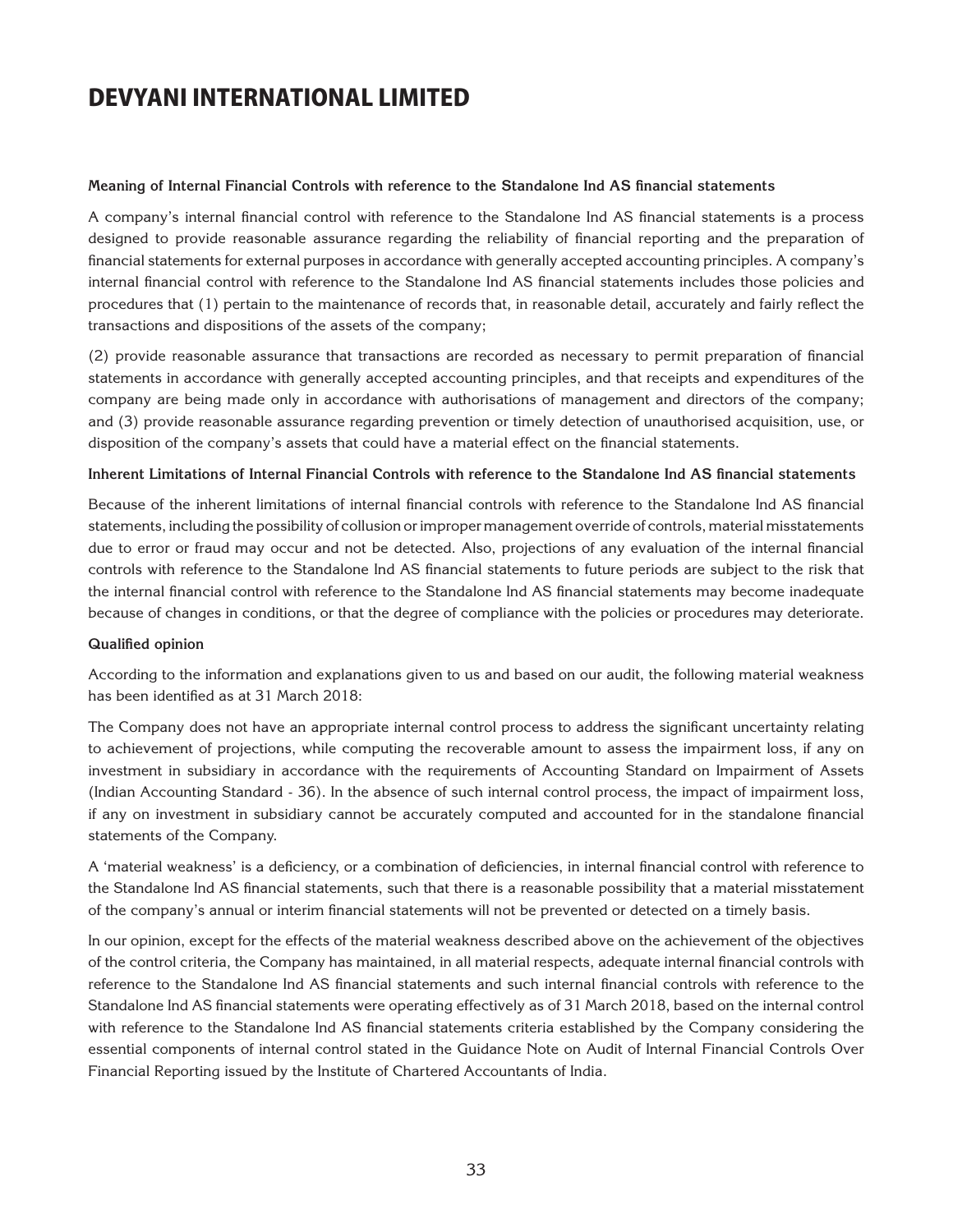We have considered the material weakness identified as reported above in determining the nature, timing, and extent of audit tests applied in our audit of the 31 March 2018 standalone Ind AS financial statements of the Company, and these material weakness has affected our opinion on the standalone Ind AS financial statements of the Company and we have issued a qualified opinion on the standalone Ind AS financial statements.

For **B S R & Co. LLP**  Chartered Accountants Firm registration No.: 101248W/W-100022

**Kunal Kapur** Partner Membership No.: 509209

Place: Gurugram Date: 21 September 2018

For **APAS & Co.** Chartered Accountants Firm registration No.: 000340C

> **Sumit Kathuria** Partner Membership No.: 520078

Place: Gurugram Date: 21 September 2018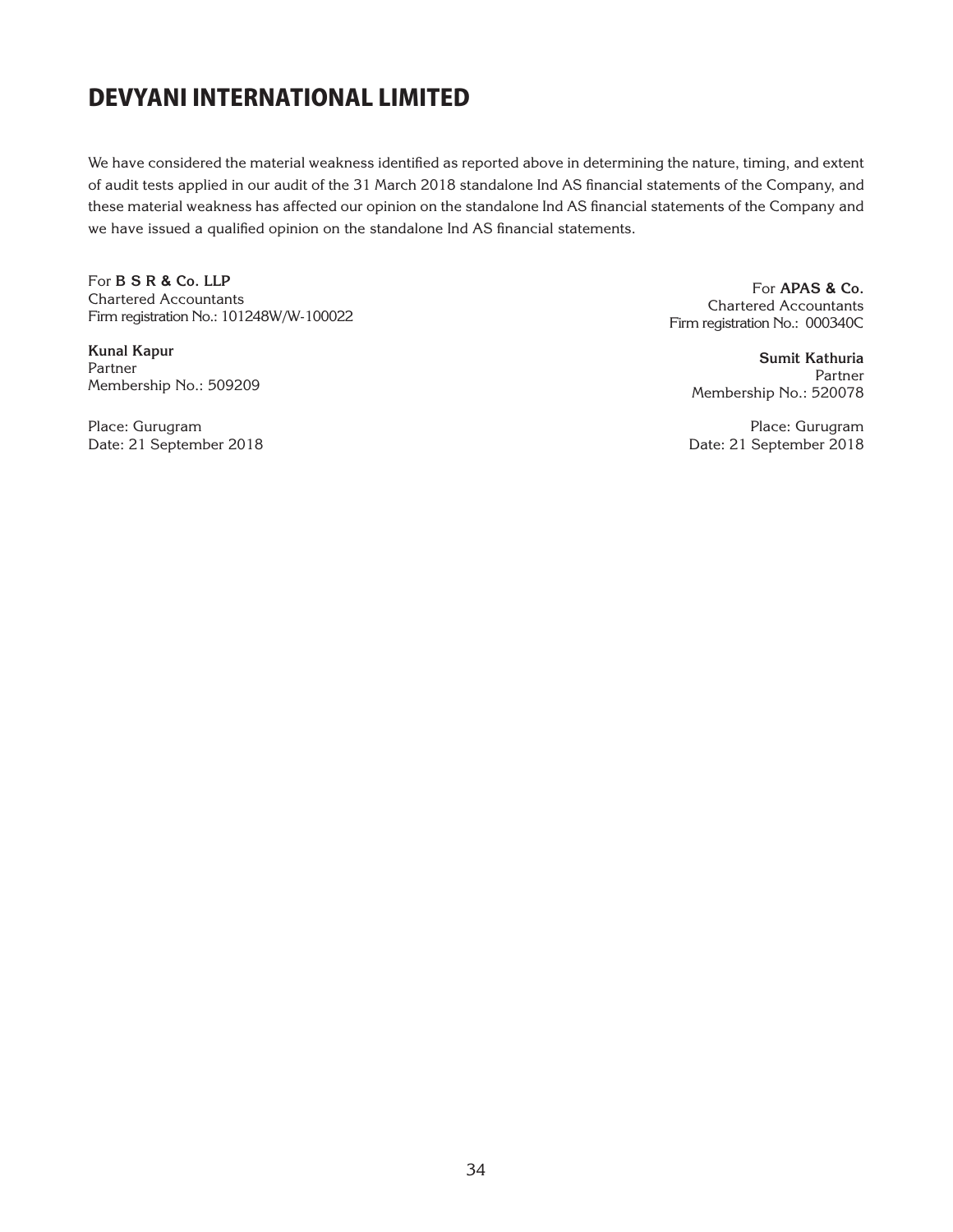**BALANCE SHEET AS AT 31 MARCH 2018**

|                                     | (₹ in millions, except for share data and if otherwise stated) |                        |                        |                       |
|-------------------------------------|----------------------------------------------------------------|------------------------|------------------------|-----------------------|
|                                     | <b>Note</b>                                                    | As at<br>31 March 2018 | As at<br>31 March 2017 | As at<br>1 April 2016 |
| <b>Assets</b>                       |                                                                |                        |                        |                       |
| <b>Non-current assets</b>           |                                                                |                        |                        |                       |
| Property, plant and equipment       | $\ensuremath{\mathsf{3}}$                                      | 3,121.01               | 2,584.23               | 2,808.40              |
| Capital work-in-progress            | 5                                                              | 26.42                  | 57.85                  | 222.55                |
| Intangible assets                   | 4                                                              | 233.87                 | 192.32                 | 247.59                |
| Intangible assets under development | 5                                                              |                        |                        | 16.37                 |
| Financial assets                    |                                                                |                        |                        |                       |
| Investments<br>(i)                  | 6                                                              | 1,580.40               | 1,217.10               | 1,050.00              |
| (ii) Loans                          | 7                                                              | 751.57                 | 250.79                 | 393.09                |
| (iii) Other financial assets        | 8                                                              | 20.94                  | 1.62                   | 3.19                  |
| Income tax assets (net)             | 30                                                             | 83.95                  | 78.80                  | 90.42                 |
| Other non-current assets            | 9                                                              | 158.63                 | 157.14                 | 143.93                |
| Total non-current assets            |                                                                | 5,976.79               | 4,539.85               | 4,975.54              |
| <b>Current assets</b>               |                                                                |                        |                        |                       |
| Inventories                         | 10                                                             | 266.57                 | 262.20                 | 250.13                |
| Financial assets                    |                                                                |                        |                        |                       |
| Trade receivables<br>(i)            | 11                                                             | 292.41                 | 247.55                 | 184.35                |
| (ii) Cash and cash equivalents      | 12                                                             | 210.67                 | 293.32                 | 403.99                |
| (iii) Bank balances other than      |                                                                |                        |                        |                       |
| cash and cash equivalents, above    | 13                                                             | 2.36                   | 1.29                   | 3.15                  |
| (iv) Loans                          | 7                                                              | 96.13                  | 234.05                 | 151.98                |
| (v) Other financial assets          | 8                                                              | 3.52                   | 3.57                   | 9.67                  |
| Other current assets                | 9                                                              | 157.45                 | 86.65                  | 67.38                 |
| <b>Total current assets</b>         |                                                                | 1,029.11               | 1,128.63               | 1,070.65              |
| <b>Total assets</b>                 |                                                                | 7,005.90               | 5,668.48               | 6,046.19              |
| <b>Equity and liabilities</b>       |                                                                |                        |                        |                       |
| Equity                              |                                                                |                        |                        |                       |
| Equity share capital                | 14                                                             | 1,061.67               | 1,061.67               | 1,061.67              |
| Other equity                        | 15                                                             | 2,030.04               | 1,493.75               | 2,199.19              |
| <b>Total equity</b>                 |                                                                | 3,091.71               | 2,555.42               | 3,260.86              |
| <b>Liabilities</b>                  |                                                                |                        |                        |                       |
| <b>Non-current liabilities</b>      |                                                                |                        |                        |                       |
| <b>Financial liabilities</b>        |                                                                |                        |                        |                       |
| (i) Borrowings                      | 16                                                             | 1,969.26               | 1,371.24               | 1,396.68              |
| (ii) Other financial liabilities    | 17                                                             | 12.87                  | 3.99                   | 9.11                  |
| Provisions                          | 18                                                             | 81.95                  | 85.70                  | 75.89                 |
| Other non-current liabilities       | 19                                                             | 3.20                   | 0.59                   | 0.08                  |
| Total non-current liabilities       |                                                                | 2,067.28               | 1,461.52               | 1,481.76              |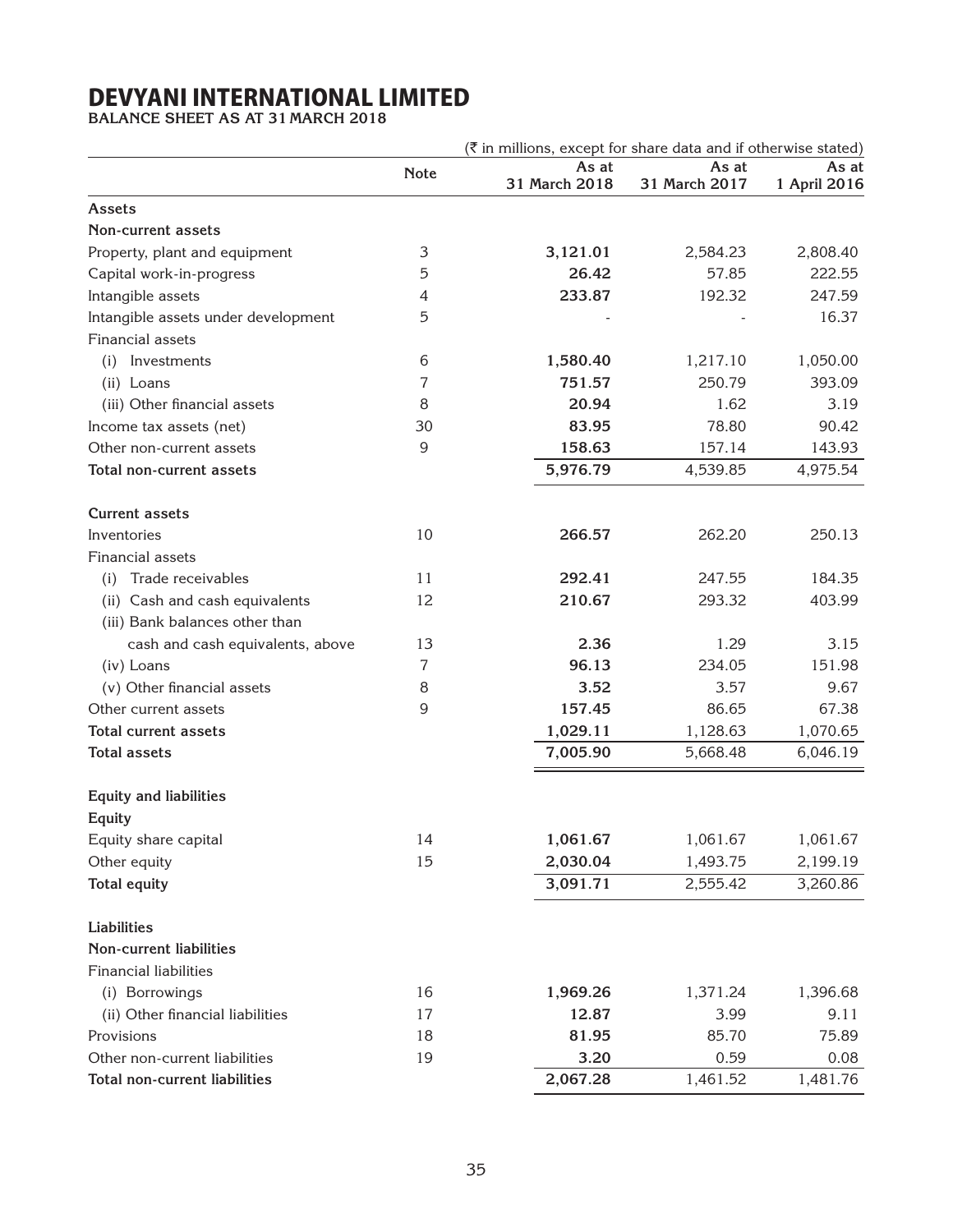**BALANCE SHEET AS AT 31 MARCH 2018**

|                                  |             | $(\bar{\bar{\zeta}})$ in millions, except for share data and if otherwise stated) |               |              |
|----------------------------------|-------------|-----------------------------------------------------------------------------------|---------------|--------------|
|                                  | <b>Note</b> | As at                                                                             | As at         | As at        |
|                                  |             | 31 March 2018                                                                     | 31 March 2017 | 1 April 2016 |
| <b>Current liabilities</b>       |             |                                                                                   |               |              |
| <b>Financial liabilities</b>     |             |                                                                                   |               |              |
| Trade payables<br>(i)            | 20          | 829.35                                                                            | 690.61        | 602.13       |
| (ii) Other financial liabilities | 17          | 667.17                                                                            | 647.43        | 421.92       |
| Other current liabilities        | 19          | 315.07                                                                            | 296.66        | 263.61       |
| Provisions                       | 18          | 35.32                                                                             | 16.84         | 15.91        |
| <b>Total current liabilities</b> |             | 1,846.91                                                                          | 1.651.54      | 1,303.57     |
| Total equity and liabilities     |             | 7,005.90                                                                          | 5,668.48      | 6,046.19     |

The accompanying notes form an integral part of these financial statements

As per our report of even date attached

| For <b>B S R &amp; Co. LLP</b><br>For <b>APAS &amp; CO.</b><br><b>Chartered Accountants</b><br><b>Chartered Accountants</b><br>ICAI Firm registration No.:<br><b>ICAI</b> Firm registration<br>101248W/W-100022<br>No.: 000340C |                                                     | For and on behalf of the Board of Directors of<br>Devyani International Limited |                                                            |  |
|---------------------------------------------------------------------------------------------------------------------------------------------------------------------------------------------------------------------------------|-----------------------------------------------------|---------------------------------------------------------------------------------|------------------------------------------------------------|--|
| <b>Kunal Kapur</b><br>Partner<br>Membership No.: 509209                                                                                                                                                                         | Sumit Kathuria<br>Partner<br>Membership No.: 520078 | Virag Joshi<br>Whole-time Director<br>DIN: 01821240                             | Raj P. Gandhi<br>Director<br>DIN: 00003649                 |  |
| Place: Gurugram<br>Date: 21 <sup>st</sup> September 2018                                                                                                                                                                        |                                                     | Som Chopra<br>Chief Financial Officer                                           | Lalit Yadav<br>Company Secretary<br>Membership No.: A31102 |  |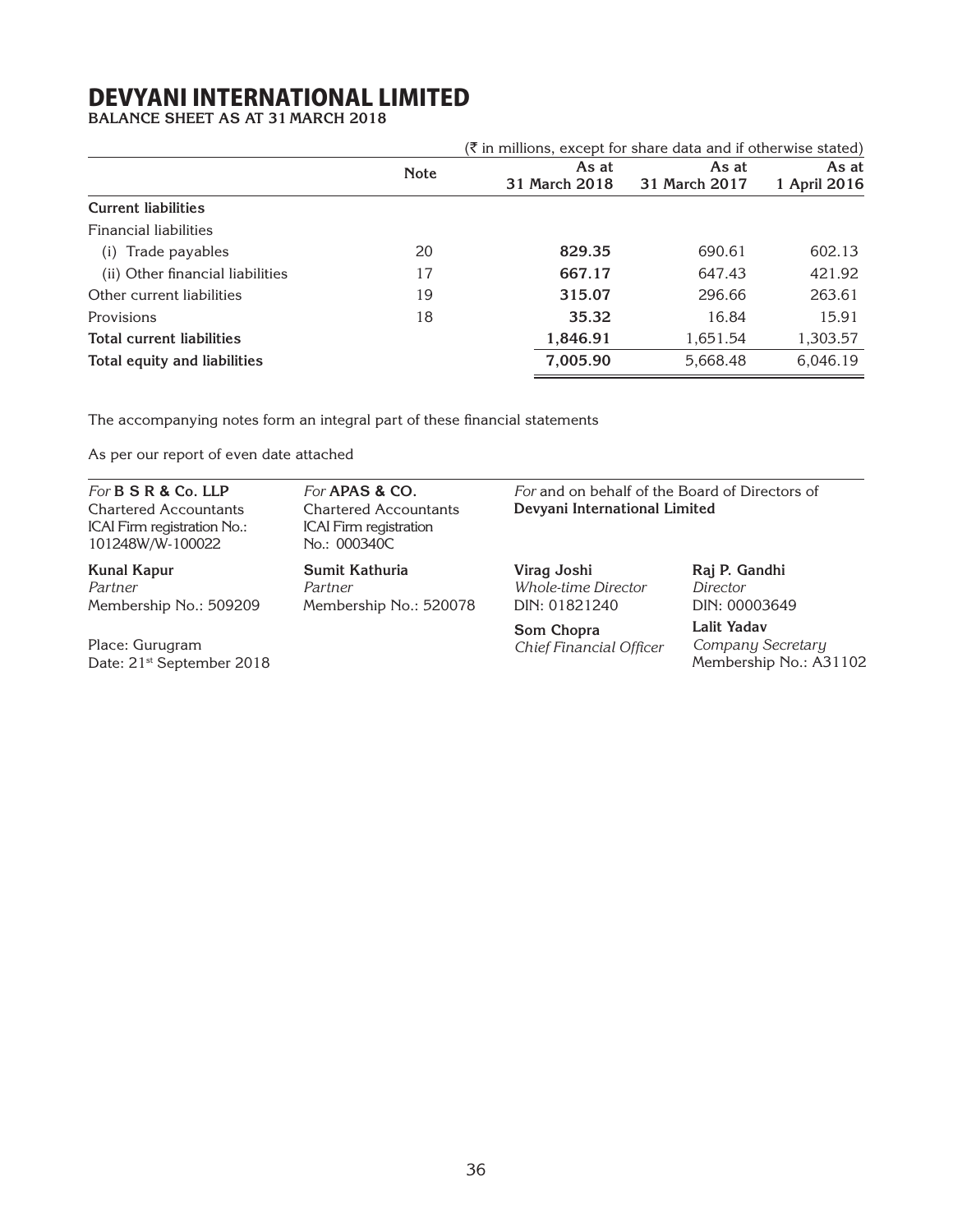### **Statement of Profit and Loss for the year ended 31 March 2018**

|                                                          | <b>Notes</b> | For the year ended | For the year ended |
|----------------------------------------------------------|--------------|--------------------|--------------------|
|                                                          |              | 31 March 2018      | 31 March 2017      |
| <b>Income</b>                                            |              |                    |                    |
| Revenue from operations                                  | 21           | 8,806.16           | 8,074.16           |
| Other income                                             | 22           | 192.13             | 107.89             |
| <b>Total income</b>                                      |              | 8,998.29           | 8,182.05           |
| <b>Expenses</b>                                          |              |                    |                    |
| Cost of materials consumed                               | 23           | 2,627.11           | 2,424.83           |
| Purchase of stock-in-trade                               | 24           | 103.63             | 62.65              |
| Changes in inventories of stock-in-trade                 | 25           | (15.51)            |                    |
| Employee benefits expense                                | 26           | 1,375.68           | 1,417.57           |
| Finance costs                                            | 27           | 185.71             | 163.68             |
| Depreciation and amortisation expense                    | 28           | 480.45             | 560.29             |
| Impairment (reversal)/ loss                              | $3$ and $4$  | (167.96)           | 522.28             |
| 29<br>Other expenses                                     |              | 3,862.49           | 3,756.96           |
| <b>Total expenses</b>                                    |              | 8,451.60           | 8,908.26           |
| Profit /(loss) before tax                                |              | 546.69             | (726.21)           |
| Tax expense                                              |              |                    |                    |
| Current tax                                              | 30           |                    |                    |
| Total tax expense                                        |              |                    |                    |
| Profit / (loss) for the year                             |              | 546.69             | (726.21)           |
| Other comprehensive income                               |              |                    |                    |
| Items that will not to be reclassified to profit or loss |              |                    |                    |
| Remeasurements of defined benefit liability /(assets)    |              | (13.13)            | (2.64)             |
| Income tax relating to above mentioned item              |              |                    |                    |
| Net other comprehensive income not to be                 |              |                    |                    |
| reclassified subsequently to profit or loss              |              | (13.13)            | (2.64)             |
| Total comprehensive income for the year (net of tax)     |              | 533.56             | (728.85)           |
| Earnings per equity share of face value of Rs. 10 each31 |              |                    |                    |
| Basic (Rs.)                                              |              | 5.15               | (6.84)             |
| Diluted (Rs.)                                            |              | 5.06               | (6.84)             |

The accompanying notes form an integral part of these financial statements

As per our report of even date attached

| For <b>B S R &amp; Co. LLP</b><br><b>Chartered Accountants</b><br>ICAI Firm registration No.:<br>101248W/W-100022 | For <b>APAS &amp; CO.</b><br><b>Chartered Accountants</b><br><b>ICAI</b> Firm registration<br>No.: 000340C | For and on behalf of the Board of Directors of<br>Devyani International Limited |                                                            |
|-------------------------------------------------------------------------------------------------------------------|------------------------------------------------------------------------------------------------------------|---------------------------------------------------------------------------------|------------------------------------------------------------|
| Kunal Kapur<br>Partner<br>Membership No.: 509209                                                                  | Sumit Kathuria<br>Partner<br>Membership No.: 520078                                                        | Virag Joshi<br>Whole-time Director<br>DIN: 01821240                             | Raj P. Gandhi<br>Director<br>DIN: 00003649                 |
| Place: Gurugram<br>Date: 21 <sup>st</sup> September 2018                                                          | 37                                                                                                         | Som Chopra<br>Chief Financial Officer                                           | Lalit Yadav<br>Company Secretary<br>Membership No.: A31102 |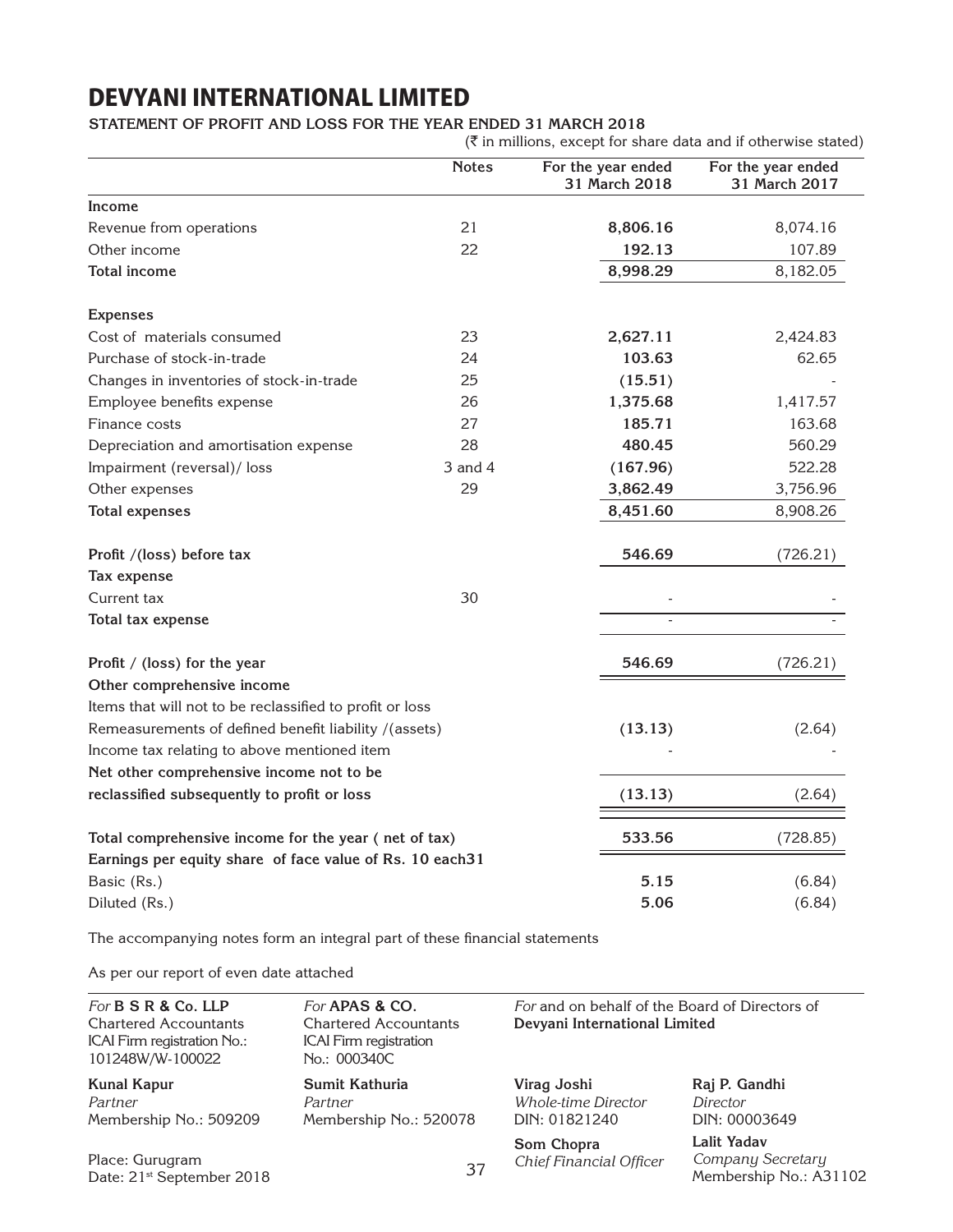|    | DEVYANI INTERNATIONAL LIMITED<br>STATEMENT OF CHANGES IN EQUITY FOR THE Y                                                                                                                                                                                                                                                                                                               |                           | EAR ENDED 31 MARCH 2018                                                                   |                                                        |                                                     |                                    | (₹ in millions, except for share data and if otherwise stated) |                                      |              |
|----|-----------------------------------------------------------------------------------------------------------------------------------------------------------------------------------------------------------------------------------------------------------------------------------------------------------------------------------------------------------------------------------------|---------------------------|-------------------------------------------------------------------------------------------|--------------------------------------------------------|-----------------------------------------------------|------------------------------------|----------------------------------------------------------------|--------------------------------------|--------------|
|    | A. Equity share capital                                                                                                                                                                                                                                                                                                                                                                 |                           | Note                                                                                      | 31 March 2018                                          | For the year ended                                  |                                    | For the year ended<br>31 March 2017                            |                                      |              |
|    |                                                                                                                                                                                                                                                                                                                                                                                         |                           | Number of                                                                                 | shares                                                 | Amount                                              | Number of shares                   |                                                                | Amount                               |              |
|    | Balance at the beginning of the year<br>Balance at the end of the year                                                                                                                                                                                                                                                                                                                  |                           | $\overline{4}$                                                                            | 106,166,666<br>106,166,666                             | 1,061.67<br>1,061.67                                |                                    | 106,166,666<br>106,166,666                                     | 1,061.67<br>1,061.67                 |              |
|    | <b>B.</b> Other equity                                                                                                                                                                                                                                                                                                                                                                  | Note                      |                                                                                           |                                                        | Reserves and surplus                                |                                    |                                                                |                                      |              |
|    |                                                                                                                                                                                                                                                                                                                                                                                         |                           | Securities<br>Premium                                                                     | options<br>Employee<br>stock<br>outstanding<br>account | reserve<br>General                                  | earnings<br>Retained               | Other<br>comprehensive<br>income*                              |                                      | <b>Total</b> |
|    | Balance as at 1 April 2016<br>Profit/ (loss) for the year                                                                                                                                                                                                                                                                                                                               |                           | 4,632.61                                                                                  | 84.75                                                  | 5.47                                                | (2,523.64)<br>(726.21)             |                                                                | 2,199.19<br>(726.21)                 |              |
|    | Total comprehensive income for the year<br>Other comprehensive income<br>for the year (net of tax)                                                                                                                                                                                                                                                                                      | 15b                       |                                                                                           |                                                        |                                                     | (3,249.85)                         | (2.64)<br>(2.64)                                               | 1,470.34                             | (2.64)       |
| 38 | Employee stock options scheme expenses<br>Transferred to retained earnings                                                                                                                                                                                                                                                                                                              | 39                        |                                                                                           | $\overline{4}$<br>23.                                  |                                                     | (2.64)                             | 2.64                                                           |                                      | 23.41        |
|    | Balance as at 31 March 2017<br>Balance as at 1 April 2017<br>Profit/(loss) for the year                                                                                                                                                                                                                                                                                                 |                           | 4,632.61<br>4,632.61                                                                      | 108.16<br>108.16                                       | 5.47<br>5.47                                        | 546.69<br>(3,252.49)<br>(3,252.49) |                                                                | 1,493.75<br>1,493.75<br>$\mathbf{I}$ | 546.69       |
|    | Total comprehensive income for the year<br>Other comprehensive income<br>for the year (net of tax)                                                                                                                                                                                                                                                                                      | 15b                       |                                                                                           |                                                        |                                                     | (2,705.80)                         | (13.13)<br>(13.13)                                             | (13.13)<br>2,027.31                  |              |
|    | Employee stock options scheme expenses<br>Employee stock option recoverable #<br>Transferred to retained earnings                                                                                                                                                                                                                                                                       | 39                        |                                                                                           | $\dot{4}$<br>1.29                                      |                                                     | (13.13)                            | 13.13                                                          |                                      | 1.44<br>1.29 |
|    | $\#$ Employee stock option expenses recoverable from Devyani Food Street Private Limited in relation to employee transferred during the year.<br>* Other comprehensive income represents remeasurement of defined benefit plans<br>The accompanying notes form an integral part of these financial statements<br>As per our report of even date attached<br>Balance as at 31 March 2018 |                           | 4,632.61                                                                                  | (net of tax)<br>110.89                                 | 5.47                                                | (2, 718.93)                        |                                                                | 2,030.04                             |              |
|    | Chartered Accountants<br>For B S R & Co. LLP                                                                                                                                                                                                                                                                                                                                            |                           | For <b>APAS &amp; CO.</b><br>Chartered Accountants<br>ICAI Firm registration No.: 000340C |                                                        | Devyani International Limited                       |                                    | For and on behalf of the Board of Directors of                 |                                      |              |
|    | ICAI Firm registration No.: 101248W/W-100022<br>Kunal Kapur<br>Partner                                                                                                                                                                                                                                                                                                                  | Sumit Kathuria<br>Partner |                                                                                           |                                                        | Whole-time Director<br>DIN: 01821240<br>Virag Joshi |                                    | DIN: 00003649<br>Raj P. Gandhi<br>Director                     |                                      |              |
|    | Date: 21st September 2018<br>Membership No.: 509209<br>Place: Gurugram                                                                                                                                                                                                                                                                                                                  |                           | Membership No.: 520078                                                                    |                                                        | Chief Financial Officer<br>Som Chopra               |                                    | Membership No.: A31102<br>Company Secretary<br>Lalit Yadav     |                                      |              |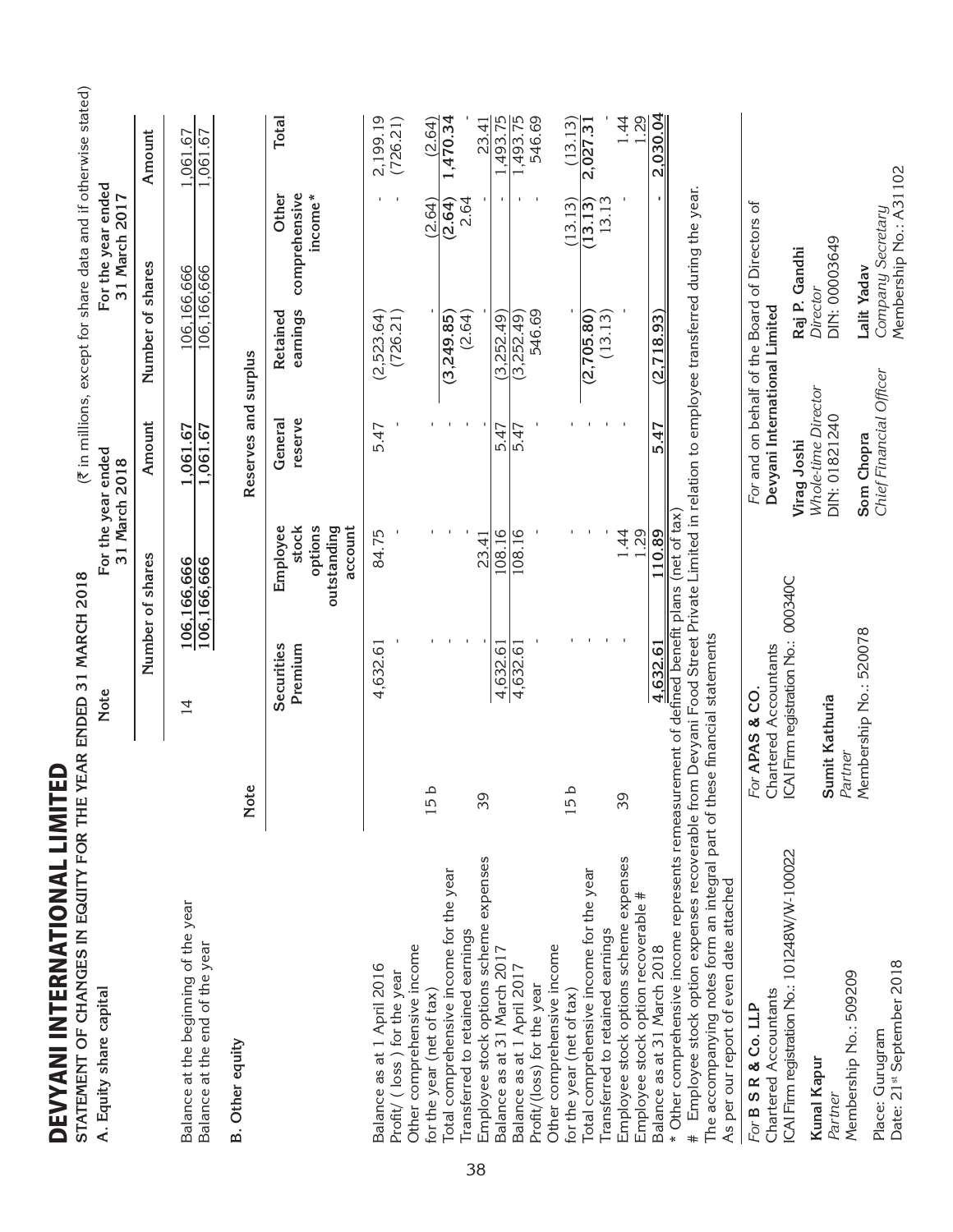**Cash Flow Statement for the year ended 31 March 2018**

 $(\bar{\tau}$  in millions, except for share data and if otherwise stated)

|                  |                                                                         | For the year ended<br>31 March 2018 | For the year ended<br>31 March 2017 |
|------------------|-------------------------------------------------------------------------|-------------------------------------|-------------------------------------|
| A                | Cash flows from operating activities                                    |                                     |                                     |
|                  | Profit / (loss) before tax                                              | 546.69                              | (726.21)                            |
| Adjustments for: |                                                                         |                                     |                                     |
|                  | Depreciation and amortisation expense                                   | 480.45                              | 560.29                              |
|                  | Impairment (reversal)/ loss                                             | (167.96)                            | 522.28                              |
|                  | Liabilities no longer required written back                             | (0.92)                              | (10.20)                             |
|                  | Gain on disposal of property plant and equipment (net)                  | (3.68)                              | (4.63)                              |
|                  | Deferred rent amortisation (included in rent expenses)                  | 26.65                               | 26.28                               |
|                  | Deferred income amortisation (included in other income)                 | (1.18)                              | (0.08)                              |
|                  | Bad debts and advances written off                                      |                                     | 10.57                               |
|                  | Allowance for doubtful debts                                            |                                     | 25.53                               |
|                  | Unrealised foreign exchange loss (net)                                  | 0.12                                | 1.78                                |
|                  | Interest on borrowings measured at amortised cost                       | 184.65                              | 163.61                              |
|                  | Interest accretion on financial liabilities measured at amortised cost  | 1.06                                | 0.07                                |
|                  | Employee stock option scheme expenses                                   | 1.44                                | 23.41                               |
|                  | Interest income from Bank deposits, loan to subsidiaries and others     | (16.90)                             | (46.03)                             |
|                  | Interest income from financial assets at amortized cost                 | (27.01)                             | (24.44)                             |
|                  | Guarantee commission                                                    | (9.25)                              | (3.47)                              |
|                  | Net gain on investment carried at fair value through profit & loss      | (24.39)                             | (4.77)                              |
|                  | Provision for impairment loss in the value of investment                | 72.32                               |                                     |
| Dividend income  |                                                                         | (0.68)                              |                                     |
|                  | Operating profit before working capital changes                         | 1,061.41                            | 513.99                              |
| Adjustments for: |                                                                         |                                     |                                     |
|                  | (Increase)/decrease in trade receivables                                | (44.78)                             | (88.70)                             |
|                  | (Increase)/decrease in inventories                                      | (4.37)                              | (12.07)                             |
|                  | (Increase)/decrease in loans, other financial assets, and other assets  | (138.25)                            | (27.26)                             |
|                  | Increase/(decrease) in trade payables,                                  |                                     |                                     |
|                  | other financial liabilities and other liabilities                       | 177.16                              | 138.45                              |
|                  | Cash generated from operating activities                                | 1,051.17                            | 524.41                              |
|                  | Income tax (paid)/refund (net)                                          | (5.15)                              | 11.62                               |
|                  | Net cash generated from operating activities                            | 1,046.02                            | 536.03                              |
| B                | Cash flows from investing activities                                    |                                     |                                     |
|                  | Purchase of Property, plant and equipment and                           |                                     |                                     |
|                  | intangible assets (including capital advances)                          | (863.24)                            | (619.20)                            |
|                  | Proceeds from sale of Property, plant and                               |                                     |                                     |
|                  | equipment and intangible assets                                         | 17.76                               | 14.54                               |
|                  | Deposits made with banks due to mature                                  |                                     |                                     |
|                  | within 12 months from the reporting date (net)                          | (1.07)                              | 1.86                                |
|                  | Refer Note 13 [deposits under lien Rs. 1.51 (31 March 2017: Rs. 1.29 )] |                                     |                                     |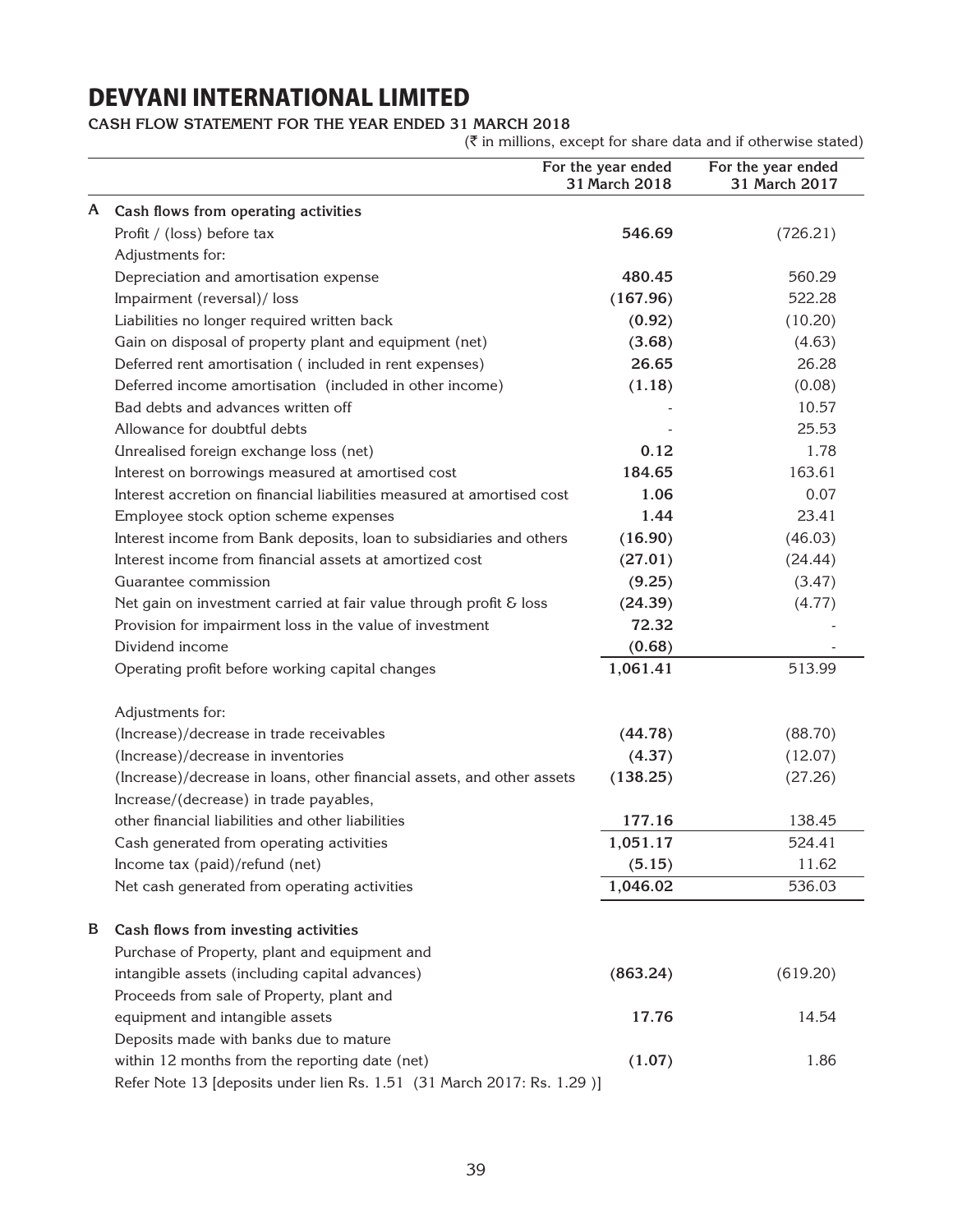### **Cash Flow Statement for the year ended 31 March 2018**

 $(\bar{\tau}$  in millions, except for share data and if otherwise stated)

|                                                             | For the year ended<br>31 March 2018 | For the year ended<br>31 March 2017 |
|-------------------------------------------------------------|-------------------------------------|-------------------------------------|
| Deposits made with banks due to mature after                |                                     |                                     |
| 12 months from the reporting date (net)                     | (19.21)                             | 0.39                                |
| Refer Note 8 [deposits under lien                           |                                     |                                     |
| Rs. 20.71 (31 March 2017: Rs.1.51)]                         |                                     |                                     |
| Dividend Income                                             | 0.68                                |                                     |
| Interest received                                           | 18.19                               | 44.28                               |
| Purchase of Non current investments                         | (431.24)                            | (162.33)                            |
| Proceeds from Non current Investment                        | 20.00                               |                                     |
| Loan given                                                  | (476.01)                            |                                     |
| Loan instalment received                                    | 179.85                              | 66.99                               |
| Net cash generated used in investing activities             | (1,554.29)                          | (653.47)                            |
| Cash flows from financing activities<br>C                   |                                     |                                     |
| Proceeds from secured loans                                 | 1,141.24                            | 500.00                              |
| Repayment of secured loans                                  | (532.30)                            | (335.31)                            |
| Interest paid                                               | (183.33)                            | (157.90)                            |
| Net cash generated from financing activities                | 425.61                              | 6.79                                |
| Net decrease in cash and cash                               |                                     |                                     |
| equivalents during the year $(A+B+C)$                       | (82.66)                             | (110.65)                            |
| Effect of exchange rate changes on cash and cash            |                                     |                                     |
| equivalent held in foreign currency                         | 0.01                                | (0.02)                              |
| D<br>Cash and cash equivalents at the beginning of the year |                                     |                                     |
| Cash on hand                                                | 13.45                               | 1.45                                |
| Cash in transit                                             | 6.93                                | 33.99                               |
| Cheques on hand                                             | 3.94                                | 12.18                               |
| Balance with banks:                                         |                                     |                                     |
| -on current accounts                                        | 269.00                              | 356.37                              |
|                                                             | 293.32                              | 403.99                              |
| Cash and cash equivalents as at the end of the year         |                                     |                                     |
| Cash on hand                                                | 19.63                               | 13.45                               |
| Cash in transit                                             | 22.19                               | 6.93                                |
| Cheques on hand                                             |                                     | 3.94                                |
| Balance with banks:                                         |                                     |                                     |
| -on current accounts                                        | 168.85                              | 269.00                              |
|                                                             | 210.67                              | 293.32                              |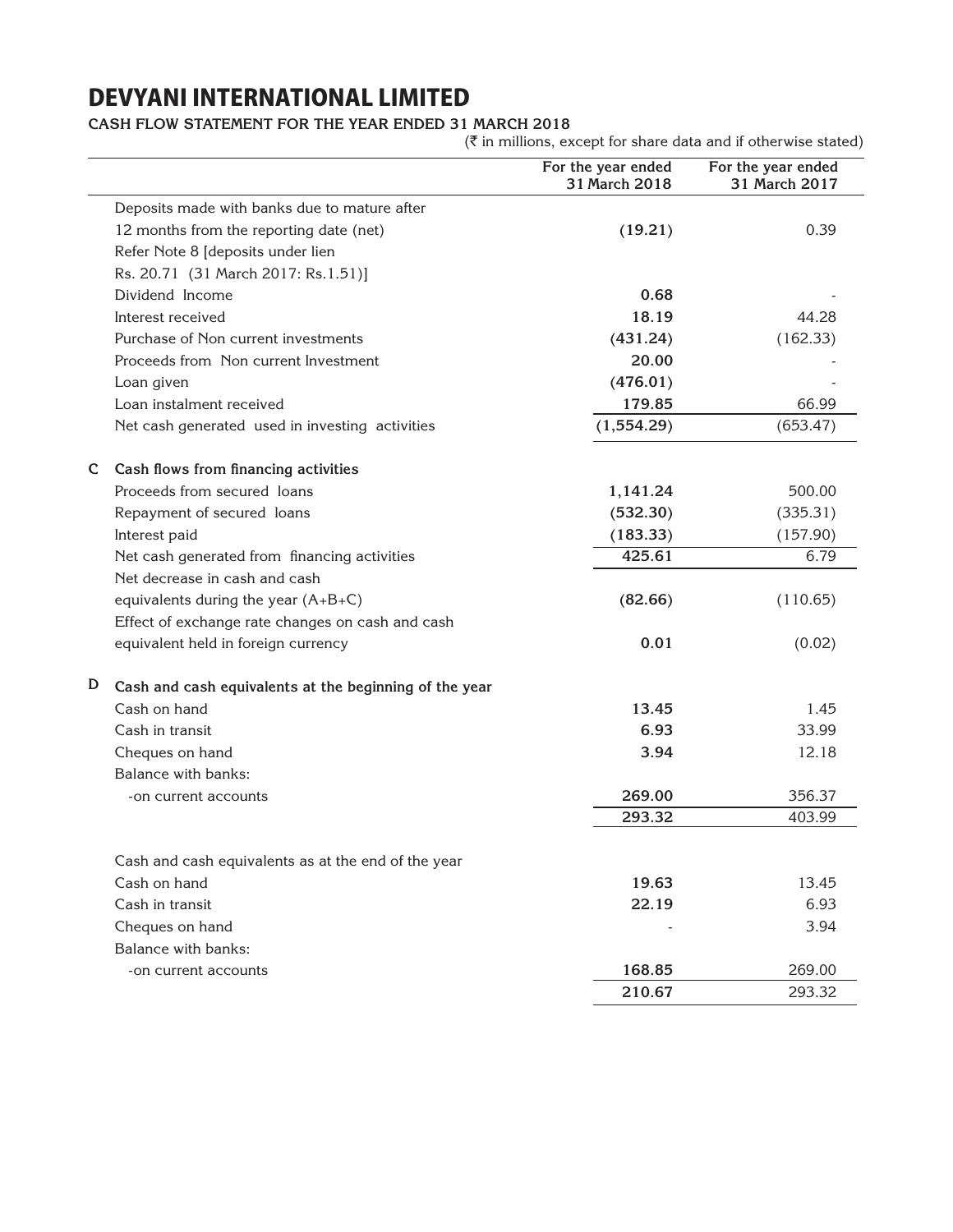Notes: 1. The Cash Flow Statement has been prepared in accordance with 'Indirect method' as set out in the Ind AS - 7 on 'Cash Flow Statements', as notified under Section 133 of the Companies Act, 2013, read with the relevant rules thereunder. **2. Changes in liabilities arising from financing activities** Opening balance of secured loans: -Term Loan **1,900.96** 1,733.94 **Cash flows** Repayment of secured loans **(532.30)** (335.33) Proceeds from secured loans **1,141.24** 500.00 **Non-cash changes** Foreign currency exchange fluctuations **0.73** Changes in loans received at amortisation cost **2.99** 2.35 **Closing balance of secured loans** -Term Loan **2,117.23** 1,900.96 **For the year ended For the year ended 31 March 2018 31 March 2017**

- Foreign currency term loan **396.37** -

The accompanying notes form an integral part of these financial statements **As per our report of even date attached**

| For <b>B S R &amp; Co. LLP</b><br><b>Chartered Accountants</b><br>ICAI Firm registration No.:<br>101248W/W-100022 | For APAS & CO.<br><b>Chartered Accountants</b><br><b>ICAI</b> Firm registration<br>No.: 000340C | For and on behalf of the Board of Directors of<br>Devyani International Limited |                                                            |
|-------------------------------------------------------------------------------------------------------------------|-------------------------------------------------------------------------------------------------|---------------------------------------------------------------------------------|------------------------------------------------------------|
| <b>Kunal Kapur</b><br>Partner<br>Membership No.: 509209                                                           | Sumit Kathuria<br>Partner<br>Membership No.: 520078                                             | Virag Joshi<br>Whole-time Director<br>DIN: 01821240                             | Raj P. Gandhi<br>Director<br>DIN: 00003649                 |
| Place: Gurugram<br>Date: 21 <sup>st</sup> September 2018                                                          |                                                                                                 | Som Chopra<br>Chief Financial Officer                                           | Lalit Yadav<br>Company Secretary<br>Membership No.: A31102 |

### **Cash Flow Statement for the year ended 31 March 2018**

 $(\bar{\bar{\zeta}})$  in millions, except for share data and if otherwise stated)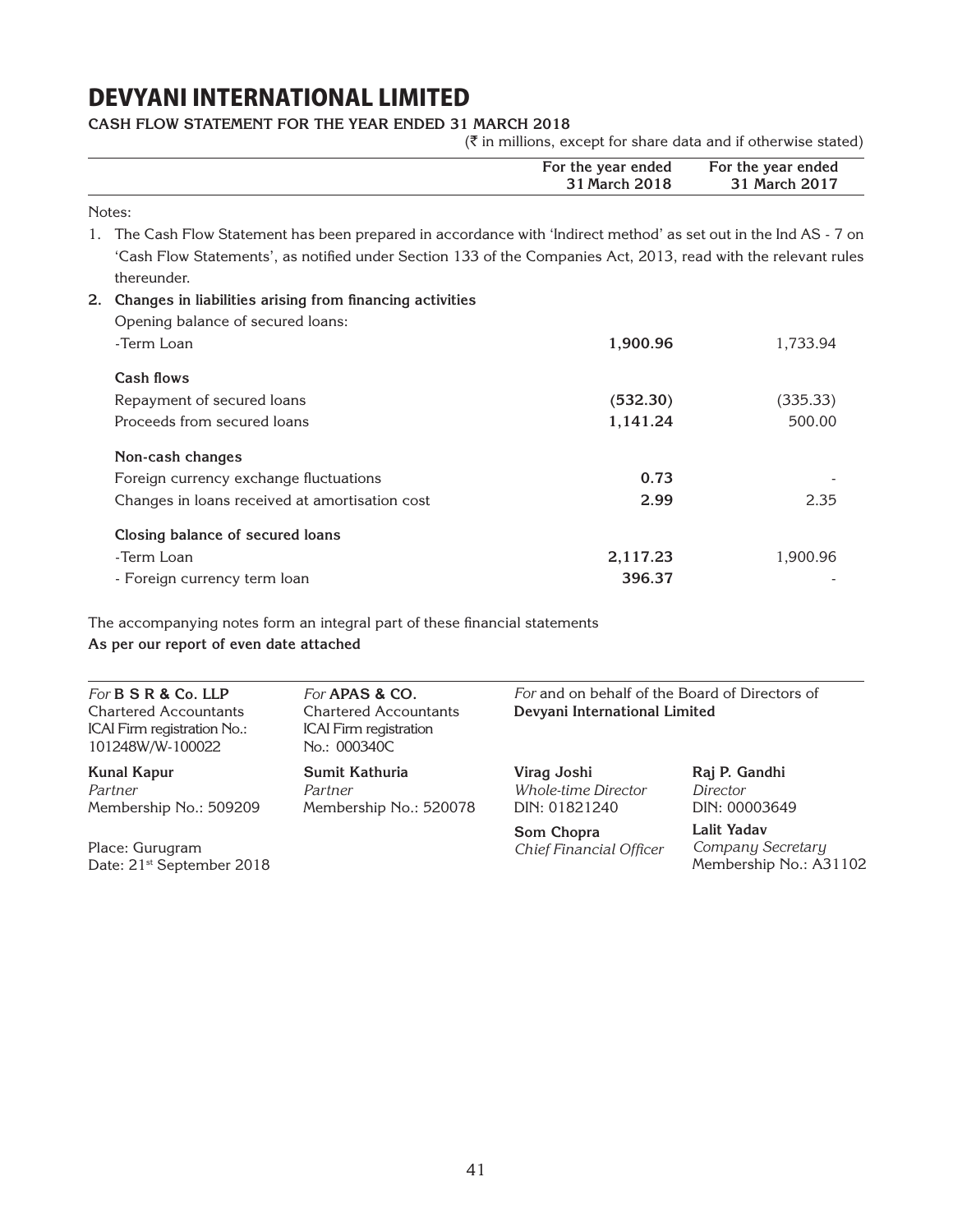### **Notes forming part of the financial statements for the year ended 31 March 2018**

 $(\bar{\bar{\zeta}})$  in millions, except for share data and if otherwise stated)

### **1. Company Information / Overview**

Devyani International Limited (the 'Company') is a public limited company domiciled in India. The Company was incorporated on 13 December 1991 as a private limited company in India. Subsequently, the Company changed its legal status from a private company to a public company on 7 June 2000. The Company is primarily engaged in the business of developing, managing and operating quick service restaurants for brands such as Pizza Hut, KFC, Costa, Vaango etc. and retail stores for TWG Tea.

### **2.1 Basis of preparation**

### **(a) Statement of compliance**

The Company has adopted Indian Accounting Standards (Ind AS) with effect from 1 April 2017, with transition date of 1 April 2016, pursuant to notification issued by the Ministry of Corporate Affairs dated 16 February 2015, notifying the Companies (Indian Accounting Standards) Rules, 2015. Accordingly, the financial statements comply with Ind AS as prescribed under section 133 of the Companies Act, 2013 (the 'Act'), relevant provisions of the Act and other accounting principles generally accepted in India.

The financial statements upto and for the year ended 31 March 2017 were prepared in accordance with the accounting standards notified under Companies (Accounting Standards) Rules, 2006 (as amended), notified under section 133 of the Act ('Previous Indian GAAP') and other relevant provisions of the Act.

The financial statements for the year ended 31 March 2018 are the first financial statements of the Company prepared under Ind AS. An explanation of how the transition to Ind AS has affected the previously reported financial position, financial performance and cash flows of the Company is included in Note 32.

The financial statements were authorised for issue by the Company's Board of Directors on 21 September 2018.

### **(b) Basis of measurement**

The financial statements have been prepared on a historical cost basis except for certain financial assets and financial liabilities that are measured at fair value or amortised cost (Refer to Note 33).

### **(c) Critical accounting estimates and judgements**

In preparing these financial statements, management has made judgements, estimates and assumptions that affect the application of accounting policies and the reported amounts of assets, liabilities, income and expenses. The actual result may differ from these estimates.

Estimates and underlying assumptions are reviewed on an ongoing basis. Revision to accounting estimates are recognised prospectively.

Information about significant areas of estimation /uncertainty and judgements in applying accounting policies that have the most significant effect on the financial statements are as follows:

Note 2.2 (h) and 37 - measurement of defined benefit obligations : key actuarial assumptions.

Note 2.2 (a) and (b) - measurement of useful life and residual values of property, plant and equipment and useful life of intangible assets.

Note 2.2 (j) - judgement required to determine probability of recognition of deferred tax assets.

Note 2.2 (m) and 33 - fair value measurement of financial instruments

Note 2.2 (f) impairment assessment of non-financial assets : key assumptions underlying recoverable amount.

Note 2.2 (m) impairment assessment of financial assets.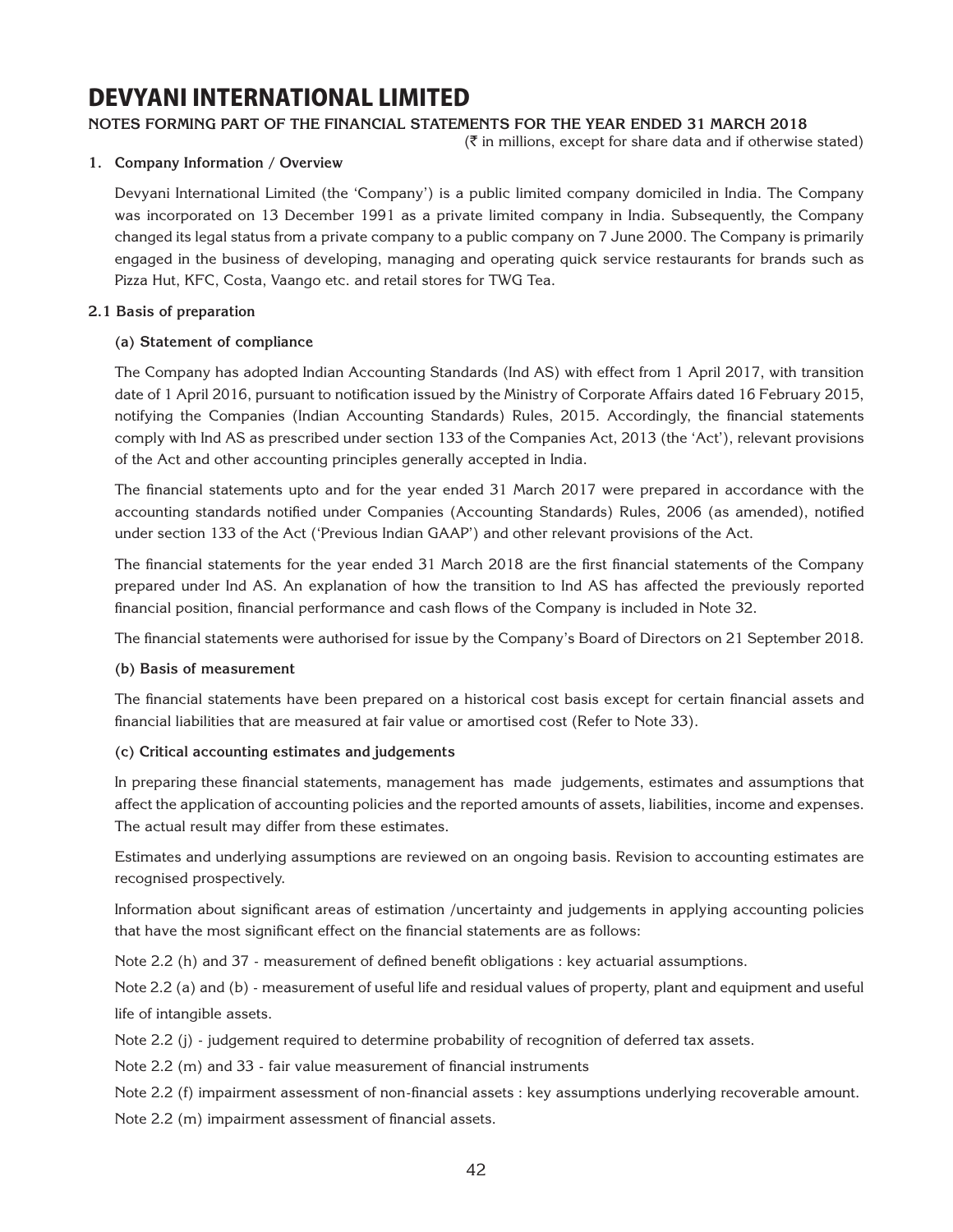### **Notes forming part of the financial statements for the year ended 31 March 2018**

 $(\bar{\bar{\zeta}})$  in millions, except for share data and if otherwise stated)

- Note 39 judgement required to determine grant date fair value technique for employee stock option scheme expenses.
- Note 2.2 (q) and 19 fair value measurement of financial guarantee contracts.
- Note 2.2 (d) judgement required to ascertain lease classification.
- Note 2.2 (g) and 36 judgement is required to ascertain whether it is probable or not that an outflow of resources embodying economic benefits will be required to settle the taxation disputes and legal claim.

Note 2.2 (b) and 45 - measurement of consideration and assets acquired as part of business combination.

There are no assumptions and estimation uncertainties that have a significant risk of resulting in a material adjustment within the next financial year.

#### **(d) Fair value measurement**

Fair value is the price that would be received to sell an asset or paid to transfer a liability in an orderly transaction between market participants at the measurement date. The fair value measurement is based on the presumption that the transaction to sell the asset or transfer the liability takes place either :

- In the principal market for the asset or liability, or
- In the absence of a principal market, in the most advantageous market for the asset or liability

The principal or the most advantageous market must be accessible to/by the Company.

All assets and liabilities for which fair value is measured or disclosed in the financial statements are categorised within the fair value hierarchy, described as follows, based on the lowest level input that is significant to the fair value measurement as a whole:

- Level 1 Quoted (unadjusted) prices in active markets for identical assets or liabilities
- Level 2 Valuation techniques for which the lowest level input that is significant to the fair value measurement is directly or indirectly observable

 • Level 3 — Valuation techniques for which the lowest level input that is significant to the fair value measurement is unobservable

For assets and liabilities that are recognised in the financial statements on a recurring basis, the Company determines whether transfers have occurred between levels in the hierarchy by reassessing categorisation (based on the lowest level input that is significant to the fair value measurement as a whole) at the end of each reporting period.

For the purpose of fair value disclosures, the Company has determined classes of assets and liabilities on the basis of the nature, characteristics and risks of the asset or liability and the level of the fair value hierarchy as explained above.

Fair value of financial instruments measured at fair value through profit and loss and amortised cost are disclosed in Note 33.

### **2.2 Significant accounting policies**

The accounting policies set out below have been applied consistently to all periods presented in these financial statements and in preparing the opening Ind AS Balance Sheet as at 1 April 2016 for the purposes of the transition to Ind AS. **(a) Property, plant and equipment**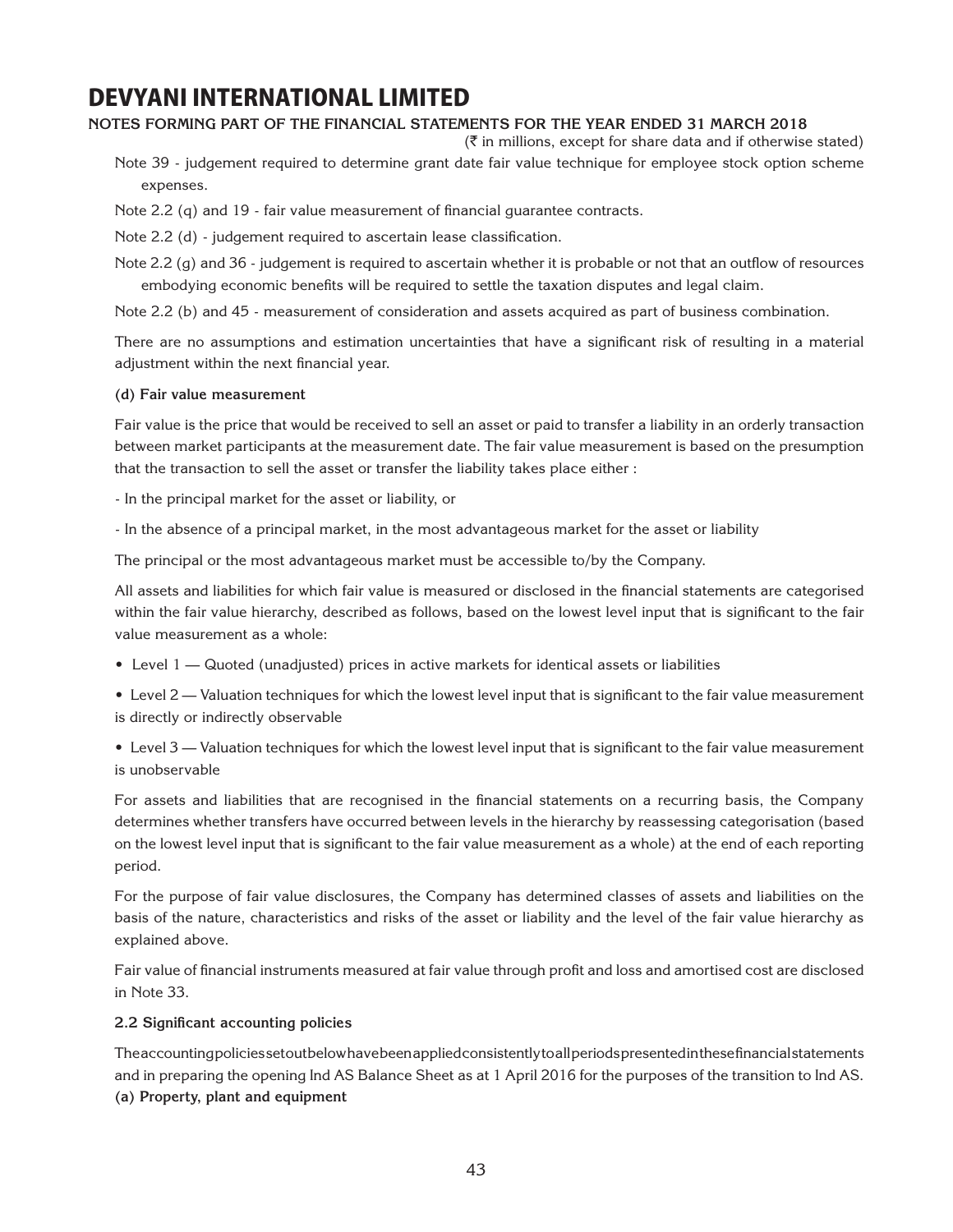### **Notes forming part of the financial statements for the year ended 31 March 2018**

 $(\bar{\tau}$  in millions, except for share data and if otherwise stated)

### **Recognition and measurement**

Items of property, plant and equipment are measured at cost, less accumulated depreciation and accumulated impairment losses.

The cost of an item of property, plant and equipment comprises: (a) its purchase price, including import duties and non-refundable purchase taxes, after deducting trade discounts and rebates; (b) any costs directly attributable to bringing the asset to the location and condition necessary for it to be capable of operating in the manner intended by management.

The cost of a self-constructed item of property, plant and equipment comprises the cost of materials and direct labour, any other cost directly attributable to bringing the item to working condition for its intended use.

The cost of improvements to leasehold premises, if recognition criteria are met, have been capitalised and disclosed separately under leasehold improvement.

An item of property, plant and equipment and any significant part initially recognised is derecognised upon disposal or when no future economic benefits are expected from its use or disposal. Any gain or loss arising on derecognition of property, plant and equipment (calculated as the difference between the net disposal proceeds and the carrying amount of property, plant and equipment) is included in the profit or loss when property, plant and equipment is derecognised.

### **Subsequent costs**

Subsequent costs are included in the asset's carrying amount or recognised as a separate assets, as appropriate, only when it is probable that the future economic benefits associated with expenditure will flow to the Company and the cost of the item can be measured reliably. All other subsequent cost are charged to profit or loss at the time of incurrence.

### **Transition to Ind AS**

On transition to Ind AS, the Company has elected to continue with the carrying value of all of its property, plant and equipment recognised as at 1 April 2016 measured as per the Previous Indian GAAP and use that carrying value as the deemed cost of the property, plant and equipment. Refer to Note 32.

### **Depreciation**

Depreciation is calculated on cost of items of property, plant and equipment less their estimated residual values and is charged to the profit or loss. Depreciation on property plant and equipment is provided on straight line basis based on their useful lives mentioned below and in the manner provided in Schedule II to the Companies Act, 2013. Depreciation has been charged based on the following useful lives:

| <b>Asset Head</b>              | (Iseful life of asset (in years) |
|--------------------------------|----------------------------------|
| <b>Buildings</b>               | 30                               |
| Plant and equipment            | 12                               |
| Furniture and fixtures         | 6                                |
| Electrical fittings            | 10                               |
| Office equipments              | 10                               |
| Computers                      | 6                                |
| Utensil and kitchen equipments | 10                               |
| Smallwares*                    |                                  |
| Vehicles                       | 5                                |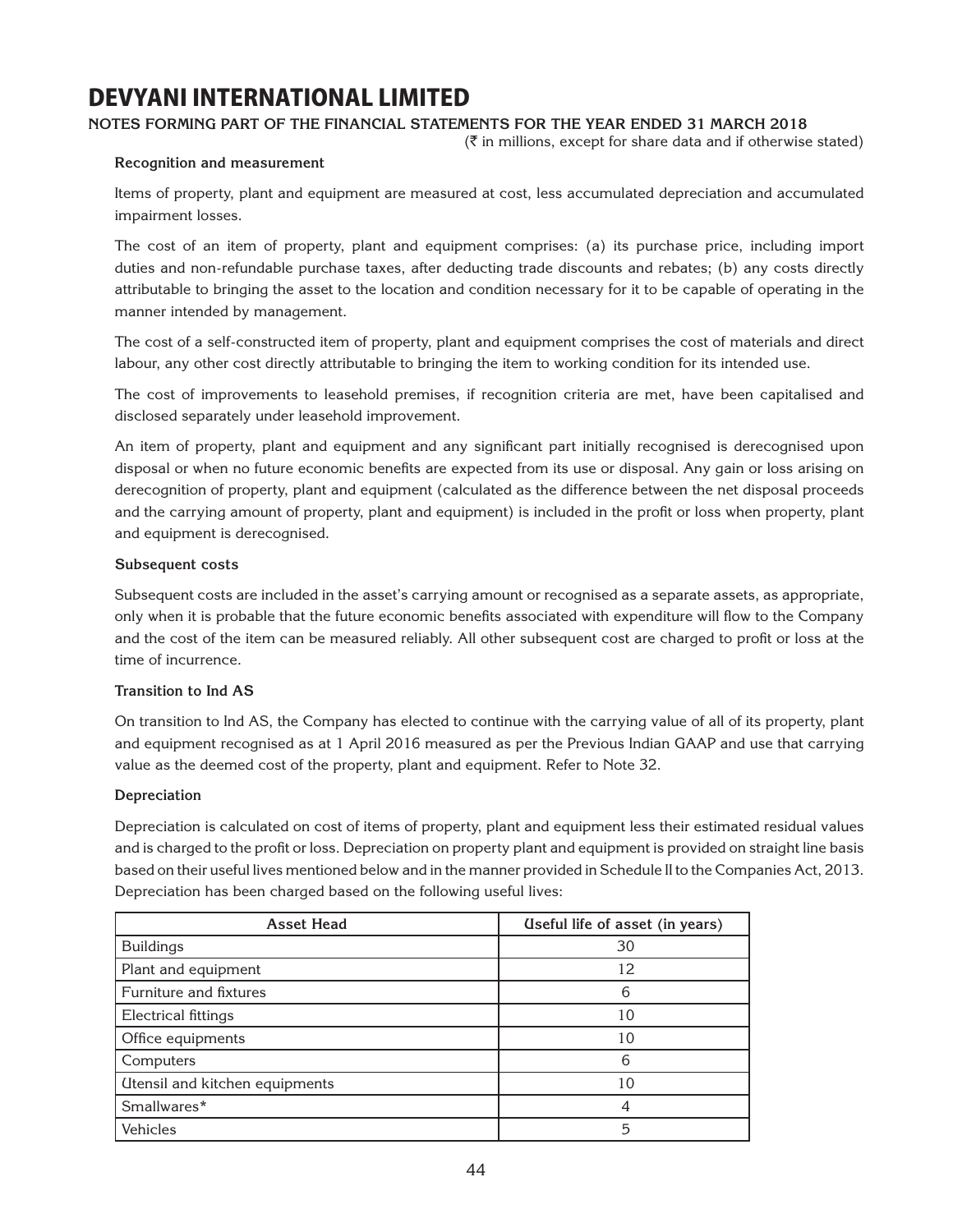### **Notes forming part of the financial statements for the year ended 31 March 2018**

 $(\bar{\bar{\zeta}})$  in millions, except for share data and if otherwise stated)

\* Included under the head Utensil and kitchen equipments.

Freehold land is not depreciated.

Leasehold improvements are depreciated on a straight line basis over the period of the initial lease term or 10 years , whichever is lower.

The useful lives have been determined based on internal evaluation done by management and are in line with the estimated useful lives, to the extent prescribed by the Schedule II to the Companies Act, 2013, in order to reflect the technological obsolescence and actual usage of the asset.

Depreciation is calculated on a pro rata basis for assets purchased/sold during the year.

The residual values, useful lives and methods of depreciation of property plant and equipment are reviewed by management at each reporting date and adjusted prospectively, as appropriate.

#### **Capital work-in-progress**

Cost of property, plant and equipment not ready for use as at the reporting date are disclosed as capital workin-progress.

#### **(b) Business combinations and intangible assets**

#### **(i) Business combinations**

Ind AS provides for the option to apply Ind AS 103 prospectively from the transition date or from a specific date prior to the transition date. Accordingly, the Company elected to apply Ind AS 103 prospectively to business combinations occurring after its transition date. Business combinations occurring prior to the transition date have not been restated.

The Company accounts for the business combinations using the acquisition method when control is transferred to the Company. The consideration transferred in the acquisition is generally measured at fair value as at the date the control is acquired ('acquisition date'), as are the net identifiable assets (tangible and intangible assets) acquired and any non-controlling interest in the acquired business. Transaction costs are expensed as incurred, except to the extent related to the issue of debt or equity securities.

Any goodwill that arises is not amortised but is tested for impairment at least on an annual basis, based on a number of factors, including operating results, business plans and future cash flows. The consideration transferred does not include amounts related to the settlement of pre-existing relationships with the acquiree. Such amounts are generally recognised in the profit or loss.

### (ii) Intangible assets

Intangible assets that are acquired are recognised only if it is probable that the expected future economic benefits that are attributable to the asset will flow to the Company and the cost of assets can be measured reliably. The intangible assets are recorded at cost of acquisition including incidental costs related to acquisition and installation and are carried at cost less accumulated amortisation and impairment losses, if any.

Gain or losses arising from derecognition of an intangible asset are measured as the difference between the net disposal proceeds and the carrying amount of the intangible asset and are recognised in the profit or loss when the asset is derecognised.

### **Subsequent costs**

Subsequent costs is capitalised only when it increases the future economic benefits embodied in the specific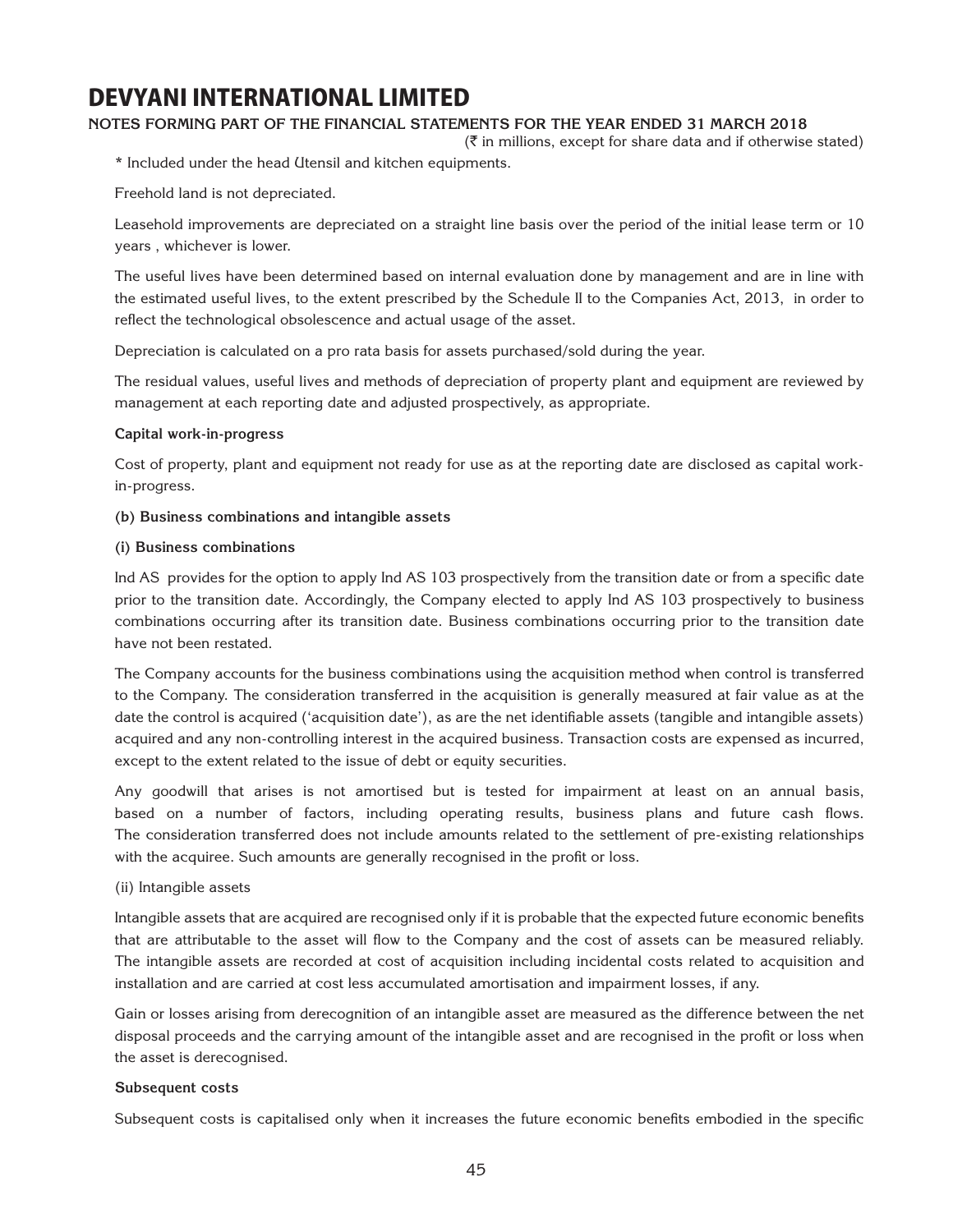### **Notes forming part of the financial statements for the year ended 31 March 2018**

 $(\bar{\bar{\zeta}})$  in millions, except for share data and if otherwise stated)

asset to which it relates. All the subsequent expenditure on intangible assets is recognised in profit or loss, as incurred.

### **Transition to Ind AS**

On transition to Ind AS, the Company has elected to continue with the carrying value of all intangible assets recognised as at 1 April 2016 measured as per the Previous Indian GAAP and use that carrying value as the deemed cost of such other intangible assets (Refer to Note 32).

### **Amortisation**

Amortisation is calculated to write off the cost of intangible assets over their estimated useful lives as stated below using straight-line method. Amortisation is calculated on a pro-rata basis for assets purchased /disposed during the year.

| <b>Asset Head</b> | (Iseful life of asset (in years) |
|-------------------|----------------------------------|
| l License fee     | Period of license                |
| Computer software |                                  |

Amortisation has been charged based on the following useful lives:

Amortisation method, useful lives and residual values are reviewed at each reporting date and adjusted prospectively, if appropriate.

#### **Intangible assets under development**

Cost of intangible assets under development as at the reporting date are disclosed as intangible assets under development.

### **(c) Inventories**

Inventories consist of raw materials which are of a perishable nature and traded goods. Inventories are valued at lower of cost and net realisable value ('NRV'). Raw materials are not written down below cost except in cases where material prices have declined and it is estimated that the cost of the finished goods will exceed their NRV. Cost of inventories has been determined using weighted average cost method and comprise all costs of purchase after deducting non refundable rebates and discounts and all other costs incurred in bringing the inventories to their present location and condition. Provision is made for items which are not likely to be consumed and other anticipated losses wherever considered necessary. The comparison of cost and NRV is made on at item group level basis at each reporting date.

#### **(d) Leases**

#### **Leased assets**

Leases of property, plant and equipment in which significant portion of risks and rewards of ownership are not transferred are classified as operating leases. In determining the appropriate classification, the substance of the transaction rather than the form is considered. In case, the lease arrangement includes other consideration, it is separated at the inception of the lease arrangement or upon a reassessment of the lease arrangement into those for the lease and those for other elements on the basis of their relative fair values.

Lease classification is made at the inception of the lease. Lease classification is changed only if, at any time during the lease, the parties to the lease agreement agree to revise the terms of the lease (without renewing it) in a way that it would have been classified differently, had the changed terms been in effect at inception. The revised agreement involves renegotiation of original terms and conditions and are accounted prospectively over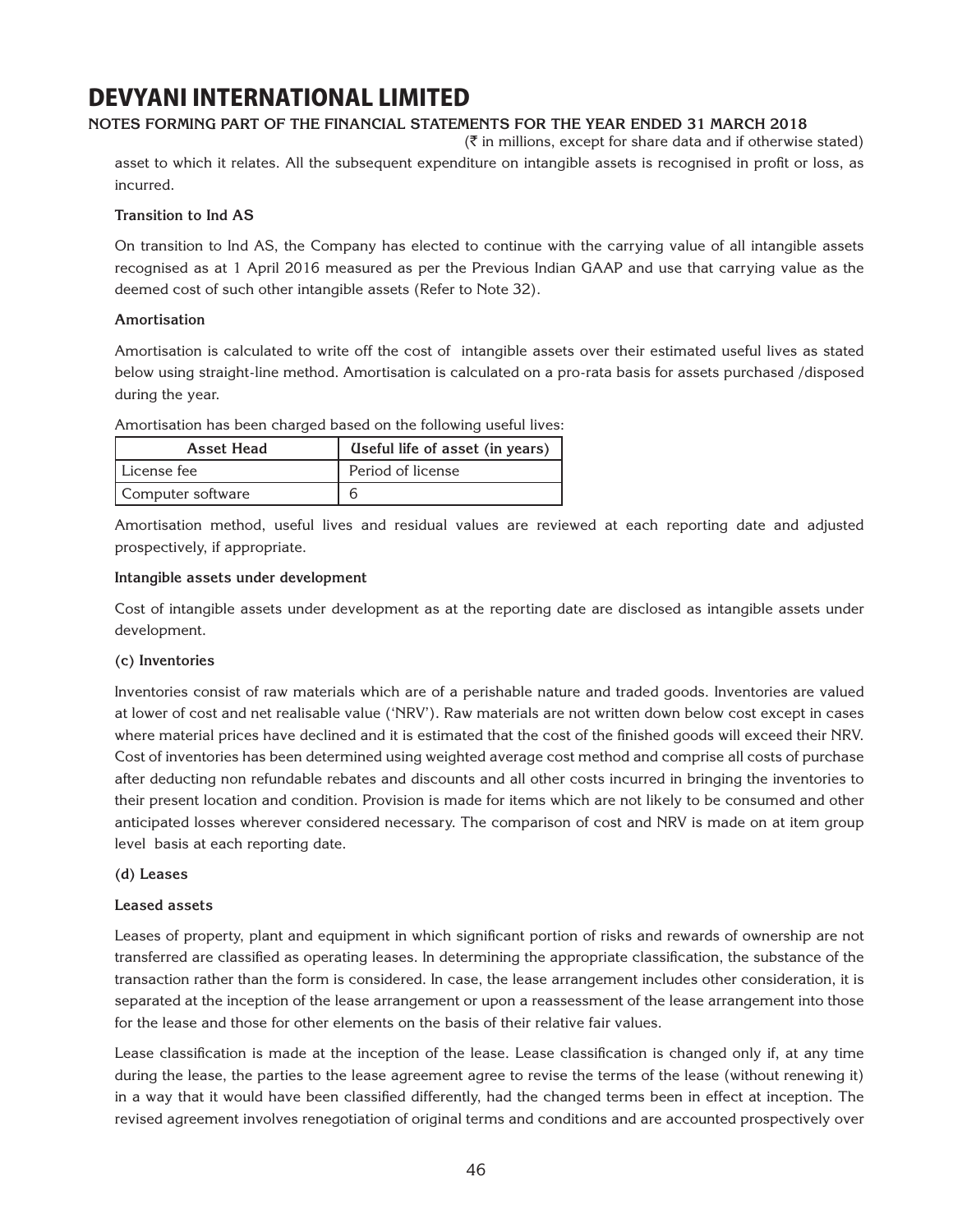### **Notes forming part of the financial statements for the year ended 31 March 2018**

 $(\bar{\tau}$  in millions, except for share data and if otherwise stated)

the remaining term of the lease.

#### **Lease payments**

Lease payments in respect of assets taken on operating lease are charged to the profit or loss on a straight line basis over the period of the lease unless the payments are structured to increase in line with the expected general inflation to compensate the lessor's expected inflationary cost increases.

#### **(e) Borrowing costs**

Borrowing costs attributable to the acquisition or construction of a qualifying asset are capitalised as part of the cost of the asset. A qualifying asset is one that necessarily takes substantial period of time to get ready for intended use. Other borrowing costs are recognised as an expense in the period in which they are incurred. Borrowing cost includes exchange differences to the extent regarded as an adjustment to the borrowing costs, if any.

#### **(f) Impairment - non-financial assets**

At each reporting date, the Company reviews the carrying amounts of its non-financial assets to determine whether there is any indication of impairment. If any such indication of impairment exists, then the asset's recoverable amount is estimated. For impairment testing, assets are grouped together into the smallest group of assets that generates cash inflows from continuing use that are largely independent of the cash inflows of other assets or cash generating units (CGUs). Goodwill arising from a business combination is allocated to CGU or groups of CGU's that are expected to benefit from the synergies of the combination.

The recoverable amount of an asset or CGU is the greater of its value in use and its fair value less costs to sell. Value in use is based on the estimated future cash flows, discounted to their present value using a discount rate that reflects current market assessments of the time value of money and the risks specific to the asset or CGU. An impairment loss is recognised if the carrying amount of an asset or CGU exceeds its estimated recoverable amount.

Impairment losses are recognised in the profit or loss. They are allocated first to reduce the carrying amount of any goodwill allocated to the CGU and then to reduce the carrying amounts of the other assets in the CGU on a pro-rata basis.

An impairment loss in respect of goodwill is not reversed. For other assets, an impairment loss is reversed only if there has been a change in the estimates used to determine the recoverable amount. Such a reversal is made only to the extent that the asset's carrying amount does not exceed the carrying amount that would have been determined, net of depreciation or amortisation, if no impairment loss had been recognised.

### **(g) Provisions and contingent liabilities**

#### **Provisions**

Provisions are recognised when the Company has a present legal or constructive obligation as a result of a past events, it is probable that an outflow of resources embodying economic benefits will be required to settle the obligation and a reliable estimate can be made of the amount of the obligation. If the effect of the time value of money is material, provisions are discounted using a current pre-tax rate that reflects current market assessments of the time value of money and the risks specific to the liability. When discounting is used, the increase in the provision due to the passage of time is recognised as a finance cost.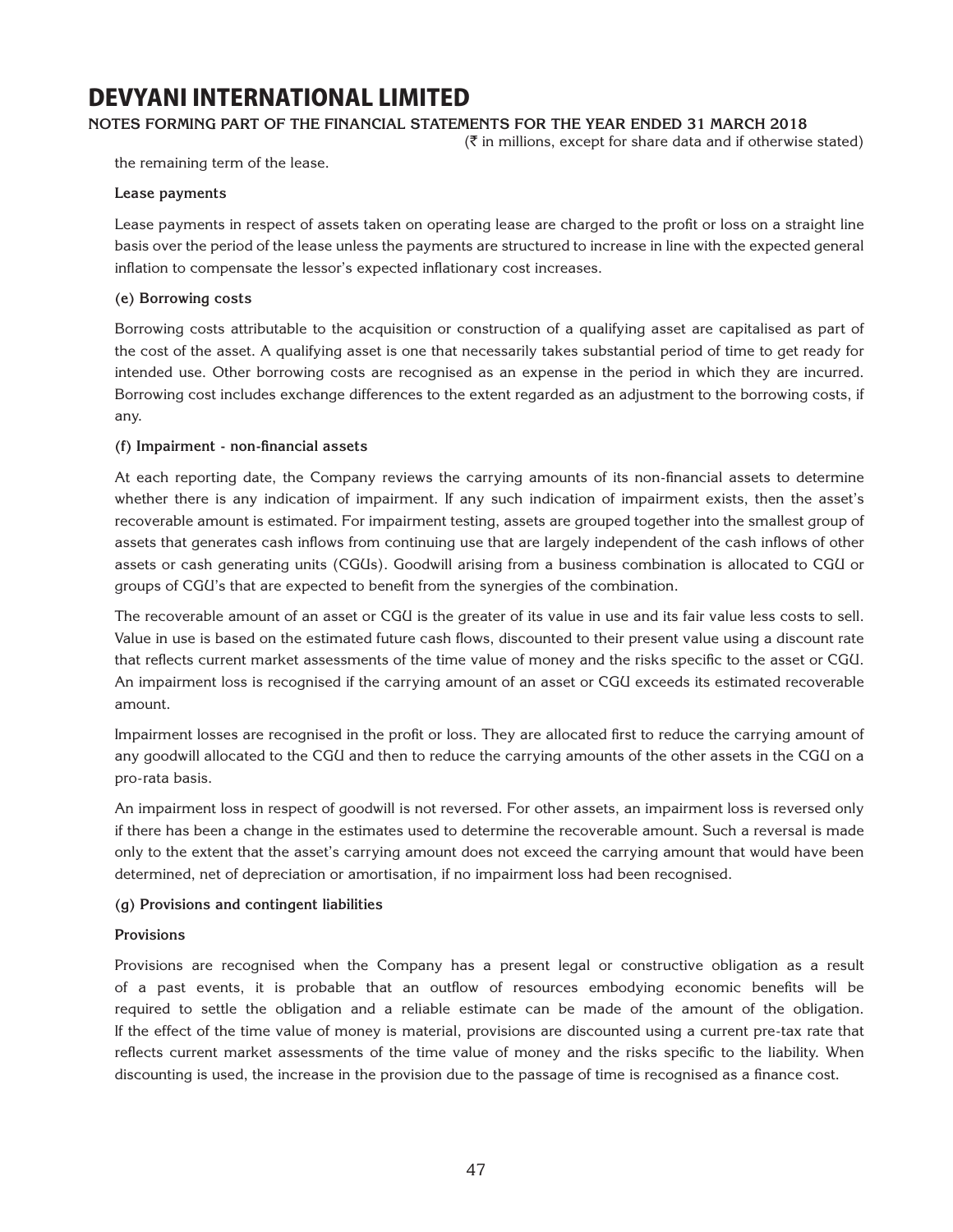### **Notes forming part of the financial statements for the year ended 31 March 2018**

 $(\bar{\bar{\zeta}})$  in millions, except for share data and if otherwise stated)

### **Contingent liabilities**

Contingent liabilities are possible obligations that arise from past events and whose existence will only be confirmed by the occurrence or non-occurrence of one or more uncertain future events not wholly within the control of the Company. Where it is not probable that an outflow of economic benefits will be required, or the amount cannot be estimated reliably, the obligation is disclosed as a contingent liability, unless the probability of outflow of economic benefits is remote.

### **(h) Employee benefits**

#### **Short-term employee benefits**

Employee benefit liabilities such as salaries, wages and bonus, etc. that are expected to be settled wholly within twelve months after the end of the reporting period in which the employees render the related service are recognised in respect of employee's services up to the end of the reporting period and are measured at an undiscounted amount expected to be paid when the liabilities are settled.

#### **Post-employment benefit plans**

#### **Defined contribution plans**

The Company pays provident fund contributions to the appropriate government authorities. The Company has no further payment obligations once the contributions have been paid. The contributions are accounted for as defined contribution plans and the contributions are recognised as employee benefits expense when they are due.

### **Defined benefit plans**

### **Defined benefit plans of the Company comprise gratuity.**

The Company has an obligation towards gratuity, a defined benefit retirement plan covering eligible employees. The plan provides for a lump sum payment to vested employees at retirement, death while in employment or on termination of employment, of an amount based on the respective employee's salary and the tenure of employment. Vesting occurs upon completion of five years of service.

Gratuity liability is partially funded by the Company through annual contribution to DIL Employees Gratuity Trust (the 'Trust') against ascertained gratuity liability. Trustees administer contributions made to the Trust and contributions are invested in a scheme with Life Insurance Corporation of India as permitted by law of India.

The liability recognised in the Balance Sheet in respect of defined benefit gratuity plan is the present value of the defined benefit obligation at the end of the reporting period. The defined benefit obligation is calculated by actuary using the projected unit credit method.

The present value of the defined benefit obligation is determined by discounting the estimated future cash outflows by reference to market yields at the end of the reporting period on government bonds that have terms approximating to the terms of the related obligation.

The net interest cost is calculated by applying the discount rate to the net balance of the defined benefit obligation. This cost and other costs are included in employee benefits expense in the profit or loss.

Remeasurements of the net defined benefit liability, which comprise actuarial gains and losses, the return on plan assets (excluding interest) and the effect of the asset ceiling (if any, excluding interest), are recognised in other comprehensive income and transferred to retained earnings.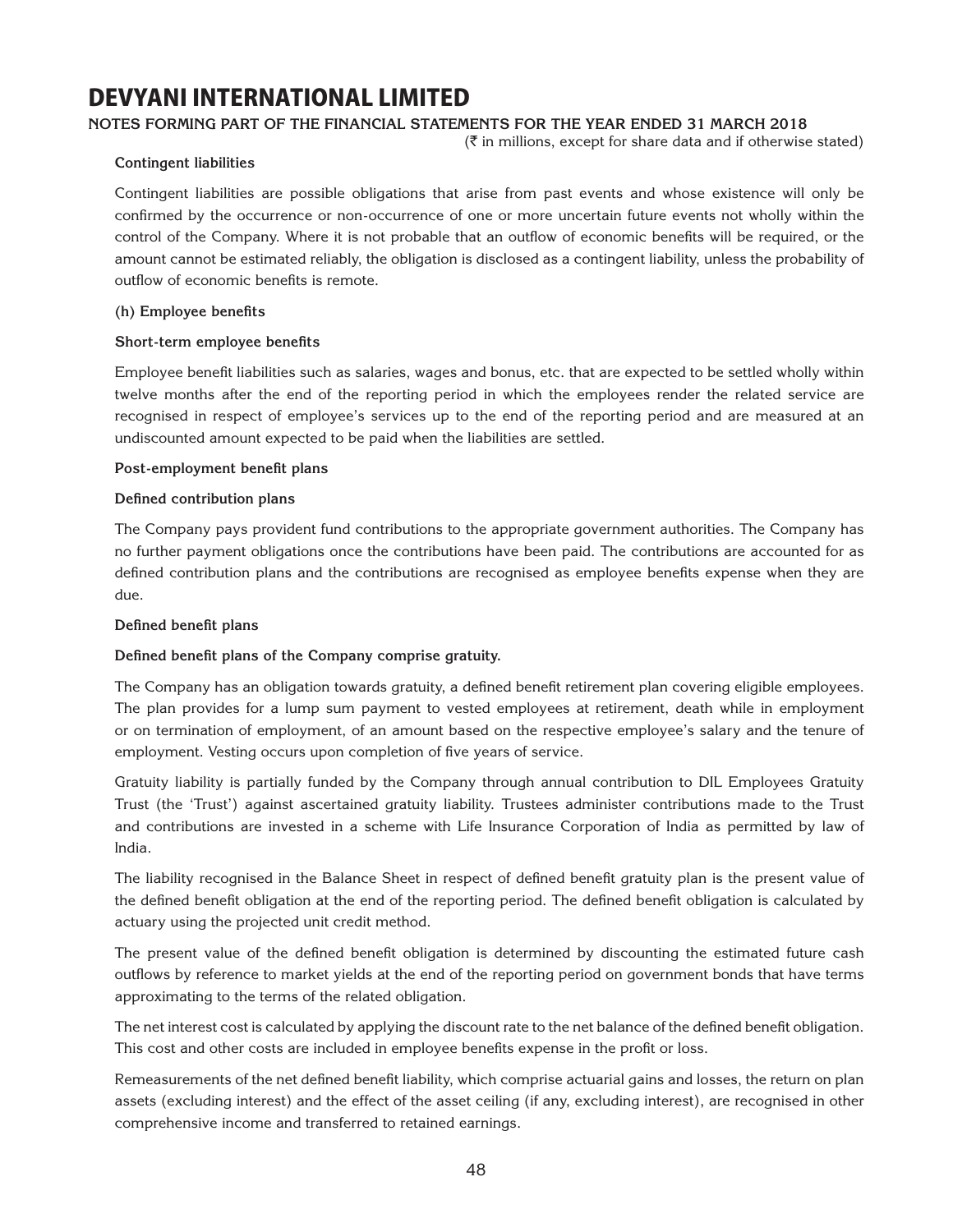### **Notes forming part of the financial statements for the year ended 31 March 2018**

 $(\bar{\bar{\zeta}})$  in millions, except for share data and if otherwise stated) Changes in the present value of the defined benefit obligation resulting from settlement or curtailments are recognised immediately in profit or loss as past service cost.

The Company's net obligation in respect of defined benefit plans is calculated by estimating the amount of future benefit that employees have earned in the current and prior periods, discounting that amount and deducting the fair value of any plan assets.

#### **Other long-term employee benefits**

#### **Compensated absences**

The Company's net obligation in respect of compensated absences is the amount of benefit to be settled in future, that employees have earned in return for their service in the current and previous years. The benefit is discounted to determine its present value. The obligation is measured on the basis of an actuarial valuation using the projected unit credit method. Remeasurements are recognised in profit or loss in the period in which they arise.

#### **(i) Share based payment arrangements**

The grant-date fair value of equity-settled share-based payment arrangements granted to eligible employees of the Company and its subsidiaries under the Employee Stock Option Scheme ('ESOS') is recognised as an employee stock option scheme expense in the profit or loss, in relation to options granted to employees of the Company (over the vesting period of the awards) and in relation to options granted to employees of subsidiaries, the amount is disclosed under other financial assets (as receivables from subsidiaries), with a corresponding increase in other equity. The amount recognised as an expense / recoverable from subsidiaries is adjusted to reflect the number of awards for which the related service and non-market performance conditions are expected to be met, such that the amount ultimately recognised is based on the number of awards that meet the related service and nonmarket performance conditions at the vesting date. The increase in equity recognised in connection with a share based payment transaction is presented in the ""Employee stock options outstanding account"", as separate component in other equity. For share-based payment awards with market conditions, the grant-date fair value of the share-based payment is measured to reflect such conditions and there is no true-up for differences between expected and actual outcomes. At the end of each period, the Company revises its estimates of the number of options that are expected to be vested based on the non-market performance conditions at the vesting date.

The dilutive effect of outstanding options is reflected as additional share dilution in the computation of diluted earnings per share.

### **(j) Income tax**

Income tax expense comprises of current tax and deferred tax. It is recognised in the Statement of Profit and Loss except to the extent that it relates to items recognised in other comprehensive income or directly in equity.

### **Current tax**

Current tax comprises the expected tax payable or receivable on the taxable income or loss for the year and any adjustment to the tax payable or receivable in respect of previous years. The amount of current tax reflects the best estimate of the tax amount expected to be paid or received after considering the uncertainty, if any relating to income taxes. It is measured using tax rates enacted for the relevant reporting period.

Current tax assets and current tax liabilities are offset only if there is a legally enforceable right to set off the recognised amounts, and it is intended to realise the asset and settle the liability on a net basis.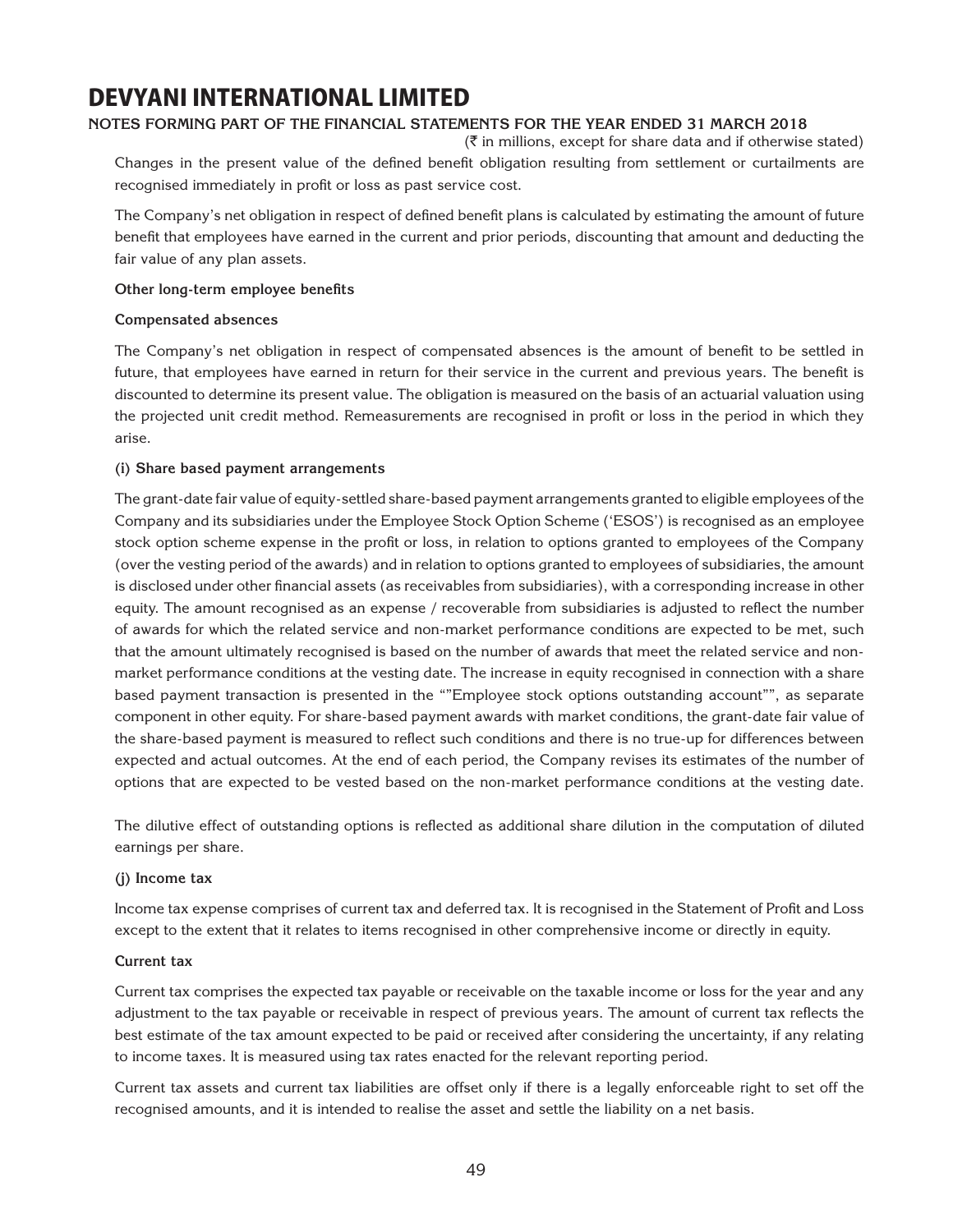### **Notes forming part of the financial statements for the year ended 31 March 2018**

 $(\bar{\tau}$  in millions, except for share data and if otherwise stated)

### **Deferred tax**

Deferred tax is recognised in respect of temporary differences between the carrying amounts of assets and liabilities for financial reporting purposes and the corresponding amounts used for taxation purposes."

Deferred tax liabilities are recognised for all taxable temporary differences. Deferred tax assets are recognised to the extent that it is probable that future taxable profits will be available against which they can be used. The existence of unused tax losses is strong evidence that future taxable profit may not be available. Therefore, in case of a history of recent losses, the Company recognises a deferred tax asset only to the extent that it has sufficient taxable temporary differences or there is convincing other evidence that sufficient taxable profit will be available against which such deferred tax asset can be realised. Deferred tax assets - unrecognised or recognised, are reviewed at each reporting date and are recognised / reduced to the extent that it is probable / no longer probable respectively that the related tax benefit will be realised.

Deferred tax is measured at the tax rates that are expected to apply to the period when the asset is realised or liability is settled, based on the laws that have been enacted or substantively enacted by the reporting date.

The measurement of deferred tax reflects the tax consequences that would follow from the manner in which the Company expects, at the reporting date, to recover or settle the carrying amount of its assets and liabilities.

Minimum Alternative Tax ('MAT') credit entitlement under the provisions of the Income-tax Act, 1961 is recognised as a deferred tax asset when it is probable that future economic benefit associated with it in the form of adjustment of future income tax liability, will flow to the Company and the asset can be measured reliably. MAT credit entitlement is set off to the extent allowed in the year in which the Company becomes liable to pay income taxes at the enacted tax rates. MAT credit entitlement is reviewed at each reporting date and is recognised to the extent that is probable that future taxable profits will be available against which they can be used. MAT credit entitlement has been presented as deferred tax asset in Balance Sheet. Significant management judgement is required to determine the probability of recognition of MAT credit entitlement.

Deferred tax assets and deferred tax liabilities are offset only if there is a legally enforceable right to offset current tax liabilities and assets levied by the same tax authorities.

### **(k) Foreign currency transactions and translations**

Monetary and non-monetary transactions in foreign currencies are initially recorded in the functional currency of the Company at the exchange rates at the date of the transactions.

Monetary foreign currency assets and liabilities remaining unsettled on reporting date are translated at the rates of exchange prevailing on reporting date. Gains/(losses) arising on account of realisation/settlement of foreign exchange transactions and on translation of monetary foreign currency assets and liabilities are recognised in the profit or loss.

### **(l) Revenue recognition**

Revenue is recognised to the extent that it is probable that the economic benefits will flow to the Company and the revenue can be reliably measured, regardless of when the payment is being made. Revenue is measured at the fair value of the consideration received or receivable, net of discounts. Revenue is recorded provided the recovery of consideration is probable and determinable.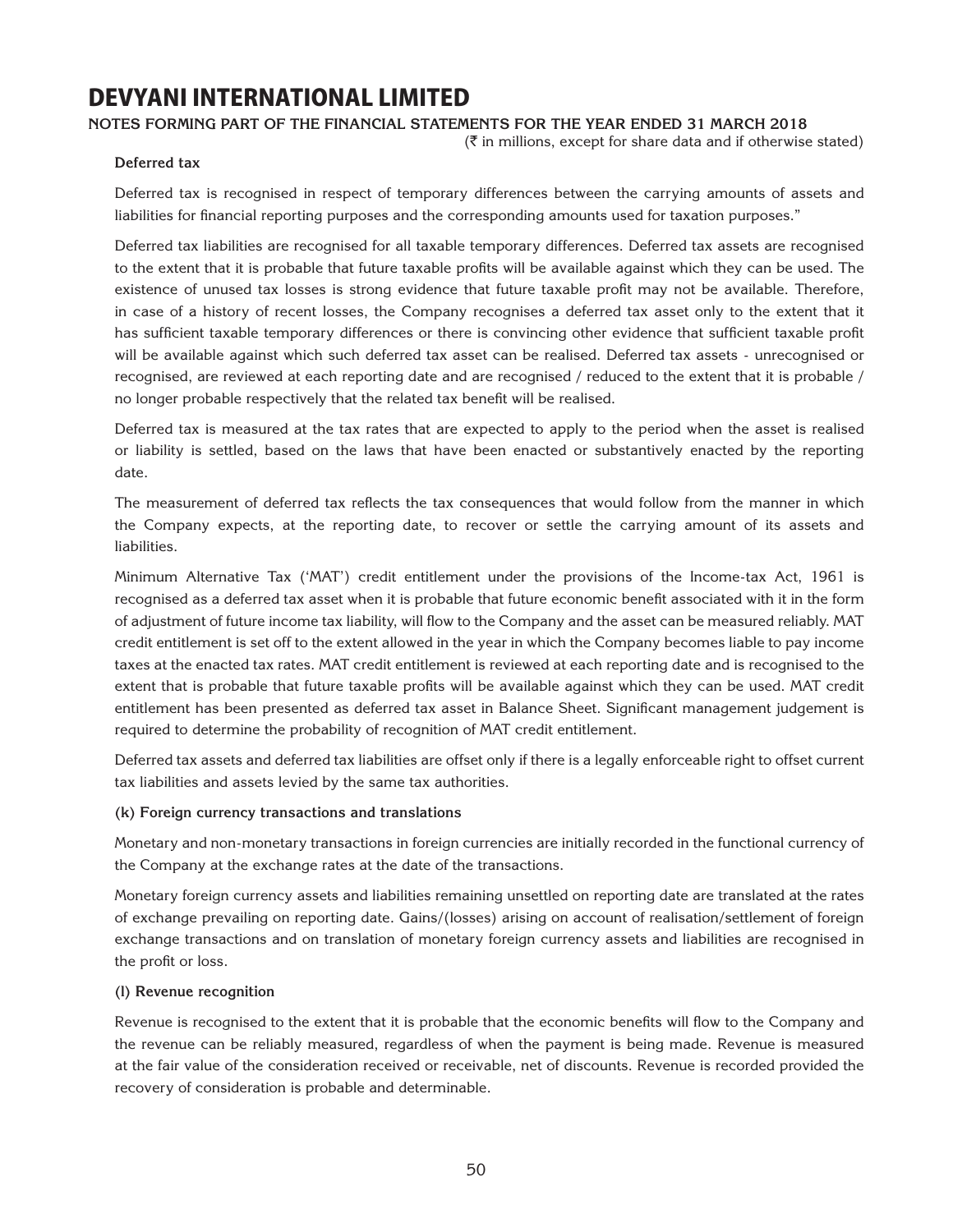### **Notes forming part of the financial statements for the year ended 31 March 2018**

 $(\bar{\bar{\zeta}})$  in millions, except for share data and if otherwise stated)

### **Sale of products**

Revenue from the sale of products is recognized upon passage of title to the customers which coincides with their delivery and is measured at fair value of consideration received/receivable, net of returns and allowances, discounts, volume rebates and cash discounts. The Company collects applicable taxes (i.e. Goods and Services Tax (GST), Value Added Taxes (VAT) etc.) on behalf of the government and, therefore, these are not economic benefits flowing to the Company. Hence, they are excluded from revenue.

Revenue from outdoor catering services is recognised on completion of the respective services agreed to be provided, the consideration is reliably determinable and no significant uncertainty exists regarding the collection. The amount recognised as revenue is net of applicable taxes.

### **Service income and management fee**

Revenue from marketing support services, management fee and auxiliary and business support services are in terms of agreements with the customers and are recognised pro-rata over the period of the contract from the date the contracts are effective or signed provided the consideration is reliably determinable and no significant uncertainty exists regarding the collection. The amount recognised as revenue is net of applicable taxes.

#### **Interest income**

Interest income on financial assets (including deposits with banks) is recognised using the effective interest rate method.

#### **Dividend income**

Dividend income is recognised when the Company's right to receive the payment has been established.

#### **Rental income**

Revenue from rentals is recognised over the period of the contract provided the consideration is reliably determinable and no significant uncertainty exists regarding the collection. The amount recognised as revenue is net of applicable taxes.

#### **(m) Financial instruments**

A financial instrument is any contract that gives rise to a financial asset of one entity and a financial liability or equity instrument of another entity.

#### **Financial assets**

#### **Recognition and initial measurement**

Trade receivables and debt instruments are initially recognised when they are originated. All other financial assets are initially recognised when the Company becomes a party to the contractual provisions of the instrument. All financial assets are initially measured at fair value plus, for an item not at fair value through profit or loss, transaction costs that are attributable to its acquisition or use.

### **Classification and subsequent measurement:**

### **Classification**

For the purpose of initial recognition, the Company classifies financial assets in following categories:

- Financial assets measured at amortised cost
- Financial assets measured at fair value through other comprehensive income (FVTOCI)
- Financial assets measured at fair value through profit or loss (FVTPL)"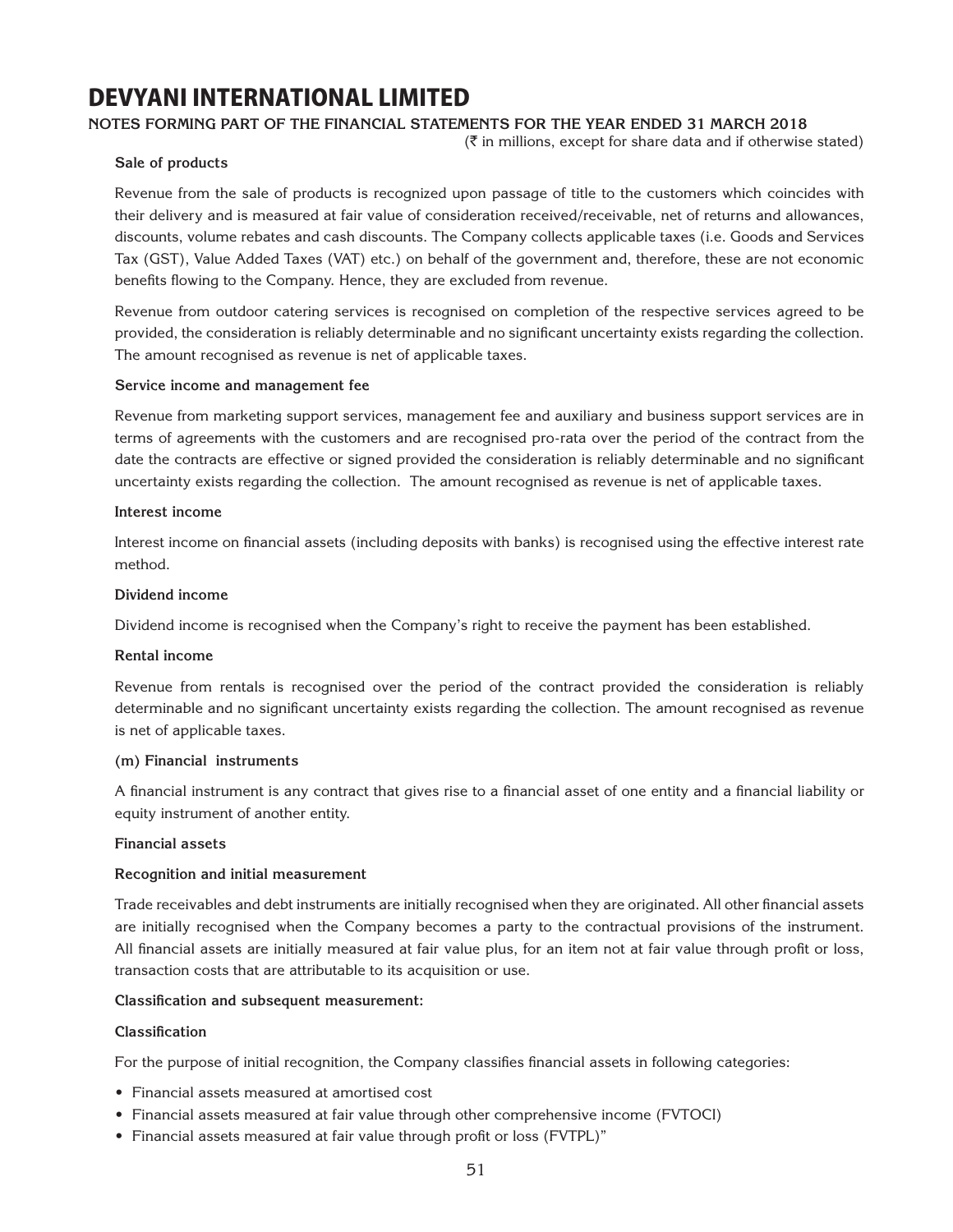#### **Notes forming part of the financial statements for the year ended 31 March 2018**

 $(\bar{\tau}$  in millions, except for share data and if otherwise stated)

Financial assets are not reclassified subsequent to their initial recognition, except if and in the period the Company changes its business model for managing financial assets.

A financial asset being 'debt instrument' is measured at the amortised cost if both of the following conditions are met:

- The financial asset is held within a business model whose objective is to hold assets for collecting contractual cash flows, and
- The contractual terms of the financial asset give rise on specified dates to cash flows that are Solely Payments of Principal and Interest (SPPI) on the principal amount outstanding.

A financial asset being 'debt instrument' is measured at the FVTOCI if both of the following criteria are met:

- The asset is held within the business model, whose objective is achieved both by collecting contractual cash flows and selling the financial assets, and
- The contractual terms of the financial asset give rise on specified dates to cash flows that are SPPI on the principal amount outstanding.

A financial asset being equity instrument is measured at FVTPL.

All financial assets not classified as measured at amortised cost or FVTOCI as described above are measured at FVTPL.

#### **Subsequent measurement**

#### **Financial assets at amortised cost**

These assets are subsequently measured at amortised cost using the effective interest method. The amortised cost is reduced by impairment losses, if any. Interest income and impairment are recognised in the profit or loss.

#### **Financial assets at FVTPL**

These assets are subsequently measured at fair value. Net gains and losses, including any interest income, are recognised in the profit or loss.

#### **Derecognition**

The Company derecognises a financial asset when the contractual rights to the cash flows from the financial asset expire, or it transfers the rights to receive the contractual cash flows in a transaction in which substantially all of the risks and rewards of ownership of the financial asset are transferred or in which the Company neither transfers nor retains substantially all of the risks and rewards of ownership and it does not retain control of the financial asset. Any gain or loss on derecognition is recognised in the profit or loss.

### **Impairment of financial assets (other than at fair value)**

The Company recognises loss allowances using the Expected Credit Loss (ECL) model for the financial assets which are not fair valued through profit or loss. Loss allowance for trade receivables with no significant financing component is measured at an amount equal to lifetime ECL. For all other financial assets, expected credit losses are measured at an amount equal to the 12-month ECL, unless there has been a significant increase in credit risk from initial recognition, in which case those financial assets are measured at lifetime ECL. The changes (incremental or reversal) in loss allowance computed using ECL model, are recognised as an impairment gain or loss in the profit or loss.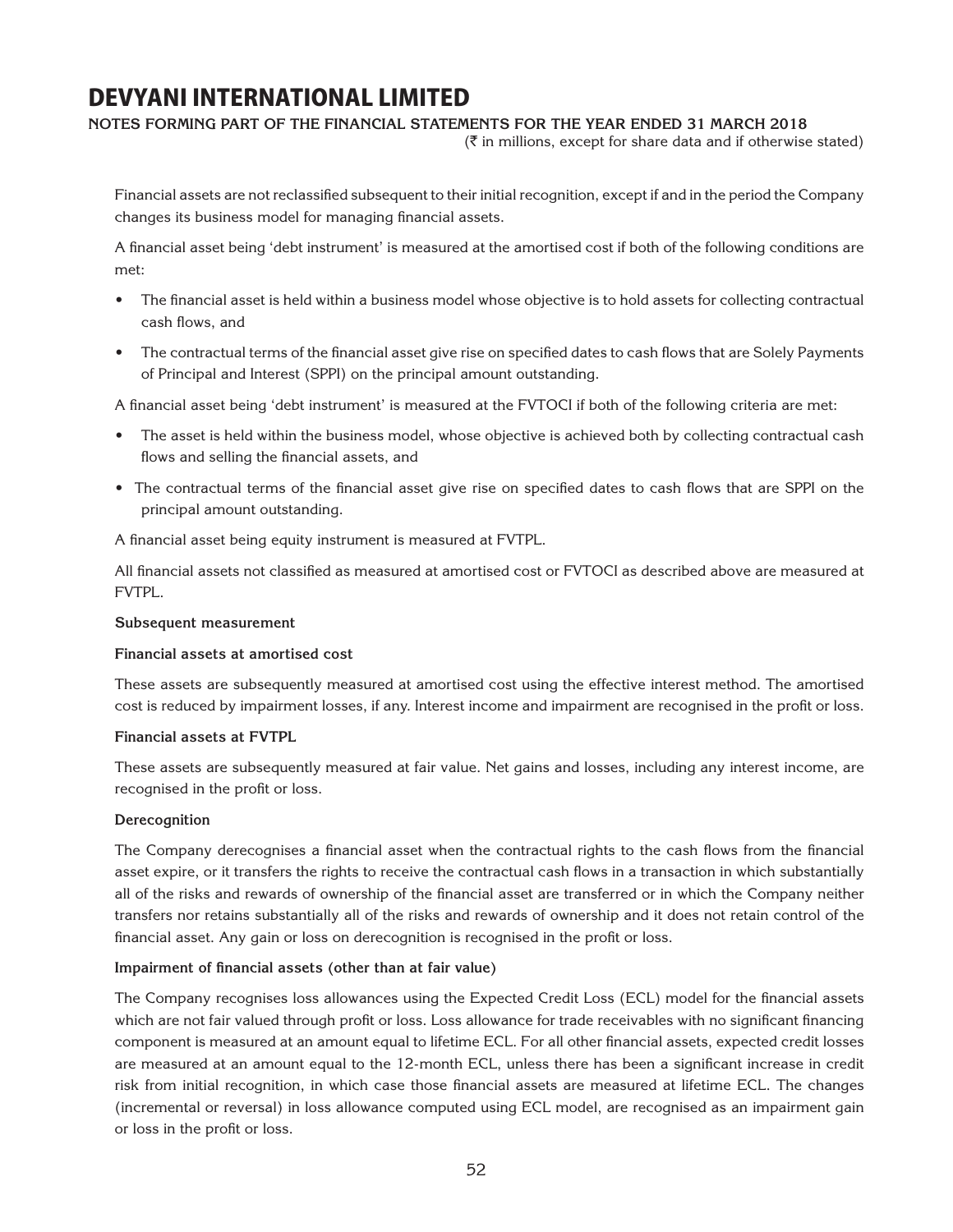### **Notes forming part of the financial statements for the year ended 31 March 2018**

 $(\bar{\tau}$  in millions, except for share data and if otherwise stated)

### **Write-off**

The gross carrying amount of a financial asset is written off (either partially or in full) to the extent that there is no realistic prospect of recovery. This is generally the case when the Company determines that the counterparty does not have assets or sources of income that could generate sufficient cash flows to repay the amounts subject to write-off. However, financial assets that are written off could still be subject to enforcement activities in order to comply with the Company's procedures for recovery of amounts due.

### **Financial liabilities**

### **Recognition and initial measurement**

All financial liabilities are initially recognised when the Company becomes a party to the contractual provisions of the instrument. All financial liabilities are initially measured at fair value minus, for an item not at fair value through profit or loss, transaction costs that are attributable to the liability.

### **Classification and subsequent measurement**

### **Financial liabilities are classified as measured at amortised cost or FVTPL.**

A financial liability is classified as FVTPL if it is classified as held-for-trading, or it is a derivative or it is designated as such on initial recognition. Financial liabilities at FVTPL are measured at fair value and net gains and losses, including any interest expense, are recognised in the profit or loss.

Financial liabilities other than classified as FVTPL, are subsequently measured at amortised cost using the effective interest method. Interest expense are recognised in profit or loss. Any gain or loss on derecognition is also recognised in the profit or loss.

### **Derecognition**

The Company derecognises a financial liability when its contractual obligations are discharged or cancelled, or expire.

The Company also derecognises a financial liability when its terms are modified and the cash flows under the modified terms are substantially different. In this case, a new financial liability based on modified terms is recognised at fair value. The difference between the carrying amount of the financial liability extinguished and the new financial liability with modified terms is recognised in the profit or loss.

### **Offsetting of financial instruments**

Financial assets and financial liabilities are offset and the net amount presented in the Balance Sheet when, and only when, the Company currently has a legally enforceable right to set off the amounts and it intends either to settle them on a net basis or to realise the assets and settle the liabilities simultaneously.

### **(n) Earnings per share**

The Company presents basic and diluted earnings per share (EPS) data for its equity shares. Basic EPS is calculated by dividing the profit or loss attributable to equity shareholders of the Company by the weighted average number of equity shares outstanding during the period. Diluted EPS is determined by adjusting profit or loss attributable to equity shareholders and the weighted average number of equity shares outstanding, for the effects of all dilutive potential equity shares, which comprise share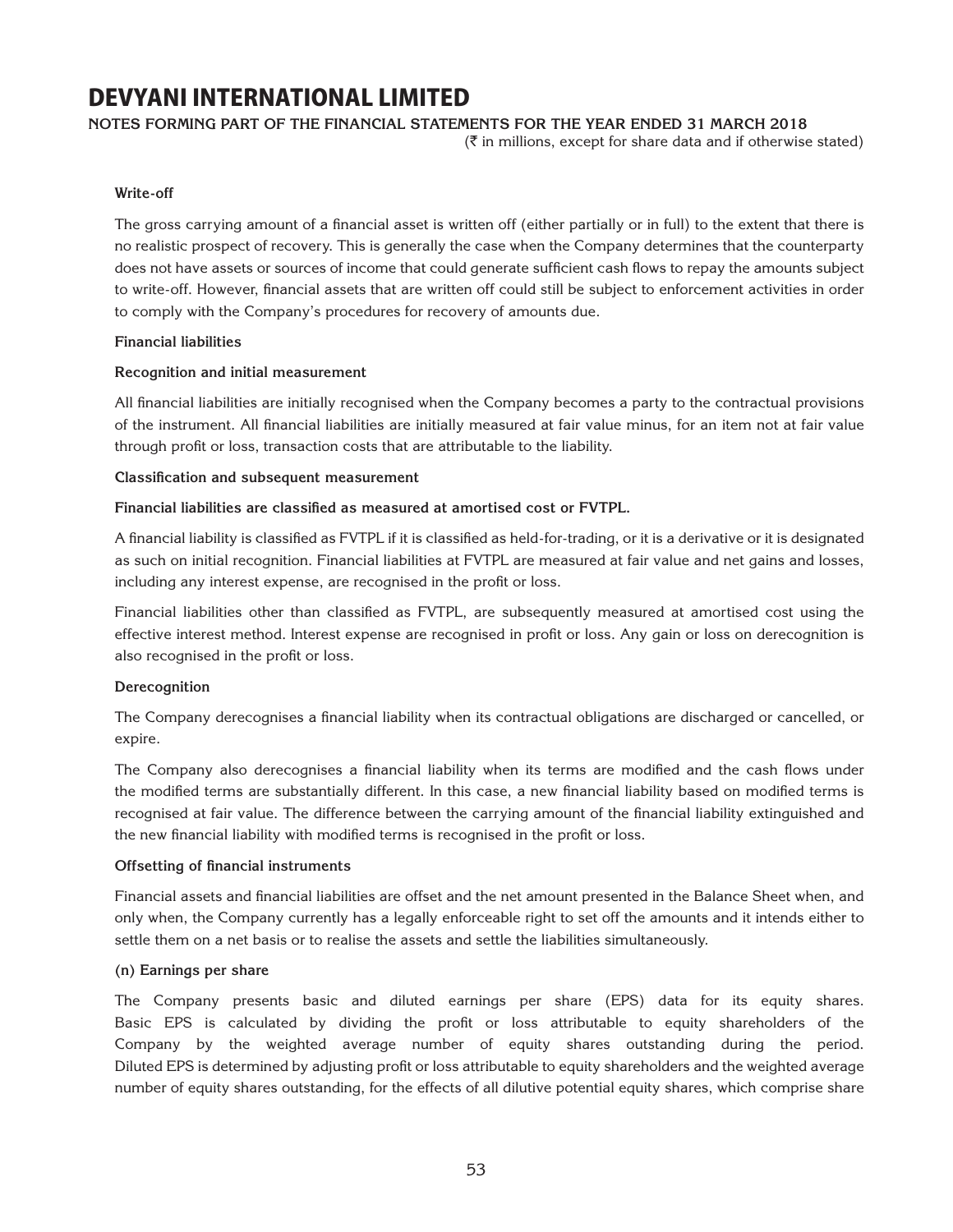### **Notes forming part of the financial statements for the year ended 31 March 2018**

 $(\bar{\tau}$  in millions, except for share data and if otherwise stated)

options granted to employees.

**(o) Current–non-current classification**

All assets and liabilities are classified into current and non-current.

### **Assets**

An asset is classified as current when it satisfies any of the following criteria:

- it is expected to be realised in, or is intended for sale or consumption in, the Company's normal operating cycle;
- it is held primarily for the purpose of being traded;
- it is expected to be realised within 12 months after the reporting date; or
- it is cash or cash equivalent unless it is restricted from being exchanged or used to settle a liability for at least 12 months after the reporting period.

Current assets include the current portion of non-current financial assets. All other assets are classified as non-current.

### **Liabilities**

A liability is classified as current when it satisfies any of the following criteria:

- it is expected to be settled in the Company's normal operating cycle;
- it is held primarily for the purpose of being traded;
- it is due to be settled within 12 months after the reporting period; or
- the Company does not have an unconditional right to defer settlement of the liability for at least 12 months after the reporting period. Terms of a liability that could, at the option of the counterparty, result in its settlement by the issue of equity instruments do not affect its classification.

Current liabilities include the current portion of non-current financial liabilities. All other liabilities are classified as non-current.

Deferred tax assets and liabilities are classified as non-current assets and liabilities.

### **Operating cycle**

The operating cycle is the time between the acquisition of assets for processing and their realisation in cash or cash equivalents. Based on the nature of operations and the time between the acquisition of assets for processing and their realisation in cash and cash equivalents, the Company has ascertained its operating cycle being a period of 12 months for the purpose of classification of assets and liabilities as current and non- current.

### **(p) Investment in subsidiaries and joint ventures**

Investment in equity shares of subsidiaries and joint ventures (under Ind AS 27) are carried at cost, less any impairment in the value of investment, in these financial statements. Investment in preference shares of subsidiaries are carried at FVTPL, except where the preference shares meet the definition of equity shares as per Ind AS 32 from the issuer's perspective (i.e. subsidiary), which are carried at cost, less any impairment in the value of investment, in these financial statements.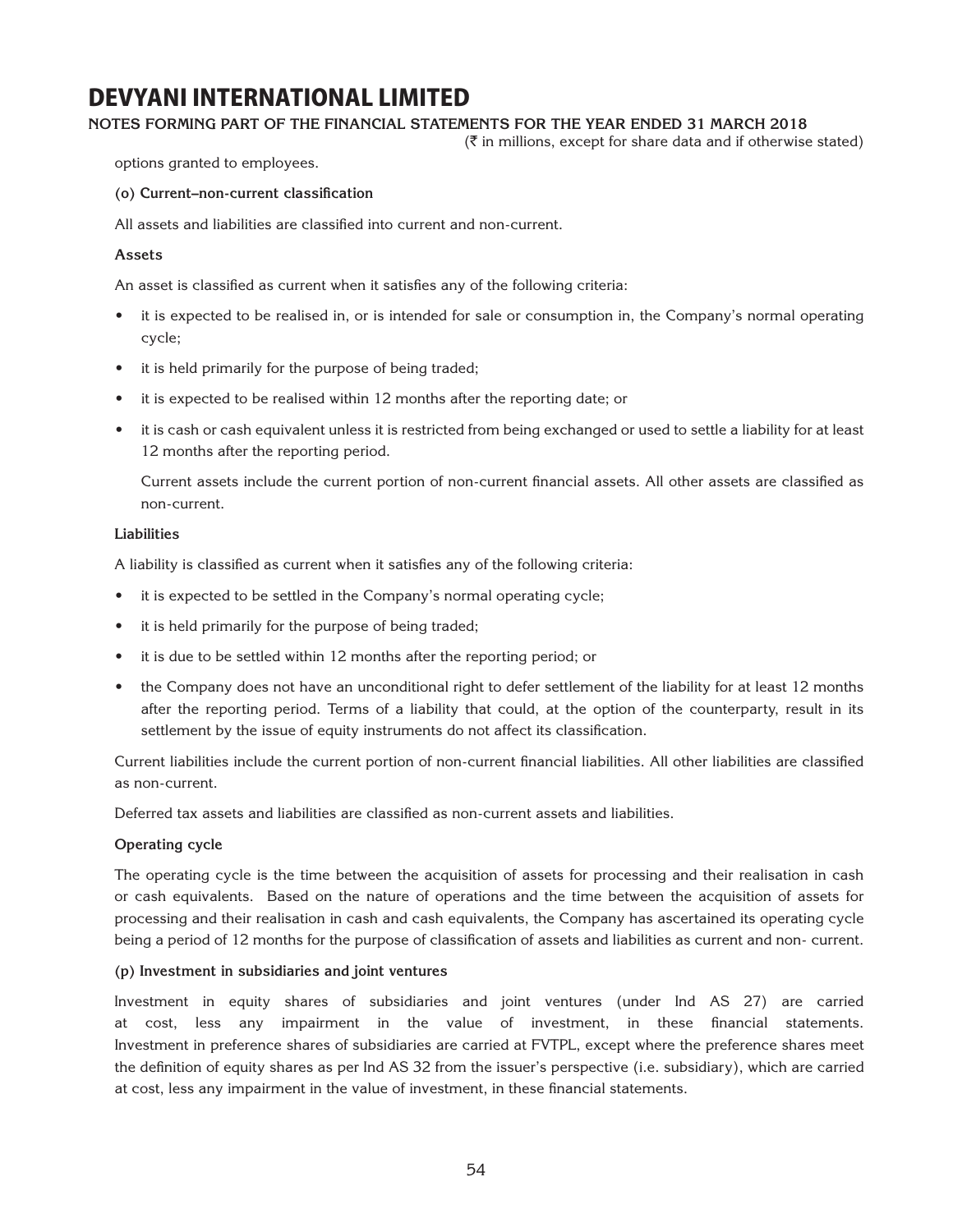**Notes forming part of the financial statements for the year ended 31 March 2018**

 $(\bar{\bar{\zeta}})$  in millions, except for share data and if otherwise stated)

### **(q) Financial guarantee contracts**

Financial guarantee contracts issued by the Company are recognised initially as a liability at fair value, adjusted for transaction costs that are directly attributable to the issuance of the guarantee. Subsequently, the liability is measured at the higher of the amount of loss allowance determined as per impairment requirements of Ind AS 109 and the amount recognised less cumulative amortisation.

### **(r) Cash and cash equivalents**

Cash and cash equivalents comprises of cash at banks and on hand, cheques on hand and short-term deposits with an original maturity of three months or less, which are subject to an insignificant risk of changes in value.

### **(s) Segment reporting**

Operating segments are reported in a manner consistent with the internal reporting provided to the chief operating decision maker. The chief operating decision maker is considered to be the Board of Directors who makes strategic decisions and is responsible for allocating resources and assessing performance of the operating segments.

### **(t) Expenditure**

Expenses are accounted for on the accrual basis and provisions are made for all known losses and liabilities.

### **(u) Functional and presentation currency**

The management has determined the currency of the primary economic environment in which the Company operates i.e., functional currency, to be Indian Rupees (Rs.). The financial statements are presented in Indian Rupees, which is the Company's functional and presentation currency. All amounts have been rounded to the nearest millions upto two decimal places, unless otherwise stated.

### **(v) Recent accounting pronouncements**

Standards issued but not yet effective

Appendix B to Ind AS 21, Foreign currency transactions and advance consideration: On 28 March 2018, Ministry of Corporate Affairs ("MCA") has notified the Companies (Indian Accounting Standards) Amendment Rules, 2018 containing Appendix B to Ind AS 21, Foreign currency transactions and advance consideration, which clarifies the date of the transaction for the purpose of determining the exchange rate to use on initial recognition of the related asset, expense or income, when an entity has received or paid advance consideration in a foreign currency.

The amendment will come into force from 1 April 2018. The Company has evaluated the effect of this on the financial statements and is of the view that no change in accounting policy is required and the impact is not material.

Ind AS 115- Revenue from Contracts with Customers: On 28 March 2018, Ministry of Corporate Affairs (""MCA"") has notified the Ind AS 115, Revenue from Contract with Customers. The core principle of the new standard is that an entity should recognise revenue to depict the transfer of promised goods or services to customers in an amount that reflects the consideration to which the entity expects to be entitled in exchange for those goods or services.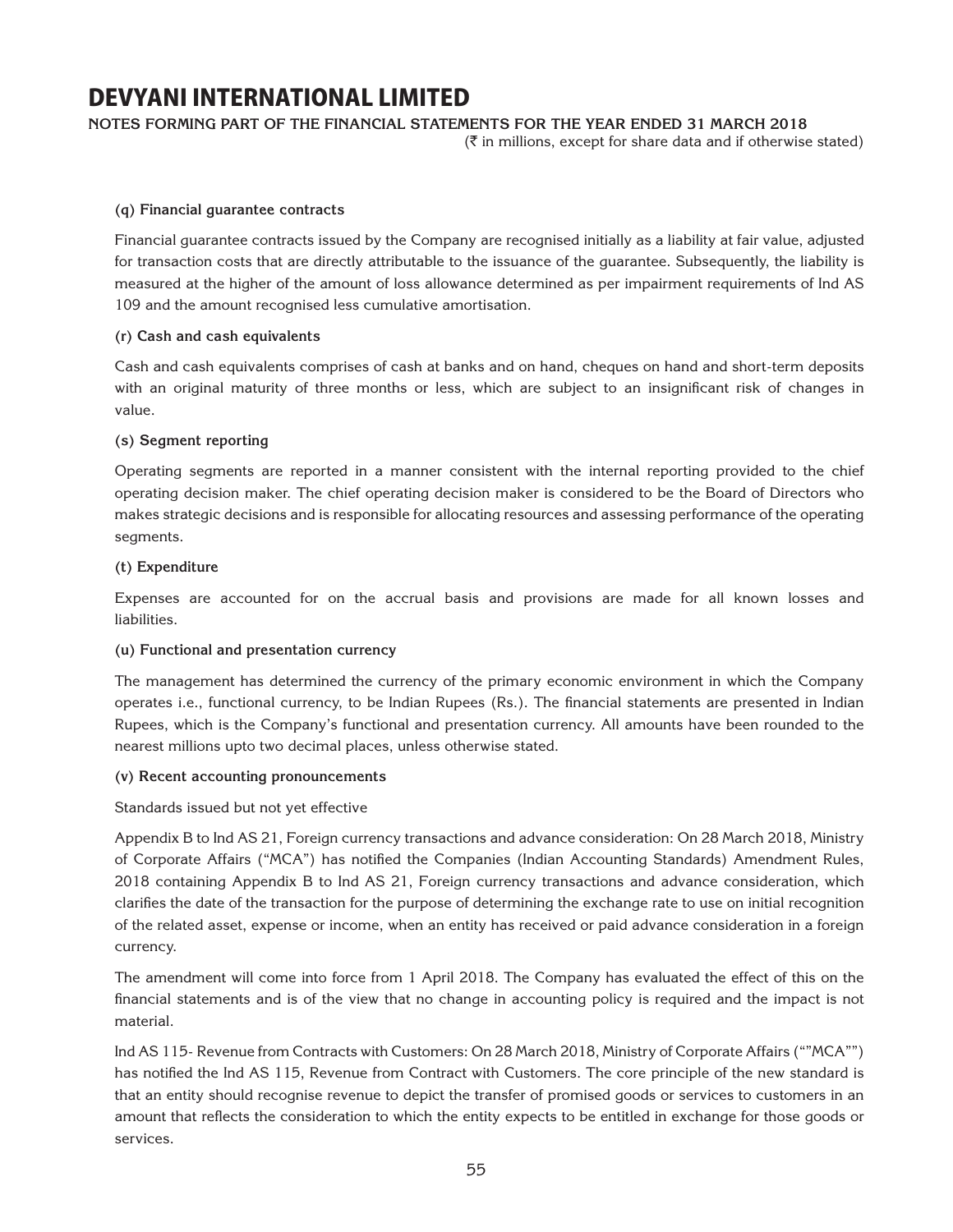**Notes forming part of the financial statements for the year ended 31 March 2018**

 $(\bar{\bar{\mathbf{x}}}$  in millions, except for share data and if otherwise stated)

Under Ind AS 115, an entity recognises revenue when (or as) a performance obligation is satisfied, i.e. when 'control' of the goods or services underlying the particular performance obligation is transferred to the customer.

Moreover, the new standard requires enhanced disclosures about the nature, amount, timing and uncertainty of revenue and cash flows arising from the entity's contracts with customers.

The effective date for adoption of Ind AS 115 is financial periods beginning on or after 1 April 2018. The Company will adopt the standard on 1 April 2018 by using the cumulative catch-up transition method as defined under standard and accordingly, comparatives for the year ending or ended 31 March 2018 will not be retrospectively adjusted.

The Company is in the process of evaluating the effect of this on the financial statements and expects that there will not be any significant change in accounting policy and the impact will not be material.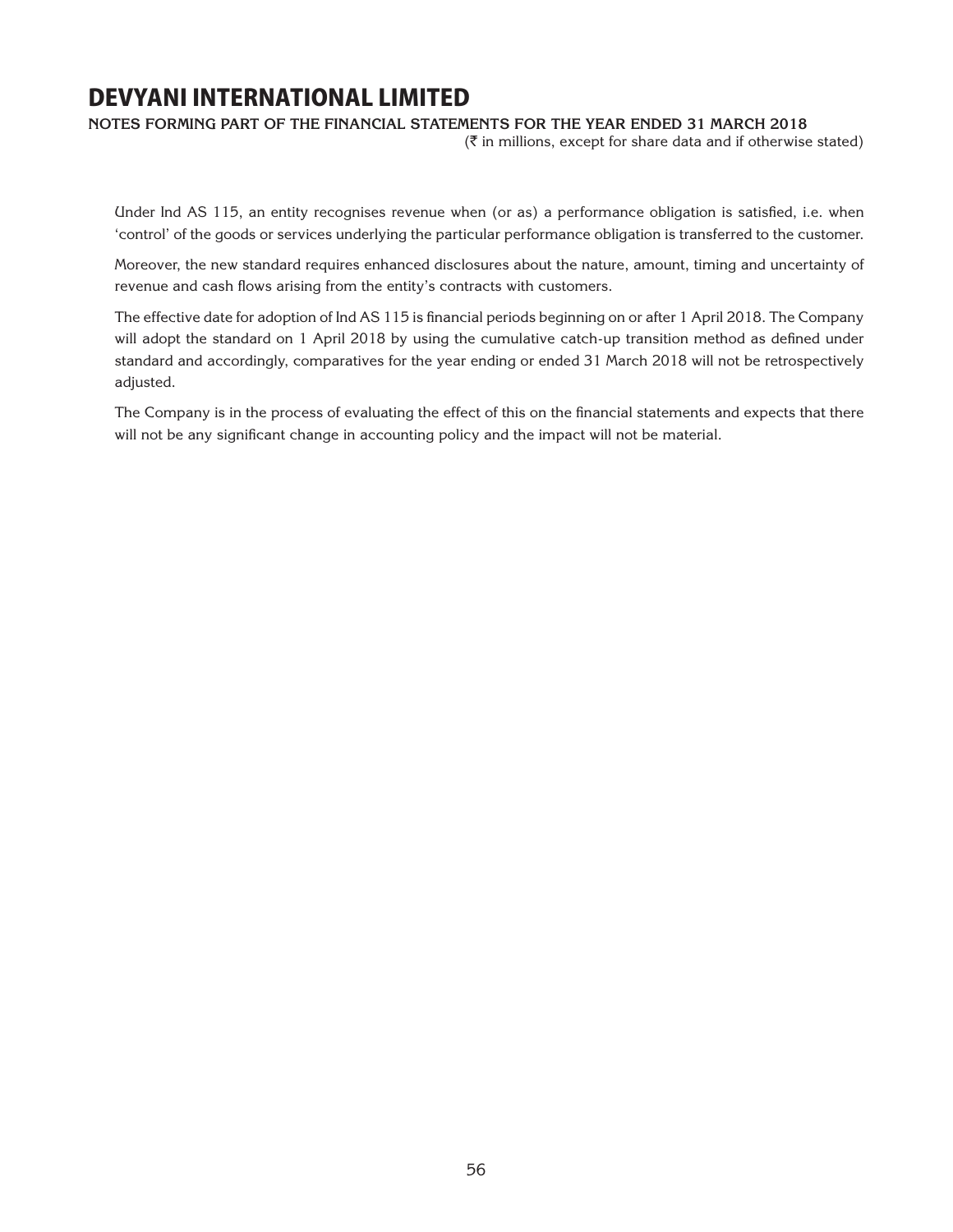**DEVYANI INTERNATIONAL LIMITED**<br>NOTES FORMING PART OF THE FINANCIAL STATEMENTS FOR THE YEAR ENDED 31 MARCH 2018 **Notes forming part of the financial statements for the year ended 31 March 2018**

| $\overline{a}$     |
|--------------------|
|                    |
|                    |
|                    |
|                    |
|                    |
|                    |
| $\frac{C}{4}$      |
| $\overline{1}$     |
|                    |
|                    |
|                    |
| j                  |
|                    |
|                    |
|                    |
|                    |
|                    |
|                    |
|                    |
|                    |
|                    |
|                    |
| I . THOTE          |
|                    |
|                    |
|                    |
|                    |
|                    |
| <b>MAN JALIA I</b> |

| <b>IOTES FORMING PART OF THE FINANCIAL STATEMENTS FOR THE YEAR ENDED 31 MARCH 2018</b> |                    |                |                           |                                     |                              |                       |                                |           |                                                                |                |          |
|----------------------------------------------------------------------------------------|--------------------|----------------|---------------------------|-------------------------------------|------------------------------|-----------------------|--------------------------------|-----------|----------------------------------------------------------------|----------------|----------|
| : PROPERTY.<br>$\infty$<br><b>NOTE</b>                                                 | PLANT AND EQUIMENT |                |                           |                                     |                              |                       |                                |           | (₹ in millions, except for share data and if otherwise stated) |                |          |
| Particulars                                                                            | land<br>Freehold   | Building       | improvements<br>Leasehold | equipment<br>Plant and              | Furniture<br>fixtures<br>and | Electrical<br>fitting | equipments<br>Office           | Computers | equipment*<br>Utensil and<br>kitchen                           | Vehicles       | Total    |
| Gross Value (Cost/Deemed Cost)                                                         |                    |                |                           |                                     |                              |                       |                                |           |                                                                |                |          |
| Cost/Deemed Cost<br>as at 1 April 2016                                                 | 103.91             |                | 839.07                    | ,478.23<br>$\overline{\phantom{0}}$ | 61.25                        | 65.47                 | 33.77                          | 109.11    | 62.48                                                          | 55.11          | 2,808.40 |
| Additions during the<br>year                                                           | $\mathbf{I}$       | S<br>431.9     | 75.90                     | 168.02                              | 9.43                         | 0.04                  | 10.29                          | 38.60     | 16.79                                                          | 5.22           | 766.22   |
| Disposals during the<br>year                                                           | $\mathbf{I}$       | $\blacksquare$ | 83.88                     | 20.37                               | 0.26                         | 3.88                  | 0.25                           | 0.23      | 0.13                                                           | 1.26           | 110.26   |
| $\overline{31}$<br>đ<br>March 2017<br>Balance as                                       | 103.91             | 431.93         | 831.09                    | 1,625.88                            | 80.42                        | 61.63                 | 43.81                          | 147.48    | 79.14                                                          | 59.07          | 3,464.36 |
| combination (Refer<br>through business<br>Acquisitions<br>to Note 45)                  | $\mathbf{I}$       | $\mathbf{I}$   | 33.08                     | 38.98                               | 2.43                         | 2.90                  | 1.00                           | 0.37      | 0.40                                                           | $\blacksquare$ | 79.16    |
| Other additions<br>during the year                                                     | $\mathbf{I}$       | $\mathbf{I}$   | 267.54                    | 277.11                              | 29.87                        | 14.87                 | 27.41                          | 40.21     | 80.30                                                          | 1.89           | 739.20   |
| Disposals during the<br>year                                                           | $\mathbf{I}$       | $\mathbf{I}$   | 46.32                     | 43.24                               | 3.93                         | 57<br>m               | 25<br>$\overline{\phantom{0}}$ | 3.73      | 0.82                                                           | 1.39           | 104.25   |
| $\overline{31}$<br>Balance as at<br>March 2018                                         | 103.91             | 431.93         | 085.39                    | ,898.73<br>$\overline{\phantom{0}}$ | 108.79                       | 75.83                 | 70.97                          | 184.33    | 159.02                                                         | 59.57          | 4,178.47 |
| Accumulated depreciation and impairment losses                                         |                    |                |                           |                                     |                              |                       |                                |           |                                                                |                |          |
| Balance as at 1<br><b>April 2016</b>                                                   |                    |                |                           |                                     |                              |                       |                                |           |                                                                |                |          |
| Depreciation for the<br>year                                                           | $\blacksquare$     | 3.31           | 201.39                    | 189.05                              | 9.78                         | 5.44                  | 5.36                           | 34.21     | 5.07                                                           | 18.26          | 501.87   |
| Impairment loss,<br>(reversal)                                                         | $\mathbf{I}$       | 68.04          | 124.32                    | 234.47                              | 9.83                         | 6.36                  | 6.28                           | 16.84     | 2.16                                                           | 10.28          | 478.58   |
| Disposals during the<br>year                                                           | $\mathbf{I}$       | $\blacksquare$ | 82.16                     | 14.03                               | 0.21                         | 3.10                  | 0.25                           | 0.23      | 0.12                                                           | 0.22           | 100.32   |
| Balance as at 31<br>March 2017                                                         | $\blacksquare$     | 5<br>71.3      | 243.55                    | 409.49                              | 29.40                        | 18.70                 | 11.39                          | 50.82     | 17.11                                                          | 28.32          | 880.13   |
| Depreciation for the<br>year                                                           | $\mathbf{I}$       | 12.03          | 113.39                    | 201.95                              | 18.01                        | 9.80                  | 6.20                           | 33.80     | 23.93                                                          | 11.90          | 431.01   |
| (reversal) (Refer to<br>Impairment loss,<br>Note 42)                                   | $\mathbf{I}$       | (26.08)        | 26.09)                    | (94.58)                             | (1.35)                       | (1.28)                | (2.00)                         | (5.83)    | 0.26                                                           | (4.79)         | (161.74) |
| Disposals during the<br>year                                                           | $\mathbf{I}$       |                | 43.00                     | 36.74                               | 3.68                         | 3.36                  | 1.13                           | 2.14      | 0.77                                                           | 1.12           | 91.94    |
| $\overline{3}$<br>Balance as at<br>March 2018                                          |                    | 57.30          | 287.85                    | 480.12                              | 42.38                        | 23.86                 | 14.46                          | 76.65     | 40.53                                                          | 34.31          | 1,057.46 |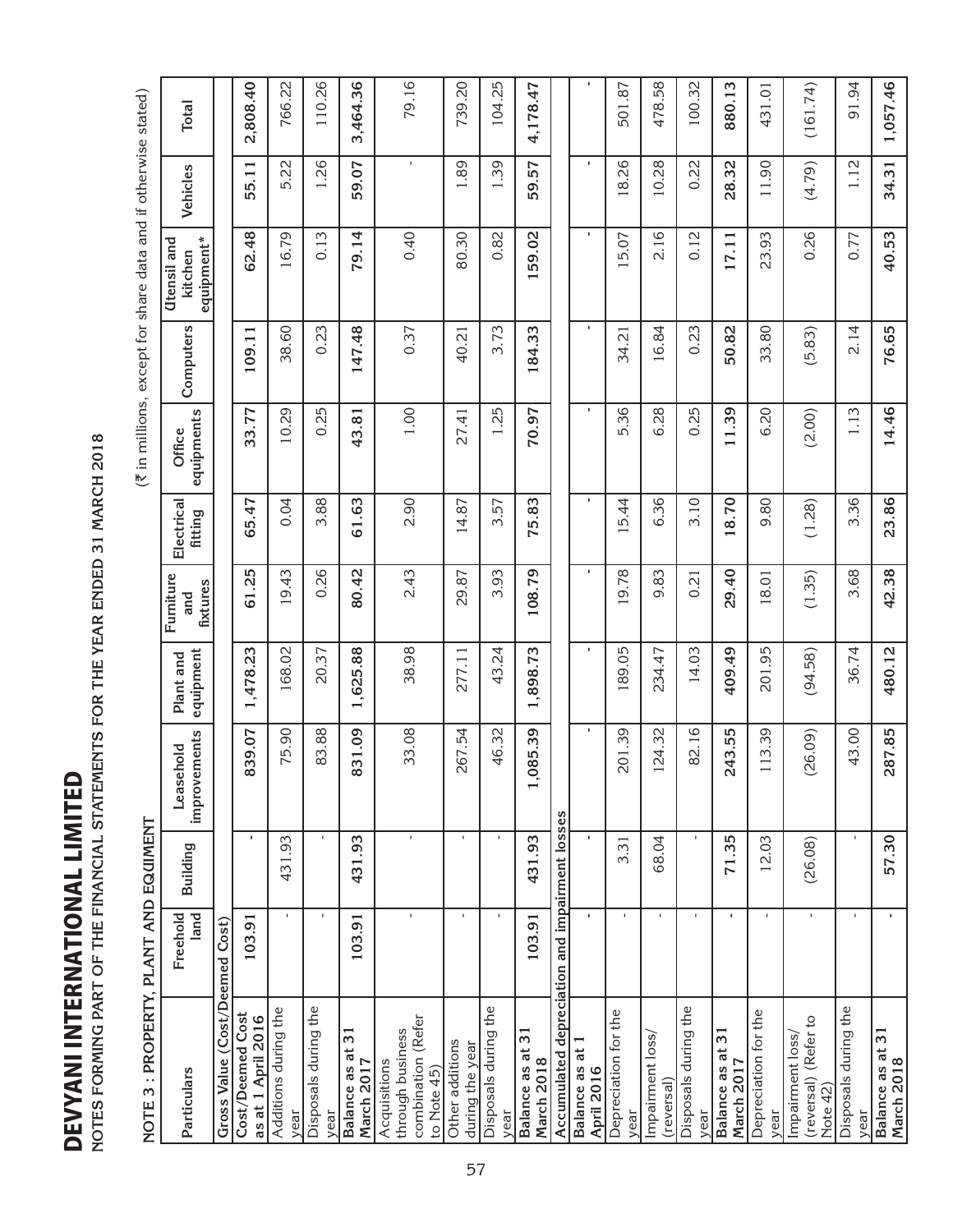DEVYANI INTERNATIONAL LIMITED DEVYANI INTERNATIONAL LIMITED

| NOTES FORMING PART OF THE FINANCIAL STATEMENTS FOR THE YEAR ENDED 31 MARCH 2018<br><b>DEVYANI INTERNATIONAL LIMITED</b>                                  |                  |          |                           |                        |                              |                       |                      |           |                                                                |          |          |
|----------------------------------------------------------------------------------------------------------------------------------------------------------|------------------|----------|---------------------------|------------------------|------------------------------|-----------------------|----------------------|-----------|----------------------------------------------------------------|----------|----------|
|                                                                                                                                                          |                  |          |                           |                        |                              |                       |                      |           | (₹ in millions, except for share data and if otherwise stated) |          |          |
| Particulars                                                                                                                                              | land<br>Freehold | Building | improvements<br>Leasehold | equipment<br>Plant and | Furniture<br>fixtures<br>and | Electrical<br>fitting | equipments<br>Office | Computers | equipment*<br>Utensil and<br>kitchen                           | Vehicles | Total    |
| Carrying amount (net)                                                                                                                                    |                  |          |                           |                        |                              |                       |                      |           |                                                                |          |          |
| as at 1 April 2016<br>Net carrying value                                                                                                                 | 103.91           |          | 339.07                    | 1,478.23               | 61.25                        | 65.47                 | 33.77                | 109.11    | 62.48                                                          | 55.11    | 2,808.40 |
| Net carrying value<br>as at 31 March<br>2017                                                                                                             | 103.91           | 360.58   | 587.54                    | 1,216.39               | 51.02                        | 42.93                 | 32.42                | 96.66     | 62.03                                                          | 30.75    | 2,584.23 |
| Net carrying value<br>as at 31 March<br>2018                                                                                                             | 103.91           | 374.63   | 797.54                    | 1,418.61               | 66.41                        | 51.97                 | 56.51                | 107.68    | 118.49                                                         | 25.26    | 3,121.01 |
| * The Company in accordance with Ind AS 16, Property plant and equipment, has identified certain smallwares and reclassified/capitalised them as utensil |                  |          |                           |                        |                              |                       |                      |           |                                                                |          |          |

\* The Company in accordance with Ind AS 16, Property plant and equipment, has identified certain smallwares and reclassified/capitalised them as utensil and kitchen equipment under Property plant and equipment. The same were classified as inventories under Previous Indian GAAP. These smallwares have been depreciated over the remaining useful life of the asset. been depreciated over the remaining useful life of the asset.

Note: For details regarding charge on property, plant and equipment Refer to Note 16. Note : For details regarding charge on property, plant and equipment Refer to Note 16.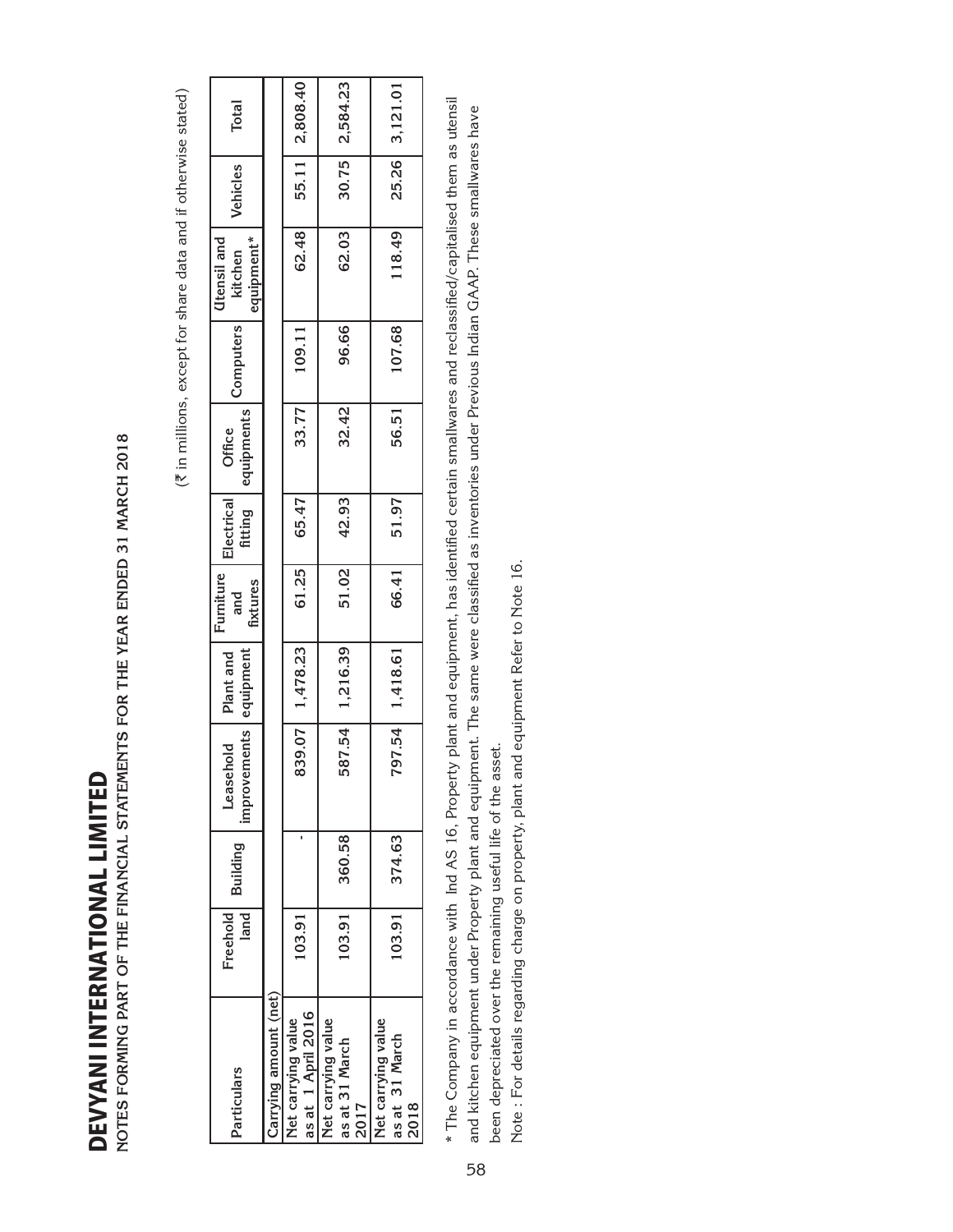### **Notes forming part of the financial statements for the year ended 31 March 2018**

 $(\bar{\tau}$  in millions, except for share data and if otherwise stated)

4. Intangible assets

| <b>Particulars</b>                                              | License fee | Computer<br>software | <b>Total</b> |  |  |
|-----------------------------------------------------------------|-------------|----------------------|--------------|--|--|
| Gross Value (Cost/ Deemed Cost)                                 |             |                      |              |  |  |
| Deemed Cost as at 1 April 2016                                  | 182.05      | 65.54                | 247.59       |  |  |
| Additions during the year                                       | 28.99       | 17.86                | 46.85        |  |  |
| Disposals during the year                                       | 7.57        | 0.20                 | 7.77         |  |  |
| Balance as at 31 March 2017                                     | 203.47      | 83.20                | 286.67       |  |  |
| Acquisitions through business combination<br>(Refer to Note 45) | 13.33       |                      | 13.33        |  |  |
| Other additions during the year                                 | 68.63       | 2.81                 | 71.44        |  |  |
| Disposals during the year                                       | 13.44       | 0.62                 | 14.06        |  |  |
| Balance as at 31 March 2018                                     | 271.99      | 85.39                | 357.38       |  |  |
| Accumulated amortisation and impairment losses                  |             |                      |              |  |  |
| Balance as at 1 April 2016                                      |             |                      |              |  |  |
| Amortisation for the year                                       | 37.23       | 21.19                | 58.42        |  |  |
| Impairment loss/(reversal)                                      | 33.07       | 10.63                | 43.70        |  |  |
| Disposals during the year                                       | 7.57        | 0.20                 | 7.77         |  |  |
| Balance as at 31 March 2017                                     | 62.73       | 31.62                | 94.35        |  |  |
| Amortisation for the year                                       | 31.00       | 18.44                | 49.44        |  |  |
| Impairment loss/(reversal) (Refer to Note 42)                   | (3.10)      | (3.12)               | (6.22)       |  |  |
| Disposals during the year                                       | 13.44       | 0.62                 | 14.06        |  |  |
| Balance as at 31 March 2018                                     | 77.19       | 46.32                | 123.51       |  |  |
| Carrying amount (net)                                           |             |                      |              |  |  |
| Balance as at 1 April 2016                                      | 182.05      | 65.54                | 247.59       |  |  |
| Balance as at 31 March 2017                                     | 140.74      | 51.58                | 192.32       |  |  |
| Balance as at 31 March 2018                                     | 194.80      | 39.07                | 233.87       |  |  |

### **5. Capital work-in-progress and Intangible assets under development**

### (a) Capital work-in-progress

| <b>Particulars</b>                 | <b>Total</b> |
|------------------------------------|--------------|
| Balance as at 1 April 2016         | 222.55       |
| Additions during the year          | 35.60        |
| Assets capitalised during the year | 200.30       |
| Balance as at 31 March 2017        | 57.85        |
| Additions during the year          | 41.60        |
| Assets capitalised during the year | 73.03        |
| Balance as at 31 March 2018        | 26.42        |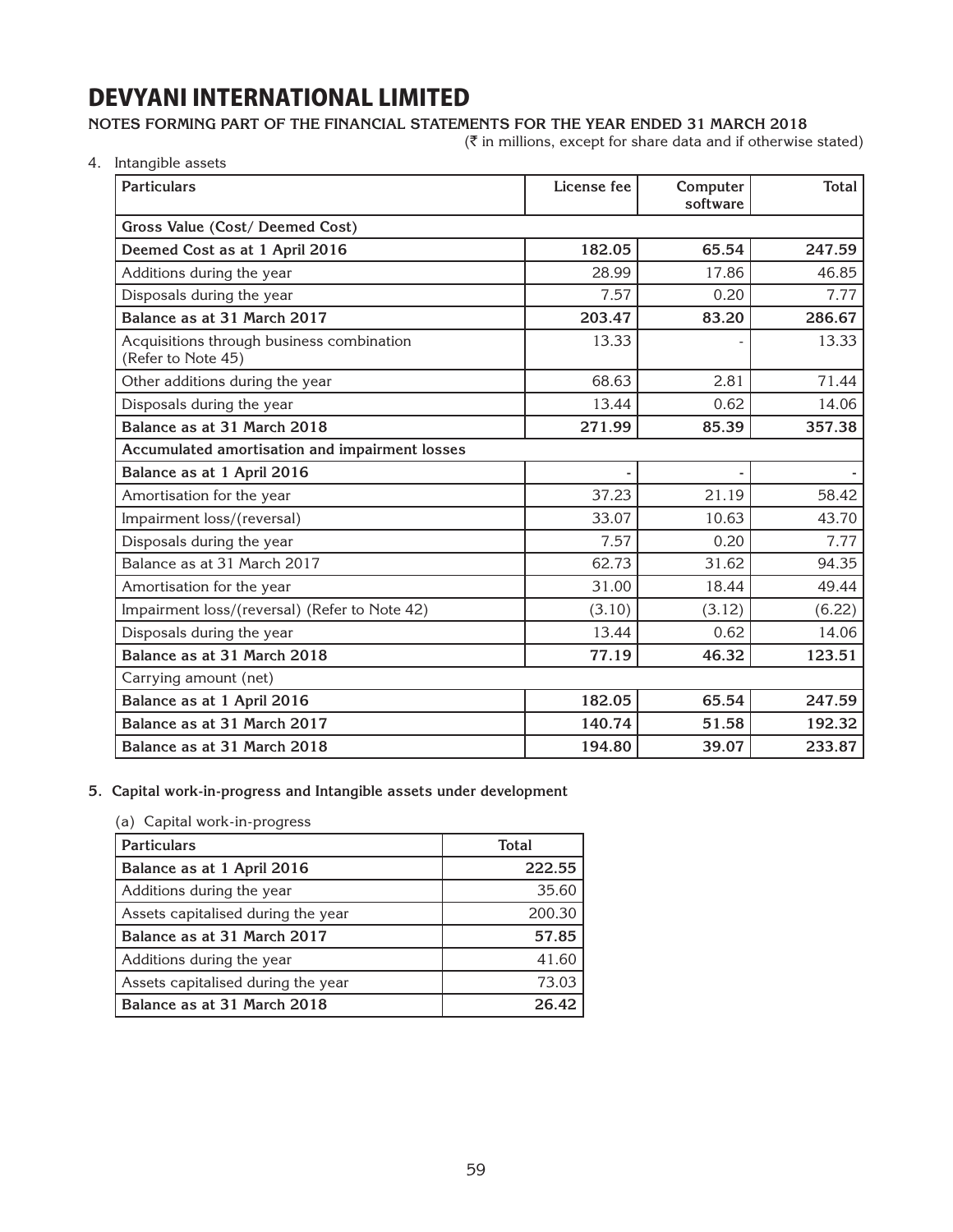### **Notes forming part of the financial statements for the year ended 31 March 2018**

 $(\bar{\tau}$  in millions, except for share data and if otherwise stated)

(a) Capital work-in-progress

| <b>Particulars</b>                 | Computer<br>software | <b>Total</b> |
|------------------------------------|----------------------|--------------|
| Balance as at 1 April 2016         | 16.37                | 16.37        |
| Additions during the year          |                      |              |
| Assets capitalised during the year | 16.37                | 16.37        |
| Balance as at 31 March 2017        |                      |              |
| Balance as at 31 March 2018        |                      |              |

#### **6. Investments**

|                                                                         | As at<br>31 March 2018 | As at<br>31 March 2017 | As at<br>1 April 2016 |
|-------------------------------------------------------------------------|------------------------|------------------------|-----------------------|
| Non-current investments                                                 |                        |                        |                       |
| Investment in equity shares                                             |                        |                        |                       |
| <b>Unquoted equity shares</b>                                           |                        |                        |                       |
| At Cost/ Deemed Cost as on 1 April 2016                                 |                        |                        |                       |
| 427,966 (31 March 2017: 427,966, 1 April 2016: 427,966)                 |                        |                        |                       |
| equity shares of Devyani International (Nepal) Private Limited,         |                        |                        |                       |
| a wholly owned subsidiary, of NPR 100 each, fully paid up.              | 26.77                  | 26.77                  | 26.77                 |
| 8,908,900 (31 March 2017: 8,908,900, 1 April 2016: 8,908,900)           |                        |                        |                       |
| equity shares of Devyani Food Street Private Limited, a wholly          |                        |                        |                       |
| owned subsidiary, of Rs. 10 each, fully paid up.                        | 175.92                 | 175.92                 | 175.92                |
| 1,027,286 (31 March 2017: 1,027,286, 1 April 2016: 1,027,286)           |                        |                        |                       |
| equity shares of RV Enterprizes Pte. Limited., Singapore, a subsidiary, |                        |                        |                       |
| of SGD 1 each, fully paid up (Refer to Note 40).                        | 40.13                  | 40.13                  | 40.13                 |
| 7,223,144 (31 March 2017: 7,223,144, 1 April 2016: 4,424,572)           |                        |                        |                       |
| equity shares of The Minor Food Group (India) Private Limited,          |                        |                        |                       |
| a Joint Venture, of Rs 10 each, fully paid up.                          | 72.32                  | 72.32                  | 44.34                 |
| 3,060,000 (31 March 2017: 3,060,000, 1 April 2016: 3,060,000)           |                        |                        |                       |
| equity shares of Devyani Airport Services (Mumbai) Private Limited,     |                        |                        |                       |
| a subsidiary, of Rs. 10 each, fully paid up.                            | 84.84                  | 84.84                  | 84.84                 |
| 3,350,000 (31 March 2017: Nil, 1 April 2016: Nil) equity shares of      |                        |                        |                       |
| Devyani International (UK) Private Limited, a wholly owned              |                        |                        |                       |
| subsidiary, of GBP. 1 each, fully paid up.                              | 287.82                 |                        |                       |
| Provision for impairment loss in the value of investment                | (72.32)                |                        |                       |
|                                                                         | 615.48                 | 399.98                 | 372.00                |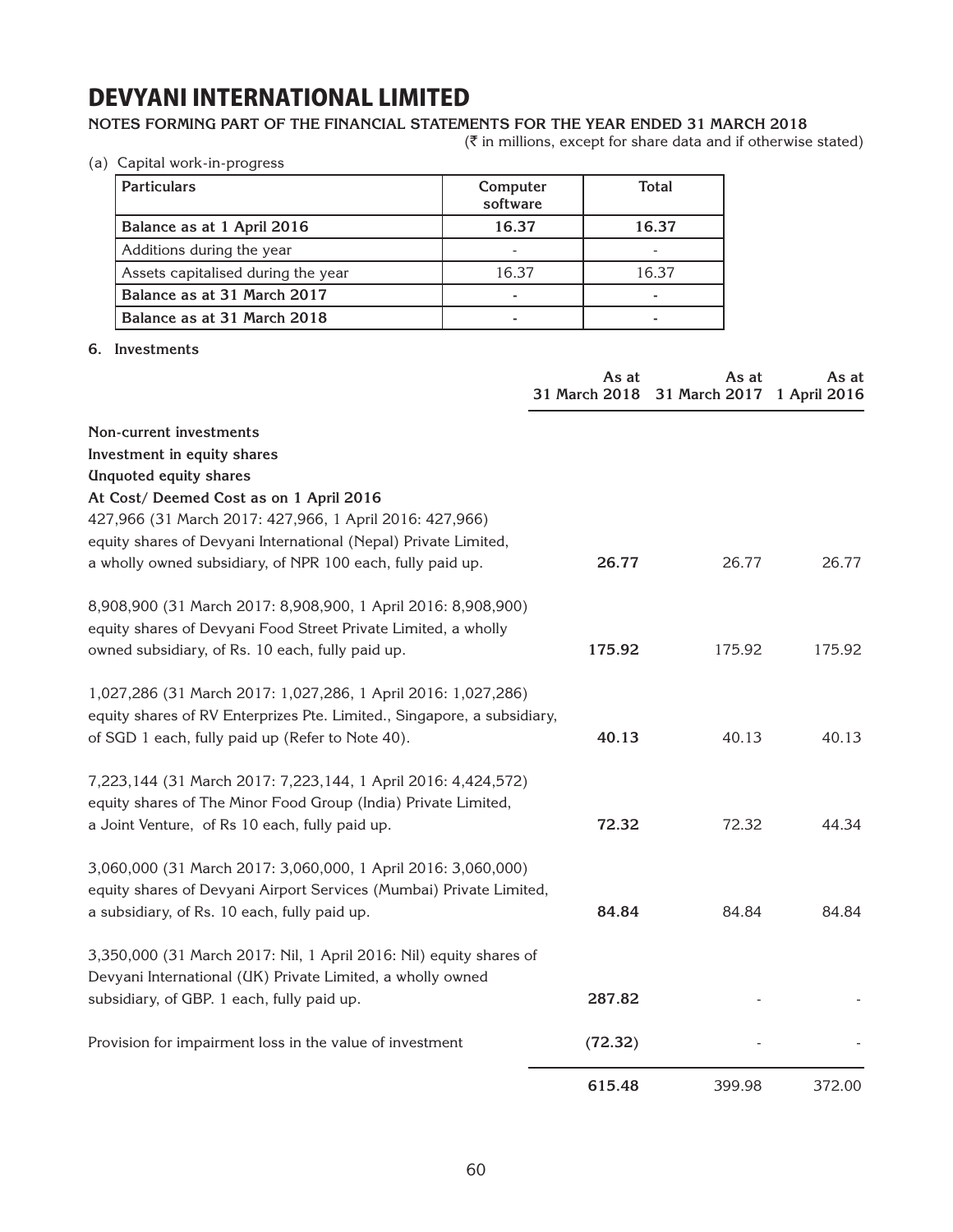### **Notes forming part of the financial statements for the year ended 31 March 2018**

**Investment in preference shares Unquoted preference shares At Cost/ Deemed Cost as on 1 April 2016** 10,953,525(31 March 2017: 10,803,525, 1 April 2016: 9,803,525) 1% redeemable preference shares of RV Enterprizes Pte. Limited., Singapore, a subsidiary, of USD 1 each, fully paid up (Refer to Note 40). **612.02** 602.08 533.17 **At fair value through profit or loss** Nil (31 March 2017: 2,000,000, 1 April 2016: 2,000,000) 0.1% redeemable, non cumulative and non convertible preference share of Devyani Food Street Private Limited, a wholly owned subsidiary, of Rs. 10 each, fully paid up. 15.03 13.21 Nil (31 March 2017: 12,179,960, 1 April 2016: 12,179,960) 1% redeemable, non cumulative and non convertible preference share of Devyani Airport Services (Mumbai) Private Limited, a subsidiary, of Rs. 10 each, fully paid up.  $\frac{1}{2}$  87.38 75.89 32,631,344 (31 March 2017: 9,603,472, 1 April 2016: 3,060,000) 8% redeemable, non cumulative and non convertible preference share of Devyani Airport Services (Mumbai) Private Limited, a subsidiary, of Rs. 10 each, fully paid up. **304.58** 82.41 25.51 400,000 (31 March 2017: Nil , 1 April 2016: Nil ) 5% redeemable, non cumulative and non convertible preference shares of Devyani International (Nepal) Private Limited, a wholly owned subsidiary, of NPR 100 each, fully paid up. **18.10 18.10 934.70** 786.90 647.78 **Other investments in subsidiaries** - Guarantee given on behalf of Devyani Food Street Private Limited\* **26.33** 26.33 26.33 - Loan given to Devyani International (Nepal) Private Limited^ **3.89** 3.89 3.89 **30.22** 30.22 30.22 **1,580.40 1,217.10 1,050.00** Aggregate value of unquoted non-current investments **1,580.40** 1,217.10 1,050.00  $(\bar{\bar{\zeta}})$  in millions, except for share data and if otherwise stated) **As at 31 March 2018 As at 31 March 2017 1 April 2016As at**

Aggregate provision for impairment in value of non-current investments **72.32** 

\*The Company has given financial guarantee to Yes bank on behalf of Devyani Food Street Private Limited, a wholly owned subsidiary, for the purpose of servicing of loan taken by the subsidiary. Such financial guarantee has been fair valued and recorded as an additional investment in subsidiary.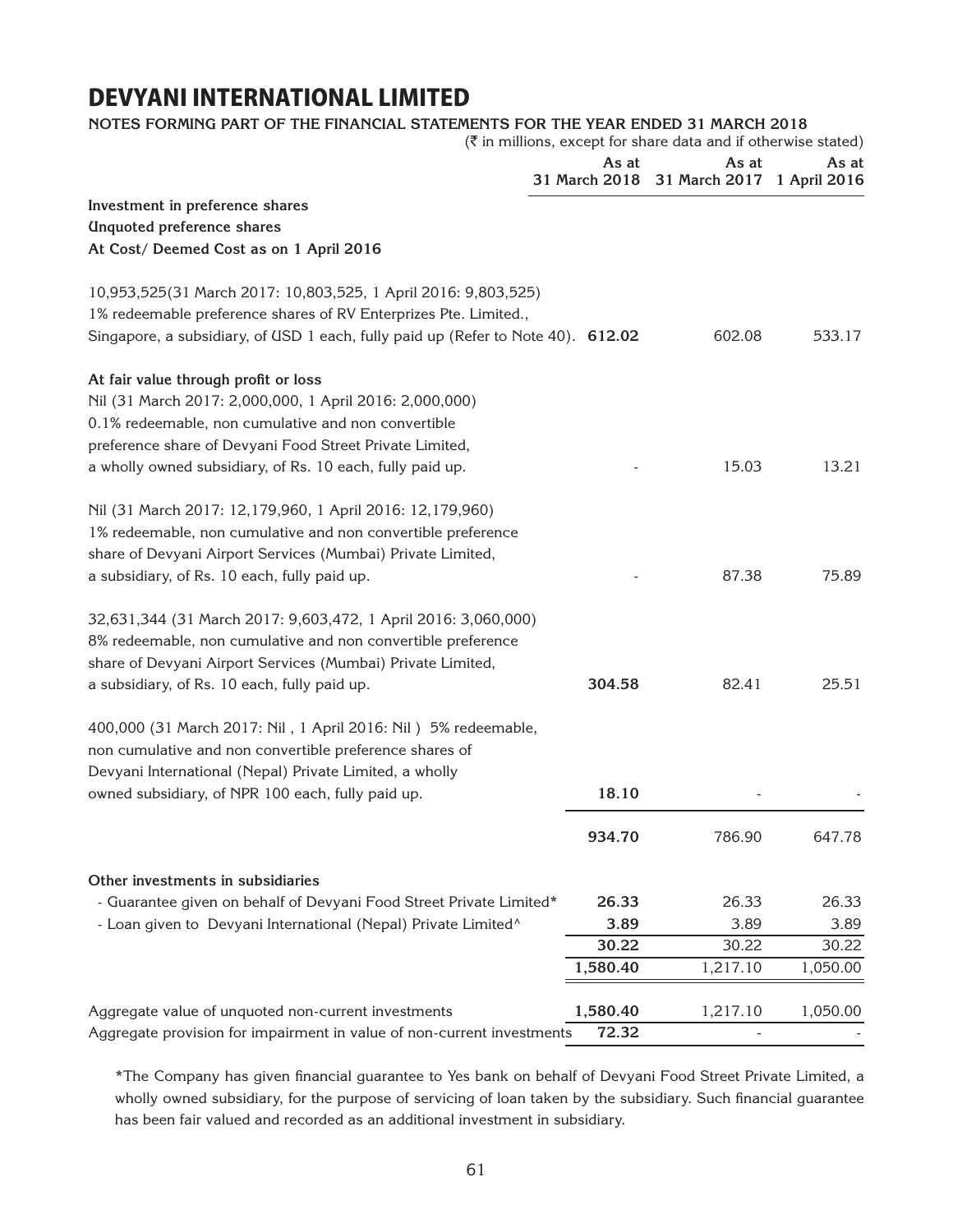### **Notes forming part of the financial statements for the year ended 31 March 2018**

 $(\bar{\bar{\zeta}})$  in millions, except for share data and if otherwise stated)

^The Company has given loan to Devyani International (Nepal) Private Limited, a wholly owned subsidiary, at interest rate which is lower than the market rate of interest. Such loan has been fair valued and recorded as additional investment in subsidiary.

There are no quoted investments during the current and previous years.

Information about the Company's exposure to credit and market risks, and fair value measurement, is included in Note 33.

### **7. Loans**

(Unsecured, considered good, unless otherwise stated)

|                          | Non-current               |                           |                          |                           | Current                   |                          |
|--------------------------|---------------------------|---------------------------|--------------------------|---------------------------|---------------------------|--------------------------|
|                          | As at<br>31 March<br>2018 | As at<br>31 March<br>2017 | As at<br>1 April<br>2016 | As at<br>31 March<br>2018 | As at<br>31 March<br>2017 | As at<br>1 April<br>2016 |
| Security deposits        | 302.49                    | 218.86                    | 212.62                   | 57.34                     | 76.61                     | 77.19                    |
| Loans to related parties | 449.08                    | 31.93                     | 180.47                   | 38.79                     | 157.44                    | 74.79                    |
|                          | 751.57                    | 250.79                    | 393.09                   | 96.13                     | 234.05                    | 151.98                   |

Details of the loans and advances to related parties are as follows:

|                                                                                   |                           | Non-current               |                          | Current                   |                           |                          |
|-----------------------------------------------------------------------------------|---------------------------|---------------------------|--------------------------|---------------------------|---------------------------|--------------------------|
|                                                                                   | As at<br>31 March<br>2018 | As at<br>31 March<br>2017 | As at<br>1 April<br>2016 | As at<br>31 March<br>2018 | As at<br>31 March<br>2017 | As at<br>1 April<br>2016 |
| Loan given                                                                        |                           |                           |                          |                           |                           |                          |
| To Devyani Food Street<br>Private Limited, a wholly<br>owned subsidiary           | 10.00                     |                           | 105.00                   | 10.00                     | 105.00                    | 31.90                    |
| To Devyani Airport<br>Services (Mumbai) Private<br>Limited, a subsidiary          |                           | 19.50                     | 58.49                    |                           | 46.79                     | 42.89                    |
| To Devyani International<br>(Nepal) Private Limited, a<br>wholly owned subsidiary | 6.41                      | 12.43                     | 16.98                    | 6.02                      | 5.65                      |                          |
| To Devyani International<br>(UK) Private Limited, a<br>wholly owned subsidiary    | 432.67                    |                           |                          | 22.77                     |                           |                          |
|                                                                                   | 449.08                    | 31.93                     | 180.47                   | 38.79                     | 157.44                    | 74.79                    |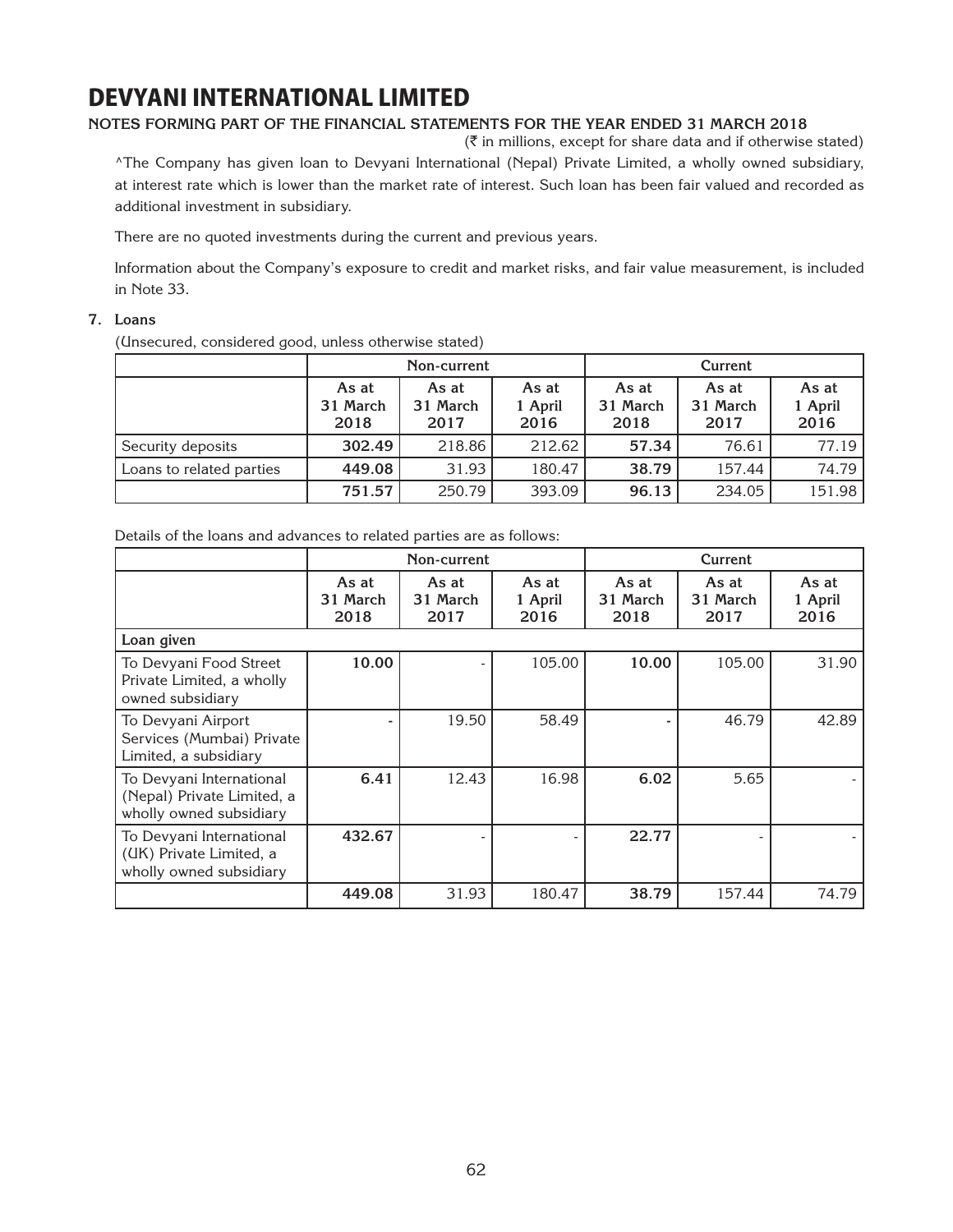### **Notes forming part of the financial statements for the year ended 31 March 2018**

 $(\bar{\tau}$  in millions, except for share data and if otherwise stated)

| Terms of interest and repayment:                                                                                                                                                                                                                                                                                                                                                                                                                                                                                                                            | As at<br>31 March<br>2018 | As at<br>31 March<br>2017 | As at<br>1 April<br>2016 |
|-------------------------------------------------------------------------------------------------------------------------------------------------------------------------------------------------------------------------------------------------------------------------------------------------------------------------------------------------------------------------------------------------------------------------------------------------------------------------------------------------------------------------------------------------------------|---------------------------|---------------------------|--------------------------|
| 1. Unsecured loan of Rs. 20 to Devyani Food Street Private Limited                                                                                                                                                                                                                                                                                                                                                                                                                                                                                          |                           |                           |                          |
| (a) The unsecured loan is repayable in 4 quarterly instalments after<br>completion of 6 months from the date of disbursement.<br>(b) Interest rate is equal to 10% per annum. (31 March 2017: Nil and<br>1 April 2016: Nil)<br>(c) The loan will be utilised for operational activities carried out by the<br>borrower.                                                                                                                                                                                                                                     | 20.00                     |                           |                          |
| 2. Unsecured loan of Rs. 140 to Devyani Food Street Private Limited                                                                                                                                                                                                                                                                                                                                                                                                                                                                                         |                           |                           |                          |
| (a) The unsecured loan was repayable in 20 equal quarterly instalments<br>commencing from 31 March 2016. The loan has been squared off<br>during the year ended 31 March 2018.<br>(b) Interest rate is equal to 12% per annum. (31 March 2017: 12% and                                                                                                                                                                                                                                                                                                      |                           | 105.00                    | 136.90                   |
| 1 April 2016: 12%)<br>(c) The loan was given to be utilised for operational activities carried<br>out by the borrower.                                                                                                                                                                                                                                                                                                                                                                                                                                      |                           |                           |                          |
| <b>Unsecured loan of Rs. 140.37 to Devyani Airport Services</b><br>3.<br>(Mumbai) Private Limited                                                                                                                                                                                                                                                                                                                                                                                                                                                           |                           |                           |                          |
| (a) The unsecured loan is repayable in 12 equal quarterly instalments<br>commencing from 1 June 2015, after 24 months from the date of<br>first disbursement. The loan has been squared off during the year<br>ended 31 March 2018.<br>(b) Interest rate is equal to 12% per annum (31 March 2017: 12% and<br>1 April 2016: 12%)<br>(c) The loan will be utilised for operational activities carried out by the<br>borrower.                                                                                                                                |                           | 66.29                     | 101.38                   |
| <b>Unsecured loan of Rs. 20 to Devyani International (Nepal) Private</b><br>4.<br>Limited<br>(a) The unsecured loan is repayable in 12 equal quarterly instalments<br>commencing from 30 June 2015. As per the roll over letter dated<br>1 June 2015, the outstanding loan will be repayable in 12 equal<br>quarterly instalments commencing from 30 June 2017<br>(b) Interest rate is equal to 5.5% per annum. (31 March 2017: 5.5%<br>and 1 April 2016: 5.5%)<br>(c) The loan will be utilised for operational activities carried out by the<br>borrower. | 12.43                     | 18.08                     | 16.98                    |
| 5. Unsecured loan of Rs. 455.44 (GBP 5 Million) to Devyani                                                                                                                                                                                                                                                                                                                                                                                                                                                                                                  |                           |                           |                          |
| International (UK) Private Limited<br>(a) The unsecured loan is repayable in 20 equal quarterly instalments<br>commencing from 31 March 2019.<br>(b) Interest rate is equal to LIBOR plus 2.5% per annum. (31 March<br>2017: Nil and 1 April 2016: Nil)<br>(c) The loan will be utilised for meeting the working capital requirements<br>of the borrower.                                                                                                                                                                                                   | 455.44                    |                           |                          |
|                                                                                                                                                                                                                                                                                                                                                                                                                                                                                                                                                             | 487.87                    | 189.37                    | 255.26                   |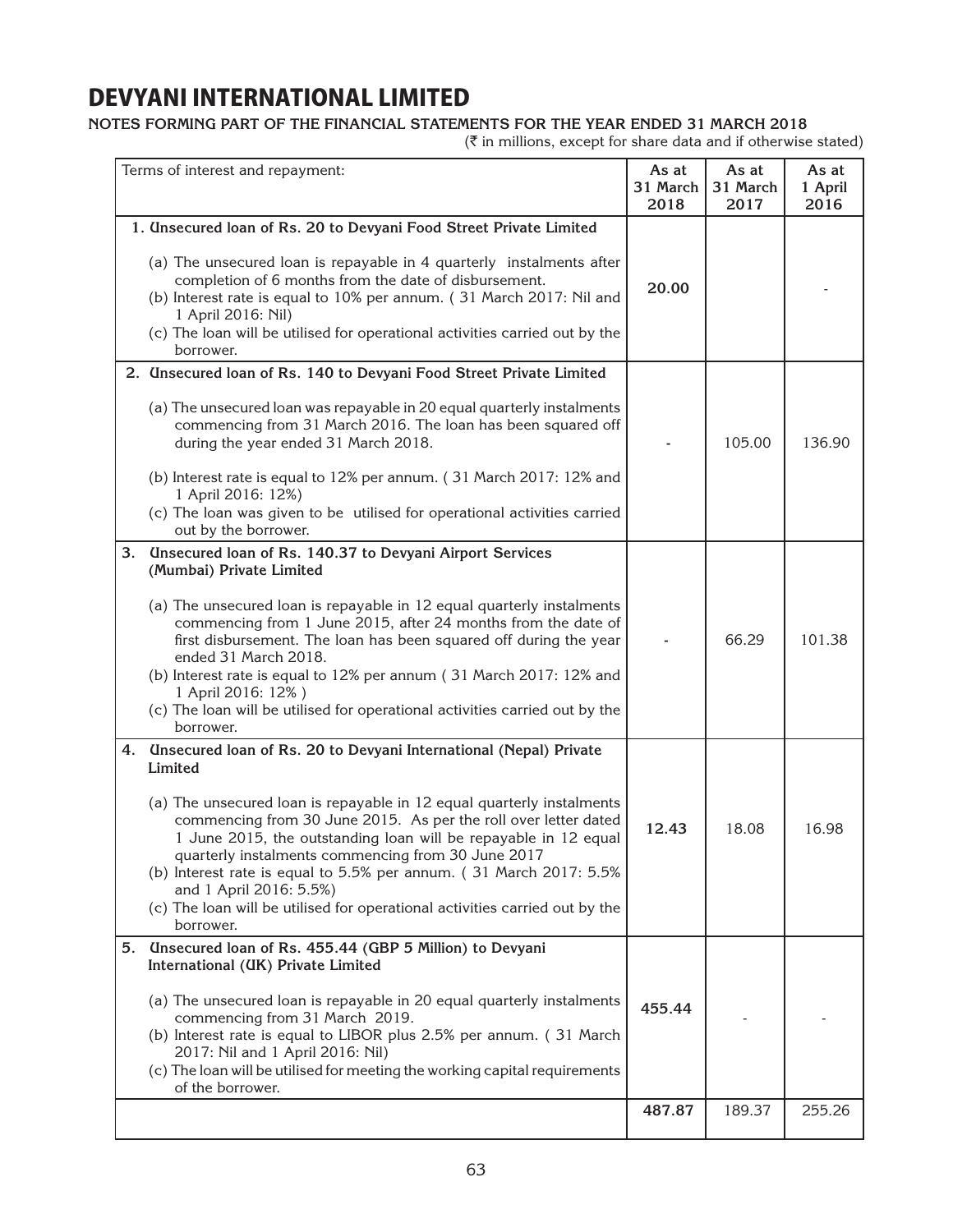### **Notes forming part of the financial statements for the year ended 31 March 2018**

 $(\bar{\bar{\mathbf{x}}}$  in millions, except for share data and if otherwise stated)

### **8. Other financial assets**

(Unsecured considered good, unless otherwise stated)

|                                 |                           | <b>Non Current</b>        |                          |                           | Current                   |                          |
|---------------------------------|---------------------------|---------------------------|--------------------------|---------------------------|---------------------------|--------------------------|
|                                 | As at<br>31 March<br>2018 | As at<br>31 March<br>2017 | As at<br>1 April<br>2016 | As at<br>31 March<br>2018 | As at<br>31 March<br>2017 | As at<br>1 April<br>2016 |
| Bank deposits (due for maturity |                           |                           |                          |                           |                           |                          |
| after 12 months from the        |                           |                           |                          |                           |                           |                          |
| reporting date) <sup>^</sup>    | 20.71                     | 1.51                      | 1.90                     |                           |                           |                          |
| Interest accrued on loans       |                           |                           |                          |                           |                           |                          |
| to related parties              |                           |                           |                          |                           |                           |                          |
| (Refer to Note 35)              |                           | $\overline{\phantom{a}}$  | 1.17                     | 1.41                      | 2.99                      |                          |
| Interest accrued but not        |                           |                           |                          |                           |                           |                          |
| due on bank deposits            | 0.23                      | 0.11                      | 0.12                     | 0.24                      | 0.07                      | 0.14                     |
| Other receivable*               |                           |                           |                          | 1.87                      | 0.51                      | 9.53                     |
|                                 | 20.94                     | 1.62                      | 3.19                     | 3.52                      | 3.57                      | 9.67                     |

^Bank deposits Rs.20.71 (31 March 2017: Rs. 1.51 and 1 April 2016: Rs. 1.90) as deposits with banks under lien. These deposits are used for issuing letter of credit/ standby letter of credit/ bank guarantees.

\* Includes receivables from related party Rs. 1.87 (31 March 2017: Nil and 1 April 2016: Rs. 7.53) Refer to Note 35

Details of interest accrued on loan and other receivable due by directors or other officers of the Company or any of those either severally or jointly with any other person or amounts due by firms or private companies respectively in which any director is a partner or a director or a member:

| <b>Particulars</b>                                | As at<br>31 March<br>2018 | As at<br>31 March<br>2017 | As at<br>1 April<br>2016 |
|---------------------------------------------------|---------------------------|---------------------------|--------------------------|
| Devyani International (Nepal) Private Limited     | 0.42                      | 1.10                      | 1.17                     |
| Devyani Food Street Private Limited               | 1.29                      | ٠                         |                          |
| Devyani Airport Services (Mumbai) Private Limited |                           | 1.89                      | 7.53                     |
| Devyani International (UK) Private Limited        | 1.57                      | ٠                         |                          |
|                                                   | 3.28                      | 2.99                      | 8.70                     |
|                                                   |                           |                           |                          |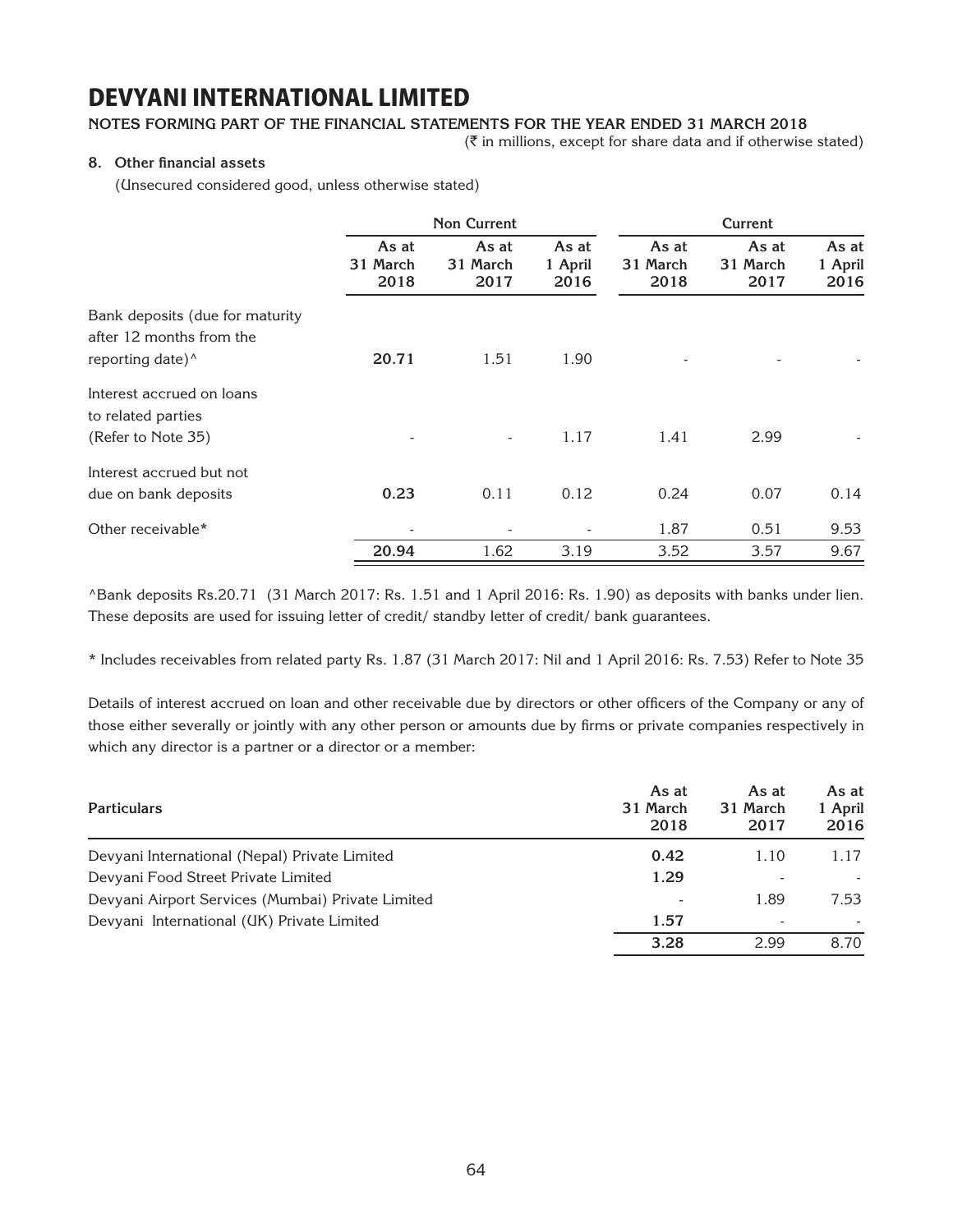### **Notes forming part of the financial statements for the year ended 31 March 2018**

 $(\bar{\bar{\zeta}})$  in millions, except for share data and if otherwise stated)

### **9. Other assets**

(Unsecured considered good, unless otherwise stated)

|                         | <b>Non Current</b>        |                           |                          |                           | Current                   |                          |
|-------------------------|---------------------------|---------------------------|--------------------------|---------------------------|---------------------------|--------------------------|
|                         | As at<br>31 March<br>2018 | As at<br>31 March<br>2017 | As at<br>1 April<br>2016 | As at<br>31 March<br>2018 | As at<br>31 March<br>2017 | As at<br>1 April<br>2016 |
| Capital advances        | 30.14                     | 31.00                     | 15.21                    |                           |                           |                          |
| Prepaid expenses        |                           |                           |                          | 16.80                     | 15.96                     | 20.70                    |
| Deferred rent           | 125.41                    | 126.14                    | 128.72                   | 28.13                     | 25.57                     | 24.29                    |
| Balance with statutory/ |                           |                           |                          |                           |                           |                          |
| government authorities  | 3.08                      |                           |                          | 70.95                     | 3.74                      | 4.68                     |
| Advances to employees   | $\overline{\phantom{0}}$  |                           |                          | 0.45                      | 0.96                      | 7.09                     |
| Advance to suppliers *  | ۰                         | -                         |                          | 41.12                     | 40.42                     | 10.62                    |
|                         | 158.63                    | 157.14                    | 143.93                   | 157.45                    | 86.65                     | 67.38                    |

\*Includes advances to related parties Rs. 6.81 ( 31 March 2017: Nil and 1 April 2016: Rs. 0.69 ) Refer to Note 35

\*Details of Advance to supplier due by directors or other officers of the Company or any of those either severally or jointly with any other person or amounts due by firms or private companies respectively in which any director is a partner or a director or a member:

| <b>Particulars</b>                                                                                                                                 | As at<br>31 March<br>2018 | As at<br>31 March<br>2017 | As at<br>1 April<br>2016 |
|----------------------------------------------------------------------------------------------------------------------------------------------------|---------------------------|---------------------------|--------------------------|
| Varun Beverages Limited                                                                                                                            | 6.81                      |                           | 0.58                     |
| RJ Corp Limited                                                                                                                                    |                           | $\overline{\phantom{a}}$  | 0.11                     |
|                                                                                                                                                    | 6.81                      | $\overline{a}$            | 0.69                     |
| 10. Inventories<br>(Valued at lower of cost and net realisable value)                                                                              | As at<br>31 March<br>2018 | As at<br>31 March<br>2017 | As at<br>1 April<br>2016 |
| Raw materials including packaging materials<br>[including goods-in-transit of Rs. 22.54]<br>(31 March 2017: Rs.18.50 and 1 April 2016: Rs. 33.01)] | 251.06                    | 262.20                    | 250.13                   |
| Stock-in-trade                                                                                                                                     | 15.51                     |                           |                          |
|                                                                                                                                                    | 266.57                    | 262.20                    | 250.13                   |
| 11. Trade receivables<br>(Unsecured considered good, unless otherwise stated)                                                                      | As at<br>31 March<br>2018 | As at<br>31 March<br>2017 | As at<br>1 April<br>2016 |
|                                                                                                                                                    | 292.41                    | 247.55                    | 184.35                   |
| - Considered doubtful                                                                                                                              | 25.53                     | 25.53                     | 0.42                     |
|                                                                                                                                                    | 317.94                    | 273.08                    | 184.77                   |
| Trade receivables<br>- Considered good<br>Less: Impairment allowances for doubtful receivables                                                     | (25.53)                   | (25.53)                   | (0.42)                   |
|                                                                                                                                                    | 292.41                    | 247.55                    | 184.35                   |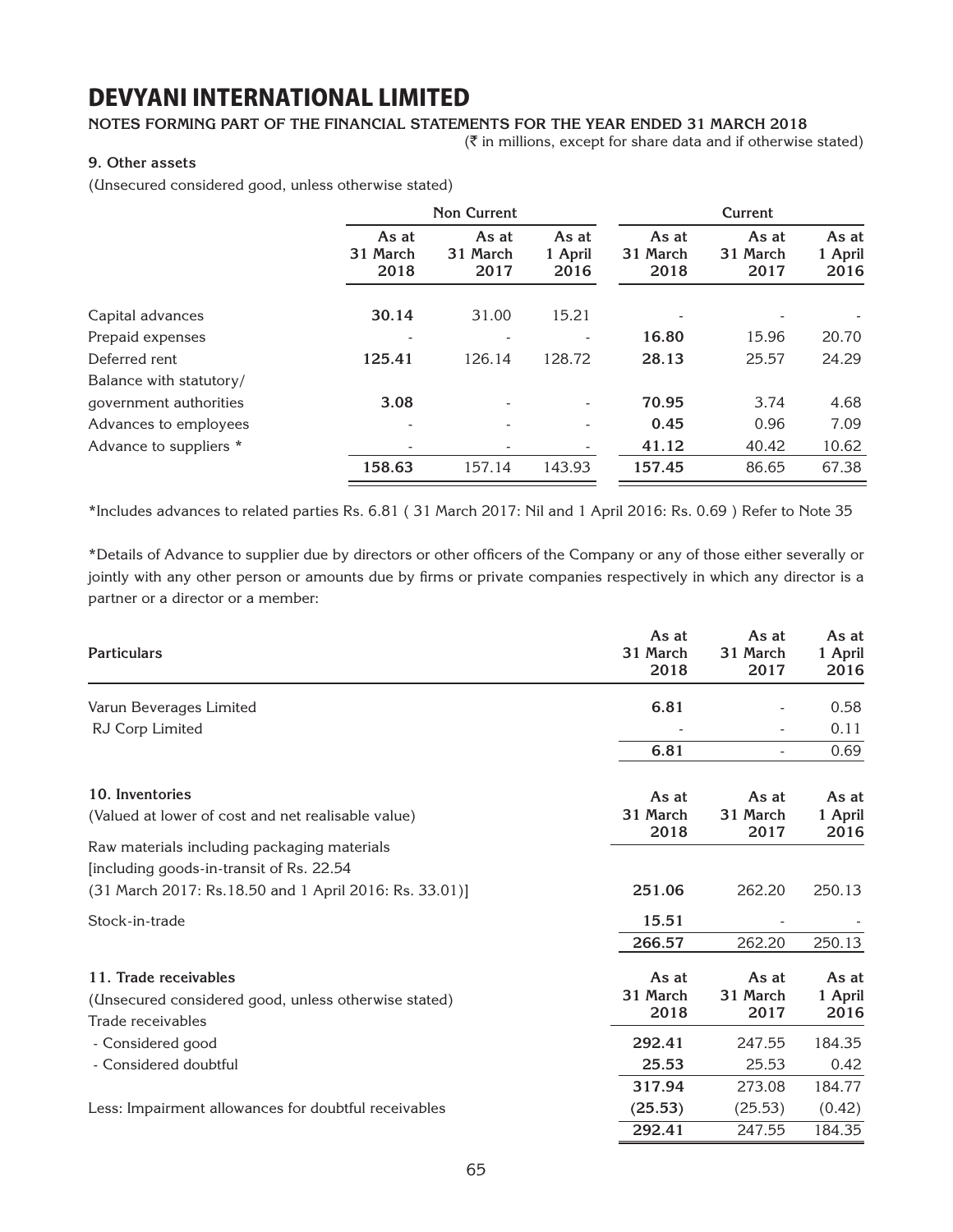### **Notes forming part of the financial statements for the year ended 31 March 2018**

 $(\bar{\bar{\mathbf{x}}}$  in millions, except for share data and if otherwise stated)

Trade receivables includes receivables from related parties amounting Rs. 170.76 (31 March 2017: Rs. 131.21 and 1 April 2016: Rs. 83.34). Refer to Note 35.

The carrying amount of trade receivables approximates their fair value, is included in Note 33.

The Company's exposure to credit and currency risks, and impairment allowances related to trade receivables is disclosed in Note 33.

Details of trade receivables due by directors or other officers of the Company or any of those either severally or jointly with any other person or amounts due by firms or private companies respectively in which any director is a partner or a director or a member:

| <b>Particulars</b>                                                             | As at<br>31 March<br>2018 | As at<br>31 March<br>2017 | As at<br>1 April<br>2016 |
|--------------------------------------------------------------------------------|---------------------------|---------------------------|--------------------------|
| Devyani International (Nepal) Private Limited                                  | 37.61                     | 13.59                     | 18.62                    |
| Devyani Airport Services (Mumbai) Private Limited                              | 33.09                     | 33.33                     | 18.12                    |
| Devyani Food Street Private Limited                                            | 75.77                     | 69.28                     | 37.97                    |
| The Minor Food Group (India) Private Limited                                   | 0.14                      | 0.63                      | 0.31                     |
| Alisha Retail Private Limited                                                  | 3.92                      | 3.54                      |                          |
| Diagno Labs Private Limited                                                    | 1.51                      |                           |                          |
| Modern Montessori International (India) Private Limited                        | 0.16                      | 0.80                      | 0.01                     |
|                                                                                | 152.20                    | 121.17                    | 75.03                    |
| 12. Cash and cash equivalents<br>Balance with banks:                           | As at<br>31 March<br>2018 | As at<br>31 March<br>2017 | As at<br>1 April<br>2016 |
| - On current accounts                                                          | 168.85                    | 269.00                    | 356.37                   |
| Cheques on hand                                                                |                           | 3.94                      | 12.18                    |
| Cash on hand                                                                   | 19.63                     | 13.45                     | 1.45                     |
| Cash in transit                                                                | 22.19                     | 6.93                      | 33.99                    |
|                                                                                | 210.67                    | 293.32                    | 403.99                   |
| 13. Bank balances other than cash and cash equivalents<br>Other bank balances* | As at<br>31 March<br>2018 | As at<br>31 March<br>2017 | As at<br>1 April<br>2016 |
| - On deposit account                                                           | 2.36                      | 1.29                      | 3.15                     |
|                                                                                | 2.36                      | 1.29                      | 3.15                     |

\*Bank deposits include Rs 1.51 (31 March 2017: Rs.0.50 and 1 April 2016: Rs.0.42) and Rs. Nil (31 March 2017: Rs. 0.79 and 1 April 2016: Rs. Nil) being bank deposits placed as security with VAT authorities and given as margin money respectively.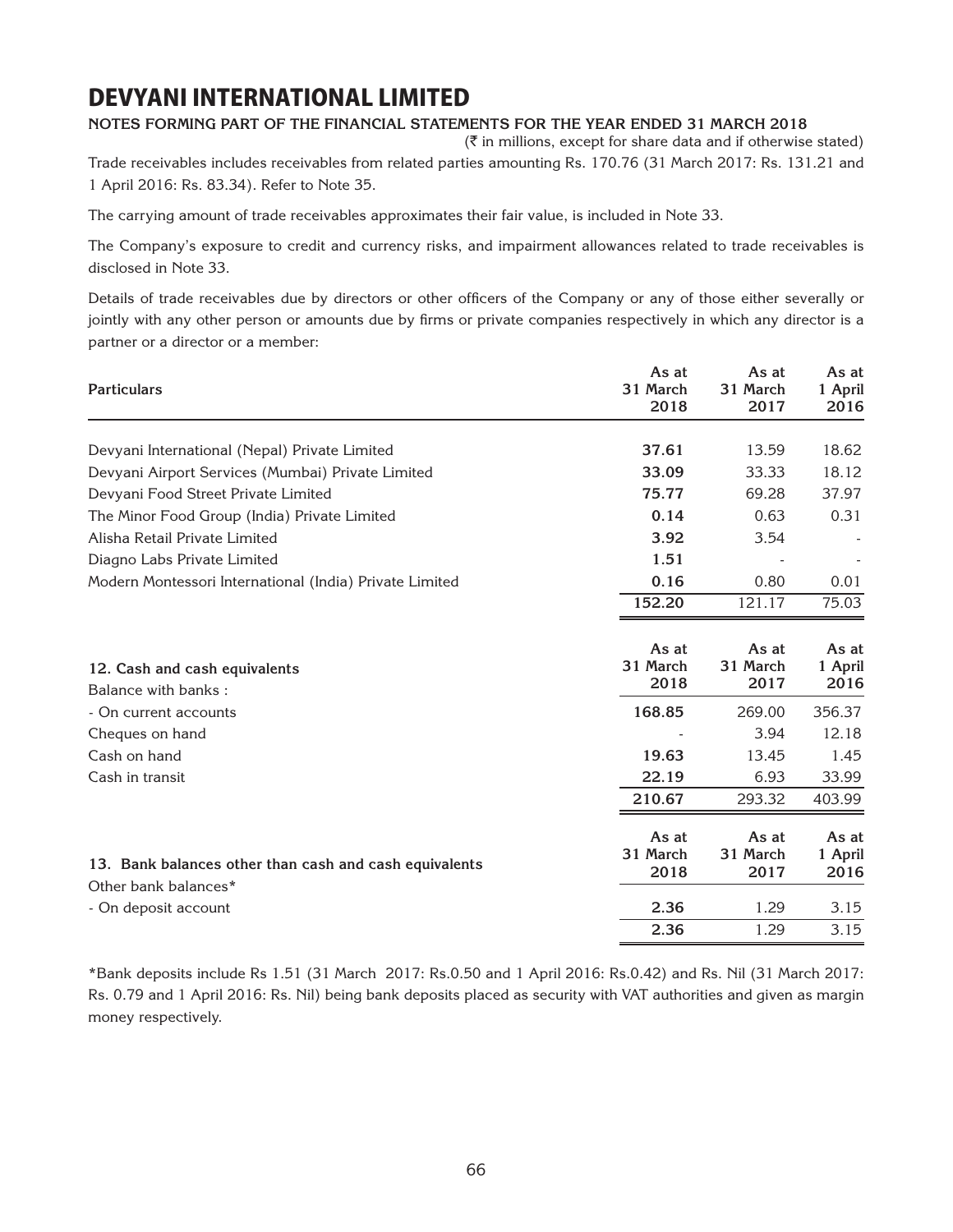### **Notes forming part of the financial statements for the year ended 31 March 2018**

|                                                         |                           | $(\bar{\tau})$ in millions, except for share data and if otherwise stated) |                          |  |
|---------------------------------------------------------|---------------------------|----------------------------------------------------------------------------|--------------------------|--|
| <b>Particulars</b>                                      | As at<br>31 March<br>2018 | As at<br>31 March<br>2017                                                  | As at<br>1 April<br>2016 |  |
| 14. Share capital                                       |                           |                                                                            |                          |  |
| Authorised                                              |                           |                                                                            |                          |  |
| 125,000,000 (31 March 2017: 125,000,000,                |                           |                                                                            |                          |  |
| 1 April 2016: 125,000,000) equity shares of Rs. 10 each | 1,250.00                  | 1.250.00                                                                   | 1,250.00                 |  |
|                                                         | 1,250.00                  | 1,250.00                                                                   | 1,250.00                 |  |
| Issued, subscribed and paid -up                         |                           |                                                                            |                          |  |
| 106,166,666 (31 March 2017: 106,166,666,                |                           |                                                                            |                          |  |
| 1 April 2016: 106,166,666) equity shares of Rs. 10 each | 1,061.67                  | 1,061.67                                                                   | 1,061.67                 |  |
|                                                         | 1,061.67                  | 1,061.67                                                                   | 1.061.67                 |  |

**a) Reconciliation of the equity shares outstanding at the beginning and at the end of the year:**

|                                              |                  | For the year ended<br>31 March 2018 | For the year ended<br>31 March 2017 |          |
|----------------------------------------------|------------------|-------------------------------------|-------------------------------------|----------|
|                                              | No. of<br>shares | Amount                              | No. of<br>shares                    | Amount   |
| Equity shares issued, subscribed and paid up |                  |                                     |                                     |          |
| At the beginning of the year                 | 106,166,666      | 1,061.67                            | 106,166,666.00                      | 1,061.67 |
| At the end of the year                       | 106,166,666      | 1,061.67                            | 106,166,666.00                      | 1,061.67 |

### **b) Rights, preferences and restrictions attached to equity shares**

The Company has only one class of equity share having a par value of Rs. 10 per share. Each holder of the equity share is entitled to one vote per share and is entitled to dividend, declared if any. The paid up equity shares of the Company rank pari-passu in all respects, including dividend. The final dividend proposed by the Board of Directors is subject to the approval of the shareholders in the ensuing Annual General Meeting. In the event of liquidation of the Company, the holders of the equity shares will be entitled to remaining assets of the Company, after distribution of all preferential amounts, if any. The distribution will be in proportion to the number of equity shares held by the shareholders.

### **c) Shares reserved for issue under options and contracts:**

For terms and other details of shares reserved for issue under Employee Stock Option Scheme ("ESOS") of the Company, Refer to Note 39.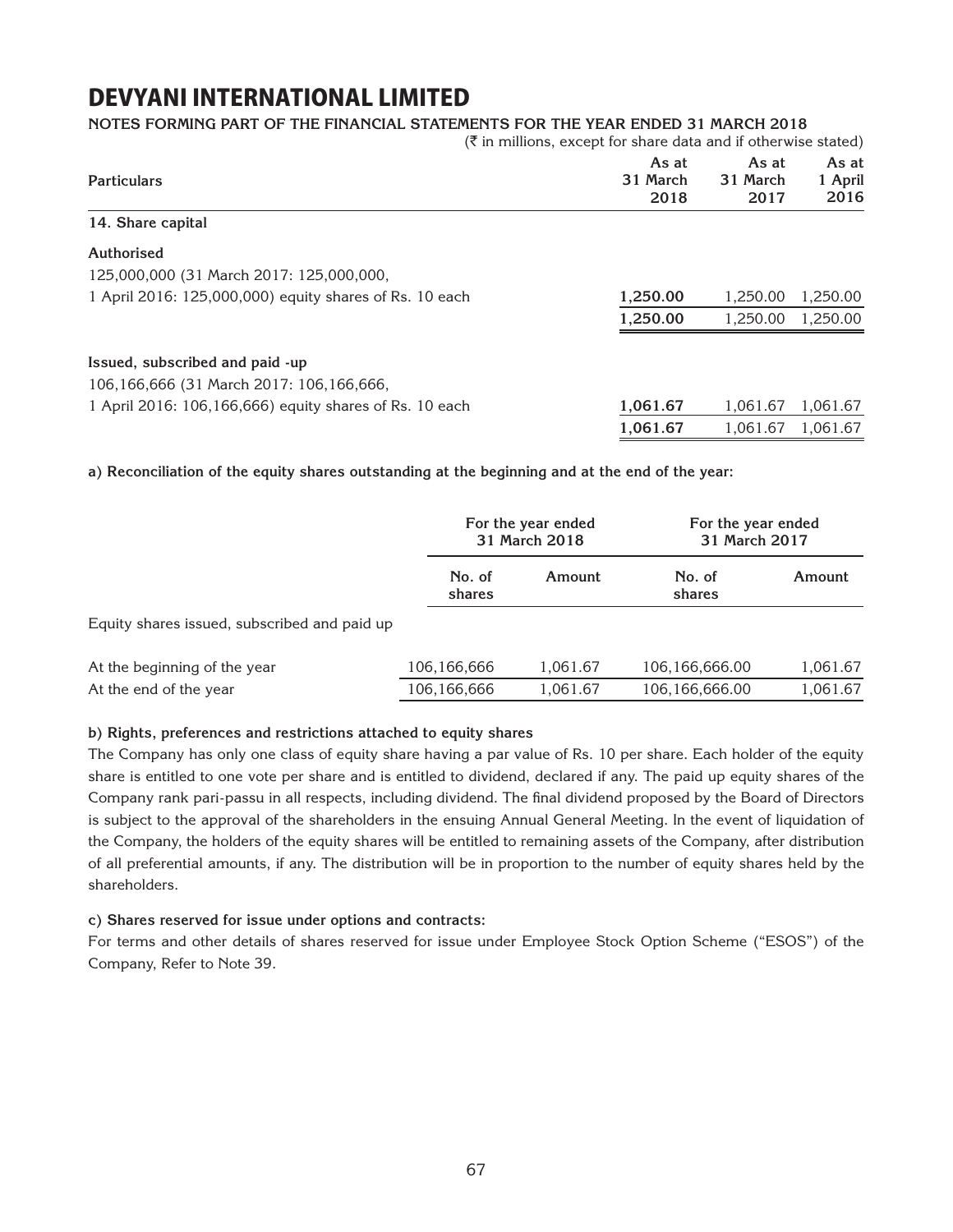### **Notes forming part of the financial statements for the year ended 31 March 2018**

 $(\bar{\bar{\zeta}})$  in millions, except for share data and if otherwise stated)

**d) Shares held by holding/ultimate holding company and/or their subsidiaries/associates**

|                               |                  | As at 31 March 2018       |                  | As at 31 March 2017       | As at 1 April 2016 |                           |
|-------------------------------|------------------|---------------------------|------------------|---------------------------|--------------------|---------------------------|
|                               | No. of<br>shares | % holding<br>in the class | No. of<br>shares | % holding<br>in the class | No. of<br>shares   | % holding<br>in the class |
| Equity shares of Rs. 10 each  |                  |                           |                  |                           |                    |                           |
| fully paid-up held by:        |                  |                           |                  |                           |                    |                           |
| -RJ Corp Limited, holding and |                  |                           |                  |                           |                    |                           |
| ultimate holding              |                  |                           |                  |                           |                    |                           |
| company*                      | 81,108,607       | 76.40                     | 74,575,274       | 70.24                     | 74,575,274         | 70.24                     |
|                               | 81,108,607       | 76.40                     | 74,575,274       | 70.24                     | 74,575,274         | 70.24                     |

\*Pursuant to the Scheme of Amalgamation passed by National Company Law Tribunal, New Delhi vide its judgement dated 1 September 2017, Devyani Overseas Private Limited ("DOPL"), Devyani Enterprises Private Limited ("DEPL"), Universal Dairy Products Private Limited ("UDPPL") (collectively "Transferor companies") were amalgamated with RJ Corp Limited with effect from 1 April 2016. Consequently, 42,217,774 equity shares of the Company held by Transferor companies i.e. (DOPL - 13,562,200, DEPL- 26,752,050 and UDPPL- 1,903,524), were transferred to RJ Corp Limited.

### **e) Particulars of shareholders holding more than 5% shares in the Company**

|                                       | As at 31 March 2018 |                           |                  | As at 31 March 2017       |                  | As at 1 April 2016        |  |
|---------------------------------------|---------------------|---------------------------|------------------|---------------------------|------------------|---------------------------|--|
|                                       | No. of<br>shares    | % holding<br>in the class | No. of<br>shares | % holding<br>in the class | No. of<br>shares | % holding<br>in the class |  |
| Equity shares of Rs. 10 each          |                     |                           |                  |                           |                  |                           |  |
| fully paid-up held by:                |                     |                           |                  |                           |                  |                           |  |
| -RJ Corp Limited#                     | 81,108,607          | 76.40                     | 74.575.274       | 70.24                     | 74.575.274       | 70.24                     |  |
| -Dunearn Investments                  |                     |                           |                  |                           |                  |                           |  |
| (Mauritius) Pte Ltd.                  | 16,333,333          | 15.38                     | 16,333,333       | 15.38                     | 16,333,333       | 15.38                     |  |
| -Varun Jaipuria                       | 7,004,726           | 6.60                      | 7,004,726        | 6.60                      | 7,004,726        | 6.60                      |  |
| -IDBI Trusteeship<br>Services Limited |                     | ۰                         | 6,533,333        | 6.15                      | 6,533,333        | 6.15                      |  |

#Refer to Note 14 (d) above.

**f) Aggregate number of bonus shares issued during the period of five years immediately preceding the reporting date:**

During the year ended 31 March 2012, the Company issued bonus shares, representing equity shares of Rs. 10 each. Equity shares were allotted as fully paid bonus shares by capitalisation of securities premium and capital reserve.

Details of bonus shares issued during the period of last 5 years is as under:

| <b>Particulars</b>                                               | No. of shares |
|------------------------------------------------------------------|---------------|
| - Bonus shares on opening shares 1:3.3                           | 33,000,000    |
| - Bonus share after private placement and its<br>bonus issue 1:1 | 46,550,000    |
|                                                                  | 79,550,000    |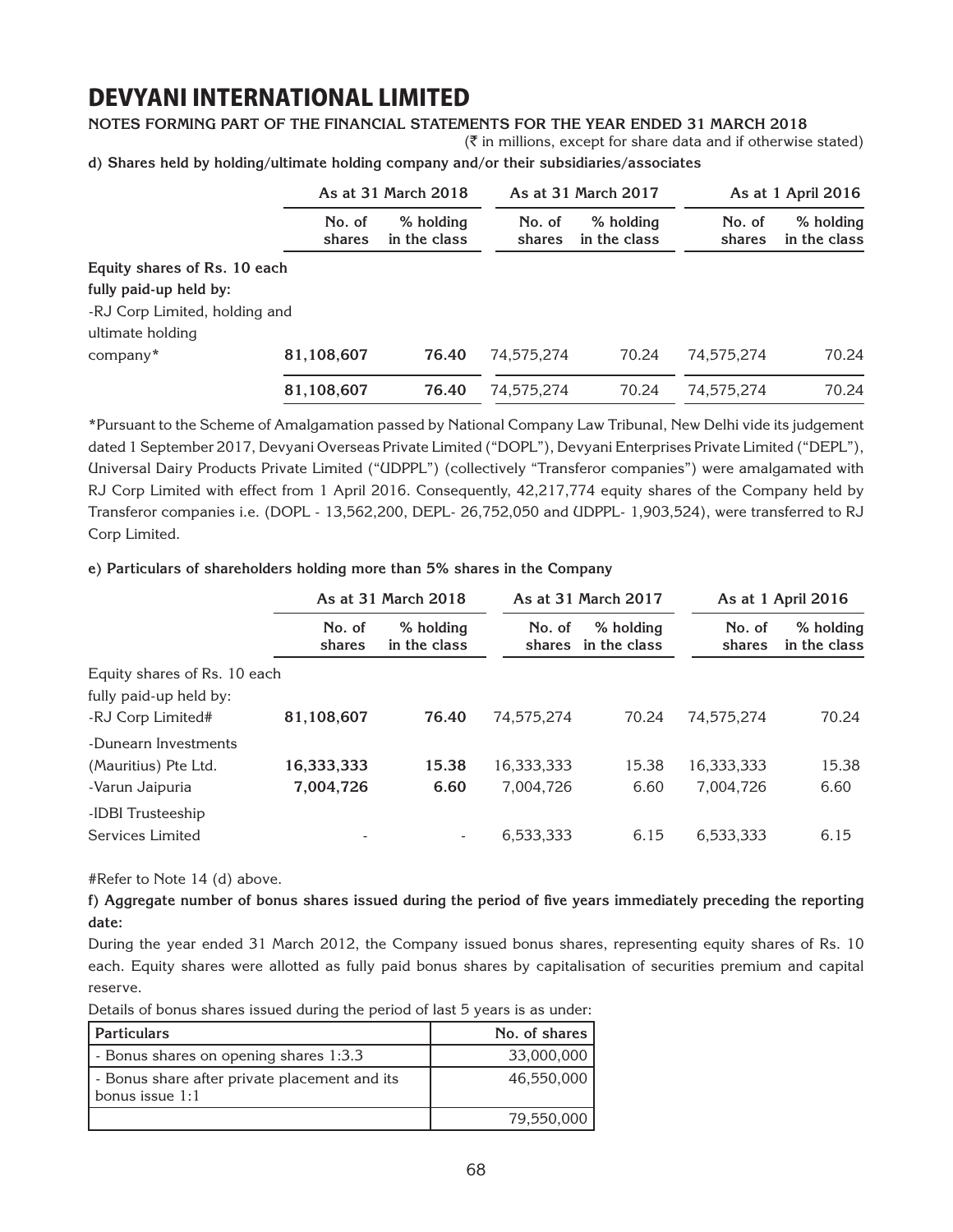### **Notes forming part of the financial statements for the year ended 31 March 2018**

|                                                                                                                                                      | $(\bar{\bar{\zeta}})$ in millions, except for share data and if otherwise stated) |                           |                          |  |  |
|------------------------------------------------------------------------------------------------------------------------------------------------------|-----------------------------------------------------------------------------------|---------------------------|--------------------------|--|--|
| <b>Particulars</b>                                                                                                                                   | As at<br>31 March<br>2018                                                         | As at<br>31 March<br>2017 | As at<br>1 April<br>2016 |  |  |
| 15. Other equity                                                                                                                                     |                                                                                   |                           |                          |  |  |
| a Reserve and Surplus                                                                                                                                |                                                                                   |                           |                          |  |  |
| <b>Securities Premium</b>                                                                                                                            |                                                                                   | 4,632.61                  | 4,632.61                 |  |  |
| 4,632.61                                                                                                                                             |                                                                                   |                           |                          |  |  |
| <b>General Reserve</b>                                                                                                                               | 5.47                                                                              | 5.47                      | 5.47                     |  |  |
| <b>Retained Earnings</b>                                                                                                                             | (2,718.93)                                                                        | (3,252.49)                | (2,523.64)               |  |  |
| Employee stock options outstanding account (Refer to Note 39)                                                                                        | 110.89                                                                            | 108.16                    | 84.75                    |  |  |
| Total                                                                                                                                                | 2,030.04                                                                          | 1,493.75                  | 2,199.19                 |  |  |
|                                                                                                                                                      | For the year ended                                                                |                           | For the year ended       |  |  |
| <b>Particulars</b>                                                                                                                                   | 31 March 2018                                                                     |                           | 31 March 2017            |  |  |
| (i) Securities Premium                                                                                                                               |                                                                                   |                           |                          |  |  |
| Balance at the beginning of the year                                                                                                                 | 4,632.61                                                                          |                           | 4,632.61                 |  |  |
| Balance at the end of the year                                                                                                                       | 4,632.61                                                                          |                           | 4,632.61                 |  |  |
| Securities premium is used to record the premium on issue of shares.<br>It is utilised in accordance with the provisions of the Companies Act, 2013. |                                                                                   |                           |                          |  |  |
| (ii) General Reserve                                                                                                                                 |                                                                                   |                           |                          |  |  |
| Balance at the beginning of the year                                                                                                                 | 5.47                                                                              |                           | 5.47                     |  |  |
| Balance at the end of the year                                                                                                                       | 5.47                                                                              |                           | 5.47                     |  |  |
| General reserve are free reserves of the Company which are kept aside                                                                                |                                                                                   |                           |                          |  |  |
| out of the Company's profit to meet the future requirements as and when                                                                              |                                                                                   |                           |                          |  |  |
| they arise. The Company had transferred a portion of profit after tax to                                                                             |                                                                                   |                           |                          |  |  |
| general reserve pursuant to the earlier provisions of the Companies Act, 1956.                                                                       |                                                                                   |                           |                          |  |  |
| (iii) Retained Earnings                                                                                                                              |                                                                                   |                           |                          |  |  |
| Balance at the beginning of the year                                                                                                                 | (3,252.49)                                                                        |                           | (2,523.64)               |  |  |
| Add: Profit /(Loss) for the year                                                                                                                     | 546.69                                                                            |                           | (726.21)                 |  |  |
| Add: Transferred from other comprehensive income -                                                                                                   |                                                                                   |                           |                          |  |  |
| Remeasurement of defined benefit plans (net of tax)                                                                                                  | (13.13)                                                                           |                           | (2.64)                   |  |  |
| Balance at the end of the year                                                                                                                       | (2,718.93)                                                                        |                           | (3,252.49)               |  |  |
|                                                                                                                                                      |                                                                                   |                           |                          |  |  |
| (iv) Employee stock option outstanding account                                                                                                       |                                                                                   |                           |                          |  |  |
| Balance at the beginning of the year                                                                                                                 | 108.16                                                                            |                           | 84.75                    |  |  |
| Transfer to Employee Stock Options Outstanding account                                                                                               | 1.44                                                                              |                           | 23.41                    |  |  |
| Employee stock option recoverable                                                                                                                    | 1.29                                                                              |                           |                          |  |  |
| Balance at the end of the year                                                                                                                       | 110.89                                                                            |                           | 108.16                   |  |  |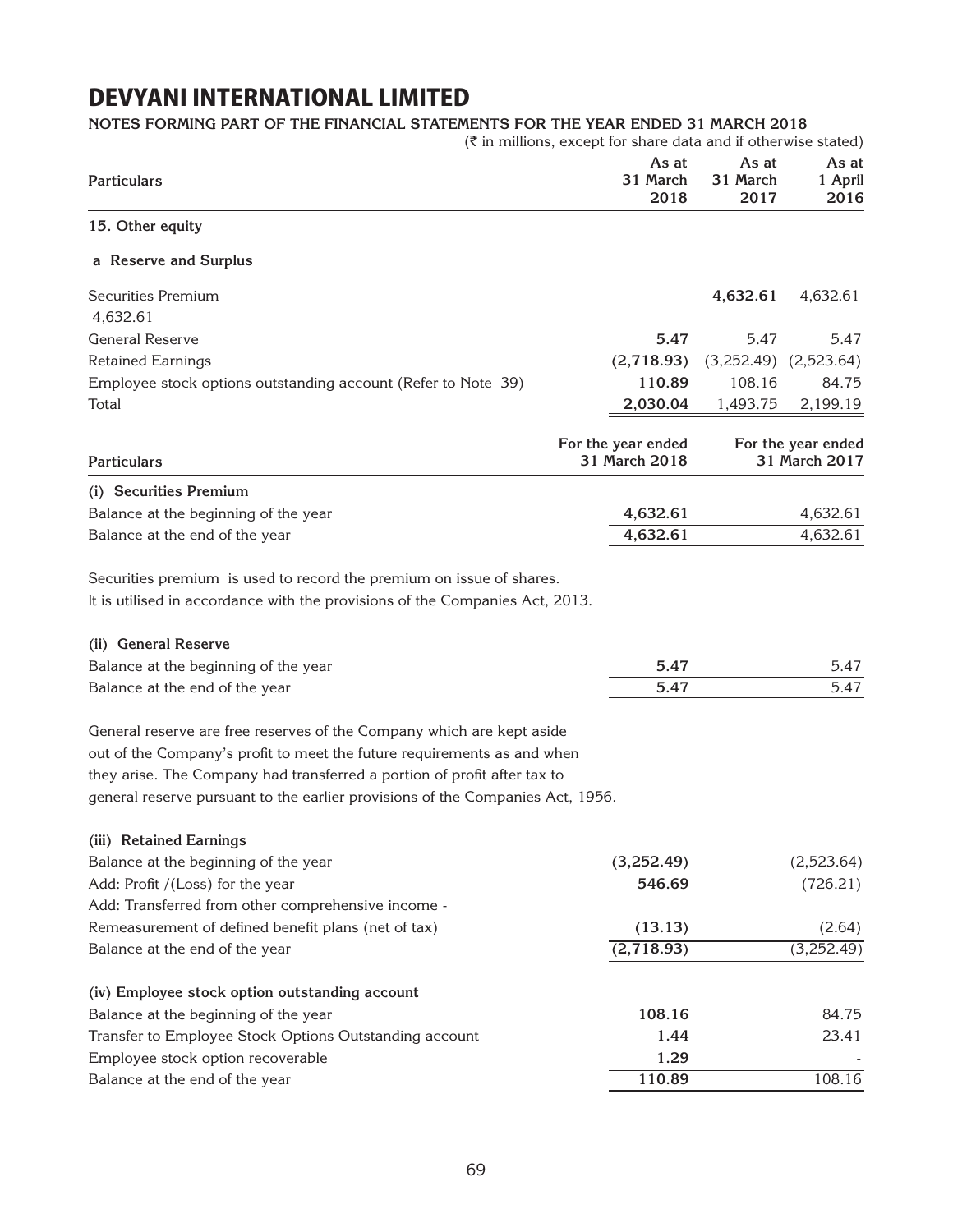| NOTES FORMING PART OF THE FINANCIAL STATEMENTS FOR THE YEAR ENDED 31 MARCH 2018<br>$(\overline{\xi})$ in millions, except for share data and if otherwise stated) |                                     |                           |                                     |                           |                           |                          |  |
|-------------------------------------------------------------------------------------------------------------------------------------------------------------------|-------------------------------------|---------------------------|-------------------------------------|---------------------------|---------------------------|--------------------------|--|
| <b>Particulars</b>                                                                                                                                                | For the year ended<br>31 March 2018 |                           | For the year ended<br>31 March 2017 |                           |                           |                          |  |
| Employee stock option outstanding account is used to record the                                                                                                   |                                     |                           |                                     |                           |                           |                          |  |
| impact of employee stock option schemes. Refer to Note 39 for further details of these plans.                                                                     |                                     |                           |                                     |                           |                           |                          |  |
| b Other comprehensive income - Remeasurement of defined benefit plan (net of tax)                                                                                 |                                     |                           |                                     |                           |                           |                          |  |
| Other comprehensive income for the year                                                                                                                           |                                     |                           |                                     |                           |                           |                          |  |
| Balance at the beginning of the year                                                                                                                              |                                     |                           |                                     |                           |                           |                          |  |
| Actuarial losses on defined benefit plan for the year (net of tax)                                                                                                |                                     |                           |                                     |                           |                           |                          |  |
| (Refer to Note 37)                                                                                                                                                |                                     |                           |                                     | 13.13                     |                           | (2.64)                   |  |
| Transferred to retained earnings                                                                                                                                  |                                     |                           |                                     | (13.13)                   |                           | 2.64                     |  |
| Balance at the end of the year                                                                                                                                    |                                     |                           |                                     |                           |                           |                          |  |
| 16. Borrowings                                                                                                                                                    |                                     | <b>Non Current</b>        |                                     |                           | <b>Current</b>            |                          |  |
|                                                                                                                                                                   | As at<br>31 March<br>2018           | As at<br>31 March<br>2017 | As at<br>1 April<br>2016            | As at<br>31 March<br>2018 | As at<br>31 March<br>2017 | As at<br>1 April<br>2016 |  |
| Term loans (secured) from Bank /                                                                                                                                  |                                     |                           |                                     |                           |                           |                          |  |
| <b>Financial institutions</b>                                                                                                                                     |                                     |                           |                                     |                           |                           | Indian                   |  |
| rupee term loan                                                                                                                                                   | 1,572.90                            | 1,371.24                  | 1,396.68                            | 544.33                    | 529.72                    | 337.26                   |  |
| Foreign currency term loan                                                                                                                                        | 396.36                              |                           |                                     |                           |                           |                          |  |
|                                                                                                                                                                   | 1969.26                             | 1,371.24                  | 1,396.68                            | 544.33                    | 529.72                    | 337.26                   |  |

Information about the Company's exposure to interest rate, foreign currency and liquidity risks is included in Note 33. \*Current potion has been included in 'Other current financial liabilities' Refer to Note 17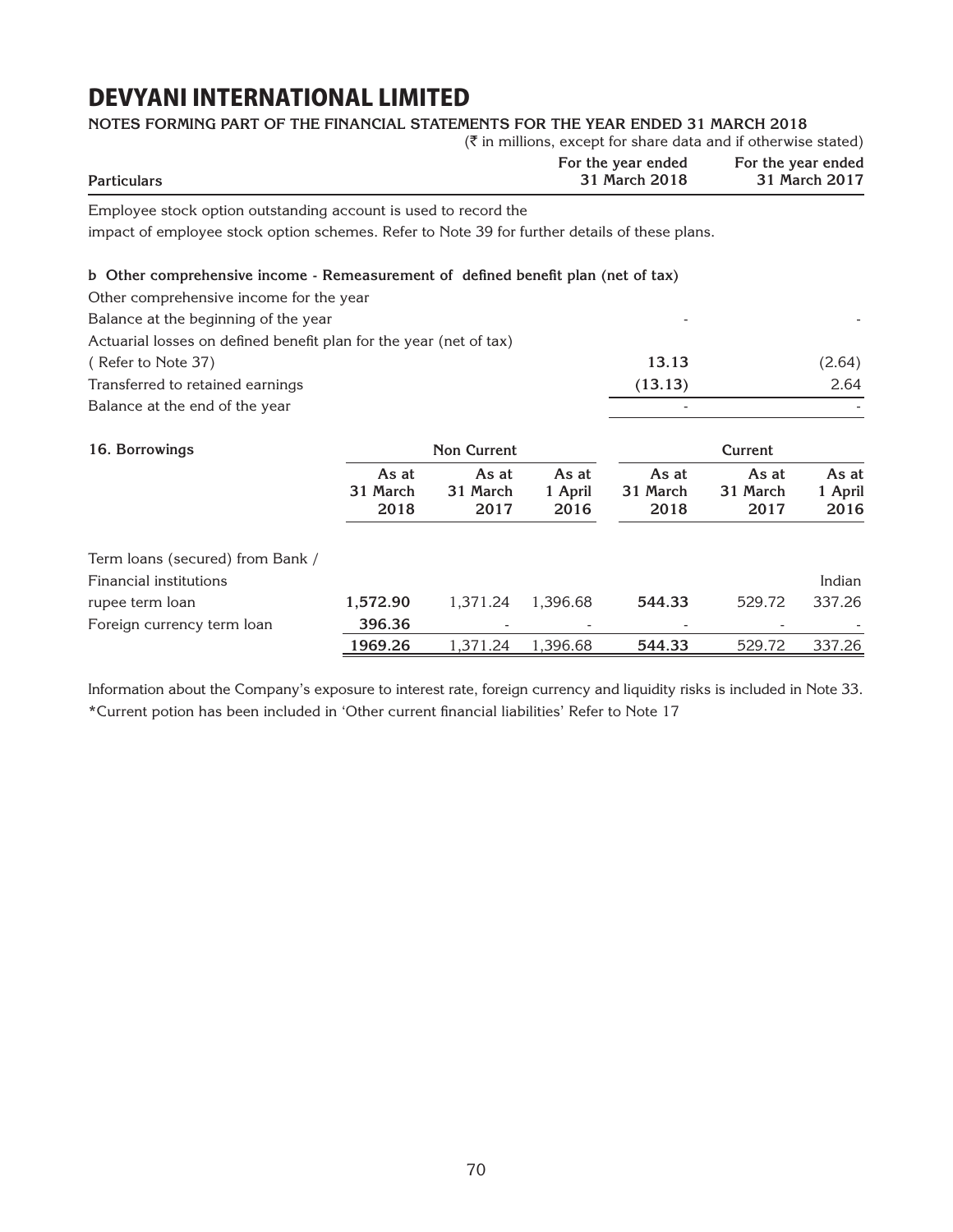### **Notes forming part of the financial statements for the year ended 31 March 2018**

 $(\bar{\tau}$  in millions, except for share data and if otherwise stated)

| S.<br>No     | <b>Terms of Loan</b>                                                                                                                                                                                                                                                                                                                                                                                                                                                                       | Remaining contractual<br>liability as at respective<br>reporting date                                                                                                                                                                                                                                                                                                 | As at<br>31 March<br>2018 | As at<br>31 March<br>2017 | As at<br>1 April<br>2016 |
|--------------|--------------------------------------------------------------------------------------------------------------------------------------------------------------------------------------------------------------------------------------------------------------------------------------------------------------------------------------------------------------------------------------------------------------------------------------------------------------------------------------------|-----------------------------------------------------------------------------------------------------------------------------------------------------------------------------------------------------------------------------------------------------------------------------------------------------------------------------------------------------------------------|---------------------------|---------------------------|--------------------------|
| $\mathbf{1}$ | The term loan amounting to Rs. 600 was<br>taken from IndusInd Bank Limited during<br>the year ended 31 March 2013. The tenure<br>of the loan is 72 months with moratorium<br>of 12 months.<br>The rate of Interest is Indusind base rate<br>minus 0.7%, presently 9.9% per annum                                                                                                                                                                                                           | The term loan is<br>repayable in remaining 1<br>instalment during 2018-<br>19- Rs. 14.06<br>Period of maturity from<br>the balance sheet date is<br>2 months.                                                                                                                                                                                                         | 14.05                     |                           |                          |
|              | payable monthly (31 March 2017: 9.9%<br>per annum payable monthly. Prior to 9<br>March 2017: 11.20% p.a uptill 8 March<br>2017 and 11.25% p.a uptill 16 January<br>2017 and 1 April 2016: 11.25% p.a.<br>payable monthly).<br>The term loan is secured by :<br>Primary security: First pari passu charge<br>by way of hypothecation of the Company's<br>entire moveable property, plant and                                                                                                | The term loan is<br>repayable in 5 quarterly<br>instalments as below<br>mentioned:<br>- 4 instalments during<br>2017-18 - Rs. 14.06 each<br>- 1 instalment during<br>2018-19-Rs. 14.06<br>Period of maturity from<br>the balance sheet date is<br>14 months.                                                                                                          |                           | 70.27                     |                          |
|              | equipment both present and future.<br>Collateral Security: Pari passu first<br>equitable mortgage by way of charge on<br>the Company's unit setup at Plot No. 18,<br>Sector-35, Industrial estate, Gurugram.<br>Second pari passu charge by way of<br>hypothecation on the entire current assets<br>of the Company.<br>Note: The outstanding balance of<br>borrowings is net of unamortised<br>transaction cost of Rs. 0.01 (31 March<br>2017: Rs. 0.03 and 1 April 2016: Rs.<br>$0.11$ ). | The term loan is<br>repayable in 9 quarterly<br>instalments as below<br>mentioned:<br>- 1 instalment during<br>2016-17-Rs. 11.25 each<br>- 3 instalments during<br>2016-17-Rs. 14.06 each<br>- 4 instalment during<br>2017-18-Rs. 14.06 each<br>- 1 instalment during<br>2018-19-Rs. 14.06 each<br>Period of maturity from<br>the balance sheet date is<br>26 months. |                           |                           | 123.62                   |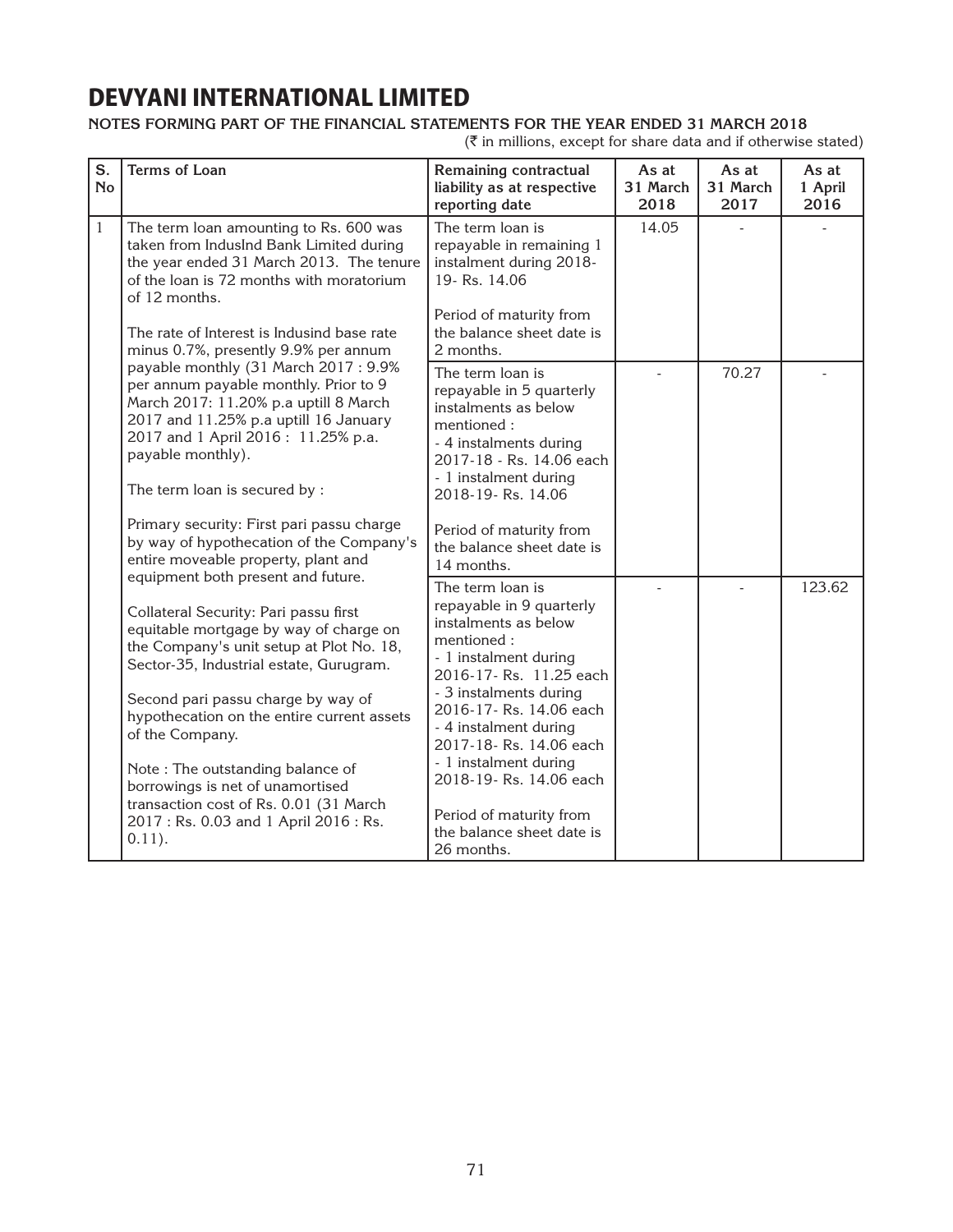### **Notes forming part of the financial statements for the year ended 31 March 2018**

 $(\bar{\tau}$  in millions, except for share data and if otherwise stated)

| S.<br><b>No</b> | <b>Terms of Loan</b>                                                                                                                                                                                                                                                                                                                                                                                                                                                                                                                                                              | Remaining contractual<br>liability as at respective<br>reporting date                                                                                                                                                                                                                                                                                                                                                    | As at<br>31 March<br>2018 | As at<br>31 March<br>2017 | As at<br>1 April<br>2016 |
|-----------------|-----------------------------------------------------------------------------------------------------------------------------------------------------------------------------------------------------------------------------------------------------------------------------------------------------------------------------------------------------------------------------------------------------------------------------------------------------------------------------------------------------------------------------------------------------------------------------------|--------------------------------------------------------------------------------------------------------------------------------------------------------------------------------------------------------------------------------------------------------------------------------------------------------------------------------------------------------------------------------------------------------------------------|---------------------------|---------------------------|--------------------------|
| $\overline{c}$  | The term loan amounting to Rs. 1,000 was<br>taken from Axis Bank Limited, loan draw<br>down amounting to Rs. 500 during the<br>year ended 31 March 2017 and Rs 500<br>during the year ended 31 March 2016.<br>The tenure of the loan is 48 months.<br>The interest rate applicable is Axis Bank<br>base rate +1.30 % presently 9.50 % p.a.<br>payable monthly.(31 March 2017: 10.80%<br>p.a. payable monthly and 1 April 2016:<br>Axis bank base rate +1.30% (10.80% p.a.)<br>payable monthly). Interest rate to be reset<br>on an annual basis.<br>The term loan is secured by : | The term loan is<br>repayable in 15 quarterly<br>instalments as below<br>mentioned:<br>- 4 instalments during<br>2018-19 - Rs. 50 each<br>- 4 instalments during<br>2019-20 - Rs. 60 each<br>- 4 instalments during<br>2020-21 - Rs. 60 each<br>- 3 instalments during<br>2021-22 - Rs. 60 each<br>Period of maturity from<br>the balance sheet date is<br>45 months.                                                    | 856.44                    |                           |                          |
|                 | Primary Security: First pari passu charge<br>by way of hypothecation of the Company's<br>entire moveable property, plant and<br>equipment both present and future.<br>Collateral Security: Pari passu first charge<br>by way of equitable mortgage on the<br>Company's unit setup at Plot No. 18,<br>Sector-35, Industrial estate, Gurugram.<br>Second pari passu charge by way of<br>hypothecation on the entire current assets<br>of the Company.<br>Note: The outstanding balance of<br>borrowings is net of unamortised<br>transaction cost of Rs. 3.56 (31 March             | The term loan is<br>repayable in 19 quarterly<br>instalments as below<br>mentioned:<br>- 4 instalments during<br>2017-18 - Rs. 20 each<br>- 4 instalments during<br>2018-19 - Rs. 50 each<br>- 4 instalments during<br>2019-20 - Rs. 60 each<br>- 4 instalments during<br>2020-21 - Rs. 60 each<br>- 3 instalments during<br>2021-22 - Rs. 60 each<br>Period of maturity from<br>the balance sheet date is<br>57 months. |                           | 934.82                    |                          |
|                 | 2017: Rs. 5.18 and 1 April 2016: Rs.<br>$5.83$ ).                                                                                                                                                                                                                                                                                                                                                                                                                                                                                                                                 | The term loan is<br>repayable in 14 quarterly<br>instalments as below<br>mentioned:<br>- 3 instalments during<br>2016-17 - Rs. 20 each<br>- 4 instalments during<br>2017-18 - Rs. 20 each<br>- 4 instalments during<br>2018-19 - Rs. 50 each<br>- 2 instalments during<br>2019-20 - Rs. 60 each<br>- 1 instalments during<br>2019-20 - Rs. 40 each<br>Period of maturity from<br>the balance sheet date is<br>48 months. |                           |                           | 494.17                   |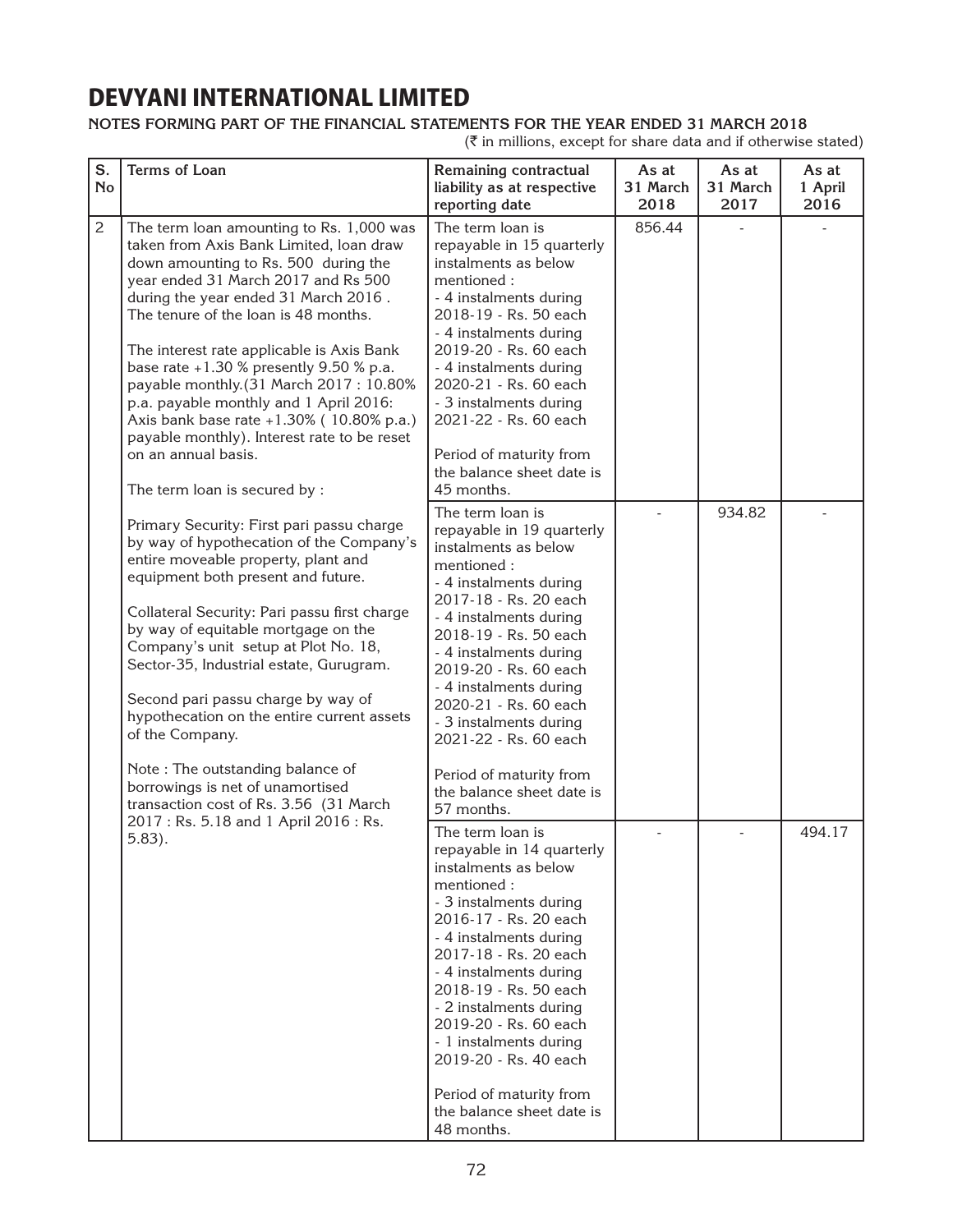### **Notes forming part of the financial statements for the year ended 31 March 2018**

| S.<br><b>No</b> | Terms of Loan                                                                                                                                                                                                                                                                                                                                                                                                                                                                                                                                                            | Remaining contractual<br>liability as at respective<br>reporting date                                                                                                                                                                                                                                                                                                                            | As at<br>31 March<br>2018 | As at<br>31 March<br>2017 | As at<br>1 April<br>2016 |
|-----------------|--------------------------------------------------------------------------------------------------------------------------------------------------------------------------------------------------------------------------------------------------------------------------------------------------------------------------------------------------------------------------------------------------------------------------------------------------------------------------------------------------------------------------------------------------------------------------|--------------------------------------------------------------------------------------------------------------------------------------------------------------------------------------------------------------------------------------------------------------------------------------------------------------------------------------------------------------------------------------------------|---------------------------|---------------------------|--------------------------|
| 3               | The term loan amounting to Rs. 300 was<br>taken from Yes Bank Limited during the<br>year ended 31 March 2016. The tenure of<br>the loan is 73 months.<br>The interest rate applicable is 9.25% p.a<br>payable monthly (31 March 2017: 9.25%<br>p.a payable monthly. Prior to 24 January<br>2017: 10.75% p.a. and 1 April 2016:<br>10.90% p.a. payable monthly).<br>The term loan was secured by :<br>- First pari passu charge on all movable<br>property, plant and equipment of the<br>Company both present and future.<br>- Second pari passu charge over all current | "The term loan is<br>repayable in 5 annual<br>instalments as below<br>mentioned:<br>- 1 instalment during<br>2018-19-Rs. 60<br>- 1 instalment during<br>2019-20-Rs. 60<br>- 1 instalment during<br>2020-21-Rs. 60<br>- 1 instalment during<br>2021-22-Rs. 60<br>- 1 instalment during<br>2022-23-Rs. 60<br>Period of maturity from<br>the balance sheet date is<br>49 months.                    | 300.00                    |                           |                          |
|                 | assets of the Company both present and<br>future.<br>- First pari passu charge on immovable<br>property situated at Plot No 18, Sector-35,<br>Industrial Estate, Gurugram.                                                                                                                                                                                                                                                                                                                                                                                               | The term loan is<br>repayable in 5 annual<br>instalments as below<br>mentioned:<br>- 1 instalment during<br>2018 - 19 - Rs. 60<br>- 1 instalment during<br>2019 - 20 - Rs. 60<br>- 1 instalment during<br>2020 - 21 - Rs. 60<br>- 1 instalment during<br>2021 - 22 - Rs. 60<br>- 1 instalment during<br>2022 - 23 - Rs. 60<br>Period of maturity from<br>the balance sheet date is<br>61 months. |                           | 300.00                    |                          |
|                 |                                                                                                                                                                                                                                                                                                                                                                                                                                                                                                                                                                          | The term loan is<br>repayable in 5 annual<br>instalments as below<br>mentioned:<br>- 1 instalment during<br>2018 - 19 - Rs. 60<br>- 1 instalment during<br>2019 - 20 - Rs. 60<br>- 1 instalment during<br>2020 - 21 - Rs. 60<br>- 1 instalment during<br>2021 - 22 - Rs. 60<br>- 1 instalment during<br>2022 - 23 - Rs. 60<br>Period of maturity from<br>the balance sheet date is<br>73 months. |                           |                           | 300.00                   |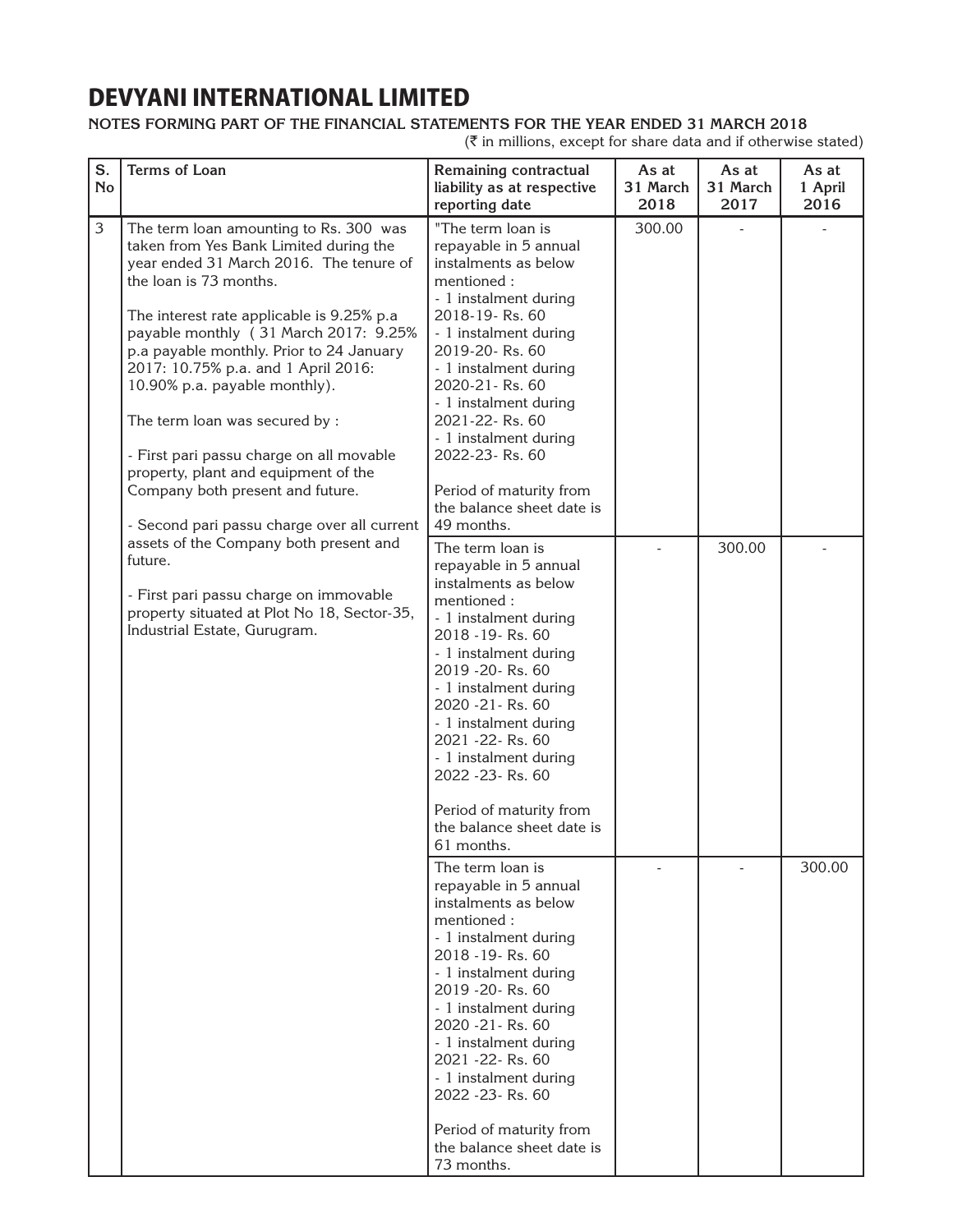### **Notes forming part of the financial statements for the year ended 31 March 2018**

| S.<br><b>No</b> | <b>Terms of Loan</b>                                                                                                                                                                                                                                                                                                                                                        | Remaining contractual<br>liability as at respective<br>reporting date                                                                                                                                                                                                                                         | As at<br>31 March<br>2018 | As at<br>31 March<br>2017 | As at<br>1 April<br>2016 |
|-----------------|-----------------------------------------------------------------------------------------------------------------------------------------------------------------------------------------------------------------------------------------------------------------------------------------------------------------------------------------------------------------------------|---------------------------------------------------------------------------------------------------------------------------------------------------------------------------------------------------------------------------------------------------------------------------------------------------------------|---------------------------|---------------------------|--------------------------|
| $\overline{4}$  | The term loan amounting to Rs. 400 was<br>taken from IDBI Bank during the year<br>ended 31 March 2014. The tenure of the<br>loan is 69 months including moratorium<br>period of 10 months.<br>The interest rate applicable is IDBI base<br>rate + 150 basis points presently 10 % per<br>annum.(31 March 2017: 11.25 % p.a., and<br>1 April 2016: 11.25 % p.a.)             | The term loan repayable<br>in 3 quarterly<br>instalments as below<br>mentioned:<br>- 3 instalments during<br>2018-19 - Rs. 20 each<br>Period of maturity from<br>the balance sheet date is<br>9 months.                                                                                                       | 59.98                     |                           |                          |
|                 | The term loan is secured by:<br>Primary Security: First pari passu charge<br>by way of hypothecation of the Company's<br>entire moveable property, plant and<br>equipment both present and future.<br>Collateral Security: Pari passu first<br>equitable mortgage by way of charge on<br>the Company's unit setup at Plot No. 18,<br>Sector-35, Industrial estate, Gurugram | The term loan repayable<br>in 7 quarterly<br>instalments as below<br>mentioned:<br>- 4 instalments during<br>2017-18 - Rs. 20 each<br>- 3 instalments during<br>2018-19 - Rs. 20 each<br>Period of maturity from<br>the balance sheet date is<br>21 months."                                                  |                           | 139.93                    |                          |
|                 | along with other lenders.<br>Note: The outstanding balance of<br>borrowings is net of unamortised<br>transaction cost of Rs. 0.02 (31 March<br>2017: Rs. 0.07 and 1 April 2016: Rs.<br>$0.16$ ).                                                                                                                                                                            | " The term loan<br>repayable in 11 quarterly<br>instalments as below<br>mentioned:<br>- 4 instalments during<br>2016-17- Rs. 20 each<br>- 4 instalments during<br>2017-18- Rs. 20 each<br>- 3 instalments during<br>2018-19-Rs. 20 each<br>Period of maturity from<br>the balance sheet date is<br>33 months. |                           |                           | 219.84                   |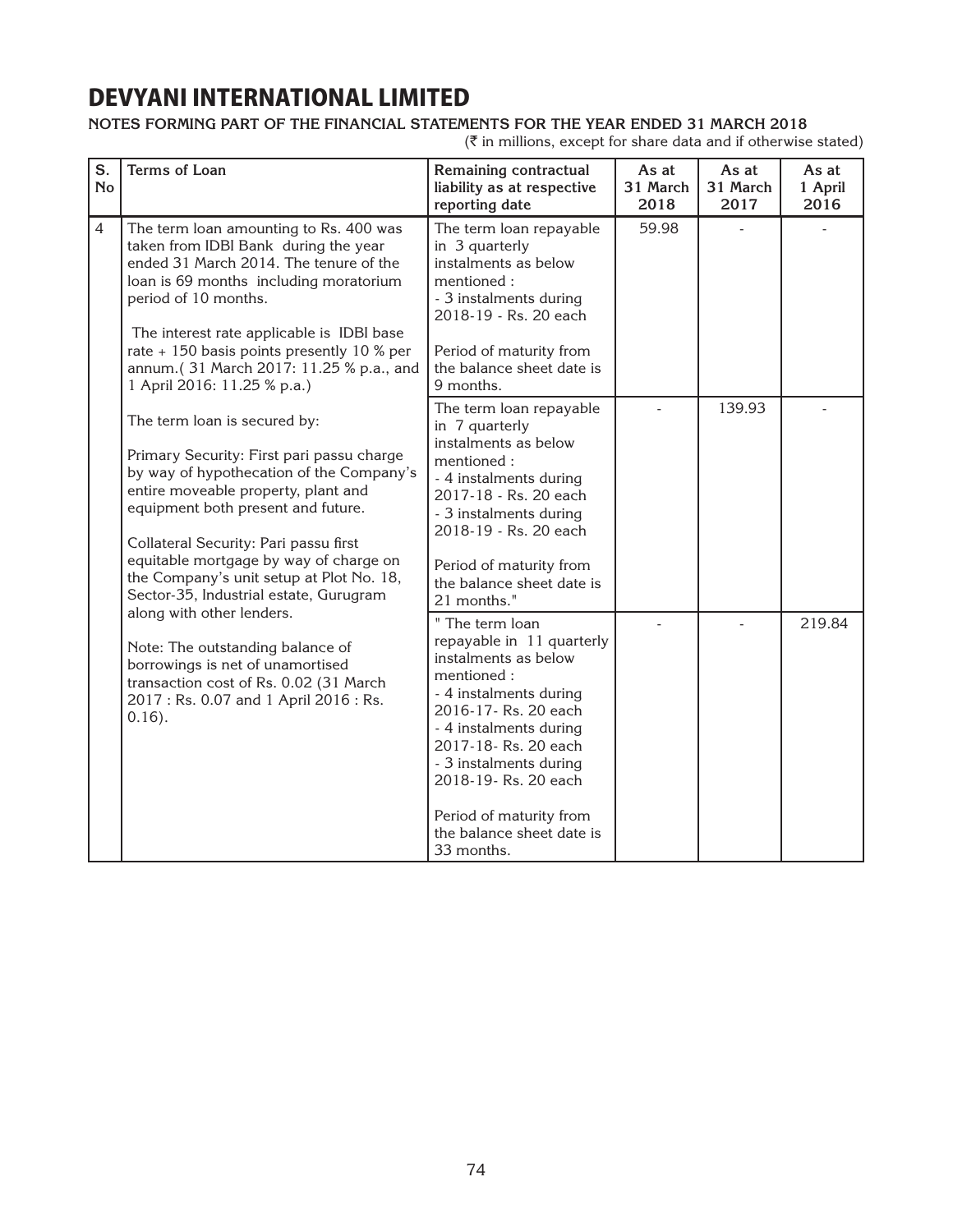### **Notes forming part of the financial statements for the year ended 31 March 2018**

| S.<br><b>No</b> | Terms of Loan                                                                                                                                                                                                                                                                                                                                                                                                                                                                                       | Remaining contractual<br>liability as at respective<br>reporting date                                                                                                                                                                                                                                                                                                                                                                                                        | As at<br>31 March<br>2018 | As at<br>31 March<br>2017 | As at<br>1 April<br>2016 |
|-----------------|-----------------------------------------------------------------------------------------------------------------------------------------------------------------------------------------------------------------------------------------------------------------------------------------------------------------------------------------------------------------------------------------------------------------------------------------------------------------------------------------------------|------------------------------------------------------------------------------------------------------------------------------------------------------------------------------------------------------------------------------------------------------------------------------------------------------------------------------------------------------------------------------------------------------------------------------------------------------------------------------|---------------------------|---------------------------|--------------------------|
| $\overline{5}$  | The term loan amounting to Rs. 800 was<br>taken from Ratnakar Bank during the year<br>ended 31 March 2014. The tenure of loan<br>is 66 months including moratorium period<br>of 6 months.<br>The interest rate applicable is 0.60% above<br>RBL base rate presently 9.85 % p.a.<br>(31 March 2017: 9.75 % p.a . Prior to 16<br>February 2017:11.25% p.a., and 1 April<br>2016: 11.25% p.a.).                                                                                                        | The term loan repayable<br>in 5 quarterly<br>instalments as below<br>mentioned:<br>- 4 instalments during<br>2018-19 - Rs. 18.05 each<br>- 1 instalment during<br>2019-20 - Rs. 19.69<br>Period of maturity from<br>the balance sheet date is<br>15 months.                                                                                                                                                                                                                  | 91.78                     |                           |                          |
|                 | The term loan is secured by :<br>Primary Security: First pari passu charge<br>by way of hypothecation of the Company's<br>entire moveable property, plant and<br>equipment both present and future.<br>Collateral Security: Pari passu first<br>equitable mortgage by way of charge on<br>the Company's unit setup at Plot No. 18,<br>Sector-35, Industrial estate, Gurugram.<br>Note: The outstanding balance of<br>borrowings is net of unamortised<br>transaction cost of Rs. 0.11(31 March 2017 | The term loan repayable<br>in 9 quarterly<br>instalments as below<br>mentioned:<br>- 2 instalments during<br>2017-18 - Rs. 9.03 each<br>- 2 instalments during<br>2017-18 - Rs. 18.05 each<br>- 4 instalments during<br>2018-19 - Rs. 18.05 each<br>- 1 instalment during<br>2019-20 - Rs. 19.69<br>Period of maturity from<br>the balance sheet date is<br>27 months.                                                                                                       |                           | 145.72                    |                          |
|                 | : Rs. 0.33 and 1 April 2016 : Rs. 0.59).                                                                                                                                                                                                                                                                                                                                                                                                                                                            | The term loan repayable<br>in 13 quarterly<br>instalments as below<br>mentioned:<br>- 2 instalments during<br>2016-17-Rs. 6.36 each<br>- 2 instalments during<br>2016-17- Rs. 9.03 each<br>- 2 instalments during<br>2017-18-Rs.<br>9.03 each<br>- 2 instalments during<br>2017-18- Rs. 18.05 each<br>- 4 instalments during<br>2018-19- Rs. 18.05 each<br>- 1 instalment during<br>2019-20- Rs. 19.69<br>Period of maturity from<br>the balance sheet date is<br>39 months. |                           |                           | 176.24                   |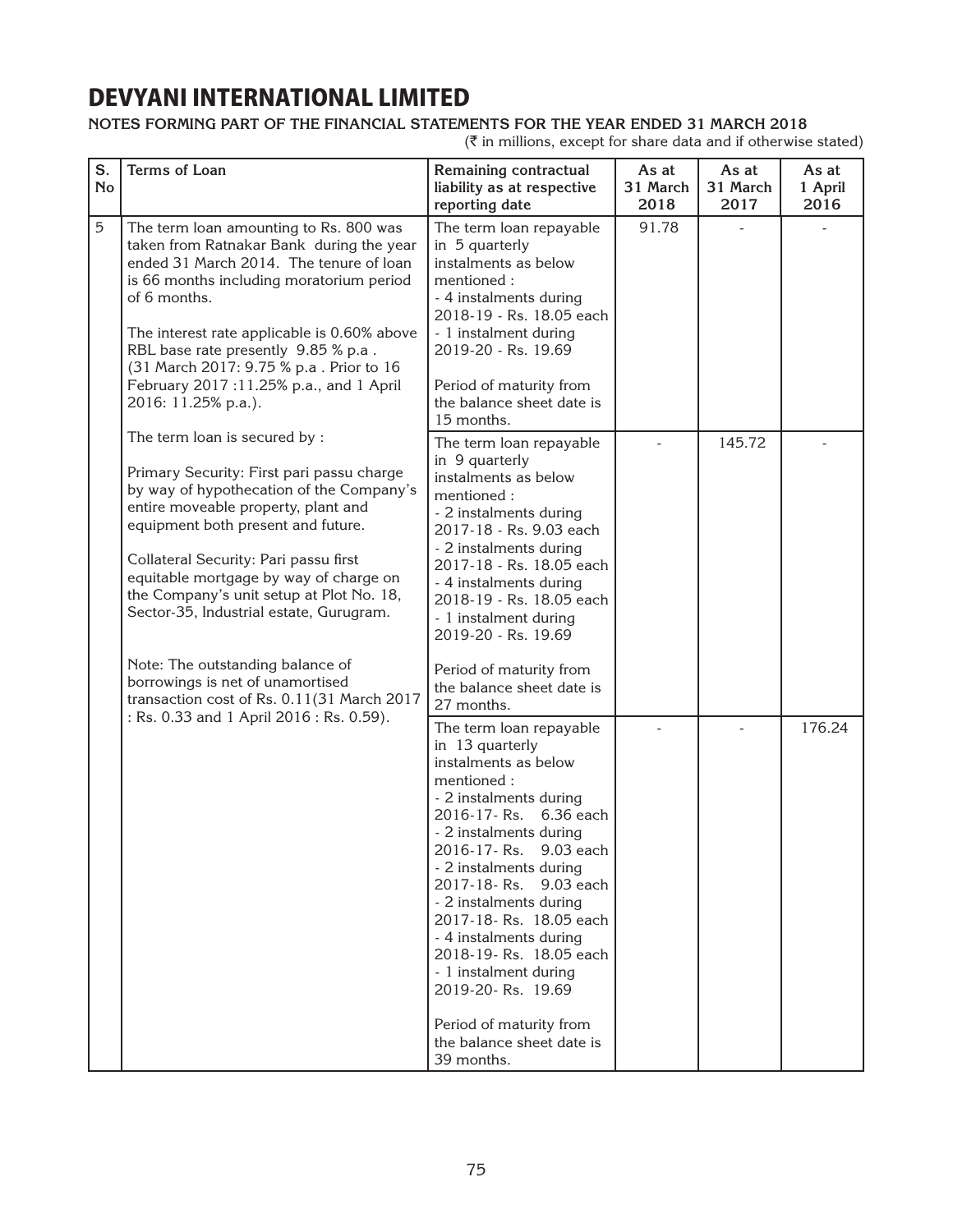### **Notes forming part of the financial statements for the year ended 31 March 2018**

| S.<br><b>No</b> | <b>Terms of Loan</b>                                                                                                                                                                                                                                                                                                                                                                                                                                  | Remaining contractual<br>liability as at respective<br>reporting date                                                                                                                                                                                                                                                                                         | As at<br>31 March<br>2018 | As at<br>31 March<br>2017 | As at<br>1 April<br>2016 |
|-----------------|-------------------------------------------------------------------------------------------------------------------------------------------------------------------------------------------------------------------------------------------------------------------------------------------------------------------------------------------------------------------------------------------------------------------------------------------------------|---------------------------------------------------------------------------------------------------------------------------------------------------------------------------------------------------------------------------------------------------------------------------------------------------------------------------------------------------------------|---------------------------|---------------------------|--------------------------|
| 6               | The term loan amounting to Rs. 150 was<br>taken from Yes Bank Limited during the<br>year ended 31 March 2016. The tenure<br>of the loan is 60 months from the date of<br>first disbursement including the 12 month<br>moratorium period.<br>The interest rate applicable is 9.25% p.a<br>payable monthly. (31 March 2017:<br>9.25% p.a. payable monthly prior to 20<br>January 2017: 10.75%p.a., and 1 April<br>2016: The interest rate applicable is | The term loan repayable<br>in 5 quarterly<br>instalments as below<br>mentioned:<br>- 4 instalments during<br>2018-19-Rs. 9.38 each<br>- 1 instalment during<br>2019-20- Rs. 9.38<br>Period of maturity from<br>the balance sheet date is<br>15 months."                                                                                                       | 46.41                     |                           |                          |
|                 | 10.75% p.a. payable monthly).<br>The term loan was secured by :<br><b>Unconditional and irrevocable personnel</b><br>guarantee of Mr. Ravi Kant Jaipuria and<br>Ravi Kant Jaipuria & Sons (HUF).<br>Note: The outstanding balance of<br>borrowings is net of unamortised<br>transaction cost of Rs. 0.49 (31 March<br>2017: Rs. 1.40 and 1 April 2016: Rs.<br>$2.69$ ).                                                                               | The term loan repayable<br>in 9 quarterly<br>instalments as below<br>mentioned:<br>- 4 instalments during<br>2017-18 - Rs. 9.38 each<br>- 4 instalments during<br>2018-19 - Rs. 9.38 each<br>- 1 instalment during<br>2019-20 - Rs. 9.38<br>Period of maturity from<br>the balance sheet date is<br>27 months.                                                |                           | 83.02                     |                          |
|                 |                                                                                                                                                                                                                                                                                                                                                                                                                                                       | The term loan repayable<br>in 13 quarterly<br>instalments as below<br>mentioned:<br>- 4 instalments during<br>2016-17-Rs. 9.38 each<br>- 4 instalments during<br>2017-18-Rs. 9.38 each<br>- 4 instalments during<br>2018-19-Rs. 9.38 each<br>- 1 instalment during<br>2019-20- Rs. 9.38<br>Period of maturity from<br>the balance sheet date is<br>39 months. |                           |                           | 119.25                   |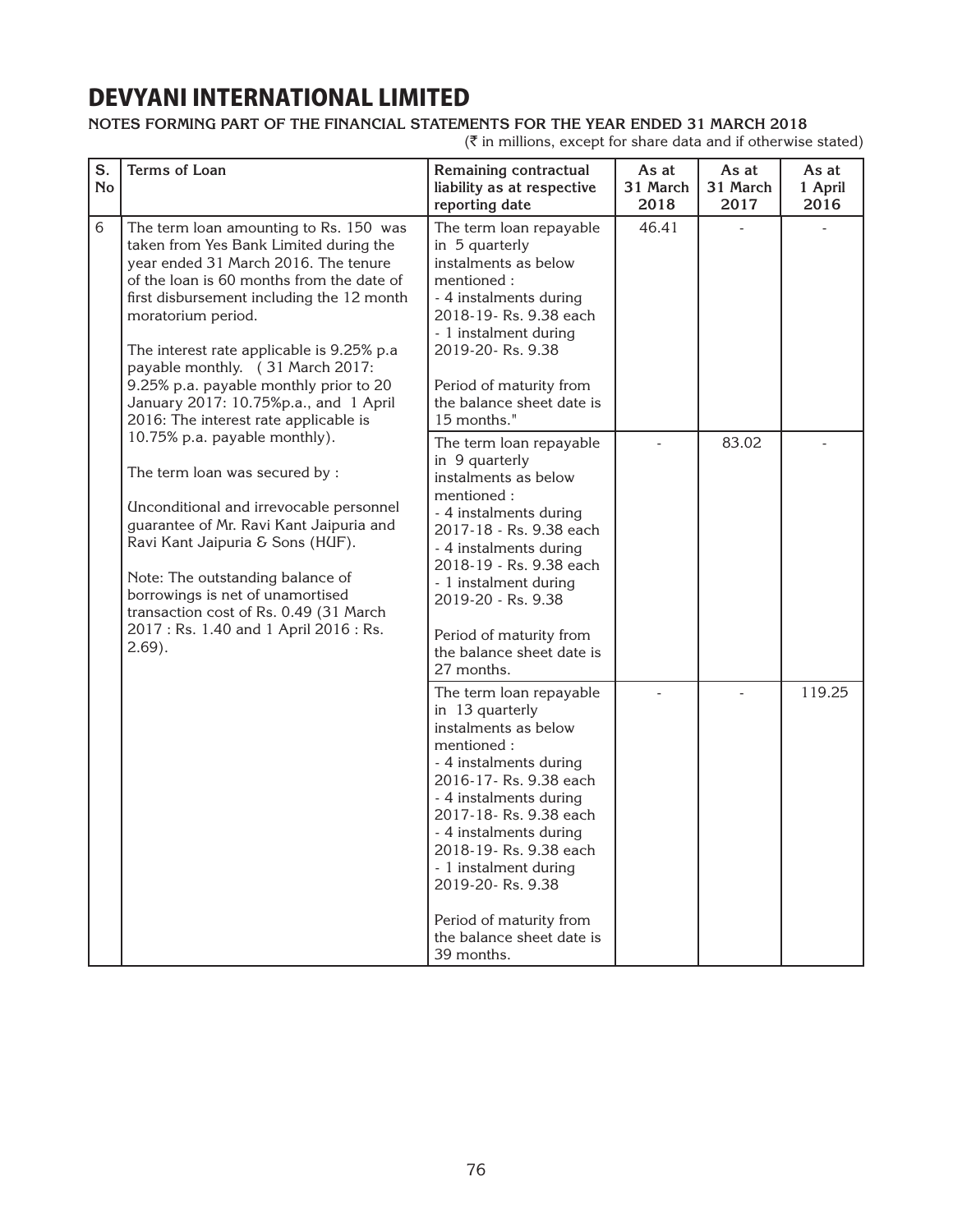### **Notes forming part of the financial statements for the year ended 31 March 2018**

| S.<br><b>No</b> | <b>Terms of Loan</b>                                                                                                                                                                                                                                                                                                                                                                                                                                                                                                                                                                                                                                                           | Remaining contractual<br>liability as at respective<br>reporting date                                                                                                                                                                                                                                                                                                                                                                                                                         | As at<br>31 March<br>2018 | As at<br>31 March<br>2017 | As at<br>1 April<br>2016 |
|-----------------|--------------------------------------------------------------------------------------------------------------------------------------------------------------------------------------------------------------------------------------------------------------------------------------------------------------------------------------------------------------------------------------------------------------------------------------------------------------------------------------------------------------------------------------------------------------------------------------------------------------------------------------------------------------------------------|-----------------------------------------------------------------------------------------------------------------------------------------------------------------------------------------------------------------------------------------------------------------------------------------------------------------------------------------------------------------------------------------------------------------------------------------------------------------------------------------------|---------------------------|---------------------------|--------------------------|
| $\overline{7}$  | The term loan amounting to Rs. 750 was<br>taken from Ratnakar Bank Limited during<br>the year ended 31 March 2018. The tenure<br>of the loan is 72 months.<br>The interest rate applicable is 8.5%<br>p.a.for the first year and from second year<br>onwards at 9 % p.a payable monthly.(31<br>March 2017: Nil, 1 April 2016: Nil).<br>The term loan is secured by :<br>Primary Security: First pari passu charge<br>by way of hypothecation of the Company's<br>entire moveable property, plant and<br>equipments, both present and future.<br>Collateral Security: Pari passu first charge<br>by way of equitable mortgage on the<br>immovable fixed assets of the Company's | The term loan is<br>repayable in 22 quarterly<br>instalments as below<br>mentioned:<br>- 3 instalments during<br>2018-19 - Rs. 34.09 each<br>- 4 instalments during<br>2019-20 - Rs. 34.09 each<br>- 4 instalments during<br>2020-21 - Rs. 34.09 each<br>- 4 instalments during<br>2021-22 - Rs. 34.09 each<br>- 4 instalments during<br>2022-23 - Rs. 34.09 each<br>- 3 instalments during<br>2023-24 - Rs. 34.09 each<br>Period of maturity from<br>the balance sheet date is<br>67 months. | 745.76                    |                           |                          |
|                 | industrial land situated at Sector 35<br>Gurugram.                                                                                                                                                                                                                                                                                                                                                                                                                                                                                                                                                                                                                             |                                                                                                                                                                                                                                                                                                                                                                                                                                                                                               |                           |                           |                          |
|                 | Note: The outstanding balance of<br>borrowings is net of unamortised<br>transaction cost of Rs. 4.22 (31 March<br>2017 : Rs. Nil and 1 April 2016 : Rs. Nil).                                                                                                                                                                                                                                                                                                                                                                                                                                                                                                                  |                                                                                                                                                                                                                                                                                                                                                                                                                                                                                               |                           |                           |                          |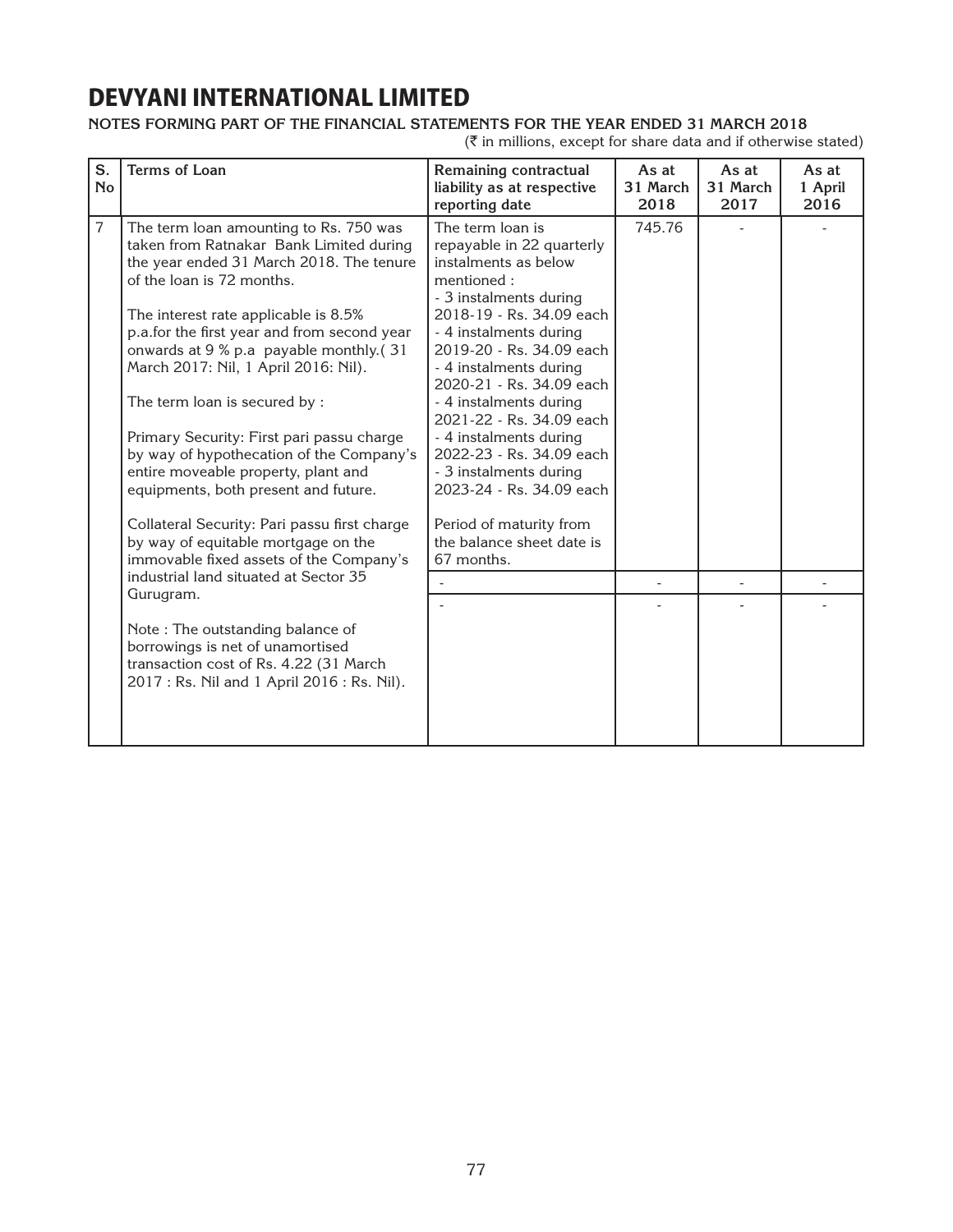### **Notes forming part of the financial statements for the year ended 31 March 2018**

| S.<br><b>No</b> | <b>Terms of Loan</b>                                                                                                                                                                                                                                                                                                                                                                                                                                                                                                         | Remaining contractual<br>liability as at respective<br>reporting date                                                                                                                                                                                                                                                                                         | As at<br>31 March<br>2018 | As at<br>31 March<br>2017 | As at<br>1 April<br>2016 |
|-----------------|------------------------------------------------------------------------------------------------------------------------------------------------------------------------------------------------------------------------------------------------------------------------------------------------------------------------------------------------------------------------------------------------------------------------------------------------------------------------------------------------------------------------------|---------------------------------------------------------------------------------------------------------------------------------------------------------------------------------------------------------------------------------------------------------------------------------------------------------------------------------------------------------------|---------------------------|---------------------------|--------------------------|
| 8               | The term loan amounting to $$3.09$ was<br>taken from Yes Bank Limited during the<br>year ended 31 March 2018. The tenure<br>of the loan is 60 months from the date of<br>first disbursement including the 15 month<br>moratorium period.<br>The interest rate applicable is LIBOR +<br>2.5% p.a payable monthly. (31 March<br>2017: Nil, 1 April 2016: Nil)<br>The term loan is secured by :<br>Primary Security: First pari passu charge<br>by way of hypothecation of the Company's<br>entire moveable property, plant and | The term loan repayable<br>in 16 quarterly<br>instalments as below<br>mentioned:<br>- 4 instalments during<br>2019-20-\$.0.19 each<br>- 4 instalments during<br>2020-21-\$.0.19 each<br>-4 instalments during<br>2021-22-\$.0.19 each<br>- 4 instalments during<br>2022-23-\$.0.19 each<br>Period of maturity from<br>the balance sheet date is<br>60 months. | 198.31                    |                           |                          |
|                 | equipments both present and future.                                                                                                                                                                                                                                                                                                                                                                                                                                                                                          |                                                                                                                                                                                                                                                                                                                                                               |                           |                           |                          |
|                 | Collateral Security: Pari passu first charge<br>by way of equitable mortgage on the<br>immovable fixed assets of the Company's<br>industrial land situated at Sector 35<br>Gurugram.                                                                                                                                                                                                                                                                                                                                         |                                                                                                                                                                                                                                                                                                                                                               |                           |                           |                          |
|                 | Note: The outstanding balance of<br>borrowings is net of unamortised<br>transaction cost of Rs. 2.18 (31 March<br>2017 : Rs. Nil and 1 April 2016 : Rs. Nil).                                                                                                                                                                                                                                                                                                                                                                |                                                                                                                                                                                                                                                                                                                                                               |                           |                           |                          |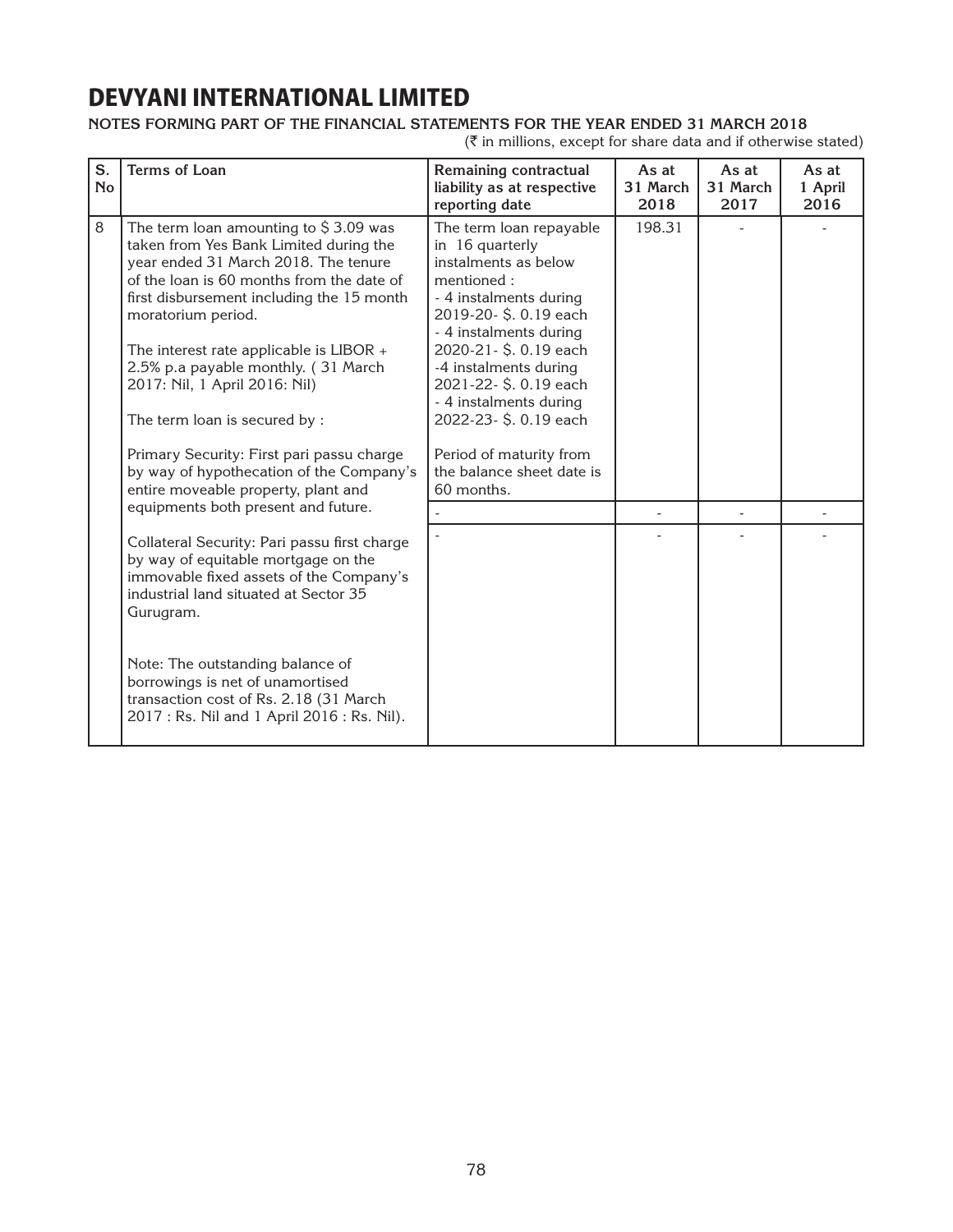### **Notes forming part of the financial statements for the year ended 31 March 2018**

| S.<br><b>No</b> | Terms of Loan                                                                                                                                                                                                                                                                                                                                                                                                                                                                                                                       | Remaining contractual<br>liability as at respective<br>reporting date                                                                                                                                                                                                                                                                                             | As at<br>31 March<br>2018 | As at<br>31 March<br>2017 | As at<br>1 April<br>2016 |
|-----------------|-------------------------------------------------------------------------------------------------------------------------------------------------------------------------------------------------------------------------------------------------------------------------------------------------------------------------------------------------------------------------------------------------------------------------------------------------------------------------------------------------------------------------------------|-------------------------------------------------------------------------------------------------------------------------------------------------------------------------------------------------------------------------------------------------------------------------------------------------------------------------------------------------------------------|---------------------------|---------------------------|--------------------------|
| 9               | "The term loan amounting to \$. 3.08 was<br>taken from Yes Bank Limited during the<br>year ended 31 March 2018. The tenure<br>of the loan is 60 months from the date of<br>first disbursement including the 15 month<br>moratorium period.<br>The interest rate applicable is LIBOR $+2.5\%$<br>p.a payable monthly. (31 March 2017: Nil<br>and 1 April 2016: Nil)<br>The term loan is secured by :<br>Primary Security: First pari passu charge<br>by way of hypothecation of the Company's<br>entire moveable property, plant and | The term loan repayable<br>in 16 quarterly<br>instalments as below<br>mentioned:<br>- 4 instalments during<br>2019-20-\$.0.19 each<br>- 4 instalments during<br>2020-21-\$.0.19 each<br>-4 instalments during<br>2021-22- \$. 0.19 each<br>- 4 instalments during<br>2022-23- \$. 0.19 each<br>Period of maturity from<br>the balance sheet date is<br>60 months. | 198.06                    |                           |                          |
|                 | equipments, both present and future.                                                                                                                                                                                                                                                                                                                                                                                                                                                                                                |                                                                                                                                                                                                                                                                                                                                                                   |                           |                           |                          |
|                 | Collateral Security: Pari passu first charge<br>by way of equitable mortgage on the<br>immovable fixed assets of the Company's<br>industrial land situated at Sector 35<br>Gurugram.<br>Note: The outstanding balance of<br>borrowings is net of unamortised<br>transaction cost of Rs. 2.18 (31 March<br>2017: Rs. Nil and 1 April 2016: Rs. Nil).                                                                                                                                                                                 |                                                                                                                                                                                                                                                                                                                                                                   |                           |                           |                          |
| 10              | The term loan amounting to Rs. 800 was                                                                                                                                                                                                                                                                                                                                                                                                                                                                                              | $\overline{\phantom{a}}$                                                                                                                                                                                                                                                                                                                                          | ÷,                        |                           |                          |
|                 | taken from Axis Bank Limited during the<br>year ended 31 March 2013.<br>The interest rate applicable is Nil (31<br>March 2017: The interest rate applicable<br>is 10.90 % p.a payable monthly and 1<br>April 2016: The interest rate applicable is<br>10.90% p.a. payable monthly).<br>The term loan is secured by :                                                                                                                                                                                                                | The term loan is<br>repayable in 4 quarterly<br>instalments as below<br>mentioned:<br>- 4 instalments during<br>2017-18- Rs. 55.70 each<br>Period of maturity from<br>the balance sheet date is<br>12 months.                                                                                                                                                     |                           | 222.80                    |                          |
|                 | Primary Security: First pari passu charge<br>by way of hypothecation of the Company's<br>entire moveable property, plant and<br>equipment both present and future.<br>Collateral Security: Pari passu first<br>charge by way of equitable mortgage on<br>Company's unit setup at Plot No. 18,<br>Sector-35, Industrial estate, Gurgaon.<br>Second pari passu charge by way of<br>hypothecation on the entire current assets<br>of the Company.                                                                                      | The term loan is<br>repayable in 6 quarterly<br>instalments as below<br>mentioned:<br>- 1 instalment during<br>2016-17-Rs. 32.80<br>- 1 instalment during<br>2016-17-Rs. 44.40<br>- 4 instalments during<br>2017-18-Rs. 55.70 each<br>Period of maturity from<br>the balance sheet date is<br>24 months.                                                          |                           |                           | 300.00                   |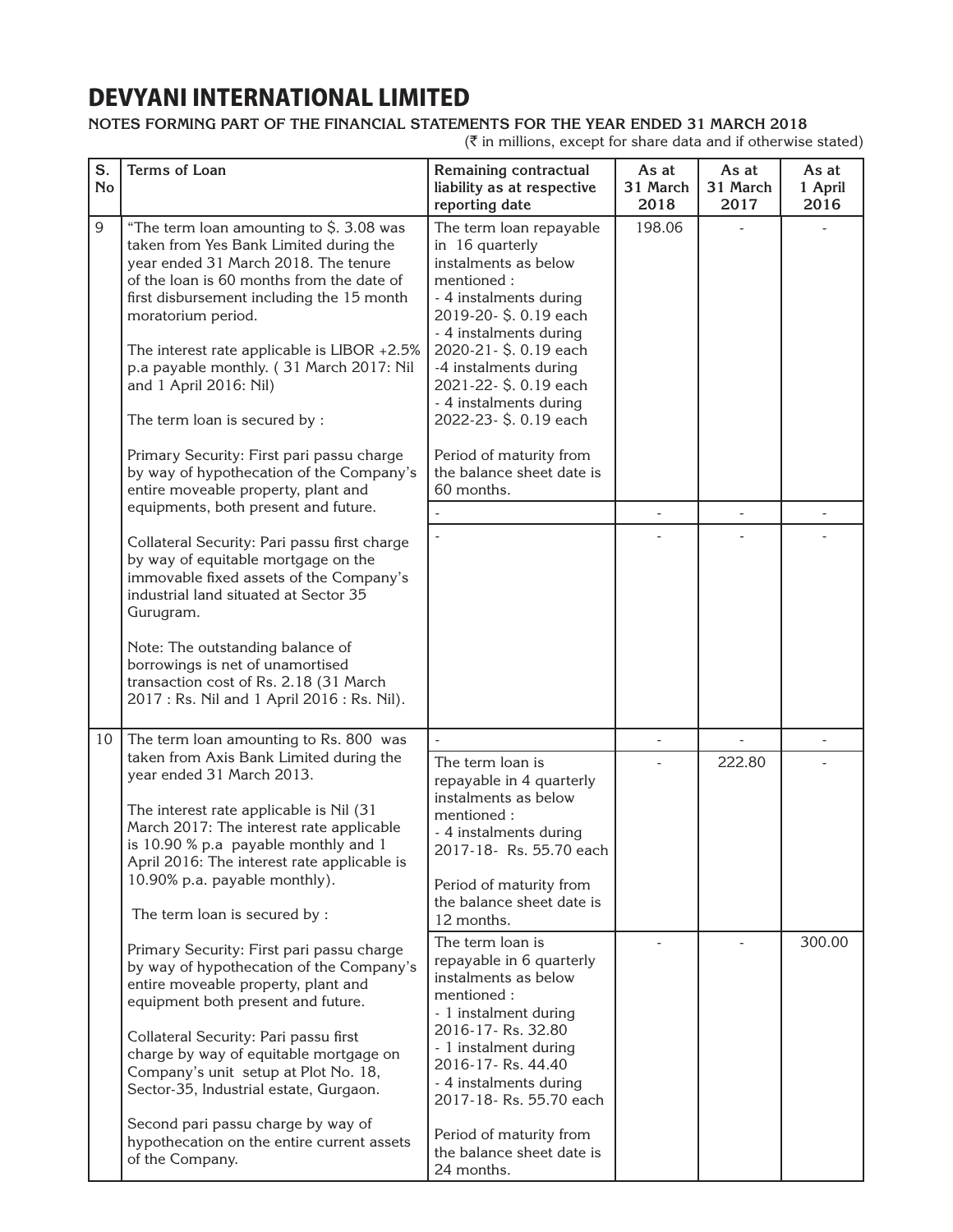### **Notes forming part of the financial statements for the year ended 31 March 2018**

| S.<br><b>No</b> | <b>Terms of Loan</b>                                                                                                                                                                                                                                                                                                                                                                                                                                                                                                                                                                  | Remaining contractual<br>liability as at respective<br>reporting date | As at<br>31 March<br>2018 | As at<br>31 March<br>2017 | As at<br>1 April<br>2016 |
|-----------------|---------------------------------------------------------------------------------------------------------------------------------------------------------------------------------------------------------------------------------------------------------------------------------------------------------------------------------------------------------------------------------------------------------------------------------------------------------------------------------------------------------------------------------------------------------------------------------------|-----------------------------------------------------------------------|---------------------------|---------------------------|--------------------------|
| 11              | Vehicle loans from Tata Motors Finance<br>Limited represent four vehicle loans taken<br>by the Company during the year ended<br>31 March 2017. The tenure of the loans<br>is 36 months. Loans from Tata Motors<br>Finance Limited is repayable in 35 monthly<br>instalments. The loans are secured against<br>the respective vehicles.<br>The interest rate applicable to the loans is<br>9.25% p.a. (31 March 2017: The interest<br>rate applicable to the loans is 9.25% p.a.,<br>and 1 April 2016: Nil)<br>The amount of instalment ranging from Rs.<br>0.35 to Rs. 0.40 per month |                                                                       | 2.80                      | 4.28                      |                          |
|                 | Period to maturity from the balance sheet<br>date is 20 months.(31 March 2017: 32<br>months and 1 April 2016 : Rs. Nil)                                                                                                                                                                                                                                                                                                                                                                                                                                                               |                                                                       |                           |                           |                          |
| 12              | Vehicle loan from ICICI bank represent<br>vehicle loan taken by the Company during<br>the year ended 31 March 2015. The<br>tenure of the loan is 36 months. Loan from<br>ICICI Bank is repayable in 36 monthly<br>instalments ranging from Rs. 0.050 to<br>0.062. The loan is secured against the<br>respective vehicle.                                                                                                                                                                                                                                                              |                                                                       |                           | 0.12                      | 0.82                     |
|                 | The interest rate applicable in the loan<br>approximates to Nil (31 March 2017:<br>The interest rate applicable in the loan<br>approximates to 10.24% p.a., and 1 April<br>2016: The interest rate applicable in the<br>loan approximates to 10.24% p.a.).                                                                                                                                                                                                                                                                                                                            |                                                                       |                           |                           |                          |
|                 | Period to maturity from the balance sheet<br>date is Nil (31 March 2017: 2 months and<br>1 April 2016: 14 months)                                                                                                                                                                                                                                                                                                                                                                                                                                                                     |                                                                       |                           |                           |                          |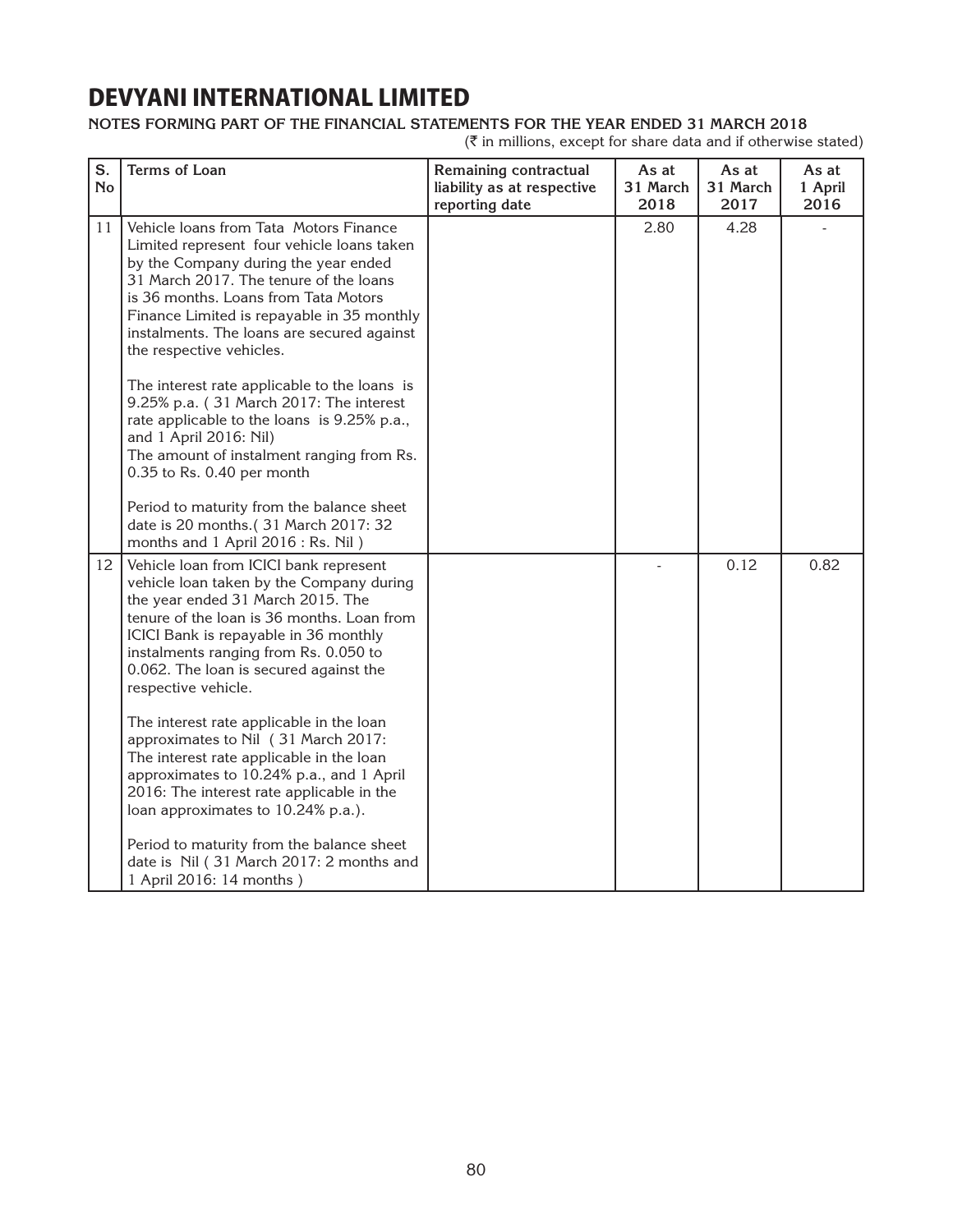#### **Notes forming part of the financial statements for the year ended 31 March 2018**

 $(\bar{\bar{\mathbf{z}}}$  in millions, except for share data and if otherwise stated)

#### **17. Other financial liabilities**

|                                                                                                         | <b>Non Current</b>        |                           | <b>Current</b>           |                           |                           |                          |
|---------------------------------------------------------------------------------------------------------|---------------------------|---------------------------|--------------------------|---------------------------|---------------------------|--------------------------|
|                                                                                                         | As at<br>31 March<br>2018 | As at<br>31 March<br>2017 | As at<br>1 April<br>2016 | As at<br>31 March<br>2018 | As at<br>31 March<br>2017 | As at<br>1 April<br>2016 |
| Current portion of long-term<br>borrowings                                                              |                           |                           |                          | 544.33                    | 529.72                    | 337.26                   |
| Cash credit and overdraft facilities                                                                    |                           |                           |                          |                           |                           |                          |
| from banks                                                                                              |                           |                           |                          | 0.03                      |                           |                          |
| Security deposits payable                                                                               | 12.87                     | 3.73                      | 5.39                     | 9.09                      | 8.20                      | 7.10                     |
| Financial guarantee liability                                                                           |                           | 0.26                      | 3.72                     |                           | 3.47                      | 3.47                     |
| Interest accrued but not due                                                                            |                           |                           |                          |                           |                           |                          |
| on borrowings                                                                                           |                           |                           |                          | 10.26                     | 11.93                     | 8.57                     |
| Capital creditors *                                                                                     |                           |                           |                          | 103.47                    | 94.11                     | 65.52                    |
|                                                                                                         | 12.87                     | 3.99                      | 9.11                     | 667.17                    | 647.43                    | 421.92                   |
| *Due to Micro and Small enterprises                                                                     |                           |                           |                          | As at<br>31 March<br>2018 | As at<br>31 March<br>2017 | As at<br>1 April<br>2016 |
| The amounts remaining unpaid to micro and small<br>suppliers as at the end of the year :<br>- Principal |                           |                           |                          |                           |                           | 0.06                     |
| - Interest                                                                                              |                           |                           |                          |                           |                           |                          |
| The amount of interest paid by the buyer as per the Micro,                                              |                           |                           |                          |                           |                           |                          |
| Small and Medium Enterprises Development Act, 2006 (MSMED Act, 2006)                                    |                           |                           |                          |                           |                           |                          |
| The amounts of the payments made to micro and small                                                     |                           |                           |                          |                           |                           |                          |
| suppliers beyond the appointed day during each accounting year.                                         |                           |                           |                          |                           |                           | 0.07                     |
| The amount of interest due and payable for the period of delay in making                                |                           |                           |                          |                           |                           |                          |
| payment (which have been paid but beyond the appointed date during the year)                            |                           |                           |                          |                           |                           |                          |
| but without adding the interest specified under MSMED Act, 2006.                                        |                           |                           |                          |                           |                           |                          |
| The amount of interest accrued and remaining unpaid at the                                              |                           |                           |                          |                           |                           |                          |
| end of each accounting year.                                                                            |                           |                           |                          |                           |                           |                          |
| The amount of further interest remaining due and payable even in the                                    |                           |                           |                          |                           |                           |                          |
| succeeding years, until such date when the interest dues as above are                                   |                           |                           |                          |                           |                           |                          |
| actually paid to the small enterprise for the purpose of disallowance as                                |                           |                           |                          |                           |                           |                          |
| a deductible expenditure under the MSMED Act, 2006.                                                     |                           |                           |                          |                           |                           |                          |

The Company's exposure to currency and liquidity risk related to the above financial liabilities is disclosed in Note 33.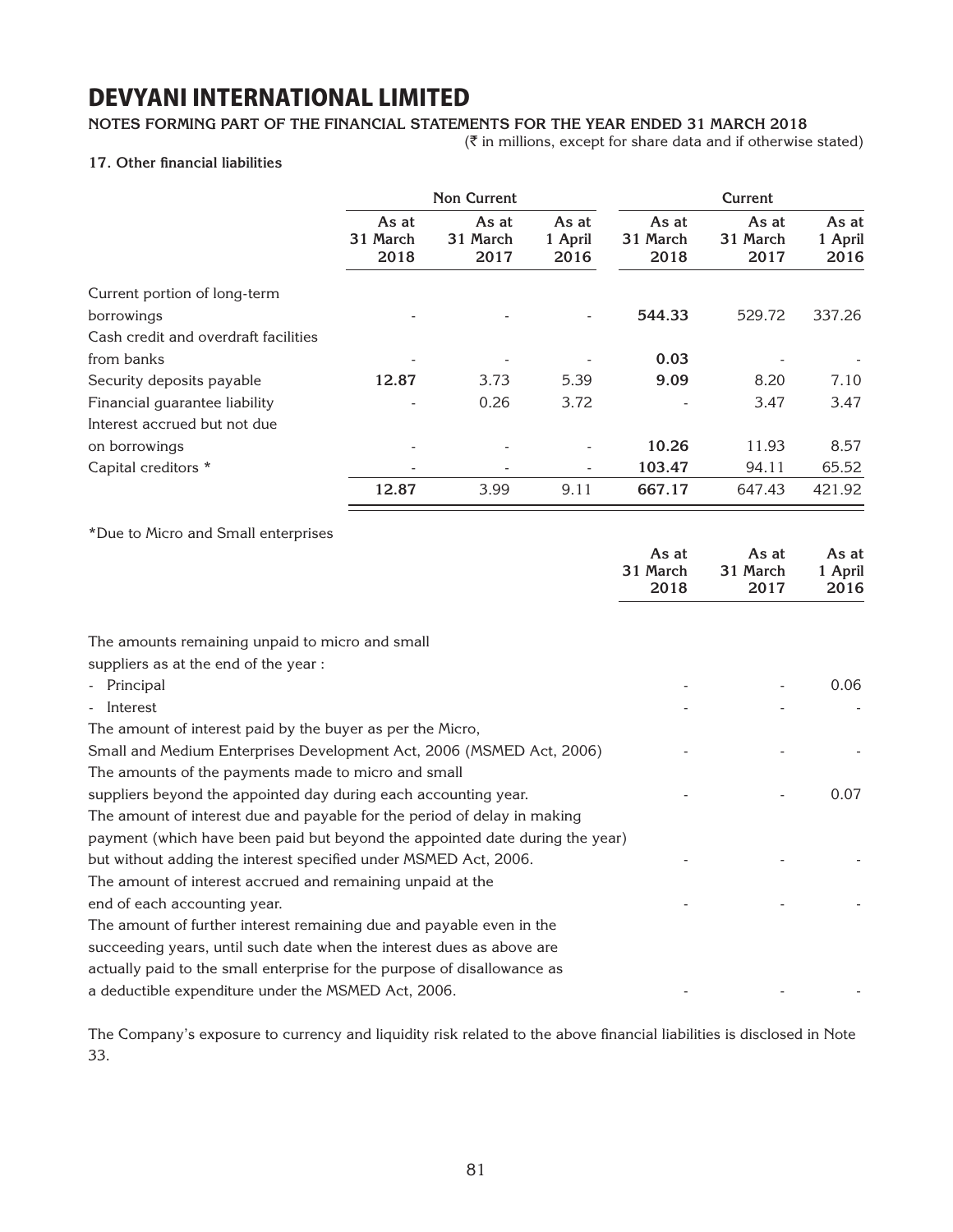#### **Notes forming part of the financial statements for the year ended 31 March 2018**

|                                                     |                           |                           |                          |                           | $(\bar{\bar{\zeta}})$ in millions, except for share data and if otherwise stated) |                          |  |
|-----------------------------------------------------|---------------------------|---------------------------|--------------------------|---------------------------|-----------------------------------------------------------------------------------|--------------------------|--|
| 18. Provisions                                      |                           | <b>Non Current</b>        |                          |                           | <b>Current</b>                                                                    |                          |  |
|                                                     | As at<br>31 March<br>2018 | As at<br>31 March<br>2017 | As at<br>1 April<br>2016 | As at<br>31 March<br>2018 | As at<br>31 March<br>2017                                                         | As at<br>1 April<br>2016 |  |
| Provision for employee benefits                     |                           |                           |                          |                           |                                                                                   |                          |  |
| Gratuity (Refer to Note 37)                         | 40.87                     | 48.18                     | 43.90                    | 15.60                     | 7.90                                                                              | 8.72                     |  |
| Compensated absences                                | 41.08                     | 37.52                     | 31.99                    | 19.72                     | 8.94                                                                              | 7.19                     |  |
|                                                     | 81.95                     | 85.70                     | 75.89                    | 35.32                     | 16.84                                                                             | 15.91                    |  |
| 19. Other liabilities                               |                           | <b>Non Current</b>        |                          |                           | <b>Current</b>                                                                    |                          |  |
|                                                     | As at<br>31 March<br>2018 | As at<br>31 March<br>2017 | As at<br>1 April<br>2016 | As at<br>31 March<br>2018 | As at<br>31 March<br>2017                                                         | As at<br>1 April<br>2016 |  |
| Advances from customers                             |                           |                           |                          | 19.33                     | 53.57                                                                             | 33.49                    |  |
| Deferred income                                     | 3.20                      | 0.59                      | 0.08                     | 1.27                      | 0.26                                                                              | 0.03                     |  |
| Statutory dues                                      |                           |                           |                          |                           |                                                                                   |                          |  |
| GST payable                                         |                           |                           |                          | 93.23                     |                                                                                   |                          |  |
| VAT payable                                         |                           |                           |                          |                           | 48.65                                                                             | 41.97                    |  |
| TDS payable                                         |                           |                           |                          | 22.12                     | 21.71                                                                             | 13.15                    |  |
| Other statutory dues                                |                           |                           |                          | 16.91                     | 18.60                                                                             | 18.68                    |  |
| Employee related payables                           |                           |                           |                          | 162.21                    | 153.87                                                                            | 156.29                   |  |
|                                                     | 3.20                      | 0.59                      | 0.08                     | 315.07                    | 296.66                                                                            | 263.61                   |  |
| 20. Trade payables                                  |                           |                           |                          | As at<br>31 March<br>2018 | As at<br>31 March<br>2017                                                         | As at<br>1 April<br>2016 |  |
| - Related parties (Refer to Note 35)                |                           |                           |                          |                           | 19.15                                                                             | 1.25                     |  |
| - Micro and small enterprises (Refer to Note below) |                           |                           |                          | 2.56                      | 0.01                                                                              | 0.01                     |  |
| - Other trade payables                              |                           |                           |                          | 826.79                    | 671.45                                                                            | 600.87                   |  |
|                                                     |                           |                           |                          | 829.35                    | 690.61                                                                            | 602.13                   |  |

The Company's exposure to currency and liquidity risk related to the above financial liabilities is disclosed in Note 33.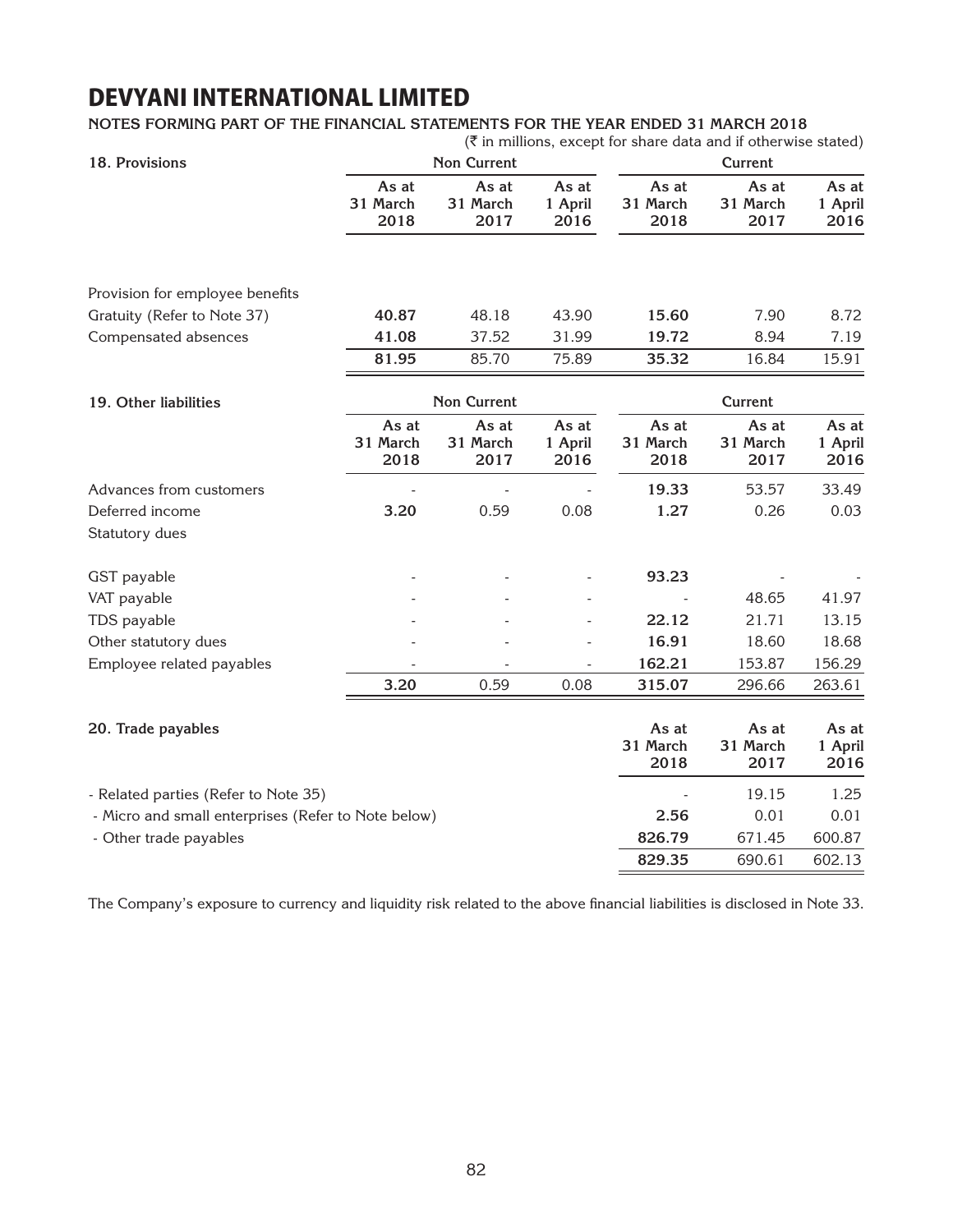### **Notes forming part of the financial statements for the year ended 31 March 2018**

 $(\bar{\tau}$  in millions, except for share data and if otherwise stated)

|                                                                         | As at<br>31 March<br>2018 | As at<br>31 March<br>2017 | As at<br>1 April<br>2016 |
|-------------------------------------------------------------------------|---------------------------|---------------------------|--------------------------|
| Dues to micro and small enterprises                                     |                           |                           |                          |
| The amounts remaining unpaid to micro and small                         |                           |                           |                          |
| suppliers as at the end of the year                                     |                           |                           |                          |
| Principal                                                               | 2.54                      |                           |                          |
| Interest                                                                | 0.02                      | 0.01                      | 0.01                     |
| The amount of interest paid by the buyer as per the Micro,              |                           |                           |                          |
| Small and Medium Enterprises Development Act, 2006 (MSMED Act, 2006)    |                           |                           |                          |
| The amounts of the payments made to micro and small suppliers           |                           |                           |                          |
| beyond the appointed day during each accounting year.                   | 1.38                      |                           | 0.16                     |
| The amount of interest due and payable for the period of delay          |                           |                           |                          |
| in making payment (which have been paid but beyond the                  |                           |                           |                          |
| appointed date during the year) but without adding the interest         |                           |                           |                          |
| specified under MSMED Act, 2006.                                        | 0.01                      |                           |                          |
| The amount of interest accrued and remaining                            |                           |                           |                          |
| unpaid at the end of each accounting year.                              | 0.02                      | 0.01                      | 0.01                     |
| The amount of further interest remaining due and payable                |                           |                           |                          |
| even in the succeeding years, until such date when the interest         |                           |                           |                          |
| dues as above are actually paid to the small enterprise for the purpose |                           |                           |                          |
| of disallowance as a deductible expenditure under the MSMED Act, 2006.  | 0.02                      | 0.01                      | 0.01                     |

### **21. Revenue from operations**

|                                                       | For the year ended<br>31 March 2018 | For the year ended<br>31 March 2017 |
|-------------------------------------------------------|-------------------------------------|-------------------------------------|
| Sale of products                                      |                                     |                                     |
| Finished goods                                        | 8,556.46                            | 7,762.89                            |
| Traded goods                                          | 120.12                              | 83.78                               |
| Other operating revenues                              |                                     |                                     |
| Marketing and other support services                  | 70.73                               | 179.25                              |
| Management fee                                        | 55.59                               | 48.10                               |
| Scrap sales                                           | 3.26                                | 0.14                                |
|                                                       | 8,806.16                            | 8,074.16                            |
| 22. Other income                                      | For the year ended<br>31 March 2018 | For the year ended<br>31 March 2017 |
| Interest income under effective interest method from: |                                     |                                     |
| -bank deposits                                        | 9.27                                | 11.26                               |
| -loan to subsidiaries                                 | 6.23                                | 26.45                               |

| 1.40  | 8.32  |
|-------|-------|
| 27.01 | 24.44 |
| 0.68  |       |
|       |       |
| 0.92  | 10.20 |
|       |       |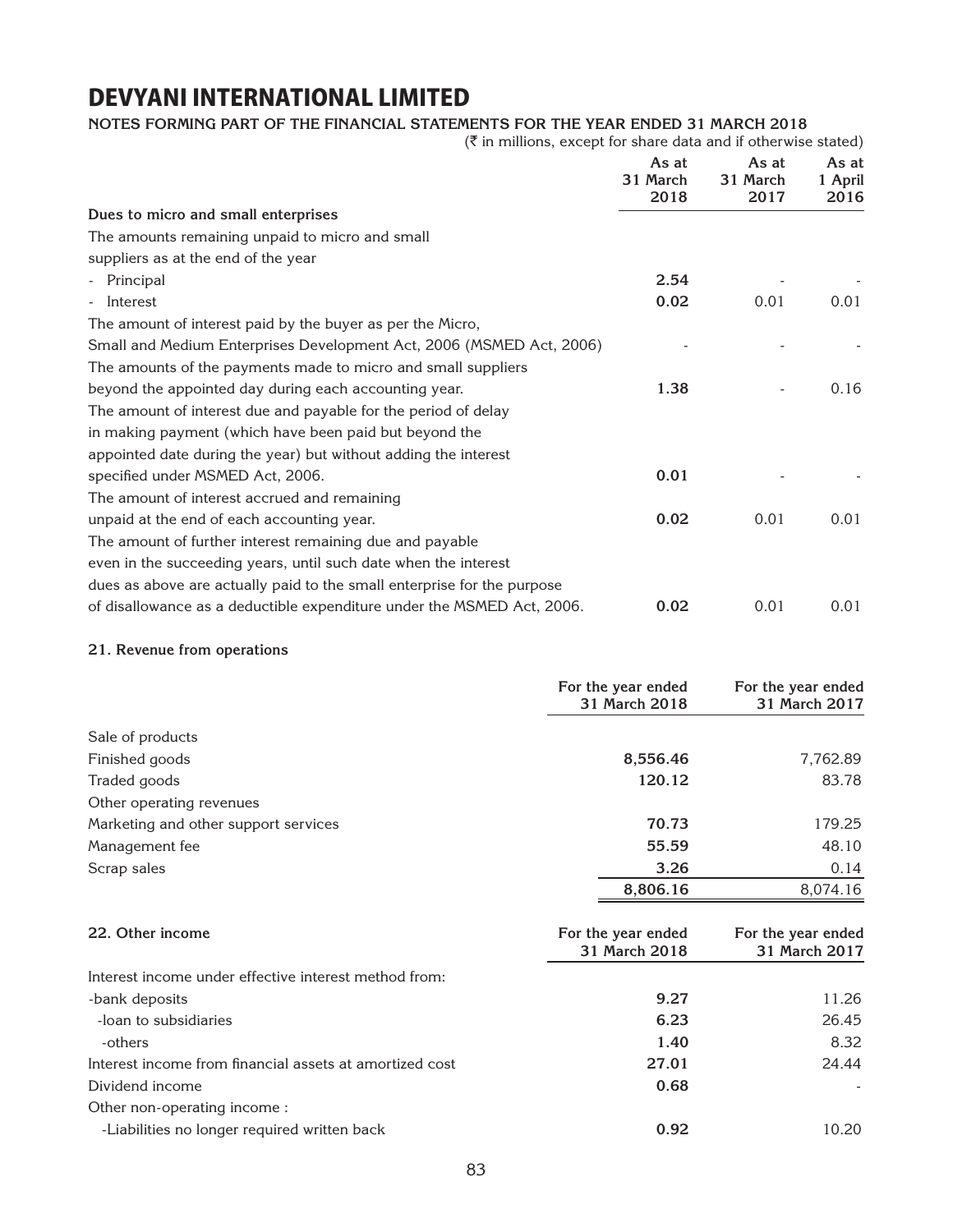### **Notes forming part of the financial statements for the year ended 31 March 2018**

|                                                                                                                       |                                     | $(\overline{\xi})$ in millions, except for share data and if otherwise stated) |
|-----------------------------------------------------------------------------------------------------------------------|-------------------------------------|--------------------------------------------------------------------------------|
|                                                                                                                       | For the year ended<br>31 March 2018 | For the year ended<br>31 March 2017                                            |
| -Rental income                                                                                                        | 109.29                              | 14.35                                                                          |
| -Gain on disposal of property plant and equipment (net)                                                               | 3.68                                | 4.63                                                                           |
| -Net gain on investment carried at fair value through profit and loss                                                 | 24.39                               | 4.77                                                                           |
| -Guarantee commission                                                                                                 | 9.25                                | 3.47                                                                           |
|                                                                                                                       | 192.13                              | 107.89                                                                         |
| 23. Cost of materials consumed                                                                                        | For the year ended<br>31 March 2018 | For the year ended<br>31 March 2017                                            |
| Raw material and packing material consumed                                                                            |                                     |                                                                                |
| Inventories at the beginning of the year                                                                              | 262.20                              | 250.13                                                                         |
| Add: Purchases during the year (net)                                                                                  | 2,615.97                            | 2,436.90                                                                       |
| Less: Inventories at the end of the year                                                                              | 251.06                              | 262.20                                                                         |
|                                                                                                                       | 2,627.11                            | 2,424.83                                                                       |
| 24. Purchase of stock-in-trade                                                                                        | For the year ended<br>31 March 2018 | For the year ended<br>31 March 2017                                            |
|                                                                                                                       |                                     |                                                                                |
| Purchase of stock-in-trade                                                                                            | 103.63                              | 62.65                                                                          |
|                                                                                                                       | 103.63                              | 62.65                                                                          |
| 25. Changes in inventories of stock-in-trade                                                                          | For the year ended<br>31 March 2018 | For the year ended<br>31 March 2017                                            |
|                                                                                                                       |                                     |                                                                                |
| <b>Opening Stock</b>                                                                                                  |                                     |                                                                                |
| <b>Closing Stock</b>                                                                                                  | 15.51                               |                                                                                |
| Net (increase)/decrease in stock in trade                                                                             | (15.51)                             |                                                                                |
| 26. Employee benefits expense                                                                                         | For the year ended<br>31 March 2018 | For the year ended<br><b>31 March 2017</b>                                     |
|                                                                                                                       |                                     |                                                                                |
| Salaries, wages and bonus                                                                                             | 1,223.60<br>110.39                  | 1,243.47<br>116.96                                                             |
| Contribution to provident and other funds                                                                             | 15.50                               | 16.30                                                                          |
| Expenses related to post- employment defined benefit plan (Refer to Note 37)<br>Employee stock option scheme expenses |                                     | 23.41                                                                          |
| Staff welfare expenses                                                                                                | 1.44<br>24.75                       | 17.43                                                                          |
|                                                                                                                       | 1,375.68                            | 1,417.57                                                                       |
|                                                                                                                       |                                     |                                                                                |
| 27. Finance costs                                                                                                     | For the year ended<br>31 March 2018 | For the year ended<br>31 March 2017                                            |
| Interest expenses                                                                                                     |                                     |                                                                                |
| Interest on borrowings measured at amortised cost                                                                     | 184.63                              | 163.57                                                                         |
|                                                                                                                       |                                     |                                                                                |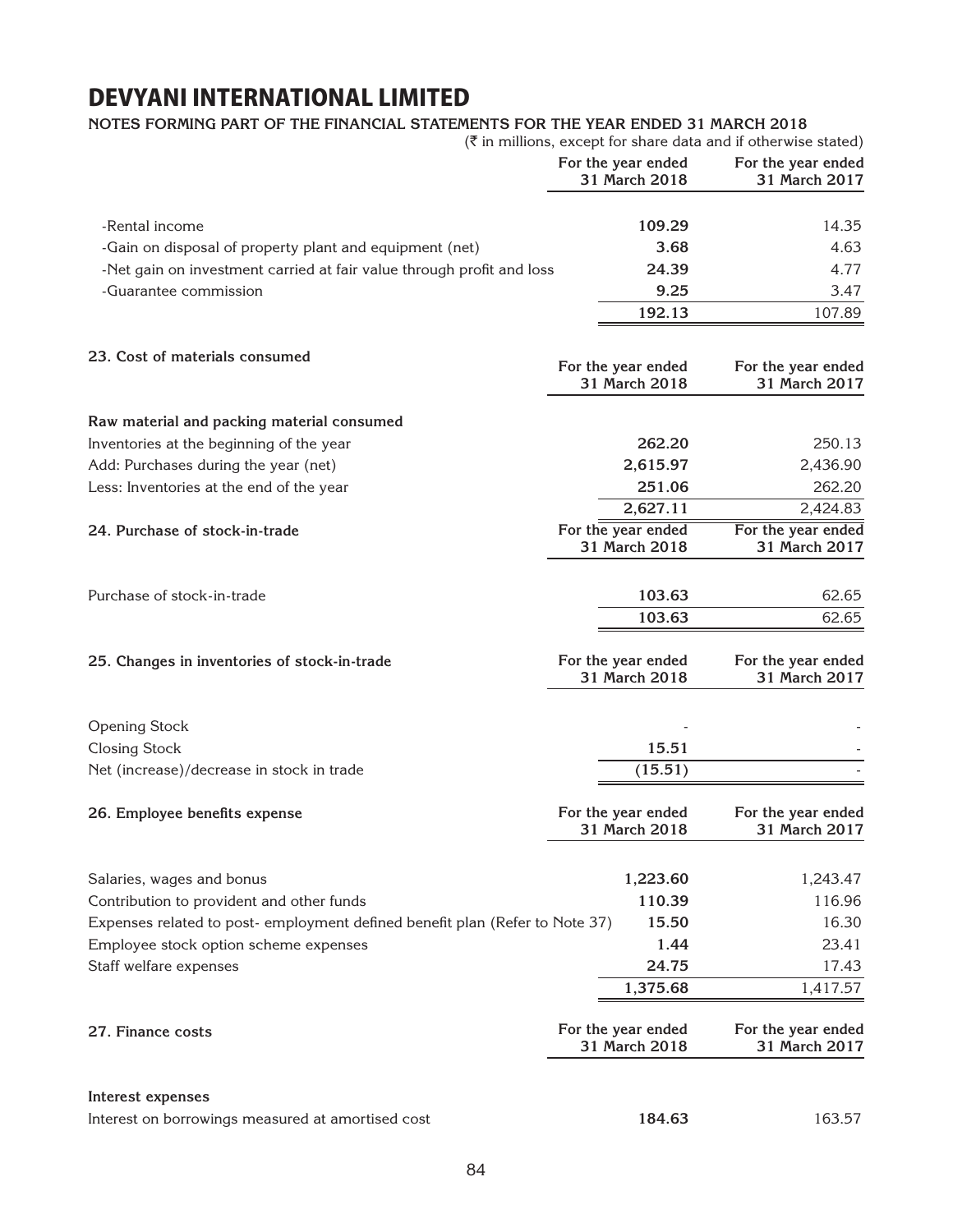### **Notes forming part of the financial statements for the year ended 31 March 2018**

|                                                                        | $(\overline{\xi})$ in millions, except for share data and if otherwise stated) |                                     |
|------------------------------------------------------------------------|--------------------------------------------------------------------------------|-------------------------------------|
|                                                                        | For the year ended<br>31 March 2018                                            | For the year ended<br>31 March 2017 |
| Interest accretion on financial liabilities measured at amortised cost | 1.06                                                                           | 0.07                                |
| Others                                                                 | 0.02                                                                           | 0.04                                |
|                                                                        | 185.71                                                                         | 163.68                              |
| 28. Depreciation and amortisation expense                              | For the year ended<br>31 March 2018                                            | For the year ended<br>31 March 2017 |
| Depreciation on property, plant and equipment (Refer to Note 3)        | 431.01                                                                         | 501.87                              |
| Amortisation of intangible assets (Refer to Note 4)                    | 49.44                                                                          | 58.42                               |
|                                                                        | 480.45                                                                         | 560.29                              |
| 29. Other expenses                                                     |                                                                                |                                     |
| Power and fuel                                                         | 602.39                                                                         | 569.30                              |
| Rent (Refer to Note 34)                                                | 1,280.81                                                                       | 1,297.56                            |
| Repairs and maintenance                                                |                                                                                |                                     |
| -Plant and equipment                                                   | 125.10                                                                         | 149.51                              |
| - Buildings                                                            | 190.67                                                                         | 173.70                              |
| -Others                                                                | 35.51                                                                          | 36.89                               |
| Rates and taxes                                                        | 24.86                                                                          | 24.40                               |
| Travelling and conveyance                                              | 64.75                                                                          | 45.41                               |
| Legal and professional                                                 | 14.12                                                                          | 20.60                               |
| Auditor's remuneration (Refer to Note below)                           | 8.61                                                                           | 8.27                                |
| Water charges                                                          | 25.66                                                                          | 26.27                               |
| Insurance                                                              | 7.15                                                                           | 11.14                               |
| Printing and stationery                                                | 9.38                                                                           | 6.61                                |
| Communication                                                          | 94.10                                                                          | 100.29                              |
| Directors' sitting fee                                                 | 1.33                                                                           | 1.38                                |
| Security and service charges                                           | 60.64                                                                          | 48.37                               |
| Bank charges                                                           | 9.84                                                                           | 9.33                                |
| Advertisement and sales promotion                                      | 399.71                                                                         | 357.62                              |
| Commission and brokerage                                               | 5.74                                                                           | 9.40                                |
| Credit card commission and cash pickup charges                         | 87.01                                                                          | 62.73                               |
| Royalty and continuing fee                                             | 477.73                                                                         | 491.55                              |
| Freight, octroi and insurance paid                                     | 193.69                                                                         | 213.11                              |
| Delivery vehicle running and maintenance                               | 11.51                                                                          |                                     |
| Loading and unloading charges                                          | 8.59                                                                           | 13.16                               |
| Bad debts and advances written off                                     |                                                                                | 10.57                               |
| Allowance for doubtful debts                                           |                                                                                | 25.53                               |
| Net loss on foreign currency transactions and translations             | 0.64                                                                           | 2.05                                |
| Provision for impairment loss in value of investments                  | 72.32                                                                          |                                     |
| General office and other miscellaneous expenses                        | 50.63                                                                          | 42.21                               |
|                                                                        | 3,862.49                                                                       | 3,756.96                            |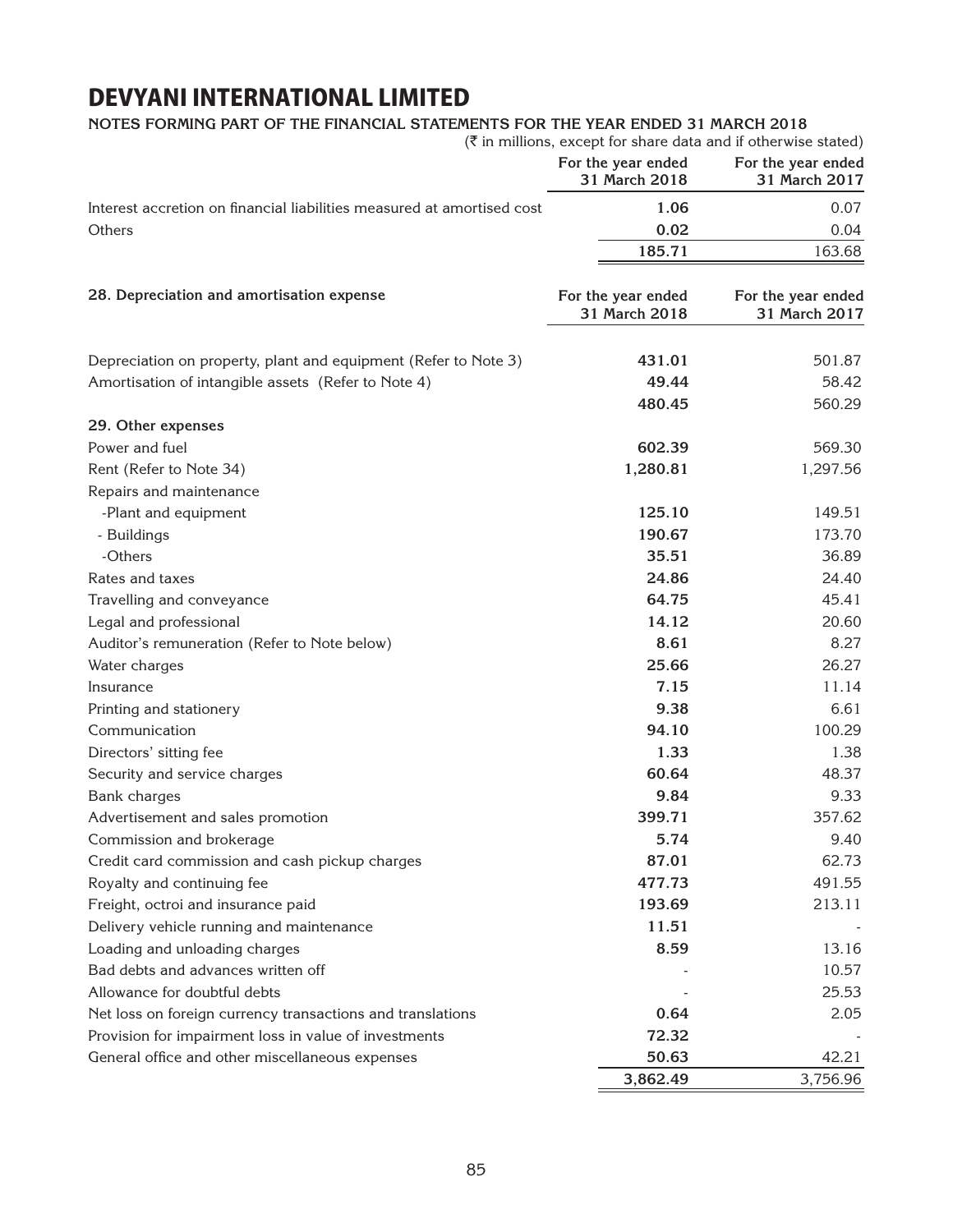#### **Notes forming part of the financial statements for the year ended 31 March 2018**

|                                | $(\bar{\bar{\zeta}})$ in millions, except for share data and if otherwise stated) |                                     |
|--------------------------------|-----------------------------------------------------------------------------------|-------------------------------------|
|                                | For the year ended<br>31 March 2018                                               | For the year ended<br>31 March 2017 |
| Note - Auditor's remuneration  |                                                                                   |                                     |
| As auditor                     |                                                                                   |                                     |
| Statutory audit*               | 8.44                                                                              | 7.00                                |
| Tax matters                    |                                                                                   | 0.37                                |
| Others matters                 |                                                                                   | 0.61                                |
| Outlays                        | 0.17                                                                              | 0.29                                |
|                                | 8.61                                                                              | 8.27                                |
| *Inclusive of applicable taxes |                                                                                   |                                     |
| 30. Income Tax                 | For the year ended<br>31 March 2018                                               | For the year ended<br>31 March 2017 |

**(a) Amounts recognised in the Statement of Profit and Loss comprises:** Current tax: Current tax - - Deferred tax expense: Attributable to Origination and reversal of temporary differences - and the set of the set of the set of the  $\sim$ **(b) Income tax recognised in other comprehensive income** Income tax relating to remeasurement of defined benefit plans - - - -

#### **(c) Reconciliation of tax expense between accounting profit at applicable tax rate and effective tax rate:**

|                                                                       | For the year ended<br>31 March 2018 |                  | For the year ended<br>31 March 2017 |
|-----------------------------------------------------------------------|-------------------------------------|------------------|-------------------------------------|
| Profit/(Loss) before tax                                              | 546.69                              |                  | (726.21)                            |
| Tax using the Company's domestic tax                                  |                                     |                  |                                     |
| rate - 34.608% (31 March 2017: 30.90%)                                | 189.20                              |                  | (224.43)                            |
| Change in unrecognised temporary differences                          | (26.92)                             |                  | 152.04                              |
| Recognition of previously unrecognised unabosrbed depreciation        | (37.20)                             |                  |                                     |
| Unrecognised unabosrbed depreciation                                  |                                     |                  | 74.36                               |
| Rate change impact on deferred tax *                                  | (150.97)                            |                  |                                     |
| Others                                                                | 25.89                               |                  | (1.97)                              |
| Income tax expense at effective tax rate                              |                                     |                  |                                     |
| reported in the Statement of Profit and Loss                          |                                     |                  |                                     |
| * Represents the change in enacted tax rate as on the reporting date. |                                     |                  |                                     |
| (d) Income tax assets and Income tax liabilities:                     | As at                               | As at            | As at                               |
|                                                                       | 31 March<br>2018                    | 31 March<br>2017 | 1 April<br>2016                     |
| Advance tax (net of provision of tax)                                 |                                     |                  |                                     |
| (31 March 2017: Nil and 1 April 2016: Nil)                            | 83.95                               | 78.80            | 90.42                               |
|                                                                       | 83.95                               | 78.80            | 90.42                               |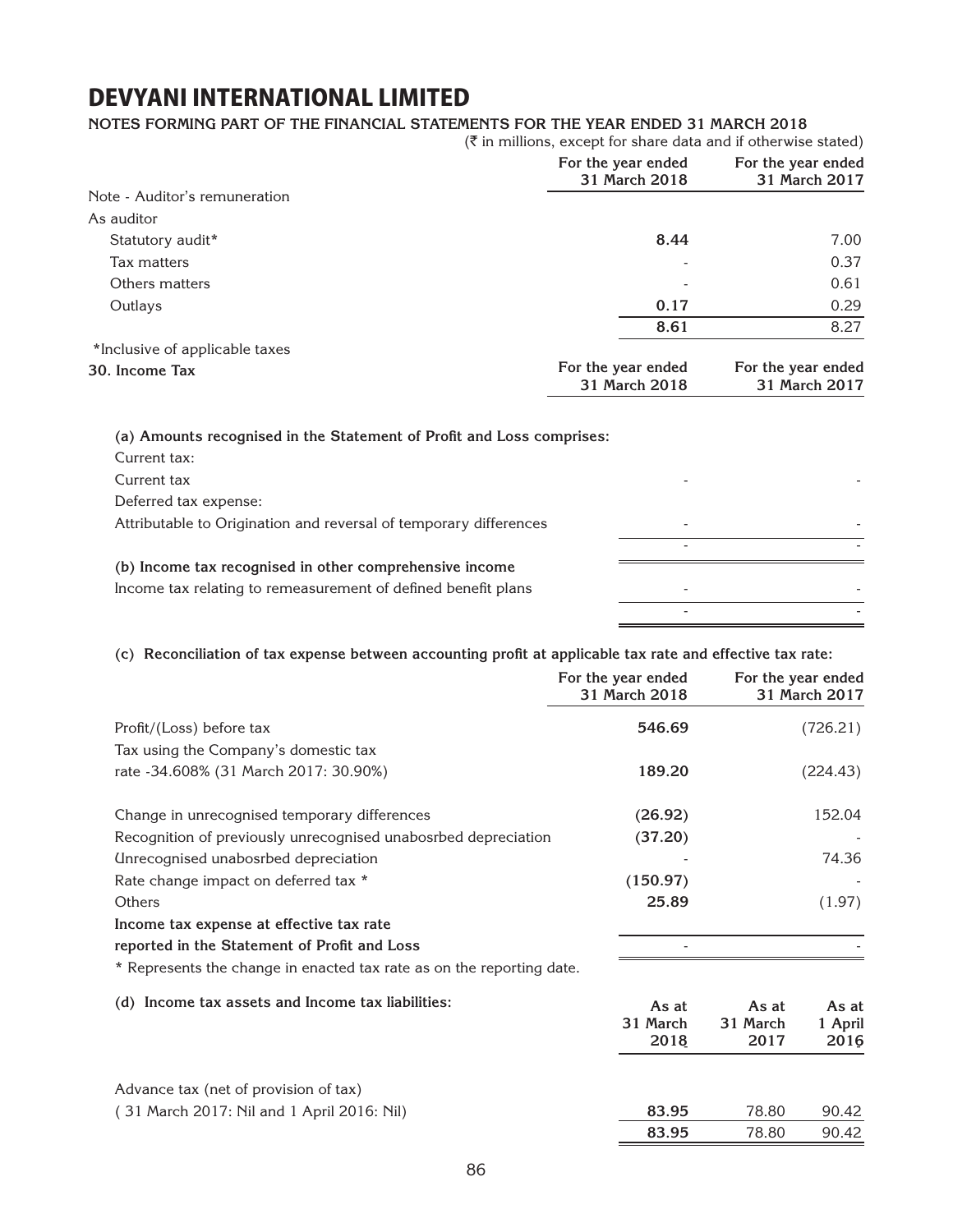DEVYANI INTERNATIONAL LIMITED DEVYANI INTERNATIONAL LIMITED

NOTES FORMING PART OF THE FINANCIAL STATEMENTS FOR THE YEAR ENDED 31 MARCH 2018 **Notes forming part of the financial statements for the year ended 31 March 2018**

(e) Deferred tax assets/liabilities **(e) Deferred tax assets/liabilities**

 **Deferred tax assets**  Deferred tax assets

| <b>JTES FORMING PART OF THE FINANCIAL STATEMENTS FOR THE YEAR ENDED 31 MARCH 2018</b> |                           |                                       |                          |                           |                            |                          |                           |                                                                                |                          |
|---------------------------------------------------------------------------------------|---------------------------|---------------------------------------|--------------------------|---------------------------|----------------------------|--------------------------|---------------------------|--------------------------------------------------------------------------------|--------------------------|
| Deferred tax assets/liabilities                                                       |                           |                                       |                          |                           |                            |                          |                           |                                                                                |                          |
| Deferred tax assets                                                                   |                           |                                       |                          |                           |                            |                          |                           | $(\overline{\tau}$ in millions, except for share data and if otherwise stated) |                          |
|                                                                                       |                           | tax assets<br>Deferred                |                          |                           | (Deferred tax liabilities) |                          |                           | Net deferred tax assets / (liabilities)                                        |                          |
|                                                                                       | 31 March<br>2018<br>As at | 31 March<br>As at<br>017<br>$\approx$ | 1 April<br>2016<br>As at | 31 March<br>2018<br>As at | 31 March<br>As at<br>2017  | 1 April<br>2016<br>As at | 31 March<br>2018<br>As at | 31 March<br>As at<br>2017                                                      | As at<br>1 April<br>2016 |
| equipment and intangible<br>Property, plant and<br>assets (net)                       | 374.37                    | 423.95                                | 288.43                   |                           |                            | r.                       | 374.37                    | 423.95                                                                         | 288.43                   |
| Employee related provisions<br>and liabilities                                        | 58.13                     | 45.83                                 | 45.03                    | ×                         |                            | $\mathbf{I}$             | 58.13                     | 45.83                                                                          | 45.03                    |
| đ<br>Financial assets<br>amortised cost                                               | 62.20                     | 54.55                                 | 53.31                    |                           |                            |                          | 62.20                     | 54.55                                                                          | 53.31                    |
| Financial liabilities at<br>amortised cost                                            |                           |                                       |                          | (6.08)                    | (2.42)                     | (2.92)                   | (6.08)                    | (2.42)                                                                         | (2.92)                   |
| Share based payment                                                                   | 38.75                     | 33.42                                 | 27.20                    |                           |                            | $\mathbf{I}$             | 38.75                     | 33.42                                                                          | 27.20                    |
| Others                                                                                | 8.92                      | 7.89                                  | 0.13                     | ٠                         |                            | f.                       | 8.92                      | 7.89                                                                           | 0.13                     |
| Unabsorbed depreciation                                                               | 553.16                    | 590.37                                | 516.01                   |                           |                            | $\mathbf{I}$             | 553.16                    | 590.37                                                                         | 516.01                   |
|                                                                                       | 1,095.53                  | [56.01                                | 930.11                   | (6.08)                    | (2.42)                     | (2.92)                   | 1,089.45                  | 1,153.59                                                                       | 927.19                   |
|                                                                                       |                           |                                       |                          |                           |                            |                          |                           |                                                                                |                          |
| Deferred tax liabilities                                                              |                           |                                       |                          |                           |                            |                          | (6.08)                    | (2.42)                                                                         | (2.92)                   |
| the extent of deferred tax<br>Deferred tax assets (to<br>liabilities)                 |                           |                                       |                          |                           |                            |                          | 6.08                      | 2.42                                                                           | 2.92                     |
| Deferred tax assets<br>recognised                                                     |                           |                                       |                          |                           |                            |                          | $\mathbf{I}$              | T,                                                                             |                          |

\* As at 31 March 2018, 31 March 2017 and 1 April 2016, the Company has significant unabsorbed depreciation and carry forward losses. Further, there exists no convincing evidence that sufficient taxable profit will be available against which such deferred tax asset can be realised. Accordingly, the \* As at 31 March 2018, 31 March 2017 and 1 April 2016, the Company has significant unabsorbed depreciation and carry forward losses. Further, there exists no convincing evidence that sufficient taxable profit will be available against which such deferred tax asset can be realised. Accordingly, the Company has recognised deferred tax asset to the extent of deferred tax liabilities. Company has recognised deferred tax asset to the extent of deferred tax liabilities.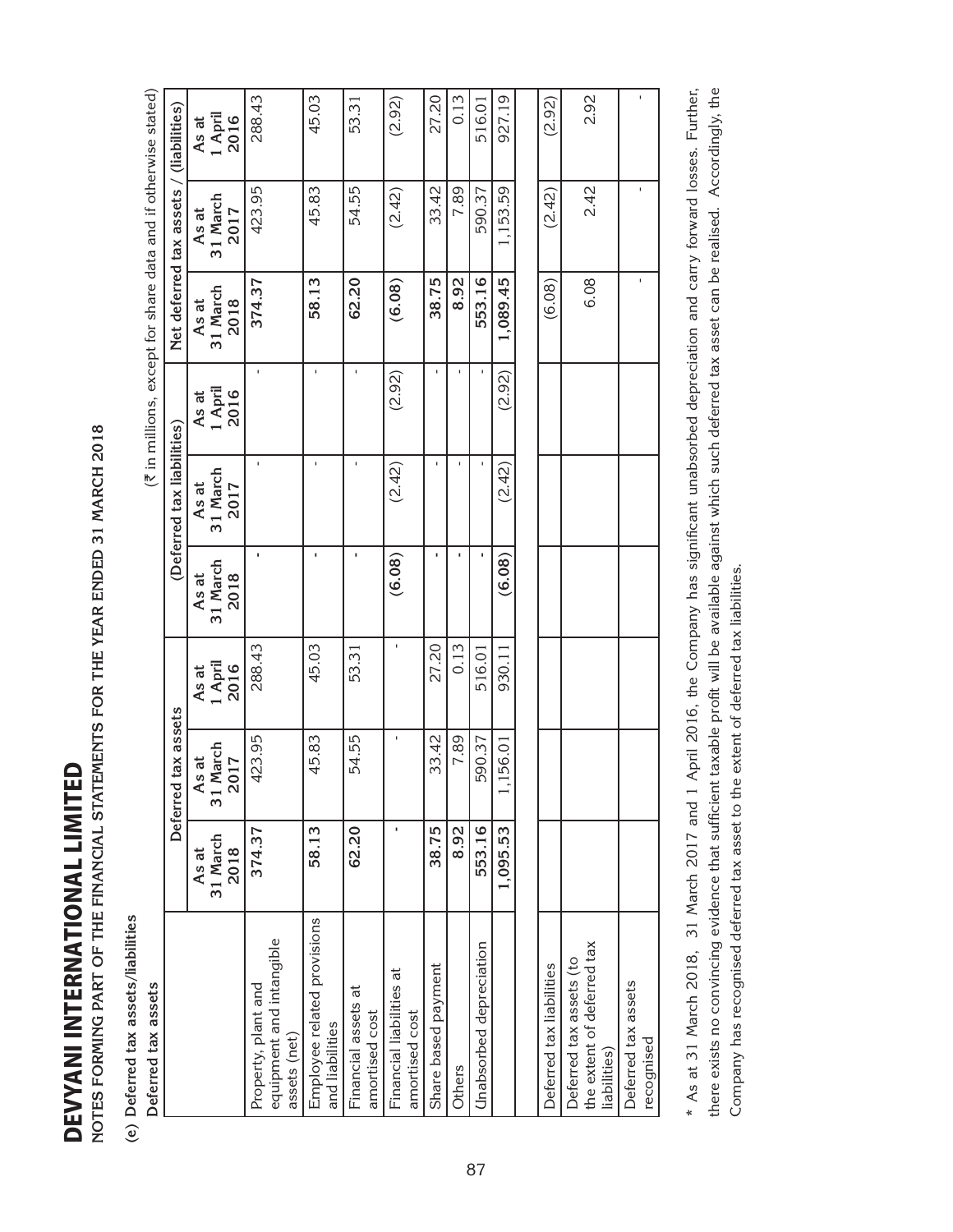| OTES FORMING PART OF THE FINANCIAL STATEMENTS FOR THE YEAR ENDED 31 MARCH 2018<br><b>DEVYANI INTERNATIONAL LIMITE</b> |                       |                          |                            |                           |                          |                                                                |                           |
|-----------------------------------------------------------------------------------------------------------------------|-----------------------|--------------------------|----------------------------|---------------------------|--------------------------|----------------------------------------------------------------|---------------------------|
| e) Movement of temporary differences                                                                                  |                       |                          |                            |                           |                          | (₹ in millions, except for share data and if otherwise stated) |                           |
|                                                                                                                       | 1 April 2016<br>As at | differences<br>Temporary | depreciation<br>Unabsorbed | 31 March<br>2017<br>As at | Temporary<br>differences | depreciation<br>Unabsorbed                                     | 31 March<br>2018<br>As at |
| equipment and intangible<br>Property, plant and<br>assets (net)                                                       | 288.43                | 135.52                   |                            | 423.95                    | (49.58)                  | ı                                                              | 374.37                    |
| Provisions                                                                                                            | 45.03                 | 0.80                     |                            | 45.83                     | 12.30                    | f,                                                             | 58.13                     |
| Financial assets at<br>amortised cost                                                                                 | 53.31                 | 1.24                     | ï                          | 54.55                     | 7.65                     | ı                                                              | 62.20                     |
| Financial liabilities at<br>amortised cost                                                                            | (2.92)                | 0.50                     | f,                         | (2.42)                    | (3.66)                   | ı                                                              | (6.08)                    |
| Share based payment                                                                                                   | 27.20                 | 6.22                     |                            | 33.42                     | 5.33                     |                                                                | 38.75                     |
| Others                                                                                                                | 0.13                  | 7.76                     |                            | 7.89                      | 1.03                     |                                                                | 8.92                      |
| depreciation<br>Unabsorbed                                                                                            | 516.01                |                          | 74.36                      | 590.37                    |                          | (37.21)                                                        | 553.16                    |
|                                                                                                                       | 927.19                | 152.04                   | 74.36                      | 1,153.59                  | (26.93)                  | (37.21)                                                        | 1,089.45                  |
|                                                                                                                       |                       |                          |                            |                           |                          |                                                                |                           |

f. Tax losses and tax credits for which no deferred tax asset was recognised expire as follows: **f. Tax losses and tax credits for which no deferred tax asset was recognised expire as follows:**

|                         | As at 31     | March 2018 |                                 | As at 31 March 2017                                          |          | As at 1 April 2016 |
|-------------------------|--------------|------------|---------------------------------|--------------------------------------------------------------|----------|--------------------|
|                         | Gross Amount | Effect     | Unrecognised Tax   Gross Amount | Unrecognised Tax   Gross Amount   Unrecognised Tax<br>Effect |          | Effect             |
| Inabsorbed depreciation |              |            |                                 |                                                              |          |                    |
| Never expire            | 1,598.37     | 553.16     | 1,910.58                        | 590.37                                                       | 1,669.93 | 516.01             |
|                         | .598.37      | 553.16     | 1,910.58                        | 590.37                                                       | 1,669.93 | 516.01             |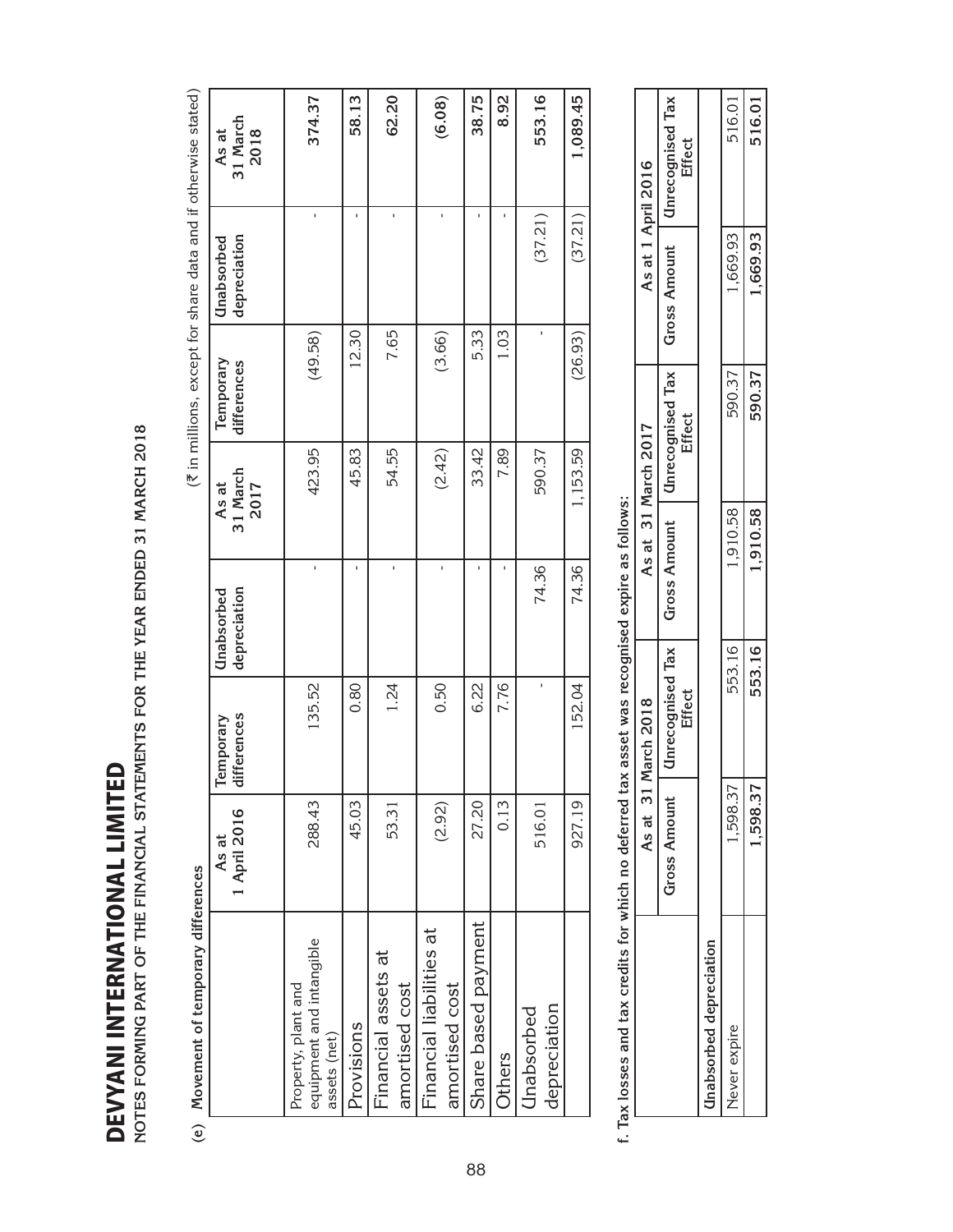### **Notes forming part of the financial statements for the year ended 31 March 2018**

| For the year ended<br>31 March 2018 | For the year ended<br>31 March 2017                                               |
|-------------------------------------|-----------------------------------------------------------------------------------|
|                                     |                                                                                   |
|                                     |                                                                                   |
| 546.69                              | (726.21)                                                                          |
|                                     |                                                                                   |
| 106,166,666                         | 106,166,666                                                                       |
|                                     |                                                                                   |
| 1,892,015                           | 1,972,828                                                                         |
|                                     |                                                                                   |
| 108,058,681                         | 108,139,494                                                                       |
| 5.15                                | (6.84)                                                                            |
| 5.06                                | (6.84)                                                                            |
| 10                                  | 10                                                                                |
|                                     | $(\bar{\bar{\zeta}})$ in millions, except for share data and if otherwise stated) |

\* As at 31 March 2017, the outstanding potential equity shares had an anti-dilutive effect on EPS hence there was no dilution of EPS for the year ended 31 March 2017.

#### **32. Transition to Ind AS**

These are the Company's first financial statements prepared in accordance with Ind AS.

The Company has adopted Indian Accounting Standards (Ind AS) as notified under section 133 of the Companies Act, 2013, with effect from 1 April 2017, with transition date of 1 April 2016, pursuant to notification issued by Ministry of Corporate Affairs dated 16 February 2015. Accordingly, the financial statements for the year ended 31 March 2018, the comparative information presented in these financial statements for the year ended 31 March 2017 and the opening Balance Sheet as at 1 April 2016 have been prepared in accordance with Ind AS.

In preparing opening Ind AS Balance Sheet, the Company have adjusted amounts reported previously in the financial statements prepared in accordance with the accounting standards notified under Companies (Accounting Standards) Rules, 2006 (as amended), as notified under section 133 of the Companies Act, 2013 ('Previous Indian GAAP') and other relevant provisions for the Companies Act, 2013. An explanation of how the transition from Previous Indian GAAP to Ind AS has affected our financial performance, cash flows and financial position is set out in the following tables and the notes.

#### **a. Exemptions and exceptions availed**

Set out below are the applicable Ind AS 101 optional exemptions and mandatory exceptions applied in transition from Previous Indian GAAP to Ind AS

#### **(i) Ind AS optional exemptions**

#### **1. Deemed cost for property, plant and equipment and intangible assets**

As per Ind AS 101, an entity may elect to use carrying values of all property, plant and equipment and intangible assets as recognised in the financial statement as at the date of transition to Ind AS, measured as per the Previous Indian GAAP and use that as its deemed cost as at the date of transition.

Accordingly, the Company has elected to measure property, plant and equipment and intangible assets at their Previous Indian GAAP carrying values. Refer to Note 3 and 4.

#### **2. Determining whether an arrangement contains a lease**

Ind AS 101 includes an optional exemption that permits an entity to apply the relevant requirements in Appendix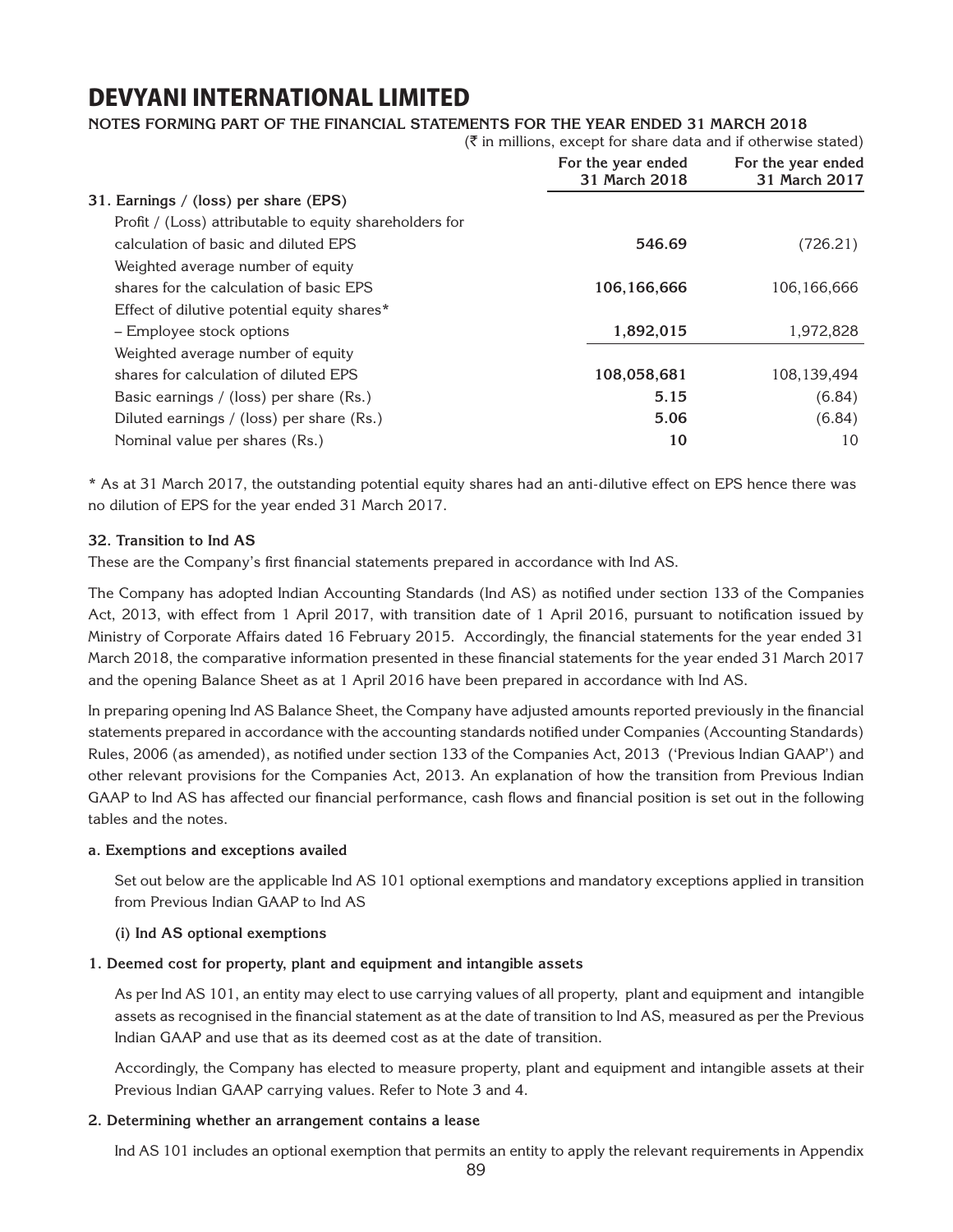### **Notes forming part of the financial statements for the year ended 31 March 2018**

 $(\bar{\bar{\zeta}})$  in millions, except for share data and if otherwise stated) C of Ind AS 17 for determining whether a contract or an arrangement existing at the date of transition contains a lease. Ind AS 101 provides the option to make the assessment on the basis of facts and circumstances existing at the date of transition to Ind AS, except where the effect is expected not to be material. The Company has elected to apply this exemption on the basis of facts and circumstances existing as at the transition date.

#### **3. Investment in subsidiaries and join venture**

As per Ind AS 101. if the entity measures its investment in subsidiaries and joint venture at cost in accordance with Ind AS 27, it shall measure that investment at one of the following amount in its opening Ind AS Balance Sheet :

- (a) cost determined in accordance with Ind AS 27; or
- (b) deemed cost. The deemed cost of such an investment shall be its :
	- (i) fair value at the entity's date of transition to Ind AS, in its separate financial statements; or
	- (ii) Previous Indian GAAP carrying amount at that date.

Accordingly, the Company has elected to treat Previous Indian GAAP carrying amount as deemed cost for its investment in equity shares held in the subsidiaries.

Also, the Company has elected to treat Previous Indian GAAP carrying amount as deemed cost for its investment in redeemable preference shares held in RV Enterprizes Pte. Limited on the date of transition to Ind AS.

#### **4. Business combinations**

Ind AS 101 provides the option to apply Ind AS 103 prospectively from the transition date or from a specific date prior to the transition date. This provides relief from full retrospective application that would require restatement of all business combinations prior to the transition date.

The Company elected to apply Ind AS 103 prospectively to business combinations occurring after its transition date. Business combinations occurring prior to the transition date have not been restated.

#### **(ii) Ind AS mandatory exceptions**

#### **1. Estimates**

Under Ind AS 101, an entity's estimates in accordance with Ind AS at 'the date of transition to Ind AS' (i.e. 1 April 2016) or 'the end of the comparative period presented in the entity's first Ind AS financial statements' (i.e. 31 March 2017), as the case may be, should be consistent with estimates made for the same date in accordance with the Previous Indian GAAP.

The Company's estimates as at the transition date are consistent with the estimates made as at the same date made under Previous Indian GAAP. Key estimates considered in preparation of financial statements that were not required under the Previous Indian GAAP are listed below.

- Fair valuation of financial instruments carried at FVTPL
- Determination of the discounted value for financial instruments carried at amortised cost.
- Impairment of financial assets based on expected credit loss model.

#### **2. Classification and measurement of financial assets**

Ind AS 101 requires an entity to assess classification and measurement of financial assets on the basis of facts and circumstances that exist at the date of transition to Ind AS.

#### **b. Reconciliation between Previous Indian GAAP and Ind AS.**

Ind AS 101 requires an entity to reconcile equity, total comprehensive income and cash flows for previous periods. The following tables and notes represent the reconciliation from Previous Indian GAAP to Ind AS.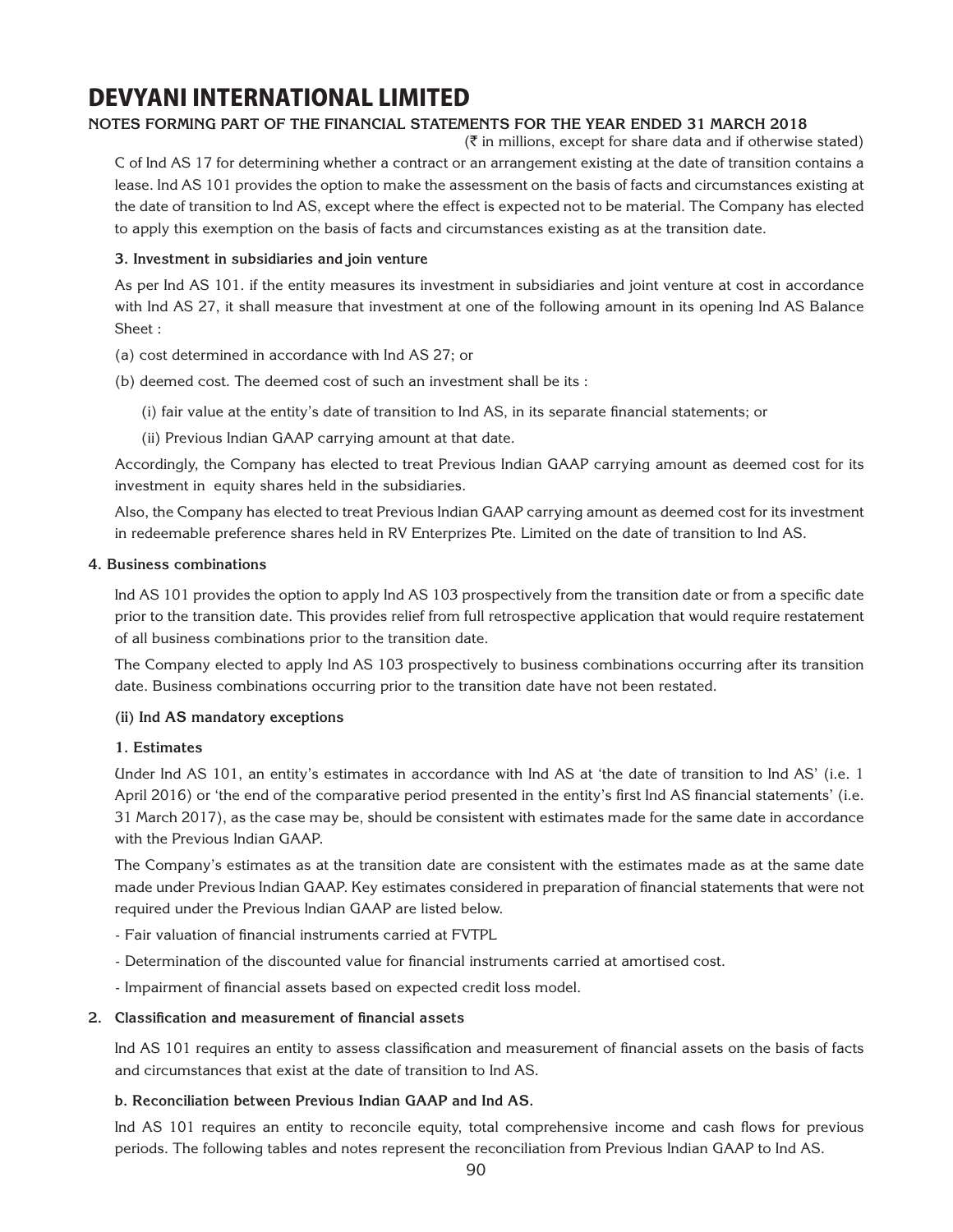DEVYANI INTERNATIONAL LIMITED DEVYANI INTERNATIONAL LIMITED

NOTES FORMING PART OF THE FINANCIAL STATEMENTS FOR THE YEAR ENDED 31 MARCH 2018 **Notes forming part of the financial statements for the year ended 31 March 2018**

| NOTES FORMING PART OF THE FINANCIAL STATEMENTS FOR THE YEAR ENDED 31 MARCH 2018 |                   |                                    |                                      |               |                                                                |                                      |               |
|---------------------------------------------------------------------------------|-------------------|------------------------------------|--------------------------------------|---------------|----------------------------------------------------------------|--------------------------------------|---------------|
| (i) Reconciliation of equity as at 1 April 2016 and                             |                   | 11 March 2017<br>ო                 |                                      |               | (₹ in millions, except for share data and if otherwise stated) |                                      |               |
|                                                                                 |                   | As                                 | 2017<br>31 March<br>đ                |               |                                                                | As at 1 April 2016                   |               |
|                                                                                 | <b>Note</b>       | Previous Indian<br>GAAP*<br>As per | transition to<br>Effect of<br>Ind AS | As per Ind AS | Previous Indian<br>GAAP*<br>As per                             | transition to<br>Effect of<br>Ind AS | As per Ind AS |
| Assets                                                                          |                   |                                    |                                      |               |                                                                |                                      |               |
| Non-current assets                                                              |                   |                                    |                                      |               |                                                                |                                      |               |
| Property, plant and equipment                                                   |                   | 2,775.08                           | (190.85)                             | 2,584.23      | 2,772.55                                                       | 35.85                                | 2,808.40      |
| Capital work-in-progress                                                        |                   | 57.85                              |                                      | 57.85         | 222.55                                                         |                                      | 222.55        |
| Intangible assets                                                               |                   | 236.87                             | (44.55)                              | 192.32        | 247.59                                                         | $\mathbf I$                          | 247.59        |
| Intangible assets under development                                             |                   |                                    |                                      | $\mathbf{I}$  | 16.37                                                          | $\mathbf{I}$                         | 16.37         |
| Financial assets                                                                |                   |                                    |                                      |               |                                                                |                                      |               |
| (i) Investments                                                                 | and h<br>$\sigma$ | 1,239.89                           | (22.79)                              | 1,217.10      | 1,077.57                                                       | (27.57)                              | 1,050.00      |
| (ii) Loans                                                                      | and h<br>$\Delta$ | 413.60                             | (162.81)                             | 250.79        | 565.97                                                         | (172.88)                             | 393.09        |
| (iii) Other financial assets                                                    |                   | 1.62                               |                                      | 1.62          | 3.19                                                           |                                      | 3.19          |
| Income tax assets (net)                                                         |                   | 78.80                              |                                      | 78.80         | 90.42                                                          |                                      | 90.42         |
| Other non-current assets                                                        | م                 | 31.00                              | 126.14                               | 157.14        | 15.21                                                          | 128.72                               | 143.93        |
| Total non-current assets                                                        |                   | 4,834.71                           | (294.87)                             | 4,539.85      | 5,011.42                                                       | (35.88)                              | 4,975.54      |
| Current assets                                                                  |                   |                                    |                                      |               |                                                                |                                      |               |
| Inventories                                                                     |                   | 272.07                             | (9.87)                               | 262.20        | 285.98                                                         | (35.85)                              | 250.13        |
| Financial assets                                                                |                   |                                    |                                      |               |                                                                |                                      |               |
| (i) Trade receivables                                                           |                   | 247.55                             | $\mathbf{I}$                         | 247.55        | 184.35                                                         | $\mathbf{I}$                         | 184.35        |
| (ii) Cash and cash equivalents                                                  |                   | 293.32                             |                                      | 293.32        | 403.99                                                         | f,                                   | 403.99        |
| (iii) Bank balances other than cash<br>and cash equivalents, above              |                   | 1.29                               |                                      | 1.29          | 3.15                                                           |                                      | 3.15          |
| $(iv)$ Loans                                                                    | and h<br>$\Delta$ | 247.79                             | (13.72)                              | 234.05        | 155.08                                                         | (3.10)                               | 151.98        |
| (v) Other financial assets                                                      |                   | 3.57                               |                                      | 3.57          | 9.67                                                           |                                      | 9.67          |
| Other current assets                                                            | م                 | 61.08                              | 25.57                                | 86.65         | 43.09                                                          | 24.29                                | 67.38         |
| Total current assets                                                            |                   | 1,126.67                           | 1.97                                 | 1,128.63      | 1,085.31                                                       | (14.66)                              | 1,070.65      |
| Total assets                                                                    |                   | 5,961.38                           | (292.89)                             | 5,668.48      | 6,096.73                                                       | (50.54)                              | 6,046.19      |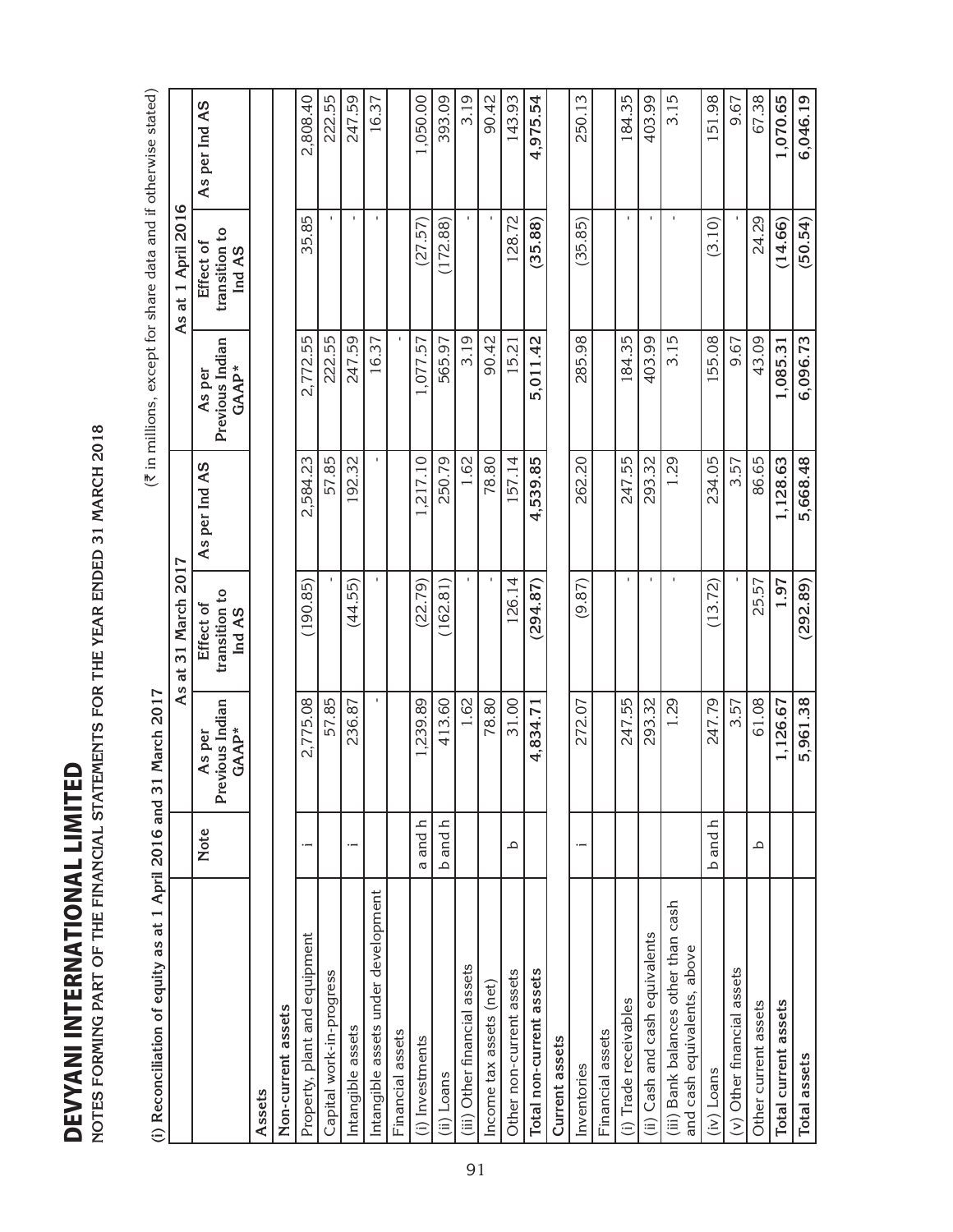|                                  |             |                                    |                                                  |               | (₹ in millions, except for share data and if otherwise stated) |                                                  |               |
|----------------------------------|-------------|------------------------------------|--------------------------------------------------|---------------|----------------------------------------------------------------|--------------------------------------------------|---------------|
|                                  |             | As                                 | 31 March 2017<br>đ                               |               |                                                                | As at 1 April 2016                               |               |
|                                  | Note        | Previous Indian<br>GAAP*<br>As per | transition to<br>Effect of<br>Ind A <sub>S</sub> | As per Ind AS | Previous Indian<br>GAAP*<br>As per                             | transition to<br>Effect of<br>Ind A <sub>S</sub> | As per Ind AS |
| Equity and liabilities           |             |                                    |                                                  |               |                                                                |                                                  |               |
| Equity                           |             |                                    |                                                  |               |                                                                |                                                  |               |
| Equity share capital             |             | 1,061.67                           |                                                  | 1,061.67      | 1,061.67                                                       |                                                  | 1,061.67      |
| Other equity                     |             | 1,783.35                           | (289.60)                                         | 1,493.75      | 2,247.59                                                       | (48.40)                                          | 2,199.19      |
| Total equity                     |             | 2,845.02                           | (289.60)                                         | 2,555.42      | 3,309.26                                                       | (48.40)                                          | 3,260.86      |
| Liabilities                      |             |                                    |                                                  |               |                                                                |                                                  |               |
| Non-current liabilities          |             |                                    |                                                  |               |                                                                |                                                  |               |
| Financial liabilities            |             |                                    |                                                  |               |                                                                |                                                  |               |
| (i) Borrowings                   | U           | 1,375.23                           | (3.99)                                           | 1,371.24      | 1,403.65                                                       | (6.97)                                           | 1,396.68      |
| (ii) Other financial liabilities | and h<br>ρ  | 4.60                               | (0.61)                                           | 3.99          | 5.47                                                           | 3.64                                             | 9.11          |
| Provisions                       |             | 85.70                              |                                                  | 85.70         | 75.89                                                          |                                                  | 75.89         |
| Other non-current liabilities    | ρ           |                                    | 0.59                                             | 0.59          |                                                                | 0.08                                             | 0.08          |
| Total non-current liabilities    |             | 1,465.53                           | (4.01)                                           | 1,461.52      | 1,485.01                                                       | (3.25)                                           | 1,481.76      |
| <b>Current liabilities</b>       |             |                                    |                                                  |               |                                                                |                                                  |               |
| Financial liabilities            |             |                                    |                                                  |               |                                                                |                                                  |               |
| (i) Trade payables               |             | 690.61                             |                                                  | 690.61        | 602.13                                                         |                                                  | 602.13        |
| (ii) Other financial liabilities | and h<br>ပြ | 646.96                             | 0.48                                             | 647.43        | 420.83                                                         | 1.09                                             | 421.92        |
| Other current liabilities        | ρ           | 296.39                             | 0.27                                             | 296.66        | 263.59                                                         | 0.02                                             | 263.61        |
| Provisions                       |             | 16.84                              |                                                  | 16.84         | 15.91                                                          |                                                  | 15.91         |
| Total current liabilities        |             | 1,650.80                           | 0.74                                             | 1,651.54      | 1,302.46                                                       | 1.11                                             | 1,303.57      |
| Total equity and Liabilities     |             | 5,961.38                           | (292.89)                                         | 5,668.48      | 6,096.73                                                       | (50.53)                                          | 6,046.19      |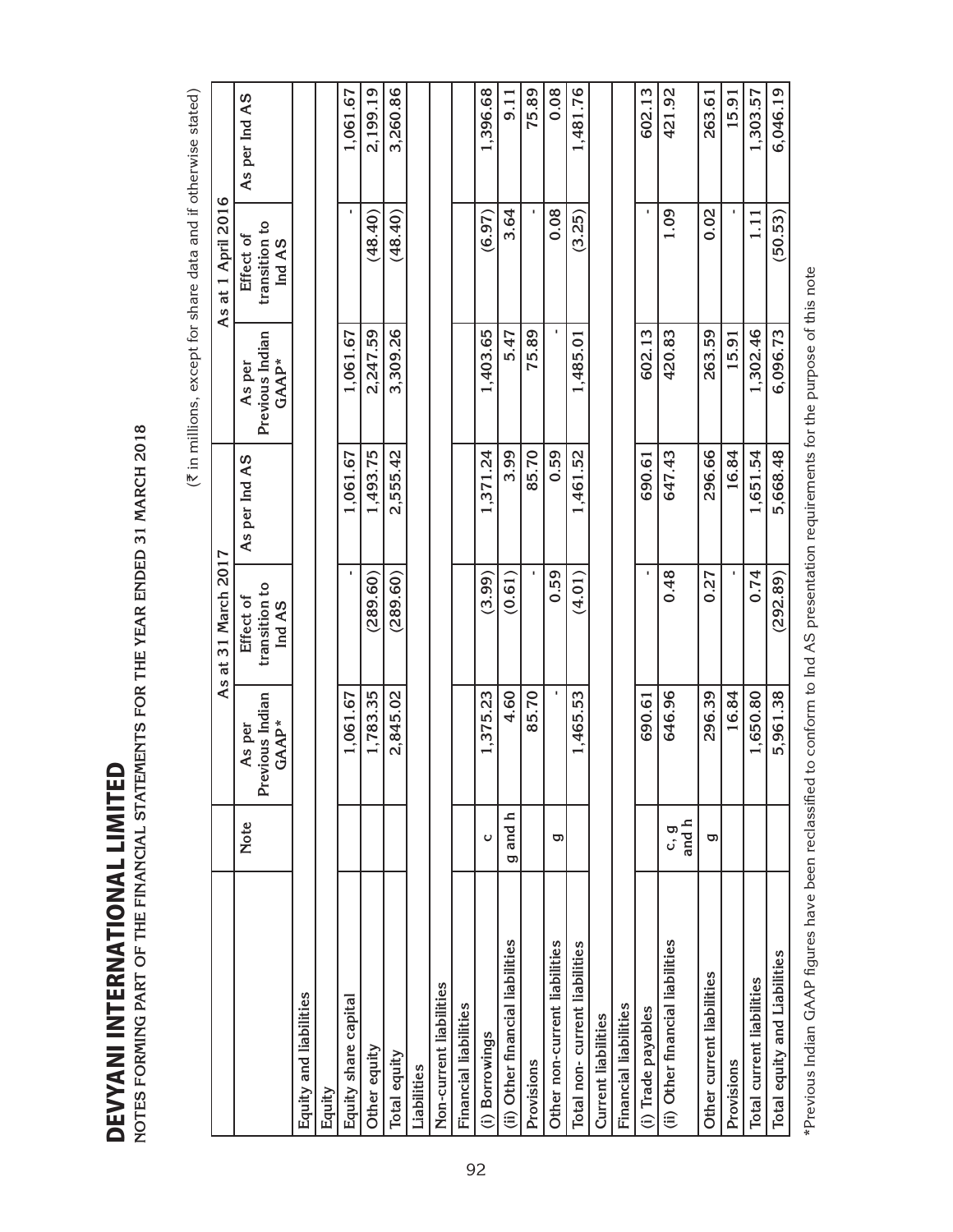#### **Notes forming part of the financial statements for the year ended 31 March 2018**

 $(\bar{\bar{\zeta}})$  in millions, except for share data and if otherwise stated)

**(ii) Reconciliation of total comprehensive income for the year ended 31 March 2017** 

|                                                                                                                                                               |                  |                                    | For the year ended 31 March 2017     |                    |
|---------------------------------------------------------------------------------------------------------------------------------------------------------------|------------------|------------------------------------|--------------------------------------|--------------------|
|                                                                                                                                                               | <b>Note</b>      | <b>Previous</b><br>Indian<br>GAAP* | Effect of<br>transition to<br>Ind AS | As per<br>Ind AS   |
| Income                                                                                                                                                        |                  |                                    |                                      |                    |
| Revenue from operations<br>Other Income                                                                                                                       |                  | 8,074.16<br>70.50                  | 37.39                                | 8,074.16<br>107.89 |
| <b>Total income</b>                                                                                                                                           | a, b, g, h and i | 8,144.66                           | 37.39                                | 8,182.05           |
|                                                                                                                                                               |                  |                                    |                                      |                    |
| <b>Expenses</b>                                                                                                                                               |                  |                                    |                                      |                    |
| Cost of materials consumed                                                                                                                                    |                  | 2,424.83                           |                                      | 2,424.83           |
| Purchase of stock-in-trade                                                                                                                                    |                  | 62.65                              |                                      | 62.65              |
| Employee benefits expense                                                                                                                                     | d and e          | 1,400.09                           | 17.48                                | 1,417.57           |
| Finance costs                                                                                                                                                 | c and g          | 161.26                             | 2.42                                 | 163.68             |
| Depreciation and amortisation expense                                                                                                                         |                  |                                    |                                      |                    |
| and Impairment (reversal)/ loss                                                                                                                               | i                | 783.70                             | 298.87                               | 1,082.57           |
| Other expenses                                                                                                                                                | b and i          | 3,779.64                           | (22.68)                              | 3,756.96           |
| <b>Total expenses</b>                                                                                                                                         |                  | 8,612.17                           | 296.09                               | 8,908.26           |
| Profit /(loss) before tax<br>Tax expense                                                                                                                      |                  | (467.51)                           | (258.70)                             | (726.21)           |
| Current tax                                                                                                                                                   |                  |                                    | $\blacksquare$                       |                    |
| Total tax expense                                                                                                                                             |                  |                                    |                                      |                    |
| Profit / (loss) for the year                                                                                                                                  |                  | (467.51)                           | (258.70)                             | (726.21)           |
| Other comprehensive income<br>Items that will not be reclassified to profit or loss                                                                           |                  |                                    |                                      |                    |
| Remeasurements of defined benefit liability /(assets)<br>Income tax relating to above mentioned item<br>Net other comprehensive income not to be reclassified | C                |                                    | (2.64)                               | (2.64)             |
| subsequently to profit or loss                                                                                                                                |                  |                                    | (2.64)                               | (2.64)             |
| Total comprehensive income for the year (net of tax)                                                                                                          |                  | (467.51)                           | (261.34)                             | (728.85)           |

\*Previous Indian GAAP figures have been reclassified to conform to Ind AS presentation requirements for the purpose of this note

**(iii) Reconciliation of total equity as at 31 March 2017 and 1 April 2016** 

| Equity as per Previous Indian GAAP*<br>2,845.02<br>7.06<br>Gain on discounting of financial assets / liabilities, net<br>Loss arising on fair value accounting of financial assets/liabilities<br>(28.41)<br>Loss on unwinding of discounting financial assets and liabilities, net<br>(22.97)<br>Adjustment for impairment reversal provided under Previous Indian<br>(245.27)<br>GAAP and impact of reclassification of inventory<br>98.84<br>Adjustment for fair valuation of employee stock options<br>(98.84)<br>Transfer to Employee stock option outstanding account<br>2,555.43<br>Equity under Ind AS | As at 31<br>March 2017 | As at 1<br><b>April 2016</b> |
|----------------------------------------------------------------------------------------------------------------------------------------------------------------------------------------------------------------------------------------------------------------------------------------------------------------------------------------------------------------------------------------------------------------------------------------------------------------------------------------------------------------------------------------------------------------------------------------------------------------|------------------------|------------------------------|
|                                                                                                                                                                                                                                                                                                                                                                                                                                                                                                                                                                                                                |                        | 3,309.26                     |
|                                                                                                                                                                                                                                                                                                                                                                                                                                                                                                                                                                                                                |                        | 9.39                         |
|                                                                                                                                                                                                                                                                                                                                                                                                                                                                                                                                                                                                                |                        | (37.78)                      |
|                                                                                                                                                                                                                                                                                                                                                                                                                                                                                                                                                                                                                |                        | (20.01)                      |
|                                                                                                                                                                                                                                                                                                                                                                                                                                                                                                                                                                                                                |                        |                              |
|                                                                                                                                                                                                                                                                                                                                                                                                                                                                                                                                                                                                                |                        |                              |
|                                                                                                                                                                                                                                                                                                                                                                                                                                                                                                                                                                                                                |                        | 78.71                        |
|                                                                                                                                                                                                                                                                                                                                                                                                                                                                                                                                                                                                                |                        | (78.71)                      |
|                                                                                                                                                                                                                                                                                                                                                                                                                                                                                                                                                                                                                |                        | 3,260.85                     |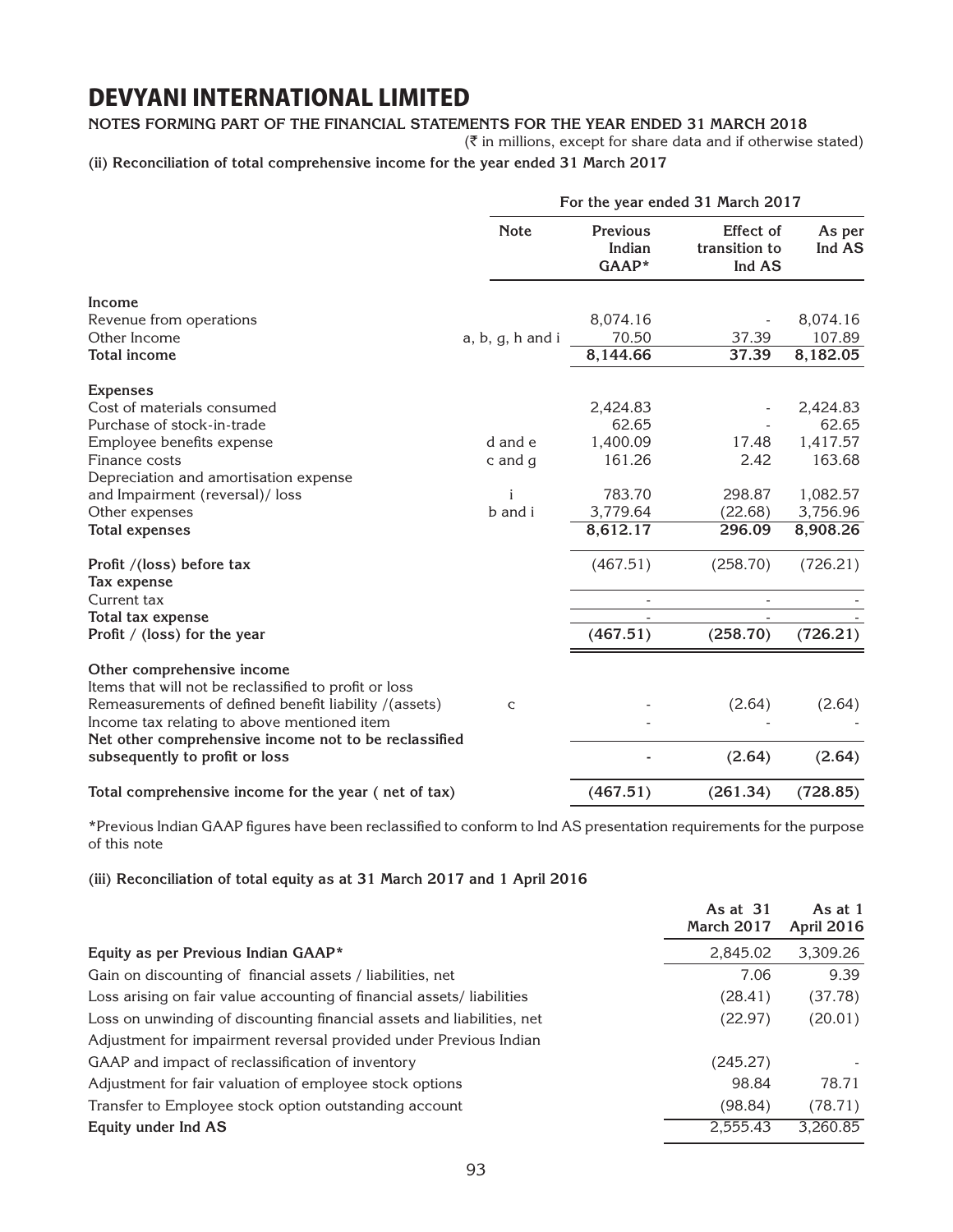### **Notes forming part of the financial statements for the year ended 31 March 2018**

 $(\bar{\bar{\zeta}})$  in millions, except for share data and if otherwise stated)

**(iv) Reconciliation of Statement of Cash flows for the year ended 31 March 2017**

|                                                                        |                                      | For the year ended 31 March 2017     |                  |
|------------------------------------------------------------------------|--------------------------------------|--------------------------------------|------------------|
|                                                                        | <b>Previous</b><br>Indian<br>$GAAP*$ | Effect of<br>transition to<br>Ind AS | As per<br>Ind AS |
| Cash flows from operating activities                                   | 521.51                               | 14.52                                | 536.03           |
| Cash flows from investing activities                                   | (638.98)                             | (14.49)                              | (653.47)         |
| Cash flows from financing activities                                   | 6.79                                 |                                      | 6.79             |
| Net increase / (decrease) in cash and cash equivalents during the year | (110.68)                             |                                      | (110.65)         |

\*Previous Indian GAAP figures have been reclassified to conform to Ind AS presentation requirements for the purpose of this note

**c. Notes to the reconciliation of equity as at 1 April 2016 and 31 March 2017 and profit and loss for the year 31 March 2017:**

#### **a. Investments in redeemable preference shares**

Under Previous Indian GAAP, investments in redeemable preference shares of subsidiaries were classified as longterm investments and were carried at cost less provision for other than temporary decline in the value of such investments. Under Ind AS, investments which are covered by Ind AS 109, are recorded at fair value through profit and loss. Accordingly, the difference between fair value and carrying value as per Previous Indian GAAP has a been adjusted against other equity on transition to Ind AS.

Accordingly, the fair value of such investments was considered as Rs. 184.81 as at 31 March 2017 (1 April 2016: Rs. 114.61) with an adjustment of Rs. 53.01 as at 31 March 2017 ( 1 April 2016: Rs. 57.79) was made in the carrying value reported under the Previous Indian GAAP, with corresponding adjustment to other equity. Consequently, the other equity decreased by Rs. 53.03 as at 31 March 2017 (Rs. 57.79 as at 1 April 2016). Also, the loss for the year ended 31 March 2017 decreased by Rs. 4.78 on account of net gain on investments carried at fair value through profit or loss.

#### **b. Financial Assets (Loan): Security deposits receivables**

Under Previous Indian GAAP, interest free security deposits (that are refundable in cash on completion of the term as per the contract) are recorded at their transaction value. Under Ind AS, such financial assets are required to be recognised initially at their fair value and subsequently at amortised cost using effective interest rate method. Difference between the fair value and transaction value of the security deposit has been recognised as deferred rent. Consequent to this change the amount of security deposit as at 31 March 2017 has decreased by Rs. 174.61 (1 April 2016 : Rs. 172.96) with a creation of deferred rent (included in other non-current and current assets) of Rs. 151.71 as at 31 March 2017 (1 April 2016 : Rs. 153.01). The other equity decreased by Rs. 22.90 as at 31 March 2017 and decreased by Rs. 19.95 as at 1 April 2016. The unwinding of security deposit happens by recognition of a notional interest income in profit or loss at effective interest rate. The deferred rent gets amortised on a straight line basis over the term of the security deposits. The loss for the year ended 31 March 2017 has increased by Rs. 2.95 with corresponding decrease in other equity due to amortization of deferred rent by Rs.26.28 ( included in rental expenses) and increase in notional income of Rs.23.33 recognised on security deposits ( included in other income).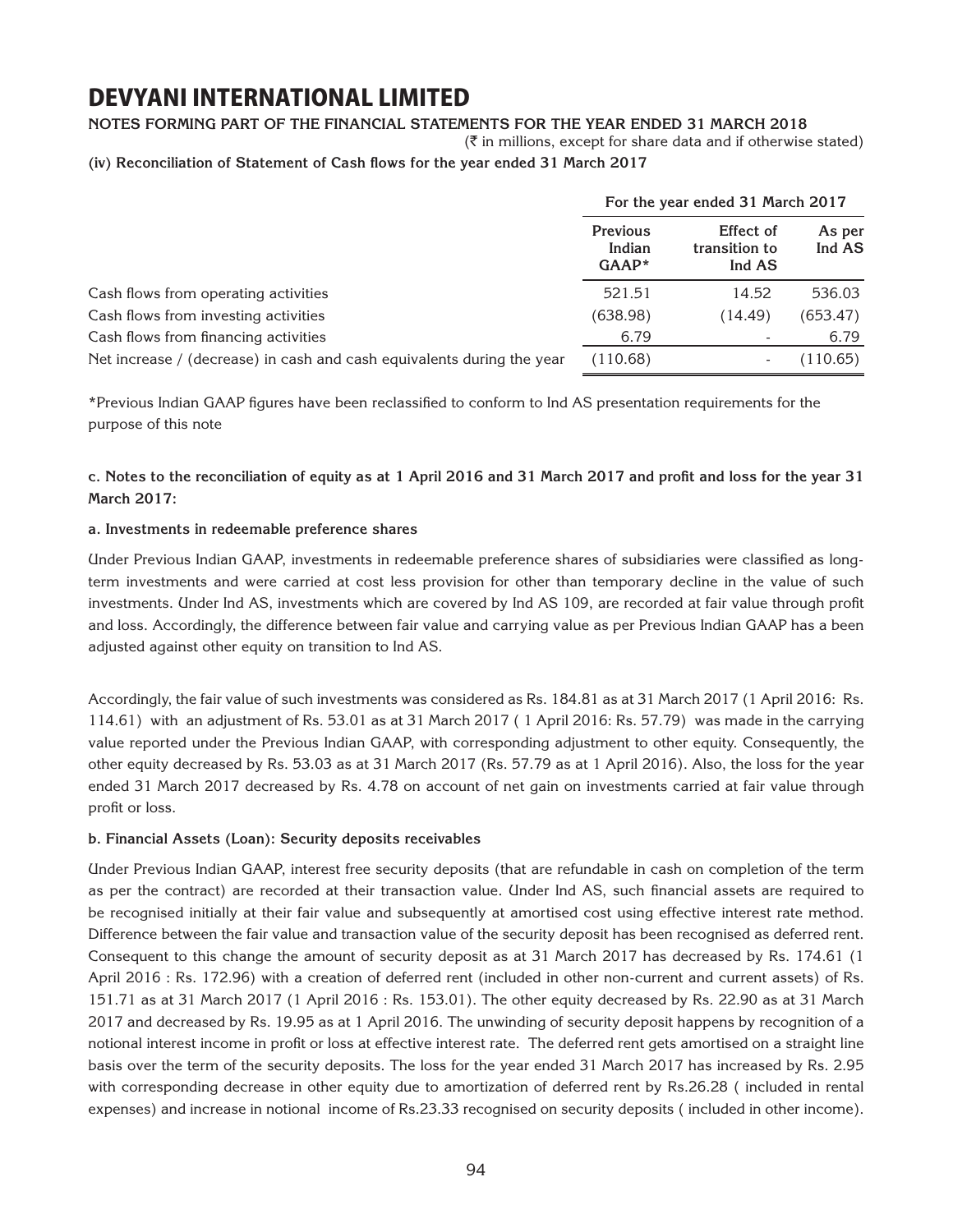### **Notes forming part of the financial statements for the year ended 31 March 2018**

 $(\bar{\bar{\zeta}})$  in millions, except for share data and if otherwise stated)

#### **c. Transaction cost of borrowings**

Ind AS 109 requires transaction cost incurred towards origination of borrowing to be deducted from the carrying amount of borrowings on initial recognition. These costs are recognised in the profit or loss over the terms of the borrowings as part of the interest expense by applying the effective interest rate method. Under Previous Indian GAAP, these transactions cost were charged to profit or loss as and when incurred . Accordingly, borrowings (current and non current ) are decreased by Rs. 6.97 as at 31 March 2017 and Rs. 9.33 as at 1 April 2016, with a corresponding adjustment to retained earnings. The total equity increased by an equivalent amount. The loss for the year ended 31 March 2017 increased by Rs. 2.36 as a result of the additional interest expenses.

### **d. Employee benefits expense : Remeasurement of post employment benefits plans**

Under Ind AS, remeasurements i.e. actuarial gains and losses on the net defined benefit liability are recognised in Other Comprehensive Income instead of Statement of Profit and Loss. Under Previous Indian GAAP these were forming part of the Statement of Profit and Loss for the year. As a result of this change, the employee benefits expense to the extent of actuarial loss amounting to Rs. 2.64 for the year ended 31 March 2017 has been reduced and the same has been reclassified to Other Comprehensive Income. There is no impact on the other equity as at 1 April 2016.

#### **e. Share-based payments measurements**

Under Previous Indian GAAP, the cost of equity settled-share base payments was recognised using intrinsic value method. Under Ind AS, the cost of equity settled share-based payments is recognised based on the fair value of options as at the grant date. The changes does not affect total equity, however there is an increase in loss for the year ended 31 March 2017 by Rs. 20.12.

#### **f. Other comprehensive income**

Under Previous Indian GAAP, there was no requirement to disclose any item of profit and loss in other comprehensive income. However, Ind AS requires certain items of profit and loss to be classified to other comprehensive income. Consequent to this, the Company has reclassified remeasurement of defined benefit plans from Statement of Profit and Loss to other comprehensive income.

#### **g. Financial liabilities: Security deposits payable**

Under Previous Indian GAAP, interest free security deposits (that are payable in cash on completion of the term as per the contract) are recorded at their transaction value. Under Ind AS, such financial liabilities are required to be recognised initially at their fair value and subsequently at amortised cost. Difference between the fair value and transaction value of the security deposit has been recognised as deferred income. Consequent to this change the amount of security deposit as at 31 March 2017 has decreased by Rs. 0.87 (1 April 2016 : Rs.0.12) with a creation of deferred income (included in other non-current and current liabilities) of Rs. 0.87 as at 31 March 2017 (1 April 2016 : Rs. 0.11). The other equity increased by Rs. 0.02 as at 31 March 2017 and by Rs. 0.01 as at 1 April 2016. The unwinding of security deposit happens by recognition of a notional interest expense in profit or loss at effective interest rate. The deferred income gets amortised on a straight line basis over the term of the security deposits. The loss for the year ended 31 March 2017 decreased due to amortisation of deferred income by Rs. 0.08 (included in other income) and consequently increased due to increase in notional interest expenses of Rs. 0.06 recognised on security deposits ( included in finance costs).

### **h. Additional investment in subsidiaries/ loan to related parties**

The Company has given financial guarantee to Yes bank on behalf of Devyani Food Street Private Limited (subsidiary) for serving of loan. Under Previous Indian GAAP such financial guarantee was not recorded in the books. However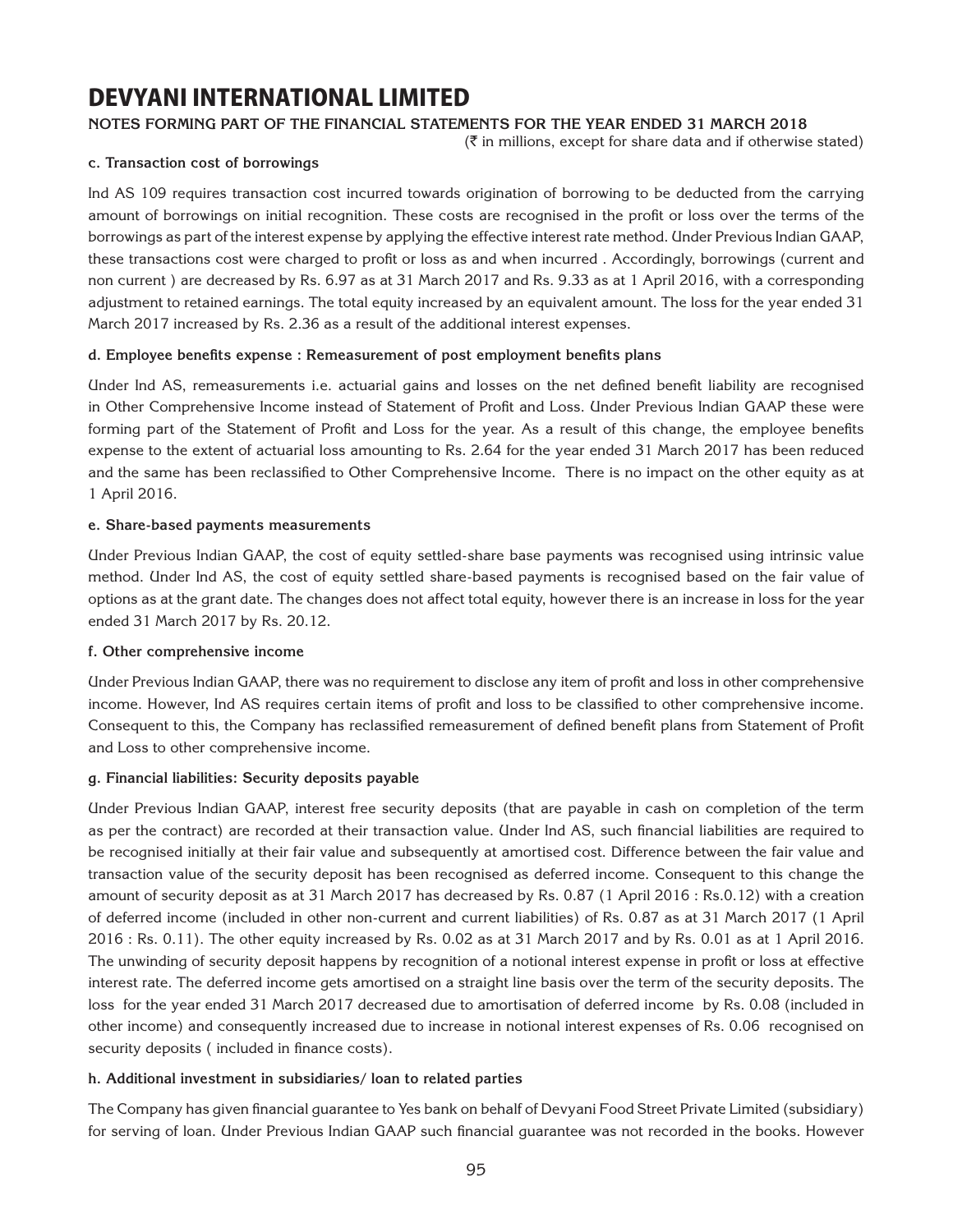### **Notes forming part of the financial statements for the year ended 31 March 2018**

 $(\bar{\tau}$  in millions, except for share data and if otherwise stated) under Ind AS such financial guarantee has been fair valued and recorded as financial liability and other investment in subsidiary. Accordingly, financial guarantee liability is recognised by Rs. 3.72 as at 31 March 2017 ( 1 April 2016: Rs. 7.19 ) and the investment in subsidiary stands increased by Rs.26.33 as at 31 March 2017 (1 April 2016 Rs. 26.33). The loss for the year ended 31 March 2017 decreased and other equity for the year ended 31 March 2017 increased by Rs. 3.47 due to amortisation of financial guarantee liability ( included in other income).

The Company has given loan to Devyani International (Nepal) Private Limited (subsidiary) at interest rate which is lower than the market rate. Under Previous Indian GAAP such loan was recorded at its transaction value. However, under Ind AS such loan has been fair valued and recorded as financial asset and other investment in subsidiary. Accordingly, the investment in subsidiary stands increased by Rs. 3.89 as at 31 March 2017 (1 April 2016 Rs 3.89) and loan to related party (current and non current) decreased by Rs. 1.92 as at 31 March 2017 (1 April 2016: Rs 3.02). The loss for the year ended 31 March 2017 decreased and other equity for the year ended 31 March 2017 increased by Rs. 1.10 due to notional interest (included in other income).

### **i. Property, plant and equipment and intangible assets**

The Company has elected to use carrying values of all its property, plant and equipment and intangible assets as recognized in the financial statements as at the date of transition to Ind AS, measured as per the Previous Indian GAAP and use that as its deemed cost as at the date of transition. Accordingly, the impairment which was reversed under the Previous Indian GAAP during the year ended 31 March 2017, has been charged to profit or loss. As a result of this change, the depreciation and impairment for the year ended 31 March 17 has been increased by Rs. 288.09 (Rs.243.54 on property, plant and equipment and Rs. 44.55 on intangible assets) and gain on disposal of property, plant and equipment is increased by Rs.13.12 (loss on disposal of property, plant and equipment was Rs. 8.49 in Previous Indian GAAP for the year ended 31 March 2017).

Under Ind AS 16 - Property, Plant and Equipment, assets that meet the criteria of property, plant and equipment are capitalised. The Company, in accordance with Ind AS 16, has identified certain smallwares that meet the definition of property, plant and equipment, which were earlier classified as inventories in the Previous Indian GAAP. On transition to Ind AS, the Company has capitalised such smallwares amounting to Rs. 14.49 as at 31 March 2017 and Rs. 35.85 as at 1 April 2016. As a result of this capitalisation, depreciation expense for the year ended 31 March 2017 has been increased by Rs. 10.77 and other expenses (consumption of smallware) have been decreased by Rs. 40.47.

### **j. Retained earnings**

Retained earnings as at 1 April 2016 has been adjusted consequent to the above Ind AS transition adjustments.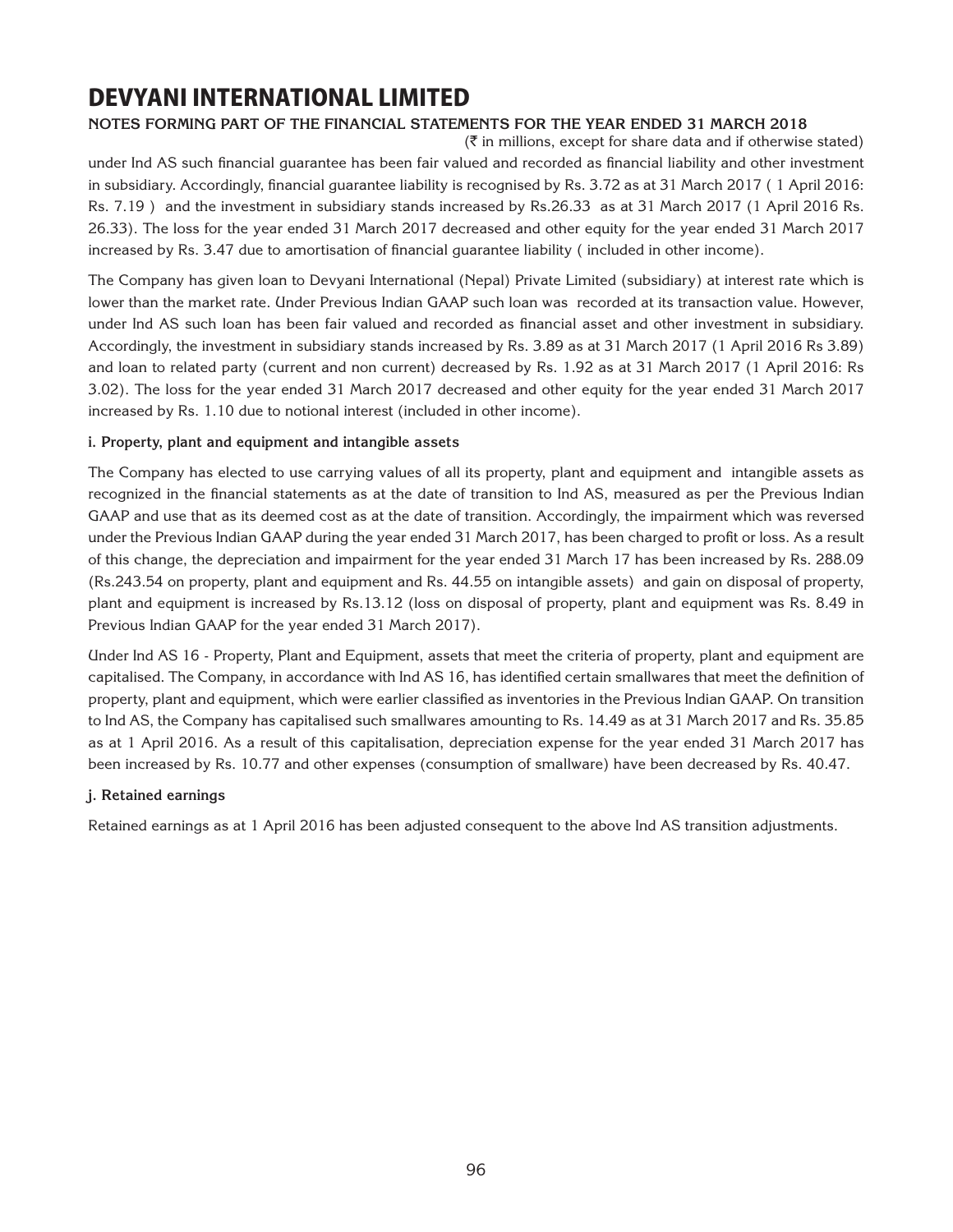| l<br>י<br>י<br>֘֝֬<br>I |
|-------------------------|
| I                       |
| ı<br>ı                  |
|                         |
| ı<br>I                  |
| ı<br>I                  |
|                         |
|                         |
| ı                       |
| ı                       |

NOTES FORMING PART OF THE FINANCIAL STATEMENTS FOR THE YEAR ENDED 31 MARCH 2018 **Notes forming part of the financial statements for the year ended 31 March 2018**

33. Fair value measurement and financial instruments **33. Fair value measurement and financial instruments**

**a. Financial instruments – by category and fair values hierarchy**

a. Financial instruments – by category and fair values hierarchy<br>The following table shows the carrying amounts and fair value of financial assets and financial liabilities, including their levels in the fair value hierarc The following table shows the carrying amounts and fair value of financial assets and financial liabilities, including their levels in the fair value hierarchy. **(i) As on 31 March 2018**

| (i) As on 31 March 2018                                              |                          |                              |                                      |                   | (₹ in millions, except for share data and if otherwise stated) |              |                              |          |
|----------------------------------------------------------------------|--------------------------|------------------------------|--------------------------------------|-------------------|----------------------------------------------------------------|--------------|------------------------------|----------|
|                                                                      |                          |                              | Carrying value                       |                   |                                                                |              | Fair value measurement using |          |
| Particulars                                                          | <b>Note</b>              | through profit<br>Fair value | through other<br>Fair value          | Amortised<br>cost | <b>Total</b>                                                   | Level 1      | Level <sub>2</sub>           | Level 3  |
|                                                                      |                          | ('FVTPL')<br>and loss        | comprehensive<br>('FVOCI')<br>income |                   |                                                                |              |                              |          |
| Financial assets                                                     |                          |                              |                                      |                   |                                                                |              |                              |          |
| Non current                                                          |                          |                              |                                      |                   |                                                                |              |                              |          |
| (i) Investments                                                      | 6                        | 322.68                       | $\mathbf{I}$                         | $\mathbf I$       | 322.68                                                         | J.           | J.                           | 322.68   |
| (ii) Loans                                                           | $\overline{ }$           |                              |                                      | 751.57            | 751.57                                                         | ×.           | ×.                           | 751.57   |
| (iii) Other financial assets*                                        | $\infty$                 | $\mathbf{I}$                 | $\mathbf{I}$                         | 20.94             | 20.94                                                          |              |                              |          |
| Current                                                              |                          |                              |                                      |                   |                                                                |              |                              |          |
| (i) Trade receivables*                                               |                          | ×,                           | J.                                   | 292.41            | 292.41                                                         |              |                              |          |
| (ii) Cash and cash equivalents*                                      | $\overline{2}$           | $\mathbf{I}$                 | $\mathbf I$                          | 210.67            | 210.67                                                         |              |                              |          |
| (iii) Bank balances other than cash and<br>cash equivalents, above * | 13                       | $\mathbf{I}$                 | $\mathbf{I}$                         | 2.36              | 2.36                                                           |              |                              |          |
| Loans<br>(iv)                                                        | $\sim$                   | τ.                           | τ.                                   | 96.13             | 96.13                                                          | ٠            | $\mathbf{I}$                 | 96.13    |
| Other financial assets*<br>$\widehat{\epsilon}$                      | $^{\circ}$               |                              | $\mathbf{I}$                         | 3.52              | 3.52                                                           |              |                              |          |
| <b>Total</b>                                                         |                          | 322.68                       |                                      | 1,377.60          | 1700.28                                                        |              |                              |          |
| Financial liabilities                                                |                          |                              |                                      |                   |                                                                |              |                              |          |
| Non current                                                          |                          |                              |                                      |                   |                                                                |              |                              |          |
| (i) Borrowings#                                                      | $\overline{16}$          |                              | $\mathbf{I}$                         | ,969.26           | ,969.26                                                        | ٠            | ٠                            | 1,969.26 |
| (ii) Other financial liabilities                                     | 17                       | $\blacksquare$               | $\mathbf{I}$                         | 12.87             | 12.87                                                          | $\mathbf{I}$ | ×.                           | 12.87    |
| Current                                                              |                          |                              |                                      |                   |                                                                |              |                              |          |
| (i) Trade payables*                                                  | $\overline{\mathcal{S}}$ | ×,                           | $\mathbf{I}$                         | 829.35            | 829.35                                                         |              |                              |          |
| (ii) Other financial liabilities                                     | 17                       |                              |                                      |                   |                                                                |              |                              |          |
| Current portion of long-term borrowings#                             |                          |                              |                                      | 544.33            | 544.33                                                         | ×.           | $\mathbf{I}$                 | 544.33   |
| Cash credit and overdraft facilities from<br>banks*                  |                          |                              |                                      | 0.03              | 0.03                                                           |              |                              |          |
| Security deposits payable                                            |                          |                              |                                      | 9.09              | 9.09                                                           | ٠            | ×.                           | 9.09     |
| Interest accrued but not due on<br>borrowings#                       |                          |                              |                                      | 10.26             | 10.26                                                          | J.           | $\mathbf{I}$                 | 10.26    |
| Capital creditors*                                                   |                          |                              |                                      | 103.47            | 103.47                                                         |              |                              |          |
| <b>Total</b>                                                         |                          | ٠                            | ٠                                    | 3,478.66          | 3,478.66                                                       |              |                              |          |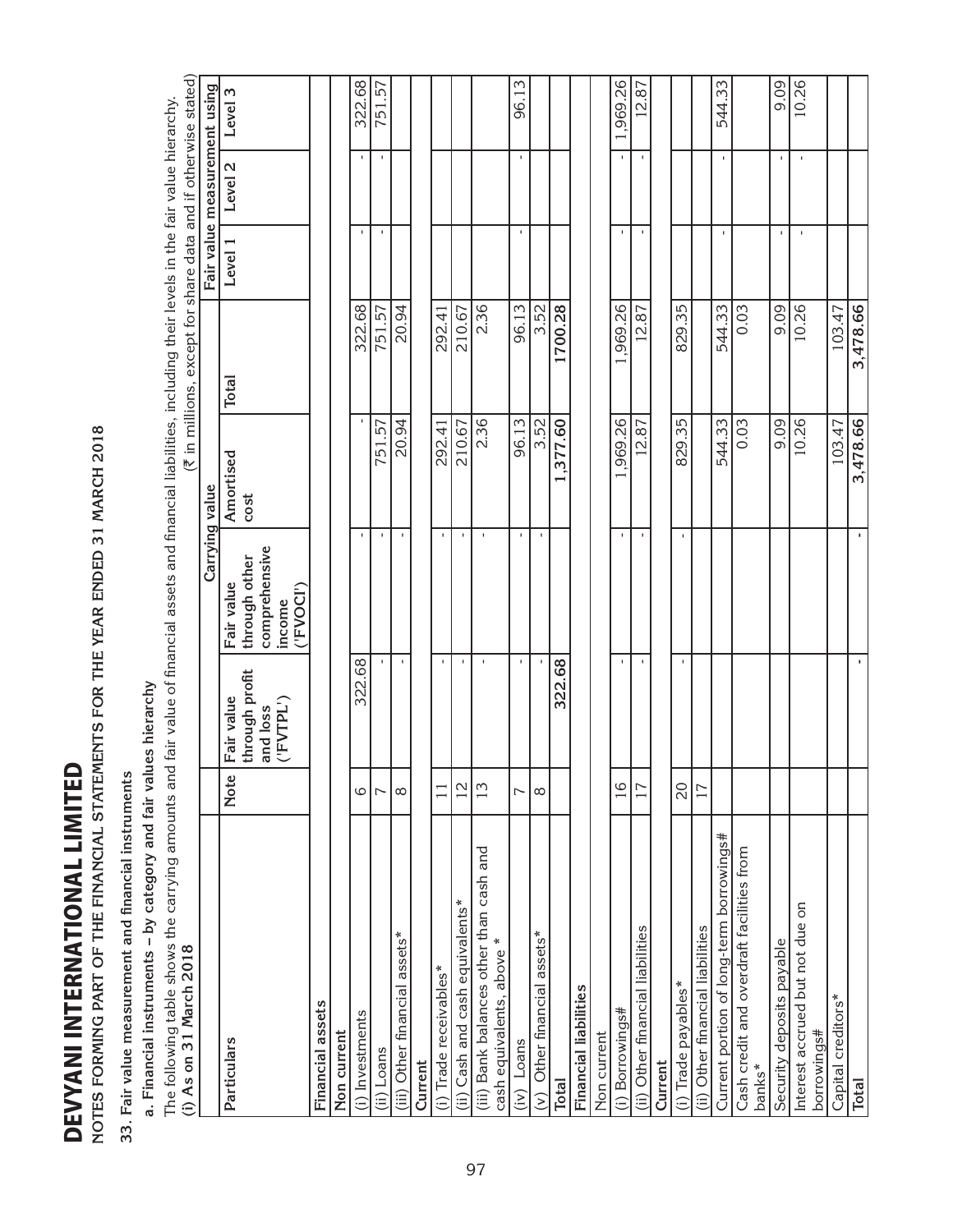| (ii) As on 31 March 2017                                             |                 |                                                       |                                                                     |                   |                                                                |              |                              |          |
|----------------------------------------------------------------------|-----------------|-------------------------------------------------------|---------------------------------------------------------------------|-------------------|----------------------------------------------------------------|--------------|------------------------------|----------|
|                                                                      |                 |                                                       | Carrying value                                                      |                   | (₹ in millions, except for share data and if otherwise stated) |              | Fair value measurement using |          |
| Particulars                                                          | Note            | through profit<br>Fair value<br>('FVTPL')<br>and loss | comprehensive<br>through other<br>Fair value<br>('FVOCI')<br>income | Amortised<br>cost | Total                                                          | Level 1      | Level <sub>2</sub>           | Level 3  |
| Financial assets                                                     |                 |                                                       |                                                                     |                   |                                                                |              |                              |          |
| Non current                                                          |                 |                                                       |                                                                     |                   |                                                                |              |                              |          |
|                                                                      |                 |                                                       |                                                                     |                   |                                                                |              |                              |          |
| (i) Investments                                                      | 6               | 184.82                                                | $\mathbf I$                                                         | $\mathbf I$       | 184.82                                                         | J.           | $\mathbf I$                  | 184.82   |
| (ii) Loans                                                           | $\overline{ }$  |                                                       | I.                                                                  | 250.79            | 250.79                                                         | J.           | $\mathbf I$                  | 250.79   |
| (iii) Other financial assets*                                        | $\infty$        | f,                                                    | f,                                                                  | 1.62              | 1.62                                                           |              |                              |          |
| Current                                                              |                 |                                                       |                                                                     |                   |                                                                |              |                              |          |
| (i) Trade receivables*                                               | $\Box$          | $\mathbf{I}$                                          |                                                                     | 247.55            | 247.55                                                         |              |                              |          |
| (ii) Cash and cash equivalents*                                      | $\overline{12}$ | f,                                                    | f,                                                                  | 293.32            | 293.32                                                         |              |                              |          |
| (iii) Bank balances other than cash and<br>cash equivalents, above * | 13              | $\mathbf I$                                           | $\mathbf I$                                                         | 1.29              | 1.29                                                           |              |                              |          |
| $(iv)$ Loans                                                         | $\overline{ }$  | J.                                                    |                                                                     | 234.05            | 234.05                                                         | J.           | J.                           | 234.05   |
| $(v)$ Other financial assets*                                        | ∞               |                                                       | $\mathbf I$                                                         | 3.57              | 3.57                                                           |              |                              |          |
| Total                                                                |                 | 184.82                                                | $\blacksquare$                                                      | 1.032.19          | 1,217.01                                                       |              |                              |          |
| <b>Financial liabilities</b>                                         |                 |                                                       |                                                                     |                   |                                                                |              |                              |          |
| Non current                                                          |                 |                                                       |                                                                     |                   |                                                                |              |                              |          |
| (i) Borrowings#                                                      | 16              | $\mathbf{I}$                                          | $\mathbf I$                                                         | 1.371.24          | 1.371.24                                                       | $\mathbf{I}$ | $\mathbf{I}$                 | 1,371.24 |
| (ii) Other financial liabilities                                     | 17              | $\mathbf I$                                           | ×,                                                                  | 3.99              | 3.99                                                           | ×,           | $\mathbf I$                  | 3.99     |
| Current                                                              |                 |                                                       |                                                                     |                   |                                                                |              |                              |          |
| (i) Trade payables*                                                  | 20              | $\mathbf{I}$                                          | $\mathbf{I}$                                                        | 690.61            | 690.61                                                         |              |                              |          |
| (ii) Other financial liabilities                                     | 17              |                                                       |                                                                     |                   |                                                                |              |                              |          |

Current portion of long-term borrowings# | 529.72 529.72 529.72 529.72 529.72 - - 529.72 529.72 529.72 529.72 5 Security deposits payable 8.20 8.20 - - 8.20 11.93 11.93 - - 11.93

94.11 2,709.80

94.11 2,709.80

ï

ï

 $8.20$  $\boxed{1.93}$ 

 $8.20$ 11.93

529.72

529.72

 $\bar{1}$ 

529.72

j.  $\mathbf{I}$  $\blacksquare$ 

 $\frac{8.20}{11.93}$ 

Interest accrued but not due on

Interest accrued but not due on

Security deposits payable

Current portion of long-term borrowings#

borrowings#

Capital creditors\* borrowings#

Total

Capital creditors\* 94.11 94.11 **Total - - 2,709.80 2,709.80**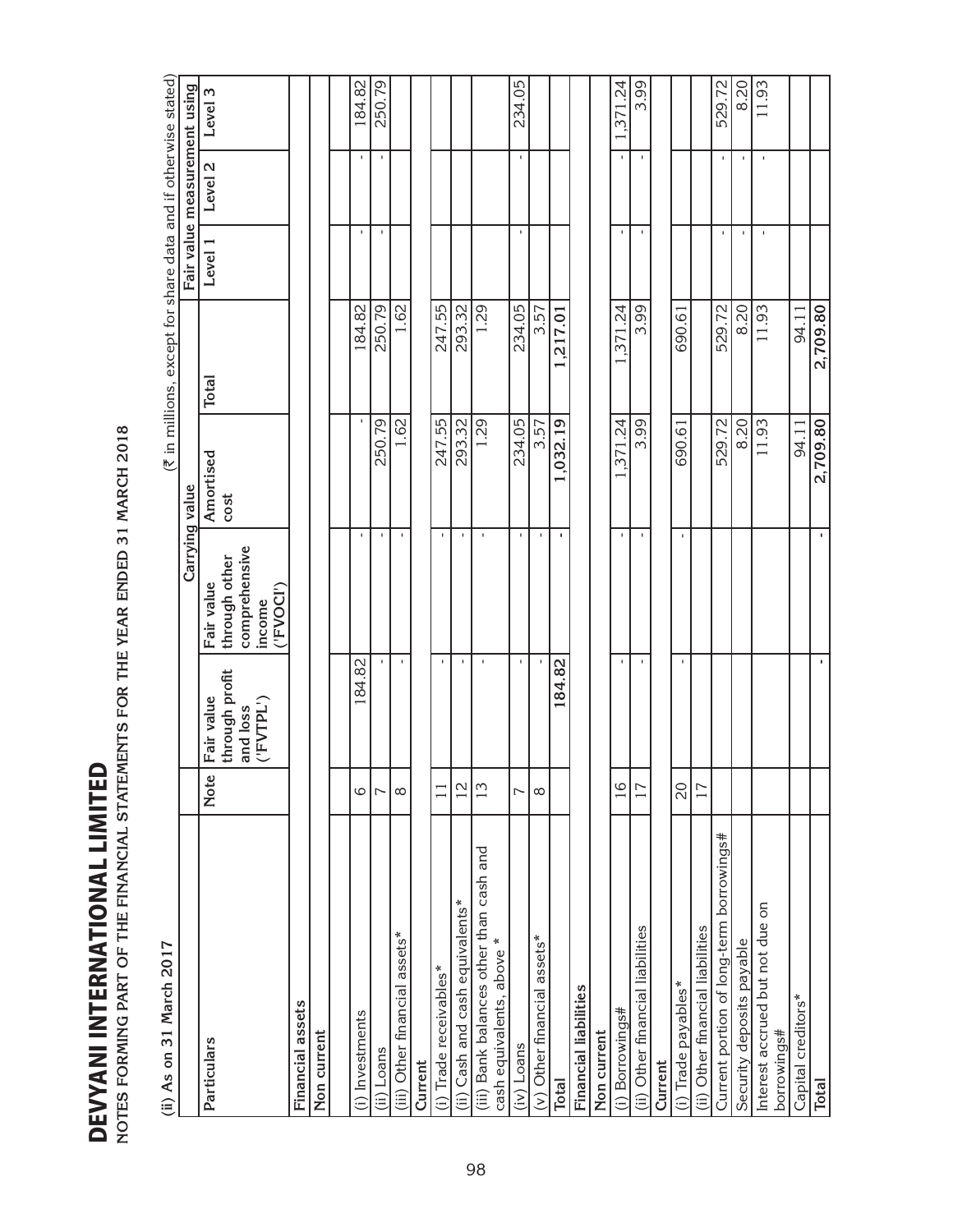| ŀ             |  |
|---------------|--|
| i<br>S        |  |
|               |  |
|               |  |
| ι             |  |
|               |  |
| l             |  |
| j<br>ζ        |  |
|               |  |
|               |  |
|               |  |
| d d L L L L L |  |
|               |  |
|               |  |
| ===           |  |
| ì             |  |
| Ì<br>ı<br>7   |  |
|               |  |

| OTES FORMING PART OF THE FINANCIAL STATEMENTS FOR THE YEAR ENDED 31 MARCH 2018<br>EVYANI INTERNATIONAL LIMITEI |                 |                                                       |                                                                     |                   |                                                                |         |                              |          |
|----------------------------------------------------------------------------------------------------------------|-----------------|-------------------------------------------------------|---------------------------------------------------------------------|-------------------|----------------------------------------------------------------|---------|------------------------------|----------|
| (iii) As on 1 April 2016                                                                                       |                 |                                                       |                                                                     |                   | (₹ in millions, except for share data and if otherwise stated) |         |                              |          |
|                                                                                                                |                 |                                                       | Carrying value                                                      |                   |                                                                |         | Fair value measurement using |          |
| Particulars                                                                                                    | Note            | through profit<br>Fair value<br>('FVTPL')<br>and loss | comprehensive<br>through other<br>Fair value<br>('FVOCI')<br>income | Amortised<br>cost | Total                                                          | Level 1 | Level 2                      | Level 3  |
| Financial assets                                                                                               |                 |                                                       |                                                                     |                   |                                                                |         |                              |          |
| Non current                                                                                                    |                 |                                                       |                                                                     |                   |                                                                |         |                              |          |
| (i) Investments                                                                                                | 6               | 114.61                                                | $\mathbf{I}$                                                        |                   | 114.61                                                         |         |                              | 114.61   |
| (ii) Loans                                                                                                     | $\overline{ }$  |                                                       | ×,                                                                  | 393.09            | 393.09                                                         |         |                              | 393.09   |
| (iii) Other financial assets*                                                                                  | $\infty$        | $\mathbf I$                                           |                                                                     | 3.19              | 3.19                                                           |         |                              |          |
| Current                                                                                                        |                 |                                                       |                                                                     |                   |                                                                |         |                              |          |
| (i) Trade receivables*                                                                                         | $\overline{11}$ | $\mathsf I$                                           | $\mathbf I$                                                         | 184.35            | 184.35                                                         |         |                              |          |
| Cash and cash equivalents*<br>(i)                                                                              | $\overline{2}$  | $\mathbf{I}$                                          |                                                                     | 403.99            | 403.99                                                         |         |                              |          |
| (iii) Bank balances other than cash and<br>cash equivalents, above *                                           | 13              | $\mathbf{I}$                                          | J.                                                                  | 3.15              | 3.15                                                           |         |                              |          |
| (iv) Loans                                                                                                     | $\overline{ }$  |                                                       |                                                                     | 151.98            | 151.98                                                         |         |                              | 151.98   |
| (v) Other financial assets*                                                                                    | ${}^{\circ}$    |                                                       | $\mathbf{I}$                                                        | 9.67              | 9.67                                                           |         |                              |          |
|                                                                                                                |                 | 114.61                                                |                                                                     | 1,149.42          | 1,264.03                                                       |         |                              |          |
| Financial liabilities                                                                                          |                 |                                                       |                                                                     |                   |                                                                |         |                              |          |
| Non current                                                                                                    |                 |                                                       |                                                                     |                   |                                                                |         |                              |          |
| (i) Borrowings#                                                                                                | $\frac{1}{6}$   | $\mathbf{I}$                                          | $\mathbf{I}$                                                        | 1,396.68          | 1,396.68                                                       |         |                              | 1,396.68 |
| (ii) Other financial liabilities                                                                               | 17              |                                                       |                                                                     | 9.11              | 9.11                                                           |         |                              | 9.11     |
| Current                                                                                                        |                 |                                                       |                                                                     |                   |                                                                |         |                              |          |
| (i) Trade payables*                                                                                            | $\overline{20}$ |                                                       |                                                                     | 602.13            | 602.13                                                         |         |                              |          |
| (ii) Other financial liabilities                                                                               | 17              |                                                       | J.                                                                  |                   |                                                                |         |                              |          |
| Current portion of long-term borrowings#                                                                       |                 | $\mathbf{I}$                                          | J.                                                                  | 337.26            | 337.26                                                         |         |                              | 337.26   |
| Security deposits payable                                                                                      |                 | $\mathbf I$                                           | $\mathbf{I}$                                                        | 7.10              | 7.10                                                           |         |                              | 7.10     |
| Interest accrued but not due on<br>borrowings#                                                                 |                 | $\mathbf{I}$                                          |                                                                     | 8.57              | 8.57                                                           |         |                              | 8.57     |
| ∗<br>Capital creditors                                                                                         |                 | $\mathbf I$                                           | $\mathbf{I}$                                                        | 65.52<br>2,426.37 | 65.52                                                          |         |                              |          |
| <b>Total</b>                                                                                                   |                 | $\blacksquare$                                        | $\blacksquare$                                                      |                   | 2,426.37                                                       |         |                              |          |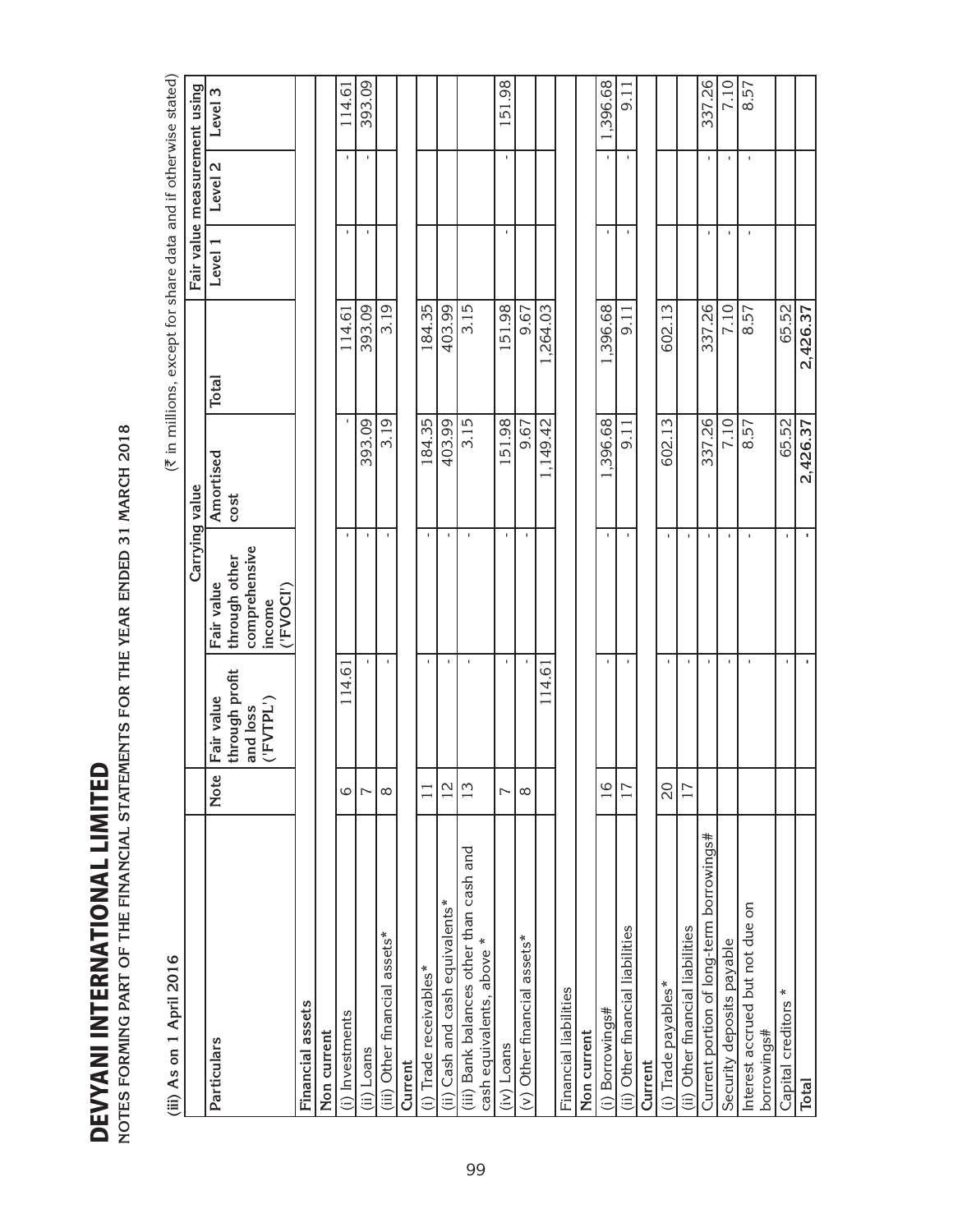### **Notes forming part of the financial statements for the year ended 31 March 2018**

 $(\bar{\bar{\zeta}})$  in millions, except for share data and if otherwise stated)

# The Company's borrowings have fair values that approximate to their carrying amounts as they are based on the net present value of the anticipated future cash flows using rates currently available for debt on similar terms, credit risk and remaining maturities.

\* The carrying amounts of trade receivables,cash and cash equivalents, bank balances other than cash and cash equivalents ,other current and non current financial assets, trade paybles, cash credit and overdraft facilties from banks, capital creditors and certain other current financial liabilities approximates the fair values, due to their shortterm nature. The other non-current financial assets represents bank deposits (due for maturity after twelve months from the reporting date) and interest accrued but not due on bank deposits, the carrying value of which approximates the fair values as on the reporting date.

The fair values for loan were calculated based on discounted cash flows using a current lending rate. They are classified as level 3 fair values in the fair value hierarchy due to the inclusion of unobservable inputs including counterparty credit risk.

There has been no transfer between level 1, level 2 and level 3 for the years ended 31 March 2018 and 31 March 2017.

#### **Valuation techniques used to determine fair value**

Specific valuation techniques used to value financial instruments include:

-Fair value of financial instruments using discounted cash flows.

The finance department of the Company includes a team that performs the valuations of financial assets and liabilities required for financial reporting purposes, including level 3 fair values. This team performs valuation either internally or externally through valuers and reports directly to the Senior Management. Discussions on valuation and results are held between the Senior Management and valuation team at least once every quarter in line with the Company's quarterly reporting periods.

#### **Significant unobservable input**

Significant unobservable input used in Level 3 fair values of investments measured at FVTPL is discount rate. Sensitivity analysis of significant unobservable input

For the fair values of investments measured at FVTPL, reasonably possible change at the reporting date in the discount rate, would have the following effects -

**Increase/ (decrease) in other income and other equity (net gain on investment carried at fair value through profit or loss)** 

|                      | For the year ended<br>31 March 2018 | For the year ended<br>31 March 2017 |
|----------------------|-------------------------------------|-------------------------------------|
| Discount Rate        |                                     |                                     |
| (Increase by $1\%$ ) | (9.11)                              | (5.59)                              |
| (Decrease by 1%)     | 9.63                                | 5.83                                |

#### **b. Financial risk management**

The Company has exposure to the following risks arising from financial instruments:

- Credit risk ;
- Liquidity risk ;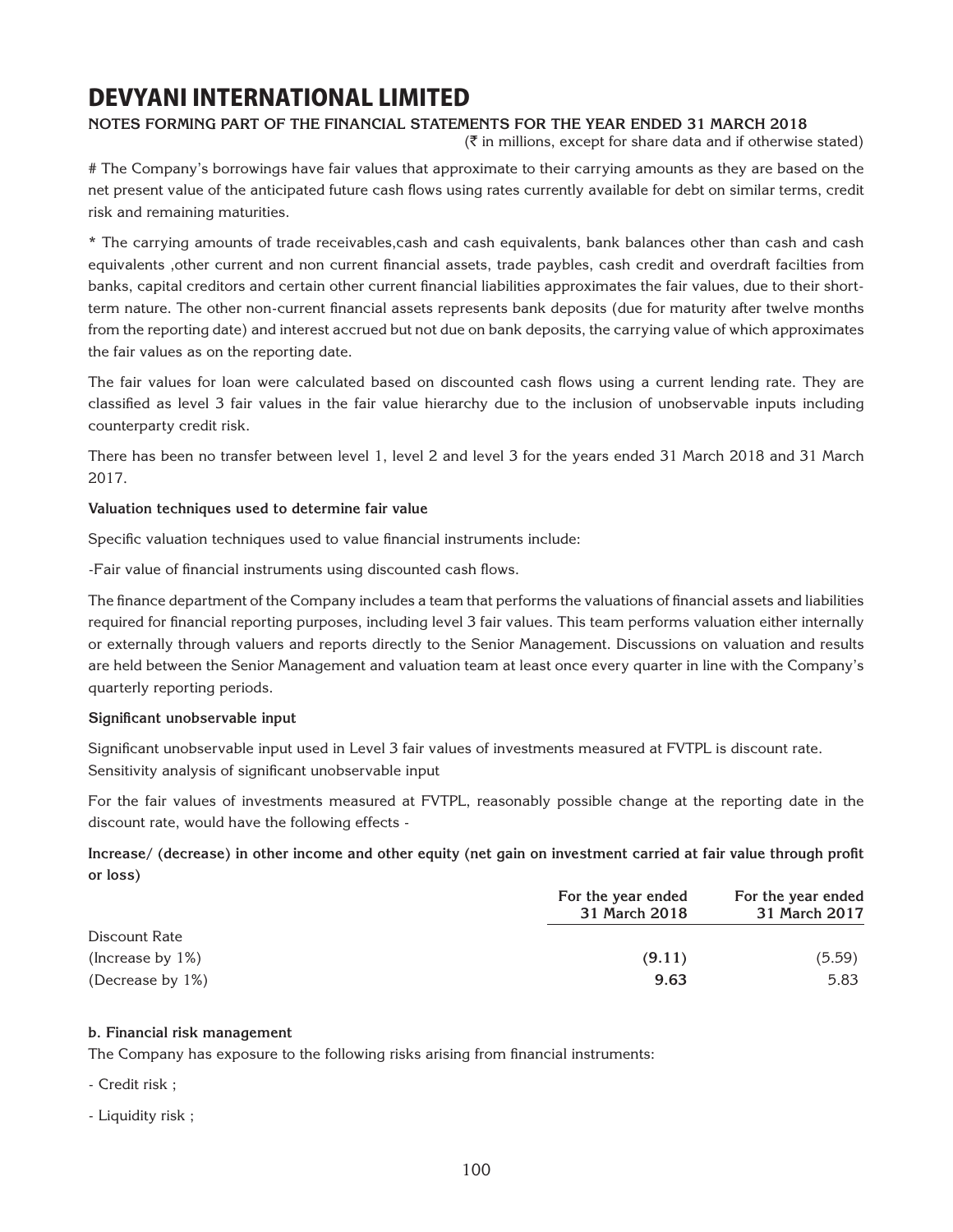### **Notes forming part of the financial statements for the year ended 31 March 2018**

 $(\bar{\tau}$  in millions, except for share data and if otherwise stated)

- Market Risk - Foreign Currency ; and

- Market Risk - Interest Rate

#### **Risk Management Framework**

The Board of Directors of the Company is responsible for reviewing the risk management policies and ensuring its effectiveness.

The Company's risk management policies are established to identify and analyse the risks faced by the Company to set appropriate risks limits and controls and to monitor risks and adherence to limits. Risk management policies are reviewed regularly to reflect changes in the market conditions and the Company's activities

The Risk management committee oversees how management monitors compliance with Company's risk management policies and procedures and reviews the adequacy of the risk management framework in relation to the risk faced by the Company.

#### **i. Credit risk**

The maximum exposure to credit risks is represented by the total carrying amount of these financial assets in the balance sheet

| <b>Particulars</b>                                      | As at<br>31 March 2018 | As at<br>31 March 2017 | As at<br>1 April 2016 |
|---------------------------------------------------------|------------------------|------------------------|-----------------------|
| $(i)$ Loans                                             | 847.71                 | 484.84                 | 545.06                |
| (ii) Investments                                        | 1,580.40               | 1,217.10               | 1,050.00              |
| (iii) Trade receivables                                 | 292.41                 | 247.55                 | 184.35                |
| (iv) Cash and cash equivalents                          | 210.67                 | 293.32                 | 403.99                |
| (v) Bank balances other than above                      | 2.36                   | 1.29                   | 3.15                  |
| (vi)Other financial assets (current and<br>non-current) | 24.46                  | 5.19                   | 12.86                 |

Credit risk is the risk of financial loss to the Company if a customer or counterparty to a financial instrument fails to meet its contractual obligations.

Credit risk on cash and cash equivalents and bank deposits is limited as the Company generally invests in deposits with banks with high credit ratings assigned by domestic credit rating agencies. The loans primarily represents security deposits given to lessors for premises taken on lease and loans given to subsidiaries. Such deposits will be returned to the Company on vacation of the premises or termination of the agreement whichever is earlier. Loan to subsidiaries will be repaid as per the terms of the agreement.

The exposure to the credit risk at the reporting date is primarily from loan to subsidiaries, security deposit receivables and investment is subsidiaries. The Investment committee monitors the investment in subsidiaries and loan granted to subsidiaries and it evaluates if any impairment is required. As at year end, Investment committee based on the internal and external valuation and after assessing the performance of the subsidiaries, is of the view that no impairment is required other than investment in The Minor Food Group (India) Private Limited, which is fully impaired. Further Refer to Note 40. Trade receivables are typically unsecured and are derived from revenue earned from customers primarily located in India and Nepal. Trade receivables also includes receivables from credit card companies which are realisable within fortnightly. The Company does monitor the economic environment in which it operates. The Company manages its credit risk through credit approvals, establishing credit limits and continuously monitoring credit worthiness of customers to which the Company grants credit terms in the normal course of business.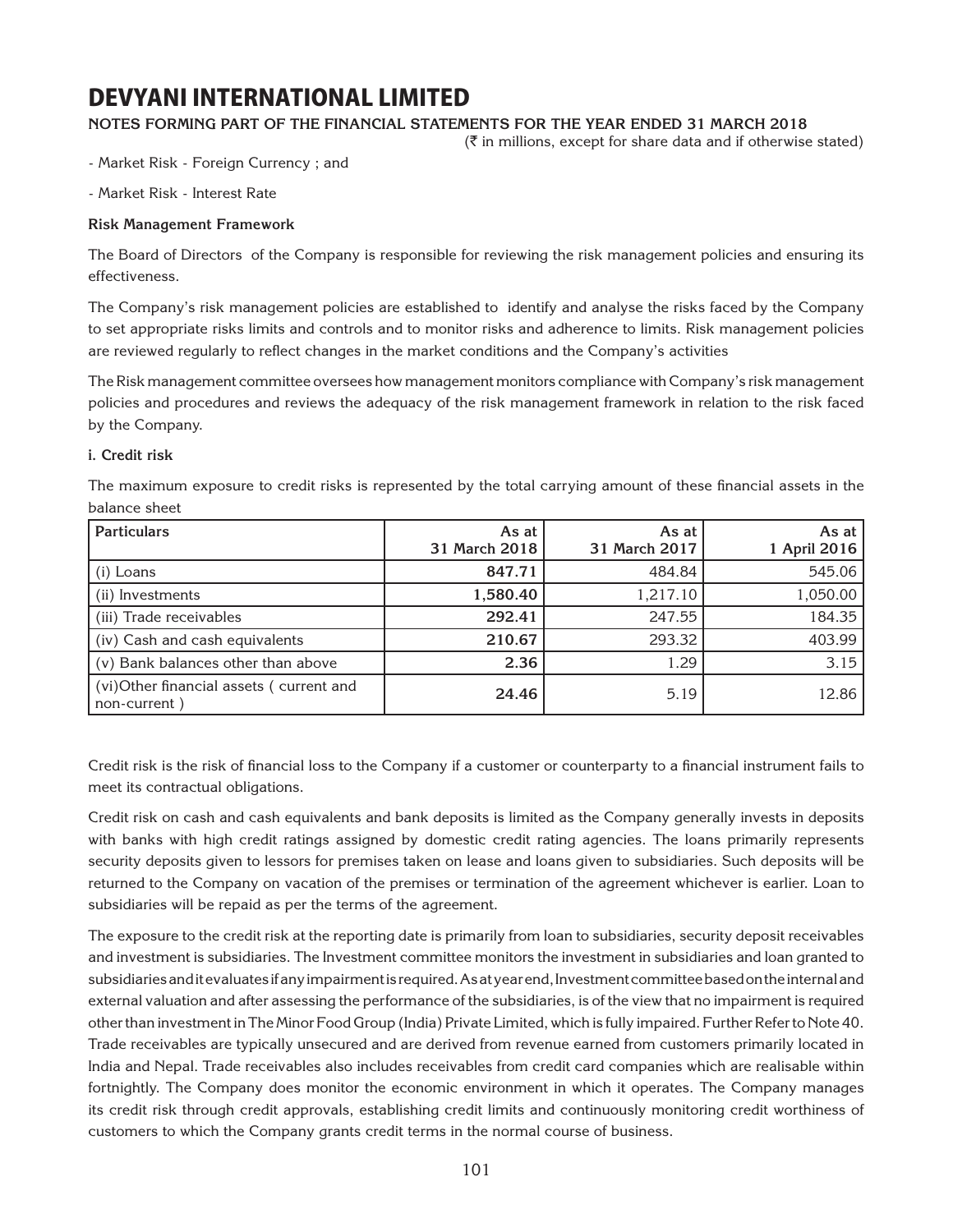### **Notes forming part of the financial statements for the year ended 31 March 2018**

 $(\bar{\bar{\zeta}})$  in millions, except for share data and if otherwise stated) On adoption of Ind AS 109, the Company uses expected credit loss model to assess the impairment loss or gain. The Company uses a provision matrix to compute the expected credit loss allowance for trade receivables. The provision matrix takes into account available internal credit risk factors such as the Company's historical experience for customers. Based on the business environment in which the Company operates, management considers that the trade receivables (other than receivables from subsidiaries) are in default (credit impaired) if the payments are more than 90 days past due however the Company based upon past trends determine an impairment allowance for loss on receivables outstanding for more than 180 days past due. Majority of trade receivables are from domestic customers, which are fragmented and are not concentrated to individual customers.

|                               |                        | <b>Gross Carrying Amount</b> |                       |
|-------------------------------|------------------------|------------------------------|-----------------------|
| <b>Particulars</b>            | As at<br>31 March 2018 | As at<br>31 March 2017       | As at<br>1 April 2016 |
| Not due                       | 146.87                 | 170.09                       | 130.03                |
| 1-90 days past due *          | 23.93                  | 73.79                        | 24.43                 |
| 91 to 180 days past due       | 53.92                  | 0.21                         | 11.59                 |
| More than 180 days past due # | 93.22                  | 28.99                        | 18.72                 |
|                               | 317.94                 | 273.08                       | 184.77                |

The Company's exposure to credit risk for trade receivables is as follows:

\* The Company believes that the unimpaired amounts that are past due by more than 30 days are still collectible in full, based on historical payment behavior.

# The Company based upon past trends determine an impairment allowances for doubtful receivables outstanding for more than 180 days past due.

| Movement in the allowance for impairment in respect of trade<br>receivables | For the year ended<br>31 March 2018 | For the year ended<br>31 March 2017 |
|-----------------------------------------------------------------------------|-------------------------------------|-------------------------------------|
| Balance at the beginning of the year                                        | 25.53                               | 0.42                                |
| Impairment allowances for doubtful receivables                              |                                     | 25.11                               |
| Balance at the end of the year                                              | 25.53                               | 25.53                               |

The allowance for lifetime expected credit loss on customer balances for the year ended 31 March 2018 and 31 March 2017 is insignificant and hence the same has not been recognised.

#### **(ii) Liquidity risk**

Liquidity risk is the risk that the Company will encounter difficulty in meeting the obligations associated with its financial liabilities that are settled by delivering cash or another financial assets. The Company's approach to manage liquidity is to have sufficient liquidity to meet it's liabilities when they are due, under both normal and stressed circumstances, without incurring unacceptable losses or risking damage to the Company's reputation.

The Company believes that its liquidity position, including total cash and cash equivalents and bank deposits maturing within a year (including bank deposits under lien and excluding interest accrued but not due) of Rs. 213.03 (31 March 2017: Rs. 294.61 and 1 April 2016: Rs. 407.14), anticipated future internally generated funds from operations and its fully available, revolving undrawn credit facility of Rs. 303.91 (31 March 2017: Rs. 92.68, 1 April 2016 Rs. 87.63) and other current assets (financial and non financial) of Rs. 816.09 ( 31 March 2017: Rs. 834.03 and 1 April 2016: Rs.663.51 ) will enable it to meet its future known obligations in the ordinary course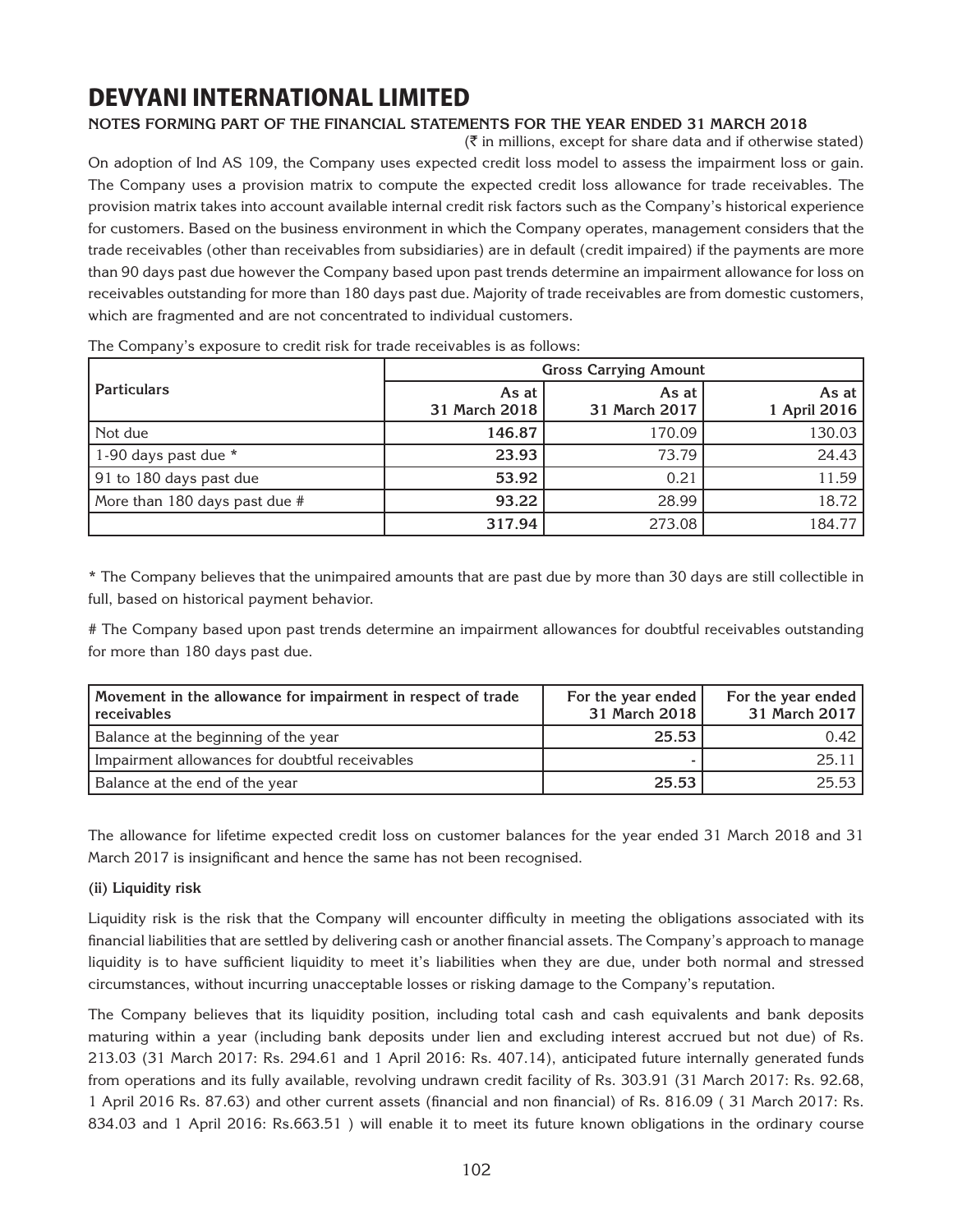### **Notes forming part of the financial statements for the year ended 31 March 2018**

 $(\bar{\tau})$  in millions, except for share data and if otherwise stated) of business. While in the previous year the Company had incurred losses , however the Company had a cash inflow from operating activitites . In the current year ended 31 March 2018, the Company has earned a cash inflow from operating activities of Rs.1,046.03. Based on the projections, the Company expects to earn cash inflow from operating activities , which can be used to settle liabilities. However, if a liquidity needs were to arise, the Company believes it has access to financing arrangements, value of unencumbered assets, which should enable it to meet its ongoing capital, operating, and other liquidity requirements. The Company will continue to consider various borrowing options to maximize liquidity and supplement cash requirements as necessary.

The Company's liquidity management process as monitored by management, includes the following:

- Day to day funding, managed by monitoring future cash flows to ensure that requirements can be met.
- Maintaining rolling forecasts of the Company's liquidity position on the basis of expected cash flows.
- Maintaining diversified credit lines.

#### **Exposure to liquidity risk**

The following are the remaining contractual maturities of financial liabilities at the reporting date. The contractual cash flow amounts are gross and undiscounted, and includes interest accrued but not due on borrowings.

#### **As at 31 March 2018**

| <b>Particulars</b>                                 | Carrying |                       |                                          | Contractual cash flows               |                            |          |
|----------------------------------------------------|----------|-----------------------|------------------------------------------|--------------------------------------|----------------------------|----------|
|                                                    | amount   | Less than<br>6 Months | <b>Between</b><br>6 Months<br>and 1 year | <b>Between</b><br>1 and $5$<br>years | Greater<br>than 5<br>years | Total    |
| Borrowings including current<br>portion            | 2,513.59 | 303.80                | 243.87                                   | 1,876.42                             | 102.27                     | 2,526.36 |
| Trade payables                                     | 829.35   | 829.35                |                                          |                                      |                            | 829.35   |
| Security deposits payable                          | 21.96    | 8.19                  | 0.96                                     | 12.89                                | 4.54                       | 26.58    |
| Interest accrued but not due on<br>borrowings      | 10.26    | 10.26                 |                                          |                                      |                            | 10.26    |
| Cash credit and overdraft<br>facilities from banks | 0.03     | 0.03                  |                                          |                                      |                            | 0.03     |
| <b>Capital Creditors</b>                           | 103.47   | 103.47                |                                          |                                      |                            | 103.47   |
|                                                    | 3.478.66 | 1,255.10              | 244.83                                   | 1,889.31                             | 106.81                     | 3,496.05 |

#### **As at 31 March 2017**

| <b>Particulars</b>                            | Carrying | Contractual cash flows |                                          |                                      |                            |              |
|-----------------------------------------------|----------|------------------------|------------------------------------------|--------------------------------------|----------------------------|--------------|
|                                               | amount   | Less than<br>6 Months  | <b>Between</b><br>6 Months<br>and 1 year | <b>Between</b><br>1 and $5$<br>vears | Greater<br>than 5<br>years | <b>Total</b> |
| Borrowings including current<br>portion       | 1900.96  | 257.17                 | 275.14                                   | 1,315.63                             | 60.00                      | 1,907.94     |
| Trade payables                                | 690.61   | 690.61                 |                                          |                                      |                            | 690.61       |
| Security deposits payable                     | 11.93    | 9.21                   |                                          | 2.99                                 | 0.60                       | 12.80        |
| Interest accrued but not due on<br>borrowings | 11.93    | 11.93                  |                                          |                                      |                            | 11.93        |
| Capital creditors                             | 94.11    | 94.11                  |                                          |                                      |                            | 94.11        |
|                                               | 2,709.54 | 1,063.03               | 275.14                                   | 1,318.62                             | 60.60                      | 2,717.39     |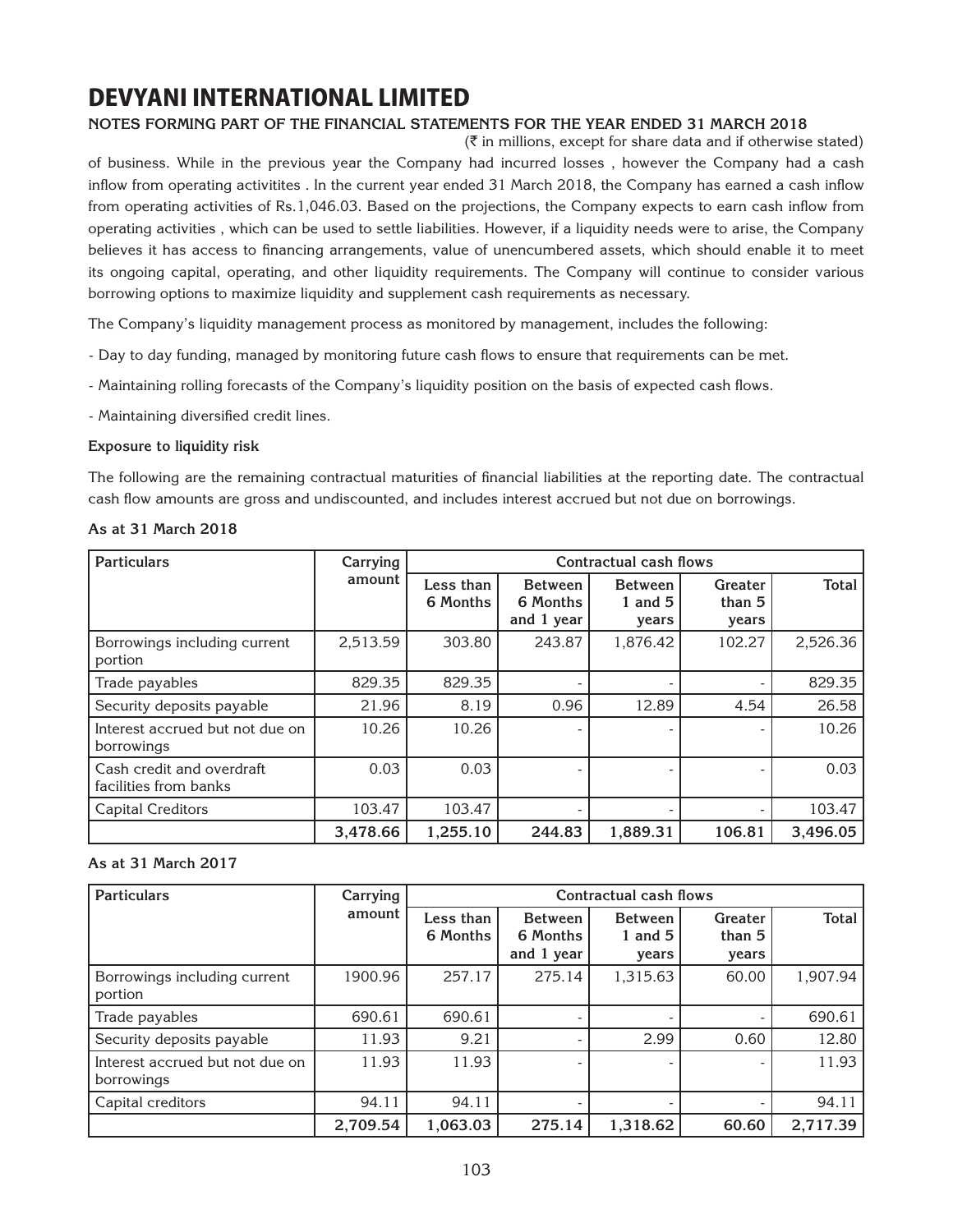### **Notes forming part of the financial statements for the year ended 31 March 2018**

 $(\bar{\bar{\mathbf{x}}}$  in millions, except for share data and if otherwise stated)

#### **As at 1 April 2016**

| <b>Particulars</b>                            | Carrying | Contractual cash flows |                                          |                                      |                            |              |  |  |  |
|-----------------------------------------------|----------|------------------------|------------------------------------------|--------------------------------------|----------------------------|--------------|--|--|--|
|                                               | amount   | Less than<br>6 Months  | <b>Between</b><br>6 Months<br>and 1 year | <b>Between</b><br>1 and $5$<br>vears | Greater<br>than 5<br>years | <b>Total</b> |  |  |  |
| Borrowings including current<br>portion       | 1733.94  | 101.66                 | 207.95                                   | 1,373.66                             | 60.00                      | 1,743.27     |  |  |  |
| Trade payables                                | 602.13   | 602.13                 |                                          |                                      |                            | 602.13       |  |  |  |
| Security deposits payable                     | 12.49    | 7.12                   | 0.33                                     | 5.17                                 |                            | 12.62        |  |  |  |
| Interest accrued but not due on<br>borrowings | 8.57     | 8.57                   |                                          |                                      |                            | 8.57         |  |  |  |
| Capital creditors                             | 65.52    | 65.52                  |                                          |                                      |                            | 65.52        |  |  |  |
|                                               | 2,422.65 | 785.00                 | 208.28                                   | 1,378.83                             | 60.00                      | 2,432.11     |  |  |  |

#### **(iii) Market risk**

Market risk is the risk that the future cash flows of a financial instrument will fluctuate because of changes in market prices. Market risk comprises two types of risk namely: currency risk and interest rate risk. The objective of market risk management is to manage and control market risk exposures within acceptable parameters, while optimising the return.

#### **Interest rate risk**

Interest rate risk is the risk that the future cash flows of a financial instrument will fluctuate because of changes in market interest rates. The Company's exposure to the risk of changes in market interest rates relates primarily to the Company's borrowings with floating interest rates.

#### **Exposure to interest rate risk**

The exposure of the Company's borrowing to interest rate changes as reported to the management at the end of the reporting period are as follows:

| Fixed-rate instruments      | As at<br>31 March 2018 | As at<br>31 March 2017 | As at<br>1 April 2016 |
|-----------------------------|------------------------|------------------------|-----------------------|
| Indian rupee term loan      | 1,094.96               | 387.42                 | 422.70                |
|                             |                        |                        |                       |
| Variable - rate instruments | As at $ $              | As at                  | As at                 |
|                             | 31 March 2018          | 31 March 2017          | 1 April 2016          |
| Indian rupee term loan      | 1,022.26               | 1,513.54               | 1,311.24              |
| Foreign currency term loan  | 396.36                 |                        |                       |

#### **Interest rate sensitivity analysis**

The following table illustrates the sensitivity of profit or loss and other equity to a reasonably possible change in interest rates of +/- 1%. All other variables are held constant.

| Change in interest rate on loans from banks (Variable - rate instruments)                     |         | Increase by $1\%$   Increase by $1\%$ |
|-----------------------------------------------------------------------------------------------|---------|---------------------------------------|
| Increasse / (decrease) in profit or loss and other euity for the year ended<br>131 March 2018 | (10.26) | 10.26                                 |
| Increasse / (decrease) in profit or loss and other euity for the year ended<br>131 March 2017 | (10.94) | 10.94                                 |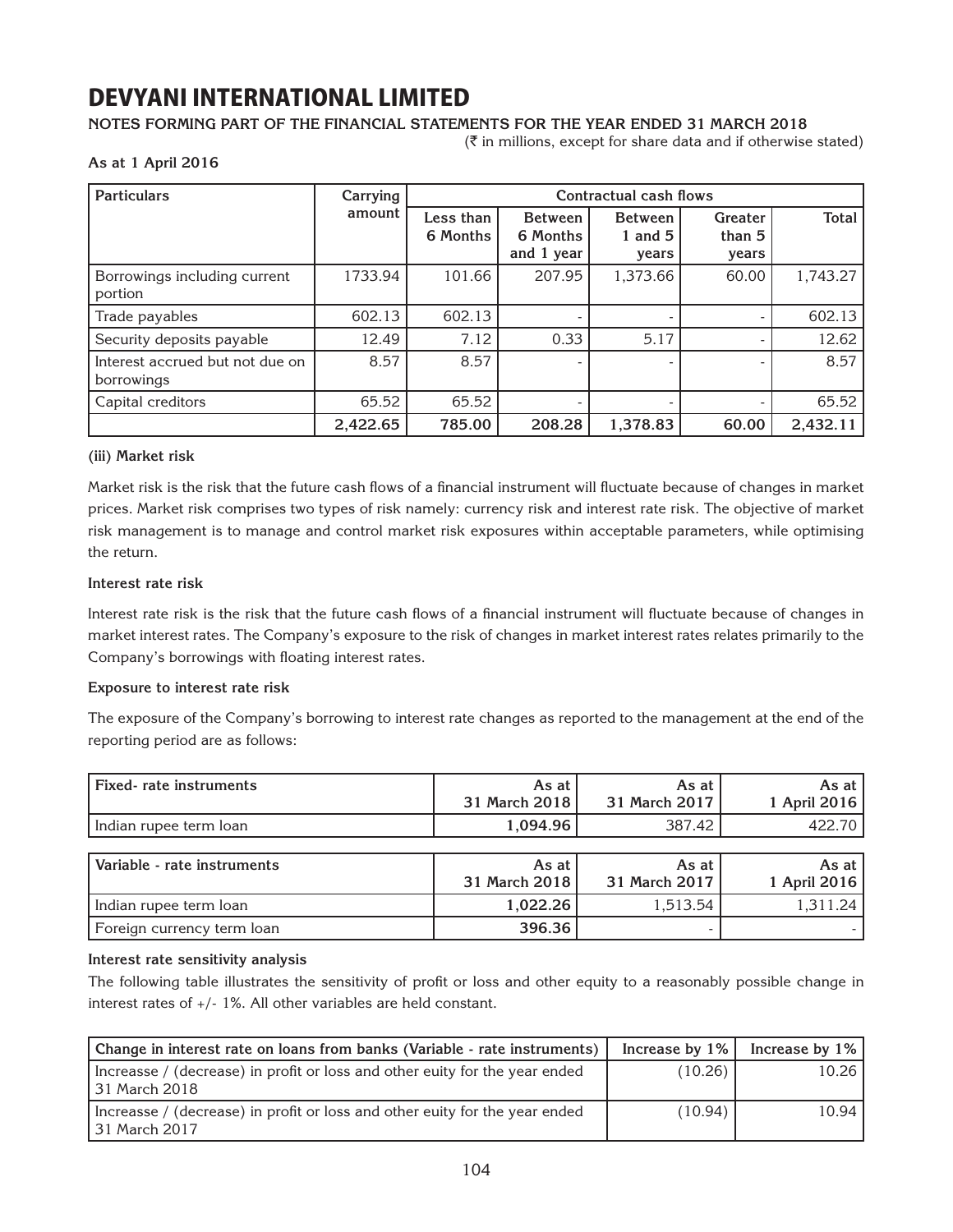### **Notes forming part of the financial statements for the year ended 31 March 2018**

 $(\bar{\bar{\zeta}})$  in millions, except for share data and if otherwise stated)

### **B. Currency risk**

Currency risk is the risk that the future cash flows of a financial instrument will fluctuate because of changes in foreign exchange rates. The Company is exposed to the effects of fluctuation in the prevailing foreign currency exchange rates on its financial position and cash flows. Exposure arises primarily due to exchange rate fluctuations between the functional currency and other currencies from the Company's operating, investing and financing activities.

### **Exposure to Foreign currency risk**

The summary of quantitative data about the Company's exposure to currency risk, as expressed in Indian Rupees, as at 31 March 2018, 31 March 2017 and 1 April 2016 are as below:

| <b>Particulars</b>                 | As at<br>31 March 2018 |        | As at<br>31 March 2017 |                          | As at<br>1 April 2016 |       |
|------------------------------------|------------------------|--------|------------------------|--------------------------|-----------------------|-------|
| <b>Financial Assets</b>            |                        |        |                        |                          |                       |       |
| Trade receivables                  | 0.39                   | 25.61  | 0.50                   | 32.25                    | 0.46                  | 30.25 |
| Loans to related party             | 5.00                   | 455.44 |                        |                          |                       |       |
| <b>Total Financial Assets</b>      | 5.39                   | 481.05 | 0.50                   | 32.25                    | 0.46                  | 30.25 |
| <b>Total Financial Liabilities</b> |                        |        |                        |                          |                       |       |
| Trade payables                     | 0.13                   | 11.87  | 0.13                   | 10.65                    | 0.13                  | 12.26 |
| Foreign currency loans from banks  | 6.17                   | 396.36 |                        | $\overline{\phantom{0}}$ |                       |       |
| <b>Total Financial Liabilities</b> | 6.30                   | 408.23 | 0.13                   | 10.65                    | 0.13                  | 12.26 |

#### **Sensitivity analysis**

A reasonably possible strengthening (weakening) of the Indian Rupees against below currencies as at 31 March 2018 (previous year ending as on 31 March 2017) would have affected the measurement of financial instruments denominated in foreign currency and affected profit or loss and other equity by the amounts shown below. This analysis is performed on foreign currency denominated monitory financial assets and financial liabilities outstanding as at the year end. This analysis assumes that all other variables, in particular interest rates, remain constant and ignores any impact of forecast sales and purchases.

| <b>Particulars</b>                                                                    | Profit or Loss for the year<br>ended 31 March 2018 |      | Profit or Loss for the year<br>ended 31 March 2017 |        |
|---------------------------------------------------------------------------------------|----------------------------------------------------|------|----------------------------------------------------|--------|
| 1% depreciation / appreciation in Indian Rupees against following foreign currencies: |                                                    |      |                                                    |        |
| <b>USD</b>                                                                            | 3.71<br>(0.32)<br>(3.71)                           |      |                                                    |        |
| <b>GBP</b>                                                                            | (4.44)                                             | 4.44 | 0.11                                               | (0.11) |

USD: United States Dollar, GBP: Great British Pound.

#### **34. Operating leases**

- a) The Company has taken various premises on operating lease for running its Restaurants and Restaurant Support Centre (RSC). The lease term is generally for 3-10 years and are extendable by mutual consent on expiry of the lease. The leases generally have a lock-in-period and are cancellable in nature at the option of the lessee thereafter. The lease agreements have an escalation clause, which is in line with General inflation rate and Small consumer price index.
- (b) During the year, lease payments under operating leases amounting to Rs. 1,280.81 (previous year Rs. 1,297.56) have been recognised as an expense in the Statement of Profit and Loss. Further, rent paid for new stores, during the construction period amounting Rs. 1.28 (previous year Rs. 0.43) has been capitalised as part of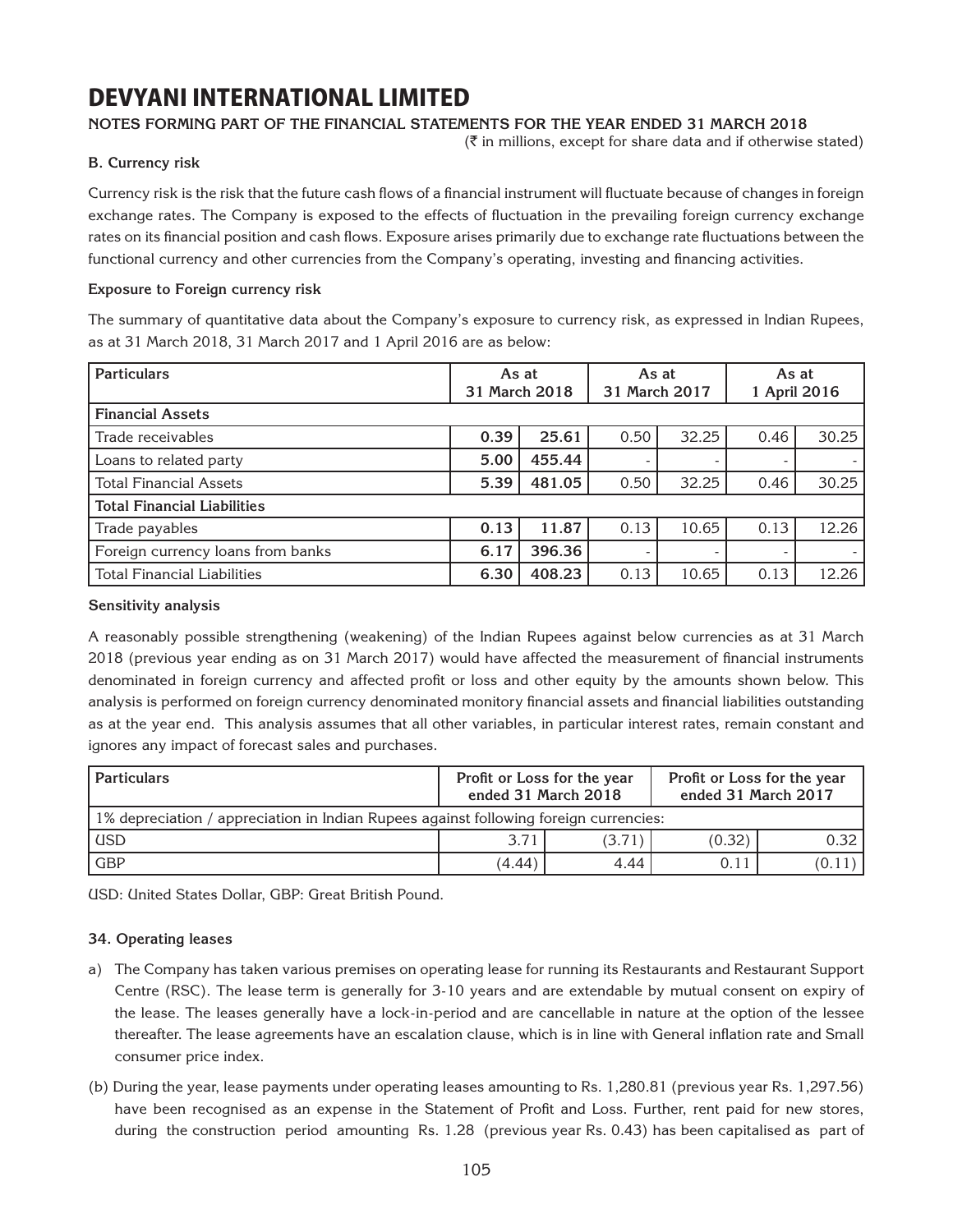### **Notes forming part of the financial statements for the year ended 31 March 2018**

 $(\bar{\bar{\zeta}})$  in millions, except for share data and if otherwise stated)

leasehold improvements. In certain operating lease agreements, the Company is required to pay a contingent rent, which is computed as a fixed percentage of the revenue earned from that particular store. During the year, the Company has paid Rs. 125.94 (previous year Rs. 197.66) on account of such contingent rent as a fixed percentage of actual sales.

Non-cancellable operating lease rentals payable (minimum lease payments) under these leases are as follows:

| <b>Particulars</b>                 | As at<br>31 March 2018 | As at<br>31 March 2017 | As at $ $<br>1 April 2016 |
|------------------------------------|------------------------|------------------------|---------------------------|
| Payable within one year            | 825.43                 | 826.33                 | 837.30                    |
| Payable between one and five years | 3,428.18               | 3,028.53               | 3,210.86                  |
| Payable after five years           | 1,884.90               | 2,293.26               | 2,816.86                  |
| Total                              | 6,138.51               | 6,148.12               | 6,865.02                  |

### **35. Related party disclosures**

- **(I) List of related parties and nature of relationship where control exists:**
- **(a) Parent and Ultimate Controlling Party:**
	- RJ Corp Limited ( Refer to Note 14 (d) )
- **(b) Wholly owned subsidiaries:** Devyani International (Nepal) Private Limited Devyani Food Street Private Limited Devyani International (UK) Private Limited
- **(c) Subsidiaries:**
	- RV Enterprizes Pte. Limited

Devyani Airport Services (Mumbai) Private Limited

Devyani International (Nigeria) Limited (Subsidiary of R V Enterprizes Pte. Limited)

**(d) Joint Venture** 

The Minor Food Group (India) Private Limited

**(II) List of related parties and nature of relationship with whom transactions have taken place during the** 

- **current / previous year:**
- **(a) Parent and Ultimate Controlling Party:** RJ Corp Limited
- **(b) Wholly owned subsidiaries:**

Devyani International (Nepal) Private Limited

Devyani Food Street Private Limited

Devyani International (UK) Private Limited (Incorporated on 4 April 2017)

- **(c) Subsidiaries:**
	- RV Enterprises Pte. Limited

Devyani Airport Services (Mumbai) Private Limited

**(d) Joint Venture** 

The Minor Food Group (India) Private Limited

**(e) Key management personnel:**

Mr. Raj. P. Gandhi- Director

Mr. Virag Joshi- Chief Executive Officer and Whole Time Director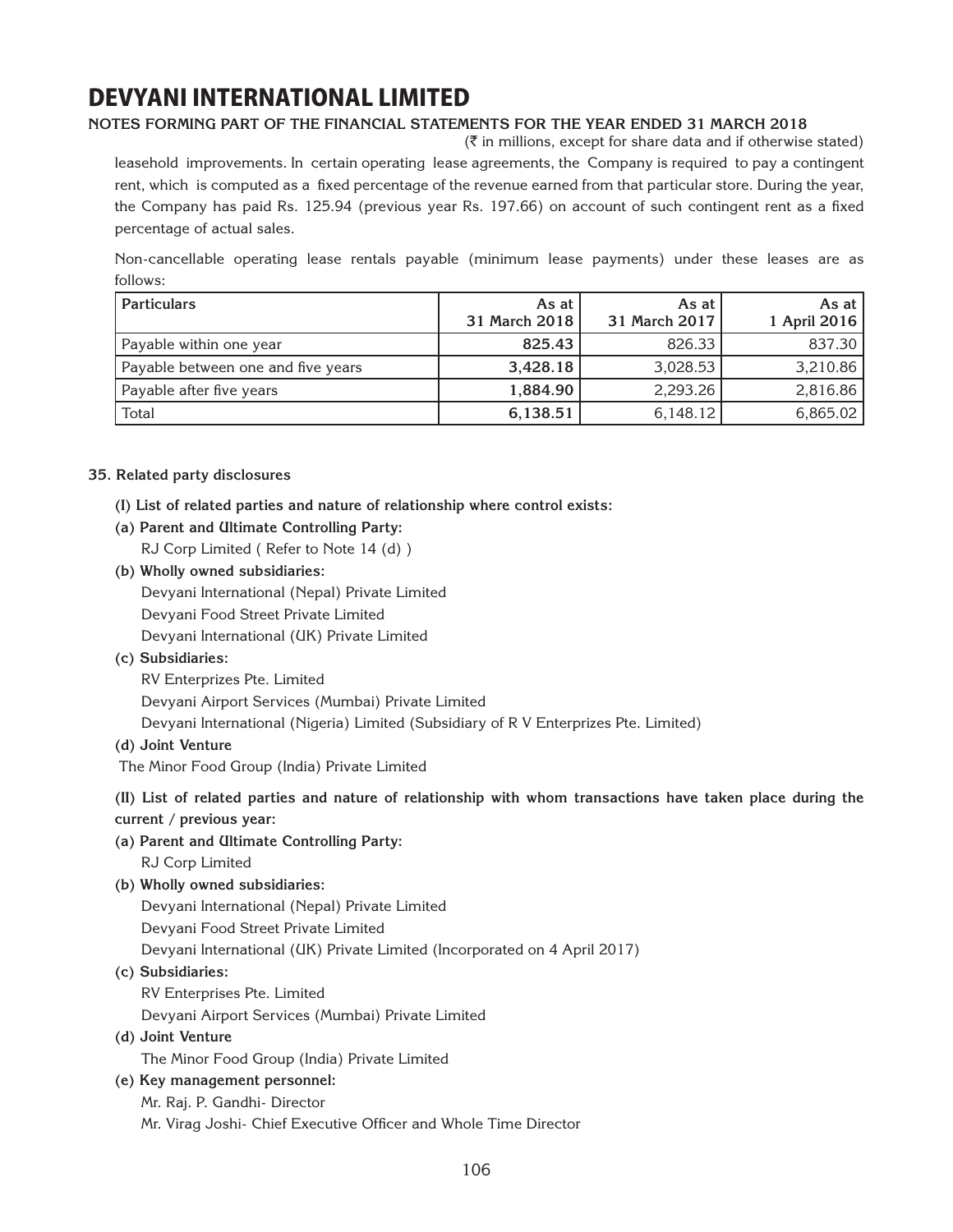#### **Notes forming part of the financial statements for the year ended 31 March 2018**

 $(\bar{\bar{\mathbf{x}}}$  in millions, except for share data and if otherwise stated)

- Mr. Arjun Dass Verma Chief Financial Officer and Whole Time Director (till 8 December 2016)
- Mr. Sanjay Kumar Sareen- Chief Financial Officer (8 December 2016 till 3 August 2017)
- Mr. Som Nath Chopra- Chief Financial Officer and Additional Director (with effect from 9 August 2017)
- Mr. Girish Ahuja- Independent Director (till 17 March 2018)
- Mr. Ravindra Dhariwal- Independent Director (till 17 March 2018)
- Mr. Lalit Yadav Company Secretary (with effect from 4 December 2017 )
- Mr. Ravi Kant Jaipuria Director
- **(f) Other related parties Entities which are joint ventures or subsidiaries or where control/significant influence exists of parties as given in (I) and (II) above :**
	- S V S India Private Limited Devyani Food Industries Limited Alisha Retail Private Limited Lineage Healthcare Limited Modern Montessori International (India) Private Limited Varun Beverages Limited Champa Devi Jaipuria Charitable Trust Mala Jaipuria Foundation DIL Employee Gratuity Trust Diagno Labs Private Limited

### **(III) Transactions with related parties during the year ended 31 March 2018 and 31 March 2017**

|                                                         | For the year ended<br>31 March 2018 | For the year ended<br>31 March 2017 |
|---------------------------------------------------------|-------------------------------------|-------------------------------------|
| (i) Sale of products Finished goods                     |                                     |                                     |
| Devyani Food Street Private Limited                     | 10.02                               | 2.05                                |
| Lineage Healthcare Limited                              | 0.17                                | 0.22                                |
| Modern Montessori International (India) Private Limited | 2.30                                | 1.73                                |
| Champa Devi Jaipuria Charitable Trust                   | 41.84                               | 26.18                               |
| RJ Corp Limited                                         | 0.44                                |                                     |
| Alisha Retail Private Limited                           | 12.70                               | 7.67                                |
| Devyani Food Industries Limited                         | 39.27                               | 7.69                                |
| Varun Beverages Limited                                 | 3.13                                |                                     |
| Mala Jaipuria Foundation                                | 1.17                                | 1.55                                |
| (ii) Sale of products Traded goods                      |                                     |                                     |
| Devyani Food Street Private Limited                     | 55.31                               | 48.92                               |
| Devyani International (Nepal) Private Limited           | 25.96                               | 18.68                               |
| Devyani Airport Services (Mumbai) Private Limited       | 2.18                                | 8.57                                |
| Champa Devi Jaipuria Charitable Trust                   | 0.57                                |                                     |
| RJ Corp Limited                                         | 0.12                                |                                     |
| Alisha Retail Private Limited                           | 0.05                                |                                     |
| Varun Beverages Limited                                 | 0.48                                |                                     |
| Lineage Healthcare Limited                              | 0.03                                |                                     |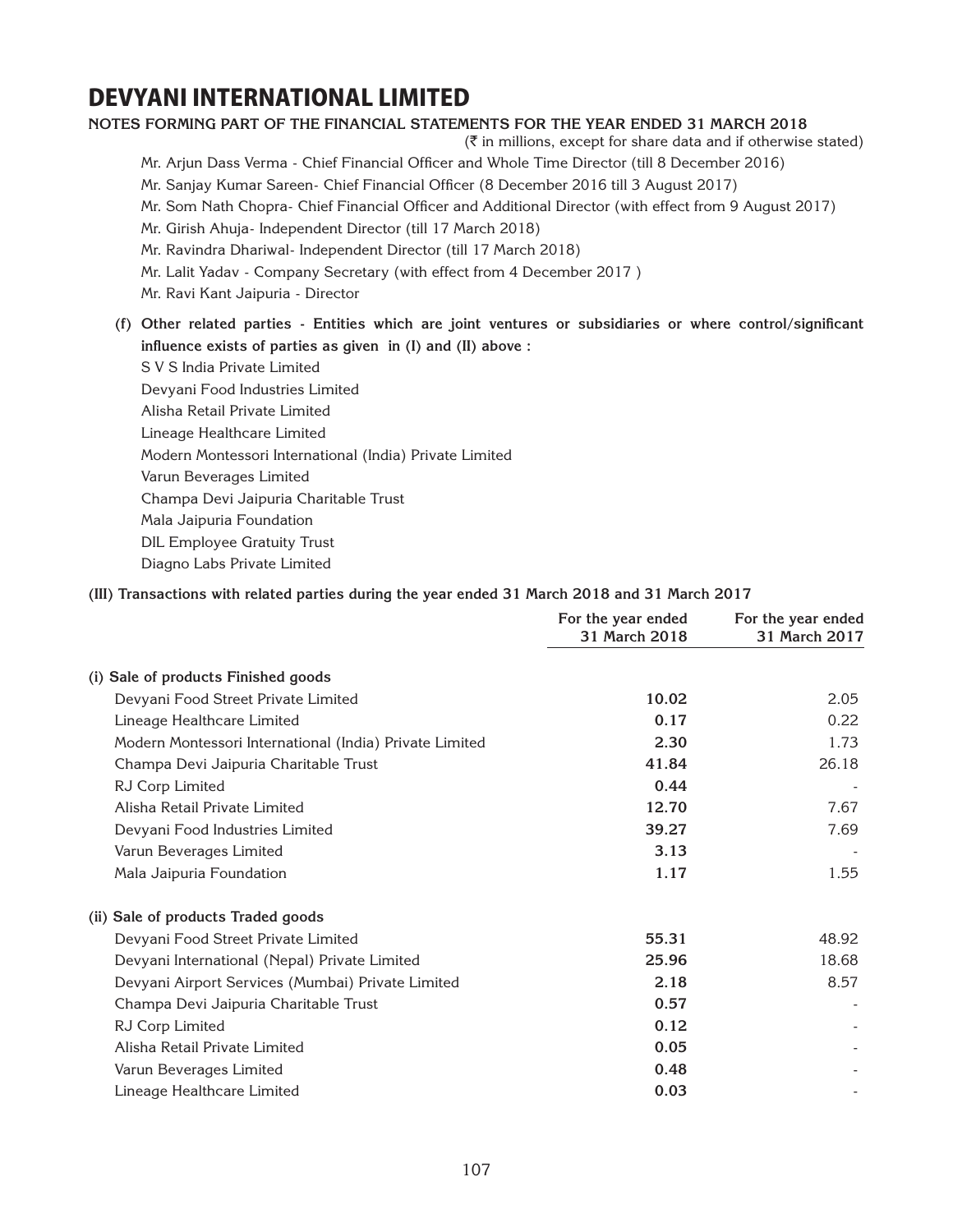### **Notes forming part of the financial statements for the year ended 31 March 2018**

|                                                                      | $(\bar{\zeta}$ in millions, except for share data and if otherwise stated) |                                     |
|----------------------------------------------------------------------|----------------------------------------------------------------------------|-------------------------------------|
|                                                                      | For the year ended<br>31 March 2018                                        | For the year ended<br>31 March 2017 |
| (iii) Marketing and other support services (Other operating revenue) |                                                                            |                                     |
| Devyani Food Street Private Limited                                  |                                                                            | 8.39                                |
| Devyani Airport Services (Mumbai) Private Limited                    | 0.26                                                                       | 2.84                                |
| The Minor Food Group (India) Private Limited                         |                                                                            | 0.50                                |
| Devyani Food Industries Limited                                      | 7.50                                                                       | 7.50                                |
| Lineage Healthcare Limited                                           | 0.07                                                                       | 0.08                                |
| Champa Devi Jaipuria Charitable Trust                                | 0.87                                                                       | 4.28                                |
| (iv) Sale of services Management fee - (Other operating revenue)     |                                                                            |                                     |
| Devyani International (Nepal) Private Limited                        | 6.00                                                                       | 3.80                                |
| Devyani Food Street Private Limited                                  | 49.59                                                                      | 44.29                               |
| (v) Sale of property, plant and equipment                            |                                                                            |                                     |
| Devyani Food Street Private Limited                                  | 4.58                                                                       | 1.48                                |
| Devyani International (Nepal) Private Limited                        | 1.56                                                                       | 0.61                                |
| Devyani Airport Services (Mumbai) Private Limited                    |                                                                            | 0.04                                |
| Alisha Retail Private Limited                                        | 0.15                                                                       |                                     |
| Diagno Labs Private Limited                                          | 1.28                                                                       |                                     |
| Champa Devi Jaipuria Charitable Trust                                |                                                                            | 1.58                                |
| (vi) Purchase of raw materials                                       |                                                                            |                                     |
| Varun Beverages Limited                                              | 111.66                                                                     | 114.55                              |
| Devyani Food Industries Limited                                      | 3.74                                                                       | 7.82                                |
| Alisha Retail Private Limited                                        | 0.51                                                                       | 2.71                                |
| (vii) Purchase of property, plant and equipment                      |                                                                            |                                     |
| RJ Corp Limited                                                      |                                                                            | 0.15                                |
| Devyani Airport Services (Mumbai) Private Limited                    |                                                                            | 0.79                                |
| Devyani Food Industries Limited                                      |                                                                            | 1.49                                |
| Alisha Retail Private Limited                                        | 0.21                                                                       |                                     |
| (viii) Loan given                                                    |                                                                            |                                     |
| Devyani Food Street Private Limited                                  | 20.00                                                                      |                                     |
| Devyani International (UK) Private Limited                           | 455.44                                                                     |                                     |
| (ix) Loan and interest recovered                                     |                                                                            |                                     |
| Devyani Food Street Private Limited                                  | 105.00                                                                     | 31.90                               |
| Devyani Airport Services (Mumbai) Private Limited                    | 68.18                                                                      | 35.09                               |
| Devyani International (Nepal) Private Limited                        | 6.67                                                                       |                                     |
| (x) Payment to gratuity trust                                        |                                                                            |                                     |
| <b>DIL Employee Gratuity Trust</b>                                   | 25.00                                                                      | 10.06                               |
| (xi) Expenses incurred by other company on behalf of the company     |                                                                            |                                     |
| Devyani Food Street Private Limited                                  | 0.04                                                                       |                                     |
| RJ Corp Limited                                                      |                                                                            | 0.74                                |
| Varun Beverages Limited                                              | 0.62                                                                       | 0.99                                |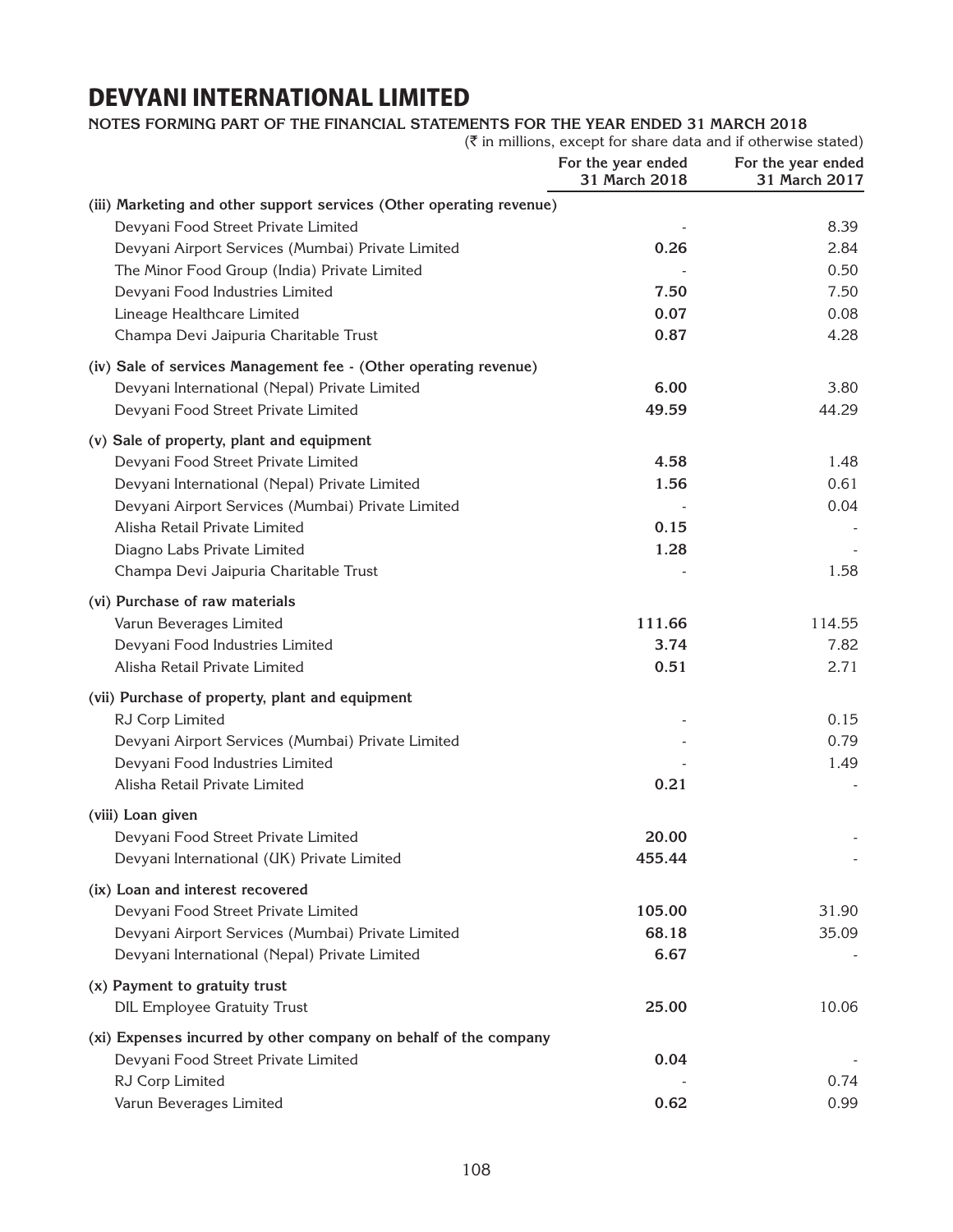### **Notes forming part of the financial statements for the year ended 31 March 2018**

|                                                      | (₹ in millions, except for share data and if otherwise stated) |                                     |
|------------------------------------------------------|----------------------------------------------------------------|-------------------------------------|
|                                                      | For the year ended<br>31 March 2018                            | For the year ended<br>31 March 2017 |
| (xii) Expenses incurred on behalf of other company   |                                                                |                                     |
| Devyani Food Street Private Limited                  | 0.99                                                           | 6.21                                |
| Devyani Airport Services (Mumbai) Private Limited    | 0.02                                                           | 0.14                                |
| Devyani International (Nepal) Private Limited        |                                                                | 0.04                                |
| Devyani Food Industries Limited                      |                                                                | 0.08                                |
| (xiii) Rent expense                                  |                                                                |                                     |
| RJ Corp Limited                                      |                                                                | 19.22                               |
| S V S India Private Limited                          | 0.06                                                           | 0.06                                |
| (xiv) Rental income                                  |                                                                |                                     |
| The Minor Food Group (India) Private Limited         | 1.28                                                           | 1.04                                |
| Devyani Airport Services (Mumbai) Private Limited    |                                                                | 2.88                                |
| Alisha Retail Private Limited                        | 5.48                                                           | 1.50                                |
| Devyani Food Street Private Limited                  | 2.40                                                           |                                     |
| (xv) Dividend income                                 |                                                                |                                     |
| Devyani Food Street Private Limited                  | 0.02                                                           |                                     |
| Devyani International (Nepal) Private Limited        | 0.66                                                           |                                     |
| (xvi) Guarantee commission                           |                                                                |                                     |
| Devyani Food Street Private Limited                  | 4.95                                                           |                                     |
| Devyani International (UK) Private Limited           | 0.58                                                           |                                     |
| (xvii) Repairs and maintenance                       |                                                                |                                     |
| Varun Beverages Limited                              |                                                                | 0.59                                |
| (xviii) Royalty and Continuing fee                   |                                                                |                                     |
| Devyani Food Street Private Limited                  | 14.63                                                          | 9.70                                |
| Devyani Airport Services (Mumbai) Private Limited    | 5.20                                                           | 6.83                                |
| (xix) Interest income                                |                                                                |                                     |
| Devyani International (Nepal) Private Limited        | 0.96                                                           | 1.10                                |
| Devyani Airport Services (Mumbai) Private Limited    | 2.90                                                           | 10.64                               |
| Devyani Food Street Private Limited                  | 1.38                                                           | 14.71                               |
| Devyani International (UK) Private Limited           | 0.99                                                           |                                     |
| (xx) Investment in preference shares                 |                                                                |                                     |
| Devyani Airport Services (Mumbai) Private Limited    | 108.48                                                         | 65.43                               |
| Devyani International (Nepal) Private Limited        | 25.00                                                          |                                     |
| RV Enterprizes Pte. Limited                          | 9.95                                                           | 68.91                               |
| (xxi) Investment in equity shares                    |                                                                |                                     |
| The Minor Food Group (India) Private Limited         |                                                                | 27.98                               |
| Devyani International (UK) Private Limited           | 287.82                                                         |                                     |
| (xxii) Redemption of investment in preference shares |                                                                |                                     |
| Devyani Food Street Private Limited                  | 20.00                                                          |                                     |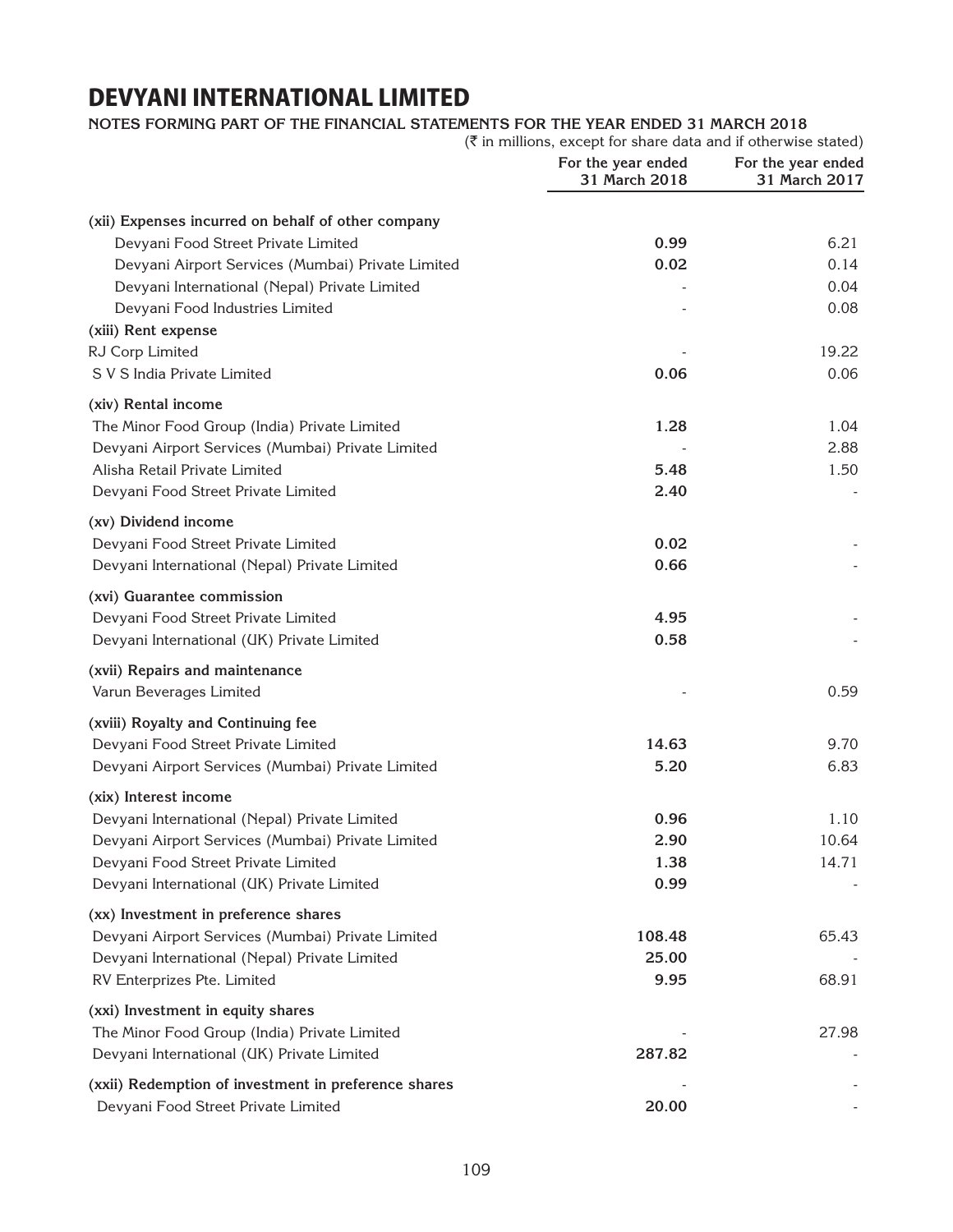### **Notes forming part of the financial statements for the year ended 31 March 2018**

|                                                  | $(\bar{\bar{\zeta}})$ in millions, except for share data and if otherwise stated) |                                     |
|--------------------------------------------------|-----------------------------------------------------------------------------------|-------------------------------------|
|                                                  | For the year ended<br>31 March 2018                                               | For the year ended<br>31 March 2017 |
| (xxiii) Compensation to key managerial personnel |                                                                                   |                                     |
| Short-term employment benefits                   | 24.15                                                                             | 21.88                               |
| Post-employment benefits                         | 1.17                                                                              | 0.93                                |
| Other long-term benefits                         |                                                                                   |                                     |
| Share- based payments                            | 2.48                                                                              | 3.29                                |

The above remuneration to Key managerial personnel does not include contribution to gratuity fund , as this contribution is a lump sum amount for all relevant employees based on actuarial valuation.

| (xxiv) Director's Sitting Fee |      |      |
|-------------------------------|------|------|
| Mr. Girish Ahuja              | 0.60 | 0.50 |
| Mr. Ravindra Dhariwal         | 0.60 | 0.70 |

### **(IV) Balances as at 31 March 2018, 31 March 2017 and 1 April 2016:**

| <b>Particulars</b>                                      | As at<br>31 March 2018 | As at<br>31 March 2017 | As at<br>1 April 2016 |
|---------------------------------------------------------|------------------------|------------------------|-----------------------|
| <b>Payables</b><br>(i)                                  |                        |                        |                       |
| RJ Corp Limited                                         |                        |                        | 0.01                  |
| Varun Beverages Limited                                 |                        | 19.15                  |                       |
| Alisha Retail Private Limited                           |                        |                        | 0.57                  |
| Devyani Food Industries Limited                         |                        |                        | 0.67                  |
| Employee related payable                                | 1.32                   | 1.03                   | 0.96                  |
| <b>Trade receivables</b><br>(ii)                        |                        |                        |                       |
| Devyani International (Nepal) Private Limited           | 37.61                  | 13.59                  | 18.62                 |
| Devyani Food Street Private Limited                     | 75.77                  | 69.28                  | 37.97                 |
| Devyani Airport Services (Mumbai) Private Limited       | 33.09                  | 33.33                  | 18.12                 |
| The Minor Food Group (India) Private Limited            | 0.14                   | 0.63                   | 0.31                  |
| Alisha Retail Private Limited                           | 3.92                   | 3.54                   |                       |
| Devyani Food Industries Limited                         | 6.42                   | 0.30                   |                       |
| Modern Montessori International (India) Private Limited | 0.16                   | 0.80                   | 0.01                  |
| Champa Devi Jaipuria Charitable Trust                   | 10.76                  | 8.90                   | 7.63                  |
| Lineage Healthcare Limited                              | 0.08                   |                        | 0.06                  |
| Mala Jaipuria Foundation                                | 0.65                   | 0.84                   | 0.62                  |
| RJ Corp Limited                                         | 0.65                   |                        |                       |
| Diagno Labs Private Limited                             | 1.51                   |                        |                       |
| (iii) Other financial assets - Other receivable         |                        |                        |                       |
| Devyani Airport Services (Mumbai) Private Limited       |                        |                        | 7.53                  |
| Devyani Food Street Private Limited                     | 1.29                   |                        |                       |
| Devyani International (UK) Private Limited              | 0.58                   |                        |                       |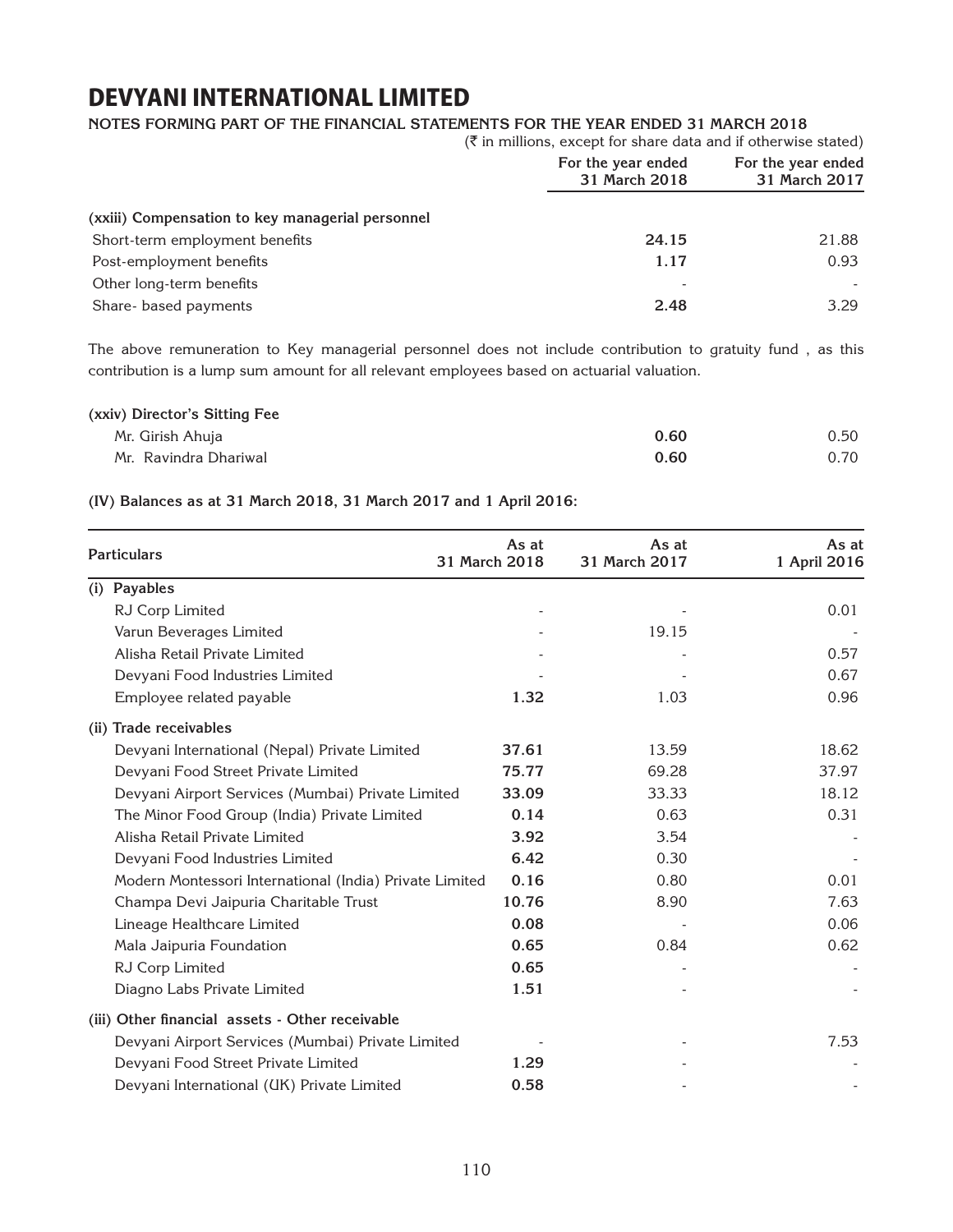**Notes forming part of the financial statements for the year ended 31 March 2018**

 $(\bar{\bar{\mathbf{x}}}$  in millions, except for share data and if otherwise stated)

| <b>Particulars</b>                                       | As at<br>31 March 2018 | As at<br>31 March 2017 | As at<br>1 April 2016 |
|----------------------------------------------------------|------------------------|------------------------|-----------------------|
| (iv) Loans and advances                                  |                        |                        |                       |
| Devyani Food Street Private Limited                      | 20.00                  | 105.00                 | 136.90                |
| Devyani International (Nepal) Private Limited            | 13.33                  | 18.08                  | 16.98                 |
| Devyani Airport Services (Mumbai) Private Limited        |                        | 66.29                  | 101.38                |
| Devyani International (UK) Private Limited               | 455.44                 |                        |                       |
| Other financial assets - Interest accrued on loan<br>(v) |                        |                        |                       |
| Devyani International (Nepal) Private Limited            | 0.42                   | 1.10                   | 1.17                  |
| Devyani Airport Services (Mumbai) Private Limited        |                        | 1.89                   |                       |
| Devyani International (UK) Private Limited               | 0.99                   |                        |                       |
| (vi) Other assets -Advance to Supplier                   |                        |                        |                       |
| Varun Beverages Limited                                  | 6.81                   |                        | 0.58                  |
| RJ Corp Limited                                          |                        |                        | 0.11                  |
| (vii) Guarantees/security given by the                   |                        |                        |                       |
| Company on behalf of other party                         |                        |                        |                       |
| Devyani Food Street Private Limited##                    | 180.00                 | 180.00                 | 180.00                |
| RJ Corp Limited*                                         | 0.20                   | 0.20                   | 0.20                  |
| Devyani International (UK) Private Limited@@             | 117.34                 |                        |                       |

## The Company has given guarantee to Yes Bank Limited with a limit of Rs. 180.00 ( 31 March 2017 : Rs. 180 and on 1 April 2016: Rs. 180 ) in respect of borrowings of Devyani Food Street Private Limited.

\* The Company has given guarantee to various sales tax authorities with a total limit of Rs. 0.20 ( 31 March 2017 Rs. 0.20 and on 1 April 2016 Rs 0.20 )on behalf of RJ Corp Limited.

@@ The Company has given stand by guarantee to Axis Bank Limited with a limit of GBP 1.32 ( 31 March 2017: Nil and on 1 April 2016 : Nil ) in respect of rent payable to landlord of Devyani International (UK) Private Limited.

(viii) Guarantees/security given by the other party on behalf of the company

| Ravi Kant Jaipuria <sup>^</sup> | 46.41<br>______ | 83.02<br>. | 19.25 |
|---------------------------------|-----------------|------------|-------|
|---------------------------------|-----------------|------------|-------|

^ Ravi Kant jaipuria has given perosnal gurranty to Yes Bank in respect of term loan of Rs. 150 (31 March 2017

- Rs. 150 and 1 April 2016 -Rs.150) taken during the year 2015

### **(V) Terms and Conditions**

All trasactions with related parties are made on terms equivalent to those that prevail in arm's length transactions and within the ordinary course of business Outstanding balances at year end are unsecured and settlement occurs in cash.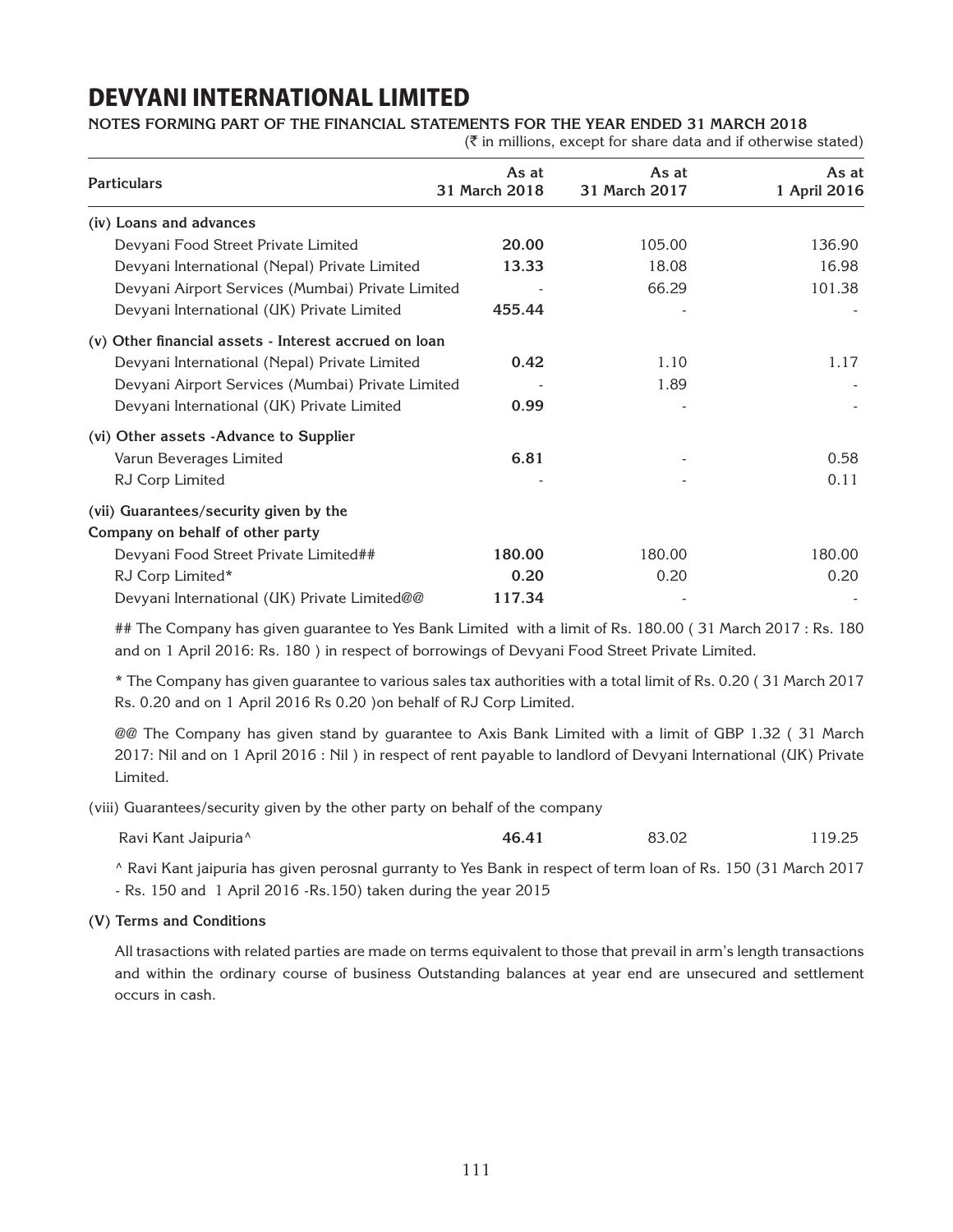### **Notes forming part of the financial statements for the year ended 31 March 2018**

 $(\bar{\tau})$  in millions, except for share data and if otherwise stated)

| <b>Particulars</b>                                            | As at<br>31 March 2018 | As at<br>31 March 2017 | As at<br>1 April 2016 |
|---------------------------------------------------------------|------------------------|------------------------|-----------------------|
| 36. Contingent liabilities and commitments                    |                        |                        |                       |
| (to the extent not provided for)                              |                        |                        |                       |
| (a) Claims against the Company not acknowledged as debts -: # |                        |                        |                       |
| -Claims made by Sales tax authorities                         | 12.70                  | 27.60                  | 12.70                 |
| -Claims made by Service tax authorities                       | 6.36                   | 6.36                   | 6.36                  |
| - Claims made by Income tax authorities                       | 6.57                   | 1.99                   | 1.99                  |
| - Others [Net of counter claim filed by the                   |                        |                        |                       |
| Company amounting to Rs. Nil                                  |                        |                        |                       |
| (31 March 2017: Rs. Nil, and 1 April 2016: Rs. Nil)]          | 28.24                  | 34.63                  | 26.86                 |
| (b) Others for which the Company is contingently liable #     |                        |                        |                       |
| - Liability in respect of statutory bonus for the             |                        |                        |                       |
| year ended 31 March 2015                                      | 7.45                   | 7.45                   | 7.45                  |
| Commitments:                                                  |                        |                        |                       |
| Estimated amount of contracts remaining to be executed        |                        |                        |                       |
| on capital account and not provided for (net of advances of   |                        |                        |                       |
| Rs. 30.14 as at 31 March 2018 (31 March 2017:                 |                        |                        |                       |
| Rs. 31.00 and 1 April 2016: Rs. 15.21)                        | 51.32                  | 14.85                  | 140.93                |

#### **Note:**

# The Company is party to various legal proceedings in the normal course of business and does not expect the outcome of these proceedings to have any adverse effect on the financial statement and hence no provision has been set up against these legal proceedings. Pending resolution of the respective proceedings, it is not practicable for the Company to estimate the timings of cash outflows, if any, in respect of the above as it is determinable only on receipt of judgements / decisions pending with various forums/ authorities. Accordingly, the above mentioned contingent liabilities are disclosed at undiscounted amount.

### **37. Employee benefits**

Defined contribution plans

An amount of Rs. 76.80 (previous year: Rs. 85.13) has been recognised as an expense in respect of the Company's contribution to Employee's Provident Fund and other funds deposited with the relevant authorities and has been charged to the Statement of Profit and Loss.

#### Defined benefit plans

The Company operates a gratuity plan wherein every employee is entitled to the benefit. Gratuity is payable to all eligible employees (who have completed 5 years or more of service) of the Company on retirement, separation, death or permanent disablement, in terms of the provisions of the Payment of Gratuity Act, 1972. Gratuity liability is partially funded by the Company through annual contribution to DIL Employees Gratuity Trust (the 'Trust') against ascertained gratuity liability. Trustees administer contributions made to the Trust and contributions are invested in a scheme with Life Insurance Corporation of India as permitted by law of India.

The funding requirements of the plan are based on the gratuity fund's actuarial measurement framework set out in the funding policies of the plan. The funding of the plan is based on a separate actuarial valuation for funding purpose for which assumptions may differ from the asumptions set out in (iii) below. Employees do not contribute to the plan.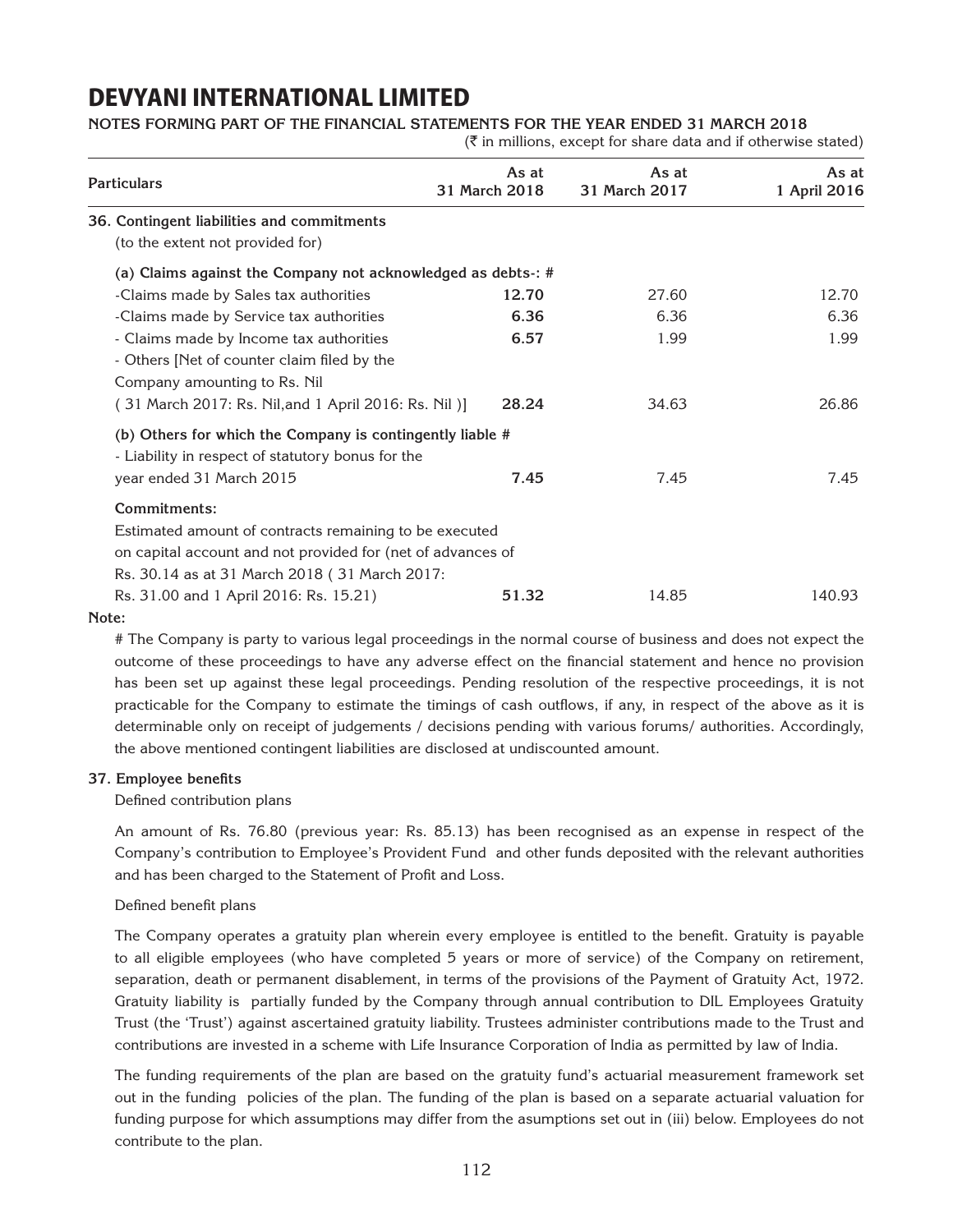### **Notes forming part of the financial statements for the year ended 31 March 2018**

 $(\bar{\tau})$  in millions, except for share data and if otherwise stated) The Company has defined that, in accordance with the terms and conditions of the aforesaid plan and in accordance with statutory requirements ( inlcuding minimum funding requirements) of the plan of relevant jurisdiction, the present value of refund or reduction in future contributions is not lower than the balance of the total fair value of the plan assets less than total present value of obligations.

The following table sets out the status of the gratuity plan as required under Ind AS 19 - Employee Benefits for back office employees

### **i. Changes in present value of defined benefit obligation:**

|     | <b>Particulars</b>                                             | As at<br>31 March 2018 | As at<br>31 March 2017 |
|-----|----------------------------------------------------------------|------------------------|------------------------|
|     | Present value of obligation as at beginning of the year        | 14.02                  | 10.14                  |
|     | Acquisition adjustment                                         |                        | (2.08)                 |
|     | Interest cost                                                  | 1.03                   | 0.81                   |
|     | Current service cost                                           | 3.32                   | 2.25                   |
|     | Benefits paid                                                  | (10.97)                | (6.88)                 |
|     | Actuarial (Gain)/Loss recognised in other comprehensive income |                        |                        |
|     | -changes in demographic assumption                             | 0.51                   | 0.62                   |
|     | -changes in financial assumption                               | 5.34                   | 1.06                   |
|     | -experience adjustment                                         | 14.71                  | 8.10                   |
|     | Present value of obligation as at end of year                  | 27.96                  | 14.02                  |
| ii. | Reconciliation of the present value of plan assets :           | As at<br>31 March 2018 | As at<br>31 March 2017 |
|     | Balance at the beginning of the year                           | 4.39                   | 5.00                   |
|     | Return on plan assets recongised in other comprehensive income | 0.56                   | 0.46                   |
|     | <b>Fund Charges</b>                                            | (0.04)                 | (0.03)                 |
|     | Contribution paid into the plan                                | 12.50                  | 5.06                   |
|     | Benefits paid                                                  | (10.75)                | (6.10)                 |
|     | Balance at the end of the year                                 | 6.66                   | 4.39                   |
|     | Net defined benefit liability/ (asset)                         | 21.30                  | 9.63                   |
|     |                                                                |                        |                        |

### **iii. Actuarial assumptions**

### A. Economic assumptions

The principal assumptions are the discount rate and salary growth rate. The discount rate is generally based upon the market yields available on Government bonds at the accounting date with a term that matches that of the liabilities and the salary growth rate takes into account inflation, seniority, promotion and other relevant factors on long term basis. Valuation assumptions are as follows:

| <b>Particulars</b>     | 31 March 2018 | 31 March 2017 | 1 April 2016 |
|------------------------|---------------|---------------|--------------|
| Discounting rate       | 7.08%         | 7.35%         | 8.00%        |
| Future salary increase | 8.00%         | 6.00%         | 6.00%        |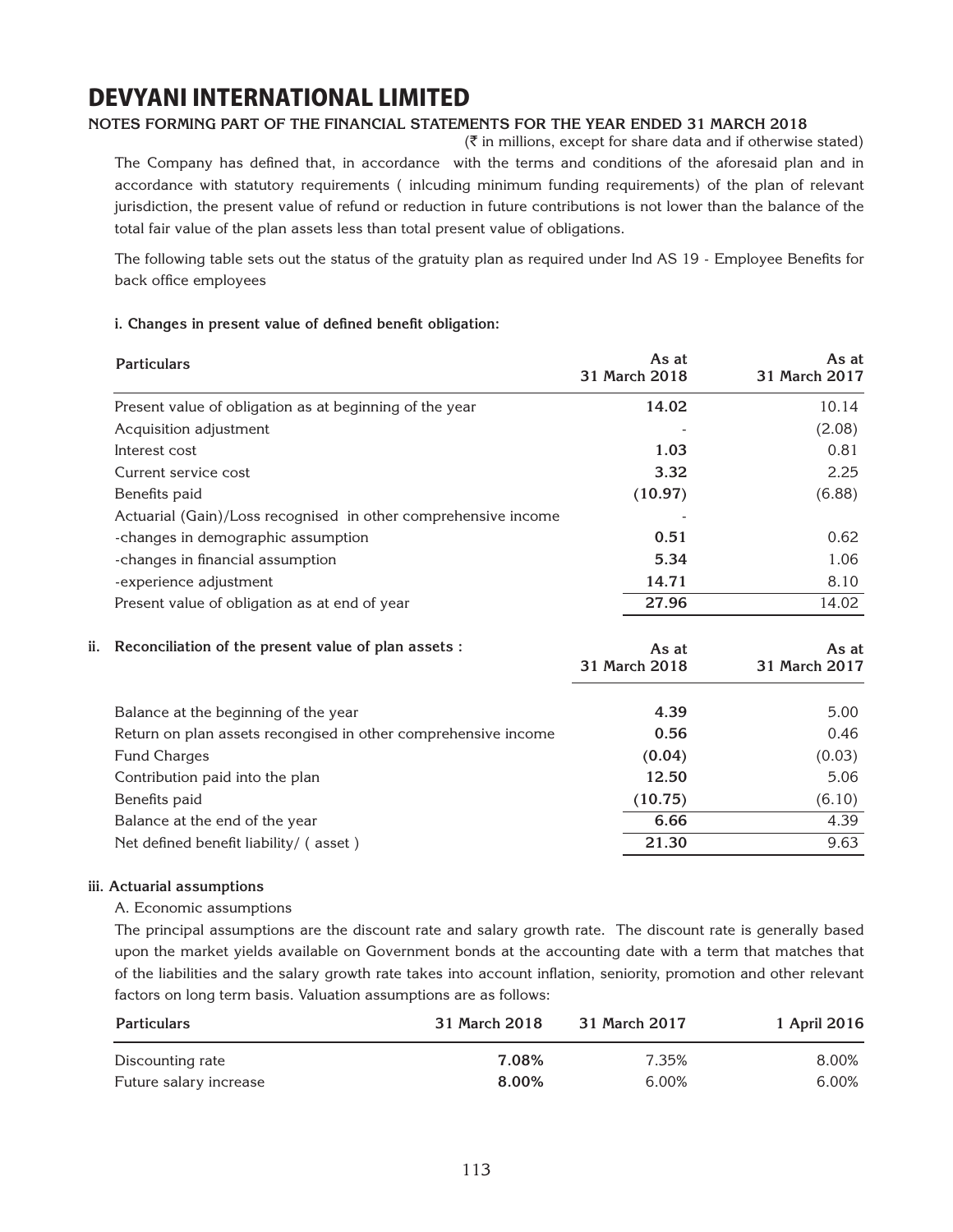### **Notes forming part of the financial statements for the year ended 31 March 2018**

 $(\bar{\bar{\zeta}})$  in millions, except for share data and if otherwise stated)

#### **B. Demographic assumptions**

| <b>Particulars</b>        | 31 March 2018    | 31 March 2017    | 1 April 2016     |
|---------------------------|------------------|------------------|------------------|
| i) Retirement age (years) | 58               | 58               | 58               |
| ii) Mortality table       | IALM (2006 - 08) | IALM (2006 - 08) | IALM (2006 - 08) |
| iii) Ages                 | Withdrawal rate  | Withdrawal rate  | Withdrawal rate  |
|                           | per annum $(\%)$ | per annum $(\%)$ | per annum $(\%)$ |
| Up to 30 years            | 43               | 29               | 10               |
| From 31 to 44 years       | 25               | 9                | $\overline{4}$   |
| Above 44 years            | 21               |                  | 0                |

Assumption regarding future mortality have been based on published statistics and mortality tables

### **iv. (a) Expense recognised in profit or loss:**

| <b>Particulars</b>                                          | For the year ended<br>31 March 2018 | For the year ended<br>31 March 2017 |
|-------------------------------------------------------------|-------------------------------------|-------------------------------------|
| Employee benefit expenses:                                  |                                     |                                     |
| (a) Current service cost                                    | 3.32                                | 2.25                                |
| (b) Interest cost                                           | 1.03                                | 0.81                                |
| (c) Interest income on plan assets                          | (0.32)                              | (0.40)                              |
|                                                             | 4.03                                | 2.66                                |
| (b) Remeasurements recognised in other comprehensive income |                                     |                                     |
| Actuarial gain/(loss) on defined benefit obligation         | (20.35)                             | (9.74)                              |
|                                                             | (20.35)                             | (9.74)                              |
| Expense recognised in the Statement of Profit and Loss      | 24.38                               | 12.40                               |

### **v. Reconciliation statement of expense in the Statement of Profit and Loss**

|                                                             | For the year ended<br>31 March 2018 | For the year ended<br>31 March 2017 |
|-------------------------------------------------------------|-------------------------------------|-------------------------------------|
| Present value of obligation as at the end of the year       | 27.96                               | 14.03                               |
| Present value of obligation as at the beginning of the year | (14.03)                             | (10.15)                             |
| Benefits paid                                               | 10.97                               | 6.88                                |
| Actual return on plan assets                                | (0.52)                              | (0.43)                              |
| Acquisition adjustment                                      |                                     | 2.07                                |
| Expenses recognised in the statement of Profit or Loss      | 24.38                               | 12.40                               |
|                                                             |                                     |                                     |
| vi. Change in fair value of plan assets:                    | For the year ended<br>31 March 2018 | For the year ended<br>31 March 2017 |
| Opening fair value of plan assets                           | 4.39                                | 5.00                                |
| Actual return on plan assets                                | 0.56                                | 0.46                                |
| <b>Fund Charges</b>                                         | (0.04)                              | (0.03)                              |
| Contribution by employer                                    | 12.50                               | 5.06                                |
| Benefits paid                                               | (10.75)                             | (6.10)                              |

The Company expects to contribute Rs. 4.81 ( previous year Rs. 3.42 ) to gratuity in the next year.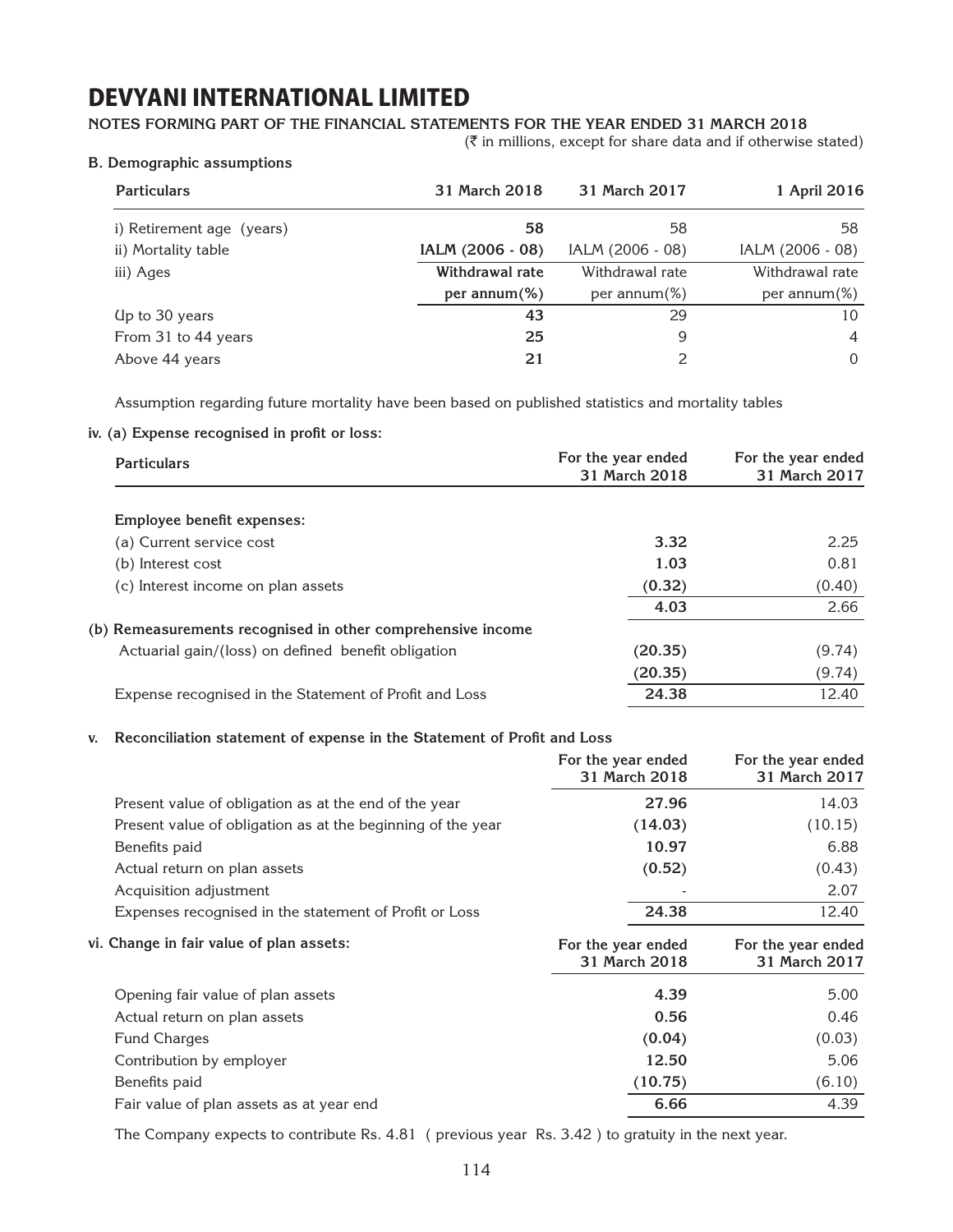### **Notes forming part of the financial statements for the year ended 31 March 2018**

 $(\bar{\bar{\mathbf{x}}}$  in millions, except for share data and if otherwise stated)

**vii. The expected maturity analysis of undiscounted defined benefit liability is as follows**

| <b>Particulars</b>                                            | Less than a<br>year | Between one<br>to two years | Between two<br>to five years | Over 5 years          |
|---------------------------------------------------------------|---------------------|-----------------------------|------------------------------|-----------------------|
| 31-Mar-18                                                     | 5.65                | 0.39                        | 5.73                         | 16.19                 |
| 31-Mar-17                                                     | 1.30                | 0.23                        | 0.93                         | 11.56                 |
| viii. Bifurcation of closing net liability at the end of year |                     |                             |                              |                       |
| <b>Particulars</b>                                            |                     | As at<br>31 March<br>2018   | As at<br>31 March<br>2017    | As at<br>1 April 2016 |
| Current liability (amount due within one year)                |                     | 4.30                        | 1.30                         | 1.64                  |
| Non-current liability (amount due over one year)              |                     | 17.00                       | 8.33                         | 3.50                  |
|                                                               |                     | 21.30                       | 9.63                         | 5.14                  |

#### **ix. Sensitivity analysis**

**A quantitative sensitivity analysis for significant assumptions as at 31 March 2018 is as shown below: Impact of the change in discount rate on defined benefit obligation**

| <b>Particulars</b>                                           | As at<br>31 March<br>2018 | As at<br>31 March<br>2017 |
|--------------------------------------------------------------|---------------------------|---------------------------|
| a) Impact due to increase of 1%                              | (0.92)                    | (1.20)                    |
| b) Impact due to decrease of 1%                              | 0.99                      | 1.39                      |
| Impact of the change in Salary on defined benefit obligation |                           |                           |

| <b>Particulars</b>              | As at<br>31 March<br>2018 | As at<br>31 March<br>2017 |
|---------------------------------|---------------------------|---------------------------|
| a) Impact due to increase of 1% | 0.97                      | 1.40                      |
| b) Impact due to decrease of 1% | (0.92)                    | (1.22)                    |

The sensitivity analysis is based on a change in above assumption while holding all other assumptions constant. The changes in some of the assumptions may be correlated. When calculating the sensitivity of the defined benefit obligation to significant actuarial assumptions, the same method ( present value of the defined benefit obligation calculated with the projected unit credit method at the end of the reporting year) has been applied when calculating the provision for defined benefit plan recognised in the Balance Sheet.

The method and types of assumptions used in preparing the sensitivity analysis did not change compared to the previous years.

Although the analysis does not take account of the full distribution of cash flows expected under the plan, it provides an approximation of the sensitivity of the assumptions shown.

### **Risk exposure:**

The defined benefit plan is expected to a number of risks, the most significant of which are detailed below:

Change in discount rates: A decrease is discount yield will increase plan liabilities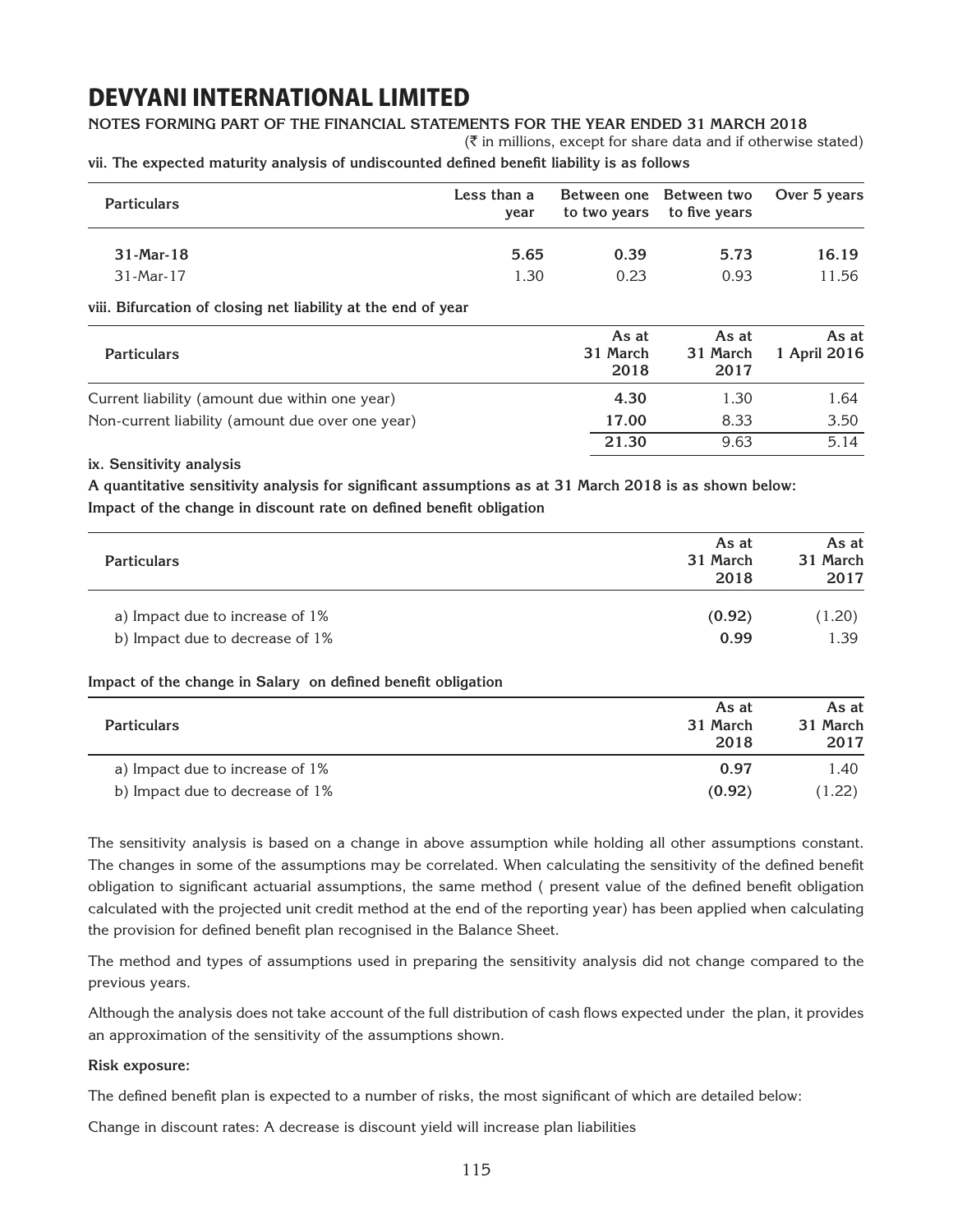### **Notes forming part of the financial statements for the year ended 31 March 2018**

 $(\bar{\bar{\mathbf{x}}}$  in millions, except for share data and if otherwise stated)

Mortality table: The gratuity plan obligations are to provide benefits for the life of the member, so increase in life expectancy will result in a increase in plan liabilities.

The following table sets out the status of the gratuity plan as required under Ind AS 19 - Employee Benefits of store employees

### **i. Changes in present value of defined benefit obligation:**

| <b>Particulars</b>                                             | As at<br>31 March<br>2018 | As at<br>31 March<br>2017 |
|----------------------------------------------------------------|---------------------------|---------------------------|
| Present value of obligation as at beginning of the year        | 52.65                     | 52.48                     |
| Acquisition adjustment                                         |                           |                           |
| Interest cost                                                  | 3.87                      | 4.20                      |
| Current service cost                                           | 8.06                      | 9.87                      |
| Benefits paid                                                  | (8.99)                    | (6.81)                    |
| Actuarial (Gain)/Loss recognised in other comprehensive income |                           |                           |
| -changes in demographic assumption                             | 0.02                      | (2.22)                    |
| -changes in financial assumption                               | 14.80                     | 3.19                      |
| -experience adjustment                                         | (21.98)                   | (8.06)                    |
| Present value of obligation as at end of year                  | 48.43                     | 52.65                     |

### **ii. Reconciliation of the present value of plan assets :**

| <b>Particulars</b>                                             | As at<br>31 March<br>2018 | As at<br>31 March<br>2017 |
|----------------------------------------------------------------|---------------------------|---------------------------|
| Balance at the beginning of the year                           | 6.20                      | 5.00                      |
| Return on plan assets recognised in other comprehensive income | 0.56                      | 0.47                      |
| Fund Charges                                                   | (0.04)                    | (0.03)                    |
| Contribution paid into the plan                                | 12.50                     | 5.00                      |
| Benefits paid                                                  | (5.96)                    | (4.24)                    |
| Balance at the end of the year                                 | 13.26                     | 6.20                      |
| Net defined benefit liability/ (asset)                         | 35.17                     | 46.45                     |

### **iii. Actuarial assumptions**

### **A. Economic assumptions**

The principal assumptions are the discount rate and salary growth rate. The discount rate is generally based upon the market yields available on Government bonds at the accounting date with a term that matches that of the liabilities and the salary growth rate takes account of inflation, seniority, promotion and other relevant factors on long term basis. Valuation assumptions are as follows

| <b>Particulars</b>     | 31 March<br>2018 | 31 March<br>2017 | 1 April<br>2016 |
|------------------------|------------------|------------------|-----------------|
| Discounting rate       | 6.84%            | 7.35%            | 8.00%           |
| Future salary increase | 8.00%            | 6.00%            | 6.00%           |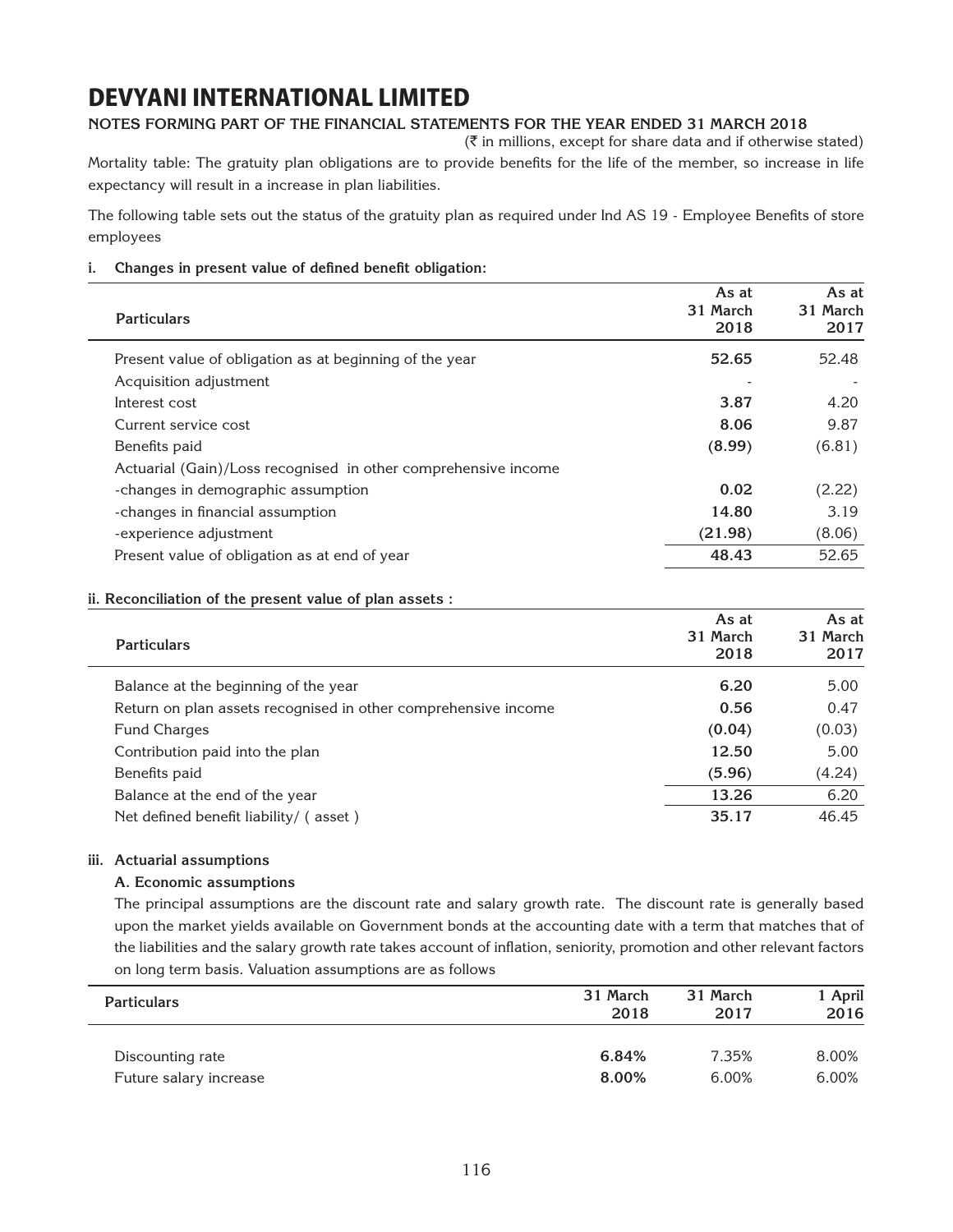### **Notes forming part of the financial statements for the year ended 31 March 2018**

 $(\bar{\bar{\zeta}})$  in millions, except for share data and if otherwise stated)

#### **B. Demographic assumptions**

| <b>Particulars</b>        | 31 March<br>2018 | 31 March<br>2017 | 1 April<br>2016  |
|---------------------------|------------------|------------------|------------------|
| i) Retirement age (years) | 58               | 58               | 58               |
| ii) Mortality table       | IALM (2006 - 08) | IALM (2006 - 08) | IALM (2006 - 08) |
| iii) Ages                 | Withdrawal rate  | Withdrawal rate  | Withdrawal rate  |
|                           | per annum $(\%)$ | per annum $(\%)$ | per annum $(\%)$ |
| Up to 30 years            | 50               | 40               | 30               |
| From 31 to 44 years       | 37               | 5                | 6                |
| Above 44 years            | 30               | 0                |                  |

Assumption regarding future mortality have been based on published statistics and mortality tables

### **iv. (a) Expense recognised in profit or loss:**

| <b>Particulars</b>                                          | For the year ended<br>31 March 2018 | For the year ended<br>31 March 2017 |
|-------------------------------------------------------------|-------------------------------------|-------------------------------------|
| Employee benefit expenses:                                  |                                     |                                     |
| (a) Current service cost                                    | 8.06                                | 9.87                                |
| (b) Interest cost                                           | 3.87                                | 4.20                                |
| (c) Interest income on plan assets                          | (0.47)                              | (0.41)                              |
|                                                             | 11.46                               | 13.66                               |
| (b) Remeasurements recognised in other comprehensive income |                                     |                                     |
| Actuarial gain/(loss) on defined benefit obligation         | 7.22                                | 7.10                                |
|                                                             | 7.22                                | 7.10                                |
| Expense recognised in the Statement of Profit and Loss      | 4.24                                | 6.56                                |

### **v. Reconciliation statement of expense in the Statement of Profit and Loss**

| <b>Particulars</b>                                          | For the year ended<br>31 March 2018 | For the year ended<br>31 March 2017 |
|-------------------------------------------------------------|-------------------------------------|-------------------------------------|
| Present value of obligation as at the end of the year       | 48.43                               | 52.65                               |
| Present value of obligation as at the beginning of the year | (52.66)                             | (52.48)                             |
| Benefits paid                                               | 8.99                                | 6.82                                |
| Actual return on plan assets                                | (0.52)                              | (0.43)                              |
| Acquisition adjustment                                      |                                     |                                     |
| Expenses recognised in the statement of Profit and Loss     | 4.24                                | 6.56                                |

#### **vi. Change in fair value of plan assets:**

| <b>Particulars</b>                | For the year ended<br>31 March 2018 | For the year ended<br>31 March 2017 |
|-----------------------------------|-------------------------------------|-------------------------------------|
|                                   |                                     |                                     |
| Opening fair value of plan assets | 6.22                                | 5.00                                |
| Actual return on plan assets      | 0.56                                | 0.47                                |
| Fund Charges                      | (0.04)                              | (0.03)                              |
| Contribution by employer          | 12.50                               | 5.00                                |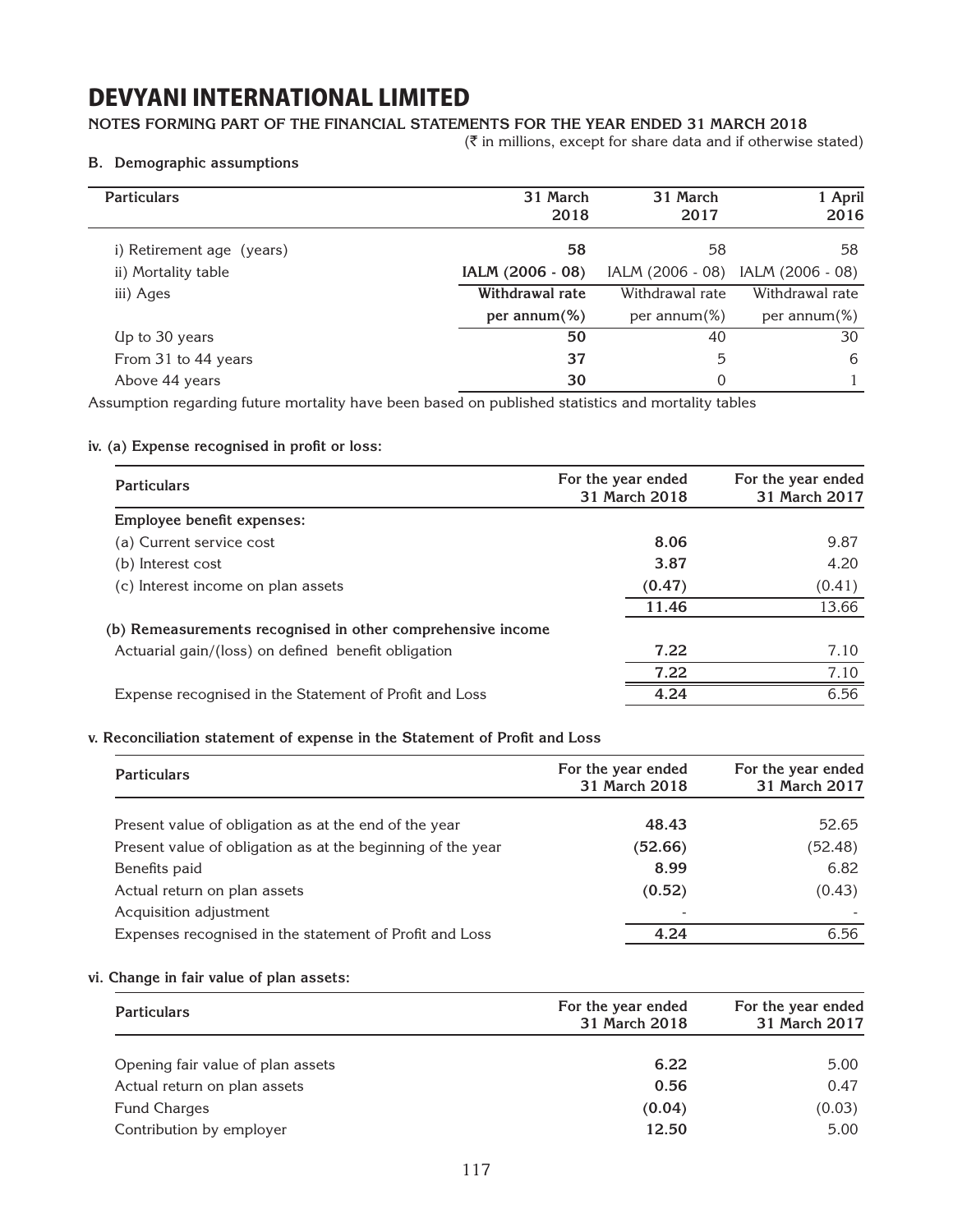#### **Notes forming part of the financial statements for the year ended 31 March 2018**

 $(\bar{\tau}$  in millions, except for share data and if otherwise stated)

| <b>Particulars</b>                       | For the year ended<br>31 March 2018 | For the year ended<br>31 March 2017 |
|------------------------------------------|-------------------------------------|-------------------------------------|
| Benefits paid                            | (5.97)                              | (4.22)                              |
| Fair value of plan assets as at year end | 13.27                               | 6.22                                |

The Company expects to contribute Rs. 9.50 ( previous year Rs.14.72 ) to gratuity in the next year. **vii. The expected maturity analysis of undiscounted defined benefit liability is as follows**

| <b>Particulars</b> | Less than a<br>year | Between one<br>to two years | Between two Over 5 years<br>to five years |       |
|--------------------|---------------------|-----------------------------|-------------------------------------------|-------|
| 31-Mar-18          | 15.56               | 2.19                        | 2.19                                      | 29.98 |
| 31-Mar-17          | 6.60                | 2.87                        | 2.87                                      | 29.98 |

#### **viii. Bifurcation of defined benefit obligation at the end of year**

| <b>Particulars</b>                               | As at<br>31 March<br>2018 | As at<br>31 March<br>2017 | As at<br>1 April<br>2016 |
|--------------------------------------------------|---------------------------|---------------------------|--------------------------|
| Current liability (amount due within one year)   | 11.30                     | 6.60                      | 7.08                     |
| Non-current liability (amount due over one year) | 23.87                     | 39.85                     | 40.40                    |
|                                                  | 35.17                     | 46.45                     | 47.48                    |

### **ix. Sensitivity analysis**

**A quantitative sensitivity analysis for significant assumptions as at 31 March 2018 is as shown below: Impact of the change in discount rate on defined benefit obligation**

| <b>Particulars</b>              | As at<br>31 March<br>2018 | As at<br>31 March<br>2017 |
|---------------------------------|---------------------------|---------------------------|
| a) Impact due to increase of 1% | (1.04)                    | (4.97)                    |
| b) Impact due to decrease of 1% | 1.10                      | 5.46                      |

### **Impact of the change in Salary on defined benefit obligation**

| <b>Particulars</b>              | As at<br>31 March<br>2018 | As at<br>31 March<br>2017 |
|---------------------------------|---------------------------|---------------------------|
| a) Impact due to increase of 1% | 1.08                      | 5.51                      |
| b) Impact due to decrease of 1% | (1.04)                    | (5.06)                    |

The sensitivity analysis is based on a change in above assumption while holding all other assumptions constant. The changes in some of the assumptions may be correlated. When calculating the sensitivity of the defined benefit obligation to significant actuarial assumptions, the same method ( present value of the defined benefit obligation calculated with the projected unit credit method at the end of the reporting year) has been applied when calculating the provision for defined benefit plan recognised in the Balance Sheet.

The method and types of assumptions used in preparing the sensitivity analysis did not change compared to the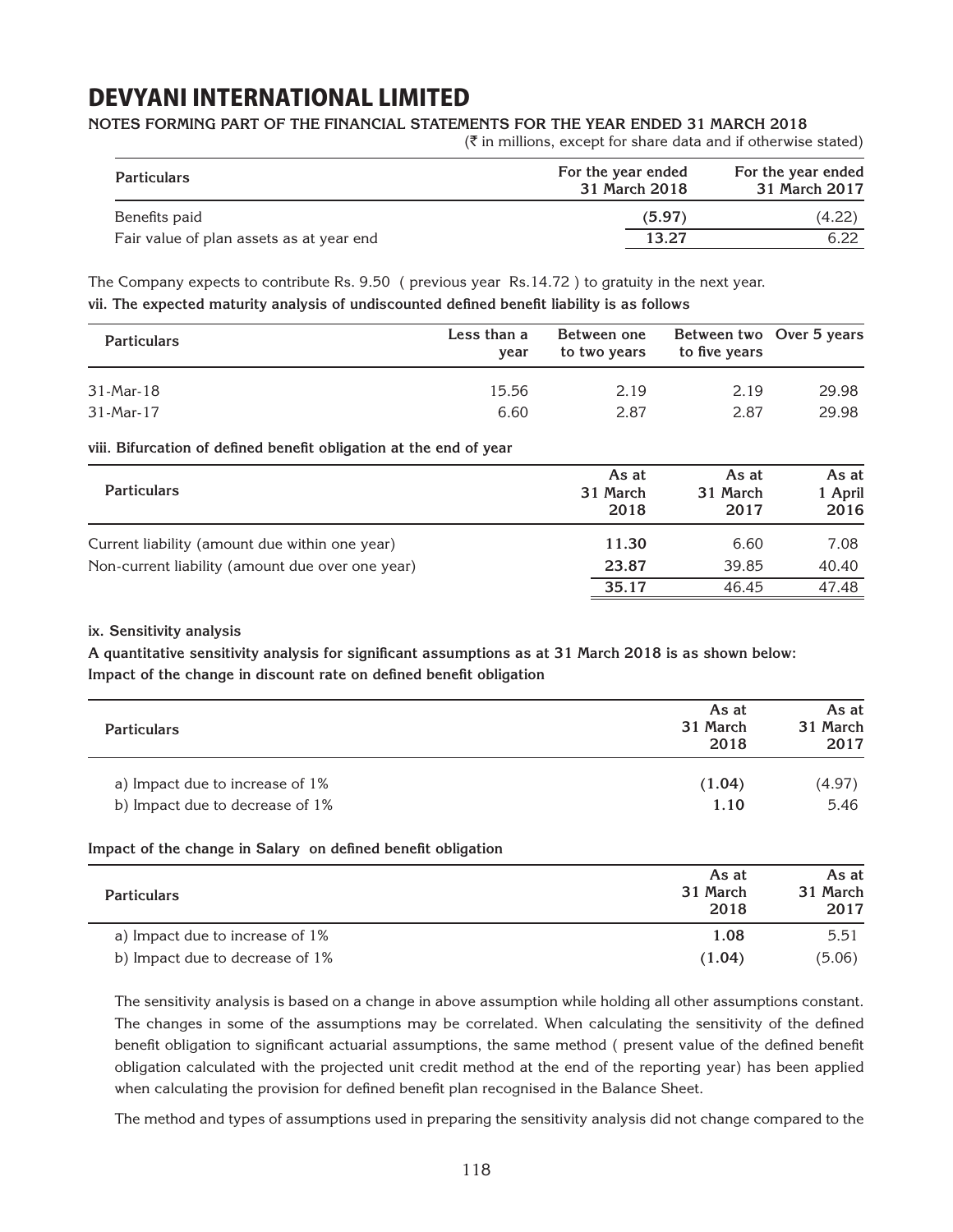### **Notes forming part of the financial statements for the year ended 31 March 2018**

 $(\bar{\bar{\zeta}})$  in millions, except for share data and if otherwise stated)

previous years.

Although the analysis does not take account of the full distribution of cash flows expected under the plan, it provides an approximation of the sensitivity of the assumptions shown.

#### **Risk exposure:**

The defined benefit plan is expected to a number of risks, the most significant of which are detailed below:

Change in discount rates: A decrease is discount yield will increase plan liabilities

Mortality table: The gratuity plan obligations are to provide benefits for the life of the member, so increase in life expectancy will result in a increase in plan liabilities.

#### **38. Segment Reporting**

Operating segments are reported in a manner consistent with the internal reporting provided to the Chief Operating Decision Maker (""CODM"") of the Company.

The CODM is considered to be the Board of Directors who make strategic decisions and is responsible for allocating resources and assessing the financial performance of the operating segments

As the Company's business activity primarily falls within a single business and geographical segment i.e. food and beverages, thus there are no additional disclosures to be provided under Ind AS 108 – "Operating Segments'. The CODM considers that the various goods and services provided by the Company constitutes single business segment.

Segment wise information for the year ended 31 March 2018 and 31 March 2017 are as follows:

Information about geographical area - Income

| <b>Particulars</b>           | For the year ended<br>31 March 2018 | For the year ended<br>31 March 2017 |  |
|------------------------------|-------------------------------------|-------------------------------------|--|
| a. Food and Beverage Segment |                                     |                                     |  |
| - (i) Domestic               | 8,774.25                            | 8,051.67                            |  |
| '(ii) International          | 31.91                               | 22.49                               |  |
| b. Other Income              | 192.13                              | 107.89                              |  |
| Total                        | 8998.29                             | 8182.05                             |  |

No single external customer amounts to 10% or more of the Company's revenue. Accordingly, information about major customer is not provided.

Revenue from food and beverage segment is directly attributed to domestic and international operations. Other income is not allocated as the underlying assets/ liabilities/income are used interchangeably. Non-current assets other than financial instruments and income tax assets (net)/deferred tax asset (net) primarily comprises of property, plant and equipment which are located in India.

### **39. Share based payments**

#### **a. Description of share based payment arrangements**

### **i. Share Options Scheme (equity settled)**

To align the interest of employees with those of stock holders, Devyani International Limited, has formulated Employee Stock Options Scheme ( 'ESOS 2011' ) with the objective to enable the Company to Grant Options for equity shares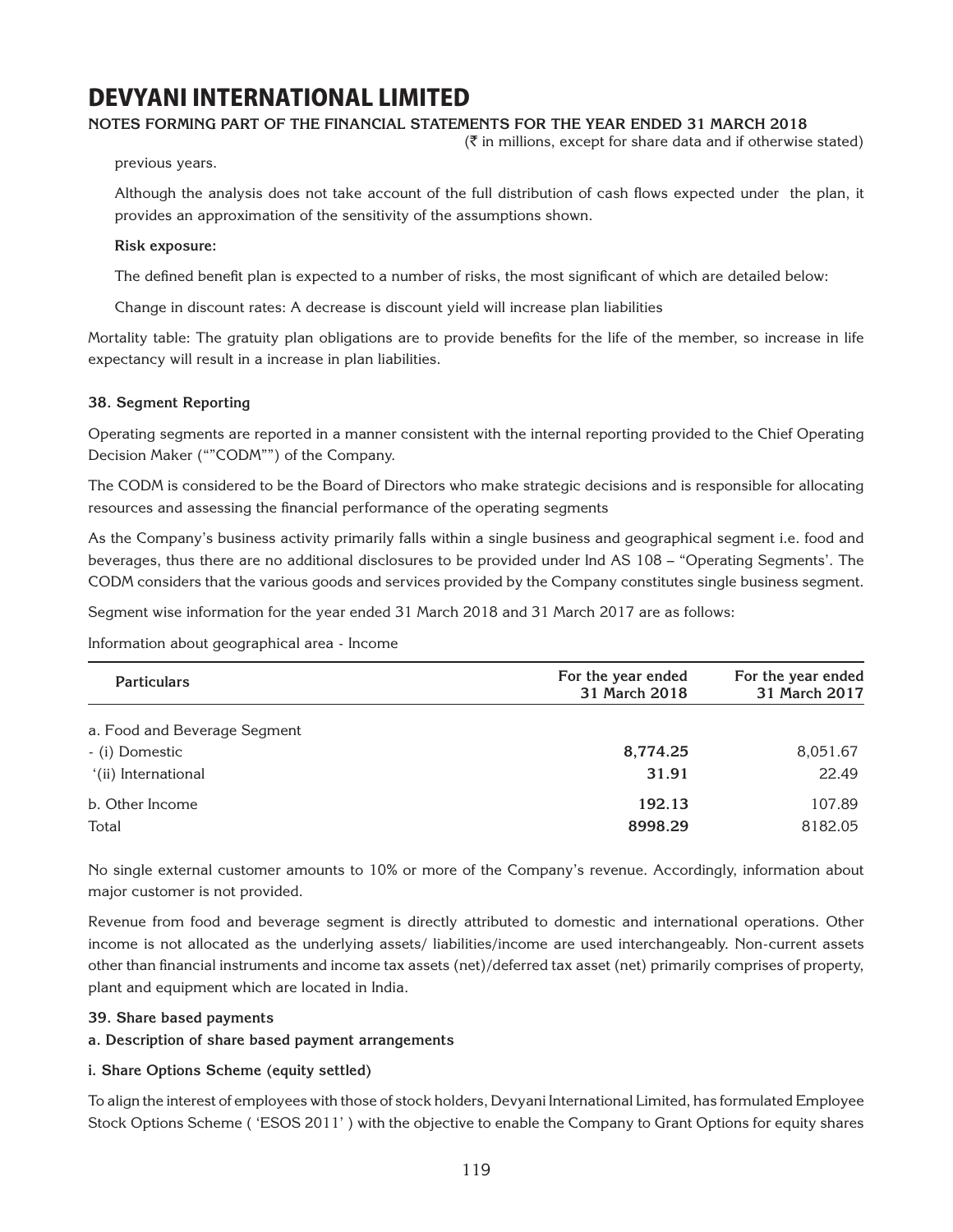### **Notes forming part of the financial statements for the year ended 31 March 2018**

 $(\bar{\tau}$  in millions, except for share data and if otherwise stated)

of the Company to key management personnel and senior employees of the Company and subsidiaries ( 'Grantee' ) to purchase shares in the Company at the stipulated exercise price, subject to compliance with vesting conditions. The ESOS 2011 was approved by the Board of Directors on 20 September 2011 and by the shareholders on 20 December 2011. The scheme was amended subsequently and amendment was approved by shareholders on 18 May 2012. The resolution provides that options so granted, shall not represent more than 49,00,000 shares of the Company at any given point of time (""Ceiling Limit"") and no Grantee shall be granted Options during any one year , equal to or exceeding 1% of the issued capital of the Company. In accordance with the terms of the said scheme, Vesting will occur only after filling of Red Herring Prospectus (RHP) by the Company for the purpose of Initial public offer (""IPO"").The vesting will occur as per the following Vesting Schedule:

| Period of Vesting of Options                                                                                                                        | % of Options that shall vest |
|-----------------------------------------------------------------------------------------------------------------------------------------------------|------------------------------|
| First Vest: On the 1st day of January in the calendar<br>year succeeding the calendar year of the Grant of the<br>Option or IPO whichever is later. | 25%                          |
| Second Vest: On the 1st day of January in the calendar<br>year succeeding the calendar year of the First Vest or<br>IPO whichever is later.         | 25%                          |
| Third Vest: On the 1st day of January in the calendar<br>year succeeding the calendar year of the Second Vest<br>or IPO whichever is later.         | 25%                          |
| Fourth Vest: On the 1st day of January in the calendar<br>year succeeding the calendar year of the Third Vest or<br>IPO whichever is later.         | 25%                          |

After Vesting, each Grantee shall have a period of 5 years for the exercising the respective Options so vested. All exercised options shall be settled by physical delivery of shares. As per the scheme, holders of vested options are entitled to purchase one equity share for every option at an exercise price of Rs. 111.70, which is 19.27% above the market price at the date of grant, i.e. 19 May 2012. The exercise price so calculated is based upon the last three years financial position of the Company and is not less than the issues price to the private equity investor(s) discounted by a percentage upto 20%. Under any circumstances, the exercise price shall not be lower than the break up value of the share. In the event, Grantee ceases to be an employee of the Company, then Unvested Options held by the Grantee shall forthwith lapse.

A resolution was passed in the Board of Directors meeting held on 6 May 2014 wherein, certain additional options were granted at the same terms and conditions as mentioned in the ESOS 2011. Holders of such vested options are entitled to purchase one equity share for every option at an exercise price of Rs 111.70, which is lower than the market price as on the date of the grant. The options were granted on the dates as mentioned in the table below: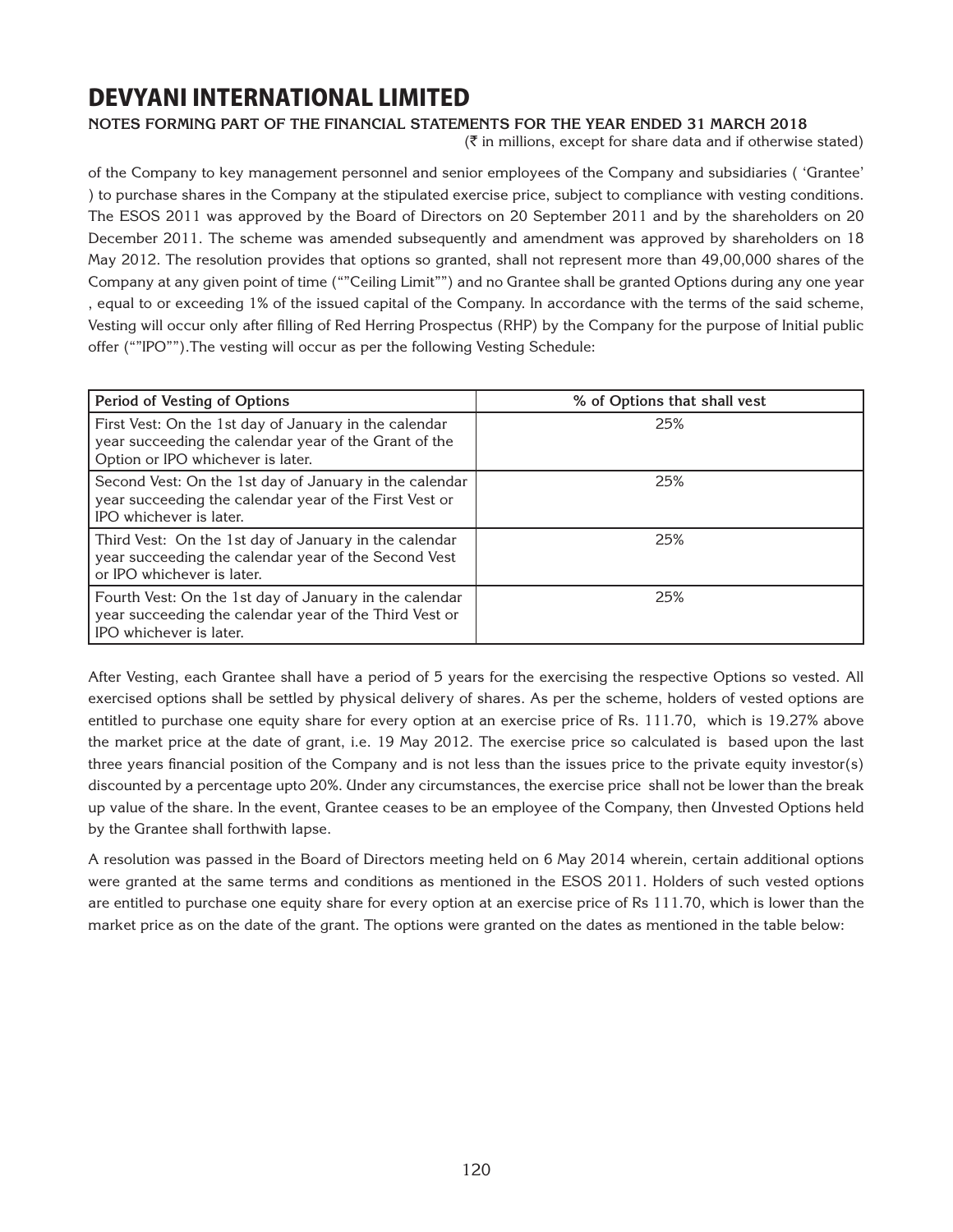### **Notes forming part of the financial statements for the year ended 31 March 2018**

 $(\bar{\bar{\mathbf{x}}}$  in millions, except for share data and if otherwise stated)

| S.<br><b>No</b> | <b>Grant Date</b> | Number of<br>Options | Exercise<br>Price<br>(Rs.) | <b>Vesting Condition</b>                                                                                                                                    | <b>Vesting Period</b>                                     | Contractual<br>Period |
|-----------------|-------------------|----------------------|----------------------------|-------------------------------------------------------------------------------------------------------------------------------------------------------------|-----------------------------------------------------------|-----------------------|
|                 | $19$ May<br>2012  | 20,88,200            | 111.70                     | Graded vesting over 4<br>years or after the filling of<br><b>Red Herring Prospectus</b><br>by the Company for the<br>purpose of IPO, whichever<br>is later. | 31 March 2020<br>31<br>(Previous year:<br>December 2017)* | 2 years to 7<br>years |
| 2               | 31 May<br>2014    | 3,00,000             | 111.70                     | Graded vesting over 4<br>years or after the filling of<br><b>Red Herring Prospectus</b><br>by the Company for the<br>purpose of IPO, whichever<br>is later. | 31 March 2020<br>31<br>(Previous year:<br>December 2017)* | 2 years to 7<br>years |

\*During the year ended 31 March 2018, the expected date of RHP filling has changed from 31 December, 2017 to 31 March 2020.

### **b. Measurement of fair values**

The fair values are measured based on the Black-Scholes-Merton formula. The fair value of the options and inputs used in the measurement of the grant date fair values of the equity -settled share based payments are as follows:

| <b>Particulars</b>                                  | Options<br>granted on<br>19 May 2012 | Options<br>granted on<br>31 May 2014 |
|-----------------------------------------------------|--------------------------------------|--------------------------------------|
| Fair value at grant date                            | Rs. 123.17 per<br>option             | Rs. 56.58 per<br>option              |
| Share price at grant date                           | Rs. 151.07   Rs. 93.21               |                                      |
| Exercise price                                      |                                      | Rs. 111.70   Rs. 111.70              |
| Expected volatility (weighted average)              |                                      | 64.20% 43.03%                        |
| Expected life (weighted average)                    | 3.59 years                           | 3.43 years                           |
| Expected dividends                                  | $0.00\%$                             | 0.00%                                |
| Risk-free interest rate (based on government bonds) |                                      | $9.00\%$ 8.51%                       |

The risk free interest rates are determined based on current yield to maturity of Government Bonds with similar residual maturity. Expected volatility calculation is based on historical daily closing stock prices of competitors/ Company using standard deviation of daily change in stock price. The maximum life of the stock option is the minimum period before which the options cannot be exercised and the maximum life is the period after which options cannot be exercised. The expected life has been considered based on the average sum of maximum life and minimum life and may not necessarily indicative of exercise patterns that may occur.

### **c. Effect of employee stock options on the profit or loss**

| <b>Particulars</b>                   | For the year ended<br>31 March 2018 | For the year ended<br>31 March 2017 |  |
|--------------------------------------|-------------------------------------|-------------------------------------|--|
| Employee stock option scheme expense | 1.44                                | 23.41                               |  |
|                                      | 1.44                                | 23.41                               |  |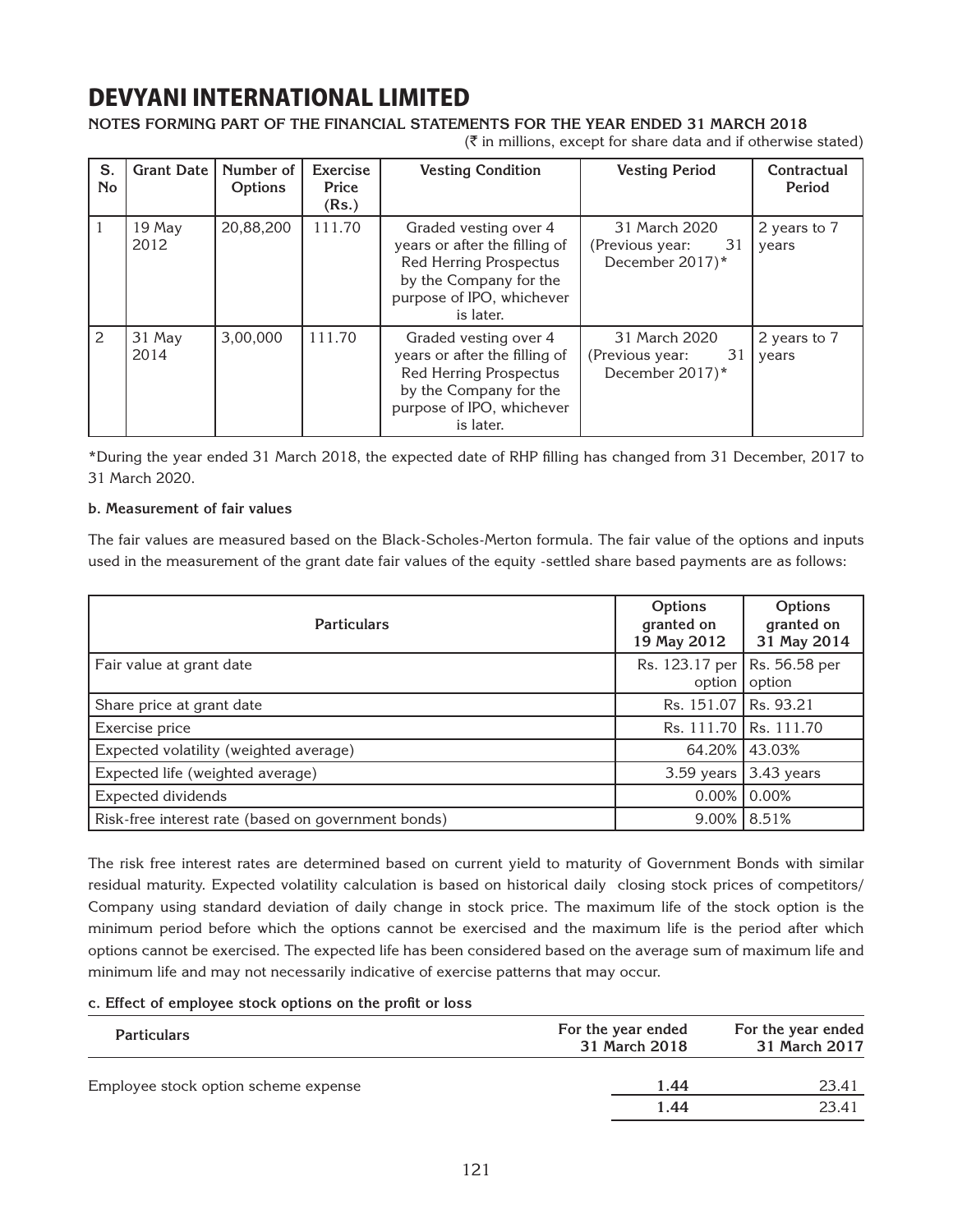### **Notes forming part of the financial statements for the year ended 31 March 2018**

 $(\bar{\bar{\zeta}})$  in millions, except for share data and if otherwise stated)

### **d. Reconciliation of outstanding share options**

The number and weight-average exercise prices of share options under the share option schemes were as follows:

|                                                        | As at<br>31 March 2018      |                                     |                             | As at<br>31 March 2017              |
|--------------------------------------------------------|-----------------------------|-------------------------------------|-----------------------------|-------------------------------------|
|                                                        | <b>Number</b><br>of options | Weighted average<br>excercise price | <b>Number</b><br>of options | Weighted average<br>excercise price |
| Balance at the beginning                               |                             |                                     |                             |                                     |
| of the year                                            | 1,911,500                   | 111.70                              | 1,990,700                   | 111.70                              |
| Less: Exercised during the year                        |                             |                                     |                             |                                     |
| Less: Forfeited /                                      |                             |                                     |                             |                                     |
| Lapsed during the year                                 | 76,000                      | 111.70                              | 79,200                      | 111.70                              |
| Balance at the                                         |                             |                                     |                             |                                     |
| end of the year                                        | 1,835,500                   | 111.70                              | 1,911,500                   | 111.70                              |
| Exercisable at the end of the year                     |                             |                                     |                             |                                     |
| <b>Particulars</b>                                     |                             |                                     | As at<br>31 March 2018      | As at<br>31 March 2017              |
| Weighted average remaining contractual life of options |                             |                                     |                             |                                     |
| outstanding at the end of period (in years)            |                             |                                     | 7.00                        | 5.75                                |

### **40. Assessment of Investment in Subsidiary Company**

The Company holds 74% of equity share capital and 76% preference share capital of RV Enterprises Pte. Limited (herein after referred to as subsidiary company). The carrying value of investment as at the year end is Rs. 652.15 (previous year Rs. 642.21). The subsidiary company is a special purpose vehicle, which has invested the funds in Devyani International (Nigeria) Limited (a step down subsidiary) through investment in equity shares and grant of loans of USD 0.95 and USD 13.78, respectively.

During the current and previous years, the step down subsidiary has incurred significant losses. Basis this, management of the subsidiary company had impaired the equity investment made in the step down subsidiary in an earlier period. However, the subsidiary company has not impaired the loan as at 31 March 2018, and the recoverability of the loan has been qualified by the auditor of the subsidiary company. Further, no impairment loss of Property, Plant and Equipment has been set-up in the books of the step down subsidiary. Management of the Company, based on cash flow projections of the step down subsidiary has not recognised any impairment loss on the investment made in its subsidiary.

### **41. Capitalisation of pre-operative expenses**

The Company has commenced operation of some quick service restaurants during the current year ended 31 March 2018. Incidental expenditure on commissioning of the projects up to the date of commercial operation has been apportioned to certain property, plant and equipment on reasonable basis. Details of pre-operative expenditure capitalised is as under :-

| <b>Particulars</b>                                                               | For the year ended<br>31 March 2018 | For the year ended<br>31 March 2017 |
|----------------------------------------------------------------------------------|-------------------------------------|-------------------------------------|
| Employee benefit expenses<br>Other Expenses (other expenses mainly includes Rent | 23.48                               | 18.25                               |
| and Legal and professional expenses)                                             | 15.39                               | 14.25                               |
|                                                                                  | 38.87                               | 32.50                               |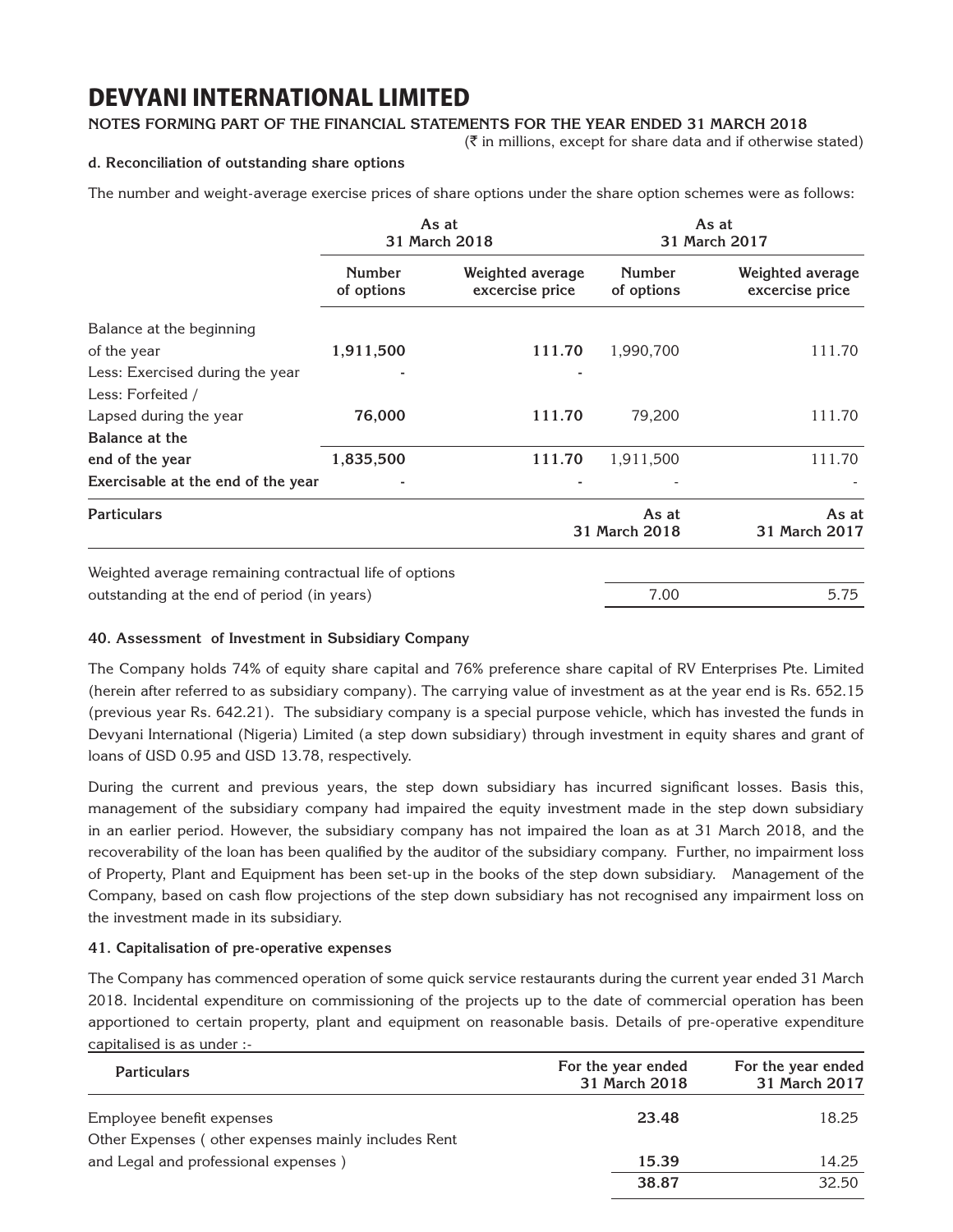### **Notes forming part of the financial statements for the year ended 31 March 2018**

 $(\bar{\bar{\zeta}})$  in millions, except for share data and if otherwise stated)

### **42. Impairment of asset**

In accordance with Ind AS 36 "Impairment of Assets", the Company has identified individual stores as a separate cash generating unit for the purpose of impairment review. Management periodically assesses whether there is an indication that an asset may be impaired using a benchmark of two-year's history of operating losses or marginal profits for a store. Due to higher operating cost and decline in projected sales growth, certain stores have been impaired in the current year and in the previous year. Based on the results of impairment testing for these stores in the current year, the assets value of these stores aggregating Rs. 196.09 (net of opening provision for impairment of Rs. 81.07) have been reduced to the recoverable amount of these stores aggregating Rs. 61.93 by way of impairment charge of Rs. 134.16. Recoverable amount is value in use of these stores computed based upon projected cash flows from operations with sales growth of 5% - 20% and salary growth rate of 8% consistently, over balance useful life of plant and machinery being the principle asset, discounted at rate of 12.63 % p.a.

Moreover, the impairment reversal of Rs. 302.12 is primarily on account of stores where the recoverable value has exceeded the written down value (after considering impairment charge recorded in previous years) and in respect of stores which have been closed during the year.

Management has identified that a reasonably possible change in the three key assumptions could cause a change in amount of Impairment loss/ (reversal). The following table shows the amount by which the Impairment loss/ (reversal) would change on change in these assumptions by 1%. All other factors remaining constant.

| Increase/ (Decrease) in Impairment loss | For the year ended<br>31 March 2018 | For the year ended<br>31 March 2017 |
|-----------------------------------------|-------------------------------------|-------------------------------------|
| Discount Rate                           |                                     |                                     |
| (Increase by $1\%$ )                    | 7.47                                | 8.94                                |
| (Decrease by 1%)                        | (7.76)                              | (9.27)                              |
| Sales Growth Rate                       |                                     |                                     |
| (Increase by 1%)                        | (32.17)                             | (57.18)                             |
| (Decrease by 1%)                        | 45.68                               | 55.27                               |
| Salary Growth Rate                      |                                     |                                     |
| (Increase by 1%)                        | 13.21                               | 17.98                               |
| (Decrease by 1%)                        | (11.67)                             | (17.41)                             |

### **43. Transfer pricing**

The Company has established a comprehensive system of maintenance of information and documents are required by the transfer pricing legislation under Section 92-92F of the Income Tax Act, 1961. Since the law requires existence of such information and documentation to be contemporaneous in nature, the Company is in the process of updating the documentation for the international transactions entered into with the associated enterprises during the financial year and expects such records to be in existence latest by due date as required under the law. The management is of the opinion that its transactions with the associated enterprises are at arm's length so that the aforesaid legislation will not have any impact on the financial statements, particularly on the amount of tax expense and that of provision for taxation.

### **44. Capital management**

The primary objective of the management of the Company's capital structure is to maintain an efficient mix of debt and equity in order to achieve a low cost of capital, while taking into account the desirability of retaining financial flexibility to pursue business opportunities and adequate access to liquidity to mitigate the effect of unforeseen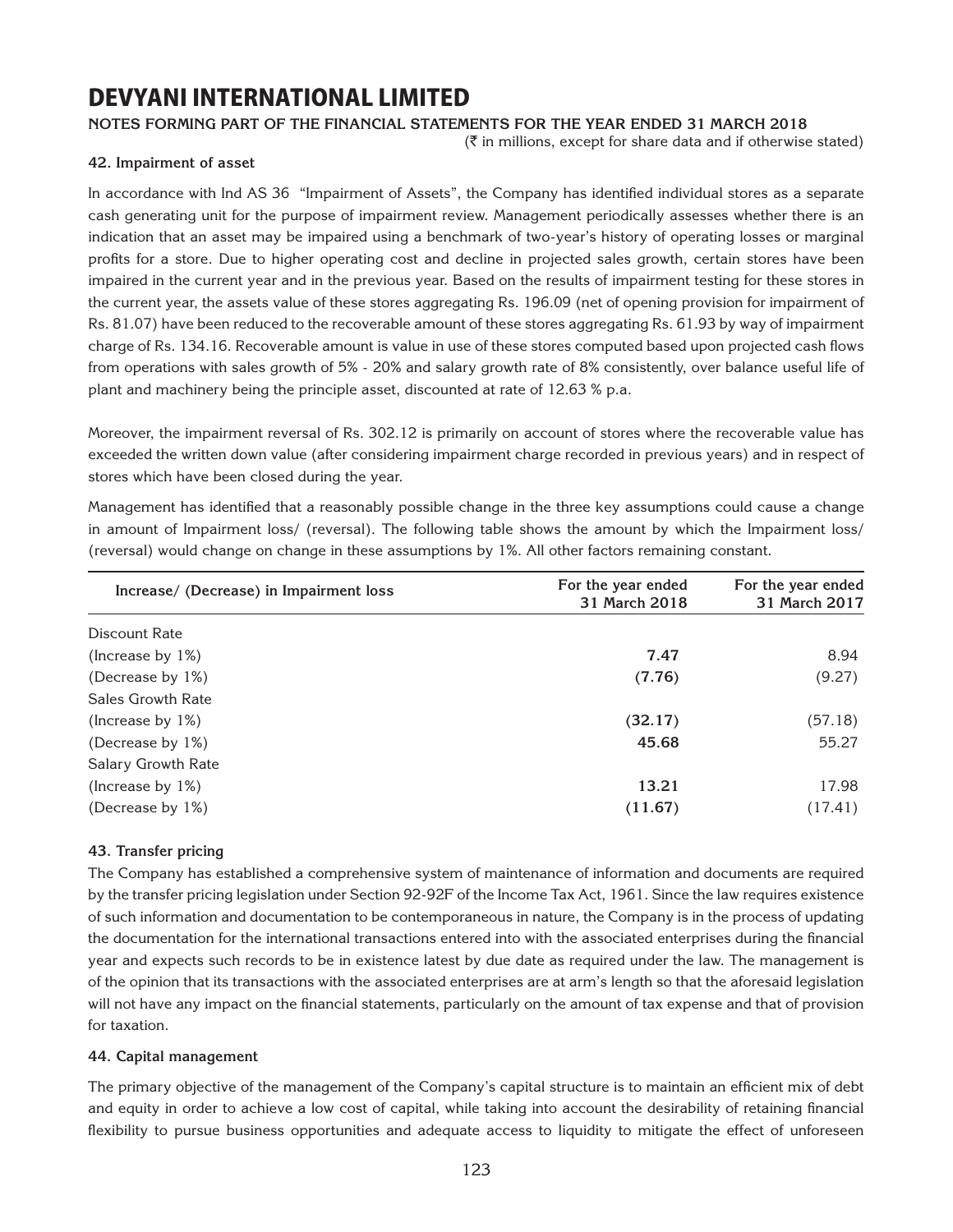### **Notes forming part of the financial statements for the year ended 31 March 2018**

 $(\bar{\bar{\mathbf{x}}}$  in millions, except for share data and if otherwise stated)

events on cash flows.

The Board of Directors regularly review the Company's capital structure in light of the economic conditions, business strategies and future commitments.

For the purpose of the Company's capital management, capital includes issued share capital, securities premium reserve and all other reserves . Debt includes, Indian rupee term loans and foreign currency term loans.

During the financial year ended 31 March 2018, no significant changes were made in the objectives, policies or processes relating to the management of the Company's capital structure.

### **Debt Equity Ratio:**

|                                         | As at    | As at    | As at        |
|-----------------------------------------|----------|----------|--------------|
| <b>Particulars</b>                      | 31 March | 31 March | 1 April 2016 |
|                                         | 2018     | 2017     |              |
| Non-current borrowings                  | 1,969.26 | 1,371.24 | 1,396.68     |
| Current portion of long-term borrowings | 544.33   | 529.72   | 337.26       |
| Total Debt (A)                          | 2,513.59 | 1,900.96 | 1,733.94     |
| Equity share capital                    | 1,061.67 | 1,061.67 | 1,061.67     |
| Other equity                            | 2,030.04 | 1,493.75 | 2,199.19     |
| Total Equity (B)                        | 3,091.71 | 2,555.42 | 3,260.86     |
| Debt equity ratio $(C = A/B)$           | 81.30%   | 74.39%   | 53.17%       |
|                                         |          |          |              |

### **45. Business Combination**

### **Acquisition of business**

On 01 April 2017, the Company acquired five KFC stores from Hyson Restaurants Private Limited (""Hyson"") on slump sale basis for an estimated purchase consideration of Rs. 107.50. Hyson is a prominent player in the restaurant business and the Company has acquired stores from Hyson in order to expand its operations in Kerala.

#### **Assets acquired and liabilities assumed**

The fair values of the identifiable assets and liabilities as at the date of acquisition were:

| Assets                                          |        |
|-------------------------------------------------|--------|
| Property, plant and equipment (Refer to Note 3) | 79.16  |
| Intangible assets (Refer to Note 4)             | 13.32  |
| Inventories                                     | 1.80   |
| Other assets                                    | 13.22  |
|                                                 | 107.50 |
| <b>Liabilities</b>                              |        |
|                                                 |        |
| Total identifiable net assets as fair value     | 107.50 |
| Purchase consideration transferred in cash      | 107.50 |

Transaction cost of Rs. 0.14 have been expensed and are included in Other expenses in the Statement of Profit and loss and are part of the operating cash flows in the Statement of Cash Flows.

For the year ended 31 March 2018, acquired stores under business combination contributed revenue of Rs. 122.04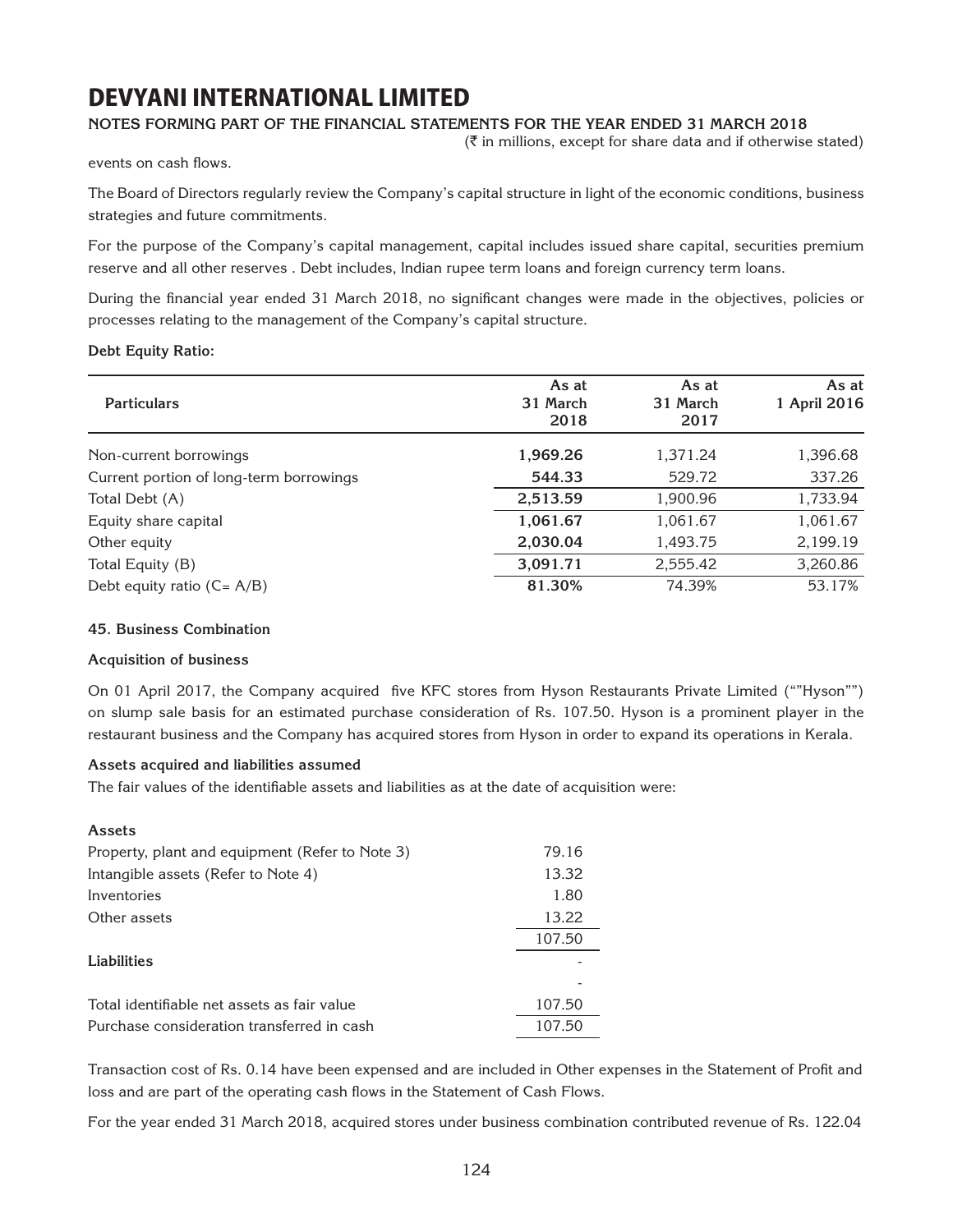### **Notes forming part of the financial statements for the year ended 31 March 2018**

 $(\bar{\tau})$  in millions, except for share data and if otherwise stated)

and loss of Rs. 13.06 to the Company's profit or loss.

*For* **B S R & Co. LLP** Chartered Accountants ICAI Firm registration No.: 101248W/W-100022

*For* **APAS & Co.** Chartered Accountants ICAI Firm registration No.: 000340C

*For* and on behalf of the Board of Directors of **Devyani International Limited**

**Kunal Kapur** *Partner* Membership No.: 509209

Place: Gurugram Date: 21<sup>st</sup> September 2018

**Sumit Kathuria** *Partner* Membership No.: 520078 **Virag Joshi** *Whole-time Director* DIN: 01821240

**Som Chopra** *Chief Financial Officer* **Raj P. Gandhi** *Director* DIN: 00003649

**Lalit Yadav** *Company Secretary* Membership No.: A31102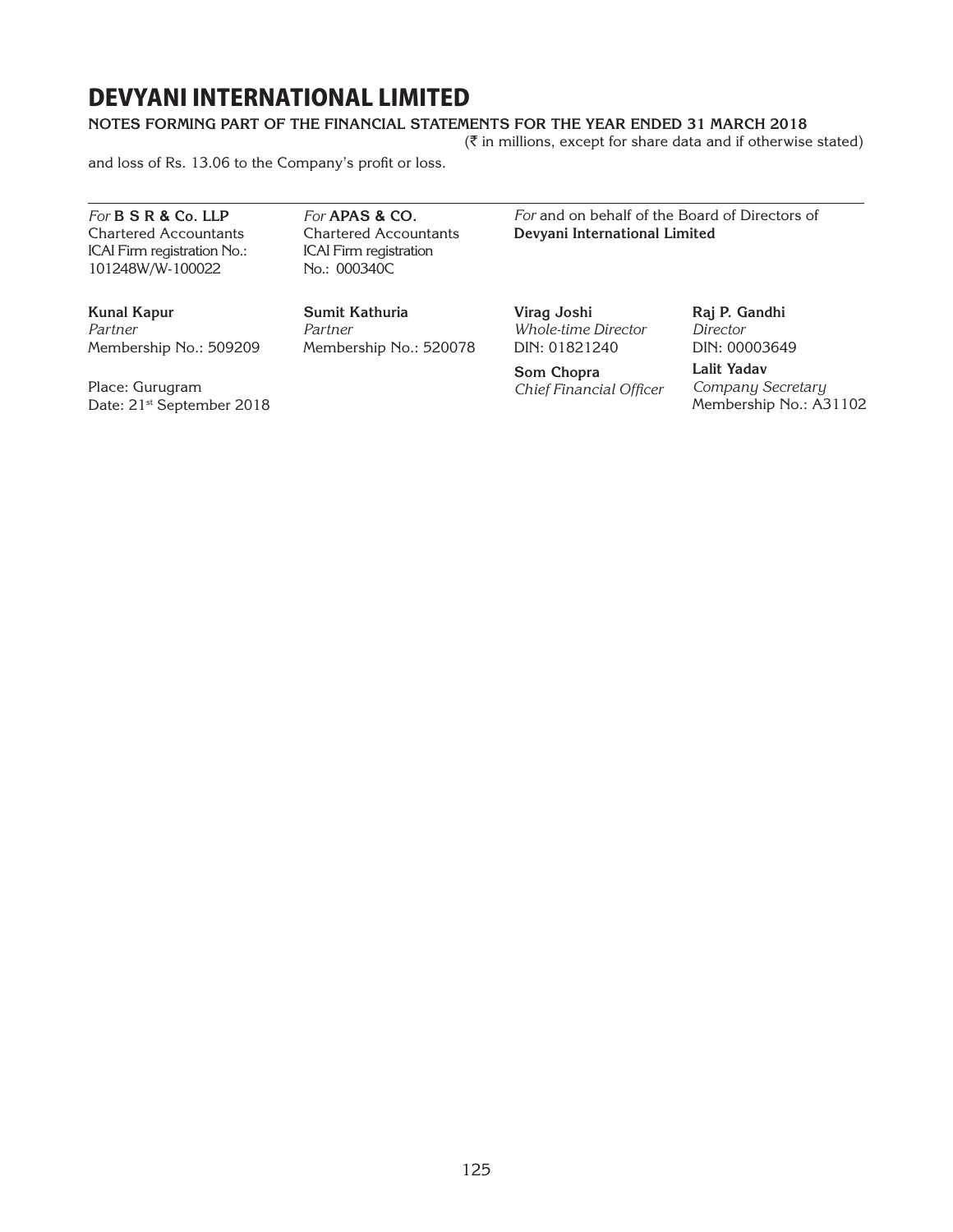### **Independent Auditors' Report**

#### To the members of **Devyani International Limited**

#### **Report on the Audit of the Consolidated Ind AS Financial Statements**

We have audited the accompanying consolidated Ind AS financial statements of Devyani International Limited (hereinafter referred to as "the Holding Company") and its subsidiaries (the Holding Company and its subsidiaries together referred to as "the Group") and its joint venture, which comprise the Consolidated Balance Sheet as at 31 March 2018, the Consolidated Statement of Profit and Loss, the Consolidated Statement of Changes in Equity and the Consolidated Statement of Cash Flows, for the year then ended, including a summary of significant accounting policies and other explanatory information (hereinafter referred to as "the consolidated Ind AS financial statements").

#### **Management's Responsibility for the Consolidated Ind AS Financial Statements**

The Holding Company's Board of Directors is responsible for the preparation of these consolidated Ind AS financial statements in terms of the requirements of the Companies Act, 2013 (hereinafter referred to as "the Act") that give a true and fair view of the consolidated state of affairs, consolidated profit/ loss and other comprehensive income, consolidated statement of changes in equity and consolidated cash flows of the Group including its joint venture in accordance with the accounting principles generally accepted in India, including the Indian Accounting Standards (Ind AS) specified under Section 133 of the Act. The respective Board of Directors of the companies included in the Group and of its joint venture are responsible for maintenance of adequate accounting records in accordance with the provisions of the Act for safeguarding the assets of the Group and its joint venture and for preventing and detecting frauds and other irregularities; the selection and application of appropriate accounting policies; making judgments and estimates that are reasonable and prudent; and the design, implementation and maintenance of adequate internal financial controls that were operating effectively for ensuring the accuracy and completeness of the accounting records, relevant to the preparation and presentation of the consolidated Ind AS financial statements that give a true and fair view and are free from material misstatement, whether due to fraud or error, which have been used for the purpose of preparation of the consolidated Ind AS financial statements by the Directors of the Holding Company, as aforesaid.

In preparing the consolidated Ind AS financial statements, the respective Board of Directors of the companies included in the Group and of its joint venture are responsible for assessing the ability of the Group and of its joint venture to continue as a going concern, disclosing, as applicable, matters related to going concern and using the going concern basis of accounting unless management either intends to liquidate the Group or to cease operations, or has no realistic alternative but to do so.

#### **Auditor's Responsibility**

Our responsibility is to express an opinion on these consolidated Ind AS financial statements based on our audit.

While conducting the audit, we have taken into account the provisions of the Act, the accounting and auditing standards and matters which are required to be included in the audit report under the provisions of the Act and the Rules made thereunder.

We conducted our audit in accordance with the Standards on Auditing specified under Section 143 (10) of the Act. Those Standards require that we comply with ethical requirements and plan and perform the audit to obtain reasonable assurance about whether the consolidated Ind AS financial statements are free from material misstatement.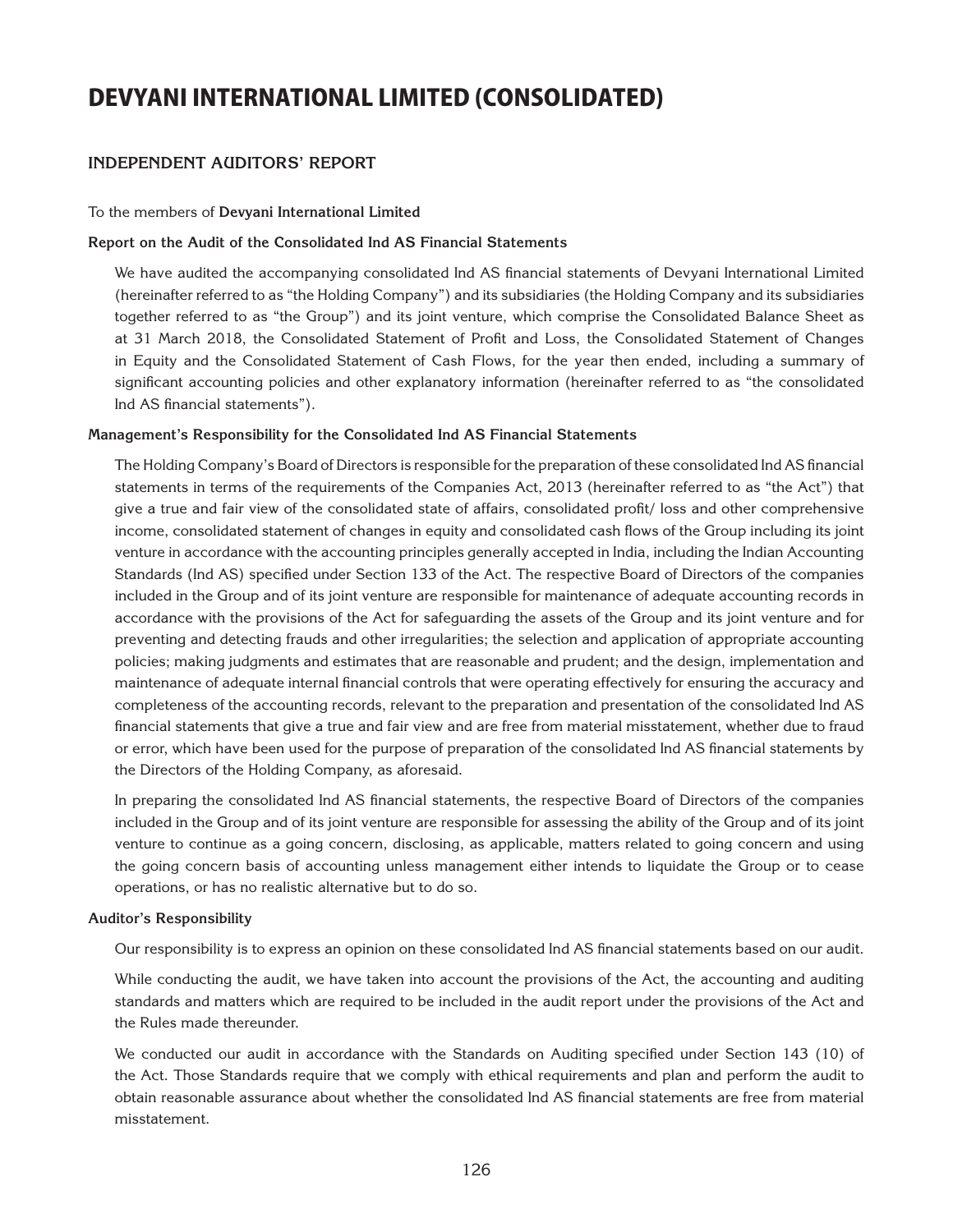An audit involves performing procedures to obtain audit evidence about the amounts and the disclosures in the consolidated Ind AS financial statements. The procedures selected depend on the auditor's judgment, including the assessment of the risks of material misstatement of the consolidated Ind AS financial statements, whether due to fraud or error. In making those risk assessments, the auditor considers internal financial control relevant to the Holding Company's preparation of the consolidated Ind AS financial statements that give a true and fair view in order to design audit procedures that are appropriate in the circumstances. An audit also includes evaluating the appropriateness of the accounting policies used and the reasonableness of the accounting estimates made, as well as evaluating the overall presentation of the consolidated Ind AS financial statements.

We are also responsible to conclude on the appropriateness of management's use of the going concern basis of accounting and, based on the audit evidence obtained, whether a material uncertainty exists related to events or conditions that may cast significant doubt on the ability of the Group and of its joint venture, to continue as a going concern. If we conclude that a material uncertainty exists, we are required to draw attention in the auditor's report to the related disclosures in the consolidated Ind AS financial statements or, if such disclosures are inadequate, to modify our opinion. Our conclusions are based on the audit evidence obtained up to the date of our auditor's report. However, future events or conditions may cause the Group and its joint venture to cease to continue as a going concern.

We believe that the audit evidence obtained by us and the audit evidence obtained by the other auditors and APAS & Co., Chartered Accountants in terms of their reports referred to in paragraph 2 of the Other Matters paragraph below, is sufficient and appropriate to provide a basis for our audit opinion on the consolidated Ind AS financial statements.

### **Opinion**

In our opinion and to the best of our information and according to the explanations given to us and based on the consideration of reports of other auditors and APAS & Co., Chartered Accountants on separate financial statements and on the other financial information of the subsidiaries and joint venture, the aforesaid consolidated Ind AS financial statements give the information required by the Act in the manner so required and give a true and fair view in conformity with the accounting principles generally accepted in India, of the consolidated state of affairs of the Group and its joint venture as at 31 March 2018, and their consolidated profit and other comprehensive income, consolidated statement of changes in equity and consolidated cash flows for the year ended on that date.

### **Other Matters**

- 1. The comparative financial information of the Group and its joint venture for the year ended 31 March 2017 and the transition date opening Balance Sheet as at 01 April 2016 included in these consolidated Ind AS financial statements, are based on the previously issued statutory financial statements prepared in accordance with the Companies (Accounting Standards) Rules, 2006 audited by B S R & Co. LLP, Chartered Accountants (one of the joint auditors) and O.P. Bagla & Co., Chartered Accountants (predecessor joint auditors), whose report for the year ended 31 March 2017 and 31 March 2016 dated 09 August 2017 and 19 August 2016 respectively, expressed a modified opinion on those consolidated financial statements, as adjusted for the differences in the accounting principles adopted by the Group and its joint venture on transition to the Ind AS, which have been audited by us.
- 2. The financial statements of two subsidiaries, which are located in India, whose financial statements reflect total assets of Rs. 833.70 million as at 31 March 2018, total revenues of Rs. 1,511.21 million and net cash inflows amounting to Rs. 9.82 million for the year ended on that date, as considered in the consolidated Ind AS financial statements, have been audited by APAS & Co., Chartered Accountants. The consolidated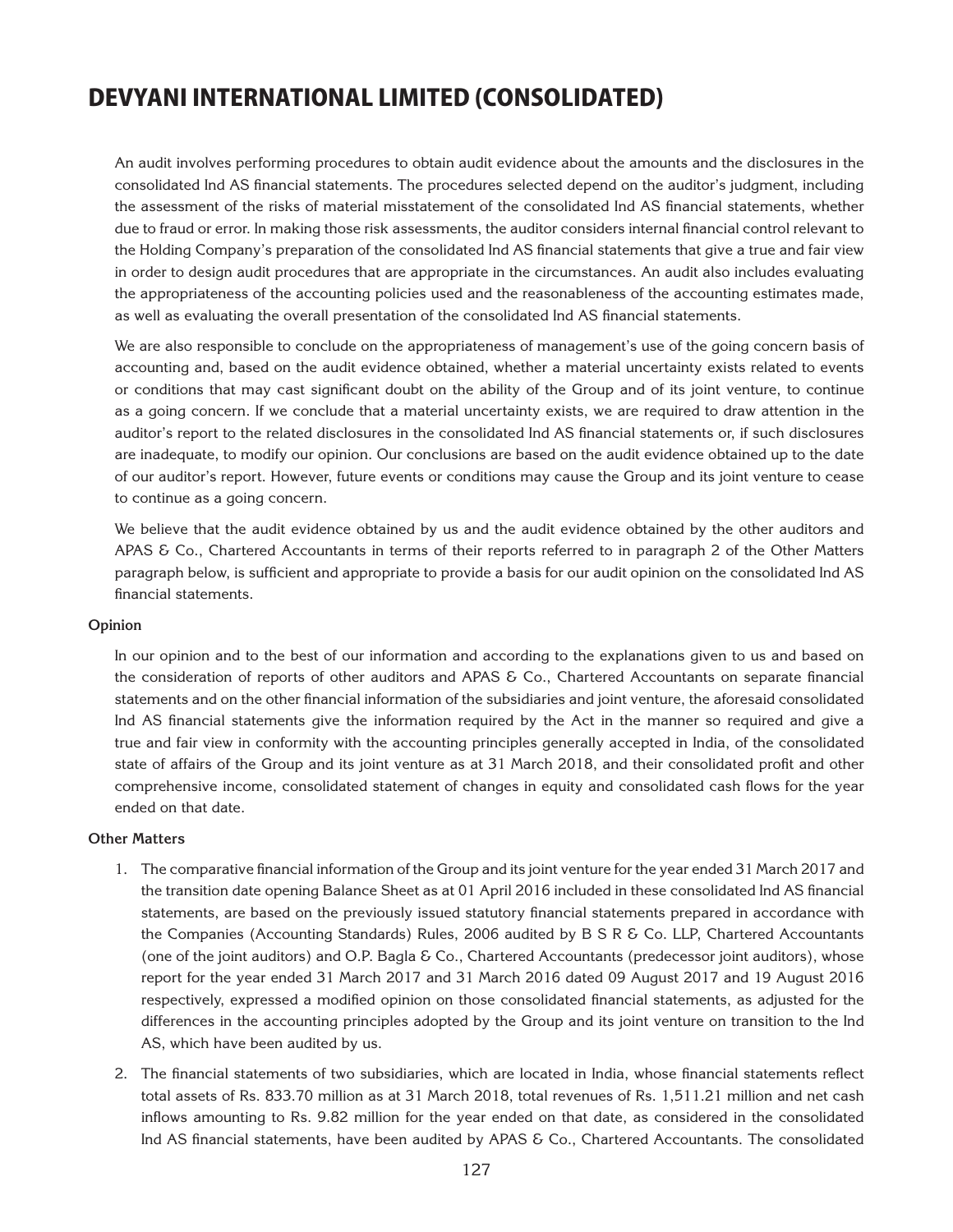Ind AS financial statements also include the Group's share of net loss of Rs. 17.50 million for the year ended 31 March 2018, as considered in the consolidated Ind AS financial statements, in respect of one joint venture, whose financial statements have been audited by other auditor. The audit reports on these financial statements have been furnished to us by the Management and our opinion on the consolidated Ind AS financial statements, in so far as it relates to the amounts and disclosures included in respect of these subsidiaries and joint venture and our report in terms of sub-section (3) of Section 143 of the Act, insofar as it relates to the aforesaid subsidiaries and joint venture is based solely on the corresponding reports of auditors of such companies.

The financial statements and other financial information of four subsidiaries (including one step down subsidiary), which are located outside India, have been prepared in accordance with accounting principles generally accepted in their respective countries and which have been audited by other auditors under generally accepted auditing standards applicable in their respective countries. The financial statements of these subsidiaries reflect total assets of Rs. 2,466.03 million as at 31 March 2018, total revenues of Rs. 1,044.19 million and net cash inflows amounting to Rs 147.70 million for the year ended on that date, as considered in the consolidated Ind AS financial statements. The Company's management has converted the financial statements of such subsidiaries located outside India from accounting principles generally accepted in their respective countries to accounting principles generally accepted in India. These conversion adjustments made by the Company's management, have been audited by other auditor. Our opinion in so far as it relates to the balances and affairs of such subsidiaries located outside India is based on the audit report of other auditors and the conversion adjustments prepared by the management of the Company and audit report issued thereon by the other auditor.

Our opinion above on the consolidated Ind AS financial statements, and our report on Other Legal and Regulatory Requirements below, is not modified in respect of the above matters with respect to our reliance on the work done and the reports of the other auditors and APAS & Co., Chartered Accountants.

#### **Report on Other Legal and Regulatory Requirements**

- 1. As required by Section 143(3) of the Act, based on our audit and on the consideration of reports of the other auditors and APAS & Co., Chartered Accountants on separate financial statements and the other financial information of subsidiaries and joint venture, as noted in the Other Matters paragraph above, we report, to the extent applicable, that:
	- a) We have sought and obtained all the information and explanations which to the best of our knowledge and belief were necessary for the purposes of our audit of the aforesaid consolidated Ind AS financial statements;
	- b) In our opinion, proper books of account as required by law relating to preparation of the aforesaid consolidated Ind AS financial statements have been kept so far as it appears from our examination of those books and the reports of the other auditors and APAS & Co., Chartered Accountants;
	- c) The Consolidated Balance Sheet, the Consolidated Statement of Profit and Loss, the Consolidated Statement of Cash Flows and the Consolidated Statement of Changes in Equity dealt with by this Report are in agreement with the relevant books of account maintained for the purpose of preparation of the consolidated Ind AS financial statements;
	- d) In our opinion, the aforesaid consolidated Ind AS financial statements comply with the Indian Accounting Standards specified under Section 133 of the Act;
	- e) On the basis of the written representations received from the directors of the Holding Company as on 31 March 2018 taken on record by the Board of Directors of the Holding Company and the reports of the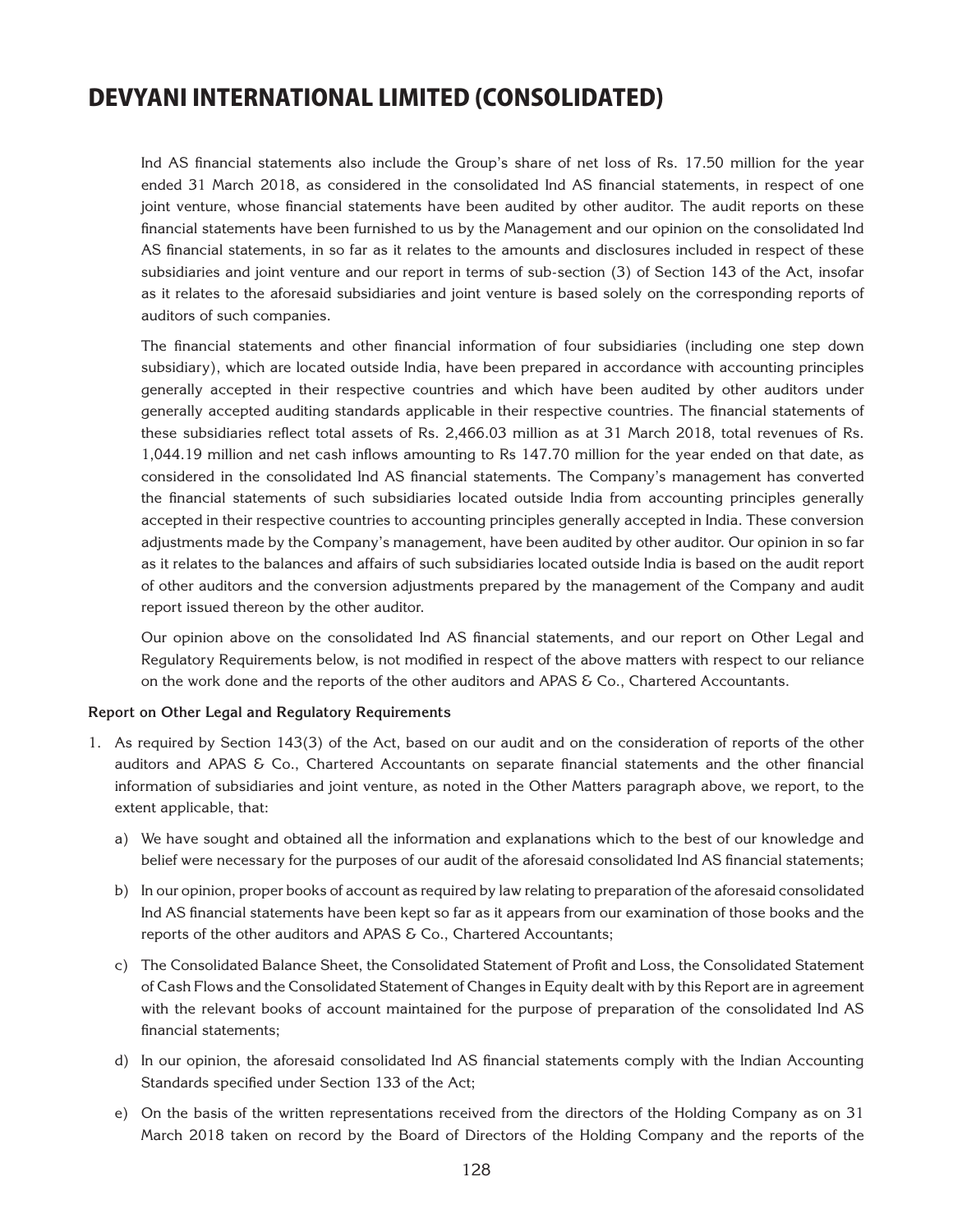statutory auditors of its subsidiary companies and joint venture, incorporated in India, none of the directors of the Group companies and its joint venture, incorporated in India, is disqualified as on 31 March 2018 from being appointed as a director in terms of Section 164(2) of the Act;

- f) With respect to the adequacy of the internal financial controls with reference to financial statements of the Holding Company, its subsidiary companies and joint venture, incorporated in India and the operating effectiveness of such controls, refer to our separate Report in "Annexure A"; and
- g) With respect to the other matters to be included in the Auditor's Report in accordance with Rule 11 of the Companies (Audit and Auditor's) Rules, 2014, in our opinion and to the best of our information and according to the explanations given to us and based on the consideration of the reports of the other auditors and APAS & Co., Chartered Accountants on separate financial statements as also the other financial information of the subsidiaries and joint venture, as noted in the Other Matters paragraph above:
	- i. The consolidated Ind AS financial statements disclose the impact of pending litigations on the consolidated financial position of the Group and its joint venture. Refer Note 37 to the consolidated Ind AS financial statements;
	- ii. The Group and its joint venture did not have any material foreseeable losses on long-term contracts including derivative contracts during the year ended 31 March 2018;
	- iii. There were no amounts which were required to be transferred to the Investor Education and Protection Fund by the Holding Company and its subsidiary companies and joint venture incorporated in India during the year ended 31 March 2018; and
	- iv. The disclosures in the consolidated Ind AS financial statements regarding holdings as well as dealings in specified bank notes during the period from 8 November 2016 to 30 December 2016 have not been made since they do not pertain to the financial year ended 31 March 2018.

For **B S R & Co. LLP** Chartered Accountants Firm registration No.: 101248W/W-100022

**Kunal Kapur** Partner Membership No.: 509209

Place: Gurugram Date: 21 September 2018 For **APAS & Co.** Chartered Accountants Firm registration No.: 000340C

**Sumit Kathuria**  Partner Membership No.: 520078

Place: Gurugram Date: 21 September 2018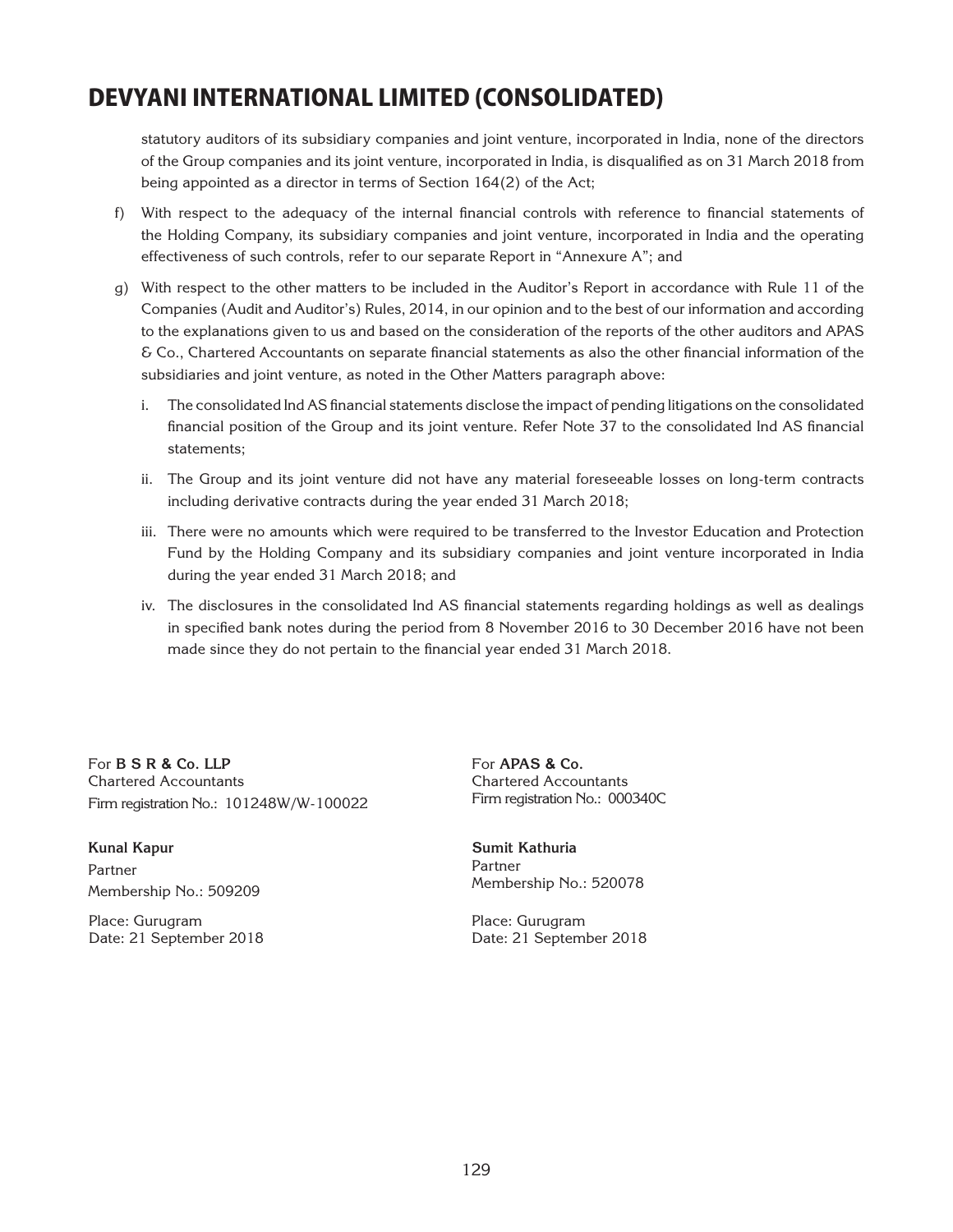**Annexure A to the Independent Auditor's Report of even date on the consolidated Ind AS financial statements of Devyani International Limited for the year ended 31 March 2018**

**Report on the Internal Financial Controls under Clause (i) of Sub-section 3 of Section 143 of the Companies Act, 2013 ("the Act")**

In conjunction with our audit of the consolidated Ind AS financial statements of Devyani International Limited (hereinafter referred to as "the Holding Company") as of and for the year ended 31 March 2018, we have audited the internal financial controls with reference to the consolidated Ind AS financial statements of the Holding Company, its subsidiaries and its joint venture, which are companies incorporated in India, as of that date.

#### **Management's Responsibility for Internal Financial Controls**

The respective Board of Directors of the Holding Company, its subsidiaries and its joint venture, which are companies incorporated in India, are responsible for establishing and maintaining internal financial controls based on the internal controls with reference to the consolidated Ind AS financial statements criteria established by the respective companies considering the essential components of internal control stated in the Guidance Note on Audit of Internal Financial Controls Over Financial Reporting (the "Guidance Note") issued by the Institute of Chartered Accountants of India ("ICAI"). These responsibilities include the design, implementation and maintenance of adequate internal financial controls that were operating effectively for ensuring the orderly and efficient conduct of its business, including adherence to the respective company's policies, the safeguarding of its assets, the prevention and detection of frauds and errors, the accuracy and completeness of the accounting records, and the timely preparation of reliable financial information, as required under the Companies Act, 2013.

#### **Auditor's Responsibility**

Our responsibility is to express an opinion on the internal financial controls with reference to the consolidated Ind AS financial statements of the Holding Company, its subsidiaries and its joint venture, which are companies incorporated in India, based on our audit. We conducted our audit in accordance with the Guidance Note and the Standards on Auditing, issued by ICAI and deemed to be prescribed under section 143(10) of the Companies Act, 2013, to the extent applicable to an audit of internal financial controls, both applicable to an audit of Internal Financial Controls and, both issued by the ICAI. Those Standards and the Guidance Note require that we comply with ethical requirements and plan and perform the audit to obtain reasonable assurance about whether adequate internal financial controls with reference to the consolidated Ind AS financial statements was established and maintained and if such controls operated effectively in all material respects.

Our audit involves performing procedures to obtain audit evidence about the adequacy of the internal financial controls system with reference to the consolidated Ind AS financial statements and their operating effectiveness. Our audit of internal financial controls with reference to the consolidated Ind AS financial statements included obtaining an understanding of internal financial controls with reference to the consolidated Ind AS financial statements, assessing the risk that a material weakness exists, and testing and evaluating the design and operating effectiveness of internal control based on the assessed risk. The procedures selected depend on the auditor's judgement, including the assessment of the risks of material misstatement of the consolidated Ind AS financial statements, whether due to fraud or error.

We believe that the audit evidence we have obtained and the audit evidence obtained by the other auditors and APAS & Co., Chartered Accountants in terms of their reports referred to in the Other Matters paragraph below, is sufficient and appropriate to provide a basis for our audit opinion on the Holding Company's internal financial controls system with reference to the consolidated Ind AS financial statements.

### **Meaning of Internal Financial Controls with reference to the consolidated Ind AS financial statements**

A company's internal financial control with reference to the consolidated Ind AS financial statements is a process designed to provide reasonable assurance regarding the reliability of financial reporting and the preparation of financial statements for external purposes in accordance with generally accepted accounting principles. A company's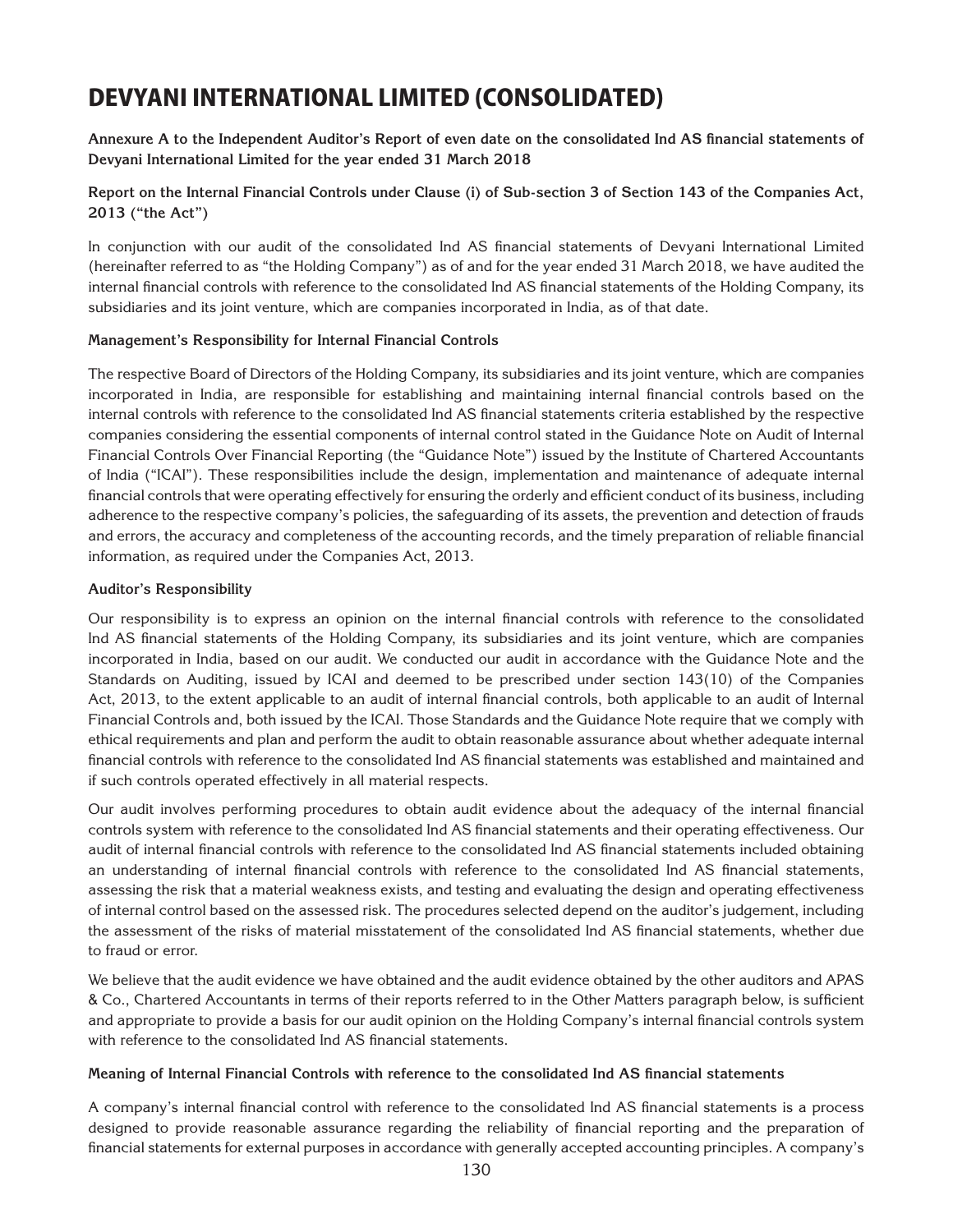internal financial control with reference to the consolidated Ind AS financial statements includes those policies and procedures that (1) pertain to the maintenance of records that, in reasonable detail, accurately and fairly reflect the transactions and dispositions of the assets of the company; (2) provide reasonable assurance that transactions are recorded as necessary to permit preparation of financial statements in accordance with generally accepted accounting principles, and that receipts and expenditures of the company are being made only in accordance with authorisations of management and directors of the company; and (3) provide reasonable assurance regarding prevention or timely detection of unauthorised acquisition, use, or disposition of the company's assets that could have a material effect on the financial statements.

### **Inherent Limitations of Internal Financial Controls with reference to the consolidated Ind AS financial statements**

Because of the inherent limitations of internal financial controls with reference to the consolidated Ind AS financial statements, including the possibility of collusion or improper management override of controls, material misstatements due to error or fraud may occur and not be detected. Also, projections of any evaluation of the internal financial controls with reference to the consolidated Ind AS financial statements to future periods are subject to the risk that the internal financial controls with reference to the consolidated Ind AS financial statements may become inadequate because of changes in conditions, or that the degree of compliance with the policies or procedures may deteriorate.

### **Opinion**

In our opinion and to the best of our information and according to the explanations given to us and based on the consideration of reports of the other auditors and APAS & Co., Chartered Accountants referred to in the Other Matters paragraph below, the Holding Company, its subsidiaries and its joint venture, which are companies incorporated in India, have, in all material respects, an adequate internal financial controls system with reference to the consolidated Ind AS financial statements and such internal financial controls with reference to the consolidated Ind AS financial statements were operating effectively as at 31 March 2018, based on the internal control with reference to the consolidated Ind AS financial statements criteria established by the respective companies considering the essential components of internal control stated in the Guidance Note on Audit of Internal Financial Controls Over Financial Reporting issued by the ICAI.

### **Other Matter**

Our aforesaid report under Section 143(3)(i) of the Act on the adequacy and operating effectiveness of the internal financial controls with reference to the consolidated Ind AS financial statements in so far as it relates to two subsidiary companies and one joint venture, which are companies incorporated in India, is based solely on the corresponding reports of the APAS & Co., Chartered Accountants and other auditors respectively, being auditors of such companies incorporated in India.

Our opinion is not modified in respect of the above matters.

For **B S R & Co. LLP** Chartered Accountants Firm registration No.: 101248W/W-100022

**Kunal Kapur** Partner Membership No.: 509209

Place: Gurugram Date: 21 September 2018 For **APAS & Co.** Chartered Accountants Firm registration No.: 000340C

**Sumit Kathuria**  Partner Membership No.: 520078

Place: Gurugram Date: 21 September 2018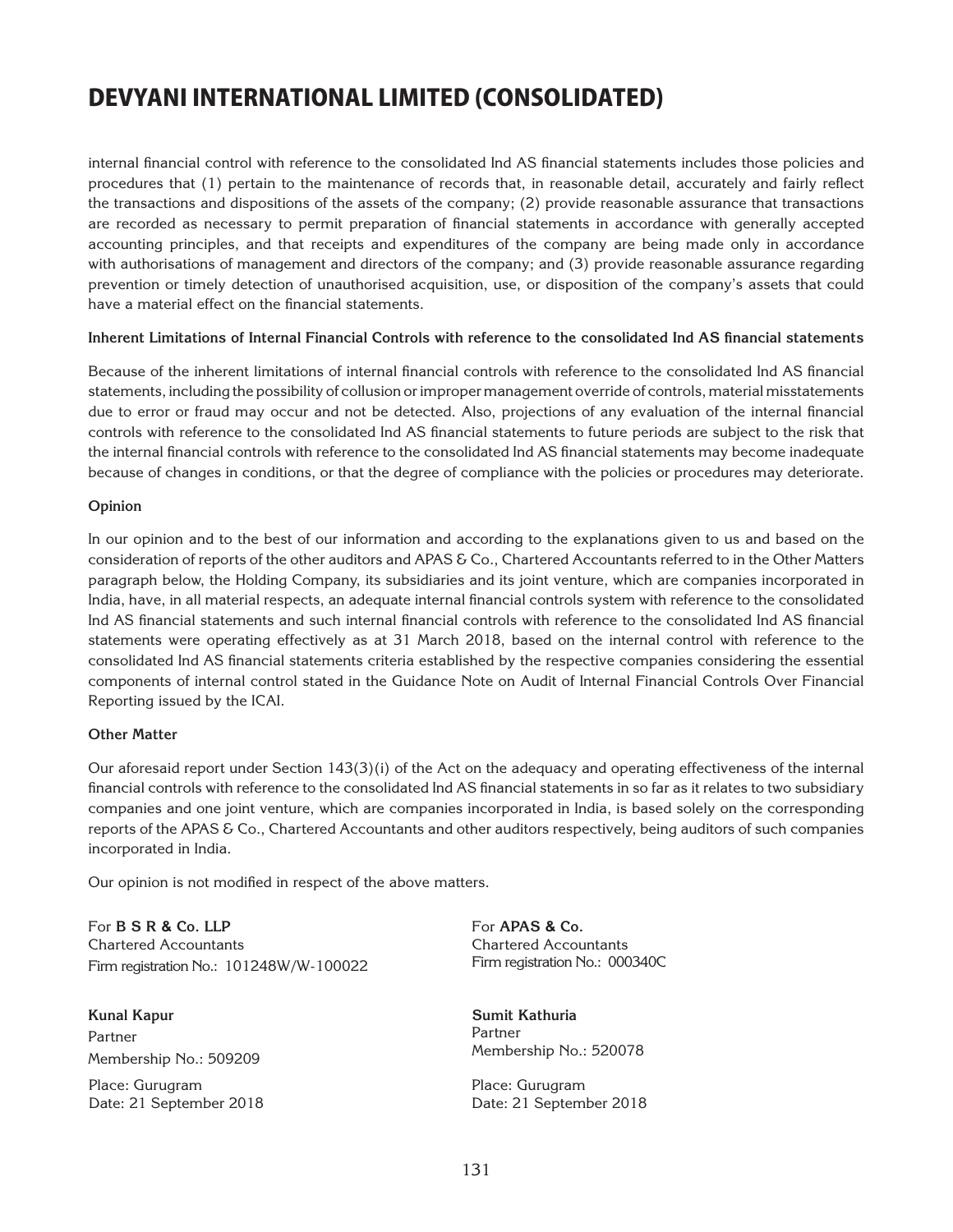**CONSOLIDATED BALANCE SHEET AS AT 31 MARCH 2018**

 $(\bar{\tau}$  in millions, except for share data and if otherwise stated)

| <b>Particulars</b>                           | <b>Notes</b>   | As At    | As At<br>31 March 2018 31 March 2017 | As At<br>1 April 2016 |
|----------------------------------------------|----------------|----------|--------------------------------------|-----------------------|
| Assets                                       |                |          |                                      |                       |
| <b>Non-current assets</b>                    |                |          |                                      |                       |
| Property, plant and equipment                | 3              | 3,964.56 | 3,575.20                             | 4,391.10              |
| Capital work-in-progress                     | 5              | 563.90   | 151.15                               | 362.86                |
| Goodwill                                     | 4              | 206.17   | 206.17                               | 206.17                |
| Other intangible assets                      | 4              | 281.99   | 240.85                               | 322.07                |
| Intangible assets under development          | 5              |          |                                      | 16.38                 |
| Equity accounted investees                   | 6              |          | 42.50                                | 25.52                 |
| Financial assets                             |                |          |                                      |                       |
| (i) Loans                                    | $\overline{7}$ | 399.43   | 284.39                               | 289.63                |
| (ii) Other financial assets                  | 8              | 43.09    | 19.70                                | 18.56                 |
| Deferred tax assets (net)                    | 31             | 30.81    |                                      |                       |
| Income tax assets (net)                      | 31             | 102.06   | 87.78                                | 97.21                 |
| Other non-current assets                     | 9              | 248.65   | 233.59                               | 232.18                |
| Total non-current assets                     |                | 5,840.66 | 4,841.33                             | 5,961.68              |
| <b>Current assets</b>                        |                |          |                                      |                       |
| Inventories                                  | 10             | 446.32   | 339.31                               | 347.77                |
| Financial assets                             |                |          |                                      |                       |
| Trade receivables<br>(i)                     | 11             | 184.05   | 178.01                               | 151.35                |
| (ii) Cash and cash equivalents               | 12             | 443.03   | 371.33                               | 459.63                |
| (iii) Bank balances other than               |                |          |                                      |                       |
| cash and cash equivalents,                   | 13             | 4.70     | 3.52                                 | 4.60                  |
| (iv) Loans                                   | 7              | 59.45    | 78.72                                | 79.42                 |
| (v) Other financial assets                   | 8              | 1.37     | 1.89                                 | 2.24                  |
| Other current assets                         | 9              | 300.38   | 145.08                               | 155.36                |
| <b>Total current assets</b>                  |                | 1,439.30 | 1,117.86                             | 1,200.37              |
| <b>Total assets</b>                          |                | 7,279.96 | 5,959.19                             | 7,162.05              |
|                                              |                |          |                                      |                       |
| <b>Equity and liabilities</b>                |                |          |                                      |                       |
| Equity                                       |                |          |                                      |                       |
| Equity share capital                         | 14             | 1,061.67 | 1,061.67                             | 1,061.67              |
| Other equity                                 | 15             | 329.69   | (190.07)                             | 737.43                |
| Equity attributable to owners of the Company |                | 1,391.36 | 871.60                               | 1,799.10              |
| Non-controlling interests                    | 46             | (336.19) | (202.75)                             |                       |
| <b>Total equity</b>                          |                | 1,055.17 | 668.85                               | 1,799.10              |
| <b>Liabilities</b>                           |                |          |                                      |                       |
| <b>Non-current liabilities</b>               |                |          |                                      |                       |
| <b>Financial liabilities</b>                 |                |          |                                      |                       |
| (i) Borrowings                               | 16             | 2,718.95 | 2,107.59                             | 2,396.51              |
| (ii) Other financial liabilities             | 18             | 28.06    | 7.06                                 | 8.36                  |
| Provisions                                   | 19             | 99.06    | 101.67                               | 84.50                 |
| Other non-current liabilities                | 20             | 420.17   | 316.02                               | 136.08                |
| Total non-current liabilities                |                | 3,266.24 | 2,532.34                             | 2,625.45              |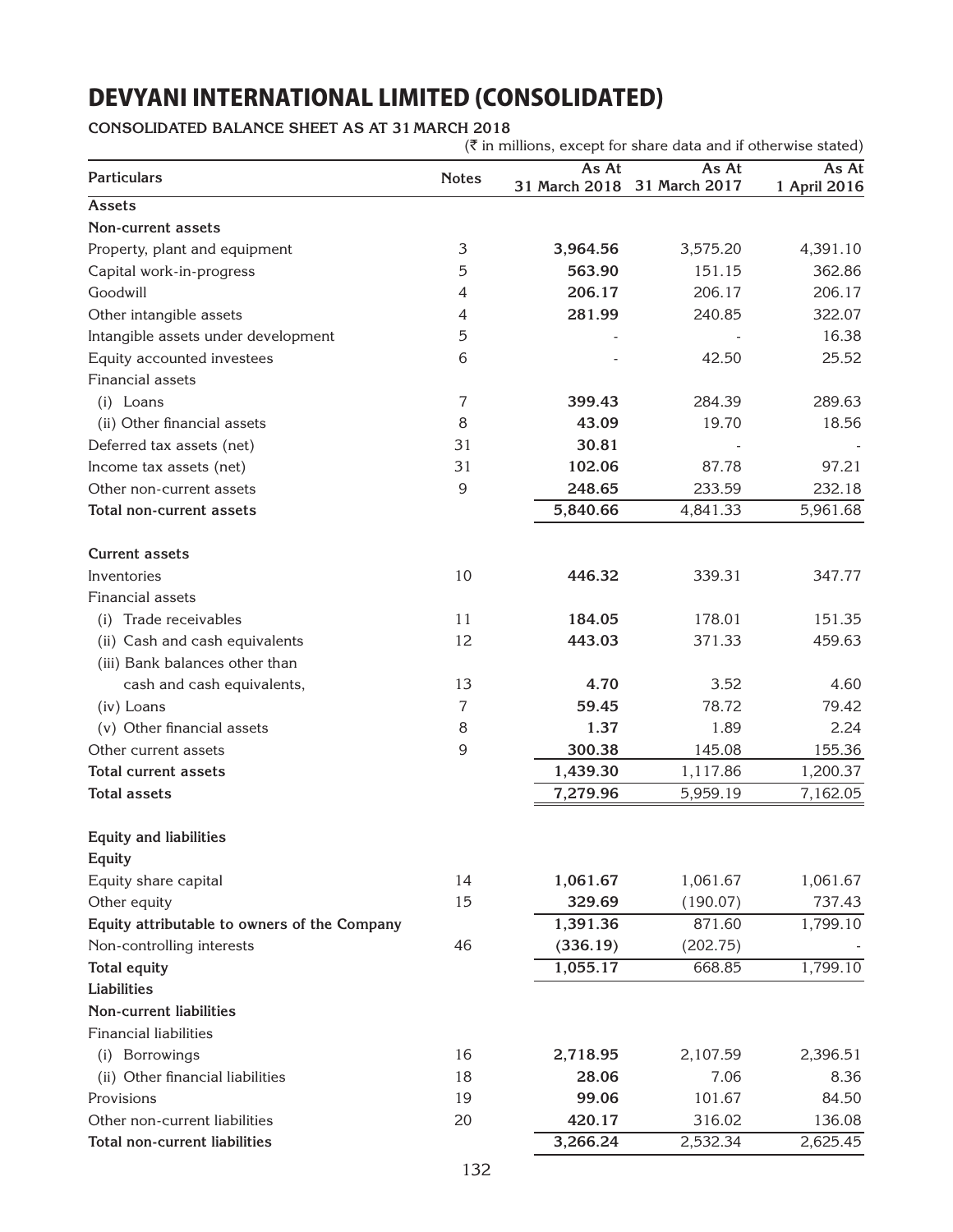**CONSOLIDATED BALANCE SHEET AS AT 31 MARCH 2018**

|                                   |              |          | $(\bar{\bar{\zeta}})$ in millions, except for share data and if otherwise stated) |                       |
|-----------------------------------|--------------|----------|-----------------------------------------------------------------------------------|-----------------------|
| <b>Particulars</b>                | <b>Notes</b> | As At    | As At<br>31 March 2018 31 March 2017                                              | As At<br>1 April 2016 |
|                                   |              |          |                                                                                   |                       |
| <b>Current liabilities</b>        |              |          |                                                                                   |                       |
| <b>Financial liabilities</b>      |              |          |                                                                                   |                       |
| <b>Borrowings</b><br>(i)          | 17           | 407.25   | 78.27                                                                             | 324.58                |
| Trade payables<br>(ii)            | 21           | 1,282.26 | 1,139.39                                                                          | 1,053.17              |
| (iii) Other financial liabilities | 18           | 811.92   | 1,104.89                                                                          | 967.96                |
| Current tax liabilities (net)     | 31           | 2.97     |                                                                                   |                       |
| Other current liabilities         | 20           | 416.76   | 416.58                                                                            | 375.45                |
| Provisions                        | 19           | 37.39    | 18.87                                                                             | 16.34                 |
| <b>Total current liabilities</b>  |              | 2,958.55 | 2,758.00                                                                          | 2,737.50              |
| Total equity and liabilities      |              | 7,279.96 | 5,959.19                                                                          | 7,162.05              |

**The accompanying notes form an integral part of these consolidated financial statements**

**As per our report of even date attached**

*For* **B S R & Co. LLP** Chartered Accountants ICAI Firm registration No.: 101248W/W-100022

*For* **APAS & Co.** Chartered Accountants ICAI Firm registration No.: 000340C

Membership No.: 520078

**Sumit Kathuria**

*Partner*

*For* and on behalf of the Board of Directors of **Devyani International Limited**

**Kunal Kapur** *Partner* Membership No.: 509209

Place: Gurugram Date: 21<sup>st</sup> September 2018 **Virag Joshi** *Whole-time Director* DIN: 01821240

**Som Chopra** *Chief Financial Officer* **Raj P. Gandhi** *Director* DIN: 00003649

**Lalit Yadav** *Company Secretary* Membership No.: A31102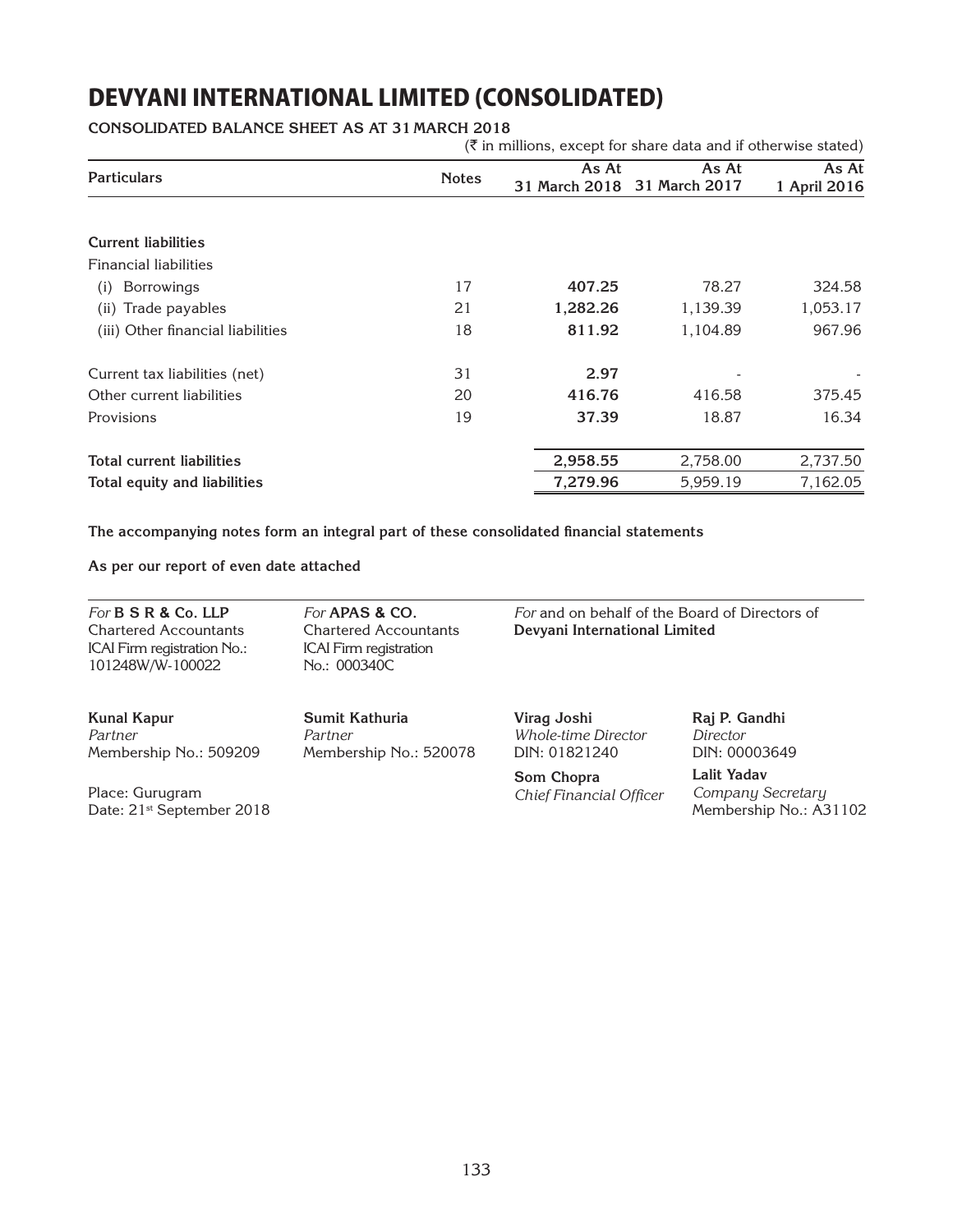### **CONSOLIDATED Statement of Profit and Loss for the year ended 31 March 2018**

 $(\bar{\tau}$  in millions, except for share data and if otherwise stated)

| <b>Particulars</b>                                                     | <b>Notes</b> | For the year ended<br>31 March 2018 | For the year ended<br>31 March 2017 |
|------------------------------------------------------------------------|--------------|-------------------------------------|-------------------------------------|
| Income                                                                 |              |                                     |                                     |
| Revenue from operations                                                | 22           | 11,106.12                           | 10,474.99                           |
| Other income                                                           | 23           | 250.58                              | 86.90                               |
| <b>Total income</b>                                                    |              | 11,356.70                           | 10,561.89                           |
| <b>Expenses</b>                                                        |              |                                     |                                     |
| Cost of materials consumed                                             | 24           | 3,285.94                            | 3,151.59                            |
| Purchase of stock-in-trade                                             | 25           | 219.52                              | 62.65                               |
| Changes in inventories of stock-in-trade                               | 26           | (131.40)                            |                                     |
| Employee benefits expense                                              | 27           | 1,722.09                            | 1,744.99                            |
| Finance costs                                                          | 28           | 309.47                              | 858.42                              |
| Depreciation and amortisation expenses                                 | 29           | 669.81                              | 850.21                              |
| Impairment (reversal)/loss                                             | 3 and 4      | (119.19)                            | 522.29                              |
| Other expenses                                                         | 30           | 5,080.12                            | 5,145.49                            |
| <b>Total expenses</b>                                                  |              | 11,036.36                           | 12,335.64                           |
| Profit/(loss) before share of loss of equity                           |              |                                     |                                     |
| accounted investees and income tax                                     |              | 320.34                              | (1,773.75)                          |
| Share of loss of equity accounted investees (net of income tax)        |              | (17.50)                             | (11.00)                             |
| Profit/(loss) before tax                                               |              | 302.84                              | (1,784.75)                          |
| Tax expense:                                                           |              |                                     |                                     |
| Current tax                                                            | 31           | 22.57                               | 13.91                               |
| Deferred tax                                                           | 31           | (30.97)                             |                                     |
| Total tax expense                                                      |              | (8.40)                              | 13.91                               |
| Profit/(loss) for the year                                             |              | 311.24                              | (1,798.66)                          |
| Other comprehensive income                                             |              |                                     |                                     |
| Items that will not to be reclassified subsequently to profit or loss: |              |                                     |                                     |
| Remeasurements of the defined benefit liability/(assets)               |              | (13.36)                             | (4.03)                              |
| Income tax relating to above mentioned item                            |              | (0.16)                              |                                     |
| Net other comprehensive income not to be reclassified                  |              |                                     |                                     |
| subsequently to profit or loss                                         |              | (13.52)                             | (4.03)                              |
| Items that will be reclassified to profit or loss                      |              |                                     |                                     |
| Exchange difference in translating financial                           |              |                                     |                                     |
| statements of foreign operations                                       |              | 81.85                               | 644.60                              |
| Income tax relating to above mentioned item                            |              |                                     |                                     |
| Net other comprehensive income to be                                   |              |                                     |                                     |
| reclassified subsequently to profit or loss                            |              | 81.85                               | 644.60                              |
| Other comprehensive income for the year (net of tax)                   |              | 68.33                               | 640.57                              |
| Total comprehensive income for the year (net of tax)                   |              | 379.57                              | (1, 158.09)                         |
| Profit attributable to:                                                |              |                                     |                                     |
| Owners of the Company                                                  |              | 459.71                              | (1,200.77)                          |
| Non-controlling interests                                              | 46           | (148.47)                            | (597.89)                            |
| Profit/(loss) for the year                                             |              | 311.24                              | (1,798.66)                          |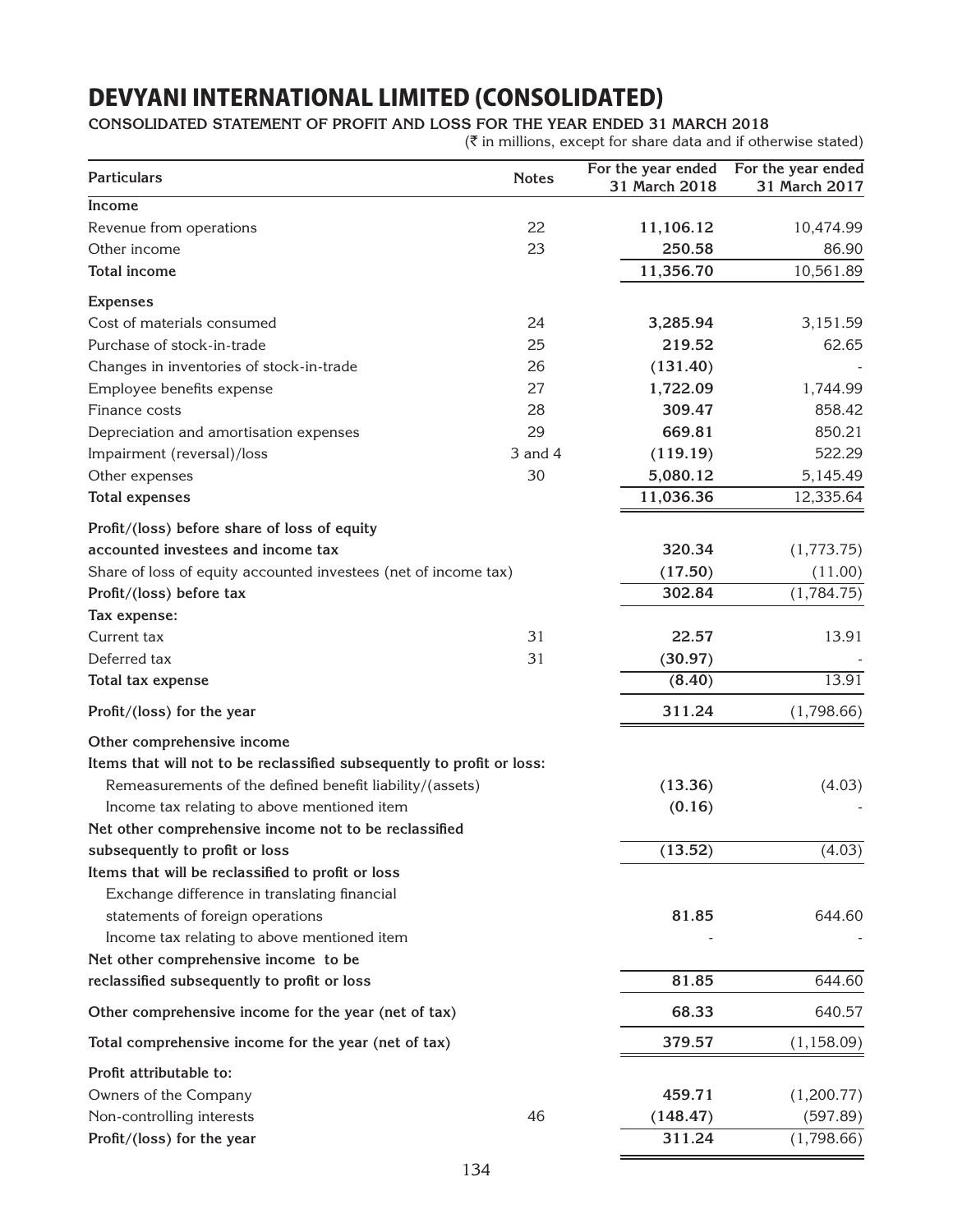### **CONSOLIDATED Statement of Profit and Loss for the year ended 31 March 2018**

 $(\bar{\tau})$  in millions, except for share data and if otherwise stated)

| <b>Particulars</b>                                       | <b>Notes</b> | For the year ended<br>31 March 2018 | For the year ended<br>31 March 2017 |
|----------------------------------------------------------|--------------|-------------------------------------|-------------------------------------|
| Other comprehensive income attributable to:              |              |                                     |                                     |
| Owners of the Company                                    |              | 57.32                               | 249.86                              |
| Non-controlling interests                                | 46           | 11.01                               | 390.71                              |
| Other comprehensive for the year                         |              | 68.33                               | 640.57                              |
| Total comprehensive income for the year attributable to: |              |                                     |                                     |
| Owners of the Company                                    |              | 517.03                              | (950.91)                            |
| Non-controlling interests                                | 46           | (137.46)                            | (207.18)                            |
| Total comprehensive income for the year                  |              | 379.57                              | (1, 158.09)                         |
| Earnings per equity share of face value of Rs 10 each    | 32           |                                     |                                     |
| Basic (Rs)                                               |              | 4.33                                | (11.31)                             |
| Diluted (Rs)                                             |              | 4.25                                | (11.31)                             |

The accompanying notes form an integral part of these consolidated financial statements As per our report of even date attached

*For* **B S R & Co. LLP** Chartered Accountants ICAI Firm registration No.: 101248W/W-100022

*For* **APAS & Co.** Chartered Accountants ICAI Firm registration No.: 000340C

Membership No.: 520078

**Sumit Kathuria**

*Partner*

*For* and on behalf of the Board of Directors of **Devyani International Limited**

**Kunal Kapur** *Partner* Membership No.: 509209

Place: Gurugram Date: 21<sup>st</sup> September 2018 **Virag Joshi** *Whole-time Director* DIN: 01821240

**Som Chopra** *Chief Financial Officer* **Raj P. Gandhi** *Director* DIN: 00003649

**Lalit Yadav** *Company Secretary* Membership No.: A31102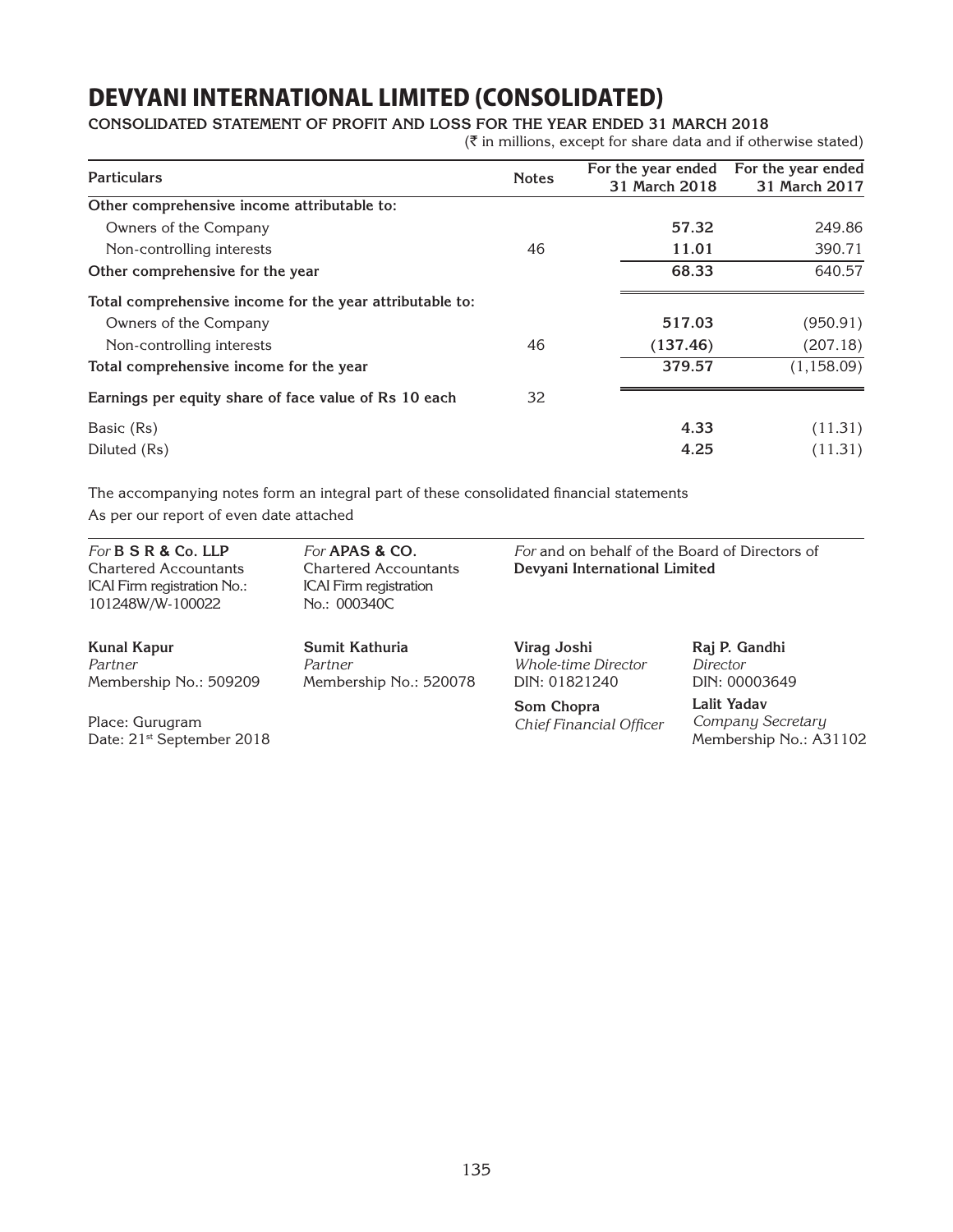**CONSOLIDATED Cash Flow Statement for the year ended 31 March 2018**

 $(\bar{\tau}$  in millions, except for share data and if otherwise stated)

|   | <b>Particulars</b>                                                     | For the year ended<br>31 March 2018 | For the year ended<br>31 March 2017 |
|---|------------------------------------------------------------------------|-------------------------------------|-------------------------------------|
| A | Cash flows from operating activities                                   |                                     |                                     |
|   | Profit / (Loss) before tax                                             | 302.84                              | (1,784.75)                          |
|   | Adjustments for:                                                       |                                     |                                     |
|   | Share of loss of equity accounted investees (net of income tax)        | 17.50                               | 11.00                               |
|   | Depreciation and amortisation expenses                                 | 669.81                              | 850.27                              |
|   | Impairment (reversal)/ loss                                            | (119.19)                            | 522.29                              |
|   | Provision for impairment loss in the value of investment               | 25.00                               |                                     |
|   | Excess provisions written back                                         | (89.96)                             | (10.83)                             |
|   | Loss / gain on disposal of Property plant and equipment                | 3.79                                | (2.18)                              |
|   | Deferred rent amortisation (included in rent expenses)                 | 36.55                               | 34.40                               |
|   | Lease equalisation rent (included in rent expenses)                    | 101.54                              | 179.43                              |
|   | Deferred income amortisation (included in other income)                | (1.60)                              | (0.50)                              |
|   | Bad debts and advances written off                                     |                                     | 11.50                               |
|   | Allowance for doubtful debts                                           |                                     | 25.59                               |
|   | Unrealised foreign exchange (gain) / loss (net)                        | 10.88                               | 535.77                              |
|   | Interest on borrowings measured at amortised cost                      | 306.73                              | 341.84                              |
|   | Interest accretion on financial liabilities measured at amortised cost | 16.51                               | 5.25                                |
|   | Employee stock option scheme expenses                                  | 2.73                                | 23.41                               |
|   | Interest income from Bank deposits and others                          | (12.50)                             | (21.39)                             |
|   | Interest income from financial assets at amortized cost                | (35.53)                             | (30.73)                             |
|   | Operating profit before working capital changes                        | 1,235.11                            | 690.36                              |
|   | Adjustments for:                                                       |                                     |                                     |
|   | (Increase)/decrease in trade receivables                               | (5.27)                              | (53.14)                             |
|   | (Increase)/decrease in inventories                                     | (111.98)                            | (16.71)                             |
|   | (Increase)/decrease in loans, other financial assets, and other assets | (271.85)                            | (6.37)                              |
|   | Increase/(decrease) in trade payables,                                 |                                     |                                     |
|   | other financial liabilities and other liabilities                      | 97.57                               | 292.83                              |
|   | Cash generated from operating activities                               | 943.58                              | 906.97                              |
|   | Income tax paid (net of refund)                                        | (33.88)                             | (3.95)                              |
|   | Net cash generated from operating activities                           | 909.71                              | 903.02                              |
| B | Cash flows from investing activities                                   |                                     |                                     |
|   | Purchase of Property plant and equipment                               |                                     |                                     |
|   | and intangible assets (including capital advances)                     | (1,418.80)                          | (705.75)                            |
|   | Proceeds from sale of Property                                         |                                     |                                     |
|   | plant and equipment and intangible assets                              | 20.56                               | 15.27                               |
|   | Deposits made with banks due to mature                                 |                                     |                                     |
|   | within 12 months from the reporting date (net)                         | (1.19)                              | 1.08                                |
|   | Refer Note 13 [deposits under lien                                     |                                     |                                     |
|   | Rs. 4.70 at 31 March 2018 (31 March 2017: Rs. 3.52 )]                  |                                     |                                     |
|   | Deposits made with banks due to mature                                 |                                     |                                     |
|   | after 12 months from the reporting date                                | (22.99)                             |                                     |
|   |                                                                        |                                     | (0.92)                              |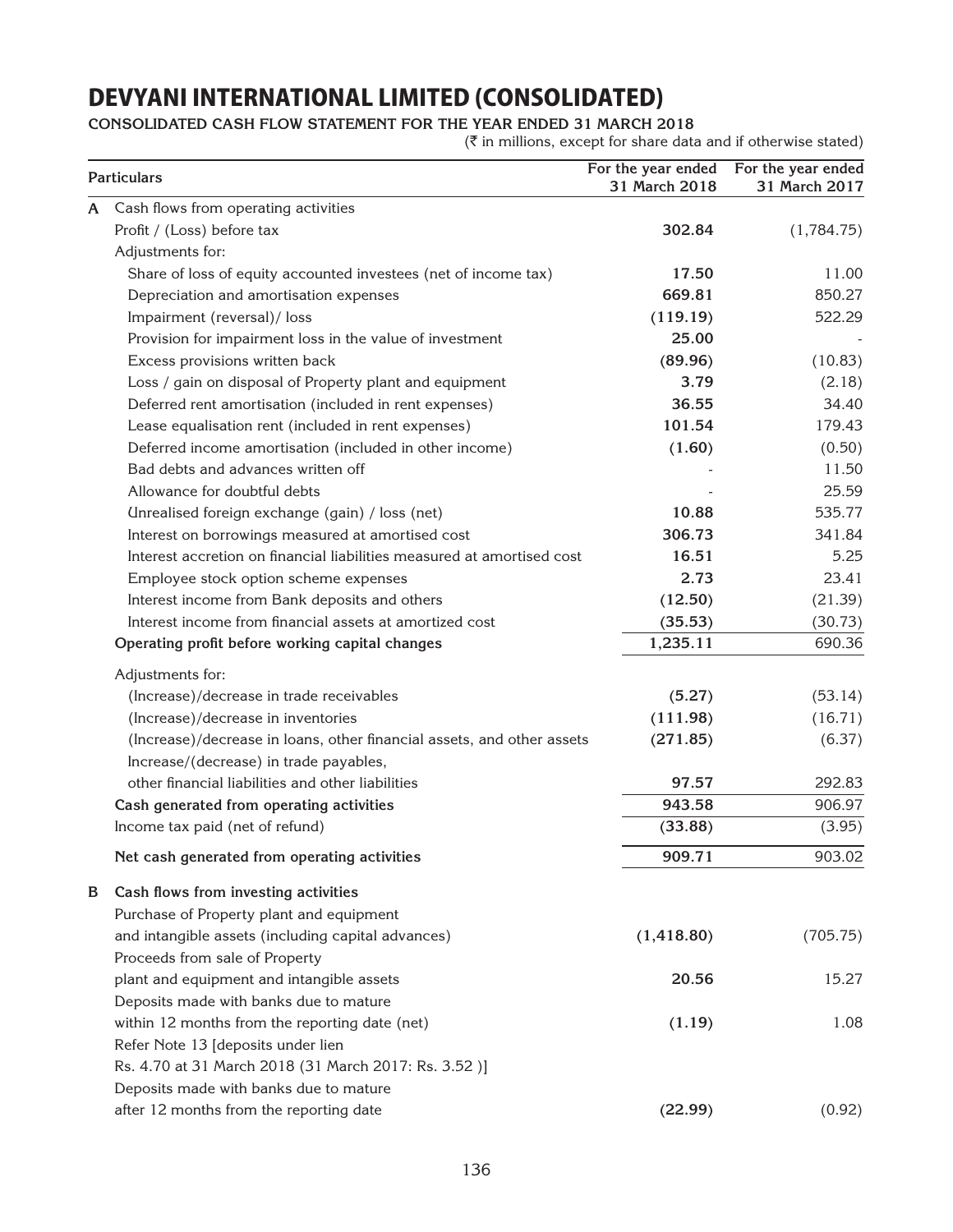### **CONSOLIDATED Cash Flow Statement for the year ended 31 March 2018**

 $(\bar{\bar{\zeta}})$  in millions, except for share data and if otherwise stated)

|    | <b>Particulars</b>                                                    | For the year ended<br>31 March 2018 | For the year ended<br>31 March 2017 |
|----|-----------------------------------------------------------------------|-------------------------------------|-------------------------------------|
|    | Refer Note 8 [deposits under lien                                     |                                     |                                     |
|    | Rs.41.17 at 31 March 2018 (31 March 2017: Rs.18.18)]                  |                                     |                                     |
|    | Interest received                                                     | 13.17                               | 56.04                               |
|    | Purchase of Non current investments                                   |                                     | (27.99)                             |
|    | Net cash used in investing activities                                 | (1,409.31)                          | (662.27)                            |
| C. | Cash flows from financing activities                                  |                                     |                                     |
|    | Proceeds from issue of Preference shares                              | 22.01                               | 22.88                               |
|    | Proceeds from borrowings                                              | 1,327.57                            | 501.99                              |
|    | Repayment of borrowings                                               | (515.99)                            | (601.50)                            |
|    | Dividend paid                                                         |                                     |                                     |
|    | Interest paid                                                         | (269.51)                            | (243.16)                            |
|    | Net cash generated from financing activities                          | 564.08                              | (319.83)                            |
| D  | Effect of exchange rate change                                        | 7.23                                | (9.25)                              |
|    | Net increase in cash and cash equivalents during the year $(A+B+C+D)$ | 71.71                               | (88.32)                             |
|    | Effect of exchange rate changes on cash and cash                      |                                     |                                     |
|    | equivalent held in foreign currency                                   | (0.01)                              | 0.02                                |
| E  | Cash and cash equivalents at the beginning of the year                |                                     |                                     |
|    | Cash in hand                                                          | 26.35                               | 19.70                               |
|    | Cash in transit                                                       | 6.93                                | 34.00                               |
|    | Cheques on hand                                                       | 3.94                                | 12.18                               |
|    | Balance with banks:                                                   |                                     |                                     |
|    | -on current accounts                                                  | 334.11                              | 393.75                              |
|    | -on deposit accounts (with original maturity of three months or less) |                                     |                                     |
|    |                                                                       | 371.33                              | 459.63                              |
| F  | Cash and cash equivalents as at the end of the year                   |                                     |                                     |
|    | Cash in hand                                                          | 40.43                               | 26.35                               |
|    | Cash in transit                                                       | 22.19                               | 6.93                                |
|    | Cheques on hand                                                       |                                     | 3.94                                |
|    | Balance with banks:                                                   |                                     |                                     |
|    | -on current accounts                                                  | 380.41                              | 334.11                              |
|    | -on deposit accounts (with original maturity of three months or less) |                                     |                                     |
|    |                                                                       | 443.03                              | 371.33                              |

Notes:

1. The Cash Flow Statement has been prepared in accordance with 'Indirect method' as set out in the Ind AS - 7 on 'Statement of Cash Flows', as notified under Section 133 of the Companies Act, 2013, read with the relevant rules thereunder.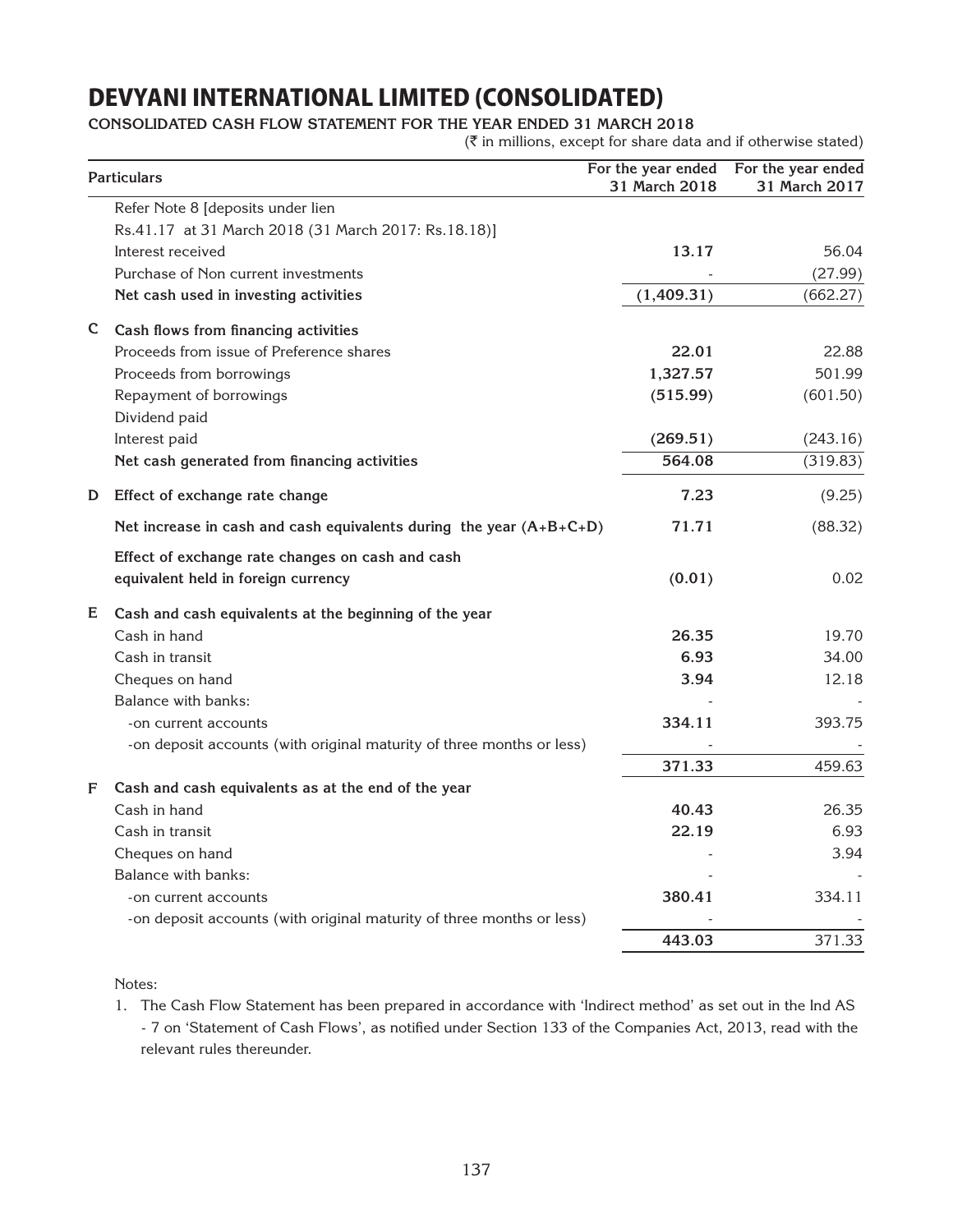### **CONSOLIDATED Cash Flow Statement for the year ended 31 March 2018**

 $(\bar{\tau}$  in millions, except for share data and if otherwise stated)

| <b>Particulars</b>                                          | For the year ended<br>31 March 2018 | For the year ended<br>31 March 2017 |
|-------------------------------------------------------------|-------------------------------------|-------------------------------------|
| 2. Changes in liabilities arising from financing activities |                                     |                                     |
| Opening balance of loans:                                   |                                     |                                     |
| -Term Loan                                                  | 3,062.88                            | 3,512.69                            |
| Cash flows                                                  |                                     |                                     |
| Repayment of borrowings                                     | (515.99)                            | (601.16)                            |
| Proceeds from borrowings                                    | 1,327.57                            | 501.99                              |
| Proceeds from issue of Preference shares                    | 22.01                               | 22.88                               |
| Non-cash changes                                            |                                     |                                     |
| Foreign currency exchange fluctuations due to reinstatement | 13.05                               | (511.33)                            |
| Exchange difference of translation of foreign operations    | (235.04)                            | 112.59                              |
| Changes in loans received at amortisation cost              | 33.63                               | 25.22                               |
| Closing balance of loans                                    |                                     |                                     |
| -Term Loan                                                  | 3,708.11                            | 3,062.88                            |

The accompanying notes form an integral part of these consolidated financial statements As per our report of even date attached

| For $B S R$ & Co. LLP<br><b>Chartered Accountants</b><br>ICAI Firm registration No.:<br>101248W/W-100022 | For <b>APAS &amp; CO.</b><br><b>Chartered Accountants</b><br><b>ICAI</b> Firm registration<br>No.: 000340C | For and on behalf of the Board of Directors of<br>Devyani International Limited |                                                            |
|----------------------------------------------------------------------------------------------------------|------------------------------------------------------------------------------------------------------------|---------------------------------------------------------------------------------|------------------------------------------------------------|
| <b>Kunal Kapur</b><br>Partner<br>Membership No.: 509209                                                  | Sumit Kathuria<br>Partner<br>Membership No.: 520078                                                        | Virag Joshi<br><i>Whole-time Director</i><br>DIN: 01821240                      | Raj P. Gandhi<br>Director<br>DIN: 00003649                 |
| Place: Gurugram<br>Date: 21 <sup>st</sup> September 2018                                                 |                                                                                                            | Som Chopra<br>Chief Financial Officer                                           | Lalit Yadav<br>Company Secretary<br>Membership No.: A31102 |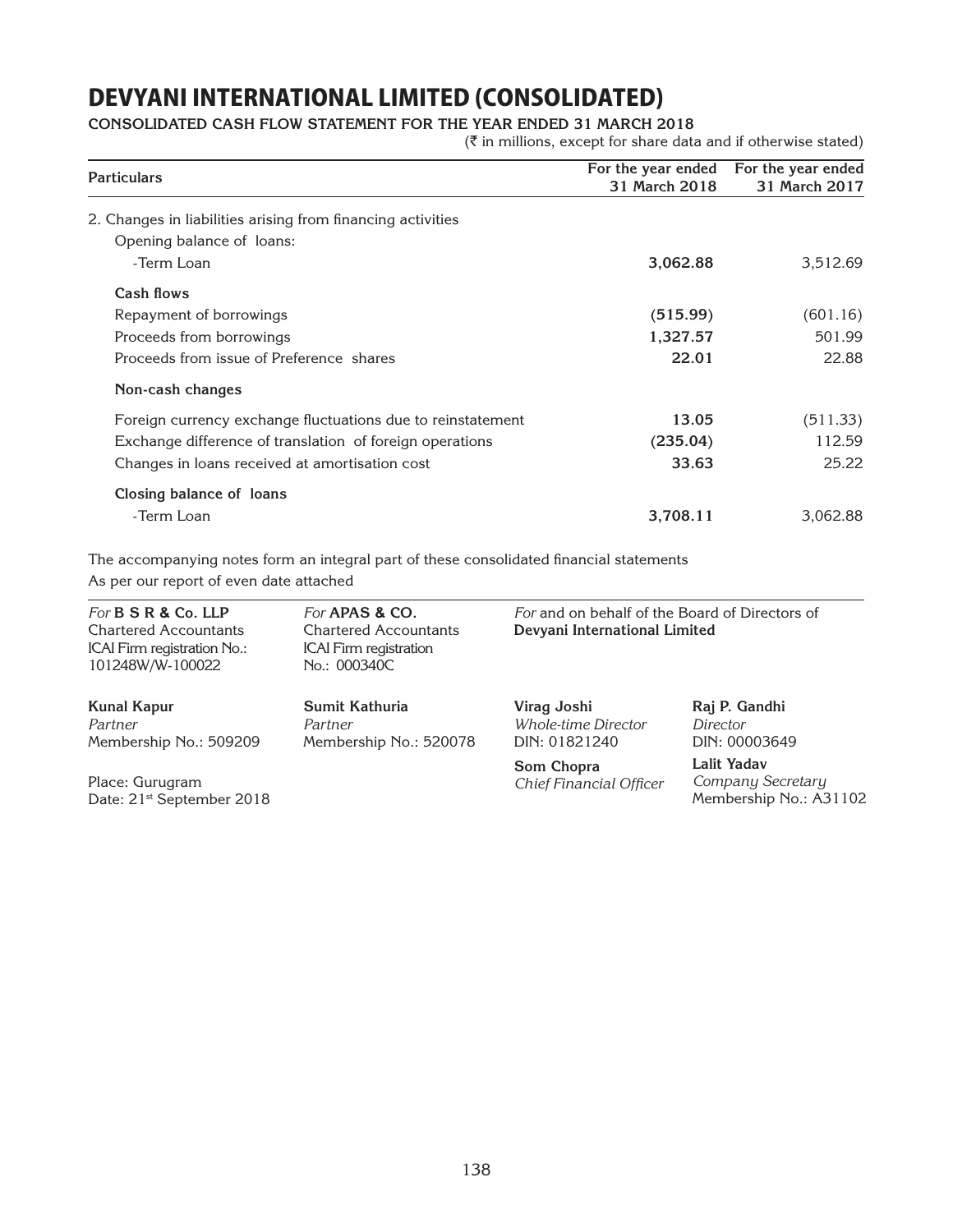**DEV** INTURN FORMATION CONSIDERED TO THE LATE TO THE VEHICAL EDITOR<br>Notes forming part of consolidated financial statements for the year ended 31 March 2018<br>A Equity share capital **DEVYANI INTERNATIONAL LIMITED (CONSOLIDATED)** DEVYANI INTERNATIONAL LIMITED (consolidated)

Notes forming part of consolidated financial statements for the year ended 31 March 2018 ( $\vec{\tau}$  in millions, except for share data and if otherwise stated)

**A Equity share capital**

Other equity **B Other equity**  $\mathbf{D}$ 

| Equity share capital                                          |             |                       |                                                        |                    |                      |                                                                        |                                                    |                                                |                                            |              |
|---------------------------------------------------------------|-------------|-----------------------|--------------------------------------------------------|--------------------|----------------------|------------------------------------------------------------------------|----------------------------------------------------|------------------------------------------------|--------------------------------------------|--------------|
|                                                               |             |                       |                                                        |                    | <b>Note</b>          |                                                                        | For the year ended<br>31 March 2018                |                                                | For the year ended<br>31 March 2017        |              |
|                                                               |             |                       |                                                        |                    |                      |                                                                        | Amount<br>Number of<br>shares                      |                                                | Number of<br>shares                        | Amount       |
| Balance at the beginning of the year                          |             |                       |                                                        |                    | 14                   |                                                                        | 106,166,666                                        | 1,061.67                                       | 106,166,666                                | 1,061.67     |
| Balance at the end of the year                                |             |                       |                                                        |                    |                      |                                                                        | 106,166,666                                        | 1,061.67                                       | 106,166,666                                | 1,061.67     |
| Other equity                                                  |             |                       |                                                        |                    |                      |                                                                        |                                                    |                                                |                                            |              |
|                                                               |             |                       |                                                        |                    |                      |                                                                        | Attributable to owners of the Company              |                                                |                                            |              |
|                                                               |             |                       | <b>Reserv</b>                                          | es and Surplus     |                      |                                                                        | comprehensive income<br>Items of Other             | <b>Total</b>                                   | Attributable                               |              |
|                                                               | <b>Note</b> | Securities<br>premium | outstanding<br>Employee<br>account<br>options<br>stock | General<br>reserve | Retained<br>earnings | translation<br>operations<br>difference<br>Exchange<br>of foreign<br>ð | comprehensive<br>Other item<br>income*<br>of other | attributable<br>to owners<br>Company<br>of the | controlling<br>interest<br>to Non<br>(NCI) | <b>Total</b> |
| at <sup>1</sup><br>Balance as<br><b>April 2016</b>            |             | 4,632.61              | 84.75                                                  | 5.47               | (4, 189.11)          | 203.71                                                                 | ٠                                                  | 737.43                                         | ×                                          | 737.43       |
| Profit/(Loss) for<br>the year                                 |             | $\mathbf{I}$          | $\mathbf I$                                            | $\mathbf{I}$       | (1, 200.77)          | $\mathbf{I}$                                                           | $\mathbf{I}$                                       | (1,200.77)                                     | (597.89)                                   | (1,798.66)   |
| year (net of tax)<br>comprehensive<br>income for the<br>Other | 15          | J.                    | $\mathbf I$                                            | $\mathbf{I}$       | $\mathbf{I}$         | 254.20                                                                 | (4.34)                                             | 249.86                                         | 390.71                                     | 640.57       |
| comprehensive<br>income for the<br><b>Total</b><br>year       |             | f,                    | $\blacksquare$                                         | $\mathbf{I}$       | (1,200.77)           | 254.20                                                                 | (4.34)                                             | (950.91)                                       | (207.18)                                   | (1, 158.09)  |
| retained earnings<br>Transferred to                           |             | $\mathbf{I}$          | $\mathbf{I}$                                           | $\mathbf{I}$       | (4.34)               | $\mathbf{I}$                                                           | 4.34                                               | ×.                                             | $\mathbf{I}$                               |              |
| Employee stock<br>options scheme<br>expenses                  | 38          |                       | <b>13.41</b><br>$\sim$                                 | $\mathbf{I}$       | $\mathbf{I}$         | $\mathbf{I}$                                                           | $\mathbf{I}$                                       | 23.41                                          |                                            | 23.41        |
| Transaction with<br>$\overline{C}$                            |             | $\mathbf{I}$          | $\mathbf{I}$                                           | $\mathbf{I}$       | $\mathbf{I}$         |                                                                        | $\mathbf{I}$                                       |                                                | 4.43                                       | 4.43         |
| Balance as at 31<br>March 2017                                |             | 4,632.61              | 8.16<br>$\overline{0}$                                 | 5.47               | (5,394.22)           | 457.91                                                                 | $\blacksquare$                                     | (190.07)                                       | (202.75)                                   | (392.82)     |
| Balance as at<br>April 2017                                   |             | 4,632.61              | 108.16                                                 | 5.47               | (5,394.22)           | 457.91                                                                 | ×,                                                 | (190.07)                                       | (202.75)                                   | (392.82)     |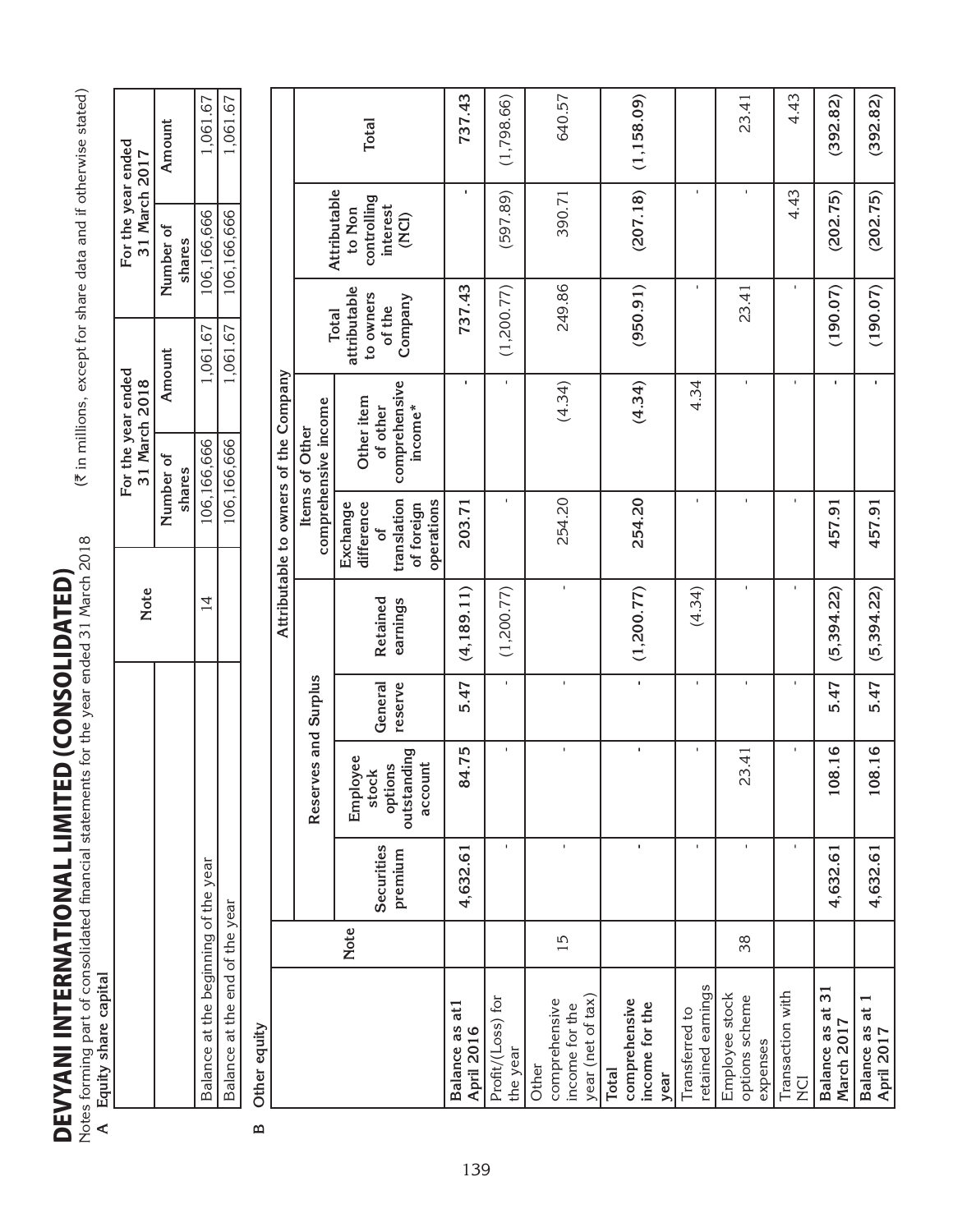Notes forming part of consolidated financial statements for the year ended 31 March 2018 Notes forming part of consolidated financial statements for the year ended 31 March 2018 **DEVYANI INTERNATIONAL LIMITED (CONSOLIDATED)** DEVYANI INTERNATIONAL LIMITED (consolidated)

(₹ in millions, except for share data and if otherwise stated)  $(\bar{x}$  in millions, except for share data and if otherwise stated)

|                                                               |      |                       |                                                        |                    |                      |                                                                               | Attributable to owners of the Company              |                                                                |                                                            |              |
|---------------------------------------------------------------|------|-----------------------|--------------------------------------------------------|--------------------|----------------------|-------------------------------------------------------------------------------|----------------------------------------------------|----------------------------------------------------------------|------------------------------------------------------------|--------------|
|                                                               |      |                       | Reserves and Surplus                                   |                    |                      |                                                                               | comprehensive income<br>Items of Other             |                                                                |                                                            |              |
|                                                               | Note | Securities<br>premium | outstanding<br>Employee<br>account<br>options<br>stock | General<br>reserve | Retained<br>earnings | translation<br>operations<br>difference<br>Exchange<br>of foreign<br>$\delta$ | comprehensive<br>Other item<br>income*<br>of other | attributable<br>to owners<br>Company<br>of the<br><b>Total</b> | Attributable<br>controlling<br>interest<br>to Non<br>(NCI) | <b>Total</b> |
| Profit/(Loss) for<br>the year                                 |      |                       | $\mathbf{I}$                                           | $\mathbf{I}$       | 459.71               | f,                                                                            |                                                    | 459.71                                                         | (148.47)                                                   | 311.24       |
| year (net of tax)<br>comprehensive<br>income for the<br>Other | 15   | ı                     | ı                                                      | f,                 |                      | 70.41                                                                         | (13.09)                                            | 57.32                                                          | 11.01                                                      | 68.33        |
| comprehensive<br>income for the<br><b>Total</b><br>year       |      | f,                    | f,                                                     | f,                 | 459.71               | 70.41                                                                         | (13.09)                                            | 517.03                                                         | (137.46)                                                   | 379.57       |
| retained earnings<br>Transferred to                           |      |                       | ×.                                                     | f.                 | (13.09)              | I,                                                                            | 13.09                                              | $\mathbf{I}$                                                   | I.                                                         |              |
| Employee stock<br>options scheme<br>expenses                  | 38   | ï                     | 2.73                                                   | f,                 | ı                    | $\mathbf{I}$                                                                  | ı                                                  | 2.73                                                           | ı                                                          | 2.73         |
| Transaction with<br><b>DK</b>                                 |      | f,                    | $\mathbf{I}$                                           | ı                  | $\mathbf{I}$         | $\mathbf{I}$                                                                  | J.                                                 | f,                                                             | 4.02                                                       | 4.02         |
| Balance as at 31<br>March 2018                                |      | 4,632.61              | 10.89                                                  | 5.47               | (4,947.60)           | 528.32                                                                        | ٠                                                  | 329.69                                                         | (336.19)                                                   | (6.50)       |
|                                                               |      |                       |                                                        | $\ddot{\cdot}$     |                      |                                                                               |                                                    |                                                                |                                                            |              |

\* Represents remeasurement of defined benefit plans (net of tax) \* Represents remeasurement of defined benefit plans (net of tax)

The accompanying notes form an integral part of these consolidated financial statements The accompanying notes form an integral part of these consolidated financial statements

| As per our report of even date attached                                                      |                                                                                |                                                     |                                                        |
|----------------------------------------------------------------------------------------------|--------------------------------------------------------------------------------|-----------------------------------------------------|--------------------------------------------------------|
| ICAI Firm registration No.: 101248W/W-100022<br>Chartered Accountants<br>For B S R & Co. LLP | ICAI Firm registration No.: 000340C<br>Chartered Accountants<br>For APAS & CO. | Devyani International Limited                       | For and on behalf of the Board of Directors of         |
| Kunal Kapur<br>Partner                                                                       | Sumit Kathuria<br>Partner                                                      | Whole-time Director<br>DIN: 01821240<br>Virag Joshi | DIN: 00003649<br>Raj P. Gandhi<br>Director             |
| Date: 21 <sup>st</sup> September 2018<br>Membership No.: 509209<br>Place: Gurugram           | Membership No.: 520078                                                         | Chief Financial Officer<br>Som Chopra               | Company Secretary<br>Membership No.: A3<br>Lalit Yadav |

*Company Secretary* Membership No.: A31102

Company Secretary<br>Membership No.: A31102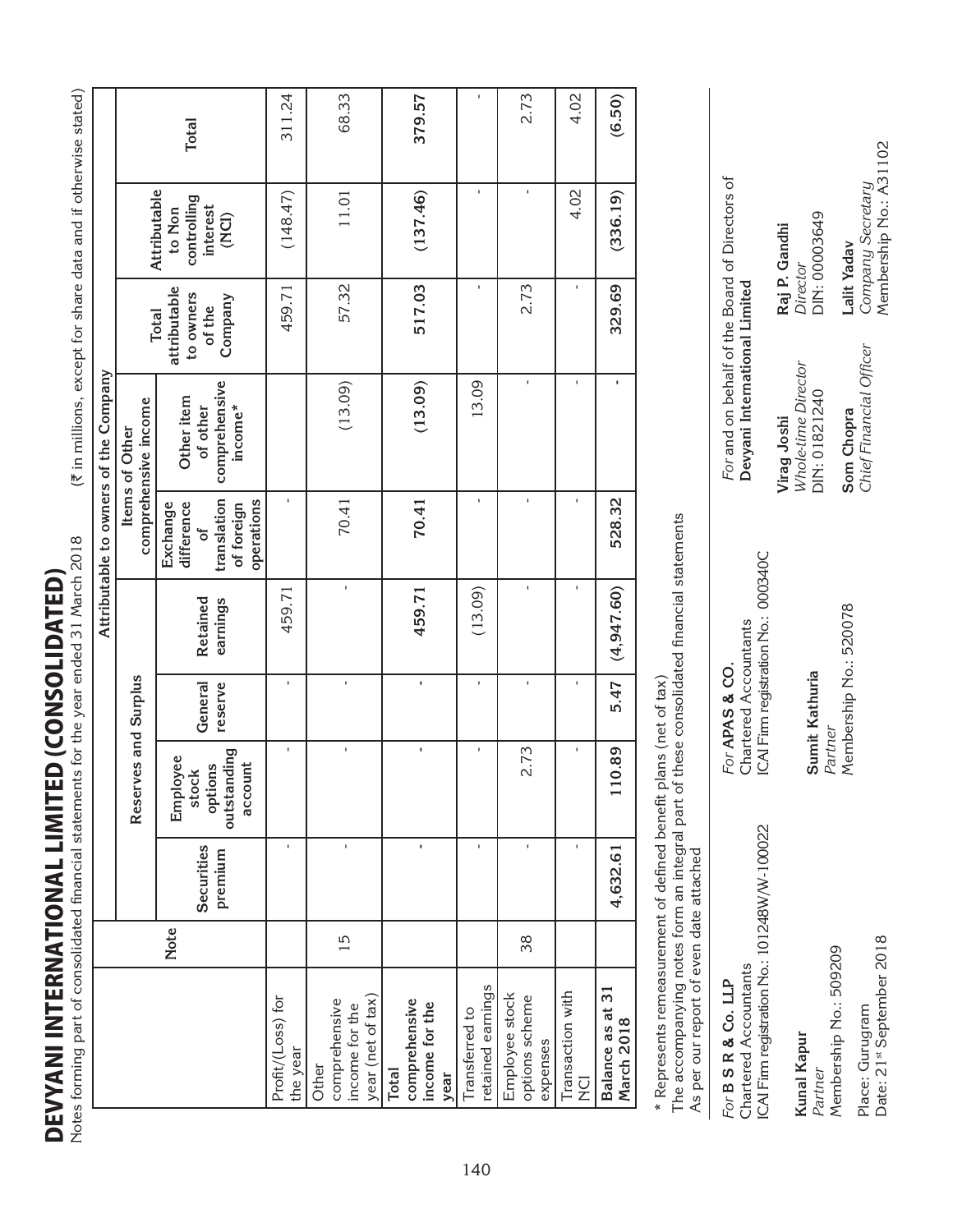Notes forming part of consolidated financial statements for the year ended 31 March 2018

### **1. Company Information / Overview**

Devyani International Limited (the 'Company') is a public limited company domiciled in India The Company was incorporated on 13 December 1991 as a private limited company in India. Subsequently, the Company changed its legal status from a private company to a public company on 7 June 2000.

These consolidated financial statements comprise the results of subsidiaries (referred to collectively as the 'Group') and the Group's interest in joint ventures

The Group is primarily engaged in the business of developing, managing and operating quick service restaurants for brands such as Pizza Hut, KFC, Costa, Vaango etc. and retail stores for TWG Tea.

### **2.1 Basis of preparation**

### **(a) Statement of compliance**

The Group has adopted Indian Accounting Standards (Ind AS) with effect from 1 April 2017, with transition date of 1 April 2016, pursuant to notification issued by the Ministry of Corporate Affairs dated 16 February 2015, notifying the Companies (Indian Accounting Standards) Rules, 2015. Accordingly, the consolidated financial statements comply with Ind AS as prescribed under section 133 of the Companies Act, 2013 (the 'Act'), relevant provisions of the Act and other accounting principles generally accepted in India.

The consolidated financials statement upto and for the year ended 31 March 2017 were prepared in accordance with the accounting standards notified under Companies (Accounting Standards) Rules, 2006 (as amended), as notified under section 133 of the Act ("Previous Indian GAAP") and other relevant provision of the Act.

The consolidated financial statements for the year ended 31 March 2018 are the first financial statements of the Group prepared in accordance with Ind AS. An explanation of how the transition to Ind AS has affected the previously reported financial position, financial performance and cash flows of the Group is included in Note 33.

The consolidated financial statements were authorised for issue by the Board of Directors of the Company on 21 September 2018.

### **(b) Basis of measurement**

These consolidated financial statements have been prepared on a historical cost basis except for certain financial assets and liabilities that are measured at fair value or amortised cost. (Refer to Note 34)

### **(c) Critical accounting estimates and judgments**

In preparing these consolidated financial statements, management has made judgements, estimates and assumptions that affect the application of accounting policies and the reported amounts of assets, liabilities, income and expenses. The actual result may differ from these estimates.

Estimates and underlying assumptions are reviewed on an ongoing basis. Revision to accounting estimates are recognised prospectively.

Information about significant areas of estimation / uncertainty and judgments in applying accounting policies that have the most significant effect on the consolidated financial statements are as follows:

Note 2.2 (h) and 43 - measurement of defined benefit obligations : key actuarial assumptions.

Note 2.2 (a) and (b) - measurement of useful life and residual values of property, plant and equipment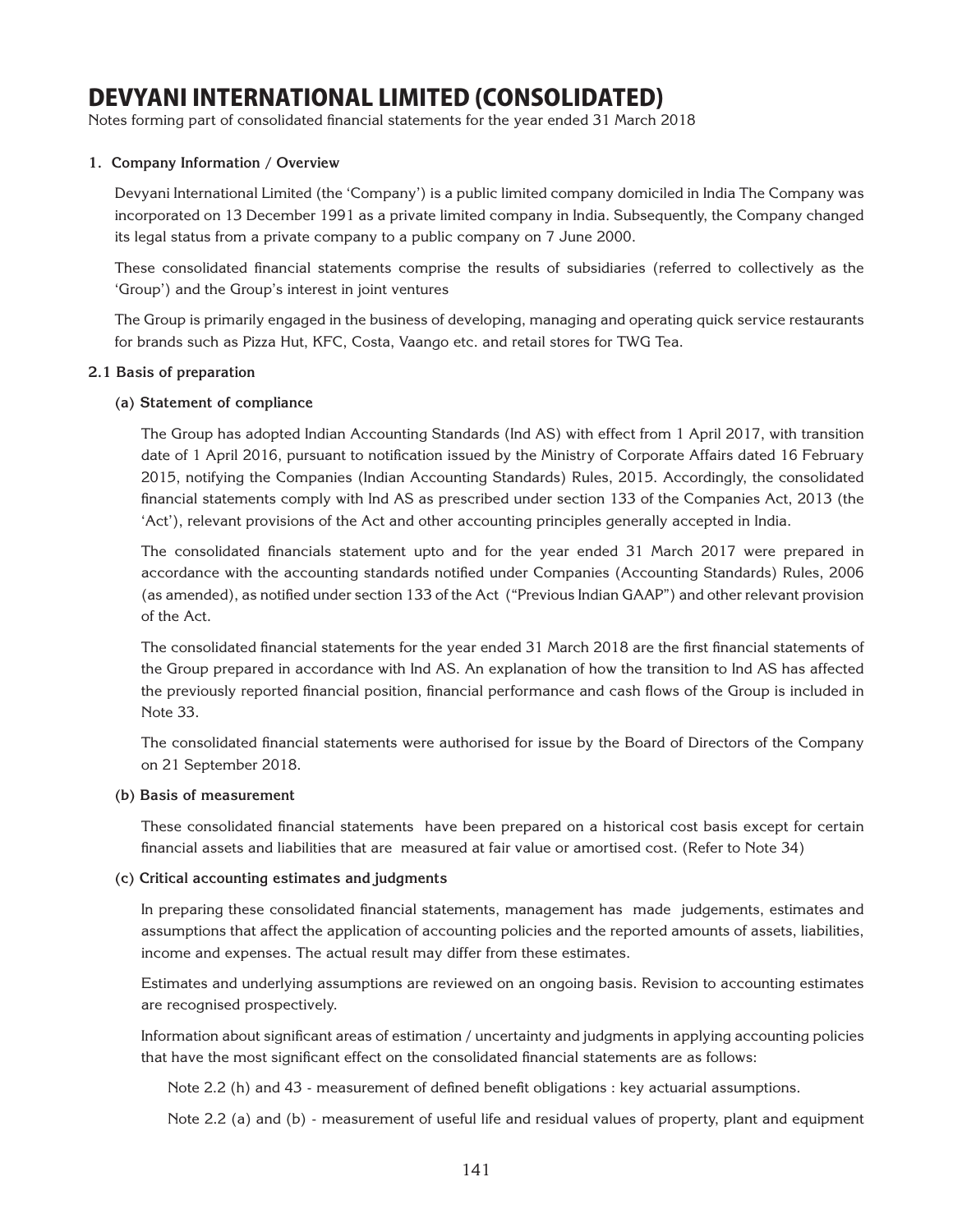Notes forming part of consolidated financial statements for the year ended 31 March 2018

and useful life of other intangible assets.

Note 2.2 (j) - judgement required to determine probability of recognition of deferred tax assets.

Note 2.2 (m) and 34 - fair value measurement of financial instruments

Note 2.2 (f) impairment assessment of non-financial assets : key assumptions underlying recoverable amount.

Note 2.2 (m) impairment assessment of financial assets.

Note 38 - judgment required to determine grant date fair value technique for employee stock option scheme expenses.

Note 2.2 (d) - judgement required to ascertain lease classification.

Note 2.2 (g) and 37 - judgment is required to ascertain whether it is probable or not that an outflow of resources embodying economic benefits will be required to settle the taxation disputes and legal claim.

Note 2.2 (b) and 48 - measurement of consideration and assets acquired as part of business combination.

There are no assumptions and estimation uncertainties that have a significant risk of resulting in a material adjustment within the next financial year.

#### **(d) Fair value measurement**

Fair value is the price that would be received to sell an asset or paid to transfer a liability in an orderly transaction between market participants at the measurement date. The fair value measurement is based on the presumption that the transaction to sell the asset or transfer the liability takes place either :

- In the principal market for the asset or liability, or

- In the absence of a principal market, in the most advantageous market for the asset or liability

The principal or the most advantageous market must be accessible to / by the Group.

All assets and liabilities for which fair value is measured or disclosed in the consolidated financial statements are categorised within the fair value hierarchy, described as follows, based on the lowest level input that is significant to the fair value measurement as a whole:

- Level 1 Quoted (unadjusted) prices in active markets for identical assets or liabilities
- Level 2 Valuation techniques for which the lowest level input that is significant to the fair value measurement is directly or indirectly observable
- Level 3 Valuation techniques for which the lowest level input that is significant to the fair value measurement is unobservable

For assets and liabilities that are recognised in the consolidated financial statements on a recurring basis, the Group determines whether transfers have occurred between levels in the hierarchy by reassessing categorisation (based on the lowest level input that is significant to the fair value measurement as a whole) at the end of each reporting period.

For the purpose of fair value disclosures, the Group has determined classes of assets and liabilities on the basis of the nature, characteristics and risks of the asset or liability and the level of the fair value hierarchy as explained above.

Fair value of financial instruments measured at fair value through profit or loss and amortised cost are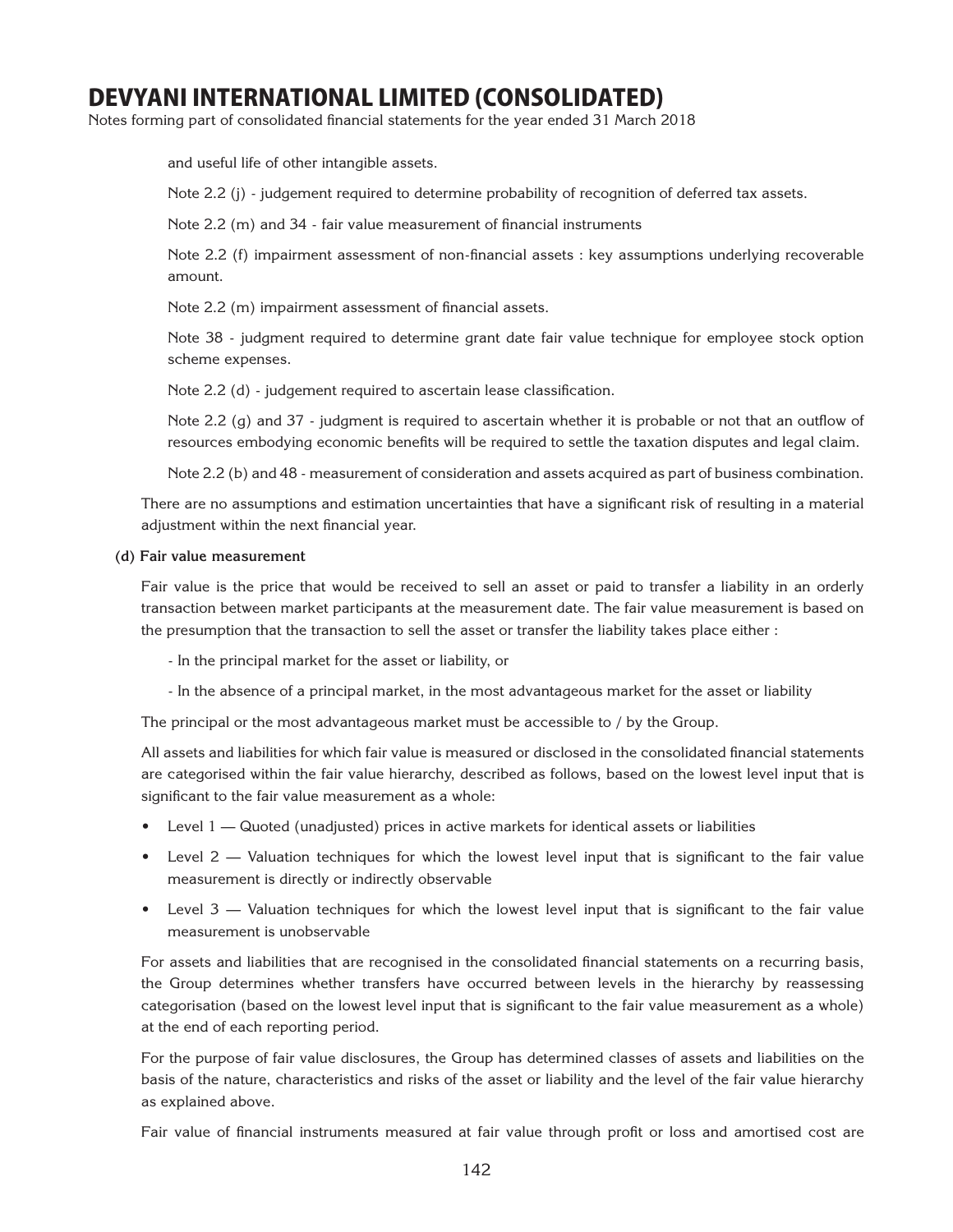Notes forming part of consolidated financial statements for the year ended 31 March 2018

disclosed in Note 34.

#### **e. Basis of consolidation**

The consolidated financial statements include the financial statements of the Company and its subsidiaries together with the share of the total comprehensive income of joint venture.

#### **Subsidiaries**

Subsidiaries are entities controlled by the Company. The Company controls an entity when it is exposed to, or has rights to, variable returns from its involvement with the entity and has the ability to affect those returns through its power over the entity. Power is demonstrated through existing rights that give the ability to direct relevant activities, those which significantly affect the entity's returns. The financial statements of subsidiaries are included in the consolidated financial statements from the date on which control commences until the date on which control ceases.

The separate financial statements of the Company and financial statements of the subsidiaries are consolidated on a line-by-line basis by adding together the book values of like items of assets, liabilities, income and expenses, after eliminating intra-group balances, intra-group transactions and any unrealised income and expenses arising from intra-group transactions. These consolidated financial statements are prepared by applying uniform accounting policies in use at the Group. Non-controlling interest which represents part of net profit or loss and net assets of subsidiary that are not, directly or indirectly, owned or controlled by the Company, are excluded and presented in the Consolidated Balance Sheet separately within Equity.

The excess of cost to the Group of its investment in subsidiaries, on the acquisition dates over and above the Group's share of equity in the subsidiaries, is recognised as 'Goodwill on Consolidation' being an asset in the consolidated financial statements. The said Goodwill is not amortised, however, it is tested for impairment at each Balance Sheet date and the impairment loss, if any, is provided for

When the Group loses control over a subsidiary, it derecognises the assets and liabilities of the subsidiary, and any related NCI and other components of equity. Any interest retained in the former subsidiary is measured at fair value at the date the control is lost. Any resulting gain or loss is recognised in consolidated profit or loss.

### **Equity accounted investees**

The Group's interest in equity accounted investee comprise interest in joint venture.

A joint venture is a joint arrangement whereby the parties that have joint control of the arrangement have rights to the net assets of the joint arrangement.

Interest in joint venture is accounted for by using the equity method. They are initially recognised at cost which includes transaction costs. Subsequent to initial recognition, the consolidated financial statements include the Group's share of profit or loss and other comprehensive income of joint venture until the date on which joint control ceases.

Unrealised gains arising from transactions with equity accounted investee are eliminated against the investment to the extent of Group's interest in the investee. Unrealised losses are eliminated in the same way as unrealised gains, but only to the extent there is no evidence of impairment.

After application of the equity method, the Group determines whether it is necessary to recognise an impairment loss on its equity accounted investee. At each reporting date, the Group determines whether there is objective evidence that the equity accounted investees is impaired. If there is such evidence, the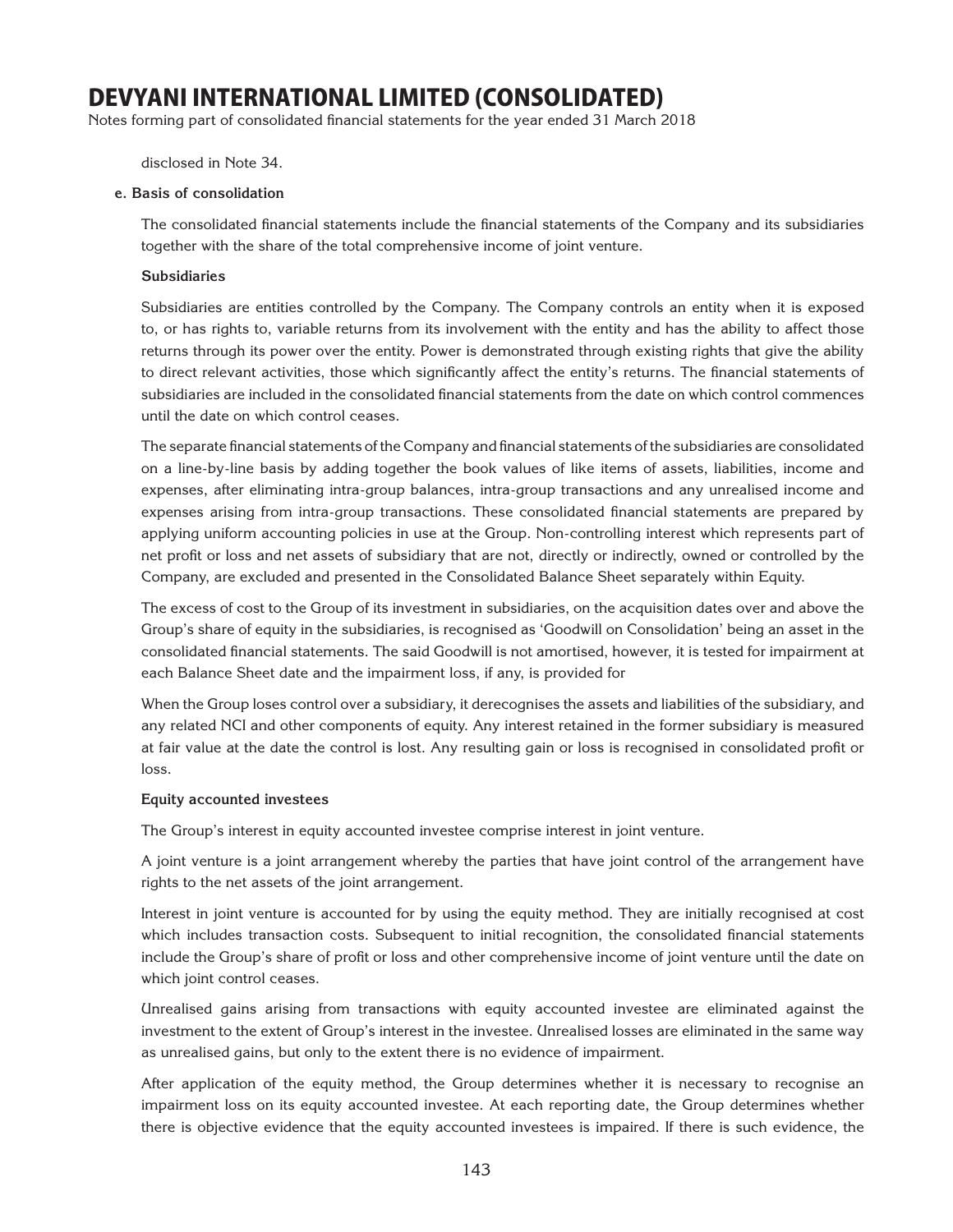Notes forming part of consolidated financial statements for the year ended 31 March 2018

Group calculates the amount of impairment as the difference between the recoverable amount of the equity accounted investees and its carrying value, and then recognises the loss in the consolidated profit or loss.

The Group and its joint venture considered in these consolidated financial statements are as follows:

### **i) Subsidiaries**

| Name of the company                                                                       | Country of<br>incorporation | % voting<br>power held<br>as at $31$<br><b>March 2018</b> | % voting<br>power held<br>as at $31$<br>March 2017 | % voting<br>power held<br>as at 1 April<br>2016 |
|-------------------------------------------------------------------------------------------|-----------------------------|-----------------------------------------------------------|----------------------------------------------------|-------------------------------------------------|
| Devyani International (Nepal) Private<br>Limited                                          | Nepal                       | 100%                                                      | 100%                                               | 100%                                            |
| Devyani Food Street Private Limited                                                       | India                       | 100%                                                      | 100%                                               | 100%                                            |
| Devyani International (UK) Private<br>Limited                                             | <b>United</b><br>Kingdom    | 100%                                                      |                                                    |                                                 |
| RV Enterprizes Pte. Limited                                                               | Singapore                   | 74%                                                       | 74%                                                | 74%                                             |
| Devyani International (Nigeria) Limited<br>(subsidiary of RV Enterprizes Pte.<br>Limited) | Nigeria                     | 57.5%                                                     | 57.5%                                              | 57.5%                                           |
| Devyani Airport Services (Mumbai)<br>Private Limited                                      | India                       | 51%                                                       | 51%                                                | 51%                                             |

### **ii) Equity accounted investee**

| Name of the company                             | Country of<br>incorporation | % voting<br>power held<br>as at 31<br>March 2018 | % voting<br>power held<br>as at $31$<br><b>March 2017</b> | % voting<br>power held<br>as at 1 April<br>2016 |
|-------------------------------------------------|-----------------------------|--------------------------------------------------|-----------------------------------------------------------|-------------------------------------------------|
| The Minor Food Group (India) Private<br>Limited | India                       | 30%                                              | 30%                                                       | $30\%$                                          |

The financial statements of the above entities (Subsidiaries and Equity accounted investees) are drawn upto the same accounting period as that of the Company.

### **2.2 Significant accounting policies**

The accounting policies set out below have been applied consistently to all periods presented in these consolidated financial statements and in preparing the opening Ind AS Consolidated Balance Sheet as at 1 April 2016 for the purposes of the transition to Ind AS.

### **(a) Property, plant and equipment**

Recognition and measurement

Items of property, plant and equipment are measured at cost, less accumulated depreciation and accumulated impairment losses.

The cost of an item of property, plant and equipment comprises: (a) its purchase price, including import duties and non-refundable purchase taxes, after deducting trade discounts and rebates; (b) any costs directly attributable to bringing the asset to the location and condition necessary for it to be capable of operating in the manner intended by management.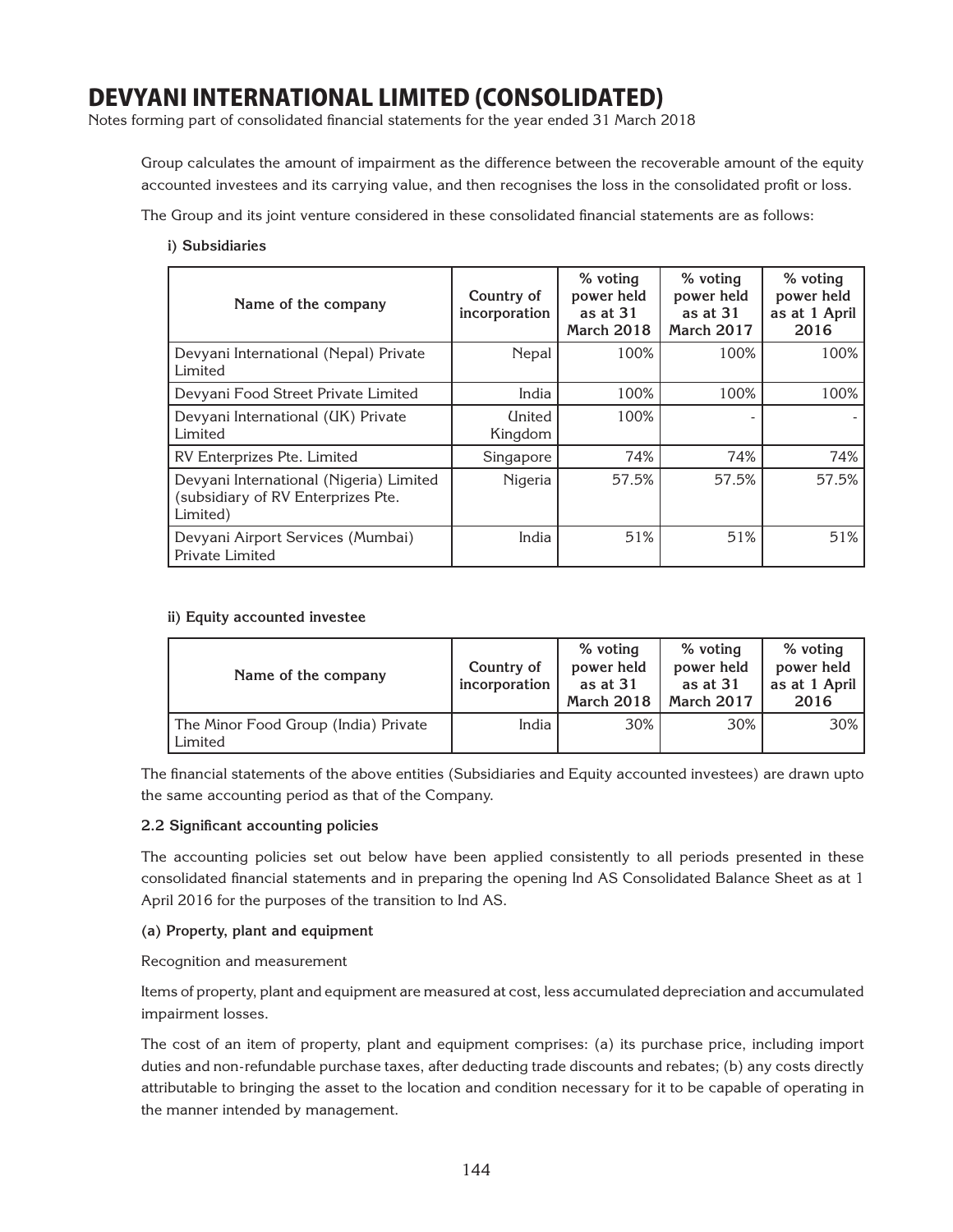Notes forming part of consolidated financial statements for the year ended 31 March 2018

The cost of a self-constructed item of property, plant and equipment comprises the cost of materials and direct labour, any other cost directly attributable to bringing the item to working condition for its intended use.

The cost of improvements to leasehold premises, if recognition criteria are met, have been capitalised and disclosed separately under leasehold improvement.

An item of property, plant and equipment and any significant part initially recognised is derecognised upon disposal or when no future economic benefits are expected from its use or disposal. Any gain or loss arising on derecognition of property, plant and equipment (calculated as the difference between the net disposal proceeds and the carrying amount of property, plant and equipment) is included in the consolidated profit or loss when property, plant and equipment is derecognised.

## **Subsequent costs**

Subsequent costs are included in the asset's carrying amount or recognised as a separate assets, as appropriate, only when it is probable that the future economic benefits associated with expenditure will flow to the Group and the cost of the item can be measured reliably. All other subsequent cost are charged to consolidated profit or loss at the time of incurrence.

#### **Transition to Ind AS**

On transition to Ind AS, the Group has elected to continue with the carrying value of all of its property, plant and equipment recognised as at 1 April 2016 measured as per the Previous Indian GAAP and use that carrying value as the deemed cost of the property, plant and equipment. (Refer to Note 33)

## **Depreciation**

Depreciation is calculated on cost of items of property, plant and equipment less their estimated residual values and is charged to the consolidated profit or loss. Depreciation on property plant and equipment is provided on straight line basis based on their useful lives mentioned below and in the manner provided in Schedule II to the Companies Act, 2013.

| <b>Asset Head</b>                    | <b>Useful life of</b><br>asset<br>(in years) |
|--------------------------------------|----------------------------------------------|
| <b>Buildings</b>                     | 30                                           |
| Plant and equipment                  | 12                                           |
| Furniture and fixtures               | 6                                            |
| Electrical fittings                  | 10                                           |
| Office equipments                    | 10                                           |
| Computers                            | 6                                            |
| Itensil and small kitchen equipments | 10                                           |
| Smallwares*                          | 4                                            |
| Vehicles                             | 5                                            |

Depreciation has been charged based on the following useful lives:

\* Included under the head Utensil and kitchen equipments.

Freehold land is not depreciated.

Leasehold improvements are depreciated on a straight line basis over the period of the initial lease term or 10 years, whichever is lower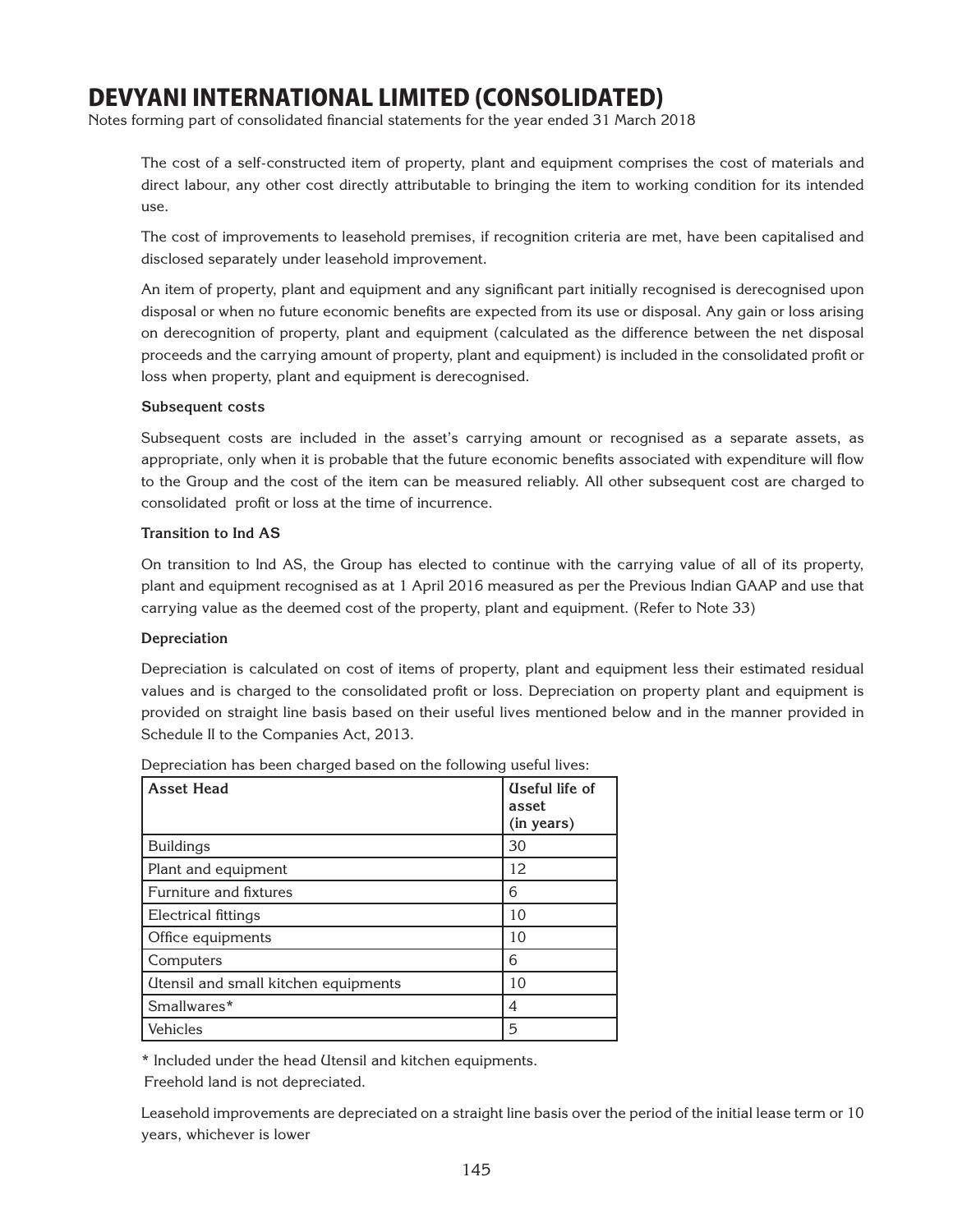Notes forming part of consolidated financial statements for the year ended 31 March 2018

The useful lives have been determined based on internal evaluation done by management and are in line with the estimated useful lives, to the extent prescribed by the Schedule II to the Companies Act, 2013, in order to reflect the technological obsolescence and actual usage of the asset.

Depreciation is calculated on a pro rata basis for assets purchased/sold during the year.

The residual values, useful lives and methods of depreciation of property plant and equipment are reviewed by management at each reporting date and adjusted prospectively, as appropriate.

## **Capital work-in-progress**

Cost of property, plant and equipment not ready for use as at the reporting date are disclosed as capital work-in-progress.

(b) Business combinations and intangible assets

#### **(i) Business combinations**

Ind AS provides for the option to apply Ind AS 103 prospectively from the transition date or from a specific date prior to the transition date. Accordingly, the Group elected to apply Ind AS 103 prospectively to business combinations occurring after its transition date. Business combinations occurring prior to the transition date have not been restated.

The Group accounts for the business combinations using the acquisition method when control is transferred to the respective company of the Group. The consideration transferred in the acquisition is generally measured at fair value as at the date the control is acquired ('acquisition date'), as are the net identifiable assets (tangible and other intangible assets) acquired and any non-controlling interest in the acquired business. Transaction costs are expensed as incurred, except to the extent related to the issue of debt or equity securities.

Any goodwill that arises is not amortised but is tested for impairment at least on an annual basis, based on a number of factors, including operating results, business plans and future cash flows. The consideration transferred does not include amounts related to the settlement of pre-existing relationships with the acquiree. Such amounts are generally recognised in the consolidated profit or loss.

#### **(ii) Other intangible assets**

Other intangible assets that are acquired are recognised only if it is probable that the expected future economic benefits that are attributable to the asset will flow to the Group and the cost of assets can be measured reliably. The other intangible assets are recorded at cost of acquisition including incidental costs related to acquisition and installation and are carried at cost less accumulated amortisation and impairment losses, if any.

Gain or losses arising from derecognition of other intangible asset are measured as the difference between the net disposal proceeds and the carrying amount of the other intangible asset and are recognised in the consolidated profit or loss when the asset is derecognised.

## **Subsequent costs**

Subsequent costs is capitalised only when it increases the future economic benefits embodied in the specific asset to which it relates. All the subsequent expenditure on other intangible assets is recognised in consolidated profit or loss, as incurred.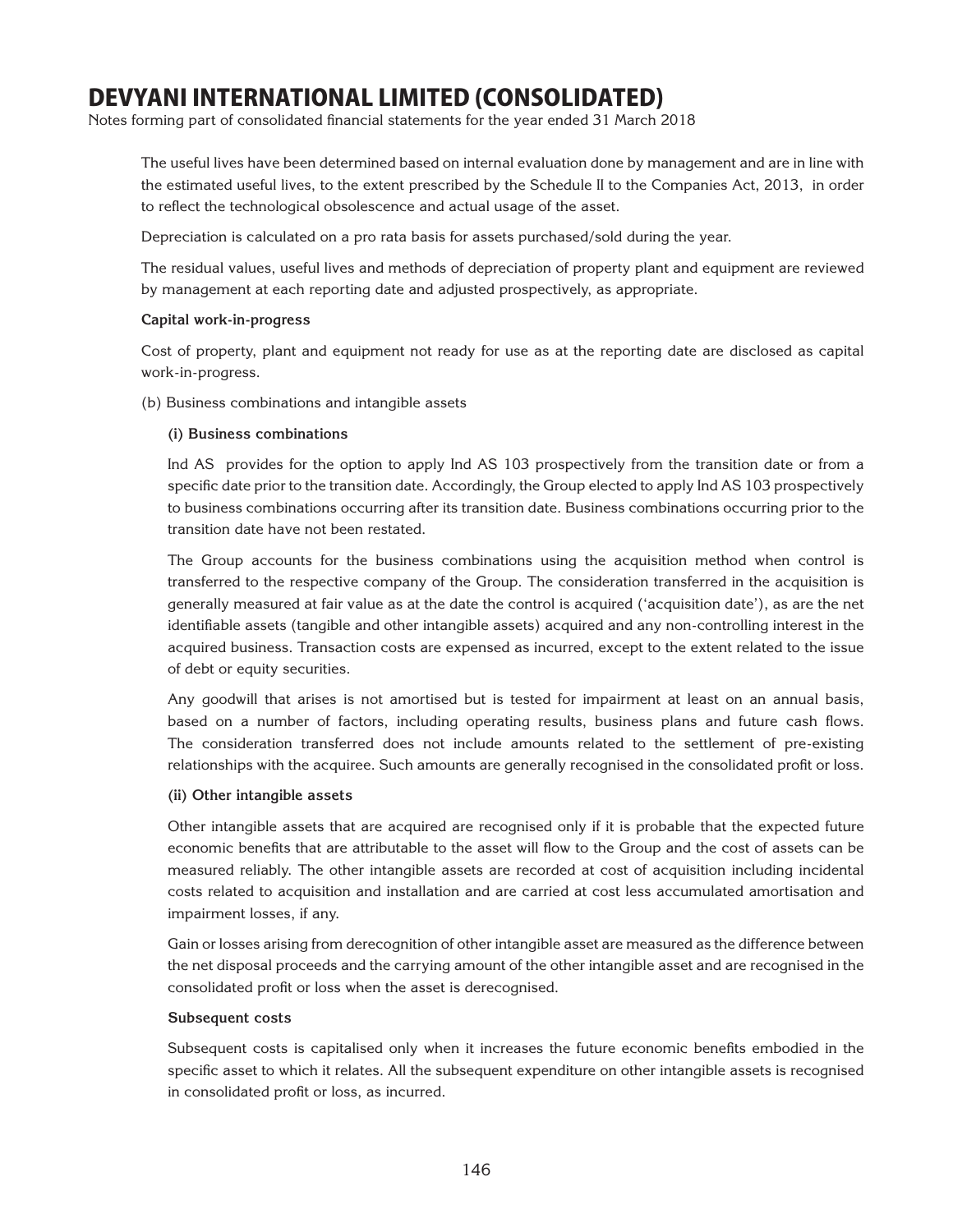Notes forming part of consolidated financial statements for the year ended 31 March 2018

## **Transition to Ind AS**

On transition to Ind AS, the Group has elected to continue with the carrying value of all other intangible assets recognised as at 1 April 2016 measured as per the Previous Indian GAAP and use that carrying value as the deemed cost of such other intangible assets (Refer to Note 33).

## **Amortisation**

Amortisation is calculated to write off the cost of other intangible assets over their estimated useful lives as stated below using straight-line method. Amortisation is calculated on a pro-rata basis for assets purchased /disposed during the year.

Amortisation has been charged based on the following useful lives:

| Asset Head        | l Useful life of asset<br>(in years) |
|-------------------|--------------------------------------|
| Computer software | n                                    |
| License fees      | Period of license                    |

Amortisation method, useful lives and residual values are reviewed at each reporting date and adjusted prospectively, if appropriate.

#### **Intangible assets under development**

Cost of intangible assets under development as at the reporting date are disclosed as intangible assets under development.

## **(c) Inventories**

Inventories consist of raw materials which are of a perishable nature and traded goods. Inventories are valued at lower of cost and net realisable value ('NRV'). Raw materials are not written down below cost except in cases where material prices have declined and it is estimated that the cost of the finished goods will exceed their NRV. Cost of inventories has been determined using weighted average cost method and comprise all costs of purchase after deducting non refundable rebates and discounts and all other costs incurred in bringing the inventories to their present location and condition. Provision is made for items which are not likely to be consumed and other anticipated losses wherever considered necessary. The comparison of cost and NRV is made on an item group level basis at each reporting date.

#### **(d) Leases**

## **Leased assets**

Leases of property, plant and equipment in which significant portion of risks and rewards of ownership are not transferred are classified as operating leases. In determining the appropriate classification, the substance of the transaction rather than the form is considered. In case, the lease arrangement includes other consideration, it is separated at the inception of the lease arrangement or upon a reassessment of the lease arrangement into those for the lease and those for other elements on the basis of their relative fair values.

Lease classification is made at the inception of the lease. Lease classification is changed only if, at any time during the lease, the parties to the lease agreement agree to revise the terms of the lease (without renewing it) in a way that it would have been classified differently, had the changed terms been in effect at inception. The revised agreement involves renegotiation of original terms and conditions and are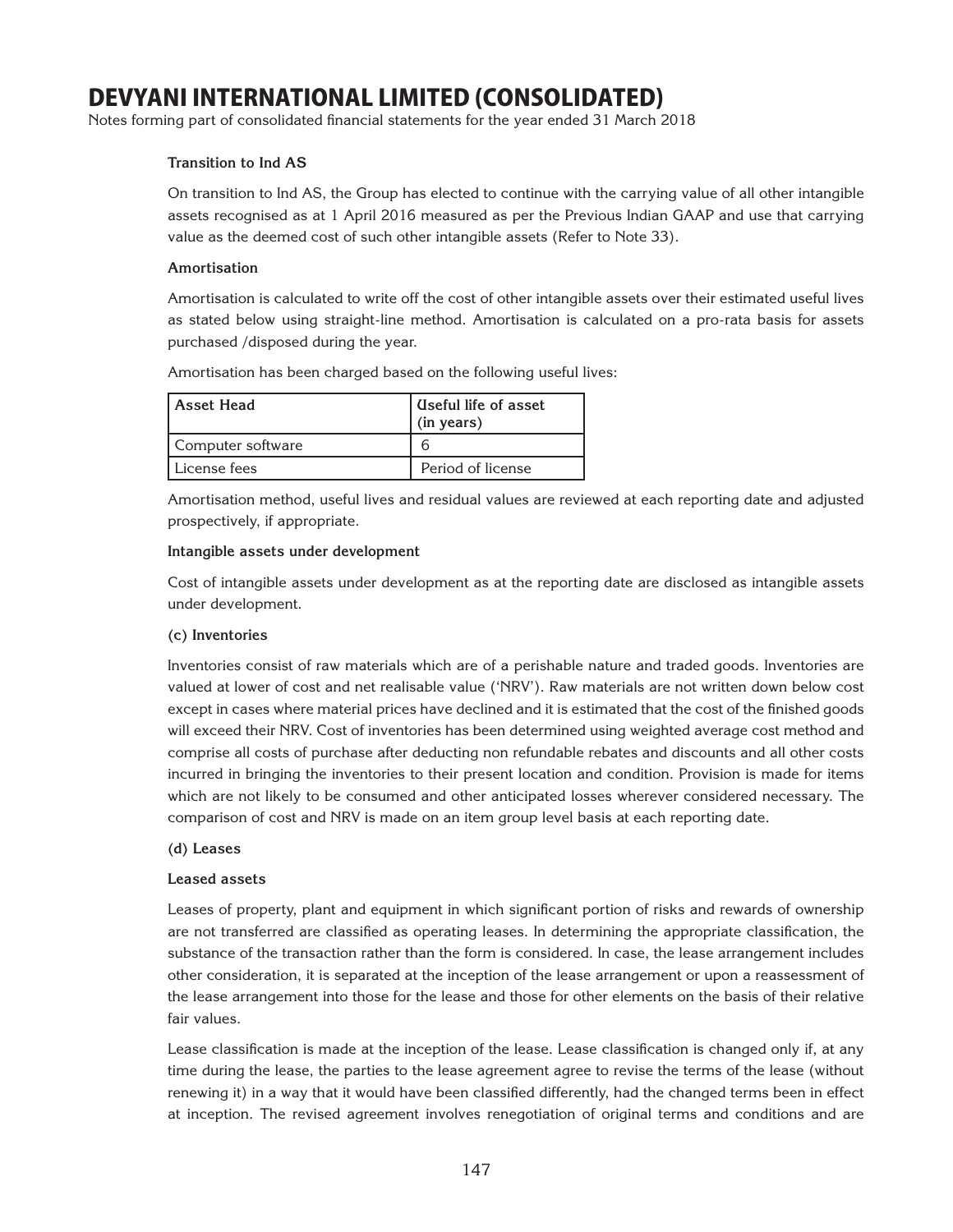Notes forming part of consolidated financial statements for the year ended 31 March 2018

accounted prospectively over the remaining term of the lease.

## **Lease payments**

Lease payments in respect of assets taken on operating lease are charged to the consolidated profit or loss on a straight line basis over the period of the lease unless the payments are structured to increase in line with the expected general inflation to compensate the lessor's expected inflationary cost increases.

## **(e) Borrowing costs**

Borrowing costs attributable to the acquisition or construction of a qualifying asset are capitalised as part of the cost of the asset. A qualifying asset is one that necessarily takes substantial period of time to get ready for intended use. Other borrowing costs are recognised as an expense in the period in which they are incurred. Borrowing cost includes exchange differences to the extent regarded as an adjustment to the borrowing costs, if any.

## **(f) Impairment - non-financial assets**

At each reporting date, the Group reviews the carrying amounts of its non-financial assets to determine whether there is any indication of impairment. If any such indication of impairment exists, then the asset's recoverable amount is estimated. For impairment testing, assets are grouped together into the smallest group of assets that generates cash inflows from continuing use that are largely independent of the cash inflows of other assets or cash generating units (CGUs). Goodwill arising from a business combination is allocated to CGU or groups of CGU's that are expected to benefit from the synergies of the combination.

The recoverable amount of an asset or CGU is the greater of its value in use and its fair value less costs to sell. Value in use is based on the estimated future cash flows, discounted to their present value using a discount rate that reflects current market assessments of the time value of money and the risks specific to the asset or CGU. An impairment loss is recognised if the carrying amount of an asset or CGU exceeds its estimated recoverable amount.

Impairment losses are recognised in the consolidated profit or loss. They are allocated first to reduce the carrying amount of any goodwill allocated to the CGU and then to reduce the carrying amounts of the other assets in the CGU on a pro-rata basis.

An impairment loss in respect of goodwill is not reversed. For other assets, an impairment loss is reversed only if there has been a change in the estimates used to determine the recoverable amount. Such a reversal is made only to the extent that the asset's carrying amount does not exceed the carrying amount that would have been determined, net of depreciation or amortisation, if no impairment loss had been recognised.

## **(g) Provisions and contingent liabilities**

## **Provisions**

Provisions are recognised when the Group has a present legal or constructive obligation as a result of a past events, it is probable that an outflow of resources embodying economic benefits will be required to settle the obligation and a reliable estimate can be made of the amount of the obligation. If the effect of the time value of money is material, provisions are discounted using a current pre-tax rate that reflects current market assessments of the time value of money and the risks specific to the liability. When discounting is used, the increase in the provision due to the passage of time is recognised as a finance cost.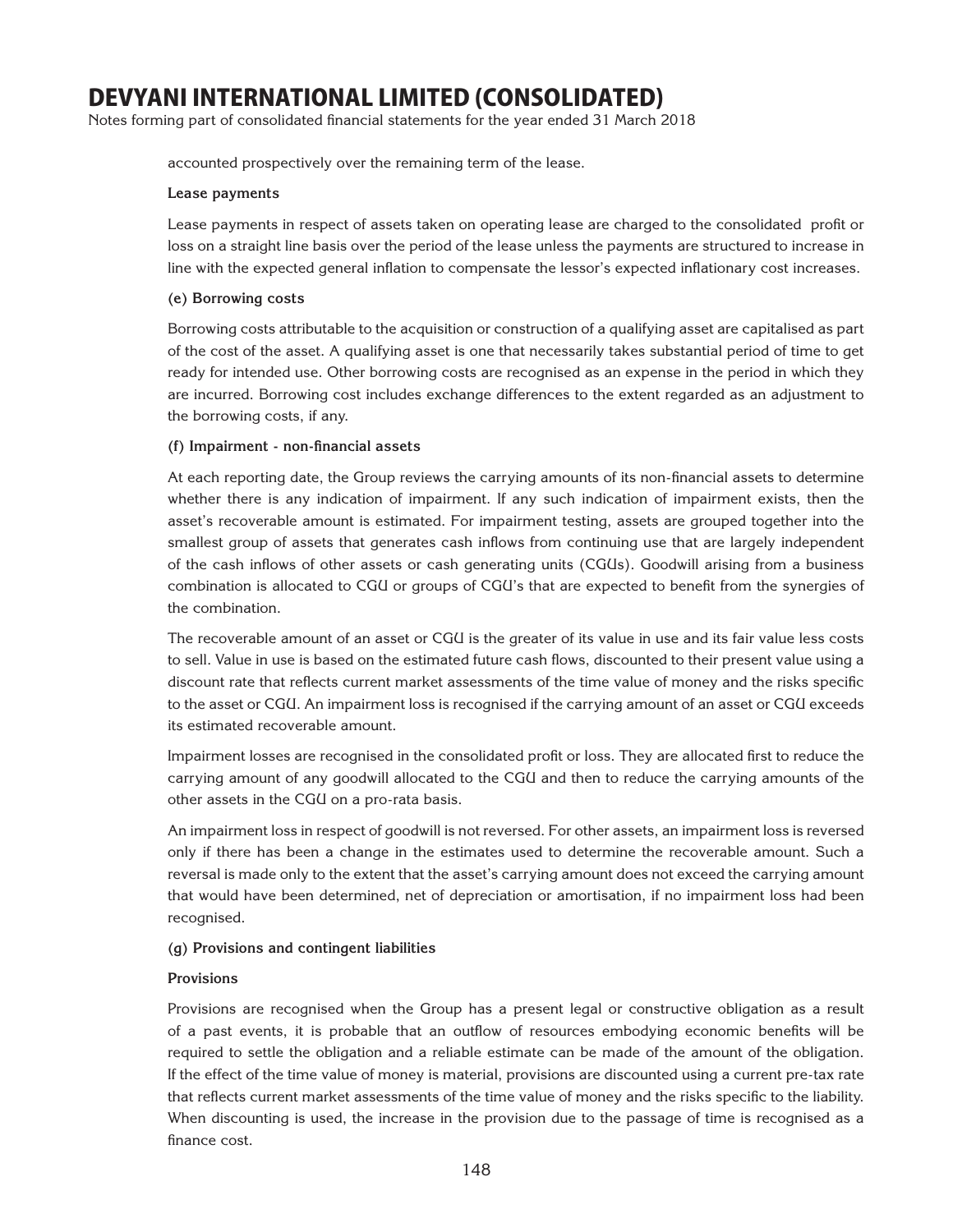Notes forming part of consolidated financial statements for the year ended 31 March 2018

## **Contingent liabilities**

Contingent liabilities are possible obligations that arise from past events and whose existence will only be confirmed by the occurrence or non-occurrence of one or more uncertain future events not wholly within the control of the Group. Where it is not probable that an outflow of economic benefits will be required, or the amount cannot be estimated reliably, the obligation is disclosed as a contingent liability, unless the probability of outflow of economic benefits is remote.

#### **(h) Employee benefits**

#### **i. Short-term employee benefits**

Employee benefit liabilities such as salaries, wages and bonus, etc. that are expected to be settled wholly within twelve months after the end of the reporting period in which the employees render the related service are recognised in respect of employees' services up to the end of the reporting period and are measured at an undiscounted amount expected to be paid when the liabilities are settled.

#### **Post-employment benefit plans**

#### **Defined contribution plans**

The Group pays provident fund contributions to the appropriate government authorities. The Group has no further payment obligations once the contributions have been paid. The contributions are accounted for as defined contribution plans and the contributions are recognised as employee benefits expense when they are due.

#### **Defined benefit plans**

## **Defined benefit plans of the Group comprise gratuity.**

The Group has an obligation towards gratuity, a defined benefit retirement plan covering eligible employees. The plan provides for a lump sum payment to vested employees at retirement, death while in employment or on termination of employment, of an amount based on the respective employee's salary and the tenure of employment. Vesting occurs upon completion of five years of service.

Gratuity liability is partially funded by the Group through annual contribution to DIL Employees Gratuity Trust (the 'Trust') against ascertained gratuity liability. Trustees administer contributions made to the Trust and contributions are invested in a scheme with Life Insurance Corporation of India as permitted by law of India.

The liability recognised in the Consolidated Balance Sheet in respect of defined benefit gratuity plan is the present value of the defined benefit obligation at the end of the reporting period. The defined benefit obligation is calculated by actuary using the projected unit credit method.

The present value of the defined benefit obligation is determined by discounting the estimated future cash outflows by reference to market yields at the end of the reporting period on government bonds that have terms approximating to the terms of the related obligation.

The net interest cost is calculated by applying the discount rate to the net balance of the defined benefit obligation. This cost and other costs are included in employee benefits expense in the consolidated profit or loss.

Remeasurements of the net defined benefit liability, which comprise actuarial gains and losses, the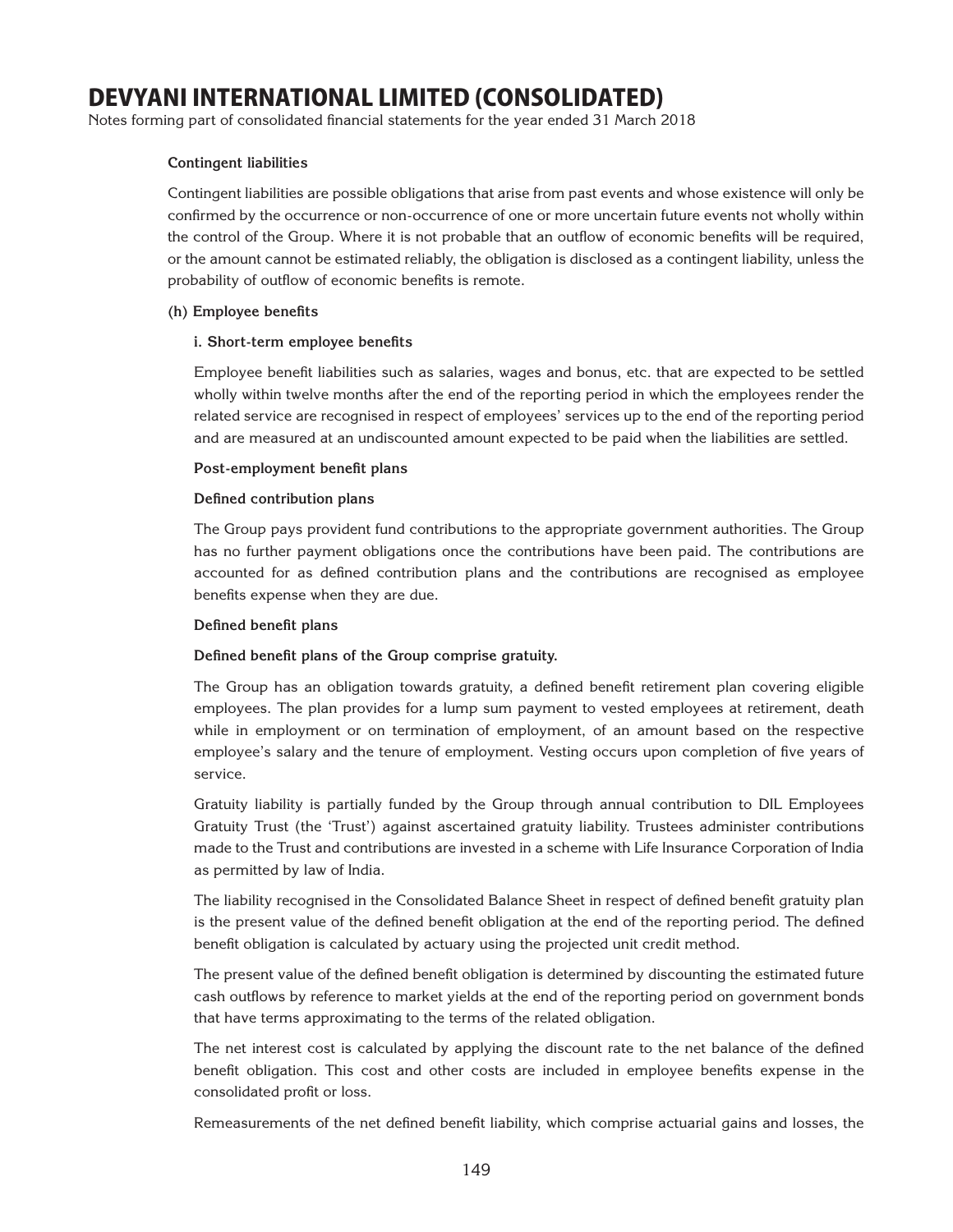Notes forming part of consolidated financial statements for the year ended 31 March 2018

return on plan assets (excluding interest) and the effect of the asset ceiling (if any, excluding interest), are recognised in other comprehensive income and transferred to retained earnings.

Changes in the present value of the defined benefit obligation resulting from settlement or curtailments are recognised immediately in consolidated profit or loss as past service cost.

The Group's net obligation in respect of defined benefit plans is calculated by estimating the amount of future benefit that employees have earned in the current and prior periods, discounting that amount and deducting the fair value of any plan assets.

#### **Other long-term employee benefits**

#### **Compensated absences**

The Group's net obligation in respect of compensated absences is the amount of benefit to be settled in future, that employees have earned in return for their service in the current and previous years. The benefit is discounted to determine its present value. The obligation is measured on the basis of an actuarial valuation using the projected unit credit method. Remeasurements are recognised in consolidated profit or loss in the period in which they arise.

#### **(i) Share based payment arrangements**

The grant-date fair value of equity-settled share-based payment arrangements granted to eligible employees of the Group under the Employee Stock Option Scheme ('ESOS') is recognised as an employee stock option scheme expense in the consolidated profit or loss, in relation to options granted to employees of the Group (over the vesting period of the awards), with a corresponding increase in other equity. The amount recognised as an expense to reflect the number of awards for which the related service and non-market performance conditions are expected to be met, such that the amount ultimately recognised is based on the number of awards that meet the related service and non-market performance conditions at the vesting date. The increase in equity recognised in connection with a share based payment transaction is presented in the ""Employee stock options outstanding account"", as separate component in other equity. For share-based payment awards with market conditions, the grant-date fair value of the share-based payment is measured to reflect such conditions and there is no true-up for differences between expected and actual outcomes. At the end of each period, the Group revises its estimates of the number of options that are expected to be vested based on the non-market performance conditions at the vesting date.

The dilutive effect of outstanding options is reflected as additional share dilution in the computation of diluted earnings per share.

## **(j) Income Tax**

Income tax expense comprises of current tax and deferred tax. It is recognised in the consolidated profit or loss except to the extent that it relates to items recognised in other comprehensive income or directly in equity.

#### **Current tax**

Current tax comprises the expected tax payable or receivable on the taxable income or loss for the year and any adjustment to the tax payable or receivable in respect of previous years. The amount of current tax reflects the best estimate of the tax amount expected to be paid or received after considering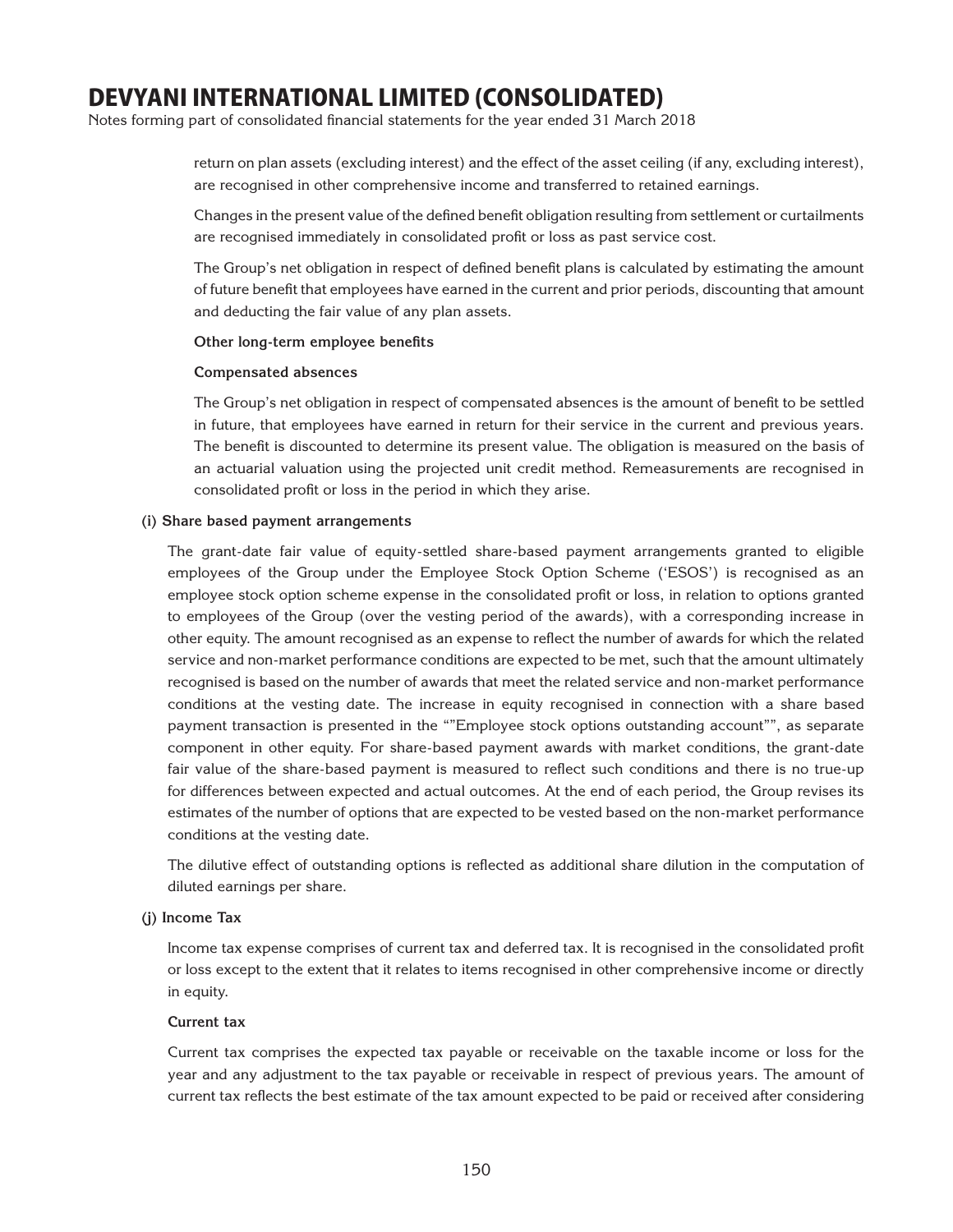Notes forming part of consolidated financial statements for the year ended 31 March 2018

the uncertainty, if any relating to income taxes. It is measured using tax rates enacted for the relevant reporting period.

Current tax assets and current tax liabilities are offset only if there is a legally enforceable right to set off the recognised amounts, and it is intended to realise the asset and settle the liability on a net basis.

#### **Deferred tax**

Deferred tax is recognised in respect of temporary differences between the carrying amounts of assets and liabilities for financial reporting purposes and the corresponding amounts used for taxation purposes.

Deferred tax liabilities are recognised for all taxable temporary differences. Deferred tax assets are recognised to the extent that it is probable that future taxable profits will be available against which they can be used. The existence of unused tax losses is strong evidence that future taxable profit may not be available. Therefore, in case of a history of recent losses, the Group recognises a deferred tax asset only to the extent that it has sufficient taxable temporary differences or there is convincing other evidence that sufficient taxable profit will be available against which such deferred tax asset can be realised. Deferred tax assets - unrecognised or recognised, are reviewed at each reporting date and are recognised / reduced to the extent that it is probable / no longer probable respectively that the related tax benefit will be realised.

Deferred tax is measured at the tax rates that are expected to apply to the period when the asset is realised or liability is settled, based on the laws that have been enacted or substantively enacted by the reporting date.

The measurement of deferred tax reflects the tax consequences that would follow from the manner in which the Group expects, at the reporting date, to recover or settle the carrying amount of its assets and liabilities.

Minimum Alternative Tax ('MAT') credit entitlement under the provisions of the Income-tax Act, 1961 is recognised as a deferred tax asset when it is probable that future economic benefit associated with it in the form of adjustment of future income tax liability, will flow to the Group and the asset can be measured reliably. MAT credit entitlement is set off to the extent allowed in the year in which the Group becomes liable to pay income taxes at the enacted tax rates. MAT credit entitlement is reviewed at each reporting date and is recognised to the extent that is probable that future taxable profits will be available against which they can be used. MAT credit entitlement has been presented as deferred tax asset in Consolidated Balance Sheet. Significant management judgment is required to determine the probability of recognition of MAT credit entitlement.

Deferred tax assets and deferred tax liabilities are offset only if there is a legally enforceable right to offset current tax liabilities and assets levied by the same tax authorities.

#### **(k) Foreign currency transactions and translations**

#### **Functional and presentation currency**

The management has determined the currency of the primary economic environment in which the Group operates i.e., functional currency, to be Indian Rupees (Rs.). The financial statements are presented in Indian Rupees, which is the Group's functional and presentation currency. All amounts have been rounded to the nearest millions upto two decimal places, unless otherwise stated.

#### **Foreign currency transactions and translations**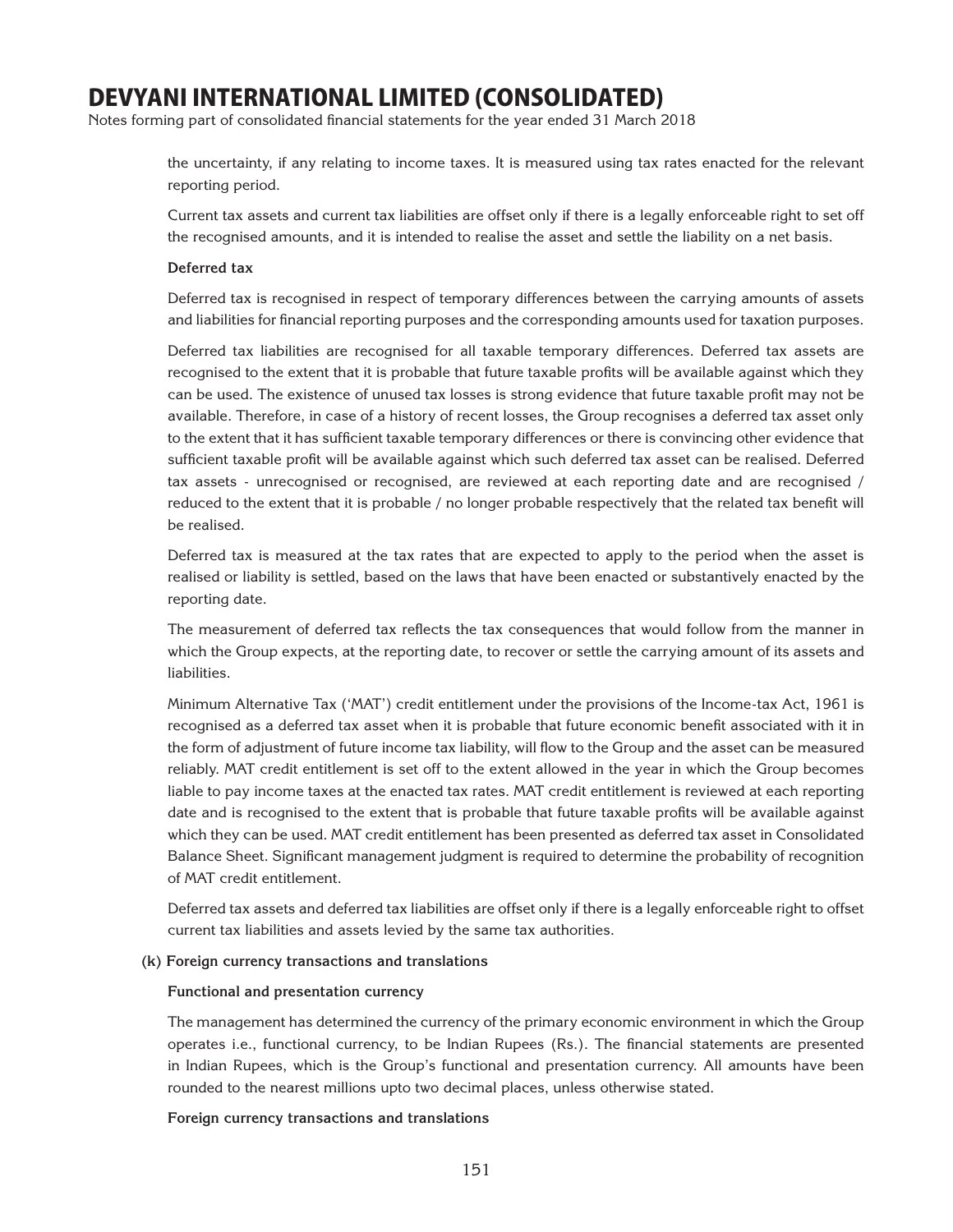Notes forming part of consolidated financial statements for the year ended 31 March 2018

Monetary and non-monetary transactions in foreign currencies are initially recorded in the functional currency of the Group at the exchange rates at the dates of the transactions or at an average rate if the average rate approximates the actual rate at the date of the transaction.

Monetary foreign currency assets and liabilities remaining unsettled on reporting date are translated at the rates of exchange prevailing on reporting date. Gains/(losses) arising on account of realisation/ settlement of foreign exchange transactions and on translation of monetary foreign currency assets and liabilities are recognised in the consolidated profit or loss.

Foreign exchange gains / (losses) arising on translation of foreign currency monetary loans are presented in the consolidated profit or loss on net basis. However, foreign exchange differences arising from foreign currency monetary loans to the extent regarded as an adjustment to borrowing costs are presented in the consolidated profit or loss, within finance costs.

#### **Foreign operations**

The assets and liabilities of foreign operations including goodwill and fair value adjustments arising on acquisition, are translated into Indian rupees (INR), the functional currency of the Group at the exchange rate at the reporting date. The income and expenses of foreign operations are translated to Indian rupees (Rs.) at exchange rates at the date of transactions or an average rate if the average rate approximates the actual rate at the date of transaction.

Foreign currency translation differences are recognised in other comprehensive income and accumulated in equity and attributed to non-controlling interests as applicable.

## **(l) Revenue recognition**

Revenue is recognised to the extent that it is probable that the economic benefits will flow to the Group and the revenue can be reliably measured, regardless of when the payment is being made. Revenue is measured at the fair value of the consideration received or receivable, net of discounts. Revenue is recorded provided the recovery of consideration is probable and determinable.

## **Sales of products**

Revenue from the sale of products is recognised upon passage of title to the customers which coincides with their delivery and is measured at fair value of consideration received/receivable, net of returns and allowances, discounts, volume rebates and cash discounts. The Group collects applicable taxes (i.e. Goods and Services Tax (GST), Value Added Taxes (VAT) etc.) on behalf of the government and, therefore, these are not economic benefits flowing to the Group. Hence, they are excluded from revenue.

Revenue from outdoor catering services is recognised on completion of the respective services agreed to be provided, the consideration is reliably determinable and no significant uncertainty exists regarding the collection. The amount recognised as revenue is net of applicable taxes.

#### **Service income and management fee**

Revenue from marketing support services and business support services are in terms of agreements with the customers and are recognised pro-rata over the period of the contract from the date the contracts are effective or signed provided the consideration is reliably determinable and no significant uncertainty exists regarding the collection. The amount recognised as revenue is net of applicable taxes.

#### **Interest income**

Interest income on financial assets (including deposits with banks) is recognised using the effective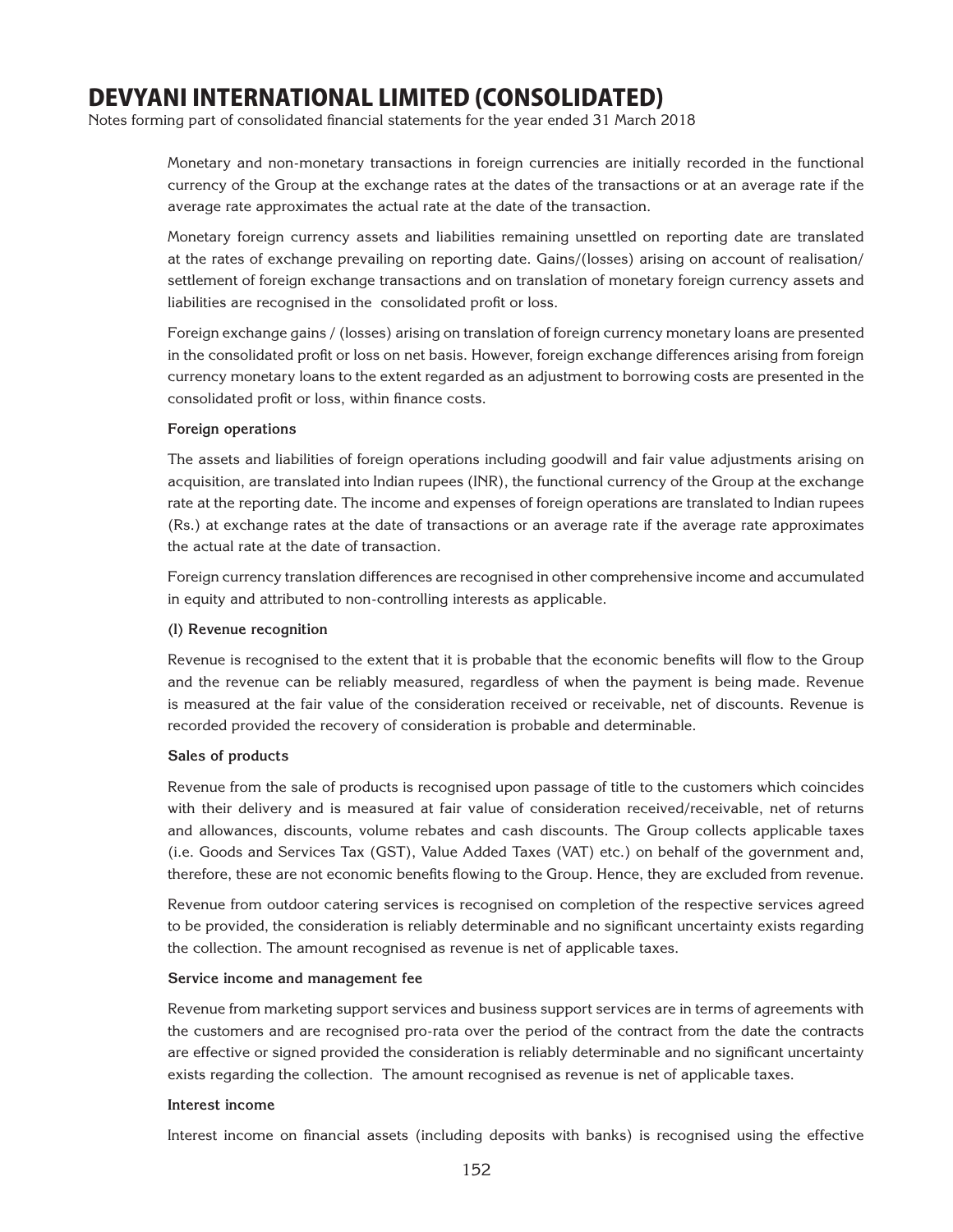Notes forming part of consolidated financial statements for the year ended 31 March 2018

interest rate method.

#### **Rental income**

Revenue from rentals is recognised over the period of the contract provided the consideration is reliably determinable and no significant uncertainty exists regarding the collection. The amount recognised as revenue is net of applicable taxes.

#### **(m) Financial instruments**

A financial instrument is any contract that gives rise to a financial asset of one entity and a financial liability or equity instrument of another entity.

#### **Financial assets**

#### **Recognition and initial measurement:**

Trade receivables and debt instruments are initially recognised when they are originated. All other financial assets are initially recognised when the Group becomes a party to the contractual provisions of the instrument. All financial assets are initially measured at fair value plus, for an item not at fair value through profit or loss, transaction costs that are attributable to its acquisition or use.

#### **Classification and subsequent measurement:**

#### **Classification**

For the purpose of initial recognition, the Group classifies financial assets in following categories:

- Financial assets measured at amortised cost
- Financial assets measured at fair value through other comprehensive income (FVTOCI)
- Financial assets measured at fair value through profit or loss (FVTPL)

Financial assets are not reclassified subsequent to their initial recognition, except if and in the period the Group changes its business model for managing financial assets.

A financial asset being 'debt instrument' is measured at the amortised cost if both of the following conditions are met:

- The financial asset is held within a business model whose objective is to hold assets for collecting contractual cash flows, and
- The contractual terms of the financial asset give rise on specified dates to cash flows that are Solely Payments of Principal and Interest (SPPI) on the principal amount outstanding.

A financial asset being 'debt instrument' is measured at the FVTOCI if both of the following criteria are met:

- The asset is held within the business model, whose objective is achieved both by collecting contractual cash flows and selling the financial assets, and
- The contractual terms of the financial asset give rise on specified dates to cash flows that are SPPI on the principal amount outstanding.

A financial asset being equity instrument is measured at FVTPL.

All financial assets not classified as measured at amortised cost or FVTOCI as described above are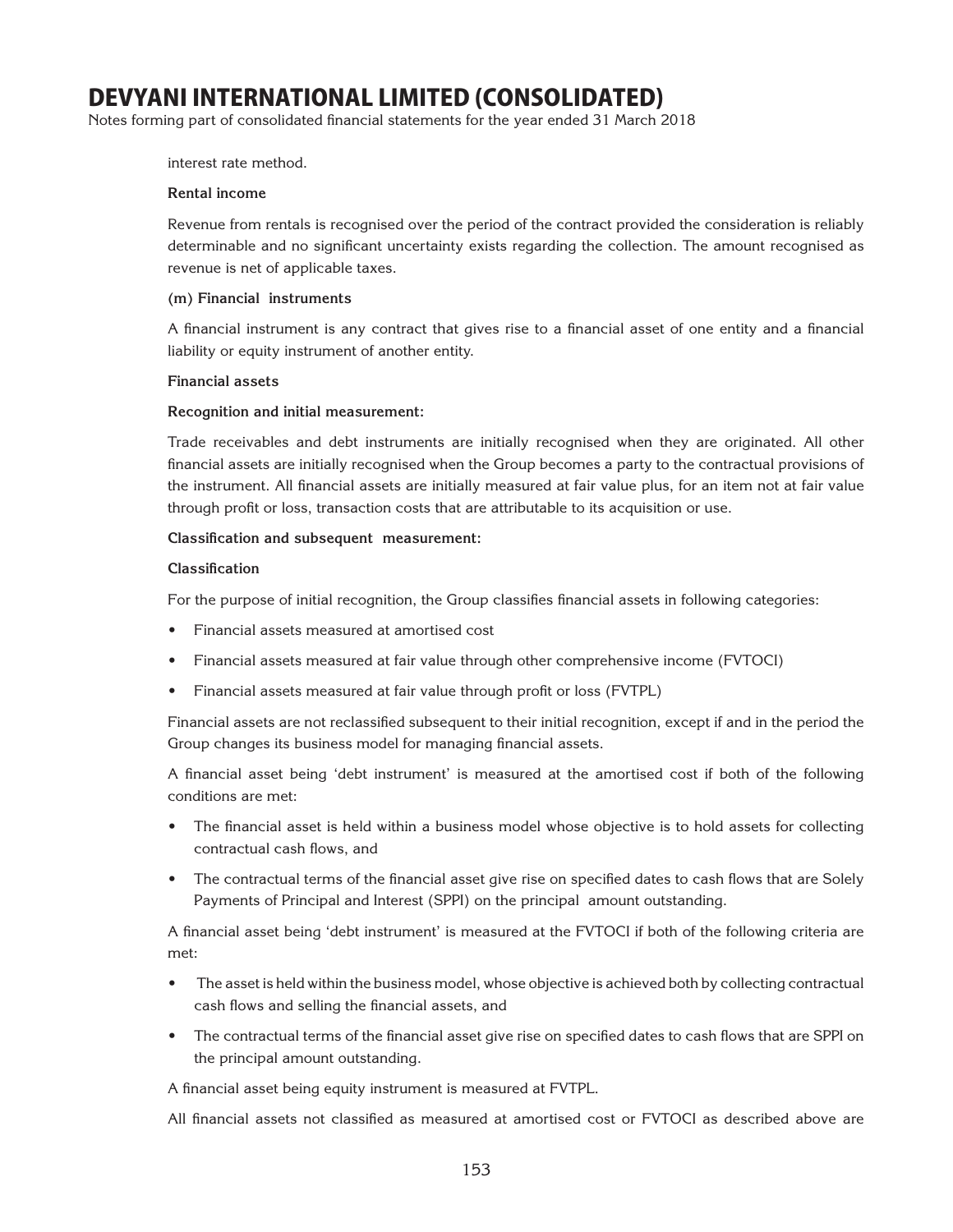Notes forming part of consolidated financial statements for the year ended 31 March 2018

#### measured at FVTPL.

#### **Subsequent measurement**

#### **Financial assets at amortised cost**

These assets are subsequently measured at amortised cost using the effective interest method. The amortised cost is reduced by impairment losses, if any. Interest income and impairment are recognised in the consolidated profit or loss.

## **Financial assets at FVTPL**

These assets are subsequently measured at fair value. Net gains and losses, including any interest income, are recognised in the consolidated profit or loss.

#### **Derecognition**

The Group derecognises a financial asset when the contractual rights to the cash flows from the financial asset expire, or it transfers the rights to receive the contractual cash flows in a transaction in which substantially all of the risks and rewards of ownership of the financial asset are transferred or in which the Group neither transfers nor retains substantially all of the risks and rewards of ownership and it does not retain control of the financial asset. Any gain or loss on derecognition is recognised in the consolidated profit or loss.

## **Impairment of financial assets (other than at fair value)**

The Group recognises loss allowances using the Expected Credit Loss (ECL) model for the financial assets which are not fair valued through profit or loss. Loss allowance for trade receivables with no significant financing component is measured at an amount equal to lifetime ECL. For all other financial assets, expected credit losses are measured at an amount equal to the 12-month ECL, unless there has been a significant increase in credit risk from initial recognition, in which case those financial assets are measured at lifetime ECL. The changes (incremental or reversal) in loss allowance computed using ECL model, are recognised as an impairment gain or loss in the consolidated profit or loss.

## **Write-off**

The gross carrying amount of a financial asset is written off (either partially or in full) to the extent that there is no realistic prospect of recovery. This is generally the case when the Group determines that the counterparty does not have assets or sources of income that could generate sufficient cash flows to repay the amounts subject to write-off. However, financial assets that are written off could still be subject to enforcement activities in order to comply with the Group's procedures for recovery of amounts due.

#### **Financial liabilities**

## **Recognition and initial measurement**

All financial liabilities are initially recognised when the Group becomes a party to the contractual provisions of the instrument. All financial liabilities are initially measured at fair value minus not at fair value through profit or loss, transaction costs that are attributable to the liability.

Classification and subsequent measurement

'Financial liabilities are classified as measured at amortised cost or FVTPL.

A financial liability is classified as FVTPL if it is classified as held-for-trading, or it is a derivative or it is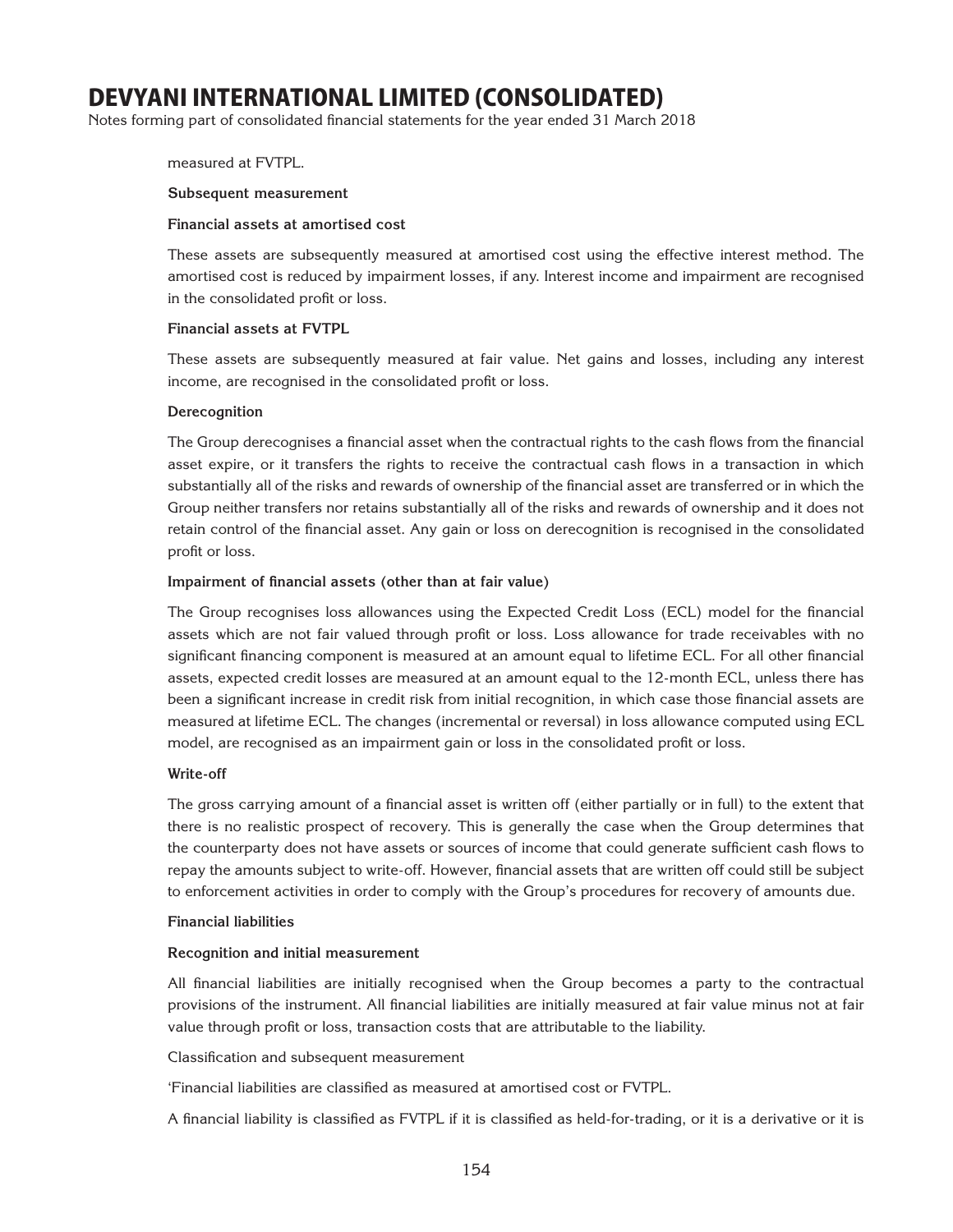Notes forming part of consolidated financial statements for the year ended 31 March 2018

designated as such on initial recognition. Financial liabilities at FVTPL are measured at fair value and net gains and losses, including any interest expense, are recognised in the consolidated profit or loss.

Financial liabilities other than classified as FVTPL, are subsequently measured at amortised cost using the effective interest method. Interest expense are recognised in consolidated profit or loss. Any gain or loss on derecognition is also recognised in the consolidated profit or loss.

#### **Compound financial instruments**

Compound financial instruments are bifurcated into liability and equity components based on the terms of the contract.

The liability component of compound financial instruments is initially recognised at the fair value of a similar liability that does not have an equity conversion option. The equity component is initially recognised at the difference between the fair value of the compound financial instrument as a whole and the fair value of the liability component. Any directly attributable transaction costs are allocated to the liability and equity components in proportion to their initial carrying amounts.

Subsequent to the initial recognition, the liability component of the compound financial instrument is measured at amortised cost using the effective interest method. The equity component of the compound financial instrument is not measured subsequently.

Interest on liability component is recognised in consolidated profit or loss. On conversion, the liability component is reclassified to equity and no gain or loss is recognised.

## **Derecognition**

The Group derecognises a financial liability when its contractual obligations are discharged or cancelled, or expired.

The Group also derecognises a financial liability when its terms are modified and the cash flows under the modified terms are substantially different. In this case, a new financial liability based on modified terms is recognised at fair value. The difference between the carrying amount of the financial liability extinguished and the new financial liability with modified terms is recognised in the consolidated profit and loss.

## **Offsetting of financial instruments**

Financial assets and financial liabilities are offset and the net amount presented in the Consolidated Balance Sheet when, and only when, the Group currently has a legally enforceable right to set off the amounts and it intends either to settle them on a net basis or to realise the assets and settle the liabilities simultaneously.

#### **(n) Earnings per share**

The Company presents basic and diluted earnings per share (EPS) data for its equity shares. Basic EPS is calculated by dividing the profit or loss attributable to owners of the Company by the weighted average number of equity shares outstanding during the period.

Diluted EPS is determined by adjusting profit or loss attributable to owners of the Company and the weighted average number of equity shares outstanding, for the effects of all dilutive potential equity shares, which comprise share options granted to employees.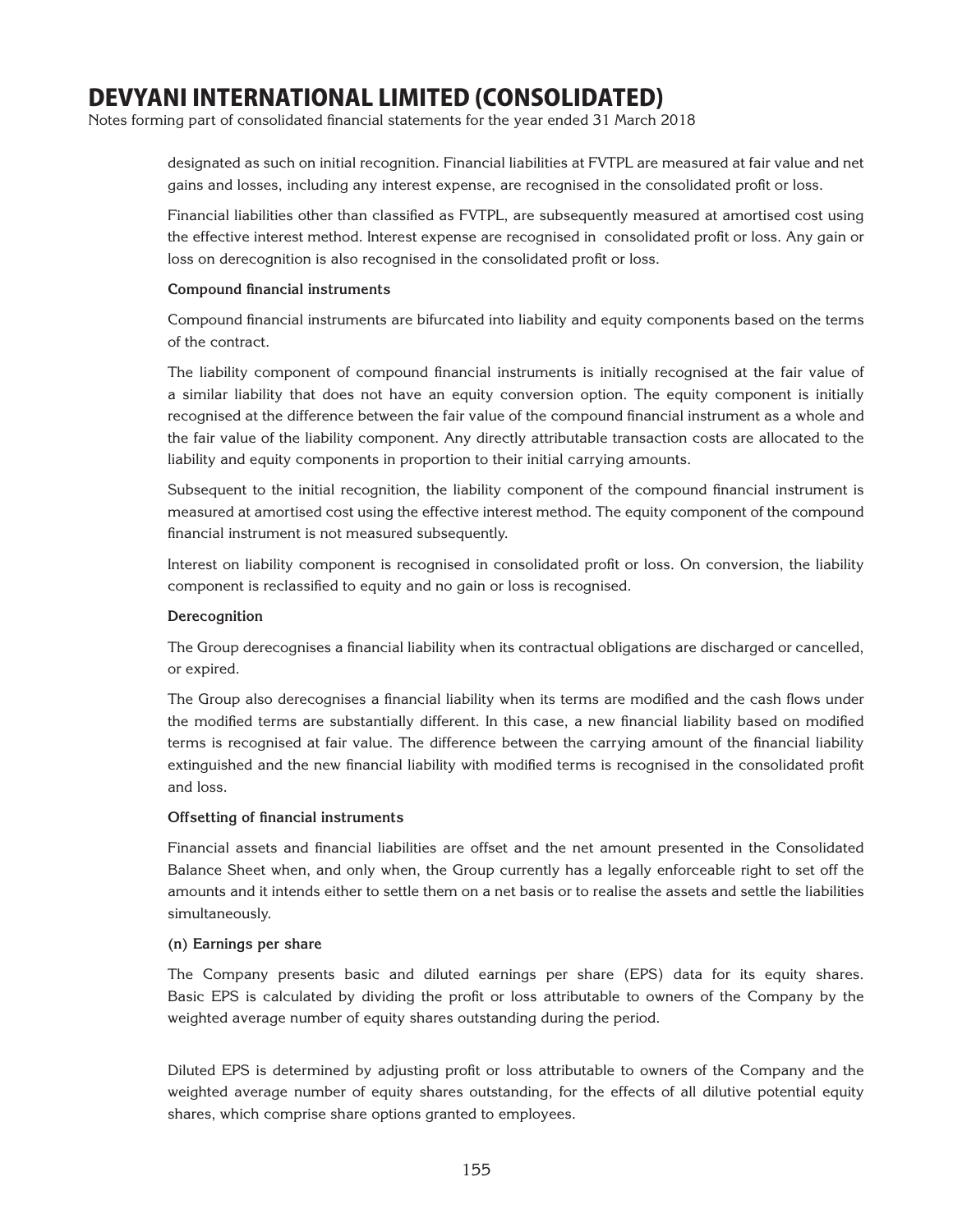Notes forming part of consolidated financial statements for the year ended 31 March 2018

## **(o) Current–non-current classification**

All assets and liabilities are classified into current and non-current.

## **Assets**

An asset is classified as current when it satisfies any of the following criteria:

- it is expected to be realised in, or is intended for sale or consumption in, the Group's normal operating cycle;
- it is held primarily for the purpose of being traded;
- it is expected to be realised within 12 months after the reporting date; or
- it is cash or cash equivalent unless it is restricted from being exchanged or used to settle a liability for at least 12 months after the reporting period.

Current assets include the current portion of non-current financial assets. All other assets are classified as non-current.

## **Liabilities**

A liability is classified as current when it satisfies any of the following criteria:

- it is expected to be settled in the Group's normal operating cycle;
- it is held primarily for the purpose of being traded;
- it is due to be settled within 12 months after the reporting period; or
- the Group does not have an unconditional right to defer settlement of the liability for at least 12 months after the reporting period. Terms of a liability that could, at the option of the counterparty, result in its settlement by the issue of equity instruments do not affect its classification.

Current liabilities include the current portion of non-current financial liabilities. All other liabilities are classified as non-current.

Deferred tax assets and liabilities are classified as non-current assets and liabilities.

## **Operating cycle**

The operating cycle is the time between the acquisition of assets for processing and their realisation in cash or cash equivalents. Based on the nature of operations and the time between the acquisition of assets for processing and their realisation in cash and cash equivalents, the Group has ascertained its operating cycle being a period of 12 months for the purpose of classification of assets and liabilities as current and non- current.

## **(p) Cash and cash equivalents**

Cash and cash equivalents comprises of cash at banks and on hand, cheques on hand and short-term deposits with an original maturity of three months or less, which are subject to an insignificant risk of changes in value.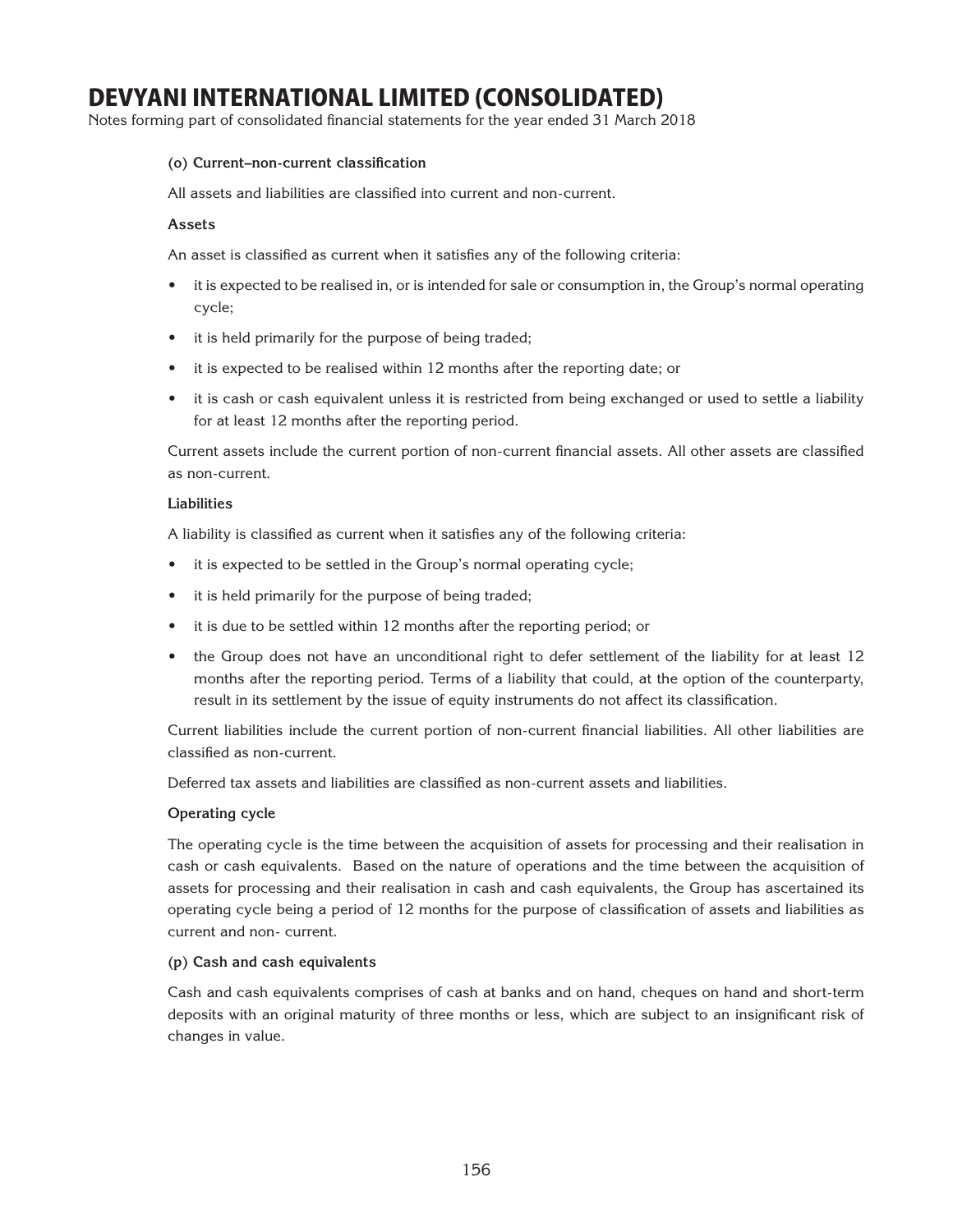Notes forming part of consolidated financial statements for the year ended 31 March 2018

## **(q) Segment reporting**

Operating segments are reported in a manner consistent with the internal reporting provided to the chief operating decision maker. The chief operating decision maker is considered to be the Board of Directors of the Company who makes strategic decisions and is responsible for allocating resources and assessing performance of the operating segments.

## **(r) Expenditure**

Expenses are accounted for on the accrual basis and provisions are made for all known losses and liabilities.

## **(s) Recent accounting pronouncements**

Standards issued but not yet effective

Appendix B to Ind AS 21, Foreign currency transactions and advance consideration: On 28 March 2018, Ministry of Corporate Affairs ("MCA") has notified the Companies (Indian Accounting Standards) Amendment Rules, 2018 containing Appendix B to Ind AS 21, Foreign currency transactions and advance consideration, which clarifies the date of the transaction for the purpose of determining the exchange rate to use on initial recognition of the related asset, expense or income, when an entity has received or paid advance consideration in a foreign currency.

The amendment will come into force from 1 April 2018. The Group has evaluated the effect of this on the consolidated financial statements and is of the view that no change in accounting policy is required and the impact is not material.

Ind AS 115- Revenue from Contracts with Customers: On 28 March 2018, Ministry of Corporate Affairs (""MCA"") has notified the Ind AS 115, Revenue from Contract with Customers. The core principle of the new standard is that an entity should recognise revenue to depict the transfer of promised goods or services to customers in an amount that reflects the consideration to which the entity expects to be entitled in exchange for those goods or services.

Under Ind AS 115, an entity recognises revenue when (or as) a performance obligation is satisfied, i.e. when 'control' of the goods or services underlying the particular performance obligation is transferred to the customer.

Moreover, the new standard requires enhanced disclosures about the nature, amount, timing and uncertainty of revenue and cash flows arising from the entity's contracts with customers.

The effective date for adoption of Ind AS 115 is financial periods beginning on or after 1 April 2018. The Group will adopt the standard on 1 April 2018 by using the cumulative catch-up transition method as defined under standard and accordingly, comparatives for the year ending or ended 31 March 2018 will not be retrospectively adjusted.

The Group is in the process of evaluating the effect of this on the consolidated financial statements and expect that there will not be any significant change in accounting policy and the impact will not be material.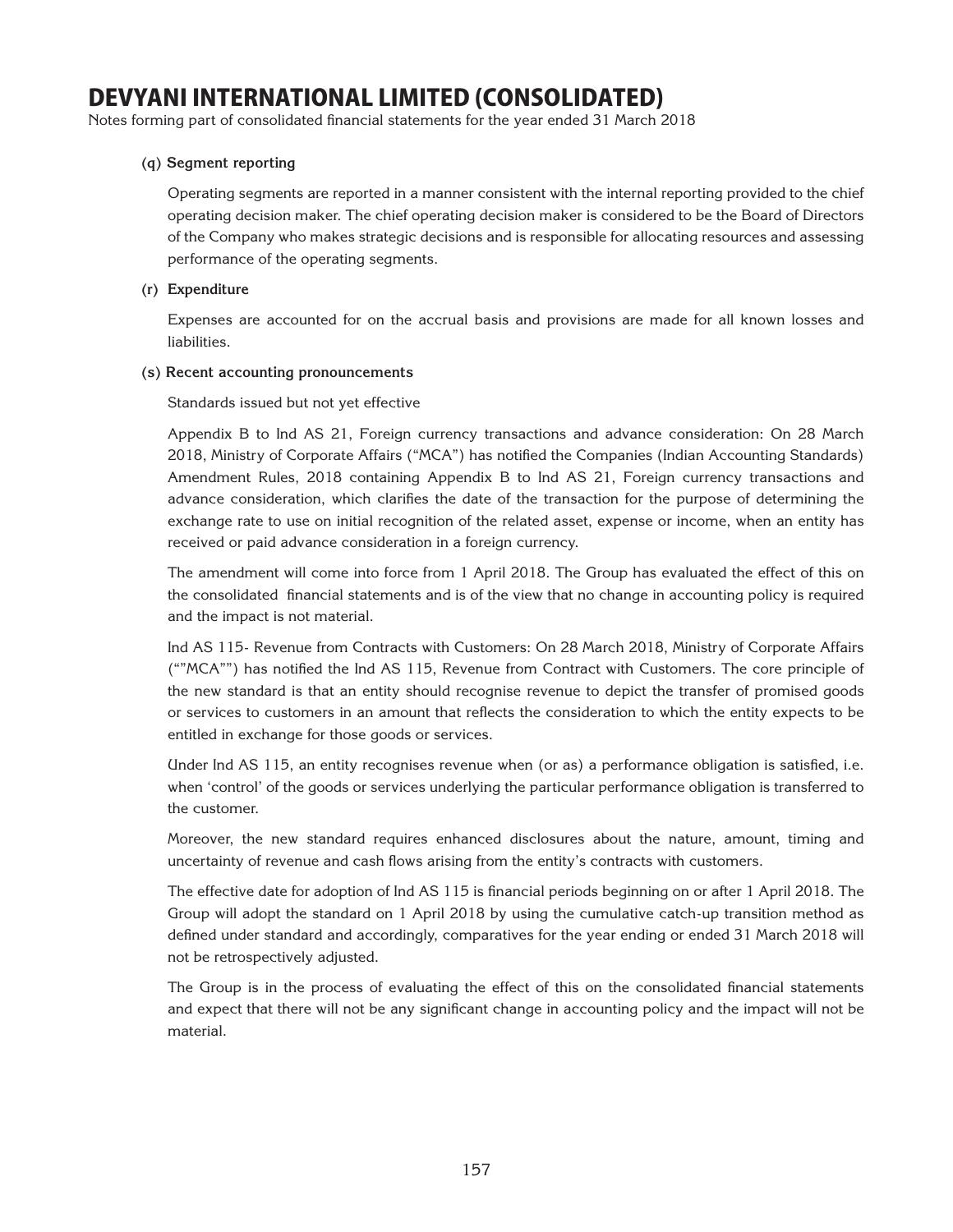**DEVYANI INTERNATIONAL LIMITED (CONSOLIDATED)**<br>Notes forming part of consolidated financial statements for the year ended 31 March 2018 DEVYANI INTERNATIONAL LIMITED (consolidated)

Notes forming part of consolidated financial statements for the year ended 31 March 2018

| ă      |
|--------|
| i<br>i |
| l      |
| l      |
| J<br>c |

| Notes forming part of consolidated financial statements for the year ended 31 March 2018 |                  |                  |                           |                        |                              |                        |                      |           |                                                                |                |              |
|------------------------------------------------------------------------------------------|------------------|------------------|---------------------------|------------------------|------------------------------|------------------------|----------------------|-----------|----------------------------------------------------------------|----------------|--------------|
| Property, plant and equipment<br>w                                                       |                  |                  |                           |                        |                              |                        |                      |           | (₹ in millions, except for share data and if otherwise stated) |                |              |
| Particulars                                                                              | Freehold<br>Land | <b>Buildings</b> | improvements<br>Leasehold | equipment<br>Plant and | Furniture<br>fixtures<br>and | Electrical<br>fittings | equipments<br>Office | Computers | equipments*<br>Utensil and<br>kitchen                          | Vehicles       | <b>Total</b> |
| Gross Value (Cost/ Deemed Cost)                                                          |                  |                  |                           |                        |                              |                        |                      |           |                                                                |                |              |
| Cost as at 1 April<br>Cost/Deemed<br>2016                                                | 103.91           |                  | 1,622.48                  | 1,983.38               | 310.75                       | 81.86                  | 51.19                | 115.14    | 66.02                                                          | 56.37          | 4,391.10     |
| Additions during<br>the year                                                             | $\mathbf{I}$     | 431.93           | 109.84                    | 180.11                 | 37.31                        | 0.15                   | 17.83                | 40.44     | 17.51                                                          | 5.22           | 840.34       |
| Disposals during<br>the year                                                             | $\mathbf{I}$     | $\mathbf{L}$     | 87.71                     | 19.26                  | 1.73                         | 3.90                   | 0.26                 | 0.23      | 0.13                                                           | 1.26           | 114.48       |
| foreign operations<br>differences on<br>translation of<br>Exchange                       | ×.               | $\mathbf{I}$     | .59)<br>(195)             | (138.49)               | (76.02)                      | (0.04)                 | (4.09)               | (0.01)    | (0.02)                                                         | (0.31)         | (414.57)     |
| ω<br>Balance as at<br>March 2017                                                         | 103.91           | 431.93           | 1,449.02                  | 2,005.74               | 270.31                       | 78.07                  | 64.67                | 155.34    | 83.38                                                          | 60.02          | 4,702.39     |
| (Refer to Note 48)<br>through business<br>combination<br>Acquisitions                    | $\mathbf I$      | $\mathbf{r}$     | 33.08                     | 38.98                  | 2.43                         | 2.90                   | 1.00                 | 0.37      | 0.40                                                           | $\blacksquare$ | 79.16        |
| Other additions<br>during the year                                                       | $\mathbf{I}$     | $\mathbf{I}$     | 323.22                    | 335.67                 | 46.89                        | 30.41                  | 31.19                | 45.85     | 84.37                                                          | 1.89           | 899.49       |
| Disposals during<br>the year                                                             | $\mathbf{I}$     |                  | 51.28                     | 49.30                  | 6.10                         | 3.64                   | 1.35                 | 3.73      | 0.83                                                           | 1.39           | 117.62       |
| foreign operations<br>differences on<br>translation of<br>Exchange                       | $\mathbf I$      | I.               | (0 <sup>b</sup> )<br>(46) | (30.75)                | (17.22)                      | 0.14                   | (0.91)               | 0.05      | (0.01)                                                         | (0.06)         | (95.16)      |
| ω<br>Balance as at 3<br>March 2018                                                       | 103.91           | 431.93           | 1,707.64                  | 2,300.34               | 296.31                       | 107.89                 | 94.60                | 197.88    | 167.31                                                         | 60.46          | 5,468.26     |
| Accumulated depreciation and impairment losses                                           |                  |                  |                           |                        |                              |                        |                      |           |                                                                |                |              |
| đ<br>Balance as<br>April 2016                                                            | $\mathbf{L}$     |                  |                           |                        |                              |                        |                      |           | $\mathbf{I}$                                                   |                |              |
| Depreciation for<br>the year                                                             | $\mathbf{I}$     | 3.31             | 365.60                    | 246.88                 | 57.60                        | 18.70                  | 10.19                | 38.51     | 17.63                                                          | 18.69          | 777.11       |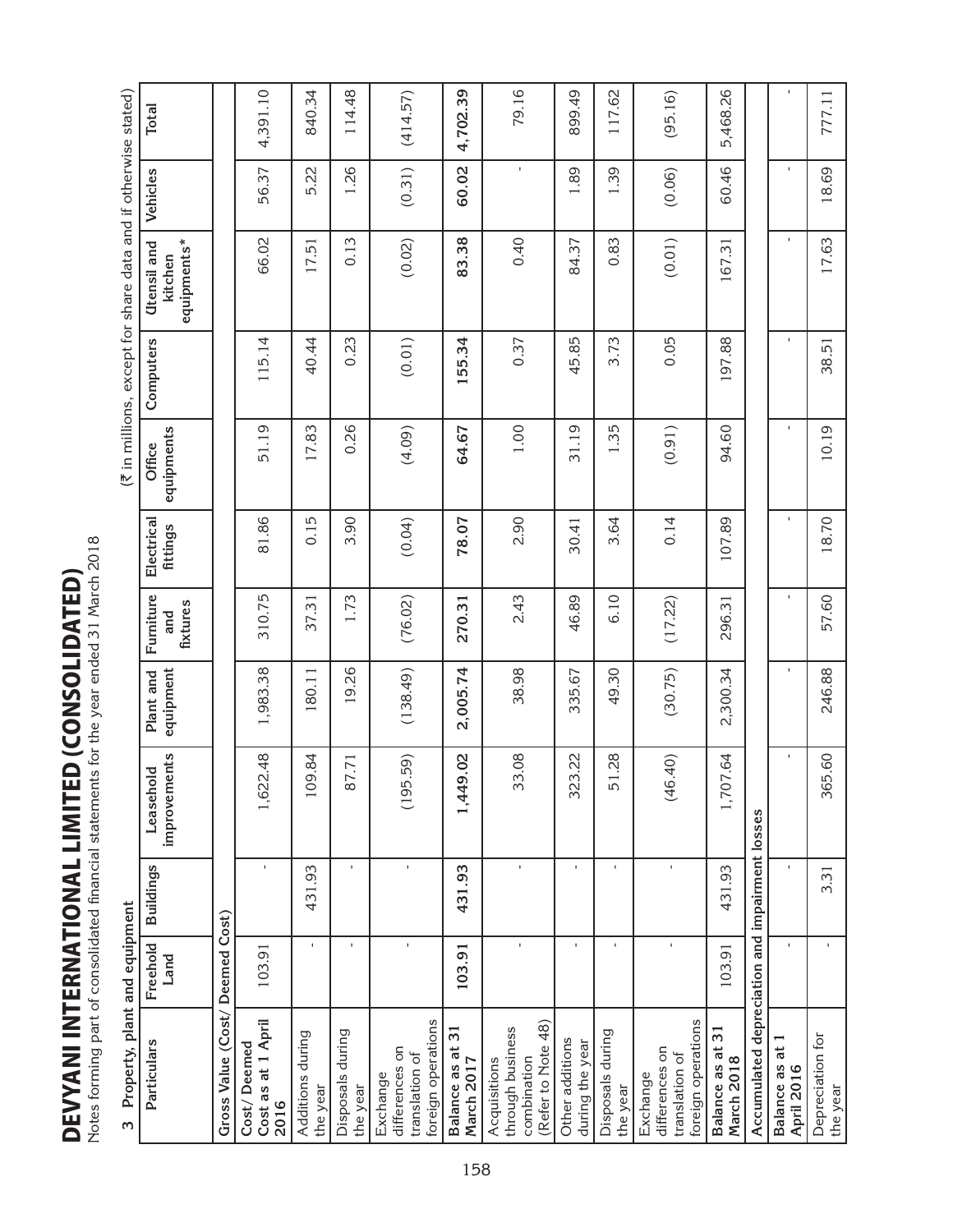Notes forming part of consolidated financial statements for the year ended 31 March 2018 **DEVYANI INTERNATIONAL LIMITED (CONSOLIDATED)** DEVYANI INTERNATIONAL LIMITED (consolidated)

| <b>Total</b>                          | 478.59                        | 101.34                       | (27.16)                                                            | 1,127.19                      | 612.25                       | (116.09)                                             | 95.02                        | (24.63)                                                            | 1,503.70                       |                       | 4,391.10                                       | 3,575.20                                       | 3,964.56                                        |
|---------------------------------------|-------------------------------|------------------------------|--------------------------------------------------------------------|-------------------------------|------------------------------|------------------------------------------------------|------------------------------|--------------------------------------------------------------------|--------------------------------|-----------------------|------------------------------------------------|------------------------------------------------|-------------------------------------------------|
| Vehicles                              | 10.28                         | 0.22                         | (0.03)                                                             | 28.71                         | 12.19                        | (4.79)                                               | 1.12                         | (0.03)                                                             | 34.96                          |                       | 56.37                                          | 31.31                                          | 25.50                                           |
| equipments*<br>Utensil and<br>kitchen | 2.17                          | 0.12                         | (0.01)                                                             | 19.67                         | 25.05                        | 0.64                                                 | 0.76                         | $\mathbf{I}$                                                       | 44.60                          |                       | 66.02                                          | 63.71                                          | 122.71                                          |
| Computers                             | 16.84                         | 0.23                         | (0.01)                                                             | 55.11                         | 37.27                        | (5.78)                                               | 2.14                         | 0.04                                                               | 84.51                          |                       | 115.14                                         | 100.23                                         | 113.37                                          |
| equipments<br>Office                  | 6.28                          | 0.25                         | (0.36)                                                             | 15.86                         | 10.83                        | (2.00)                                               | 1.15                         | (0.36)                                                             | 23.19                          |                       | 51.19                                          | 48.82                                          | 71.42                                           |
| Electrical<br>fittings                | 6.36                          | 3.10                         | (0.03)                                                             | 21.93                         | 14.20                        | (1.28)                                               | 3.37                         | 0.10                                                               | 31.58                          |                       | 81.86                                          | 56.14                                          | 76.31                                           |
| Furniture<br>fixtures<br>and          | 9.83                          | 0.22                         | (3.62)                                                             | 63.59                         | 49.58                        | 1.78                                                 | 4.12                         | (3.34)                                                             | 107.49                         |                       | 310.75                                         | 206.73                                         | 188.82                                          |
| equipment<br>Plant and                | 234.47                        | 14.21                        | (5.40)                                                             | 461.74                        | 256.97                       | (85.10)                                              | 37.74                        | (5.17)                                                             | 590.70                         |                       | 1,983.38                                       | 1,543.99                                       | 1,709.64                                        |
| improvements<br>Leasehold             | 124.32                        | 82.99                        | 70)<br>(17)                                                        | 389.23                        | 194.12                       | 6.52                                                 | 44.62                        | .87)<br>(15.                                                       | 529.38                         |                       | 1,622.48                                       | <b>PZ</b><br>1,059                             | $\frac{26}{ }$<br>1,178                         |
| <b>Buildings</b>                      | 68.04                         | $\mathbf{I}$                 | f,                                                                 | 71.35                         | 12.03                        | (26.08)                                              | $\mathbf{L}$                 | $\mathbf{I}$                                                       | 57.30                          |                       |                                                | 360.58                                         | 374.63                                          |
| Freehold<br>Land                      | $\mathbf{I}$                  | $\mathbf{I}$                 |                                                                    | $\mathbf{I}$                  | $\mathbf{I}$                 | f.                                                   | $\mathbf{I}$                 | $\mathbf{I}$                                                       | $\mathbf{r}$                   |                       | 103.91                                         | 103.91                                         | 103.91                                          |
| <b>Particulars</b>                    | Impairment loss<br>(reversal) | Disposals during<br>the year | foreign operations<br>differences on<br>translation of<br>Exchange | Balance as at 3<br>March 2017 | Depreciation for<br>the year | Impairment loss/<br>(reversal) (Refer<br>to Note 40) | Disposals during<br>the year | foreign operations<br>differences on<br>translation of<br>Exchange | Balance as at 31<br>March 2018 | Carrying amount (net) | Net carrying value<br>1 April<br>as at<br>2016 | Net carrying value<br>as at 31 March<br>$2017$ | Net carrying value<br>31 March<br>as at<br>2018 |

The Group in accordance with Ind AS 16, Property plant and equipment, has identified certain smallwares and reclassified/capitalised them as utensil<br>and kitchen equipments under Property plant and equipment. The same were \* The Group in accordance with Ind AS 16, Property plant and equipment, has identified certain smallwares and reclassified/capitalised them as utensil and kitchen equipments under Property plant and equipment. The same were classified as inventories under Previous Indian GAAP. These smallwares have been depreciated over the remaining useful life of the asset.

Note : For details regarding charge on property, plant and equipment (Refer to Note 16 and 17) Note : For details regarding charge on property, plant and equipment (Refer to Note 16 and 17)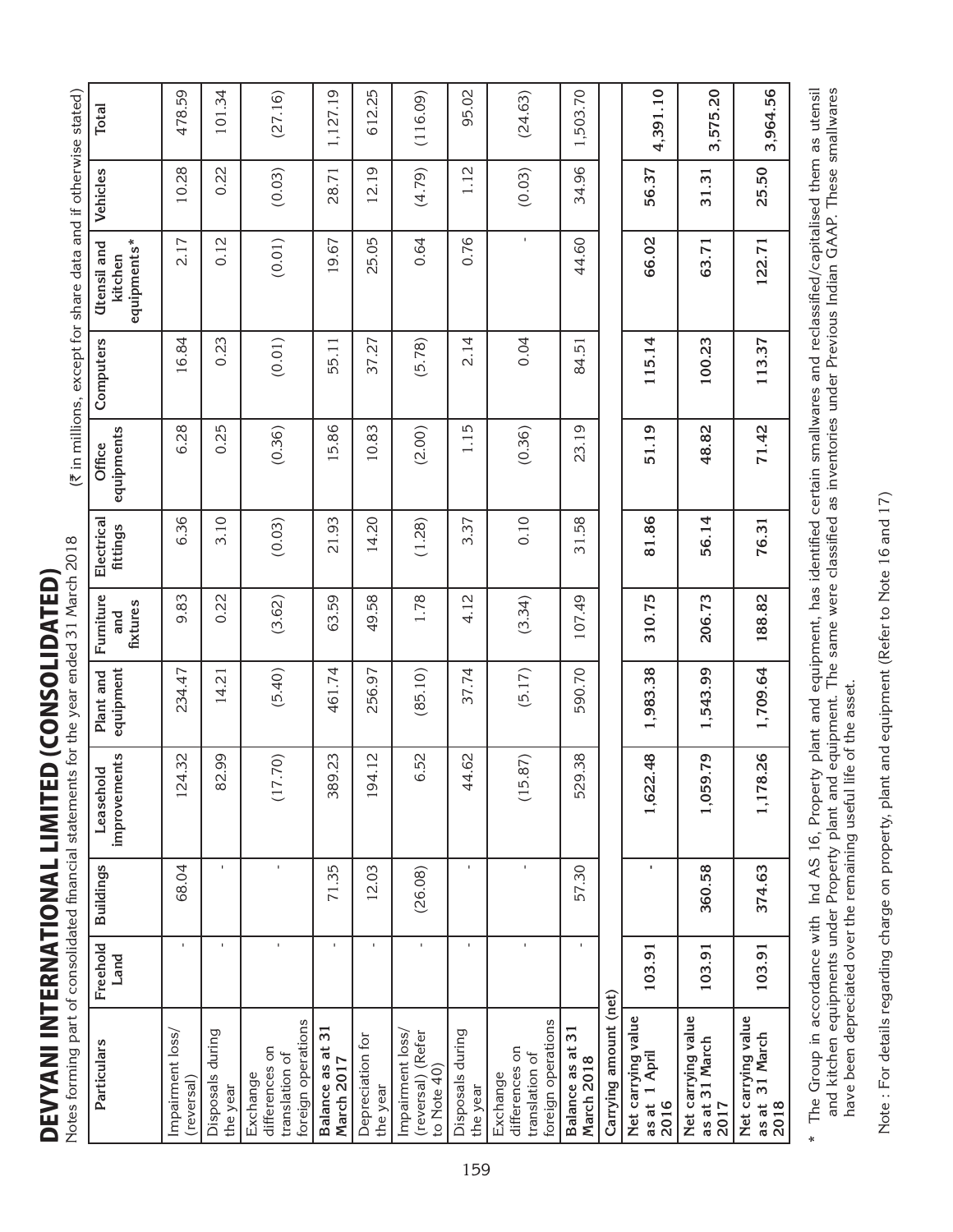Notes forming part of consolidated financial statements for the year ended 31 March 2018

 $(\bar{\tau}$  in millions, except for share data and if otherwise stated)

## **4. Goodwill and Other intangible assets**

| (a) Goodwill on consolidation        |                           |              |
|--------------------------------------|---------------------------|--------------|
| <b>Particulars</b>                   | Goodwill on consolidation | <b>Total</b> |
| <b>Gross Value</b>                   |                           |              |
| Cost as at 1 April 2016              | 206.17                    | 206.17       |
| Balance as at 31 March 2017          | 206.17                    | 206.17       |
| Balance as at 31 March 2018          | 206.17                    | 206.17       |
| <b>Accumulated impairment losses</b> |                           |              |
| Balance as at 1 April 2016           |                           |              |
| Balance as at 31 March 2017          |                           |              |
| Balance as at 31 March 2018          |                           |              |
| Carrying amount (net)                |                           |              |
| Balance as at 1 April 2016           | 206.17                    | 206.17       |
| Balance as at 31 March 2017          | 206.17                    | 206.17       |
| Balance as at 31 March 2018          | 206.17                    | 206.17       |

## **(b) Other intangible assets**

| <b>Particulars</b>                                              | License fee | Computer<br>software | Total   |
|-----------------------------------------------------------------|-------------|----------------------|---------|
| Gross Value (Cost/ Deemed Cost)                                 |             |                      |         |
| Deemed Cost as at 1 April 2016                                  | 255.66      | 66.41                | 322.07  |
| Additions during the year                                       | 32.25       | 17.89                | 50.14   |
| Disposals during the year                                       | 7.57        | 0.20                 | 7.77    |
| Exchange differences on translation of foreign<br>operations    | (15.98)     |                      | (15.98) |
| Balance as at 31 March 2017                                     | 264.36      | 84.10                | 348.46  |
| Acquisitions through business combination (Refer<br>to Note 48) | 13.32       |                      | 13.32   |
| Other additions during the year                                 | 78.25       | 6.36                 | 84.61   |
| Disposals during the year                                       | 13.44       | 0.62                 | 14.06   |
| Exchange differences on translation of foreign<br>operations    | (3.58)      |                      | (3.58)  |
| Balance as at 31 March 2018                                     | 338.91      | 89.84                | 428.75  |
| Accumulated amortisation and impairment losses                  |             |                      |         |
| Balance as at 1 April 2016                                      |             |                      |         |
| Amortisation for the year                                       | 51.28       | 21.82                | 73.10   |
| Impairment loss/(reversal)                                      | 33.07       | 10.63                | 43.70   |
| Disposals during the year                                       | 7.57        | 0.20                 | 7.77    |
| Exchange differences on translation of foreign<br>operations    | (1.42)      |                      | (1.42)  |
| Balance as at 31 March 2017                                     | 75.36       | 32.25                | 107.61  |
| Amortisation for the year                                       | 38.64       | 18.92                | 57.56   |
| Impairment loss/(reversal) (Refer to Note 40)                   | 0.03        | (3.12)               | (3.09)  |
| Disposals during the year                                       | 13.44       | 0.63                 | 14.07   |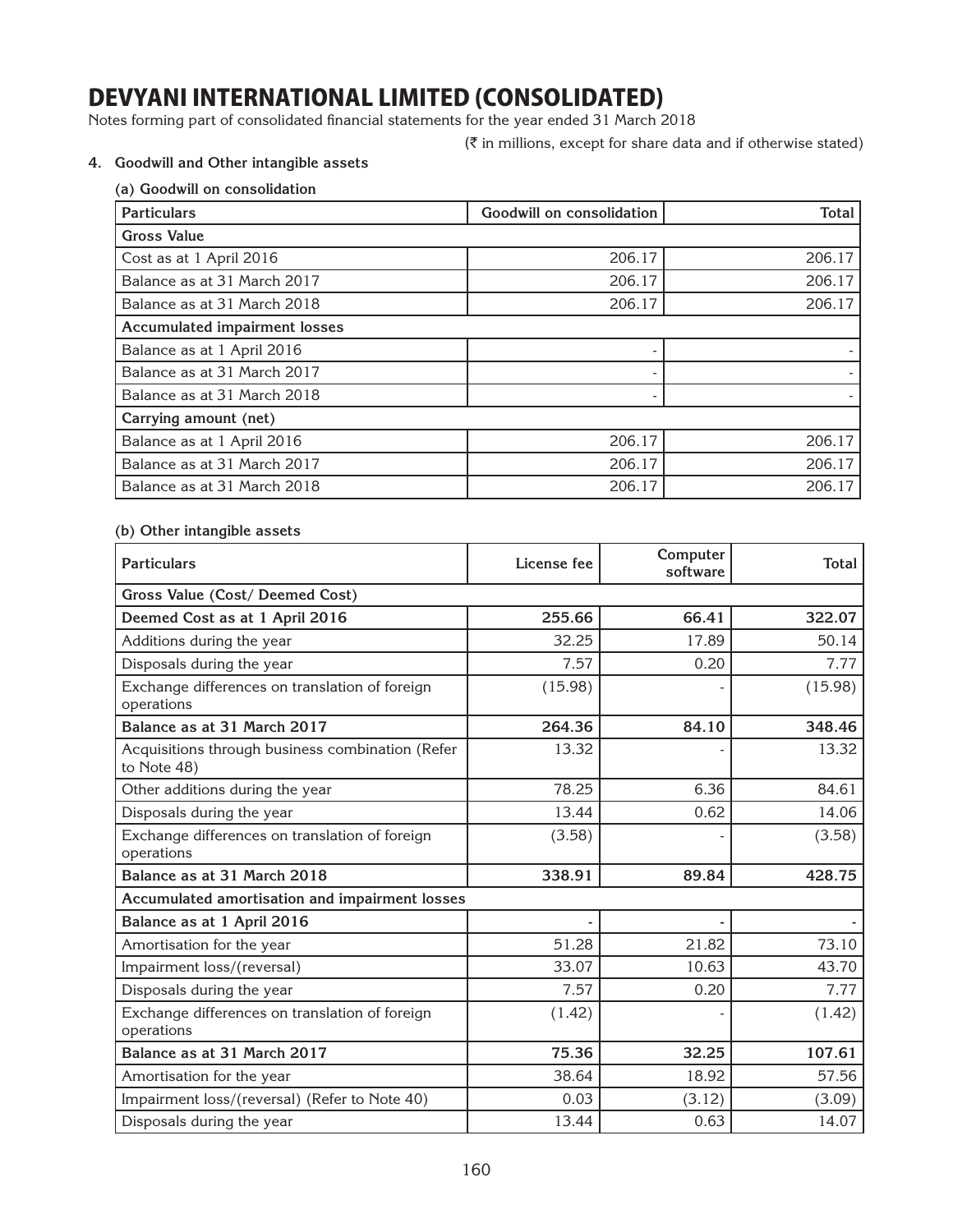Notes forming part of consolidated financial statements for the year ended 31 March 2018

 $(\bar{\tau})$  in millions, except for share data and if otherwise stated)

| <b>Particulars</b>                                           | License fee | Computer<br>software | Total  |
|--------------------------------------------------------------|-------------|----------------------|--------|
| Exchange differences on translation of foreign<br>operations | (1.25)      |                      | (1.25) |
| Balance as at 31 March 2018                                  | 99.34       | 47.42                | 146.76 |
| Carrying amount (net)                                        |             |                      |        |
| Balance as at 1 April 2016                                   | 255.66      | 66.41                | 322.07 |
| Balance as at 31 March 2017                                  | 189.00      | 51.85                | 240.85 |
| Balance as at 31 March 2018                                  | 239.57      | 42.42                | 281.99 |

## **5. Capital work-in-progress and Intangible assets under development**

## **(a) Capital work-in-progress**

| <b>Particulars</b>                                        | <b>Total</b> |
|-----------------------------------------------------------|--------------|
| Balance as at 1 April 2016                                | 362.86       |
| Additions during the year                                 | 63.49        |
| Assets capitalised during the year                        | (226.62)     |
| Exchange differences on translation of foreign operations | (48.58)      |
| Balance as at 31 March 2017                               | 151.15       |
| Additions during the year                                 | 517.22       |
| Assets capitalised during the year                        | (92.14)      |
| Exchange differences on translation of foreign operations | (12.33)      |
| Balance as at 31 March 2018                               | 563.90       |

## **(b) Intangible assets under development**

| <b>Particulars</b>                 | Computer software | <b>Total</b> |
|------------------------------------|-------------------|--------------|
| Balance as at 1 April 2016         | 16.38             | 16.38        |
| Additions during the year          |                   |              |
| Assets capitalised during the year | 16.38             | 16.38        |
| Balance as at 31 March 2017        |                   |              |
| Balance as at 31 March 2018        |                   |              |

## **6. Equity accounted investees**

**Interest in joint venture (At carrying amount determined using the equity method of accounting) Unquoted equity shares**

| At Cost/ Deemed cost as at 1 April 2016                     |         |                                          |       |
|-------------------------------------------------------------|---------|------------------------------------------|-------|
| 7,223,144 (31March 2017: 7,223,144,                         | As At   | As At                                    | As At |
| 1 April 2016: 4,424,572) equity shares of                   |         | 31 March 2018 31 March 2017 1 April 2016 |       |
| The Minor Food Group (India) Private Limited of             |         |                                          |       |
| Rs 10 each, fully paid up. Refer to Note 45                 | 25.00   | 42.50                                    | 25.52 |
| Provision for impairment loss on equity accounted investees | (25.00) | $\overline{\phantom{0}}$                 |       |
| Aggregate value of unquoted non-current investment          |         | 42.50                                    | 25.52 |
| There are no constant three-the-suite dents of              |         |                                          |       |

There are no quoted investments during the current and previous years.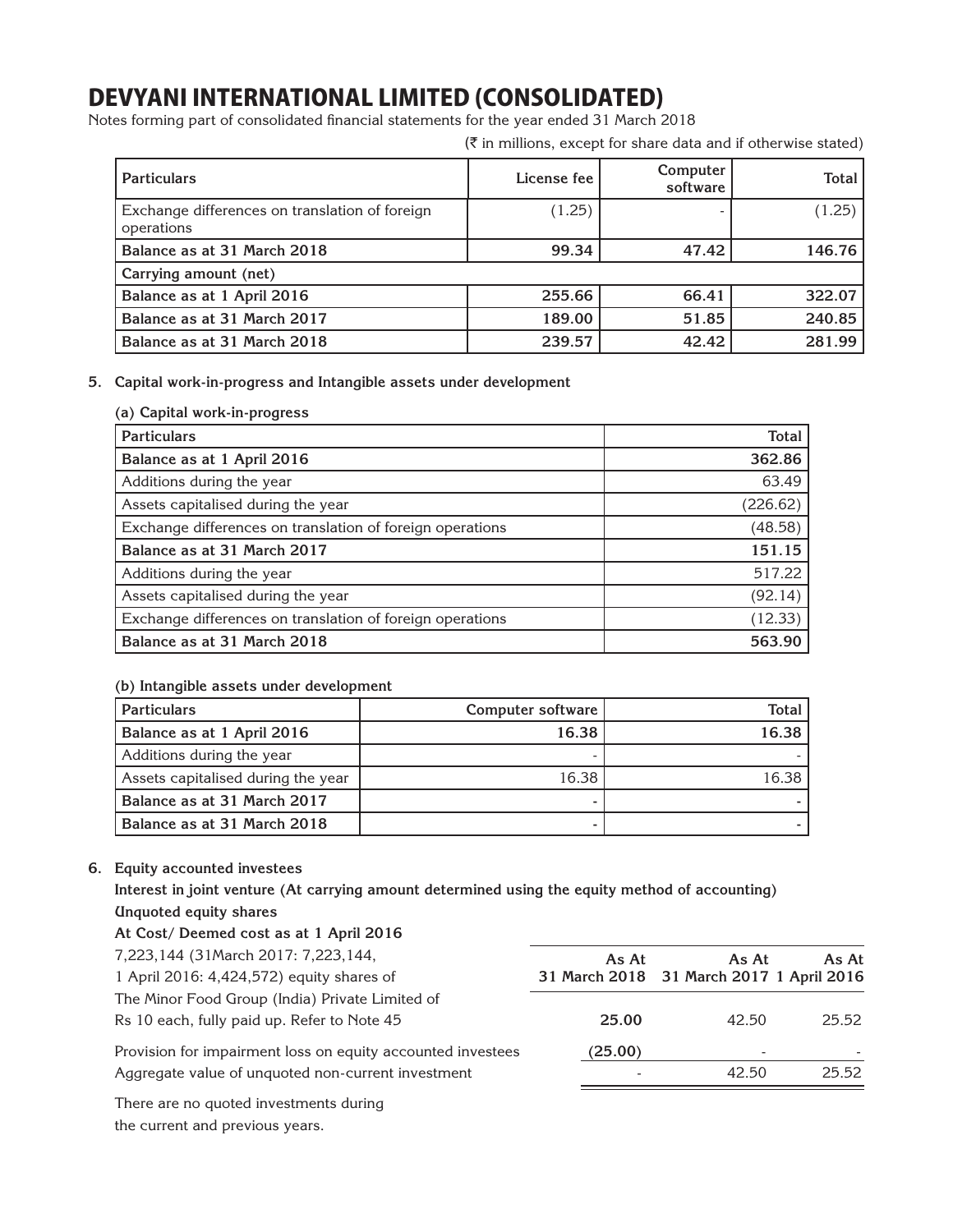Notes forming part of consolidated financial statements for the year ended 31 March 2018

 $(\bar{\tau})$  in millions, except for share data and if otherwise stated)

Information about the Group's exposure to credit and market risks, and fair value measurement, is included in Note 34.

## **7. Loans**

(Unsecured, considered good, unless otherwise stated)

|                   |                           | Non-current               |                          | Current                   |                           |                          |  |
|-------------------|---------------------------|---------------------------|--------------------------|---------------------------|---------------------------|--------------------------|--|
|                   | As at<br>31 March<br>2018 | As at<br>31 March<br>2017 | As at<br>1 April<br>2016 | As at<br>31 March<br>2018 | As at<br>31 March<br>2017 | As at<br>1 April<br>2016 |  |
| Security deposits | 399.43                    | 284.39                    | 289.63                   | 59.45                     | 78.72                     | 79.42                    |  |
|                   | 399.43                    | 284.39                    | 289.63                   | 59.45                     | 78.72                     | 79.42                    |  |

## **8. Other financial assets**

(Unsecured, considered good, unless otherwise stated)

|                                                                                             |                           | Non-current               |                          | Current                   |                           |                          |
|---------------------------------------------------------------------------------------------|---------------------------|---------------------------|--------------------------|---------------------------|---------------------------|--------------------------|
|                                                                                             | As at<br>31 March<br>2018 | As at<br>31 March<br>2017 | As at<br>1 April<br>2016 | As at<br>31 March<br>2018 | As at<br>31 March<br>2017 | As at<br>1 April<br>2016 |
| Bank deposits (due for maturity<br>after 12 months from the<br>reporting date) <sup>^</sup> | 41.17                     | 18.18                     | 17.25                    |                           |                           |                          |
| Interest accrued but not due on<br>bank deposits                                            | 1.92                      | 1.52                      | 1.31                     | 0.34                      | 0.13                      | 0.24                     |
| Other receivable                                                                            |                           |                           |                          | 1.03                      | 1.76                      | 2.00                     |
|                                                                                             | 43.09                     | 19.70                     | 18.56                    | 1.37                      | 1.89                      | 2.24                     |

^Bank deposits Rs.41.17 (31 March 2017: Rs. 18.18 , 1 April 2016: Rs. 17.25) as deposits with banks under lien. These deposits are used for issuing letter of credit/ standby letter of credit/ bank guarantees.

## **9. Other assets**

(Unsecured, considered good, unless otherwise stated)

|                                                   |                           | Non-current               |                          |                           | Current                   |                          |  |
|---------------------------------------------------|---------------------------|---------------------------|--------------------------|---------------------------|---------------------------|--------------------------|--|
|                                                   | As at<br>31 March<br>2018 | As at<br>31 March<br>2017 | As at<br>1 April<br>2016 | As at<br>31 March<br>2018 | As at<br>31 March<br>2017 | As at<br>1 April<br>2016 |  |
| Capital advances                                  | 36.78                     | 35.44                     | 16.69                    |                           |                           |                          |  |
| Prepaid expenses                                  | 5.18                      | 4.86                      | 8.09                     | 72.18                     | 56.51                     | 88.61                    |  |
| Deferred rent                                     | 192.92                    | 183.06                    | 197.11                   | 28.92                     | 26.43                     | 26.07                    |  |
| Security deposits                                 | 0.75                      | 0.37                      | 0.29                     | 0.93                      |                           |                          |  |
| Balance with statutory/<br>government authorities | 12.96                     | 9.86                      | 10.00                    | 127.48                    | 8.52                      | 7.59                     |  |
| Advances to employees                             |                           |                           |                          | 0.72                      | 1.53                      | 7.60                     |  |
| Advance to suppliers                              | 0.06                      |                           |                          | 70.04                     | 51.85                     | 25.12                    |  |
| Other receivables                                 |                           |                           |                          | 0.11                      | 0.24                      | 0.37                     |  |
|                                                   | 248.65                    | 233.59                    | 232.18                   | 300.38                    | 145.08                    | 155.36                   |  |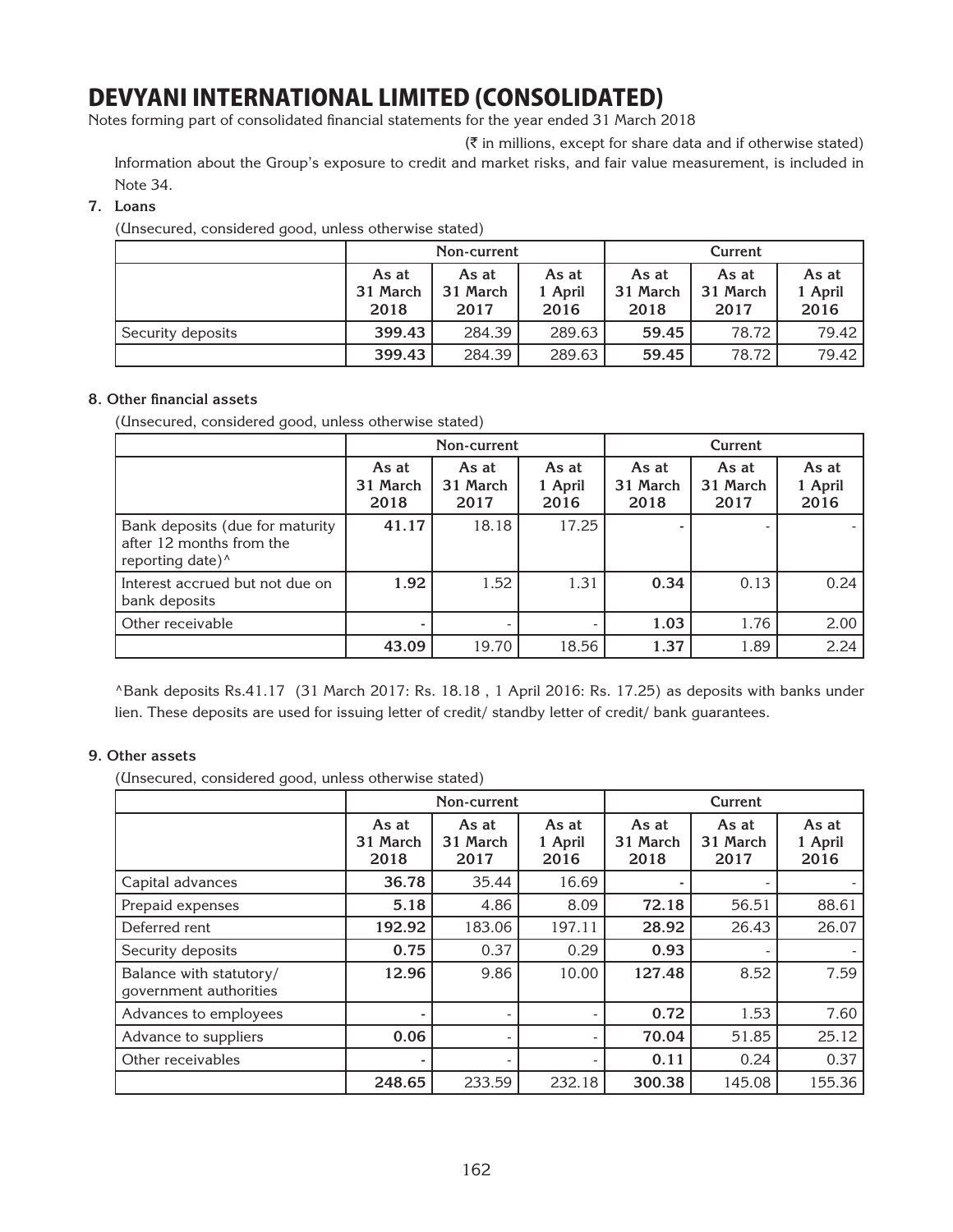Notes forming part of consolidated financial statements for the year ended 31 March 2018

 $(\bar{\tau}$  in millions, except for share data and if otherwise stated)

|                                                                                                                                                              | As At<br>31 March 2018 | As At<br>31 March 2017 1 April 2016 | As At            |
|--------------------------------------------------------------------------------------------------------------------------------------------------------------|------------------------|-------------------------------------|------------------|
| 10. Inventories<br>(Valued at the lower of cost and net realisable value)                                                                                    |                        |                                     |                  |
| Raw materials including packaging materials<br>[including goods-in-transit of Rs. 22.54                                                                      |                        |                                     |                  |
| (31 March 2017: Rs.18.50, 1 April 2016: Rs. 33.01)]                                                                                                          | 314.92                 | 339.31                              | 347.77           |
| Stock-in-trade                                                                                                                                               | 131.40<br>446.32       | 339.31                              | 347.77           |
| 11. Trade receivables                                                                                                                                        |                        |                                     |                  |
| (Unsecured, considered good, unless otherwise stated)                                                                                                        |                        |                                     |                  |
| - Considered good                                                                                                                                            | 184.05                 | 178.01                              | 151.35           |
| - Considered doubtful                                                                                                                                        | 25.63                  | 25.63                               | 0.46             |
|                                                                                                                                                              | 209.68                 | 203.64                              | 151.81           |
| Less: Impairment allowances for doubtful receivables                                                                                                         | (25.63)<br>184.05      | (25.63)<br>178.01                   | (0.46)<br>151.35 |
| Trade receivables includes receivables from related parties<br>amounting Rs. 24.28 (31 March 2017: Rs. 15.07;<br>1 April 2016: Rs. 8.64). (Refer to Note 36) |                        |                                     |                  |
| The carrying amount of trade receivables approximates<br>their fair value, is included in Note 34.                                                           |                        |                                     |                  |
| The Group's exposure to credit and currency risks, and<br>impairment allowances related to trade<br>receivables is disclosed in Note 34.                     |                        |                                     |                  |
| 12. Cash and cash equivalents                                                                                                                                |                        |                                     |                  |
| Balance with banks:                                                                                                                                          |                        |                                     |                  |
| - On current accounts                                                                                                                                        | 380.41                 | 334.11                              | 393.75           |
| Cheques on hand                                                                                                                                              |                        | 3.94                                | 12.18            |
| Cash in hand<br>Cash in transit                                                                                                                              | 40.43<br>22.19         | 26.35<br>6.93                       | 19.70<br>34.00   |
|                                                                                                                                                              | 443.03                 | 371.33                              | 459.63           |
|                                                                                                                                                              |                        |                                     |                  |
| 13. Bank balances other than cash and cash equivalents<br>Other bank balances                                                                                |                        |                                     |                  |
| - On deposit accounts*                                                                                                                                       | 4.70                   | 3.52                                | 4.60             |
|                                                                                                                                                              | 4.70                   | 3.52                                | 4.60             |
|                                                                                                                                                              |                        |                                     |                  |

\*Bank deposits Rs.4.70 (31 March 2017: Rs. 3.52 and 1 April 2016: Rs. 4.60) as deposits with banks under lien. These deposits are used for issuing letter of credit/ standby letter of credit/ bank guarantees.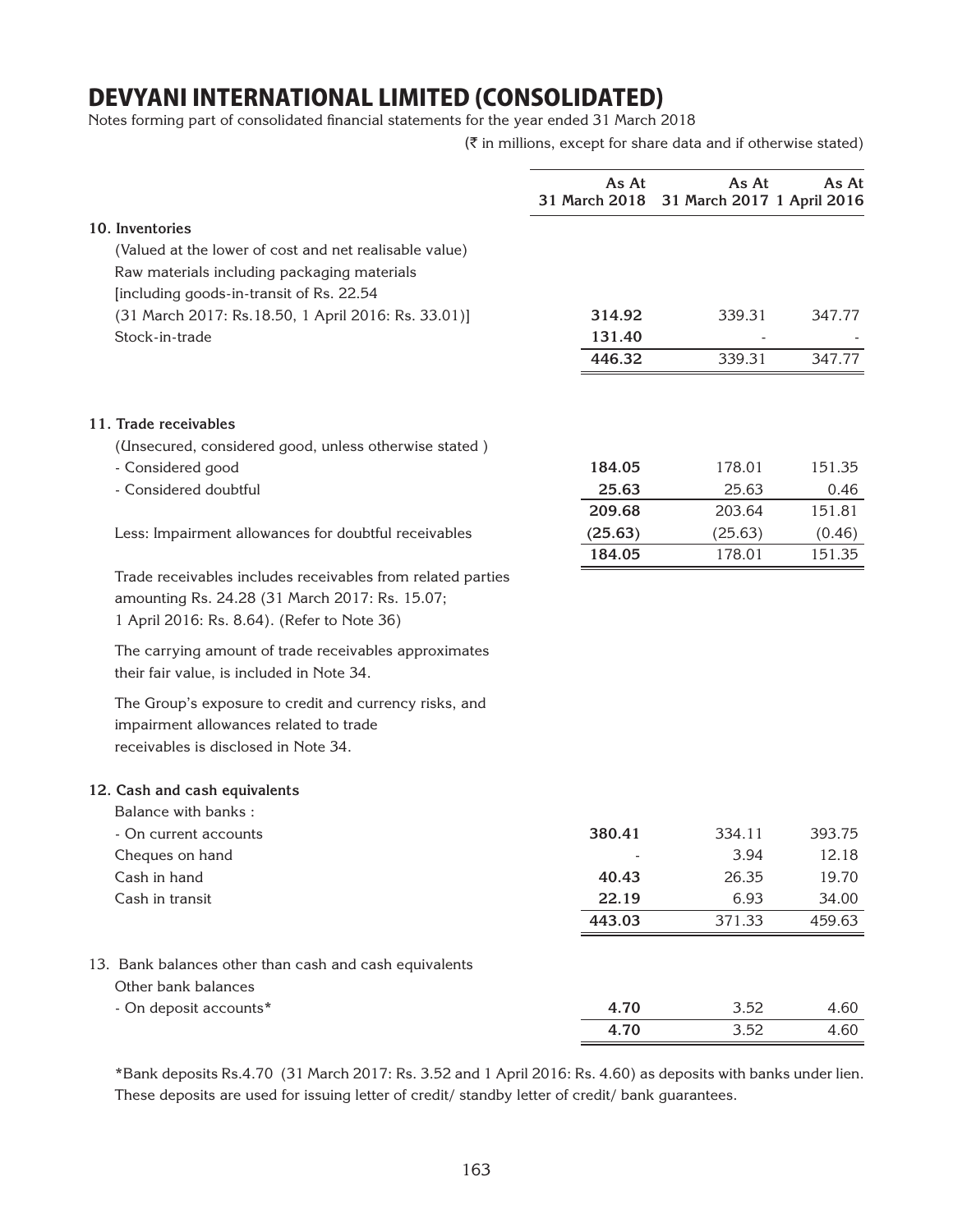Notes forming part of consolidated financial statements for the year ended 31 March 2018

 $(\bar{\bar{\zeta}})$  in millions, except for share data and if otherwise stated)

|                                                         | As At<br>As At |                                          | As At    |  |
|---------------------------------------------------------|----------------|------------------------------------------|----------|--|
|                                                         |                | 31 March 2018 31 March 2017 1 April 2016 |          |  |
| 14 Equity share capital                                 |                |                                          |          |  |
| Authorised capital                                      |                |                                          |          |  |
| 125,000,000 (31 March 2017: 125,000,000,                |                |                                          |          |  |
| 1 April 2016 125,000,000) equity shares of Rs. 10 each  | 1,250.00       | 1.250.00                                 | 1,250.00 |  |
|                                                         | 1,250.00       | 1.250.00                                 | 1,250.00 |  |
| Issued, subscribed and paid -up                         |                |                                          |          |  |
| 106,166,666 (31 March 2017: 106,166,666,                |                |                                          |          |  |
| 1 April 2016: 106,166,666) equity shares of Rs. 10 each | 1,061.67       | 1.061.67                                 | 1.061.67 |  |
|                                                         | 1.061.67       | 1,061.67                                 | 1.061.67 |  |
|                                                         |                |                                          |          |  |

a) Reconciliation of the equity shares outstanding at the beginning and at the end of the year:

|                                              | As at 31 March 2018 |          | As at 31 March 2017 |          |  |  |
|----------------------------------------------|---------------------|----------|---------------------|----------|--|--|
|                                              | No. of shares       | Amount   | No. of shares       | Amount   |  |  |
| Equity shares issued, subscribed and paid up |                     |          |                     |          |  |  |
| At the beginning of the year                 | 106,166,666         | 1.061.67 | 106,166,666         | 1,061.67 |  |  |
| At the end of the year                       | 106,166,666         | 1,061.67 | 106,166,666         | 1,061.67 |  |  |

## **b) Rights, preferences and restrictions attached to equity shares**

The Company has only one class of equity share having a par value of Rs. 10 per share. Each holder of the equity share is entitled to one vote per share and is entitled to dividend, declared if any. The paid up equity shares of the Company rank pari-passu in all respects, including dividend. The final dividend proposed by the Board of Directors is subject to the approval of the shareholders in the ensuing Annual General Meeting. In the event of liquidation of the Company, the holders of the equity shares will be entitled to remaining assets of the Company, after distribution of all preferential amounts, if any. The distribution will be in proportion to the number of equity shares held by the shareholders.

## **c) Shares reserved for issue under options and contracts:**

For terms and other details of shares reserved for issue under Employee Stock Option Scheme ("ESOS") of the Company. (Refer to Note 38)

|  |  |  |  |  |  | d) Shares held by holding/ultimate holding company and/or their subsidiaries/associates |
|--|--|--|--|--|--|-----------------------------------------------------------------------------------------|
|--|--|--|--|--|--|-----------------------------------------------------------------------------------------|

|                                                                     |               | As at 31 March 2018<br>As at 31 March 2017<br>As at 1 April 2016 |               |                           |               |                           |
|---------------------------------------------------------------------|---------------|------------------------------------------------------------------|---------------|---------------------------|---------------|---------------------------|
|                                                                     | No. of shares | % holding in<br>the class                                        | No. of shares | % holding in<br>the class | No. of shares | % holding in<br>the class |
| Equity shares of Rs. 10 each fully paid-up held by:                 |               |                                                                  |               |                           |               |                           |
| -RJ Corp<br>Limited,<br>holding and<br>ultimate holding<br>company* | 81,108,607    | 76.40                                                            | 74,575,274    | 70.24                     | 74,575,274    | 70.24                     |
|                                                                     | 81,108,607    | 76.40                                                            | 74,575,274    | 70.24                     | 74,575,274    | 70.24                     |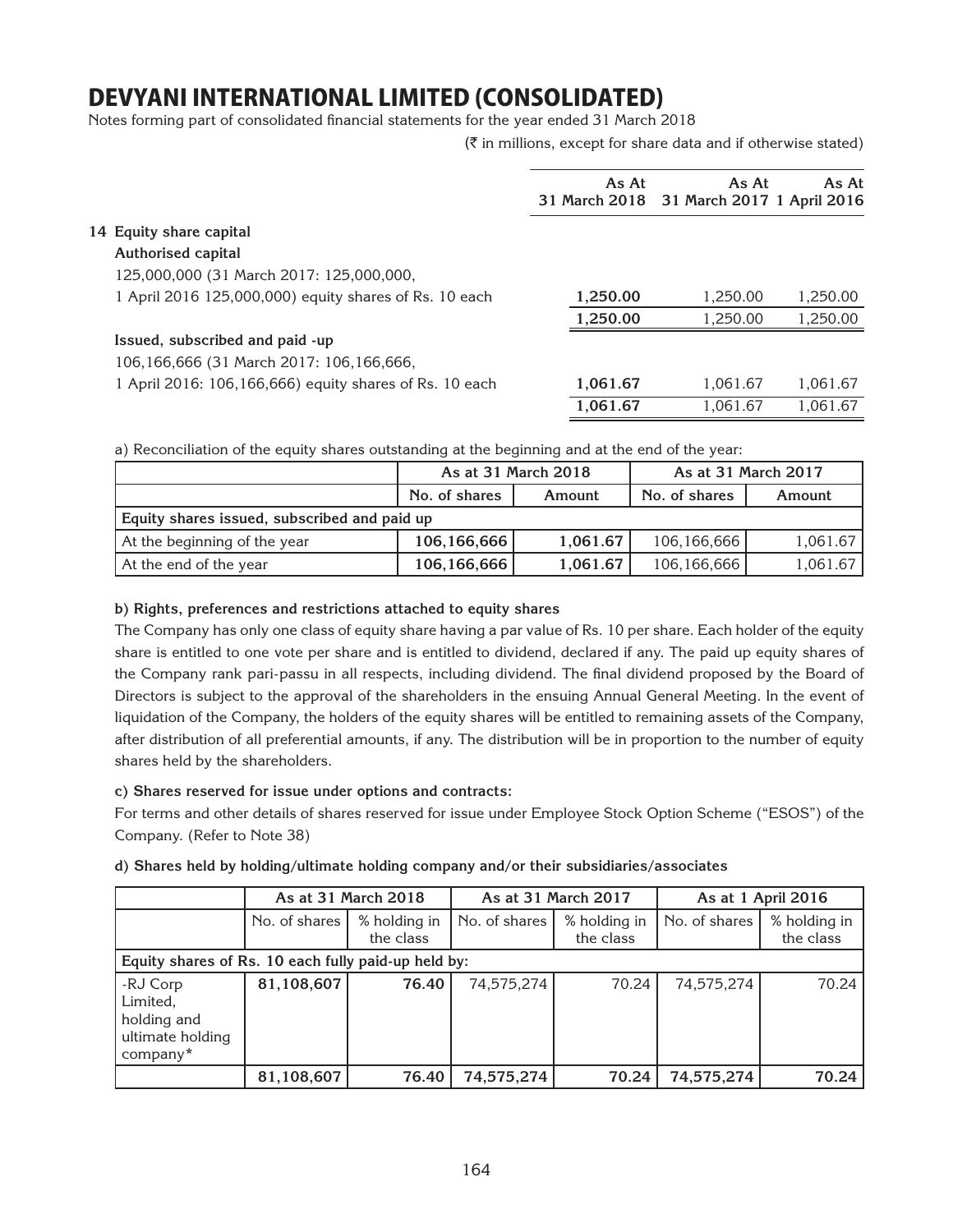Notes forming part of consolidated financial statements for the year ended 31 March 2018

 $(\bar{\tau})$  in millions, except for share data and if otherwise stated) \*Pursuant to the Scheme of Amalgamation passed by National Company Law Tribunal, New Delhi vide its judgment dated 1 September 2017, Devyani Overseas Private Limited ("DOPL"), Devyani Enterprises Private Limited ("DEPL"), Universal Dairy Products Private Limited ("UDPPL") (collectively "Transferor companies") were amalgamated with RJ Corp Limited with effect from 1 April 2016. Consequently, 42,217,774 equity shares of the Company held by Transferor companies i.e. (DOPL - 13,562,200, DEPL- 26,752,050 and UDPPL-1,903,524), were transferred to RJ Corp Limited.

|                                                     |               | As at 31 March 2018       |               | As at 31 March 2017       |               | As at 1 April 2016        |
|-----------------------------------------------------|---------------|---------------------------|---------------|---------------------------|---------------|---------------------------|
|                                                     | No. of shares | % holding in<br>the class | No. of shares | % holding in<br>the class | No. of shares | % holding in<br>the class |
| Equity shares of Rs. 10 each fully paid-up held by: |               |                           |               |                           |               |                           |
| -RJ Corp<br>Limited#                                | 81,108,607    | 76.40                     | 74,575,274    | 70.24                     | 74,575,274    | 70.24                     |
| -Dunearn<br>Investments<br>(Mauritius) Pte<br>Ltd.  | 16,333,333    | 15.38                     | 16,333,333    | 15.38                     | 16,333,333    | 15.38                     |
| -Varun Jaipuria                                     | 7,004,726     | 6.60                      | 7,004,726     | 6.60                      | 7,004,726     | 6.60                      |
| -IDBI Trusteeship<br>Services Limited               | ۰             |                           | 6,533,333     | 6.15                      | 6,533,333     | 6.15                      |

## **e) Particulars of shareholders holding more than 5% shares in the Company**

#Refer to Note 14 (d) above.

**f) Aggregate number of bonus shares issued during the period of five years immediately preceding the reporting date:**

 During the year ended 31 March 2012, the Company issued bonus shares, representing equity shares of Rs. 10 each. Equity shares were allotted as fully paid bonus shares by capitalisation of securities premium and capital reserve.

Details of bonus shares issued during the period of last 5 years is as under:

| <b>Particulars</b>                                            | No. of shares |
|---------------------------------------------------------------|---------------|
| - Bonus shares on opening shares 1:3.3                        | 33,000,000    |
| - Bonus share after private placement and its bonus issue 1:1 | 46.550.000    |
| 15 Other equity                                               | 79,550,000    |

**a Reserve and Surplus**

| <b>Particulars</b>                                               | As at<br>31 March<br>2018 | As at<br>31 March<br>2017 | As at<br>1 April 2016 |
|------------------------------------------------------------------|---------------------------|---------------------------|-----------------------|
| Securities premium                                               | 4,632.61                  | 4,632.61                  | 4,632.61              |
| General reserve                                                  | 5.47                      | 5.47                      | 5.47                  |
| Retained earnings                                                | (4,947.60)                | (5,394.22)                | (4, 189.11)           |
| Employee stock options outstanding account<br>(Refer to Note 38) | 110.89                    | 108.16                    | 84.75                 |
| Exchange differences on translation of foreign<br>operations     | 528.32                    | 457.91                    | 203.71                |
| <b>Total</b>                                                     | 329.69                    | (190.07)                  | 737.43                |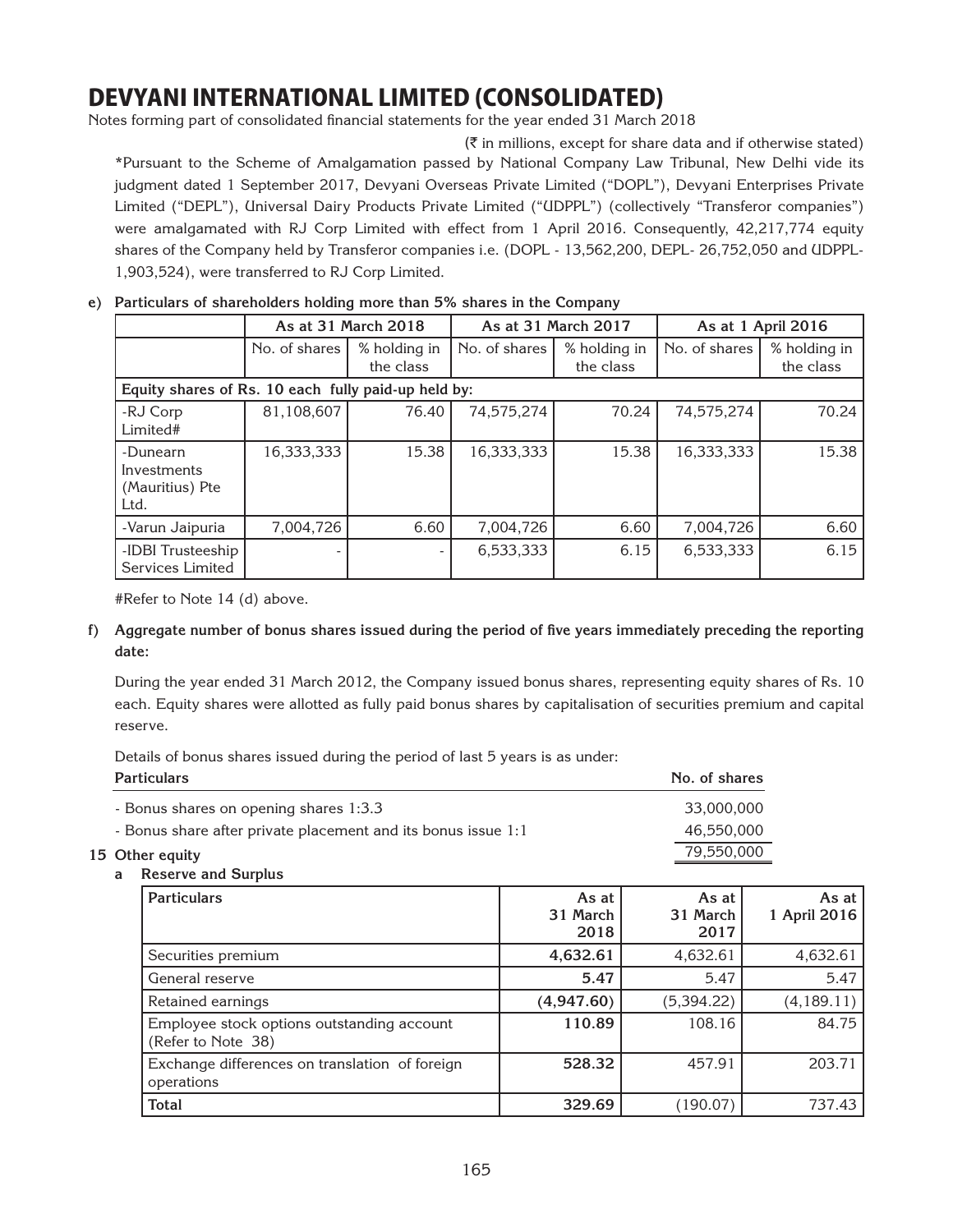Notes forming part of consolidated financial statements for the year ended 31 March 2018

| Particulars                                                                                 | For the year ended<br>31 March 2018 | For the year ended<br>31 March 2017 |  |
|---------------------------------------------------------------------------------------------|-------------------------------------|-------------------------------------|--|
| (i) Securities premium                                                                      |                                     |                                     |  |
| Balance at the beginning of the year                                                        | 4,632.61                            | 4,632.61                            |  |
| Balance at the end of the year                                                              | 4,632.61                            | 4,632.61                            |  |
| Securities premium is used to record the                                                    |                                     |                                     |  |
| premium on issue of shares. It is utilised in accordance                                    |                                     |                                     |  |
| with the provisions of the Companies Act, 2013.                                             |                                     |                                     |  |
| (ii) General reserve                                                                        |                                     |                                     |  |
| Balance at the beginning of the year                                                        | 5.47                                | 5.47                                |  |
| Balance at the end of the year                                                              | 5.47                                | 5.47                                |  |
| General reserve are free reserves of the Group which are kept                               |                                     |                                     |  |
| aside out of the Group's profit to meet the future requirements as and                      |                                     |                                     |  |
| when they arise. The Group had transferred a portion of profit after                        |                                     |                                     |  |
| tax to general reserve pursuant to the earlier provisions of the                            |                                     |                                     |  |
| Companies Act, 1956.                                                                        |                                     |                                     |  |
| (iii) Retained earnings                                                                     |                                     |                                     |  |
| Balance at the beginning of the year                                                        | (5,394.22)                          | (4, 189.11)                         |  |
| Add: Profit /(Loss) for the year                                                            | 459.71                              | (1,200.77)                          |  |
| Add: Transferred from other comprehensive income -                                          |                                     |                                     |  |
| Remeasurement of defined benefit plans (net of tax)                                         | (13.09)                             | (4.34)                              |  |
| Balance at the end of the year                                                              | (4,947.60)                          | (5,394.22)                          |  |
| (iv) Employee stock option outstanding account                                              |                                     |                                     |  |
| Balance at the beginning of the year                                                        | 108.16                              | 84.75                               |  |
| Transfer to Employee Stock Options Outstanding account                                      | 2.73                                | 23.41                               |  |
| Balance at the end of the year                                                              | 110.89                              | 108.16                              |  |
| Employee stock option outstanding account is used to                                        |                                     |                                     |  |
| record the impact of employee stock option schemes.                                         |                                     |                                     |  |
| Refer to Note 38 for further details of these plans.                                        |                                     |                                     |  |
| b<br>Other comprehensive income -                                                           |                                     |                                     |  |
| Remeasurement of defined benefit plan (net of tax)                                          |                                     |                                     |  |
| Other comprehensive income for the year                                                     |                                     |                                     |  |
| Balance at the beginning of the year                                                        |                                     |                                     |  |
| Actuarial losses on defined benefit plan for the year                                       |                                     |                                     |  |
| (net of tax) (Refer to Note-43)                                                             | (13.09)                             | (4.34)                              |  |
| Transferred to retained earnings                                                            | 13.09                               | 4.34                                |  |
| Balance at the end of the year                                                              |                                     |                                     |  |
| Other comprehensive income - Exchange differences of translation of foreign operations<br>C |                                     |                                     |  |

| <u>Uther comprendibite income - Exchange unicrences or translation or foreign operations</u> |        |        |
|----------------------------------------------------------------------------------------------|--------|--------|
| Balance at the beginning of the year                                                         | 457.91 | 203.71 |
| For the year                                                                                 | 70.41  | 254.20 |
| Balance at the end of the year                                                               | 528.32 | 457.91 |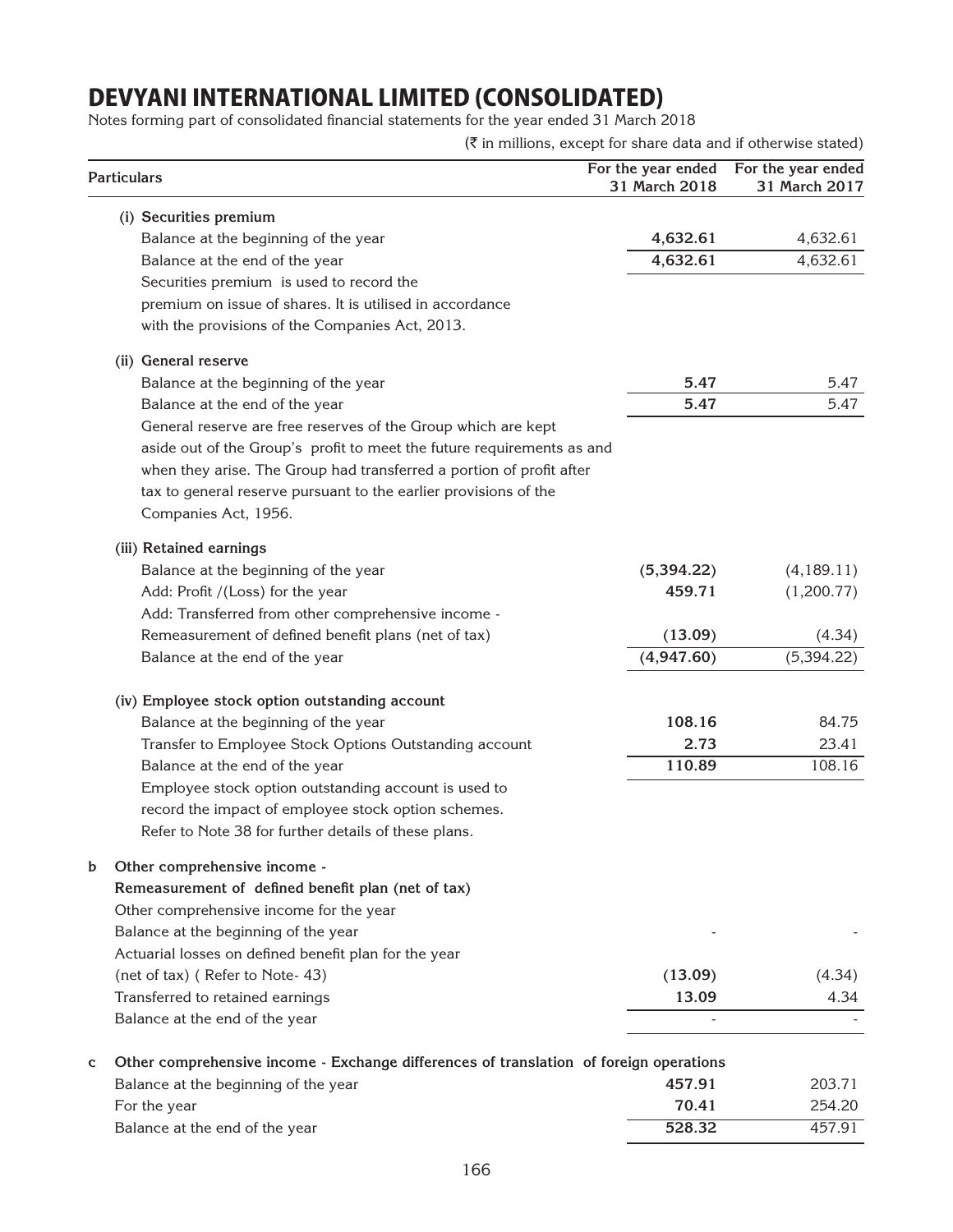Notes forming part of consolidated financial statements for the year ended 31 March 2018

 $(\bar{\tau})$  in millions, except for share data and if otherwise stated)

## **16. Borrowings**

|             | The manufacturer of the course and the model which wise stated to |
|-------------|-------------------------------------------------------------------|
| Non-current | Current                                                           |

|                                                                                                 |                           | Non-current               |                          | Current                   |                           |                          |
|-------------------------------------------------------------------------------------------------|---------------------------|---------------------------|--------------------------|---------------------------|---------------------------|--------------------------|
|                                                                                                 | As at<br>31 March<br>2018 | As at<br>31 March<br>2017 | As at<br>1 April<br>2016 | As at<br>31 March<br>2018 | As at<br>31 March<br>2017 | As at<br>1 April<br>2016 |
| Term loans (secured) from Bank / Financial institutions                                         |                           |                           |                          |                           |                           |                          |
| Indian rupee term loans                                                                         | 1,697.90                  | 1,376.13                  | 1,421.08                 | 574.20                    | 549.09                    | 378.77                   |
| Foreign currency term loans                                                                     | 400.38                    | 57.43                     | 315.89                   | 7.33                      | 308.73                    | 393.62                   |
| Redeemable, non-cumulative,<br>non-convertible preference shares<br>(unsecured)                 | 100.29                    | 66.66                     | 41.44                    |                           |                           |                          |
| <b>Unsecured term loans from others</b>                                                         |                           |                           |                          |                           |                           |                          |
| From Chellarams Plc                                                                             | 520.38                    | 604.17                    | 595.69                   |                           |                           |                          |
| From High Street Food<br>Services Private Limited                                               |                           | 3.20                      | 22.41                    | 0.39                      | 19.21                     | 19.21                    |
|                                                                                                 | 2,718.95                  | 2,107.59                  | 2,396.51                 | 581.92                    | 877.03                    | 791.60                   |
| Less. Current portion of long-term<br>borrowings disclosed under other<br>financial liabilities |                           |                           |                          | 581.92                    | 877.03                    | 791.60                   |
|                                                                                                 | 2,718.95                  | 2,107.59                  | 2,396.51                 |                           |                           |                          |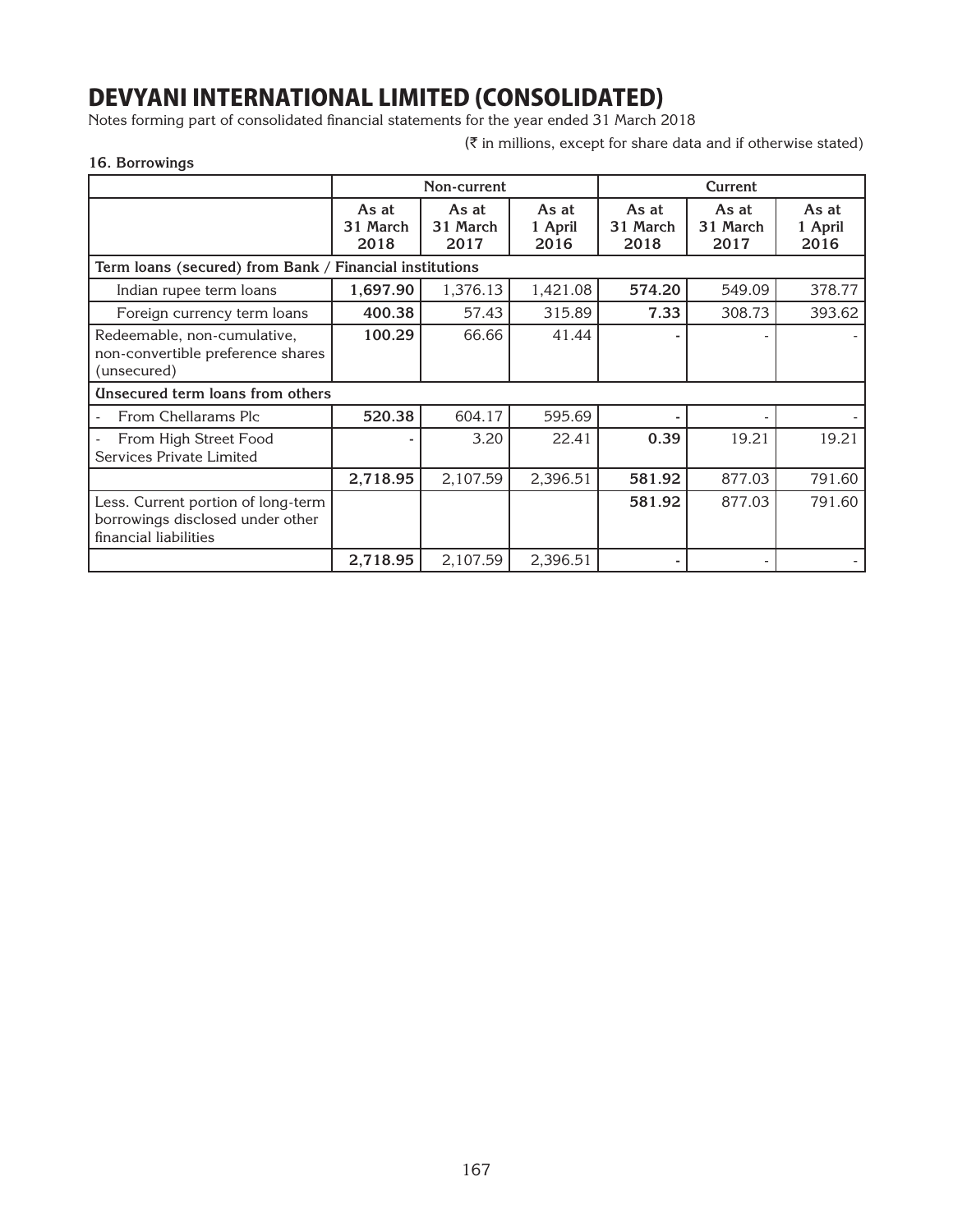Notes forming part of consolidated financial statements for the year ended 31 March 2018

| $\overline{\mathbf{s}}$ .<br><b>No</b> | Loan terms                                                                                                                                                                                                                                                                                                                                                                                                                                                                                                                                                                                                                                                        | Remaining contractual liability as at<br>respective reporting date                                                                                                                                                                                                                                                                                              | As at<br>31 March<br>2018 | As at<br>31 March<br>2017 | As at<br>1 April<br>2016 |
|----------------------------------------|-------------------------------------------------------------------------------------------------------------------------------------------------------------------------------------------------------------------------------------------------------------------------------------------------------------------------------------------------------------------------------------------------------------------------------------------------------------------------------------------------------------------------------------------------------------------------------------------------------------------------------------------------------------------|-----------------------------------------------------------------------------------------------------------------------------------------------------------------------------------------------------------------------------------------------------------------------------------------------------------------------------------------------------------------|---------------------------|---------------------------|--------------------------|
| $\mathbf{1}$                           | The term loan amounting to Rs.<br>600 was taken from IndusInd Bank<br>Limited during the year ended 31<br>March 2013. The tenure of the loan<br>is 72 months with moratorium of 12<br>months.                                                                                                                                                                                                                                                                                                                                                                                                                                                                     | The term loan is repayable in<br>remaining 1 instalment during 2018-<br>19-Rs. 14.06<br>Period of maturity from the balance<br>sheet date is 2 months.<br>The term loan is repayable in 5                                                                                                                                                                       | 14.05                     | 70.27                     |                          |
|                                        | The rate of Interest is Indusind base<br>rate minus 0.7%, presently 9.9% per<br>annum payable monthly (31 March<br>2017 : 9.9% per annum payable<br>monthly. Prior to 9 March 2017:<br>11.20% p.a uptill 8 March 2017 and<br>11.25% p.a uptill 16 January 2017<br>and 1 April 2016 : 11.25% p.a.<br>payable monthly).                                                                                                                                                                                                                                                                                                                                             | quarterly instalments as below<br>mentioned:<br>- 4 instalments during 2017-18 - Rs.<br>14.06 each<br>- 1 instalment during 2018-19-Rs.<br>14.06<br>Period of maturity from the balance<br>sheet date is 14 months.                                                                                                                                             |                           |                           |                          |
|                                        | The term loan is secured by :<br>Primary security: First pari passu<br>charge by way of hypothecation<br>of the Company's entire moveable<br>property, plant and equipment both<br>present and future.<br>Collateral Security: Pari passu first<br>equitable mortgage by way of charge<br>on the Company's unit setup at Plot<br>No. 18, Sector-35, Industrial estate,<br>Gurugram.<br>Second pari passu charge by way of<br>hypothecation on the entire current<br>assets of the Company.<br>Note : The outstanding balance of<br>borrowings is net of unamortised<br>transaction cost of Rs. 0.01 (31 March<br>2017: Rs. 0.03 and 1 April 2016: Rs.<br>$0.11$ . | The term loan is repayable in 9<br>quarterly instalments as below<br>mentioned:<br>- 1 instalment during 2016-17-Rs.<br>11.25 each<br>- 3 instalments during 2016-17-Rs.<br>14.06 each<br>- 4 instalment during 2017-18-Rs.<br>14.06 each<br>- 1 instalment during 2018-19-Rs.<br>14.06 each<br>Period of maturity from the balance<br>sheet date is 26 months. |                           |                           | 123.62                   |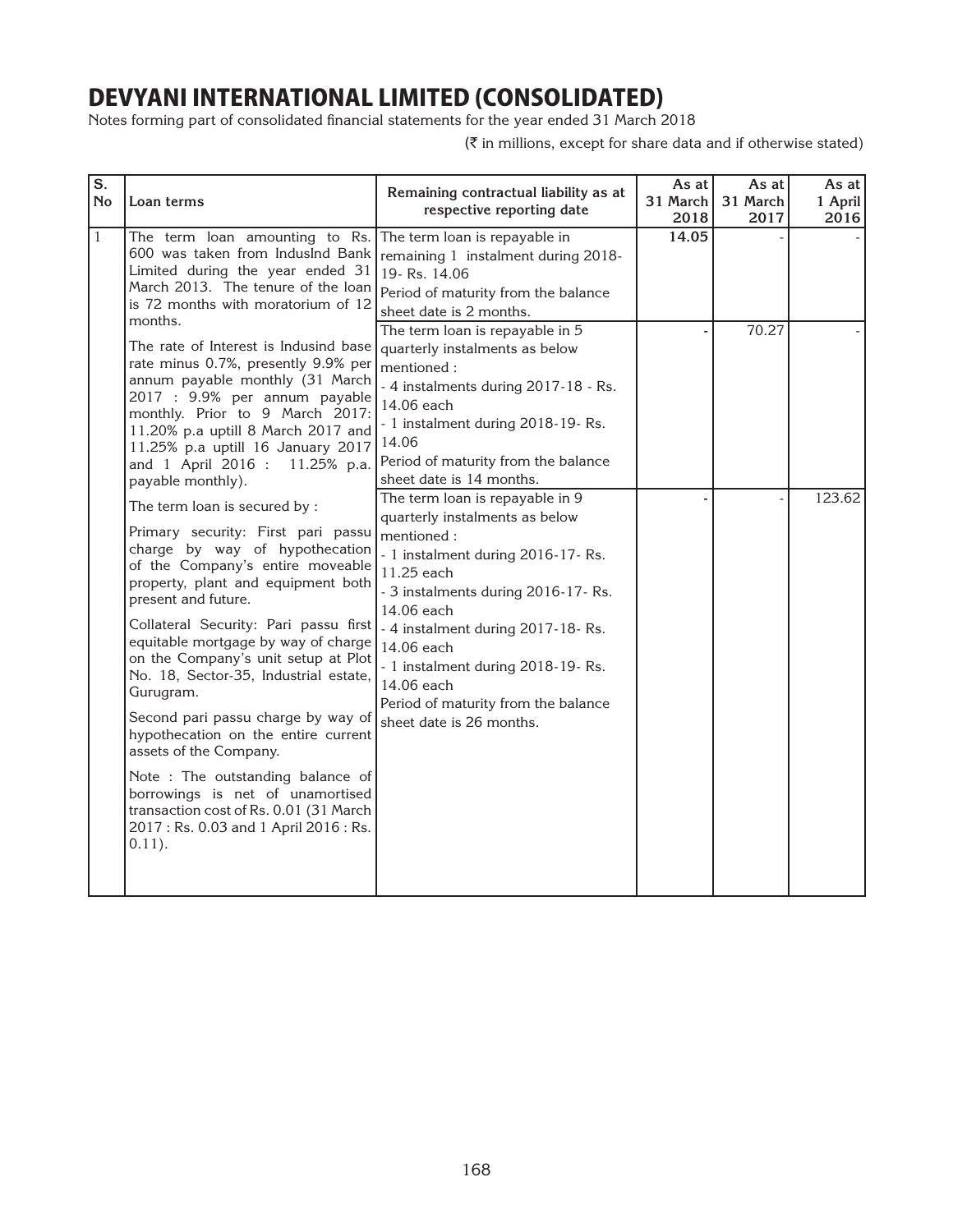Notes forming part of consolidated financial statements for the year ended 31 March 2018

| S.<br><b>No</b> | Loan terms                                                                                                                                                                                                                                                                                                                                                                                                                                                                                                                                                                     | Remaining contractual liability as at<br>respective reporting date                                                                                                                                                                                                                                                                                                                      | As at<br>31 March<br>2018 | As at<br>31 March<br>2017 | As at<br>1 April<br>2016 |
|-----------------|--------------------------------------------------------------------------------------------------------------------------------------------------------------------------------------------------------------------------------------------------------------------------------------------------------------------------------------------------------------------------------------------------------------------------------------------------------------------------------------------------------------------------------------------------------------------------------|-----------------------------------------------------------------------------------------------------------------------------------------------------------------------------------------------------------------------------------------------------------------------------------------------------------------------------------------------------------------------------------------|---------------------------|---------------------------|--------------------------|
| $\mathbf{2}$    | The term loan amounting to Rs. 1,000 The term loan is repayable in $15$<br>was taken from Axis Bank Limited,<br>loan draw down amounting to Rs. 500   mentioned :<br>during the year ended 31 March 2017<br>and Rs 500 during the year ended 31<br>March 2016. The tenure of the loan<br>is 48 months.<br>The interest rate applicable is Axis<br>Bank base rate $+1.30$ % presently<br>9.50 % p.a. payable monthly.(31<br>March 2017 : 10.80% p.a. payable<br>monthly and 1 April 2016: Axis bank<br>base rate +1.30% ( 10.80% p.a.)<br>payable monthly). Interest rate to be | quarterly instalments as below<br>- 4 instalments during 2018-19 - Rs.<br>50 each<br>- 4 instalments during 2019-20 - Rs.<br>60 each<br>- 4 instalments during 2020-21 - Rs.<br>60 each<br>- 3 instalments during 2021-22 - Rs.<br>60 each<br>Period of maturity from the balance<br>sheet date is 45 months.                                                                           | 856.44                    |                           |                          |
|                 | reset on an annual basis.<br>The term loan is secured by :<br>Primary Security: First pari passu<br>charge by way of hypothecation of<br>Company's entire moveable<br>the<br>property, plant and equipment both<br>present and future.<br>Collateral Security: Pari passu first   - 4 instalments during 2020-21 - Rs.<br>charge by way of equitable mortgage 60 each<br>on the Company's unit setup at Plot   - 3 instalments during 2021-22 - Rs.<br>No. 18, Sector-35, Industrial estate, 60 each<br>Gurugram.                                                              | The term loan is repayable in 19<br>quarterly instalments as below<br>mentioned:<br>- 4 instalments during 2017-18 - Rs.<br>20 each<br>- 4 instalments during 2018-19 - Rs.<br>50 each<br>- 4 instalments during 2019-20 - Rs.<br>60 each                                                                                                                                               |                           | 934.82                    |                          |
|                 | Second pari passu charge by way of<br>hypothecation on the entire current<br>assets of the Company.<br>Note : The outstanding balance of mentioned :<br>borrowings is net of unamortised   - 3 instalments during 2016-17 - Rs.<br>transaction cost of Rs. 3.56<br>(31)<br>March 2017: Rs. 5.18 and 1 April   - 4 instalments during 2017-18 - Rs.<br>$2016$ : Rs. 5.83).                                                                                                                                                                                                      | Period of maturity from the balance<br>sheet date is 57 months.<br>The term loan is repayable in 14<br>quarterly instalments as below<br>20 each<br>20 each<br>- 4 instalments during 2018-19 - Rs.<br>50 each<br>- 2 instalments during 2019-20 - Rs.<br>60 each<br>- 1 instalments during 2019-20 - Rs.<br>40 each<br>Period of maturity from the balance<br>sheet date is 48 months. |                           |                           | 494.17                   |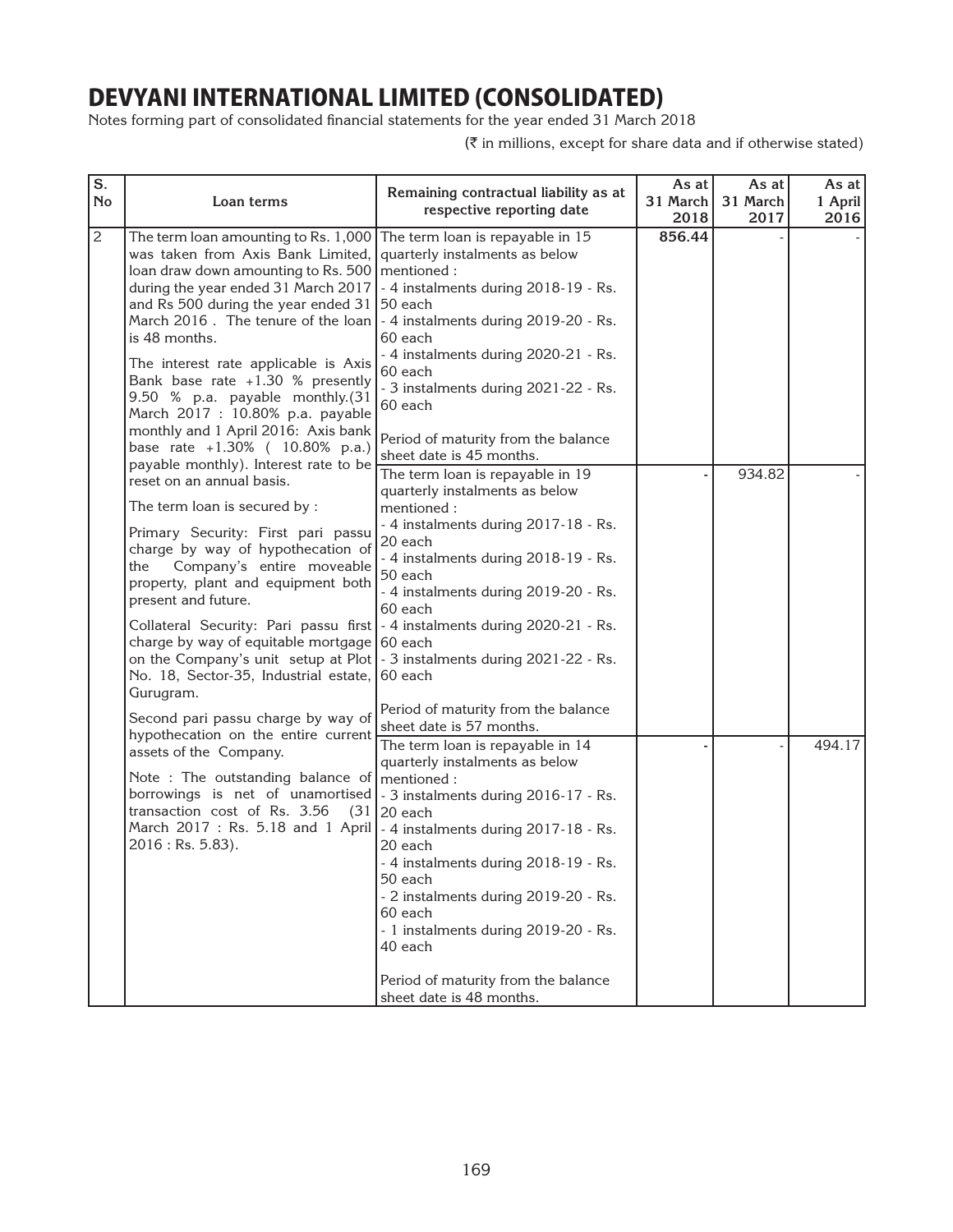Notes forming part of consolidated financial statements for the year ended 31 March 2018

| S.<br><b>No</b> | Loan terms                                                                                                                                                                                                                                                                                                                                                                     | Remaining contractual liability as at<br>respective reporting date                                                                                                                                                                                                                                                                                                        | As at<br>31 March<br>2018 | As at<br>31 March<br>2017 | As at<br>1 April<br>2016 |
|-----------------|--------------------------------------------------------------------------------------------------------------------------------------------------------------------------------------------------------------------------------------------------------------------------------------------------------------------------------------------------------------------------------|---------------------------------------------------------------------------------------------------------------------------------------------------------------------------------------------------------------------------------------------------------------------------------------------------------------------------------------------------------------------------|---------------------------|---------------------------|--------------------------|
| 3               | The term loan amounting to Rs. 300<br>was taken from Yes Bank Limited instalments as below mentioned :<br>during the year ended 31 March 2016.<br>The tenure of the loan is 73 months.<br>The interest rate applicable is 9.25%<br>p.a payable monthly (31 March<br>2017: 9.25% p.a payable monthly.<br>Prior to 24 January 2017: 10.75%<br>p.a. and 1 April 2016: 10.90% p.a. | The term loan is repayable in 5 annual<br>- 1 instalment during 2018-19- Rs. 60<br>- 1 instalment during 2019-20- Rs. 60<br>- 1 instalment during 2020-21 - Rs. 60<br>- 1 instalment during 2021-22- Rs. 60<br>- 1 instalment during 2022-23- Rs. 60<br>Period of maturity from the balance<br>sheet date is 49 months.                                                   | 300.00                    |                           |                          |
|                 | payable monthly).<br>The term loan was secured by:<br>- First pari passu charge on all movable<br>property, plant and equipment of the<br>Company both present and future.<br>-Second pari passu charge over all<br>current assets of the Company both<br>present and future.                                                                                                  | The term loan is repayable in 5 annual<br>instalments as below mentioned :<br>- 1 instalment during 2018 - 19 - Rs. 60<br>- 1 instalment during 2019 - 20 - Rs. 60<br>- 1 instalment during 2020 - 21 - Rs. 60<br>- 1 instalment during 2021 - 22 - Rs. 60<br>- 1 instalment during 2022 - 23 - Rs. 60<br>Period of maturity from the balance<br>sheet date is 61 months. |                           | 300.00                    |                          |
|                 | -First<br>charge<br>pari<br>passu<br>on<br>immovable property situated at Plot<br>No 18, Sector-35, Industrial Estate,<br>Gurugram.                                                                                                                                                                                                                                            | The term loan is repayable in 5 annual<br>instalments as below mentioned :<br>- 1 instalment during 2018 - 19 - Rs. 60<br>- 1 instalment during 2019 - 20 - Rs. 60<br>- 1 instalment during 2020 - 21 - Rs. 60<br>- 1 instalment during 2021 - 22 - Rs. 60<br>- 1 instalment during 2022 - 23 - Rs. 60<br>Period of maturity from the balance<br>sheet date is 73 months. |                           |                           | 300.00                   |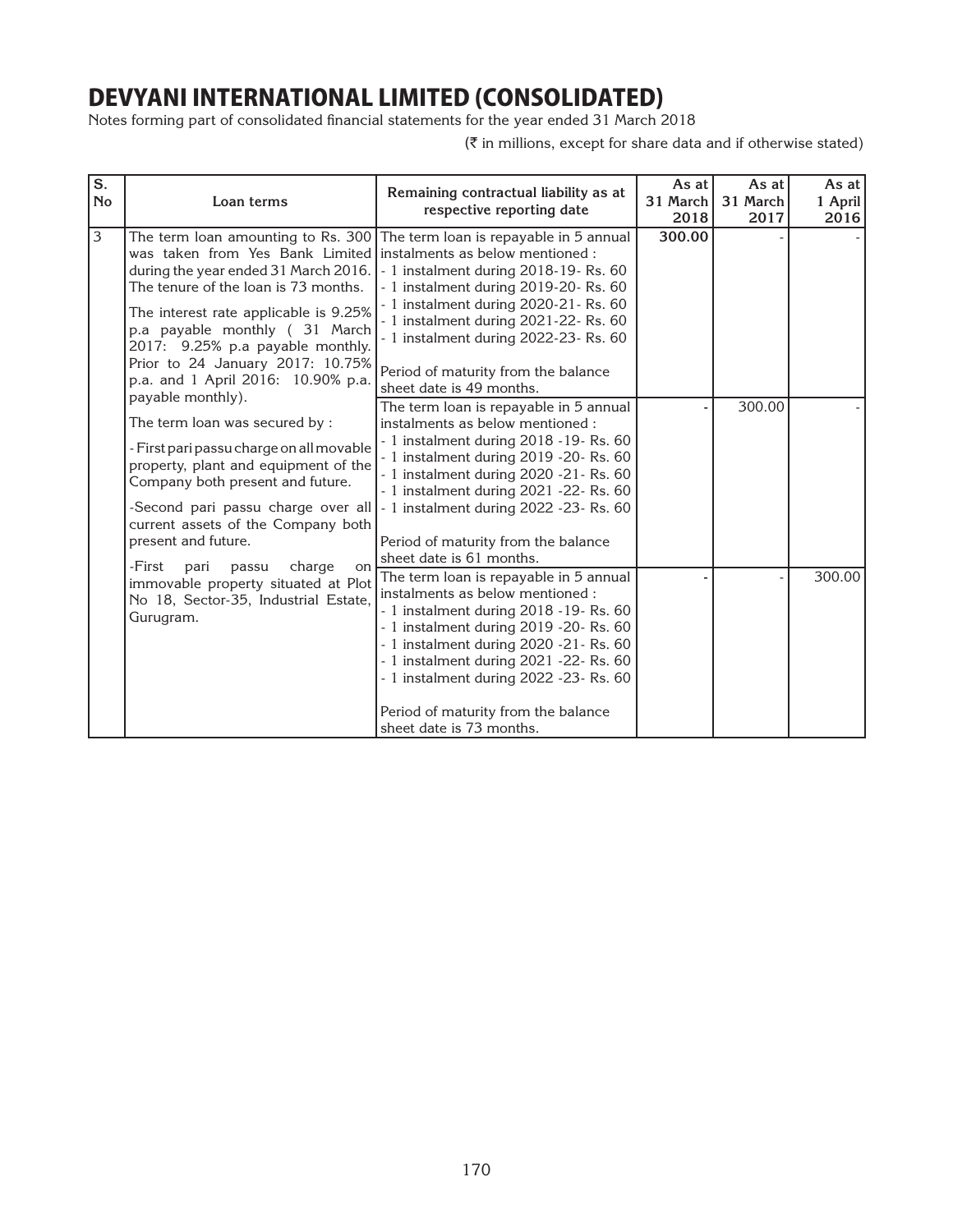Notes forming part of consolidated financial statements for the year ended 31 March 2018

| $\overline{\mathbf{s}}$ .<br><b>No</b> | Loan terms                                                                                                                                                                                                                                                                                                                                                                                                                                                          | Remaining contractual liability as at<br>respective reporting date                                                                                            | As at<br>31 March<br>2018 | As at<br>31 March<br>2017 | As at I<br>1 April<br>2016 |
|----------------------------------------|---------------------------------------------------------------------------------------------------------------------------------------------------------------------------------------------------------------------------------------------------------------------------------------------------------------------------------------------------------------------------------------------------------------------------------------------------------------------|---------------------------------------------------------------------------------------------------------------------------------------------------------------|---------------------------|---------------------------|----------------------------|
| $\overline{4}$                         | The term loan amounting to Rs. 400 The term loan repayable in $3$<br>was taken from IDBI Bank during quarterly instalments as below<br>the year ended 31 March 2014. mentioned:<br>The tenure of the loan is 69 months<br>including moratorium period of $10$ - 3 instalments during 2018-19 - Rs.<br>months.                                                                                                                                                       | 20 each                                                                                                                                                       | 59.98                     |                           |                            |
|                                        | The interest rate applicable is IDBI<br>base rate $+150$ basis points presently<br>10 % per annum.( 31 March 2017:                                                                                                                                                                                                                                                                                                                                                  | Period of maturity from the balance<br>sheet date is 9 months.                                                                                                |                           |                           |                            |
|                                        | 11.25 % p.a., and 1 April 2016: 11.25<br>% p.a.)                                                                                                                                                                                                                                                                                                                                                                                                                    | The term loan repayable in 7<br>quarterly instalments as below<br>mentioned:                                                                                  |                           | 139.93                    |                            |
|                                        | The term loan is secured by:                                                                                                                                                                                                                                                                                                                                                                                                                                        |                                                                                                                                                               |                           |                           |                            |
|                                        | Primary Security: First pari passu<br>charge by way of hypothecation<br>of the Company's entire moveable<br>property, plant and equipment both<br>present and future.                                                                                                                                                                                                                                                                                               | - 4 instalments during 2017-18 - Rs.<br>20 each<br>- 3 instalments during 2018-19 - Rs.<br>20 each                                                            |                           |                           |                            |
|                                        |                                                                                                                                                                                                                                                                                                                                                                                                                                                                     | Period of maturity from the balance                                                                                                                           |                           |                           |                            |
|                                        | Collateral Security: Pari passu first sheet date is 21 months.<br>equitable mortgage by way of charge   The term loan repayable in 11<br>on the Company's unit setup at Plot   quarterly instalments as below<br>No. 18, Sector-35, Industrial estate,<br>Gurugram along with other lenders.<br>Note: The outstanding balance of<br>borrowings is net of unamortised<br>transaction cost of Rs. 0.02 (31 March<br>2017: Rs. 0.07 and 1 April 2016: Rs.<br>$0.16$ ). | mentioned:<br>- 4 instalments during 2016-17-Rs.<br>20 each<br>- 4 instalments during 2017-18-Rs.<br>20 each<br>- 3 instalments during 2018-19-Rs.<br>20 each |                           |                           | 219.84                     |
|                                        |                                                                                                                                                                                                                                                                                                                                                                                                                                                                     | Period of maturity from the balance<br>sheet date is 33 months.                                                                                               |                           |                           |                            |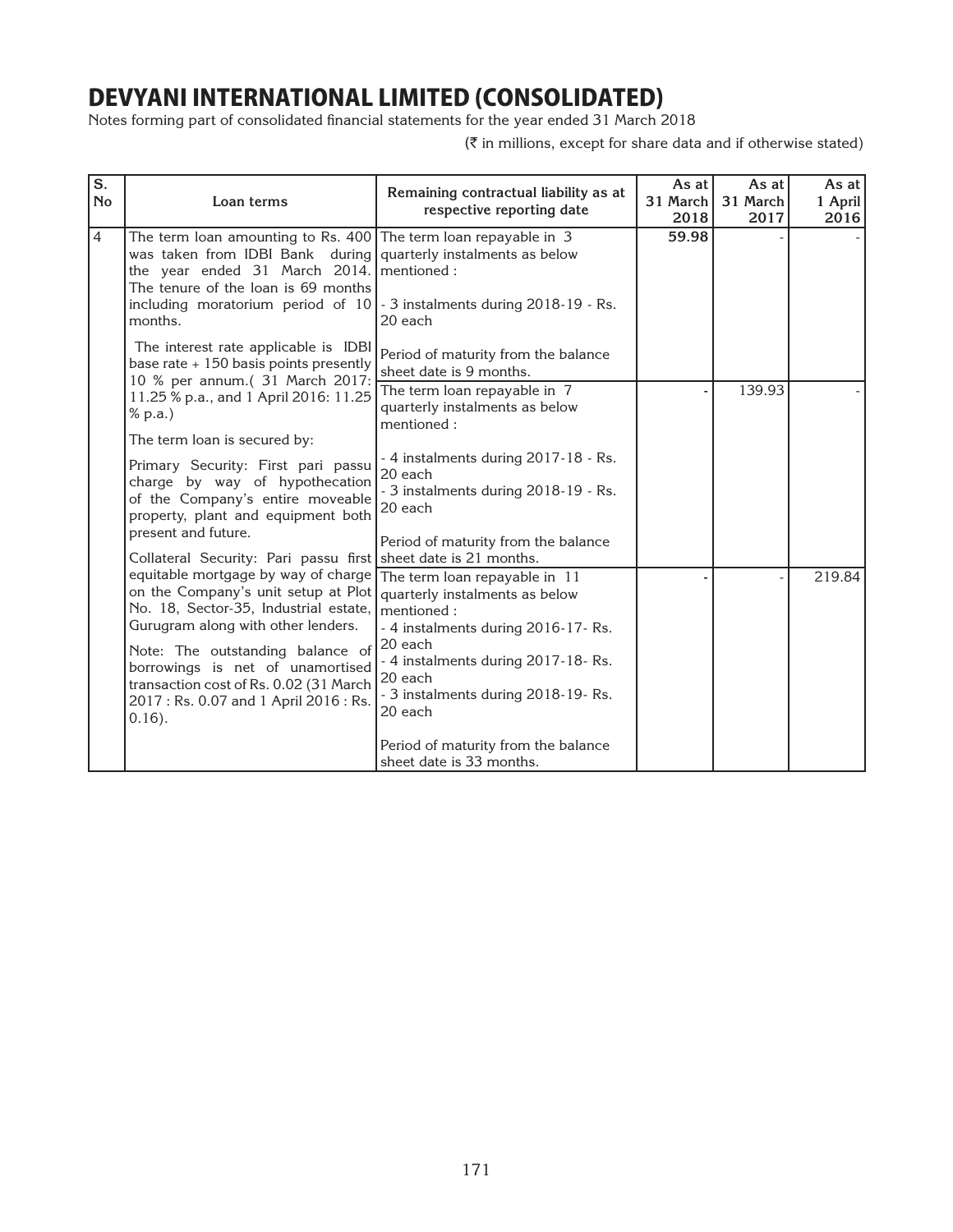Notes forming part of consolidated financial statements for the year ended 31 March 2018

| $\overline{\mathbf{s}}$ .<br><b>No</b> | Loan terms                                                                                                                                                                                                                                                                                                                                                                                                                                                                      | Remaining contractual liability as at<br>respective reporting date                                                                                                                                                                                                                                                                                                                                                                                                                                                                      | As at<br>31 March<br>2018 | As at<br>31 March<br>2017 | As at I<br>1 April<br>2016 |
|----------------------------------------|---------------------------------------------------------------------------------------------------------------------------------------------------------------------------------------------------------------------------------------------------------------------------------------------------------------------------------------------------------------------------------------------------------------------------------------------------------------------------------|-----------------------------------------------------------------------------------------------------------------------------------------------------------------------------------------------------------------------------------------------------------------------------------------------------------------------------------------------------------------------------------------------------------------------------------------------------------------------------------------------------------------------------------------|---------------------------|---------------------------|----------------------------|
| 5                                      | "The term loan amounting to Rs. 800<br>was taken from Ratnakar Bank during<br>the year ended 31 March 2014. The mentioned :<br>tenure of loan is 66 months including<br>moratorium period of 6 months.<br>The interest rate applicable is 0.60%<br>above RBL base rate presently 9.85<br>% p.a. (31 March 2017: 9.75 % p.a<br>. Prior to 16 February 2017 :11.25%<br>p.a., and 1 April 2016: 11.25% p.a.).                                                                      | The term loan repayable in 5<br>quarterly instalments as below<br>- 4 instalments during 2018-19 - Rs.<br>18.05 each<br>- 1 instalment during 2019-20 - Rs.<br>19.69<br>Period of maturity from the balance<br>sheet date is 15 months.                                                                                                                                                                                                                                                                                                 | 91.78                     |                           |                            |
|                                        | The term loan is secured by :<br>Primary Security: First pari passu<br>charge by way of hypothecation of<br>Company's entire moveable<br>the<br>property, plant and equipment both<br>present and future.<br>Collateral Security: Pari passu first   - 4 instalments during 2018-19 - Rs.<br>equitable mortgage by way of charge<br>on the Company's unit setup at Plot $\vert$ - 1 instalment during 2019-20 - Rs.<br>No. 18, Sector-35, Industrial estate, 19.69<br>Gurugram. | The term loan repayable in 9<br>quarterly instalments as below<br>mentioned:<br>- 2 instalments during 2017-18 - Rs.<br>9.03 each<br>- 2 instalments during 2017-18 - Rs.<br>18.05 each<br>18.05 each                                                                                                                                                                                                                                                                                                                                   |                           | 145.72                    |                            |
|                                        | Note: The outstanding balance of<br>borrowings is net of unamortised<br>transaction cost of Rs. 0.11(31 March<br>2017: Rs. 0.33 and 1 April 2016: Rs.<br>$0.59$ ).                                                                                                                                                                                                                                                                                                              | Period of maturity from the balance<br>sheet date is 27 months.<br>The term loan repayable in 13<br>quarterly instalments as below<br>mentioned:<br>- 2 instalments during 2016-17-Rs.<br>$6.36$ each<br>- 2 instalments during 2016-17-Rs.<br>9.03 each<br>- 2 instalments during 2017-18-Rs.<br>$9.03$ each<br>- 2 instalments during 2017-18-Rs.<br>18.05 each<br>- 4 instalments during 2018-19-Rs.<br>18.05 each<br>- 1 instalment during 2019-20- Rs.<br>19.69<br>Period of maturity from the balance<br>sheet date is 39 months. |                           |                           | 176.24                     |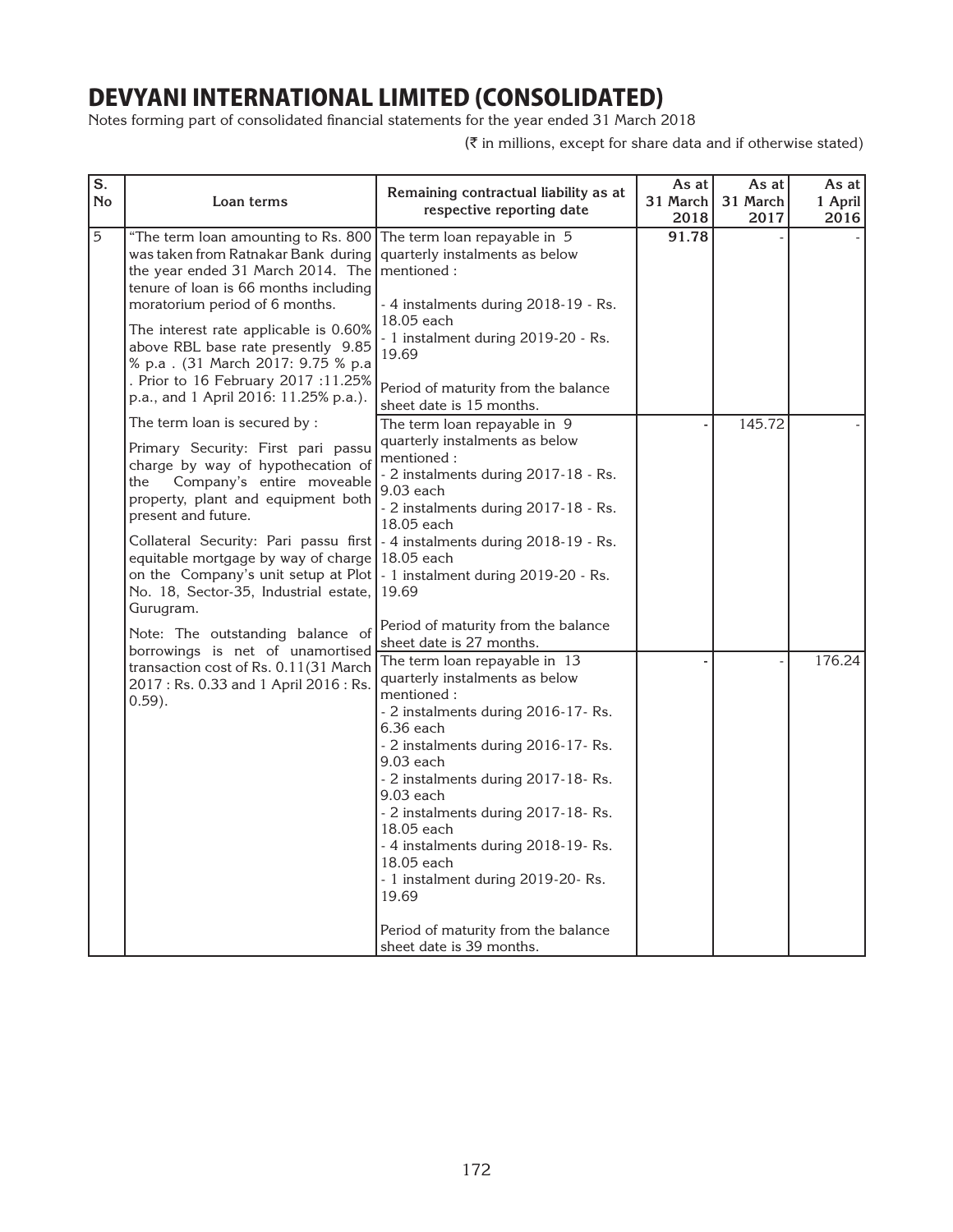Notes forming part of consolidated financial statements for the year ended 31 March 2018

| $\overline{\mathbf{s}}$ .<br><b>No</b> | Loan terms                                                                                                                                                                                                                                                                                                                                                                                                                                                                    | Remaining contractual liability as at<br>respective reporting date                                                                                                                                                | As at<br>31 March<br>2018 | As at<br>31 March<br>2017 | As at I<br>1 April<br>2016 |
|----------------------------------------|-------------------------------------------------------------------------------------------------------------------------------------------------------------------------------------------------------------------------------------------------------------------------------------------------------------------------------------------------------------------------------------------------------------------------------------------------------------------------------|-------------------------------------------------------------------------------------------------------------------------------------------------------------------------------------------------------------------|---------------------------|---------------------------|----------------------------|
| 6.                                     | "The term loan amounting to Rs. 150 The term loan repayable in 5<br>was taken from Yes Bank Limited quarterly instalments as below<br>during the year ended 31 March 2016.<br>The tenure of the loan is 60 months<br>from the date of first disbursement   - 4 instalments during 2018-19-Rs.<br>including the 12 month moratorium $9.38$ each<br>period.<br>The interest rate applicable is 9.25%<br>p.a payable monthly.<br>$(31$ March<br>2017: 9.25% p.a. payable monthly | mentioned:<br>- 1 instalment during 2019-20- Rs.<br>9.38<br>Period of maturity from the balance<br>sheet date is 15 months.                                                                                       | 46.41                     |                           |                            |
|                                        | prior to 20 January 2017: 10.75%p.a.,<br>and 1 April 2016: The interest rate<br>applicable is 10.75% p.a. payable<br>monthly).                                                                                                                                                                                                                                                                                                                                                | The term loan repayable in 9<br>quarterly instalments as below<br>mentioned:                                                                                                                                      |                           | 83.02                     |                            |
|                                        | The term loan was secured by:<br>Unconditional<br>and<br>irrevocable<br>personnel guarantee of Mr. Ravi Kant<br>Jaipuria and Ravi Kant Jaipuria &<br>Sons (HUF).<br>Note: The outstanding balance of                                                                                                                                                                                                                                                                          | - 4 instalments during 2017-18 - Rs.<br>9.38 each<br>- 4 instalments during 2018-19 - Rs.<br>9.38 each<br>- 1 instalment during 2019-20 - Rs.<br>9.38                                                             |                           |                           |                            |
|                                        | borrowings is net of unamortised<br>transaction cost of Rs. 0.49 (31 March   sheet date is 27 months.<br>2017 : Rs. 1.40 and 1 April 2016 : Rs.<br>$2.69$ ).                                                                                                                                                                                                                                                                                                                  | Period of maturity from the balance<br>The term loan repayable in 13<br>quarterly instalments as below                                                                                                            |                           |                           | 119.25                     |
|                                        |                                                                                                                                                                                                                                                                                                                                                                                                                                                                               | mentioned:<br>- 4 instalments during 2016-17-Rs.<br>9.38 each<br>- 4 instalments during 2017-18-Rs.<br>9.38 each<br>- 4 instalments during 2018-19-Rs.<br>9.38 each<br>- 1 instalment during 2019-20- Rs.<br>9.38 |                           |                           |                            |
|                                        |                                                                                                                                                                                                                                                                                                                                                                                                                                                                               | Period of maturity from the balance<br>sheet date is 39 months.                                                                                                                                                   |                           |                           |                            |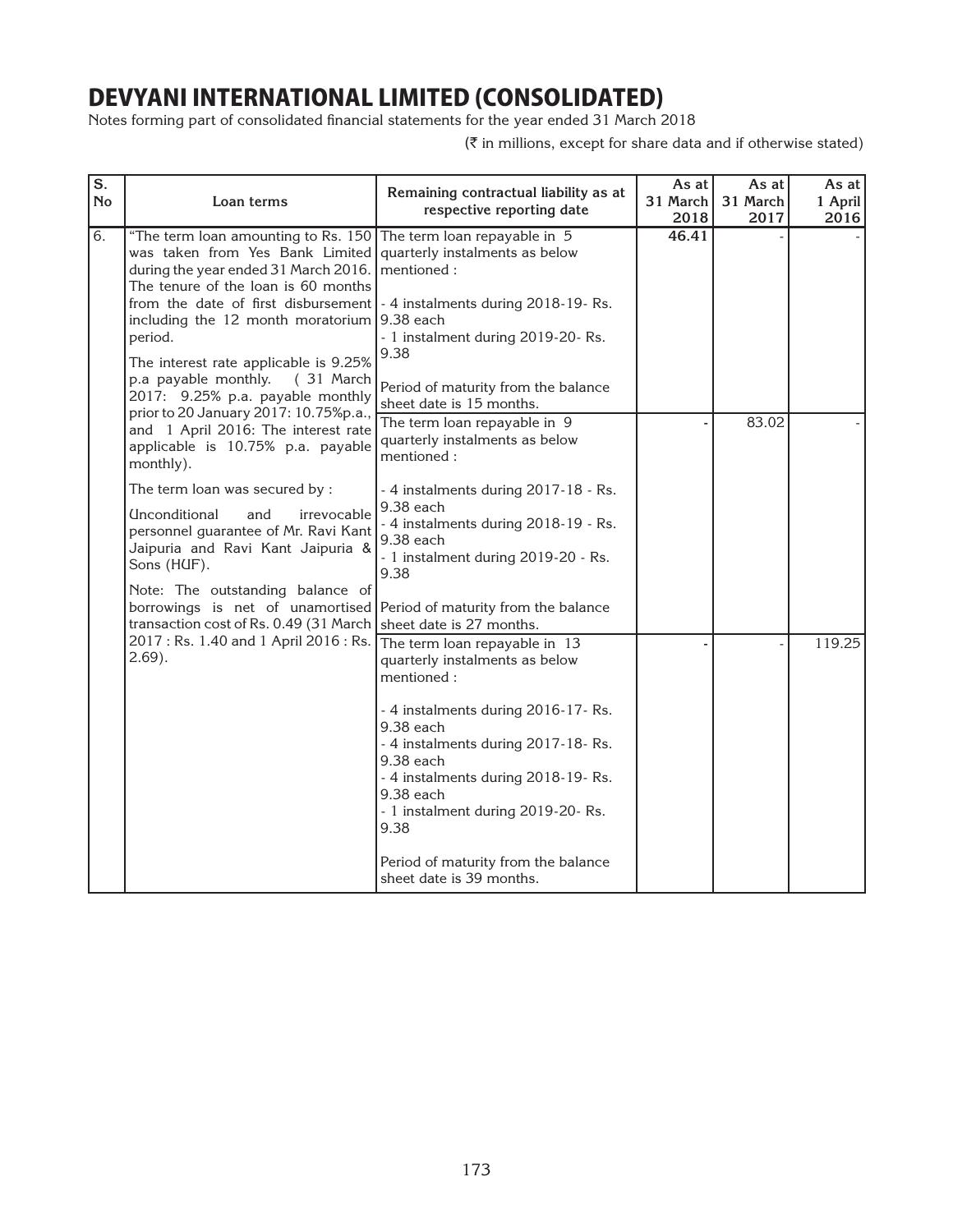Notes forming part of consolidated financial statements for the year ended 31 March 2018

| $\overline{\mathbf{s}}$ .<br><b>No</b> | Loan terms                                                                                                                                                                                                                                                                                                                                                                                                                                                                                                                                                                                                                                                                                                                                                                                                                                                                                                                                                                                                                   | Remaining contractual liability as at<br>respective reporting date                                                                                                                                                                                                                                                                                                      | As at<br>31 March<br>2018 | As at<br>31 March<br>2017 | As at I<br>1 April<br>2016 |
|----------------------------------------|------------------------------------------------------------------------------------------------------------------------------------------------------------------------------------------------------------------------------------------------------------------------------------------------------------------------------------------------------------------------------------------------------------------------------------------------------------------------------------------------------------------------------------------------------------------------------------------------------------------------------------------------------------------------------------------------------------------------------------------------------------------------------------------------------------------------------------------------------------------------------------------------------------------------------------------------------------------------------------------------------------------------------|-------------------------------------------------------------------------------------------------------------------------------------------------------------------------------------------------------------------------------------------------------------------------------------------------------------------------------------------------------------------------|---------------------------|---------------------------|----------------------------|
| $\overline{7}$                         | The term loan amounting to Rs. The term loan is repayable in 22<br>750 was taken from Ratnakar Bank   quarterly instalments as below<br>Limited during the year ended $31$ mentioned:<br>March 2018. The tenure of the loan<br>is 72 months.<br>The interest rate applicable is 8.5%<br>p.a.for the first year and from second<br>year onwards at 9 % p.a payable<br>monthly.(31 March 2017: Nil, 1 April<br>2016: Nil).<br>The term loan is secured by :<br>Primary Security: First pari passu<br>charge by way of hypothecation<br>of the Company's entire moveable<br>property, plant and equipments, both<br>present and future.<br>Collateral Security: Pari passu first sheet date is 67 months.<br>charge by way of equitable mortgage<br>on the immovable fixed assets of the<br>Company's industrial land situated at<br>Sector 35 Gurugram.<br>Note : The outstanding balance of<br>borrowings is net of unamortised<br>transaction cost of Rs. $4.22$ (31)<br>March 2017: Rs. Nil and 1 April 2016<br>: Rs. Nil). | - 3 instalments during 2018-19 - Rs.<br>34.09 each<br>- 4 instalments during 2019-20 - Rs.<br>34.09 each<br>- 4 instalments during 2020-21 - Rs.<br>34.09 each<br>- 4 instalments during 2021-22 - Rs.<br>34.09 each<br>- 4 instalments during 2022-23 - Rs.<br>34.09 each<br>- 3 instalments during 2023-24 - Rs.<br>34.09 each<br>Period of maturity from the balance | 745.76                    |                           |                            |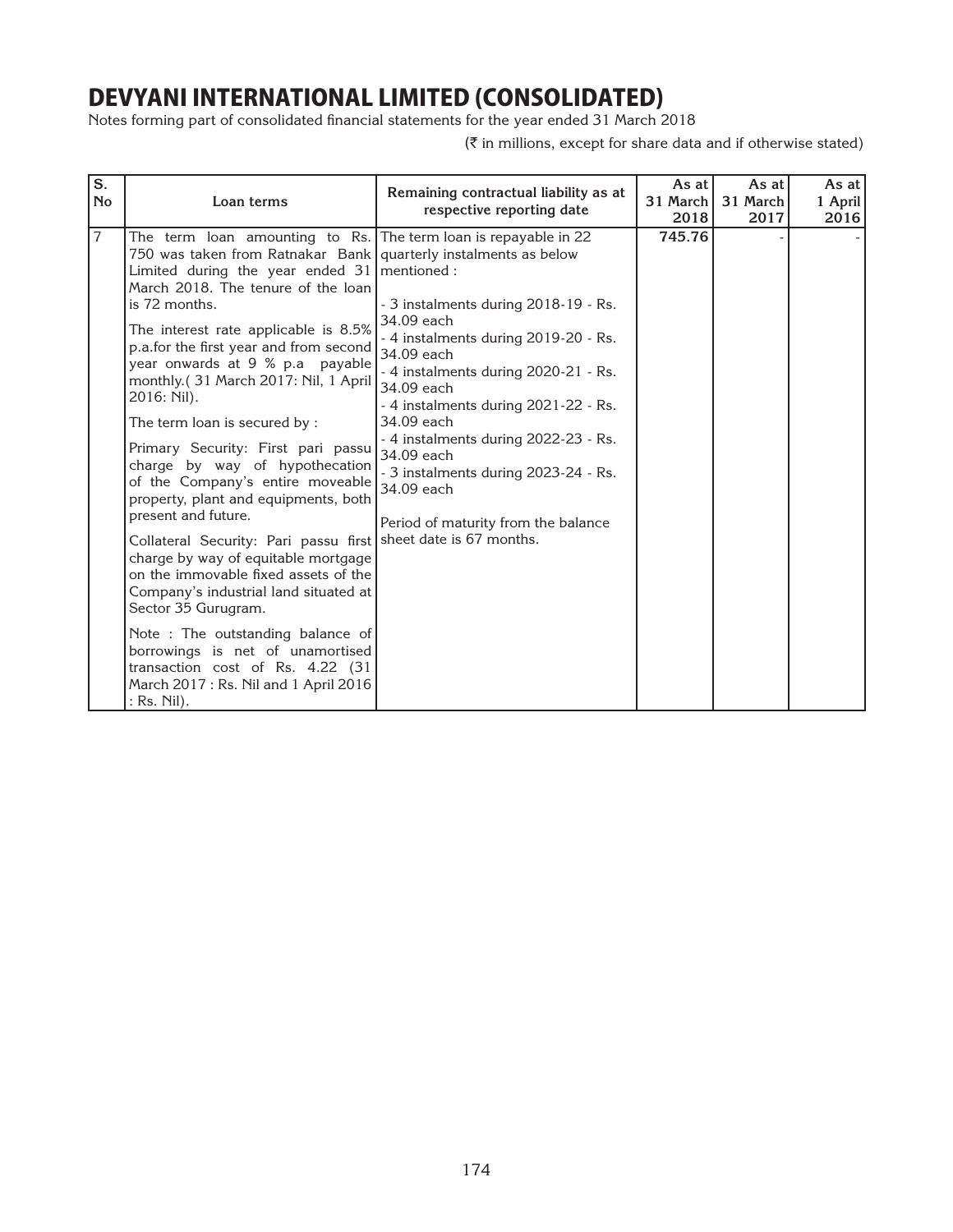Notes forming part of consolidated financial statements for the year ended 31 March 2018

| $\overline{\mathbf{s}}$ .<br><b>No</b> | Loan terms                                                                                                                                                                                                                                                                                                                                                                                                                                                                                                                                                                                                                                                                                                                                                                          | Remaining contractual liability as at<br>respective reporting date                                                                                                                                                                  | As at I<br>31 March<br>2018 | As at<br>31 March<br>2017 | As at I<br>1 April<br>2016 |
|----------------------------------------|-------------------------------------------------------------------------------------------------------------------------------------------------------------------------------------------------------------------------------------------------------------------------------------------------------------------------------------------------------------------------------------------------------------------------------------------------------------------------------------------------------------------------------------------------------------------------------------------------------------------------------------------------------------------------------------------------------------------------------------------------------------------------------------|-------------------------------------------------------------------------------------------------------------------------------------------------------------------------------------------------------------------------------------|-----------------------------|---------------------------|----------------------------|
| 8                                      | The term loan amounting to $\frac{2}{3}$ 3.09  " The term loan repayable in 16<br>was taken from Yes Bank Limited quarterly instalments as below<br>during the year ended 31 March 2018.   mentioned :<br>The tenure of the loan is 60 months<br>from the date of first disbursement $\vert$ - 4 instalments during 2019-20-\$.<br>including the 15 month moratorium $\vert 0.19 \text{ each}$<br>period.<br>The interest rate applicable is LIBOR<br>+ 2.5% p.a payable monthly. (31<br>March 2017: Nil, 1 April 2016: Nil)<br>The term loan is secured by :<br>Primary Security: First pari passu<br>charge by way of hypothecation of<br>Company's entire moveable<br>the<br>property, plant and equipments both<br>present and future.<br>Collateral Security: Pari passu first | $-4$ instalments during 2020-21-\$.<br>$0.19$ each<br>-4 instalments during $2021-22-$ \$.<br>$0.19$ each<br>- 4 instalments during 2022-23- \$.<br>$0.19$ each<br>Period of maturity from the balance<br>sheet date is 60 months." | 198.30                      |                           |                            |
|                                        | charge by way of equitable mortgage<br>on the immovable fixed assets of the<br>Company's industrial land situated at<br>Sector 35 Gurugram.<br>Note: The outstanding balance of<br>borrowings is net of unamortised<br>transaction cost of Rs. 2.18 (31<br>March 2017: Rs. Nil and 1 April 2016<br>$:$ Rs. Nil).                                                                                                                                                                                                                                                                                                                                                                                                                                                                    |                                                                                                                                                                                                                                     |                             |                           |                            |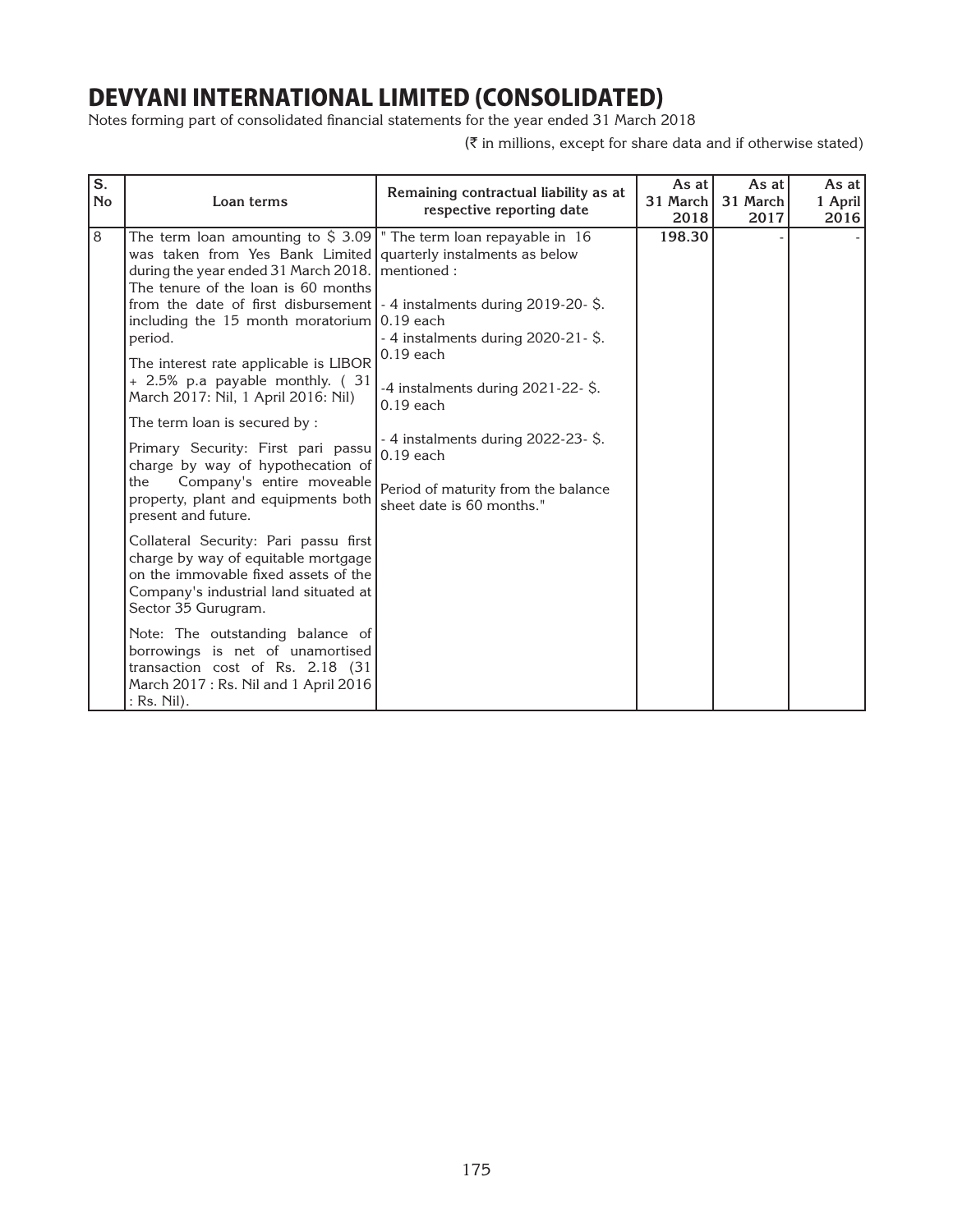Notes forming part of consolidated financial statements for the year ended 31 March 2018

| $\overline{s}$ .<br><b>No</b> | Loan terms                                                                                                                                                                                                                                                                                                                                                                                                                                                                                                                                                                                                                                                                                                                                                                                                                                                                                                                                                                                                                                                                       | Remaining contractual liability as at<br>respective reporting date                                                                                                                                                                | As at<br>31 March<br>2018 | As at<br>31 March<br>2017 | As at I<br>1 April<br>2016 |
|-------------------------------|----------------------------------------------------------------------------------------------------------------------------------------------------------------------------------------------------------------------------------------------------------------------------------------------------------------------------------------------------------------------------------------------------------------------------------------------------------------------------------------------------------------------------------------------------------------------------------------------------------------------------------------------------------------------------------------------------------------------------------------------------------------------------------------------------------------------------------------------------------------------------------------------------------------------------------------------------------------------------------------------------------------------------------------------------------------------------------|-----------------------------------------------------------------------------------------------------------------------------------------------------------------------------------------------------------------------------------|---------------------------|---------------------------|----------------------------|
| 9                             | The term loan amounting to \$. 3.08 The term loan repayable in 16<br>was taken from Yes Bank Limited quarterly instalments as below<br>during the year ended 31 March 2018.   mentioned :<br>The tenure of the loan is 60 months<br>from the date of first disbursement $-4$ instalments during 2019-20- $\hat{S}$ .<br>including the 15 month moratorium $0.19$ each<br>period.<br>The interest rate applicable is LIBOR<br>+2.5% p.a payable monthly. (31<br>March 2017: Nil and 1 April 2016:<br>Nil)<br>The term loan is secured by :<br>Primary Security: First pari passu<br>charge by way of hypothecation<br>of the Company's entire moveable<br>property, plant and equipments, both<br>present and future.<br>Collateral Security: Pari passu first<br>charge by way of equitable mortgage<br>on the immovable fixed assets of the<br>Company's industrial land situated at<br>Sector 35 Gurugram.<br>Note: The outstanding balance of<br>borrowings is net of unamortised<br>transaction cost of Rs. 2.18 (31)<br>March 2017: Rs. Nil and 1 April 2016<br>: Rs. Nil). | - 4 instalments during 2020-21-\$.<br>$0.19$ each<br>$-4$ instalments during 2021-22- \$.<br>$0.19$ each<br>- 4 instalments during 2022-23-\$.<br>$0.19$ each<br>Period of maturity from the balance<br>sheet date is 60 months." | 198.06                    |                           |                            |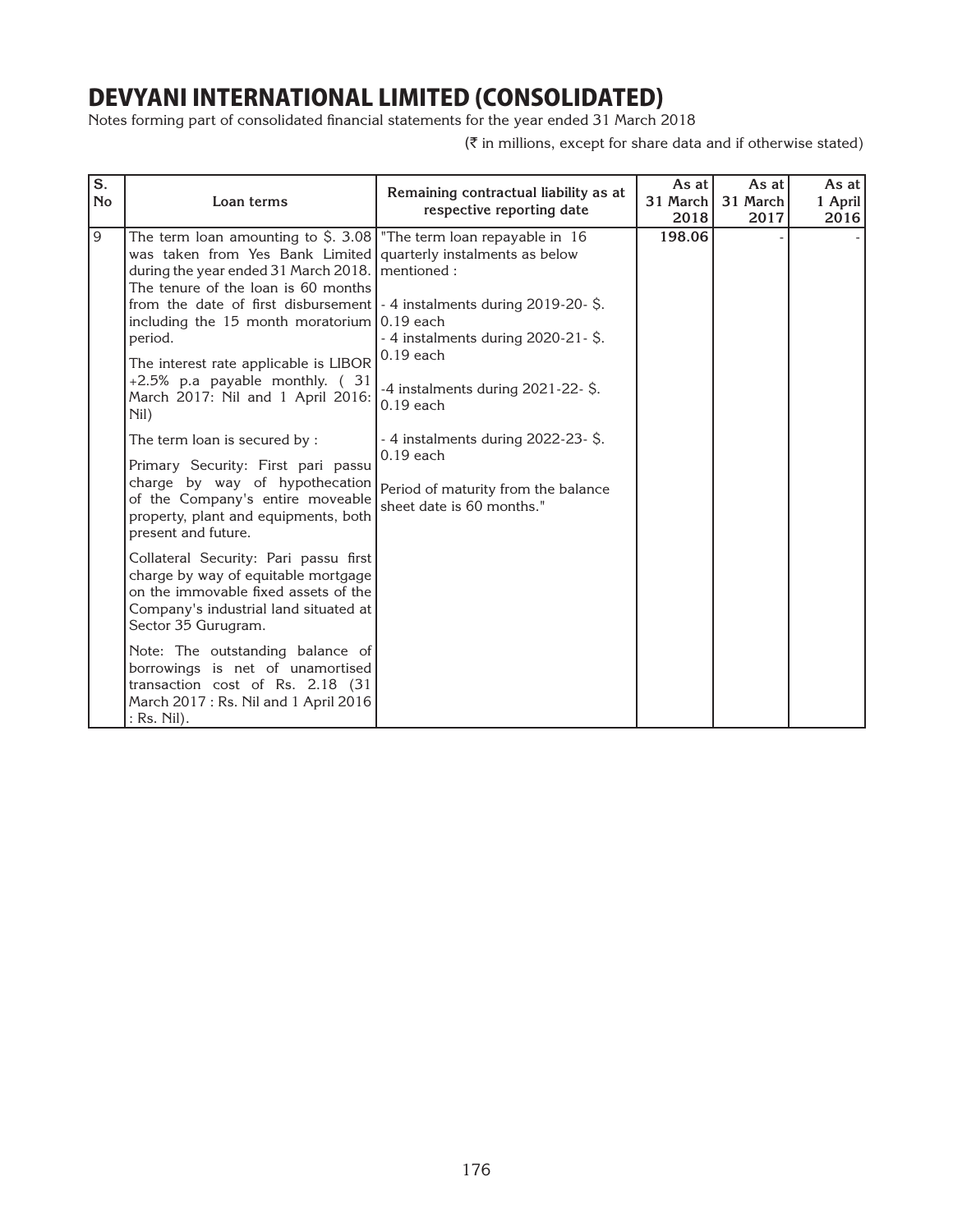Notes forming part of consolidated financial statements for the year ended 31 March 2018

| S.<br><b>No</b> | Loan terms                                                                                                                                                                                                                                                                                                                                                                 | Remaining contractual liability as at<br>respective reporting date                                                                                                                                                                                                                                                         | As at<br>31 March<br>2018 | As at<br>31 March<br>2017 | As at<br>1 April<br>2016 |
|-----------------|----------------------------------------------------------------------------------------------------------------------------------------------------------------------------------------------------------------------------------------------------------------------------------------------------------------------------------------------------------------------------|----------------------------------------------------------------------------------------------------------------------------------------------------------------------------------------------------------------------------------------------------------------------------------------------------------------------------|---------------------------|---------------------------|--------------------------|
| 10              | The term loan amounting to Rs. 800 The term loan is repayable in 4<br>was taken from Axis Bank Limited quarterly instalments as below<br>during the year ended 31 March 2013.<br>The interest rate applicable is Nil<br>(31 March 2017: The interest rate<br>applicable is 10.90 % p.a payable<br>monthly and 1 April 2016: The<br>interest rate applicable is 10.90% p.a. | mentioned:<br>- 4 instalments during 2017-18- Rs.<br>55.70 each<br>Period of maturity from the balance<br>sheet date is 12 months.                                                                                                                                                                                         |                           | 222.80                    |                          |
|                 | payable monthly).<br>The term loan is secured by :                                                                                                                                                                                                                                                                                                                         | The term loan is repayable in 6<br>quarterly instalments as below<br>mentioned:                                                                                                                                                                                                                                            |                           |                           | 300.00                   |
|                 | Primary Security: First pari passu<br>charge by way of hypothecation of<br>Company's entire moveable<br>the<br>property, plant and equipment both<br>present and future.                                                                                                                                                                                                   | - 1 instalment during 2016-17-Rs.<br>32.80<br>- 1 instalment during 2016-17-Rs.<br>44.40<br>- 4 instalments during 2017-18-Rs.<br>55.70 each                                                                                                                                                                               |                           |                           |                          |
|                 | Collateral Security: Pari passu first<br>charge by way of equitable mortgage Period of maturity from the balance<br>on Company's unit setup at Plot sheet date is 24 months.<br>No. 18, Sector-35, Industrial estate,<br>Gurgaon.                                                                                                                                          |                                                                                                                                                                                                                                                                                                                            |                           |                           |                          |
|                 | Second pari passu charge by way of<br>hypothecation on the entire current<br>assets of the Company.                                                                                                                                                                                                                                                                        |                                                                                                                                                                                                                                                                                                                            |                           |                           |                          |
| 11              |                                                                                                                                                                                                                                                                                                                                                                            | Vehicle loans from Tata Motors Finance Limited represent four vehicle loans<br>taken by the Company during the year ended 31 March 2017. The tenure of the<br>loans is 36 months. Loans from Tata Motors Finance Limited is repayable in<br>35 monthly instalments. The loans are secured against the respective vehicles. | 2.80                      | 4.28                      |                          |
|                 | The amount of instalment ranging from Rs. 0.35 to Rs. 0.40 per month                                                                                                                                                                                                                                                                                                       | The interest rate applicable to the loans is 9.25% p.a. (31 March 2017: The<br>interest rate applicable to the loans is 9.25% p.a., and 1 April 2016: Nil)                                                                                                                                                                 |                           |                           |                          |
|                 | 32 months and 1 April 2016 : Rs. Nil)                                                                                                                                                                                                                                                                                                                                      | Period to maturity from the balance sheet date is 20 months.(31 March 2017:                                                                                                                                                                                                                                                |                           |                           |                          |
| 12              | 0.050 to 0.062. The loan is secured against the respective vehicle.                                                                                                                                                                                                                                                                                                        | Vehicle loan from ICICI bank represent vehicle loan taken by the Company<br>during the year ended 31 March 2015. The tenure of the loan is 36 months.<br>Loan from ICICI Bank is repayable in 36 monthly instalments ranging from Rs.                                                                                      |                           | 0.12                      | 0.82                     |
|                 | p.a.).                                                                                                                                                                                                                                                                                                                                                                     | The interest rate applicable in the loan approximates to Nil (31 March 2017:<br>The interest rate applicable in the loan approximates to 10.24% p.a., and 1<br>April 2016: The interest rate applicable in the loan approximates to 10.24%                                                                                 |                           |                           |                          |
|                 | months and 1 April 2016: 14 months)                                                                                                                                                                                                                                                                                                                                        | Period to maturity from the balance sheet date is Nil (31 March 2017: 2                                                                                                                                                                                                                                                    |                           |                           |                          |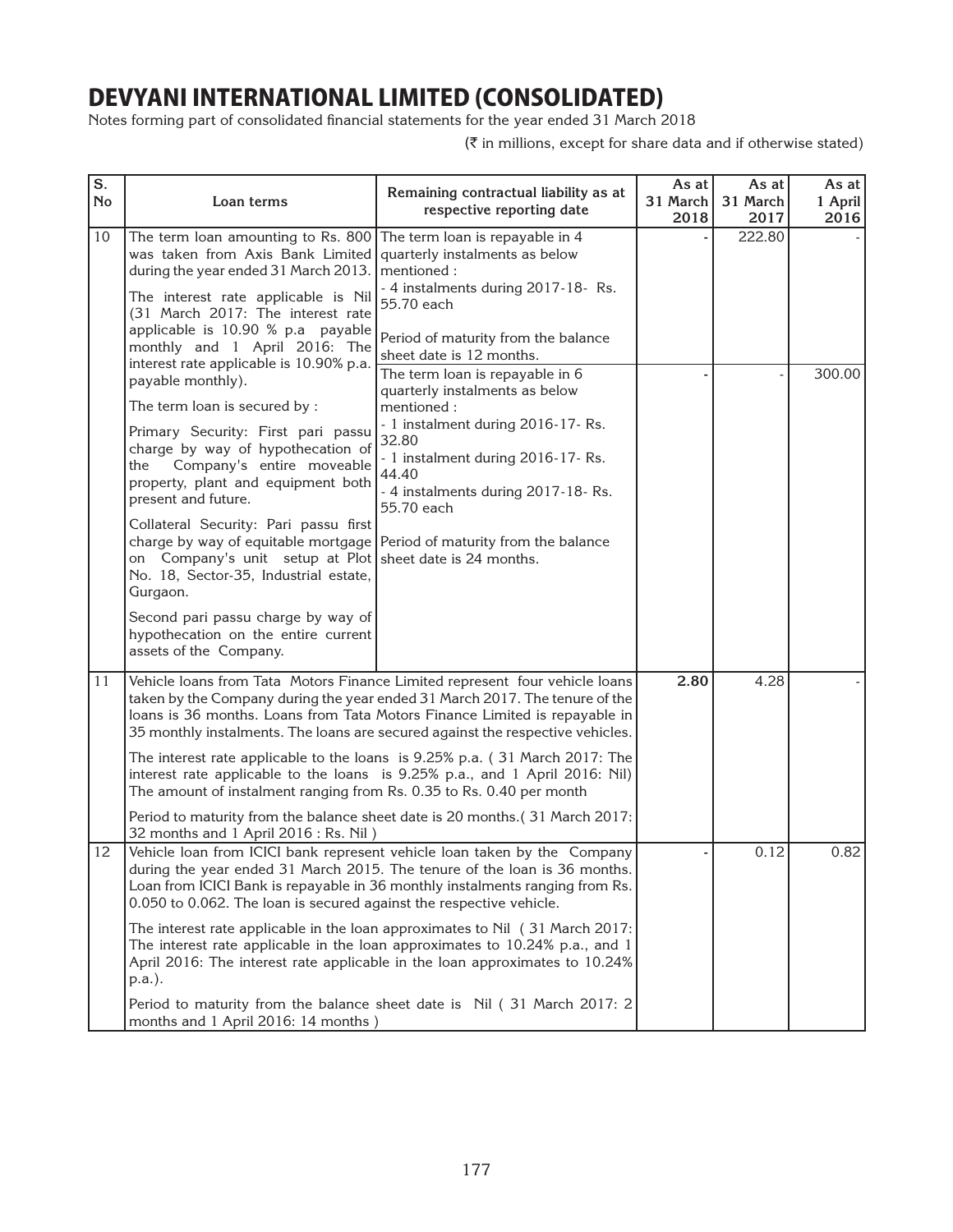Notes forming part of consolidated financial statements for the year ended 31 March 2018

| S.<br><b>No</b> | Loan terms                                                                                                                                                                                                                                                                                                                            | Remaining contractual liability as at<br>respective reporting date                                                                                 | As at<br>31 March<br>2018 | As at<br>31 March<br>2017 | As at<br>1 April<br>2016 |
|-----------------|---------------------------------------------------------------------------------------------------------------------------------------------------------------------------------------------------------------------------------------------------------------------------------------------------------------------------------------|----------------------------------------------------------------------------------------------------------------------------------------------------|---------------------------|---------------------------|--------------------------|
| 13              | The term loan amounting to Rs. The term loan is repayable in 1<br>57.63 was taken by Devyani Airport quarterly installments as below<br>Services (Mumbai) Private Limited   mentioned :<br>('DASMPL') from High Street Food<br>Services Private Limited during the   - 1 installment during 2018-19- Rs.<br>year ended 31 March 2014. | 0.39                                                                                                                                               | 0.39                      |                           |                          |
|                 | The interest rate applicable is 12%<br>p.a. payable quarterly.                                                                                                                                                                                                                                                                        | Period of maturity from the balance<br>sheet date is 3 months.                                                                                     |                           |                           |                          |
|                 | The tenure of the loan is 60 months The term loan is repayable in 5<br>including moratorium period of $24$ quarterly installments as below<br>months.                                                                                                                                                                                 | mentioned:<br>- 4 installments during 2017-18-Rs.                                                                                                  |                           | 22.41                     |                          |
|                 |                                                                                                                                                                                                                                                                                                                                       | 4.80 each<br>- 1 installment during 2018-19-Rs.<br>3.20                                                                                            |                           |                           |                          |
|                 |                                                                                                                                                                                                                                                                                                                                       | Period of maturity from the balance<br>sheet date is 15 months.                                                                                    |                           |                           |                          |
|                 |                                                                                                                                                                                                                                                                                                                                       | The term loan is repayable in 9<br>quarterly installments as below<br>mentioned:                                                                   |                           |                           | 41.62                    |
|                 |                                                                                                                                                                                                                                                                                                                                       | - 4 installments during 2016-17-Rs.<br>4.80 each<br>- 4 installments during 2017-18-Rs.<br>4.80 each<br>- 1 installment during 2018-19-Rs.<br>3.20 |                           |                           |                          |
|                 |                                                                                                                                                                                                                                                                                                                                       | Period of maturity from the balance<br>sheet date is 27 months.                                                                                    |                           |                           |                          |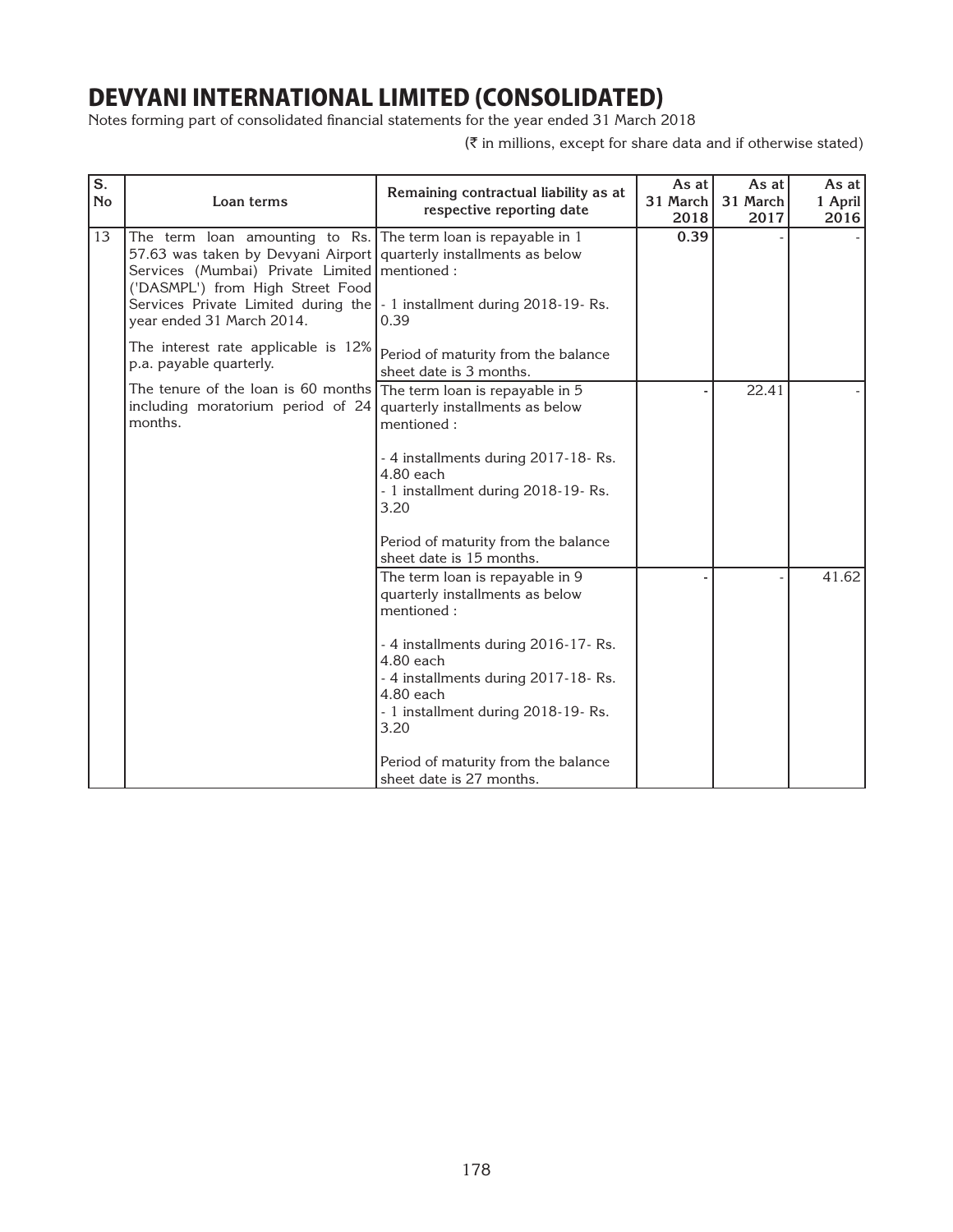Notes forming part of consolidated financial statements for the year ended 31 March 2018

| $\overline{\mathbf{s}}$ .<br><b>No</b> | Loan terms                                                                                                                                                                                                                                                                                                                                                                                                                                                                                                                                                                                                                                                                     | Remaining contractual liability as at<br>respective reporting date                                                                                                                                                                                                                                        | As at<br>31 March<br>2018 | As at<br>31 March<br>2017 | As at<br>1 April<br>2016 |
|----------------------------------------|--------------------------------------------------------------------------------------------------------------------------------------------------------------------------------------------------------------------------------------------------------------------------------------------------------------------------------------------------------------------------------------------------------------------------------------------------------------------------------------------------------------------------------------------------------------------------------------------------------------------------------------------------------------------------------|-----------------------------------------------------------------------------------------------------------------------------------------------------------------------------------------------------------------------------------------------------------------------------------------------------------|---------------------------|---------------------------|--------------------------|
| 14                                     | The term loan amounting to Rs. $130$ The term loan is repayable in 1<br>was taken by Devyani Food Street quarterly installments as mentioned<br>Private Limited ('DFSPL') from Yes below.<br>Bank Limited during the year ended<br>31 March 2012. The interest rate   - 1 installment during 2018-19-Rs.<br>applicable is Yes bank Base rate $+$ 4.88<br>1.75% (presently 9.50% p.a.) payable<br>monthly. The tenure of the loan is $7$ Period of maturity from the balance<br>years.                                                                                                                                                                                          | sheet date is 3 months.                                                                                                                                                                                                                                                                                   | 4.88                      |                           |                          |
|                                        | The term loan is secured by :<br>(i) Rs. 90 taken in first tranche below.<br>- Exclusive charge on receivables<br>of the company through an escrow   - 4 installments during 2017-18-Rs.<br>account maintained with the bank. 4.88 each<br>- The Company has to maintain Debt   - 1 installment during 2018-19- Rs.<br>Service Reserve Account (DSRA)<br>for one quarter interest and principal<br>repayment amount.                                                                                                                                                                                                                                                           | The term loan is repayable in 5<br>quarterly installments as mentioned<br>14.88<br>Period of maturity from the balance<br>sheet date is 15 months.                                                                                                                                                        |                           | 24.24                     |                          |
|                                        | (ii) Rs. 40 taken in second tranche<br>- Exclusive charge on receivables<br>of the company through an escrow<br>account maintained with the bank.<br>- Non disposable undertaking from<br>Devyani International Limited for<br>60% shareholding in the company.<br>Corporate<br>guarantee<br>of<br>Devyani<br>International<br>Limited<br>amounting<br>Rs.140.<br>to<br>- The Company has to maintain Debt<br>Service Reserve Account (DSRA)<br>for one quarter interest and principal<br>repayment amount.<br>Note: The outstanding balance of<br>borrowings is net of unamortised<br>transaction cost of Rs. 0.01 (31 March<br>2017: Rs. 0.15 and 1 Arpil 2016: Rs.<br>0.05) | The term loan is repayable in 9<br>quarterly installments as mentioned<br>below.<br>- 4 installments during 2016-17-Rs.<br>4.88 each<br>- 4 installments during 2017-18-Rs.<br>4.88 each<br>- 1 installment during 2018-19-Rs.<br>4.88<br>Period of maturity from the balance<br>sheet date is 27 months. |                           |                           | 43.42                    |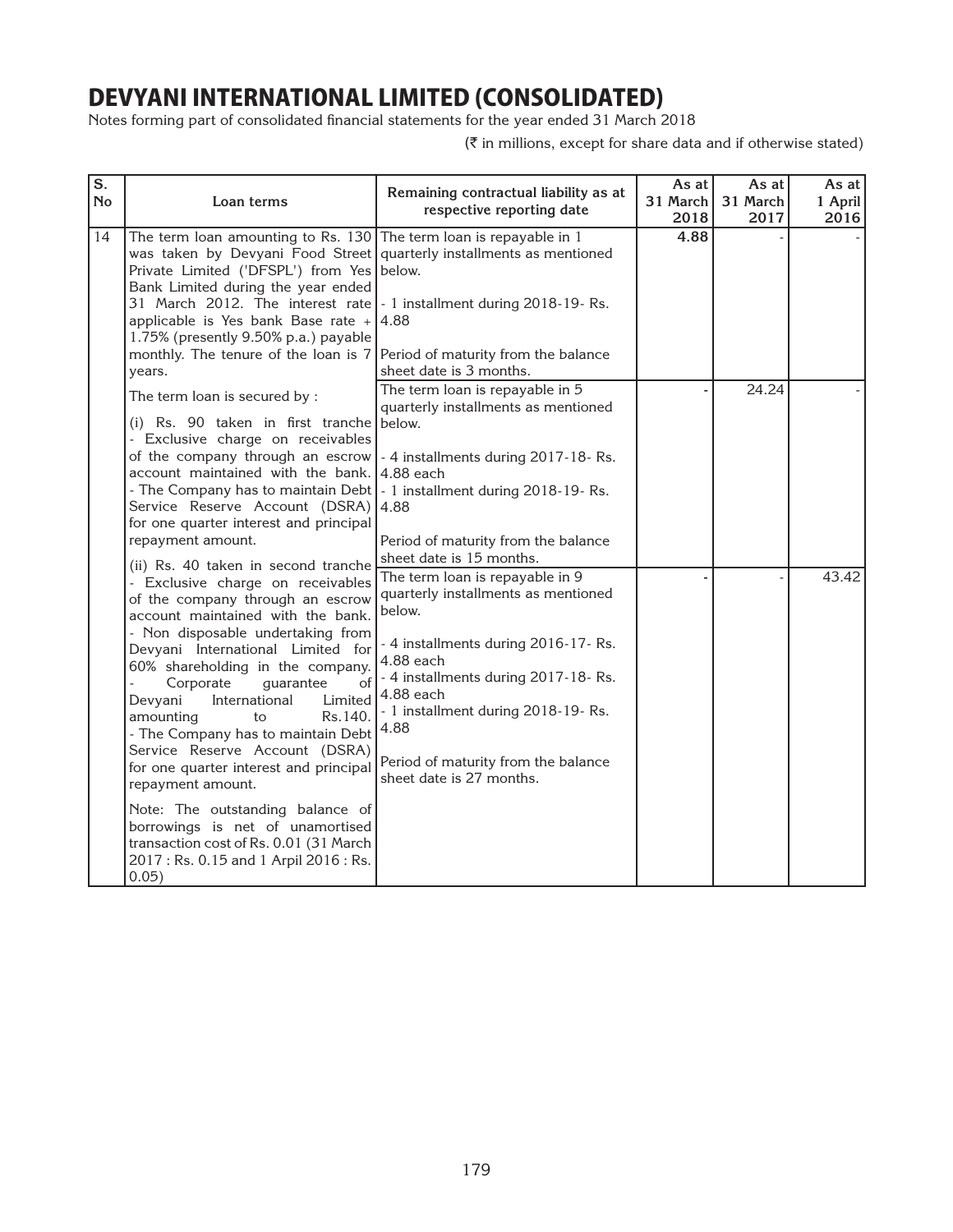Notes forming part of consolidated financial statements for the year ended 31 March 2018

| S.<br><b>No</b> | Loan terms                                                                                                                                                                                                                                                                                                                                                                                                                                                                                                                                   | Remaining contractual liability as at<br>respective reporting date                                                                                                                                                                                                                                                                                                                         | As at<br>31 March<br>2018 | As at<br>31 March<br>2017 | As at I<br>1 April<br>2016 |
|-----------------|----------------------------------------------------------------------------------------------------------------------------------------------------------------------------------------------------------------------------------------------------------------------------------------------------------------------------------------------------------------------------------------------------------------------------------------------------------------------------------------------------------------------------------------------|--------------------------------------------------------------------------------------------------------------------------------------------------------------------------------------------------------------------------------------------------------------------------------------------------------------------------------------------------------------------------------------------|---------------------------|---------------------------|----------------------------|
| 15              | was taken by Devyani Food Street quarterly installments as mentioned<br>Private Limited ('DFSPL') from Yes below.<br>Bank Limited during the year ended<br>31 March 2018.<br>The interest rate applicable is 9.50%<br>p.a. payable monthly. The tenure of<br>the loan is 84 months.<br>The term loan is secured by:<br>First pari passu charge over entire<br>movable fixed assets and current<br>assets of the company.<br>irrevocable 6.25<br><b>Unconditional</b><br>and<br>corporate gaurantee of Devyani each<br>International Limited. | The term loan amounting to Rs. 150 The term loan is repayable in 24 equal<br>- 4 installments during 2018-19- Rs.<br>$6.25$ each<br>- 4 installments during 2019-20- Rs.<br>$6.25$ each<br>- 4 installment during 2020-21- Rs.<br>$6.25$ each<br>- 4 installment during 2021-22- Rs.<br>6.25<br>each<br>- 4 installment during 2022-23- Rs.<br>- 4 installment during 2023-24- Rs.<br>6.25 | 150.00                    |                           |                            |
|                 | Non Disposable Undertaking (NDU)<br>from Devyani International Limited<br>for its shareholding in the Company.                                                                                                                                                                                                                                                                                                                                                                                                                               | each<br>Period of maturity from the balance<br>sheet date is 72 months.                                                                                                                                                                                                                                                                                                                    |                           |                           |                            |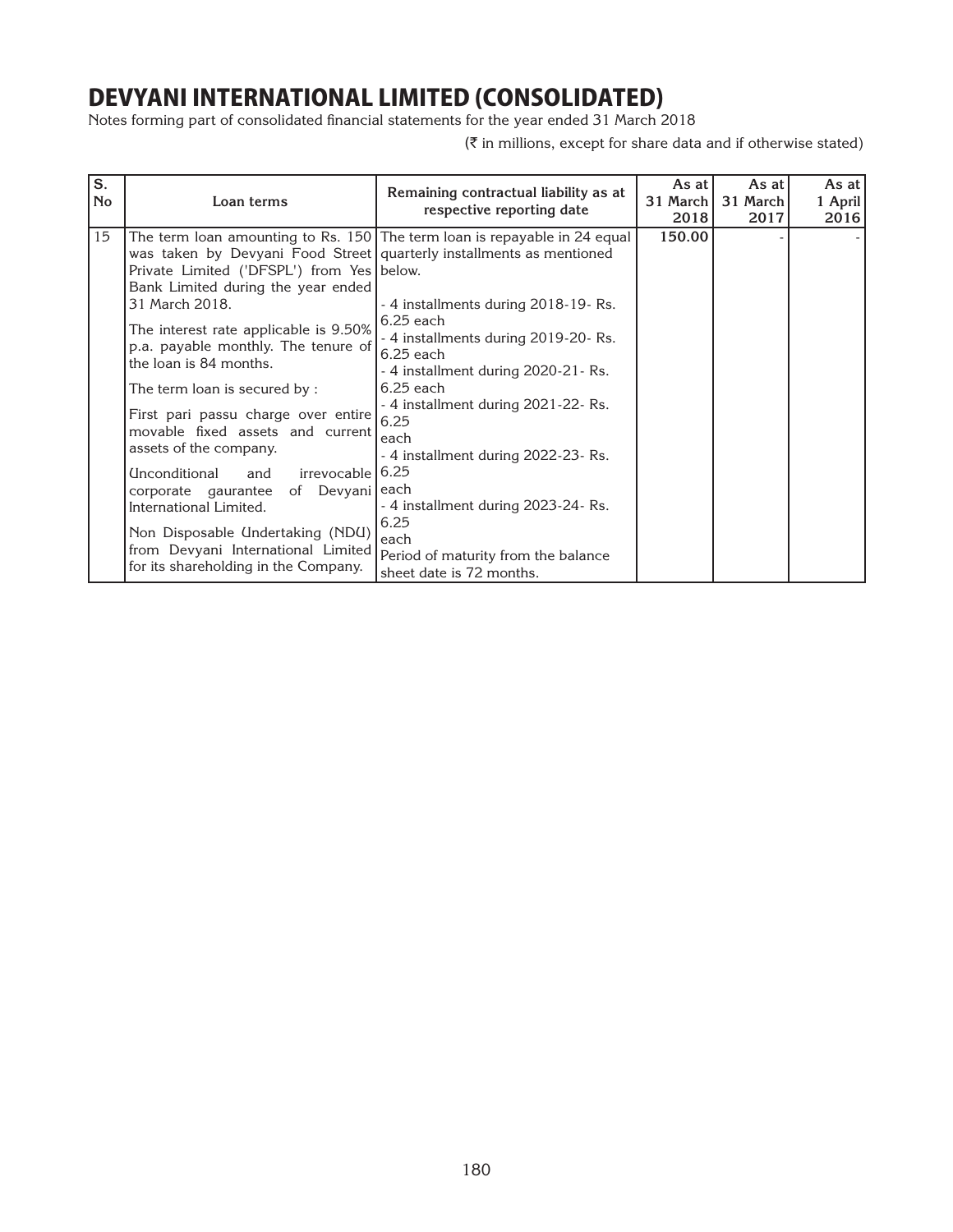Notes forming part of consolidated financial statements for the year ended 31 March 2018

| $\overline{\mathbf{s}}$ .<br><b>No</b> | Loan terms                                                                                                                                                                                                                                                                           | Remaining contractual liability as at<br>respective reporting date                                                                                                                                                                                                                                                 | As at<br>31 March<br>2018 | As at<br>31 March<br>2017 | As at<br>1 April<br>2016 |
|----------------------------------------|--------------------------------------------------------------------------------------------------------------------------------------------------------------------------------------------------------------------------------------------------------------------------------------|--------------------------------------------------------------------------------------------------------------------------------------------------------------------------------------------------------------------------------------------------------------------------------------------------------------------|---------------------------|---------------------------|--------------------------|
| 16                                     | Naira ('NGN') 42.13 millions was year 2017-18 and repayable in 5<br>taken<br>by Devyani<br>(Nigeria) Limited ('DINL') from   mentioned :<br>Chellarams Plc during the year ended   - 2 installments during 2018-19- Rs.<br>31 March 2010.<br>The interest rate applicable is 5% p.a. | The term loan amounting to Nigerian The term loan rescheduled in financial<br>International semi-annual installments as below<br>$1.25$ each<br>- 2 installments during 2019-20-<br>Rs.1.25 each<br>- 1 installment during 2020-21- Rs.<br>1.25<br>Period of maturity from the balance<br>sheet date is 30 months. | 6.25                      |                           |                          |
|                                        |                                                                                                                                                                                                                                                                                      | The term loan is repayable in 5<br>semi-annual installments as below<br>mentioned:<br>- 2 installments during 2017-18-Rs.<br>$1.45$ each<br>- 2 installments during 2018-19-<br>Rs.1.45 each<br>- 1 installment during 2019-20- Rs.<br>1.45<br>Period of maturity from the balance<br>sheet date is 30 months.     |                           | 7.23                      |                          |
|                                        |                                                                                                                                                                                                                                                                                      | The term loan is repayable in 5<br>semi-annual installments as below<br>mentioned:<br>- 2 installments during 2017-18-Rs.<br>2.32 each<br>- 2 installments during 2018-19-Rs.<br>2.32 each<br>- 1 installment during 2019-20- Rs.<br>2.32<br>Period of maturity from the balance<br>sheet date is 42 months.       |                           |                           | 11.58                    |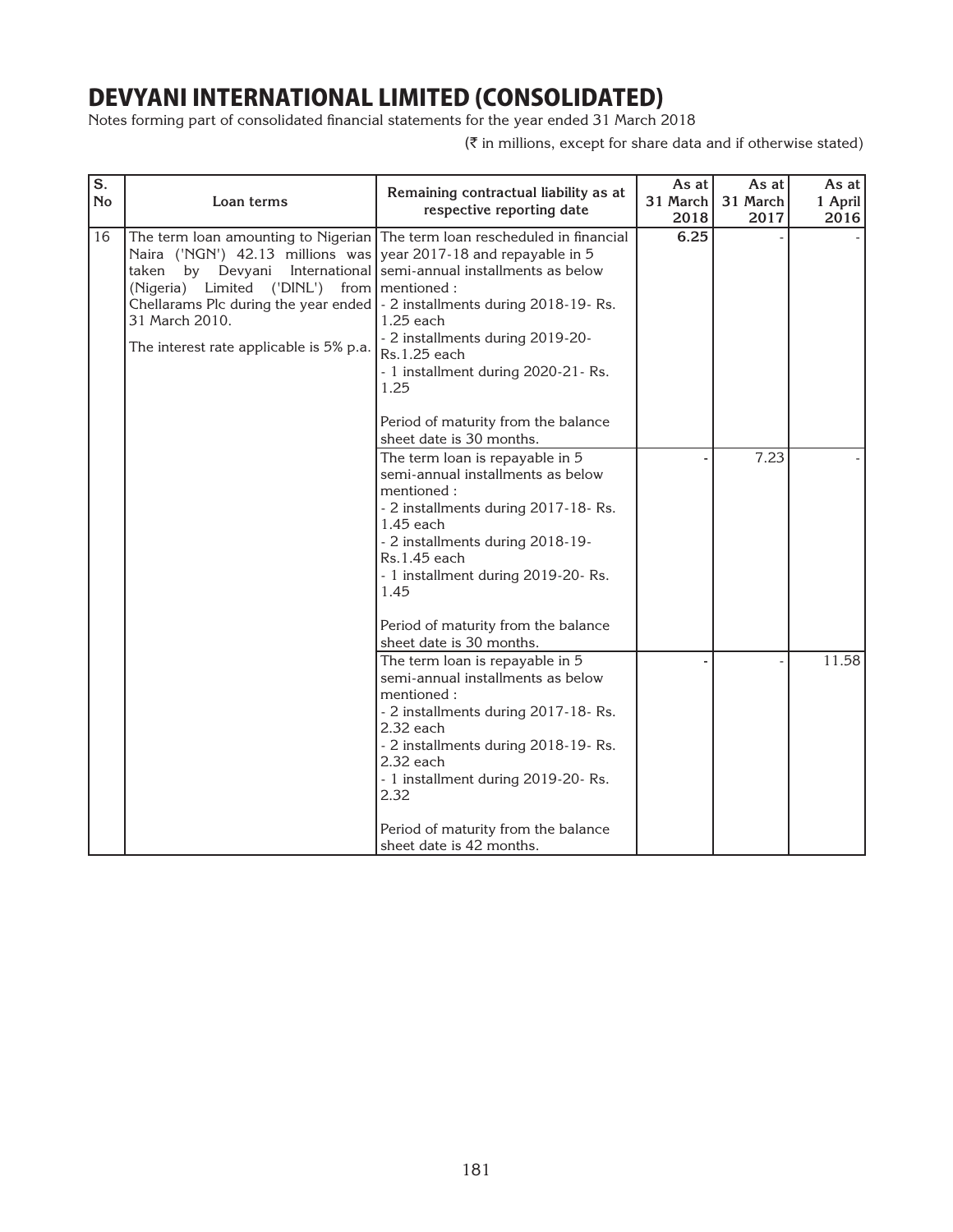Notes forming part of consolidated financial statements for the year ended 31 March 2018

| S.<br><b>No</b> | Loan terms                                                                                                                                                                                                                                                                 | Remaining contractual liability as at<br>respective reporting date                                                                                                                                                                                                                                                                          | As at<br>31 March<br>2018 | As at<br>31 March<br>2017 | As at<br>1 April<br>2016 |
|-----------------|----------------------------------------------------------------------------------------------------------------------------------------------------------------------------------------------------------------------------------------------------------------------------|---------------------------------------------------------------------------------------------------------------------------------------------------------------------------------------------------------------------------------------------------------------------------------------------------------------------------------------------|---------------------------|---------------------------|--------------------------|
| 17              | 126.17 millions was taken by Devyani year 2017-18 and repayable in 5<br>International<br>(Nigeria)<br>('DINL') from Chellarams Plc during   mentioned :<br>the year ended 31 March 2010. The   - 2 installments during 2018-19- Rs.<br>interest rate applicable is 5% p.a. | The term loan amounting to NGN The term loan rescheduled in financial<br>Limited semi-annual installments as below<br>3.74 each<br>- 2 installments during 2019-20- Rs.<br>3.74 each<br>- 1 installment during 2020-21-Rs.<br>3.74<br>Period of maturity from the balance<br>sheet date is 27 months.                                       | 18.68                     |                           |                          |
|                 |                                                                                                                                                                                                                                                                            | The term loans is repayable in 5<br>semi-annual installments as below<br>mentioned:<br>- 2 installments during 2017-18-Rs.<br>4.33 each<br>- 2 installments during 2018-19-Rs.<br>4.33 each<br>- 1 installment during 2019-20- Rs.<br>4.33<br>Period of maturity from the balance                                                           |                           | 21.65                     |                          |
|                 |                                                                                                                                                                                                                                                                            | sheet date is 27 months.<br>The term loans is repayable in 5<br>semi-annual installments as below<br>mentioned:<br>- 2 installments during 2017-18-Rs.<br>$6.94$ each<br>- 2 installments during 2018-19-Rs.<br>6.94 each<br>- 1 installment during 2019-20- Rs.<br>6.94<br>Period of maturity from the balance<br>sheet date is 39 months. |                           |                           | 34.70                    |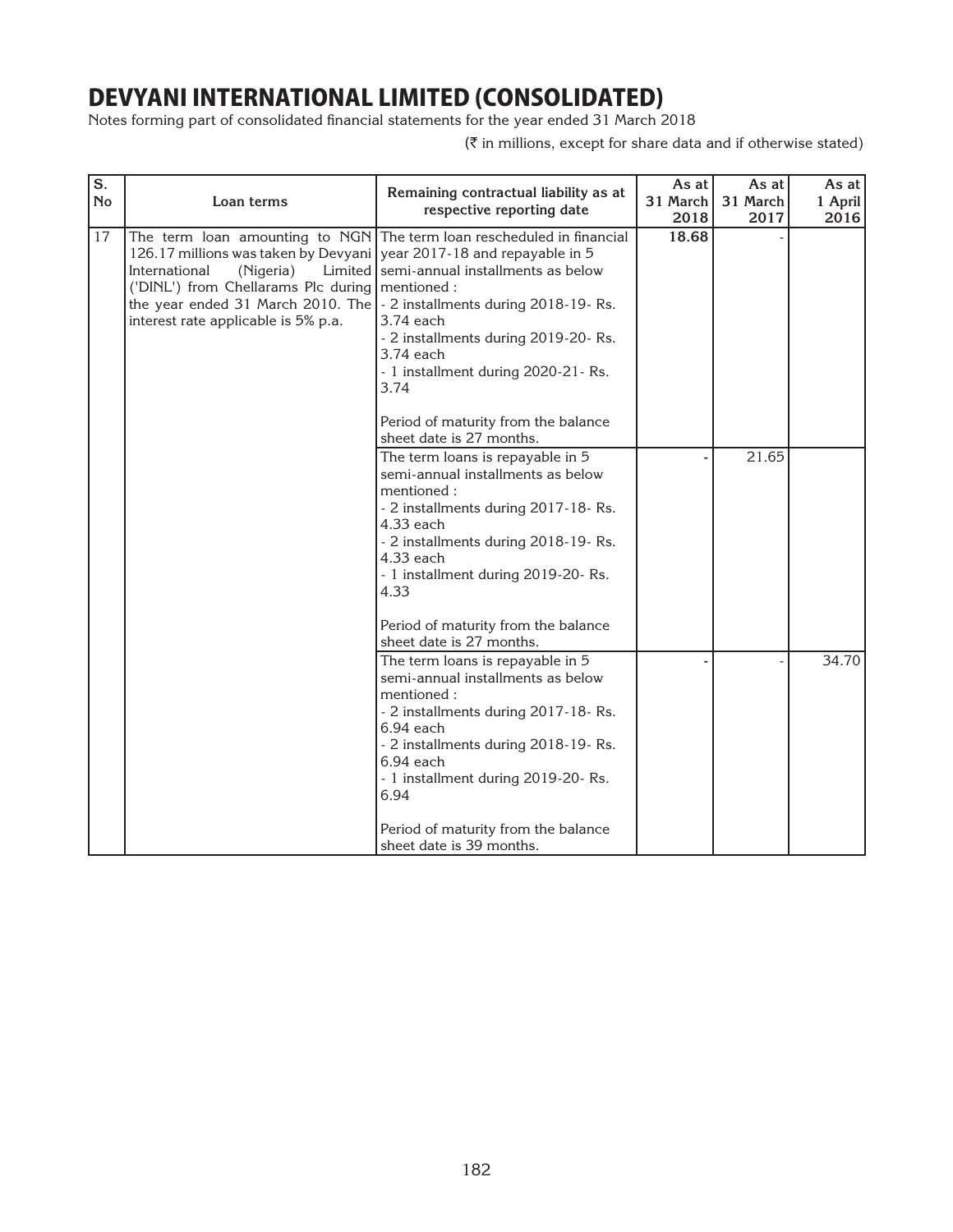Notes forming part of consolidated financial statements for the year ended 31 March 2018

| S.<br><b>No</b> | Loan terms                                                                                                                                                                                                                                                                        | Remaining contractual liability as at<br>respective reporting date                                                                                                                                                                                                                                                                                   | As at<br>31 March<br>2018 | As at<br>31 March<br>2017 | As at I<br>1 April<br>2016 |
|-----------------|-----------------------------------------------------------------------------------------------------------------------------------------------------------------------------------------------------------------------------------------------------------------------------------|------------------------------------------------------------------------------------------------------------------------------------------------------------------------------------------------------------------------------------------------------------------------------------------------------------------------------------------------------|---------------------------|---------------------------|----------------------------|
| 18              | 93.08 millions was taken by Devyani   year 2017-18 and repayable in 12<br>International<br>(Nigeria)<br>('DINL') from Chellarams Plc during   mentioned :<br>the year ended 31 March 2017. The $\vert$ - 4 installments during 2018-19-Rs.<br>interest rate applicable is 5% p.a. | The term loan amounting to NGN The term loan rescheduled in financial<br>Limited   quarterly installments as below<br>$1.38$ each<br>- 4 installments during 2019-20- Rs.<br>1.38 each<br>- 4 installments during 2020-21- Rs.<br>$1.38$ each<br>Period of maturity from the balance                                                                 | 15.78                     |                           |                            |
|                 |                                                                                                                                                                                                                                                                                   | sheet date is 36 months.<br>The term loans is repayable in 12<br>quarterly installments as below<br>mentioned:<br>- 4 installments during 2017-18-Rs.<br>$1.60$ each<br>- 4 installments during 2018-19-Rs.<br>$1.60$ each<br>- 4 installments during 2019-20- Rs.<br>$1.60$ each<br>Period of maturity from the balance<br>sheet date is 36 months. |                           | 19.16                     |                            |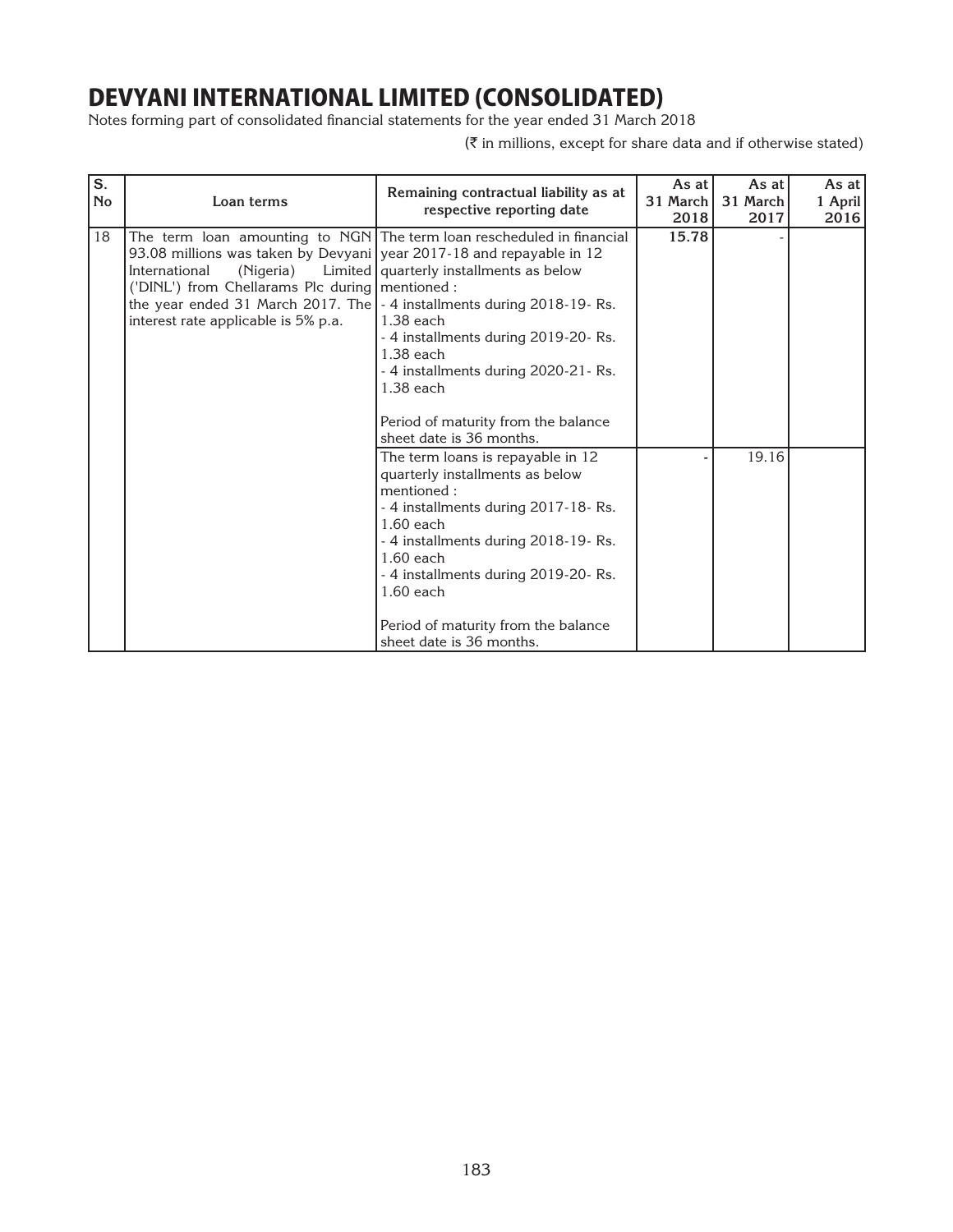Notes forming part of consolidated financial statements for the year ended 31 March 2018

| S.<br><b>No</b> | Loan terms                                                                                                                                                                                                                                                                       | Remaining contractual liability as at<br>respective reporting date                                                                                                                                                                                                                                                    | As at<br>31 March<br>2018 | As at<br>31 March<br>2017 | As at<br>1 April<br>2016 |
|-----------------|----------------------------------------------------------------------------------------------------------------------------------------------------------------------------------------------------------------------------------------------------------------------------------|-----------------------------------------------------------------------------------------------------------------------------------------------------------------------------------------------------------------------------------------------------------------------------------------------------------------------|---------------------------|---------------------------|--------------------------|
| 19              | 325.85 millions was taken by Devyani vear 2017-18 and repayable in 12<br>International<br>(Nigeria)<br>('DINL') from Chellarams Plc during   mentioned :<br>the year ended 31 March 2012. The $\vert$ - 4 installments during 2018-19-Rs.<br>interest rate applicable is 5% p.a. | The term loan amounting to NGN The term loan rescheduled in financial<br>Limited   quarterly installments as below<br>9.62 each<br>- 4 installments during 2019-20- Rs.<br>$9.62$ each<br>- 4 installments during 2020-21- Rs.<br>9.62 each<br>Period of maturity from the balance<br>sheet date is 36 months.        | 114.70                    |                           |                          |
|                 |                                                                                                                                                                                                                                                                                  | The term loans is repayable in 12<br>quarterly installments as below<br>mentioned:<br>- 4 installments during 2017-18-Rs.<br>11.17 each<br>- 4 installments during 2018-19-Rs.<br>11.17 each<br>- 4 installments during 2019-20- Rs.<br>11.17 each<br>Period of maturity from the balance<br>sheet date is 36 months. |                           | 134.03                    |                          |
|                 |                                                                                                                                                                                                                                                                                  | The term loans is repayable in 12<br>quarterly installments as below<br>mentioned:<br>- 4 installments during 2017-18-Rs.<br>11.54 each<br>- 4 installments during 2018-19-Rs.<br>11.54 each<br>- 4 installments during 2019-20- Rs.<br>11.54 each<br>Period of maturity from the balance<br>sheet date is 48 months. |                           |                           | 138.52                   |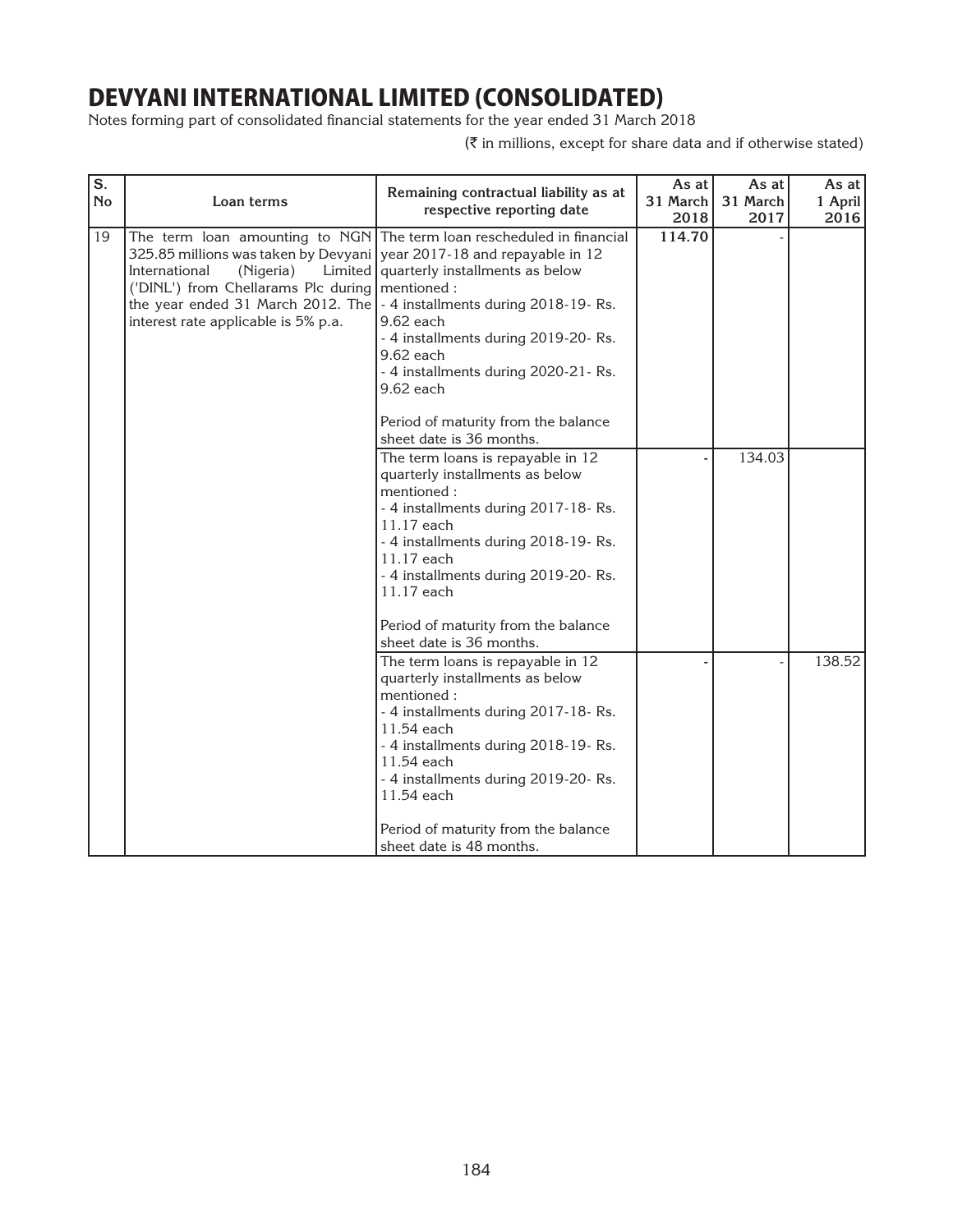Notes forming part of consolidated financial statements for the year ended 31 March 2018

| $\overline{\mathbf{s}}$ .<br><b>No</b> | Loan terms                                                                                                                                                                                                                                                               | Remaining contractual liability as at<br>respective reporting date                                                                                                                                                                                                                                                                               | As at<br>31 March<br>2018 | As at<br>31 March<br>2017 | As at<br>1 April<br>2016 |
|----------------------------------------|--------------------------------------------------------------------------------------------------------------------------------------------------------------------------------------------------------------------------------------------------------------------------|--------------------------------------------------------------------------------------------------------------------------------------------------------------------------------------------------------------------------------------------------------------------------------------------------------------------------------------------------|---------------------------|---------------------------|--------------------------|
| 20                                     | 1.81 millions was taken by Devyani year 2017-18 and repayable in 12<br>International<br>(Nigeria)<br>('DINL') from Chellarams Plc during   mentioned :<br>the year ended 31 March 2013. The   - 4 installments during 2018-19-Rs.<br>interest rate applicable is 5% p.a. | The term loan amounting to USD   The term loan rescheduled in financial<br>Limited   quarterly installments as below<br>8.17 each<br>- 4 installments during 2019-20- Rs.<br>8.17 each<br>- 4 installments during 2020-21- Rs.<br>8.17 each<br>Period of maturity from the balance                                                               | 98.09                     |                           |                          |
|                                        |                                                                                                                                                                                                                                                                          | sheet date is 36 months.<br>The term loans is repayable in 12<br>quarterly installments as below<br>mentioned:<br>- 4 installments during 2017-18-Rs.<br>9.49 each<br>- 4 installments during 2018-19-Rs.<br>9.49 each<br>- 4 installments during 2019-20- Rs.<br>9.49 each<br>Period of maturity from the balance                               |                           | 113.91                    |                          |
|                                        |                                                                                                                                                                                                                                                                          | sheet date is 36 months.<br>The term loans is repayable in 12<br>quarterly installments as below<br>mentioned:<br>- 4 installments during 2017-18-Rs.<br>$9.81$ each<br>- 4 installments during 2018-19-Rs.<br>9.81 each<br>- 4 installments during 2019-20- Rs.<br>9.81 each<br>Period of maturity from the balance<br>sheet date is 48 months. |                           |                           | 117.72                   |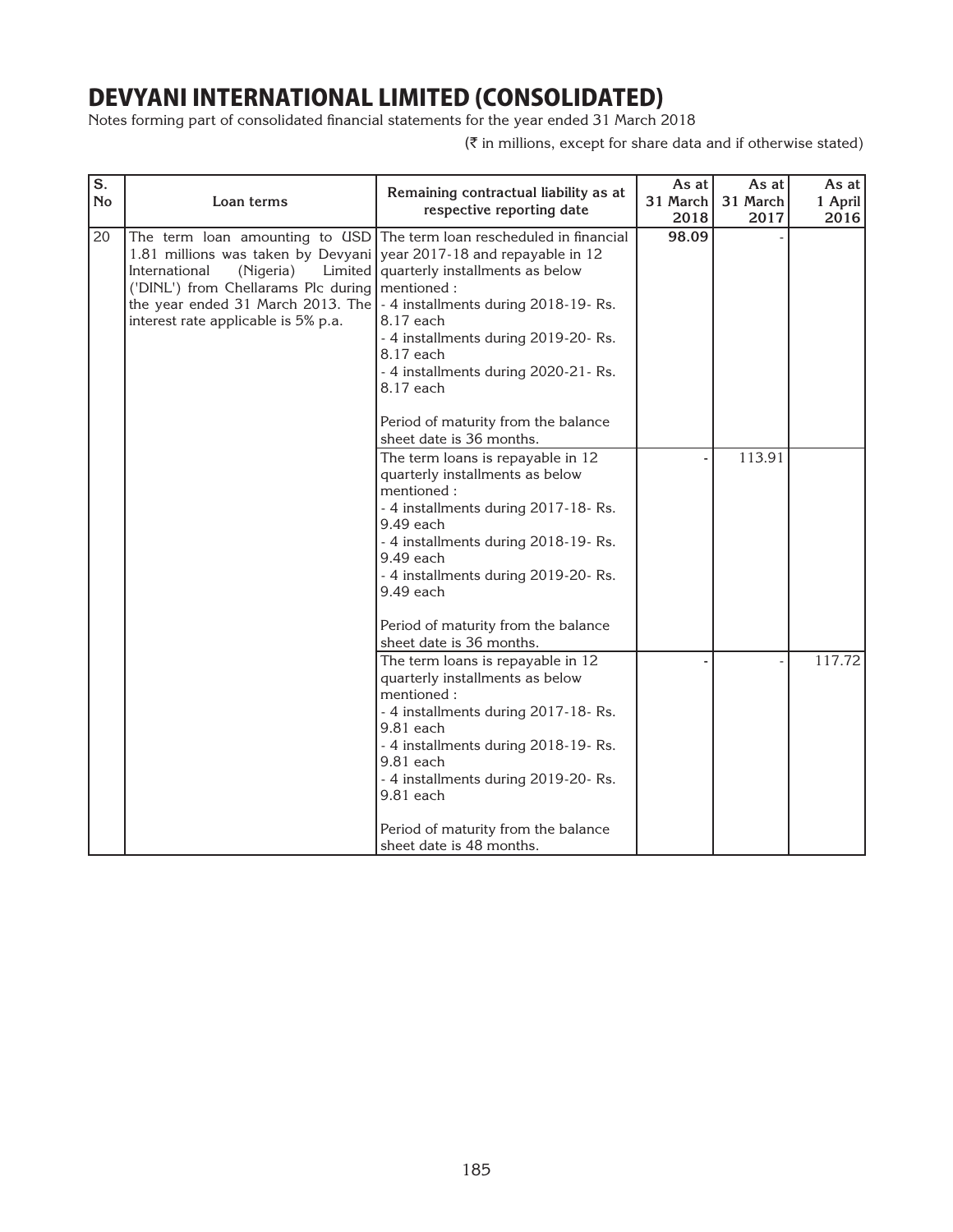Notes forming part of consolidated financial statements for the year ended 31 March 2018

| $\overline{\mathbf{s}}$ .<br><b>No</b> | Loan terms                                                                                                                                                                                                                                                                     | Remaining contractual liability as at<br>respective reporting date                                                                                                                                                                                                                                                 | As at<br>31 March<br>2018 | As at<br>31 March<br>2017 | As at<br>1 April<br>2016 |
|----------------------------------------|--------------------------------------------------------------------------------------------------------------------------------------------------------------------------------------------------------------------------------------------------------------------------------|--------------------------------------------------------------------------------------------------------------------------------------------------------------------------------------------------------------------------------------------------------------------------------------------------------------------|---------------------------|---------------------------|--------------------------|
| 21                                     | 0.85 millions was taken by Devyani year 2017-18 and repayable in 12<br>International<br>(Nigeria)<br>('DINL') from Chellarams Plc during   mentioned :<br>the year ended 31 March 2013. The $\vert$ - 4 installments during 2018-19-Rs.<br>interest rate applicable is 5% p.a. | The term loan amounting to USD The term loan rescheduled in financial<br>Limited   quarterly installments as below<br>3.85 each<br>- 4 installments during 2019-20- Rs.<br>3.85 each<br>- 4 installments during 2020-21- Rs.<br>3.85 each<br>Period of maturity from the balance<br>sheet date is 36 months.       | 47.63                     |                           |                          |
|                                        |                                                                                                                                                                                                                                                                                | The term loans is repayable in 12<br>quarterly installments as below<br>mentioned:<br>- 4 installments during 2017-18-Rs.<br>4.47 each<br>- 4 installments during 2018-19-Rs.<br>4.47 each<br>- 4 installments during 2019-20- Rs.<br>4.47 each<br>Period of maturity from the balance<br>sheet date is 36 months. |                           | 53.61                     |                          |
|                                        |                                                                                                                                                                                                                                                                                | The term loans is repayable in 12<br>quarterly installments as below<br>mentioned:<br>- 4 installments during 2017-18-Rs.<br>4.62 each<br>- 4 installments during 2018-19-Rs.<br>4.62 each<br>- 4 installments during 2019-20- Rs.<br>4.62 each<br>Period of maturity from the balance<br>sheet date is 48 months. |                           |                           | 55.40                    |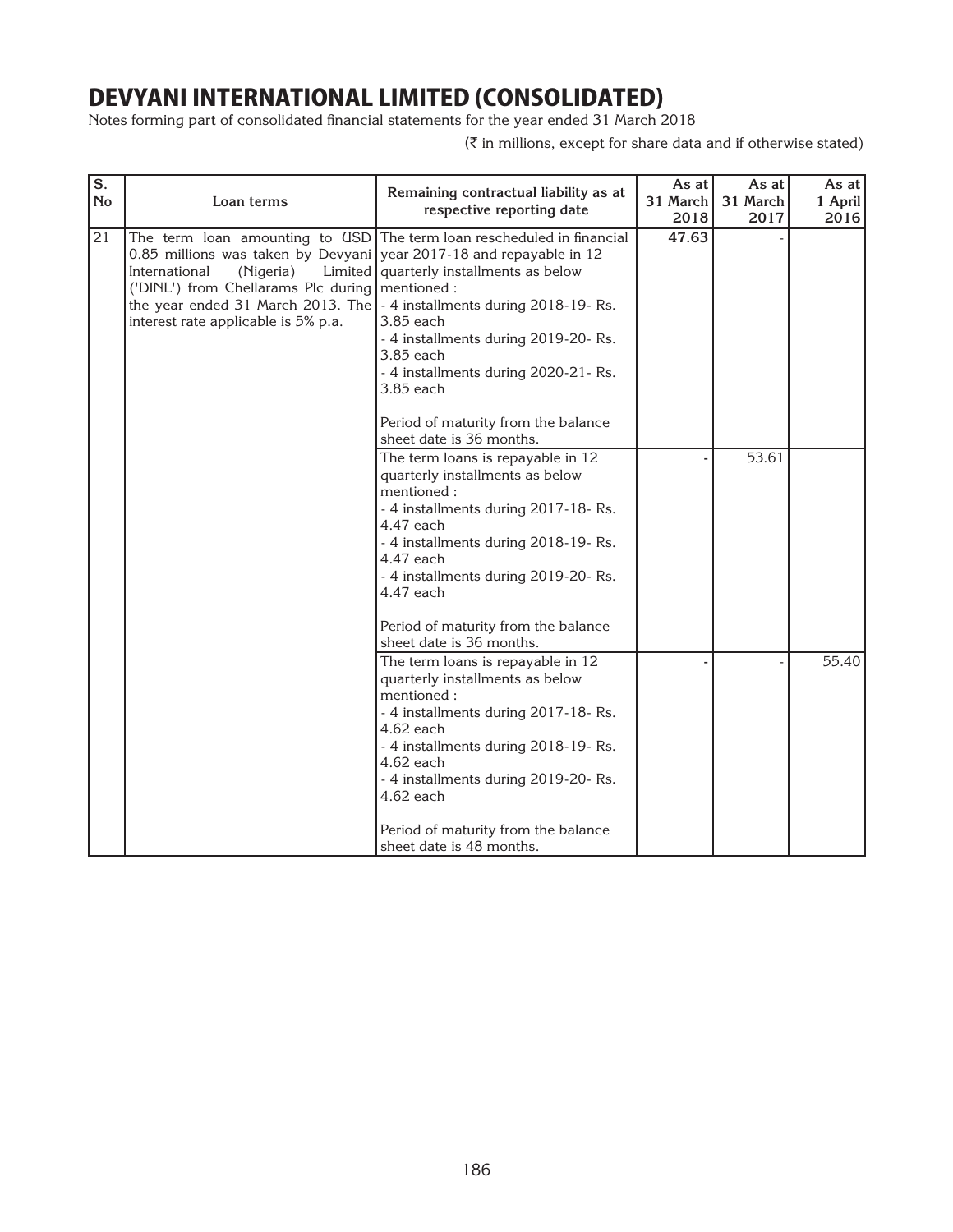Notes forming part of consolidated financial statements for the year ended 31 March 2018

| S.<br><b>No</b> | Loan terms                                                                                                                                                                                                                                                                     | Remaining contractual liability as at<br>respective reporting date                                                                                                                                                                                                                                                 | As at<br>31 March<br>2018 | As at<br>31 March<br>2017 | As at<br>1 April<br>2016 |
|-----------------|--------------------------------------------------------------------------------------------------------------------------------------------------------------------------------------------------------------------------------------------------------------------------------|--------------------------------------------------------------------------------------------------------------------------------------------------------------------------------------------------------------------------------------------------------------------------------------------------------------------|---------------------------|---------------------------|--------------------------|
| 22              | 0.85 millions was taken by Devyani year 2017-18 and repayable in 12<br>International<br>(Nigeria)<br>('DINL') from Chellarams Plc during   mentioned :<br>the year ended 31 March 2015. The $\vert$ - 4 installments during 2018-19-Rs.<br>interest rate applicable is 5% p.a. | The term loan amounting to USD   The term loan rescheduled in financial<br>Limited   quarterly installments as below<br>3.85 each<br>- 4 installments during 2019-20- Rs.<br>3.85 each<br>- 4 installments during 2020-21- Rs.<br>3.85 each<br>Period of maturity from the balance<br>sheet date is 36 months.     | 46.16                     |                           |                          |
|                 |                                                                                                                                                                                                                                                                                | Term loans is repayable in 12<br>quarterly installments as below<br>mentioned:<br>- 4 installments during 2017-18-Rs.<br>4.47 each<br>- 4 installments during 2018-19-Rs.<br>4.47 each<br>- 4 installments during 2019-20- Rs.<br>4.47 each<br>Period of maturity from the balance<br>sheet date is 36 months.     |                           | 53.60                     |                          |
|                 |                                                                                                                                                                                                                                                                                | The term loans is repayable in 12<br>quarterly installments as below<br>mentioned:<br>- 4 installments during 2017-18-Rs.<br>4.62 each<br>- 4 installments during 2018-19-Rs.<br>4.62 each<br>- 4 installments during 2019-20- Rs.<br>4.62 each<br>Period of maturity from the balance<br>sheet date is 48 months. |                           |                           | 55.40                    |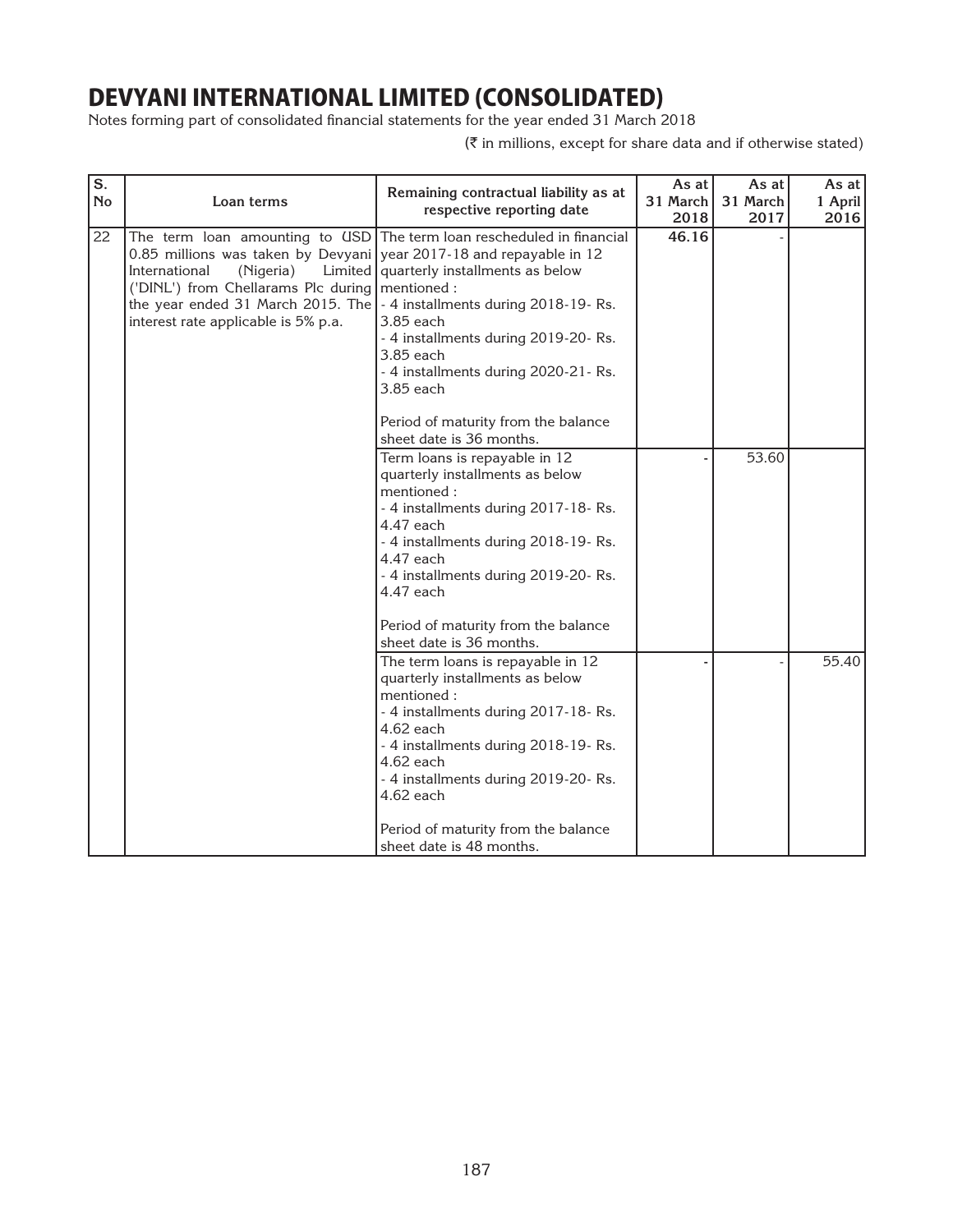Notes forming part of consolidated financial statements for the year ended 31 March 2018

| S.<br><b>No</b> | Loan terms                                                                                                                                                                                                                                                                                                 | Remaining contractual liability as at<br>respective reporting date                                                                                                                                                                                                                                                     | As at<br>31 March<br>2018 | As at<br>31 March<br>2017 | As at<br>1 April<br>2016 |
|-----------------|------------------------------------------------------------------------------------------------------------------------------------------------------------------------------------------------------------------------------------------------------------------------------------------------------------|------------------------------------------------------------------------------------------------------------------------------------------------------------------------------------------------------------------------------------------------------------------------------------------------------------------------|---------------------------|---------------------------|--------------------------|
| 23              | The term loan amounting to USD<br>1.28 millions was taken by Devyani year 2017-18 and repayable in 12<br>International<br>(Nigeria)<br>('DINL') from Chellarams Plc during   mentioned :<br>the year ended 31 March 2015. The   - 4 installments during 2018-19-Rs.<br>interest rate applicable is 5% p.a. | The term loan rescheduled in financial<br>Limited   quarterly installments as below<br>5.77 each<br>- 4 installments during 2019-20- Rs.<br>5.77 each<br>- 4 installments during 2020-21- Rs.<br>5.77 each<br>Period of maturity from the balance<br>sheet date is 36 months.                                          | 69.24                     |                           |                          |
|                 |                                                                                                                                                                                                                                                                                                            | The term loans is repayable in 12<br>quarterly installments as below<br>mentioned:<br>- 4 installments during 2017-18-Rs.<br>$6.70$ each<br>- 4 installments during 2018-19-Rs.<br>6.70 each<br>- 4 installments during 2019-20- Rs.<br>$6.70$ each<br>Period of maturity from the balance<br>sheet date is 36 months. |                           | 80.40                     |                          |
|                 |                                                                                                                                                                                                                                                                                                            | The term loans is repayable in 12<br>quarterly installments as below<br>mentioned:<br>- 4 installments during 2017-18-Rs.<br>6.93 each<br>- 4 installments during 2018-19-Rs.<br>6.93 each<br>- 4 installments during 2019-20- Rs.<br>6.93 each<br>Period of maturity from the balance<br>sheet date is 48 months.     |                           |                           | 83.10                    |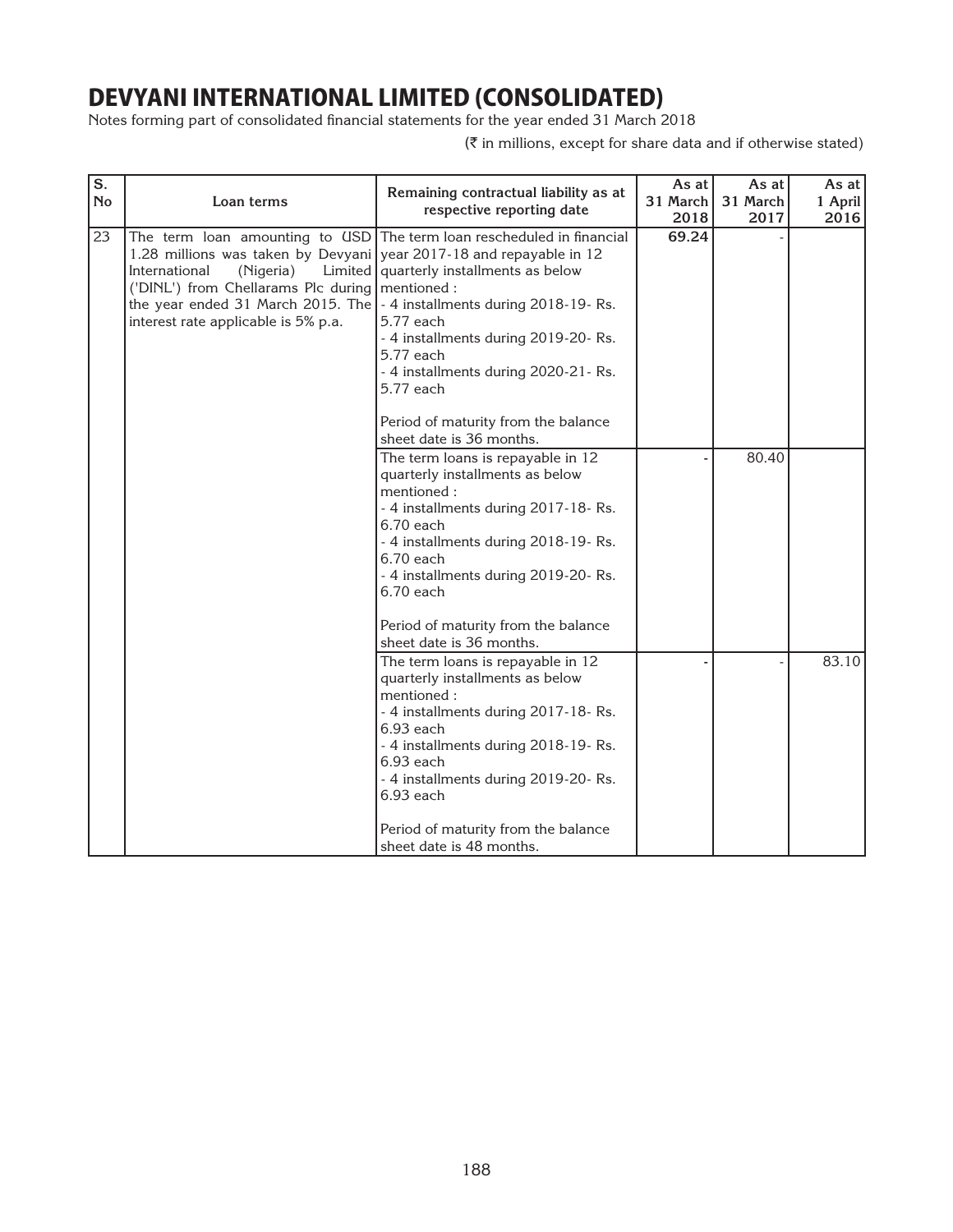Notes forming part of consolidated financial statements for the year ended 31 March 2018

| S.<br><b>No</b> | Loan terms                                                                                                                                                                                                                                                                                                   | Remaining contractual liability as at<br>respective reporting date                                                                                                                                                                                                                                                                                                                        | As at<br>31 March<br>2018 | As at<br>31 March<br>2017 | As at I<br>1 April<br>2016 |
|-----------------|--------------------------------------------------------------------------------------------------------------------------------------------------------------------------------------------------------------------------------------------------------------------------------------------------------------|-------------------------------------------------------------------------------------------------------------------------------------------------------------------------------------------------------------------------------------------------------------------------------------------------------------------------------------------------------------------------------------------|---------------------------|---------------------------|----------------------------|
| 24              | The term loan amounting to $\text{USD}$ The term loans is repayable in 10<br>1.52 millions was taken by Devyani quarterly installments as below<br>International<br>(Nigeria)<br>('DINL') from Chellarams Plc during<br>the year ended 31 March 2016. The $8.66$ each<br>interest rate applicable is 5% p.a. | Limited   mentioned :<br>- 4 installments during 2018-19-Rs.<br>- 4 installments during 2019-20-<br>Rs.8.66 each<br>- 1 installment during 2020-21- Rs.<br>8.66<br>- 1 installment during 2020-21- Rs.<br>4.49<br>Period of maturity from the balance                                                                                                                                     | 82.40                     |                           |                            |
|                 |                                                                                                                                                                                                                                                                                                              | sheet date is 28 months.<br>The term loans is repayable in 10<br>quarterly installments as below<br>mentioned:<br>- 4 installments during 2017-18-Rs.<br>10.05 each<br>- 4 installments during 2018-19-<br>Rs.10.05 each<br>- 1 installment during 2019-20-Rs.<br>10.05<br>- 1 installment during 2019-20- Rs.<br>5.21<br>Period of maturity from the balance                             |                           | 95.69                     |                            |
|                 |                                                                                                                                                                                                                                                                                                              | sheet date is 28 months.<br>The term loans is repayable in 10<br>quarterly installments as below<br>mentioned :<br>- 4 installments during 2017-18-Rs.<br>10.40 each<br>- 4 installments during 2018-19-Rs.<br>10.40 each<br>- 1 installment during 2019-20-Rs.<br>10.40<br>- 1 installment during 2019-20-Rs.<br>5.40<br>Period of maturity from the balance<br>sheet date is 42 months. |                           |                           | 98.93                      |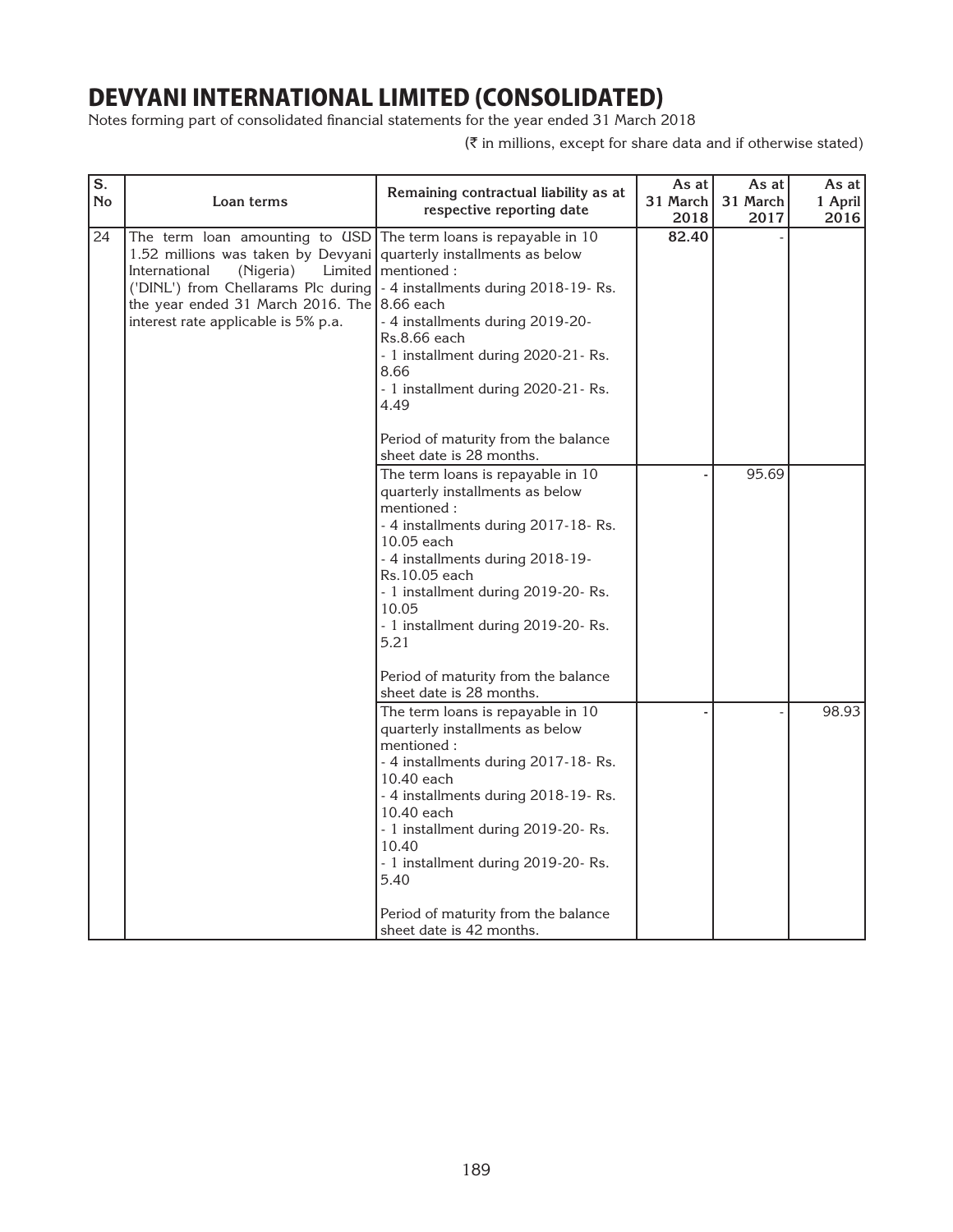Notes forming part of consolidated financial statements for the year ended 31 March 2018

| S.<br><b>No</b> | Loan terms                                                                                                                                                                                                                                                                | Remaining contractual liability as at<br>respective reporting date                                                                                                                                                                                                                                                       | As at<br>31 March<br>2018 | As at<br>31 March<br>2017 | As at I<br>1 April<br>2016 |
|-----------------|---------------------------------------------------------------------------------------------------------------------------------------------------------------------------------------------------------------------------------------------------------------------------|--------------------------------------------------------------------------------------------------------------------------------------------------------------------------------------------------------------------------------------------------------------------------------------------------------------------------|---------------------------|---------------------------|----------------------------|
| 25              | 0.40 millions was taken by Devyani year 2017-18 and repayable in 12<br>International<br>(Nigeria)<br>('DINL') from Chellarams Plc during   mentioned :<br>the year ended 31 March 2017. The   - 4 installments during 2018-19- Rs.<br>interest rate applicable is 5% p.a. | The term loan amounting to USD   The term loan rescheduled in financial<br>Limited   quarterly installments as below<br>$1.79$ each<br>- 4 installments during 2019-20- Rs.<br>$1.79$ each<br>- 4 installments during 2020-21-Rs.<br>$1.79$ each<br>Period of maturity from the balance<br>sheet date is 36 months.      | 21.46                     |                           |                            |
|                 |                                                                                                                                                                                                                                                                           | The term loans is repayable in 12<br>quarterly installments as below<br>mentioned:<br>- 4 installments during 2017-18-Rs.<br>$2.08$ each<br>- 4 installments during 2018-19-Rs.<br>$2.08$ each<br>- 4 installments during 2019-20- Rs.<br>$2.08$ each<br>Period of maturity from the balance<br>sheet date is 36 months. |                           | 24.92                     |                            |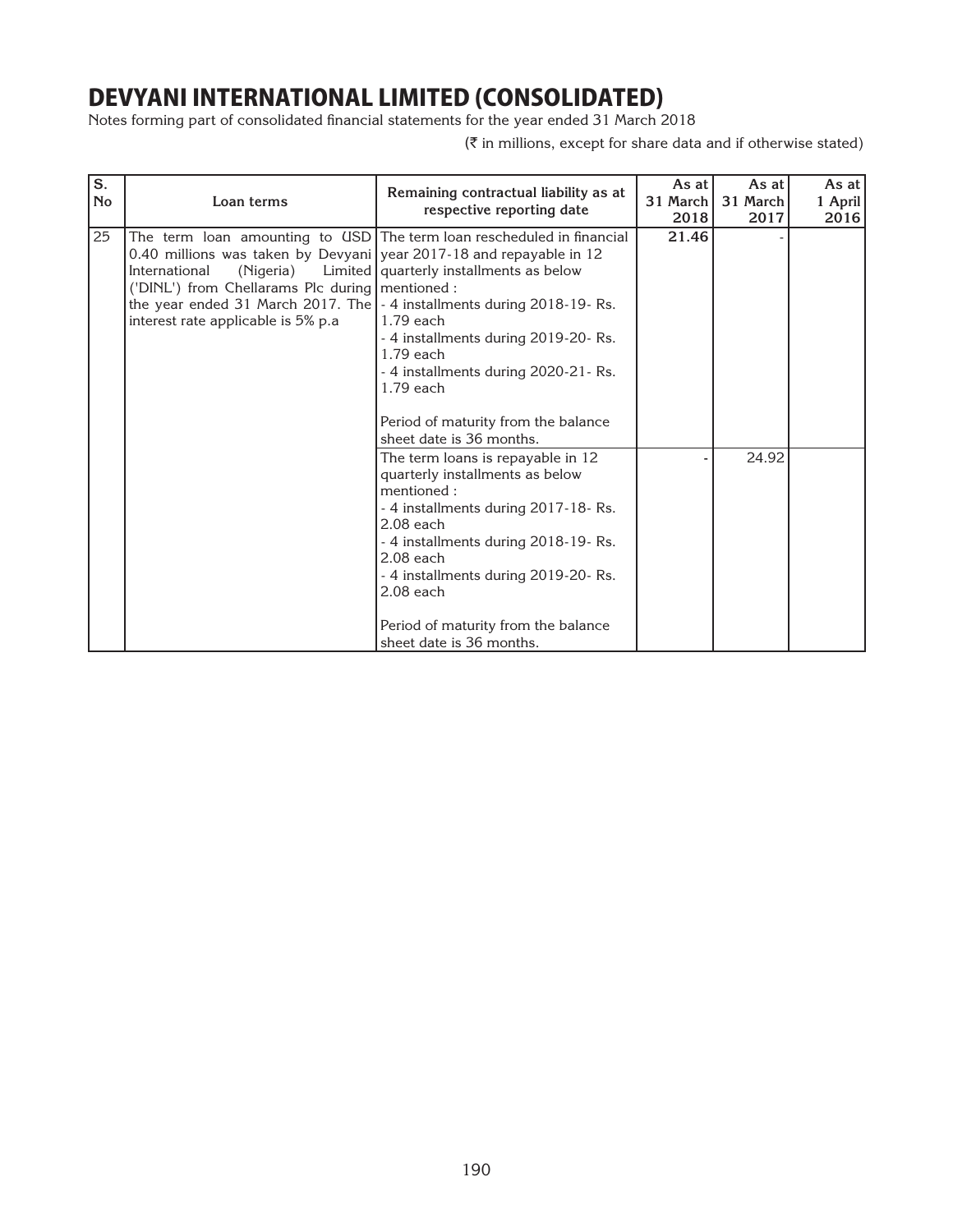Notes forming part of consolidated financial statements for the year ended 31 March 2018

| S.<br><b>No</b> | Loan terms                                                                                                                                                                                                                                                                                                                                                                           | Remaining contractual liability as at<br>respective reporting date                                                                                                                                                                                                                                                                                                                                   | As at $ $<br>31 March<br>2018 | As at<br>31 March<br>2017 | As at $ $<br>1 April<br>2016 |
|-----------------|--------------------------------------------------------------------------------------------------------------------------------------------------------------------------------------------------------------------------------------------------------------------------------------------------------------------------------------------------------------------------------------|------------------------------------------------------------------------------------------------------------------------------------------------------------------------------------------------------------------------------------------------------------------------------------------------------------------------------------------------------------------------------------------------------|-------------------------------|---------------------------|------------------------------|
| 26              | The term loan was taken by Devyani The term loans is converted into<br>International<br>(Nigeria)                                                                                                                                                                                                                                                                                    | Limited   Overdraft loan facility.                                                                                                                                                                                                                                                                                                                                                                   |                               |                           |                              |
|                 | ('DINL') from Standard Chartered   The term loans is repayable in<br>Bank during the year ended 31 March   28 monthly installments as below<br>2011. The interest rate applicable   mentioned :<br>payable monthly. The tenure of   11.52 each (during the year DINL<br>moratorium period of 23 months.   instalments)<br>- All assets debenture on the assets 11.52 each<br>of DINL | ranged between $18\%$ to $19\%$ p.a   - 12 installments during 2016-17-Rs.<br>the loan is 99 months including   has made default in payment of these<br>The term loan is secured by $: -12$ installments during 2017-18-Rs.<br>- 4 installments during 2018-19-Rs.<br>11.52 each<br>Period of maturity from the balance                                                                              |                               | 322.44                    |                              |
|                 |                                                                                                                                                                                                                                                                                                                                                                                      | sheet date is 16 months.<br>The term loans is repayable in<br>30 monthly installments as below<br>mentioned:<br>- 2 installments of 2015-16 - Rs.<br>18.46 each<br>- 12 installments during 2016-17- Rs.<br>18.46 each<br>- 12 installments during 2017-18-Rs.<br>18.46 each<br>- 4 installments during 2018-19-Rs.<br>18.46 each<br>Period of maturity from the balance<br>sheet date is 28 months. |                               |                           | 554.52                       |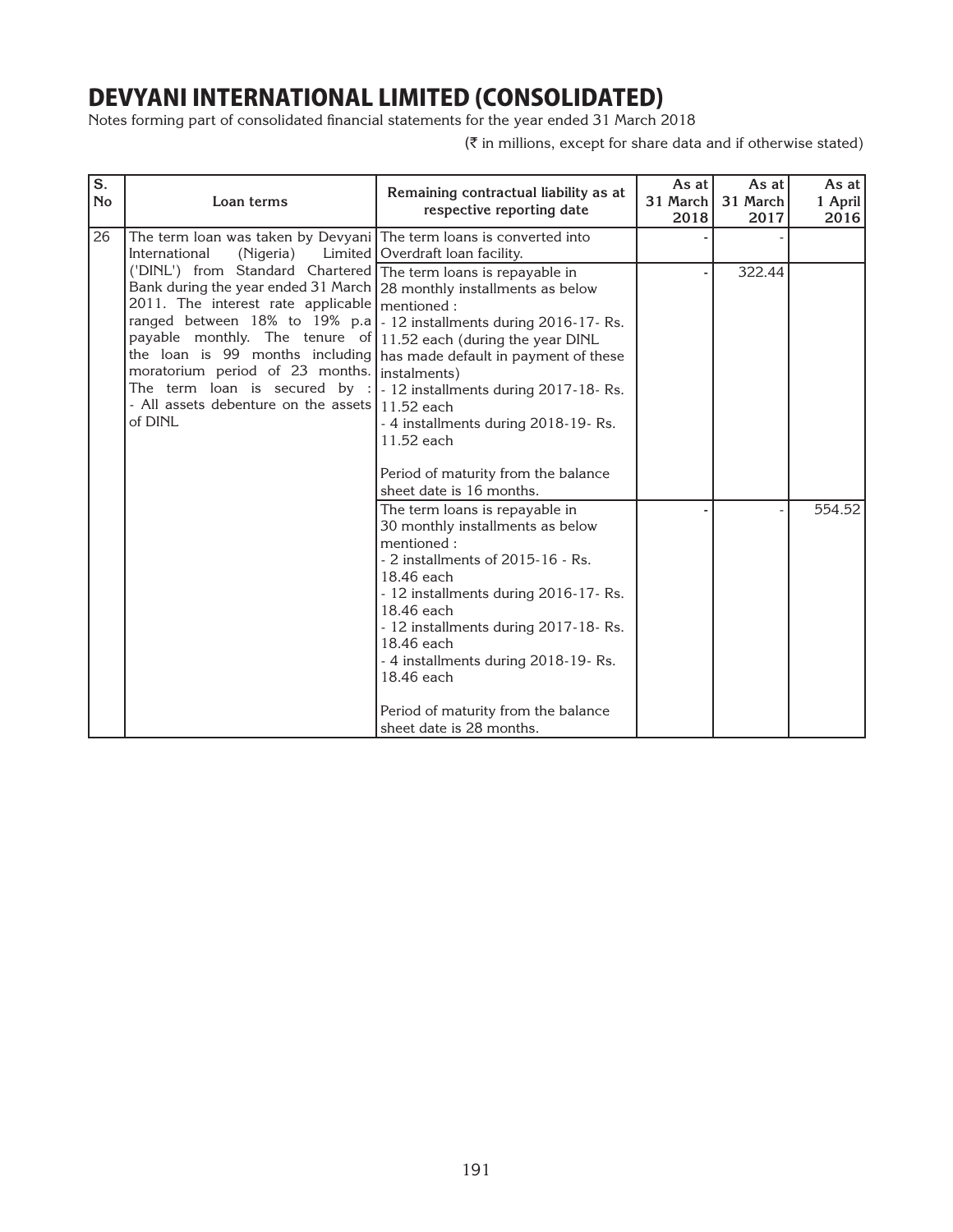Notes forming part of consolidated financial statements for the year ended 31 March 2018

| S.        |                                                                                                                                                                                                                                                                                                                                                                                                                                                                                                                                                                                                  |                                                                                                                                                                                                                                                                                                                                                                                            | As at            | As at            | As at           |
|-----------|--------------------------------------------------------------------------------------------------------------------------------------------------------------------------------------------------------------------------------------------------------------------------------------------------------------------------------------------------------------------------------------------------------------------------------------------------------------------------------------------------------------------------------------------------------------------------------------------------|--------------------------------------------------------------------------------------------------------------------------------------------------------------------------------------------------------------------------------------------------------------------------------------------------------------------------------------------------------------------------------------------|------------------|------------------|-----------------|
| <b>No</b> | Loan terms                                                                                                                                                                                                                                                                                                                                                                                                                                                                                                                                                                                       | Remaining contractual liability as at<br>respective reporting date                                                                                                                                                                                                                                                                                                                         | 31 March<br>2018 | 31 March<br>2017 | 1 April<br>2016 |
| 27        | was taken<br>The term<br>loan<br>Devyani<br>International<br>Limited ('DINL') from ECO Bank   mentioned :<br>during the year ended 31 March<br>2011. The interest rate applicable - 2 installments during 2018-19- of<br>ranged between 18% to 19% p.a. Rs. 0.40 each<br>payable monthly. The tenure of<br>the loan is 90 months including Period of maturity from the balance<br>moratorium period of 6 months. Sheet date is 2 months.<br>The term loan is secured by : The term loans is repayable in $14$<br>- All assets debenture on the assets   monthly installments as below<br>of DINL | by The term loans is repayable in<br>(Nigeria) 2 monthly installments as below                                                                                                                                                                                                                                                                                                             | 0.79             |                  |                 |
|           |                                                                                                                                                                                                                                                                                                                                                                                                                                                                                                                                                                                                  | mentioned:<br>- 12 installments during 2017-18-<br>ranging between Rs. 0.46 to Rs. 3.63<br>- 2 installments during 2018-19- of<br>Rs. 0.46 each<br>Period of maturity from the balance<br>sheet date is 14 months.                                                                                                                                                                         |                  | 23.69            |                 |
|           |                                                                                                                                                                                                                                                                                                                                                                                                                                                                                                                                                                                                  | The term loans is repayable in 27<br>monthly installments as below<br>mentioned:<br>- 12 installments during 2016-17-<br>ranging between Rs. 5.81 to Rs. 11.49<br>- 12 installments during 2017-18-<br>ranging between Rs. 0.73 to Rs. 5.81<br>- 3 installments during 2018-19-<br>ranging between Rs. 0.73 to Rs. 7.66<br>Period of maturity from the balance<br>sheet date is 27 months. |                  |                  | 125.39          |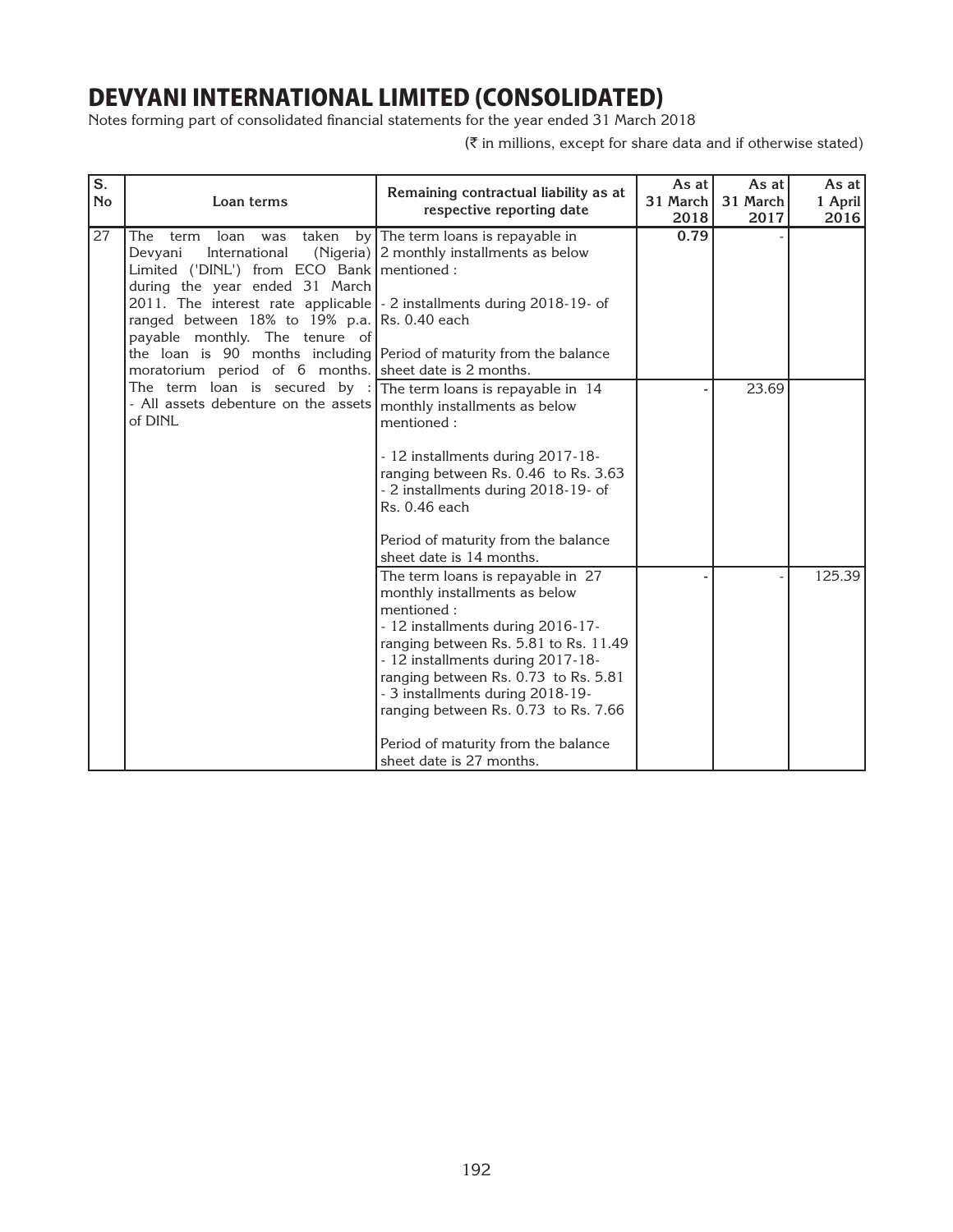Notes forming part of consolidated financial statements for the year ended 31 March 2018

| S.<br><b>No</b> | Loan terms                                                                                                                                                                                                                                                                                                                                                                                                                                                                                                                                     | Remaining contractual liability as at<br>respective reporting date                                                                                                                                                                                                                                                                                                                                                                         | As at<br>31 March<br>2018 | As at<br>31 March<br>2017 | As at<br>1 April<br>2016 |
|-----------------|------------------------------------------------------------------------------------------------------------------------------------------------------------------------------------------------------------------------------------------------------------------------------------------------------------------------------------------------------------------------------------------------------------------------------------------------------------------------------------------------------------------------------------------------|--------------------------------------------------------------------------------------------------------------------------------------------------------------------------------------------------------------------------------------------------------------------------------------------------------------------------------------------------------------------------------------------------------------------------------------------|---------------------------|---------------------------|--------------------------|
| 28              | The term loan was taken by Devyani The term loan is repayable in 4<br>International Nepal Private Limited   half yearly installments as below<br>('DINPL') from NMB Bank during   mentioned :<br>the year ended 31 March 2011. The<br>interest rate applicable is $9\%$ . The $\vert$ - 1 installment during 2018-19-Rs.<br>tenure of the loan is 120 months $ 4.35$<br>including moratorium period of $12$ - 1 installment during 2018-19-Rs.<br>months.<br>The term loan is secured by :<br>- Hypothecation of all fixed assets of<br>DINPL. | 2.15<br>- 2 installments during 2019-20- Rs.<br>2.15 each<br>Period of maturity from the balance<br>sheet date is 24 months.                                                                                                                                                                                                                                                                                                               | 10.56                     |                           |                          |
|                 | - Hypothecation over entire current<br>assets of DINPL.<br>- Personal guarantee of Mr. Ravi Kant   mentioned :<br>Jaipuria.                                                                                                                                                                                                                                                                                                                                                                                                                    | The term loan is repayable in 6<br>half yearly installments as below                                                                                                                                                                                                                                                                                                                                                                       |                           | 20.00                     |                          |
|                 | - Corporate guarantee of M/s Varun<br>Beverages (Nepal) Private Limited.                                                                                                                                                                                                                                                                                                                                                                                                                                                                       | - 2 installments during 2017-18-Rs.<br>4.62 each<br>- 1 installment during 2018-19-Rs.<br>4.35<br>- 1 installment during 2018-19-Rs.<br>2.15<br>- 2 installments during 2019-20- Rs.<br>2.15 each<br>Period of maturity from the balance                                                                                                                                                                                                   |                           |                           |                          |
|                 |                                                                                                                                                                                                                                                                                                                                                                                                                                                                                                                                                | sheet date is 36 months.<br>The term loan is repayable in 8<br>half yearly installments as below<br>mentioned:<br>- 2 installments during 2016-17-Rs.<br>4.78 each<br>- 2 installments during 2017-18-Rs.<br>4.78 each<br>- 1 installment during 2018-19-Rs.<br>4.35<br>- 1 installment during 2018-19-Rs.<br>2.15<br>- 2 installments during 2019-20- Rs.<br>2.15 each<br>Period of maturity from the balance<br>sheet date is 48 months. |                           |                           | 29.92                    |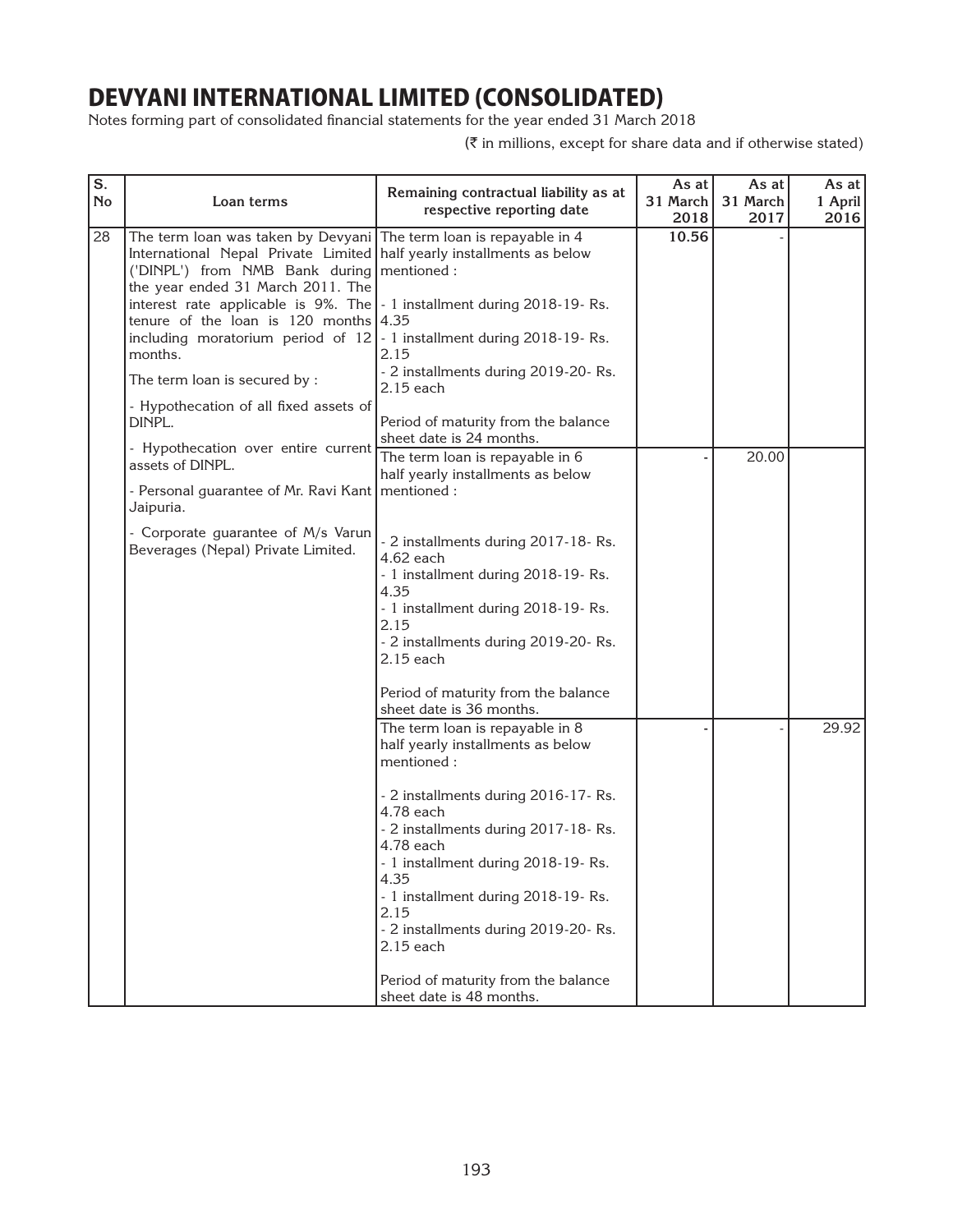Notes forming part of consolidated financial statements for the year ended 31 March 2018

| S.<br><b>No</b> | Loan terms                                                                                                                                                                                                                                                                                                                                                                                                                                                                                                                                                                                                                                                                                                                                                                                                                                                                                                                                   | Remaining contractual liability as at<br>respective reporting date | As at<br>31 March<br>2018 | As at<br>31 March<br>2017 | As at $ $<br>1 April<br>2016 |
|-----------------|----------------------------------------------------------------------------------------------------------------------------------------------------------------------------------------------------------------------------------------------------------------------------------------------------------------------------------------------------------------------------------------------------------------------------------------------------------------------------------------------------------------------------------------------------------------------------------------------------------------------------------------------------------------------------------------------------------------------------------------------------------------------------------------------------------------------------------------------------------------------------------------------------------------------------------------------|--------------------------------------------------------------------|---------------------------|---------------------------|------------------------------|
| 29              | The term loan amounting to Rs. The term loan is repayable in 4<br>100 was taken by Devyani Food quarterly installments as below<br>Street Private Limited ('DFSPL')   mentioned :<br>from Indian Bank during the year<br>ended 31 March 2010. The interest   - 4 installments during 2016-17-<br>rate applicable is BPLR $+$ 1.5% Rs.5.63 each<br>p.a payable monthly. The tenure<br>of the loan is 84 month including Period of maturity from the balance<br>moratorium period of 12 months. sheet date is 12 months.<br>The term loan is secured by :<br>Hypothecation of all furniture<br>and<br>fixtures,<br>equipments<br>installed at the various outlets.<br>Charge over security deposits<br>of around Rs. 8 given to Delhi<br>Airport<br>International<br>Private<br>Limited as security deposit for<br>the duration of the concession<br>granted to operate the outlets.<br>- Personal guarantee of Ravi Jaipuria<br>& Sons (HUF). |                                                                    |                           |                           | 22.51                        |
| 30              | The 2.25<br>millions redeemable<br>preference shares were issued during<br>the year 2017-2018 as fully paid with<br>a par value of Rs 10. The redeemable<br>preference shares are mandatorily<br>redeemable at par in the year 2022-<br>2023 and the Group is obliged to pay<br>holders of these shares dividends<br>at the rate of 8 % of the par amount<br>per annum, subject to availablity of<br>distributable profits.                                                                                                                                                                                                                                                                                                                                                                                                                                                                                                                  |                                                                    | 100.29                    |                           |                              |
| 31              | The 1.43<br>millions redeemable<br>preference shares were issued during<br>the year 2016-2017 as fully paid with<br>a par value of Rs 10. The redeemable<br>preference shares are mandatorily<br>redeemable at par in the year 2021-<br>2022 and the Group is obliged to pay<br>holders of these shares dividends<br>at the rate of 8 % of the par amount<br>per annum, subject to availablity of<br>distributable profits.                                                                                                                                                                                                                                                                                                                                                                                                                                                                                                                  |                                                                    |                           | 66.66                     |                              |
| 32              | The 2 millions redeemable preference<br>shares were issued during the year<br>2015-2016 as fully paid with a par<br>value of Rs 10. The redeemable<br>preference shares are mandatorily<br>redeemable at par in the year 2020-<br>2021 and the Group is obliged to pay<br>holders of these shares dividends<br>at the rate of 1 % of the par amount<br>per annum, subject to availablity of<br>distributable profits.                                                                                                                                                                                                                                                                                                                                                                                                                                                                                                                        |                                                                    | 3,300.87                  |                           | 41.44<br>2,984.62 3,188.11   |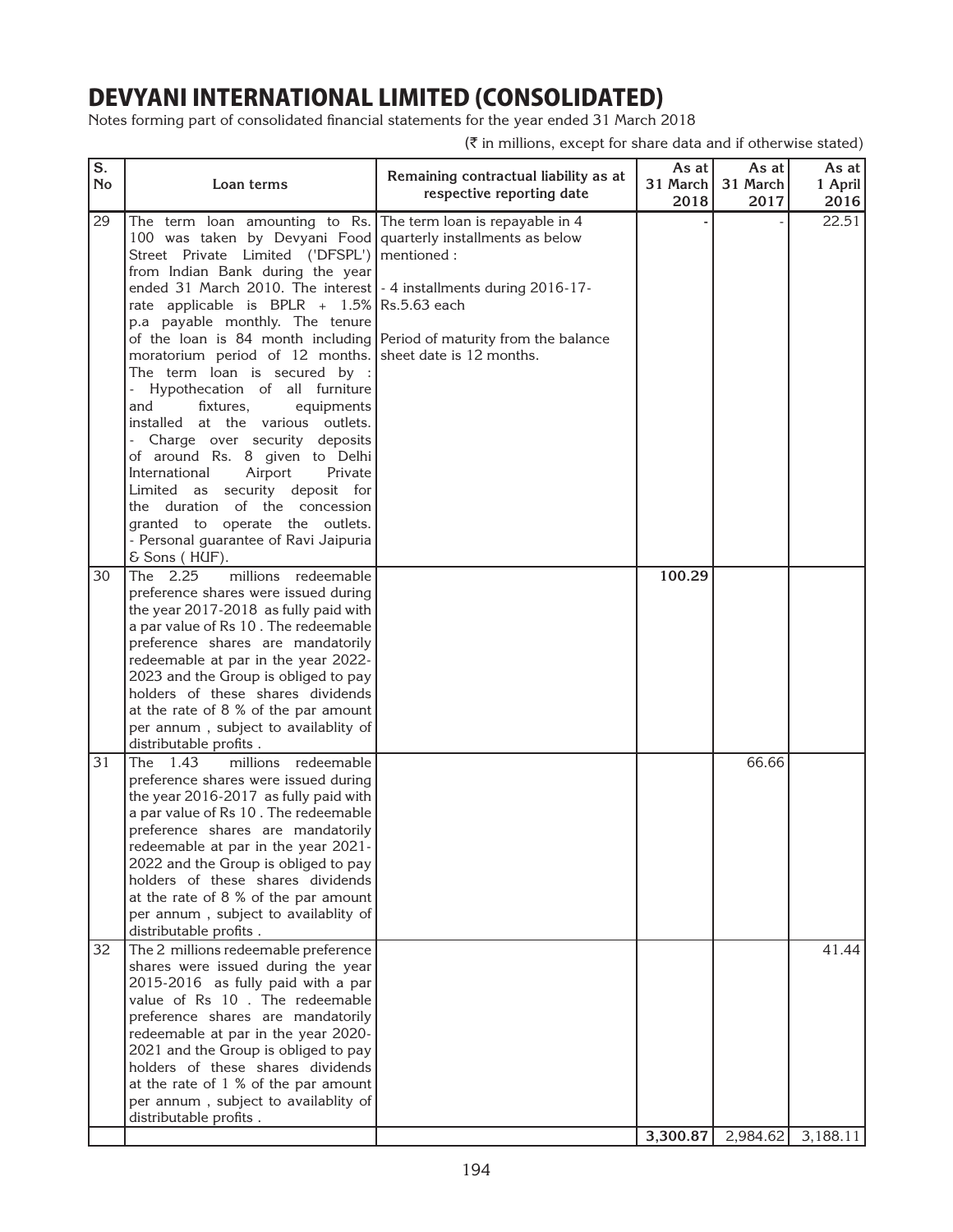Notes forming part of consolidated financial statements for the year ended 31 March 2018

| . ONUIT ICHII DUITUWINGS                                            |                        |                            |                       |
|---------------------------------------------------------------------|------------------------|----------------------------|-----------------------|
|                                                                     | As at<br>31 March 2018 | As at $ $<br>31 March 2017 | As at<br>1 April 2016 |
| Cash credit and overdraft facility from banks<br>(secured)          | 407.25                 | 78.27                      | 319.54                |
| Loan from Varun Beverages (Nepal) Private<br>(unsecured)<br>Limited |                        |                            | 5.04                  |
|                                                                     | 407.25                 | 78.27                      | 324.58                |

| Loan terms                                                                                                                  | As at 31<br>March 2018 | As at 31<br>March 2017 | As at 1 April<br>2016 |
|-----------------------------------------------------------------------------------------------------------------------------|------------------------|------------------------|-----------------------|
| The credit facility taken from Standard Chartered Bank carries<br>interest rate of 19% p.a. The facility is secured by:     | 407.25                 |                        | 112.06                |
| - Charge on all the assets of Devyani International (Nigeria)<br>Limited                                                    |                        |                        |                       |
| - Corporate Guarantee from Chellarams Plc                                                                                   |                        |                        |                       |
| - Corporate Guarantee from RV Enterprises Pte Ltd                                                                           |                        |                        |                       |
| The credit facility taken from ECO Bank carries interest rate<br>ranging between 18% - 22% p.a. The facility is secured by: |                        | 57.78                  | 163.59                |
| - Charge on all assets of Devyani International (Nigeria)<br>Limited                                                        |                        |                        |                       |
| The credit facility taken from Diamond Bank Plc carries interest<br>rate of 19% p.a. The facility is secured by:            |                        | 16.52                  | 29.23                 |
| - Charge on all assets of Devyani International (Nigeria)<br>Limited                                                        |                        |                        |                       |
| - Domiciliation of sales proceeds for the locations funded.                                                                 |                        |                        |                       |
| The credit facility taken from First Monument Bank Plc carries<br>interest rate of 18% p.a. The facility is secured by:     |                        | 3.97                   | 9.47                  |
| - Charge on all fixed and floating assets of Devyani<br>International (Nigeria) Limited                                     |                        |                        |                       |
| The Credit facility taken from NMB Bank carries interest rate of<br>10 % p.a. The facility is secured by :                  |                        |                        | 5.19                  |
| - Hypotheciation of all fixed assets and the entire current asset<br>of Devyani International Nepal private Limited.        |                        |                        |                       |
| - Personal guarantee of Mr Ravi Kant Jaipuria and corporate<br>guarantee of M/s Varun Bevrages (Nepal) Private Limited.     |                        |                        |                       |
| The Credit facility taken from Varun Bevrages (Nepal) Private<br>Limited carries interest rate of 7.5 % p.a.                |                        |                        | 5.04                  |

(` in millions, except for share data and if otherwise stated) **17. Short term borrowings**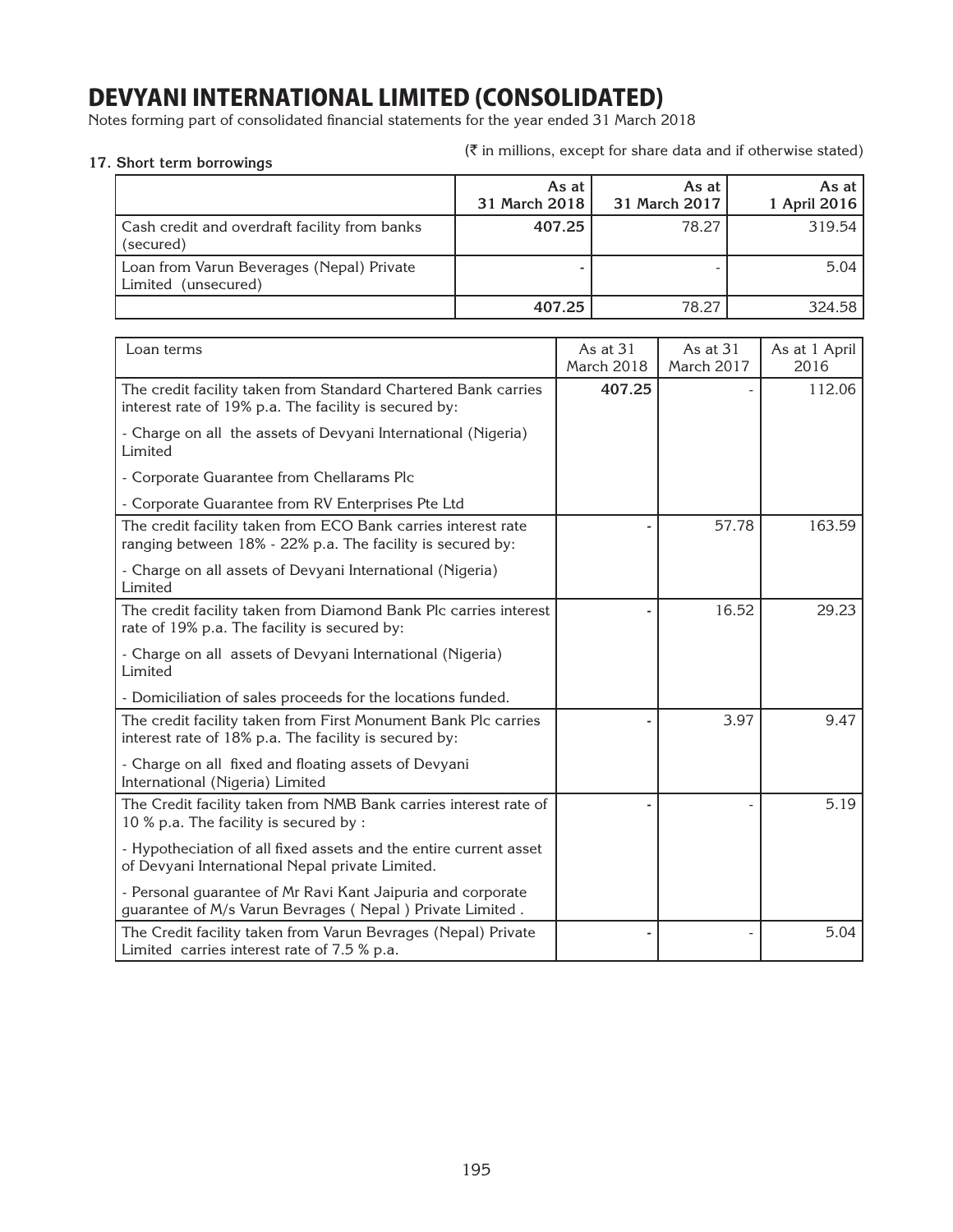Notes forming part of consolidated financial statements for the year ended 31 March 2018

### **18. Other financial liabilities**

 $(\bar{\tau}$  in millions, except for share data and if otherwise stated)

|                                               |                           | Non-current               |                          |                           | Current                   |                          |
|-----------------------------------------------|---------------------------|---------------------------|--------------------------|---------------------------|---------------------------|--------------------------|
|                                               | As at<br>31 March<br>2018 | As at<br>31 March<br>2017 | As at<br>1 April<br>2016 | As at<br>31 March<br>2018 | As at<br>31 March<br>2017 | As at<br>1 April<br>2016 |
| Current portion of long-term<br>borrowings    |                           |                           |                          | 581.92                    | 877.03                    | 791.60                   |
| Security deposits payable                     | 16.59                     | 7.06                      | 8.36                     | 9.54                      | 8.59                      | 8.89                     |
| Interest accrued but not due on<br>borrowings |                           |                           |                          | 11.71                     | 44.31                     | 47.56                    |
| Interest due on borrowings                    |                           |                           |                          |                           | 48.41                     | 16.34                    |
| Capital creditors                             | 11.47                     |                           |                          | 200.13                    | 126.09                    | 103.15                   |
| <b>Others</b>                                 |                           |                           |                          | 8.62                      | 0.46                      | 0.42                     |
|                                               | 28.06                     | 7.06                      | 8.36                     | 811.92                    | 1.104.89                  | 967.96                   |

#### **19. Provisions**

|                                 | Non-current                                                                                                                                  |  |  | Current |      |                          |
|---------------------------------|----------------------------------------------------------------------------------------------------------------------------------------------|--|--|---------|------|--------------------------|
|                                 | As at<br>As at<br>As at<br>As at<br>As at<br>31 March<br>31 March<br>31 March<br>1 April<br>31 March<br>2018<br>2018<br>2017<br>2016<br>2017 |  |  |         |      | As at<br>1 April<br>2016 |
| Provision for employee benefits |                                                                                                                                              |  |  |         |      |                          |
| Gratuity (Refer to Note 43)     | 53.09<br>58.70<br>49.18                                                                                                                      |  |  | 17.38   | 9.69 | 8.95                     |
| Compensated absences            | 45.97<br>35.32<br>42.97                                                                                                                      |  |  | 20.01   | 9.18 | 7.39                     |
|                                 | 99.06<br>101.67<br>84.50<br>37.39<br>18.87                                                                                                   |  |  |         |      |                          |

#### **20. Other liabilities**

|                            | Non-current               |                           |                                                                                    |        | Current                  |        |
|----------------------------|---------------------------|---------------------------|------------------------------------------------------------------------------------|--------|--------------------------|--------|
|                            | As at<br>31 March<br>2018 | As at<br>31 March<br>2017 | As at<br>As at<br>As at<br>31 March<br>31 March<br>1 April<br>2018<br>2016<br>2017 |        | As at<br>1 April<br>2016 |        |
| Deferred income            | 3.20                      | 0.59                      | 0.08                                                                               | 4.43   | 4.53                     | 2.61   |
| Advances from customers    |                           |                           |                                                                                    | 20.13  | 54.55                    | 35.34  |
| Employee related payables  |                           |                           |                                                                                    | 209.51 | 197.14                   | 188.20 |
| Lease equalisation reserve | 416.97                    | 315.43                    | 136.00                                                                             |        |                          |        |
| Statutory dues payable     |                           |                           |                                                                                    | 182.69 | 160.36                   | 149.14 |
| Other payable              |                           |                           |                                                                                    | ۰      |                          | 0.16   |
|                            | 420.17                    | 316.02                    | 136.08                                                                             | 416.76 | 416.58                   | 375.45 |

### **21. Trade payables**

|                                      | As at<br>31 March<br>2018 | As at<br>31 March<br>2017 | As at<br>1 April<br>2016 |
|--------------------------------------|---------------------------|---------------------------|--------------------------|
| - Related parties (Refer to Note 36) | 19.21                     | 19.38                     | 17.64                    |
| - Other trade payables               | 1,260.49                  | 1,120.00                  | 1,035.52                 |
| - Micro and small enterprises        | 2.56                      | 0.01                      | 0.01                     |
|                                      | 1,282.26                  | 1,139.39                  | 1,053.17                 |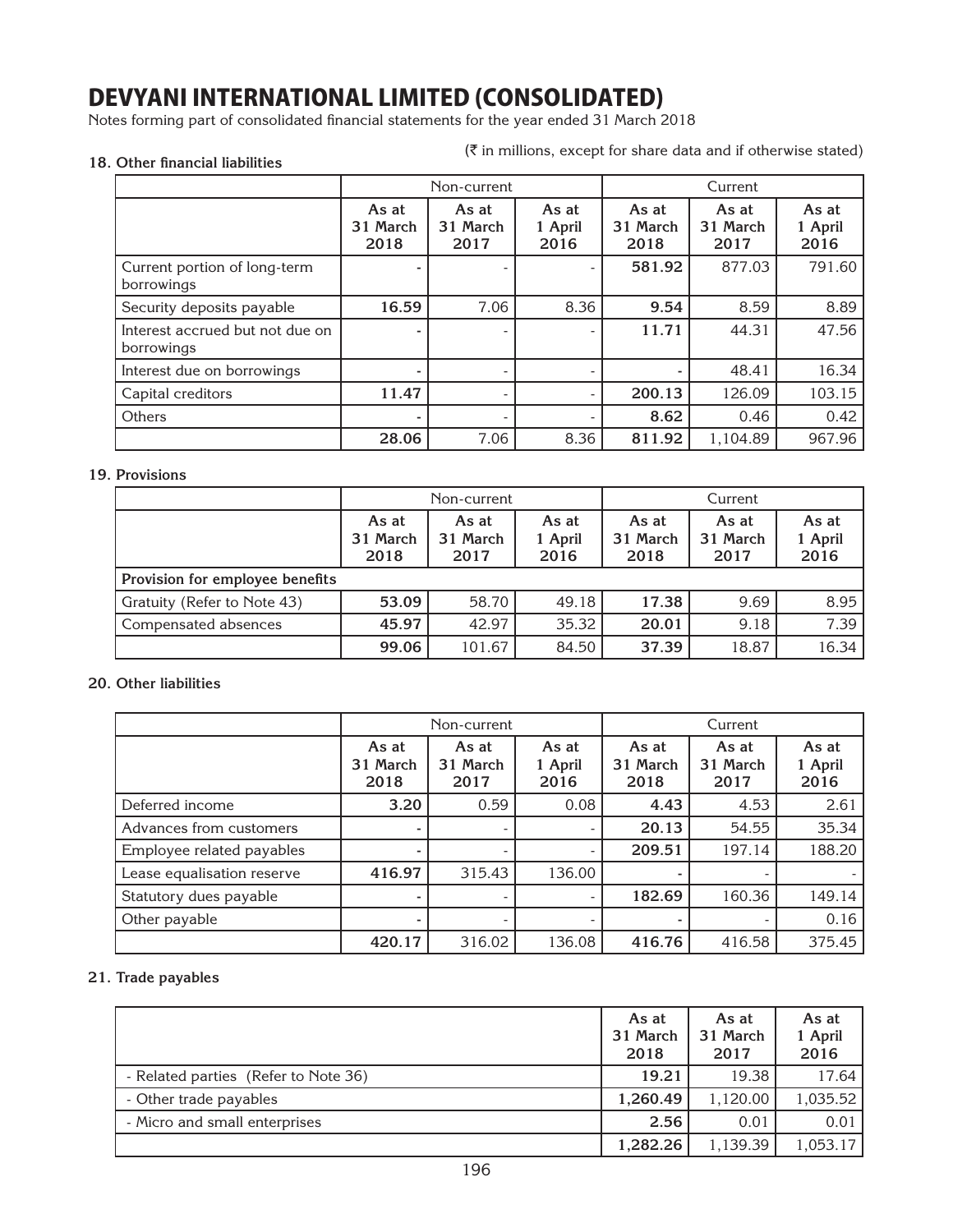Notes forming part of consolidated financial statements for the year ended 31 March 2018

 $(\bar{\tau}$  in millions, except for share data and if otherwise stated)

 **The Group's exposure to currency and liquidity risk related to the above financial liabilities is disclosed in Note 34.**

| <b>Particulars</b>                                      | For the year ended<br>31 March 2018 | For the year ended<br>31 March 2017 |
|---------------------------------------------------------|-------------------------------------|-------------------------------------|
| 22. Revenue from operations                             |                                     |                                     |
| Sale of products                                        |                                     |                                     |
| Finished goods                                          | 10,968.03                           | 10,263.57                           |
| Traded goods                                            | 36.68                               | 7.62                                |
| Other operating revenues                                |                                     |                                     |
| Marketing and other support services                    | 98.15                               | 203.66                              |
| Scrap sales                                             | 3.26                                | 0.14                                |
|                                                         | 11,106.12                           | 10,474.99                           |
| 23. Other income                                        |                                     |                                     |
| Interest income under effective interest method from :  |                                     |                                     |
| -bank deposits                                          | 11.09                               | 12.86                               |
| -others                                                 | 1.41                                | 8.53                                |
| Interest income from financial assets at amortised cost | 35.53                               | 30.73                               |
| Other non-operating income:                             |                                     |                                     |
| -Liabilities no longer required written back            | 89.96                               | 10.83                               |
| -Rental income                                          | 106.89                              | 11.47                               |
| -Gain on disposal of property plant and equipment (net) |                                     | 2.18                                |
| -Commission Income                                      | 1.76                                | 2.54                                |
| -Net gain on foreign currency transactions              | 0.25                                | 3.33                                |
| -Miscellaneous income                                   | 3.69                                | 4.43                                |
|                                                         | 250.58                              | 86.90                               |
| 24. Cost of materials consumed                          |                                     |                                     |
| Raw material and packing material consumed              |                                     |                                     |
| Inventories at the beginning of the year                | 339.31                              | 347.77                              |
| Add: Purchases during the year (net)                    | 3,261.55                            | 3,143.13                            |
| Less: Inventories at the end of the year                | 314.92                              | 339.31                              |
|                                                         | 3,285.94                            | 3,151.59                            |
| 25. Purchase of stock-in-trade                          |                                     |                                     |
| Purchase of stock-in-trade                              | 219.52                              | 62.65                               |
|                                                         | 219.52                              | 62.65                               |
| 26. Changes in inventories of stock-in-trade            |                                     |                                     |
| <b>Opening Stock</b>                                    |                                     |                                     |
| <b>Closing Stock</b>                                    | 131.40                              |                                     |
| Net (increase)/decrease in stock in trade               | (131.40)                            |                                     |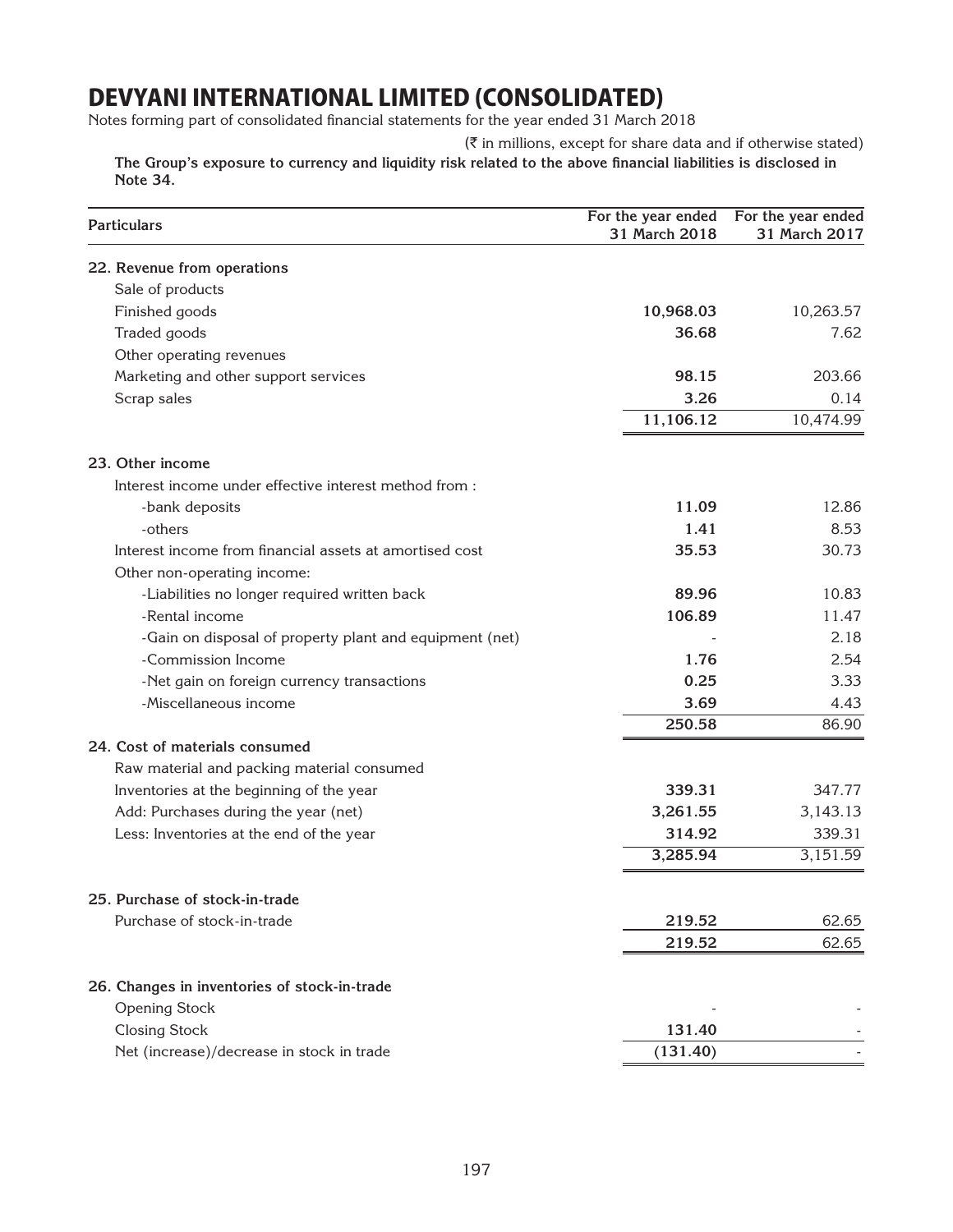Notes forming part of consolidated financial statements for the year ended 31 March 2018

| <b>Particulars</b>                                                     | For the year ended<br>31 March 2018 | For the year ended<br>31 March 2017 |
|------------------------------------------------------------------------|-------------------------------------|-------------------------------------|
| 27. Employee benefits expense                                          |                                     |                                     |
| Salaries, wages and bonus                                              | 1,533.01                            | 1,535.61                            |
| Contribution to provident and other funds                              | 126.55                              | 130.97                              |
| Expenses related to post -                                             |                                     |                                     |
| employment defined benefit plan (Refer to Note 43)                     | 19.89                               | 21.65                               |
| Employee stock option scheme expenses                                  | 2.73                                | 23.41                               |
| Staff welfare expenses                                                 | 39.91                               | 33.35                               |
|                                                                        | 1,722.09                            | 1,744.99                            |
| 28. Finance costs                                                      |                                     |                                     |
| Interest expenses                                                      |                                     |                                     |
| Interest on borrowings measured at amortised cost                      | 306.37                              | 340.86                              |
| Interest accretion on financial liabilities measured at amortised cost | 16.51                               | 5.25                                |
| Others                                                                 | 0.37                                | 0.98                                |
| Net loss on foreign currency transactions and transalation             |                                     |                                     |
| to the extent recorded as borrowing cost                               | (13.78)                             | 511.33                              |
|                                                                        | 309.47                              | 858.42                              |
| 29. Depreciation and amortisation expense                              |                                     |                                     |
| Depreciation on property, plant and equipment (Refer to Note 3)        | 612.25                              | 777.11                              |
| Amortisation of other intangible assets (Refer to Note 4)              | 57.56                               | 73.10                               |
|                                                                        | 669.81                              | 850.21                              |
| 30. Other expenses                                                     |                                     |                                     |
| Power and fuel                                                         | 725.23                              | 717.46                              |
| Rent (Refer to Note 35)                                                | 1,950.17                            | 2,025.14                            |
| Repairs and maintenance                                                |                                     |                                     |
| -Plant and equipment                                                   | 151.00                              | 185.29                              |
| - Buildings                                                            | 242.72                              | 217.28                              |
| -Others                                                                | 48.27                               | 51.51                               |
| Rates and taxes                                                        | 46.44                               | 42.30                               |
| Travelling and conveyance                                              | 82.33                               | 57.81                               |
| Legal and professional                                                 | 37.39                               | 37.85                               |
| Management fee                                                         | 5.46                                | 1.94                                |
| Auditor's remuneration (Refer to Note below)                           | 10.67                               | 9.95                                |
| Water charges                                                          | 25.66                               | 26.27                               |
| Insurance                                                              | 13.41                               | 17.81                               |
| Printing and stationery                                                | 12.41                               | 9.50                                |
| Communication                                                          | 108.25                              | 112.45                              |
| Directors' sitting fee                                                 | 1.76                                | 2.47                                |
| Security and service charges                                           | 86.16                               | 69.62                               |
| Bank charges                                                           | 26.92                               | 23.72                               |
| Advertisement and sales promotion                                      | 427.62                              | 393.57                              |
| Commission and brokerage                                               | 10.70                               | 14.28                               |
| Credit card commission and cash pickup charges                         | 87.01                               | 62.73                               |
| Royalty and continuing fee                                             | 570.25                              | 575.88                              |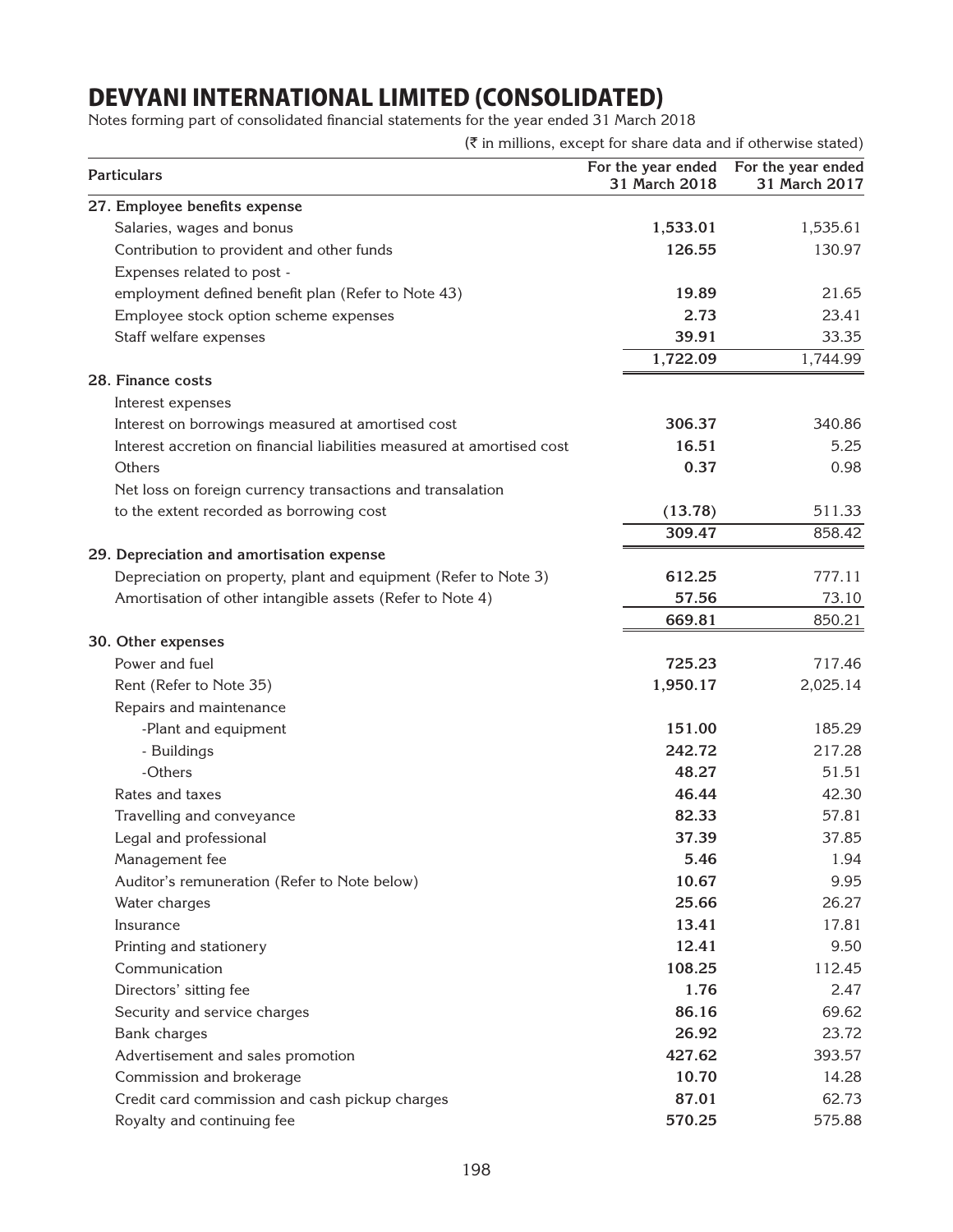Notes forming part of consolidated financial statements for the year ended 31 March 2018

 $(\bar{\tau}$  in millions, except for share data and if otherwise stated)

| <b>Particulars</b>                                          | For the year ended<br>31 March 2018 | For the year ended<br>31 March 2017 |
|-------------------------------------------------------------|-------------------------------------|-------------------------------------|
| Freight, octroi and insurance paid                          | 228.24                              | 300.83                              |
| Delivery vehicle running and maintenance                    | 13.38                               | 2.54                                |
| Loading and unloading charges                               | 10.15                               | 13.68                               |
| Loss on sale of Property plant and equipment                | 3.79                                |                                     |
| Bad debts and advances written off                          |                                     | 69.48                               |
| Allowance for doubtful debts                                |                                     | 25.59                               |
| Net loss on foreign currency transactions and translations  | 31.92                               | 25.75                               |
| Provision for impairment loss on equity accounted investees | 25.00                               |                                     |
| General office and other miscellaneous expenses             | 97.81                               | 52.79                               |
|                                                             | 5,080.12                            | 5,145.49                            |
| <b>Note: Auditor's remuneration</b>                         |                                     |                                     |
| As auditor                                                  |                                     |                                     |
| Statutory audit*                                            | 10.50                               | 8.52                                |
| Tax matters                                                 |                                     | 0.52                                |
| Others matters                                              |                                     | 0.62                                |
| Outlays                                                     | 0.17                                | 0.29                                |
|                                                             | 10.67                               | 9.95                                |
| *Inclusive of applicable taxes                              |                                     |                                     |

| 31. Income Tax                                                        | 31 March 2018 | For the year ended For the year ended<br>31 March 2017 |
|-----------------------------------------------------------------------|---------------|--------------------------------------------------------|
| (a) Amounts recognised in the Statement of Profit and Loss comprises: |               |                                                        |
| Current tax:                                                          | 22.57         | 13.91                                                  |
| Current tax                                                           | (30.97)       |                                                        |
|                                                                       | (8.40)        | 13.91                                                  |
| _ _ _                                                                 |               |                                                        |

#### **Deferred tax expense:**

Attributable to origination and reversal of temporary differences

#### **(b) Income tax recognised in other comprehensive income**

|                                                                                        |                   | For the year ended 31 March 2018     |               |                      | For the year ended 31 March<br>2017  |                      |
|----------------------------------------------------------------------------------------|-------------------|--------------------------------------|---------------|----------------------|--------------------------------------|----------------------|
|                                                                                        | <b>Before Tax</b> | Tax<br>(expenses)/<br><b>Benefit</b> | Net of<br>Tax | <b>Before</b><br>Tax | Tax<br>(expenses)/<br><b>Benefit</b> | Net of<br><b>Tax</b> |
| Remeasurements of<br>defined benefit liability                                         | (13.36)           | (0.16)                               | (13.52)       | (4.03)               |                                      | (4.03)               |
| Exchange difference<br>in translating financial<br>statements of foreign<br>operations | 81.85             |                                      | 81.85         | 644.60               |                                      | 644.60               |
|                                                                                        | 68.49             | (0.16)                               | 68.33         | 640.57               |                                      | 640.57               |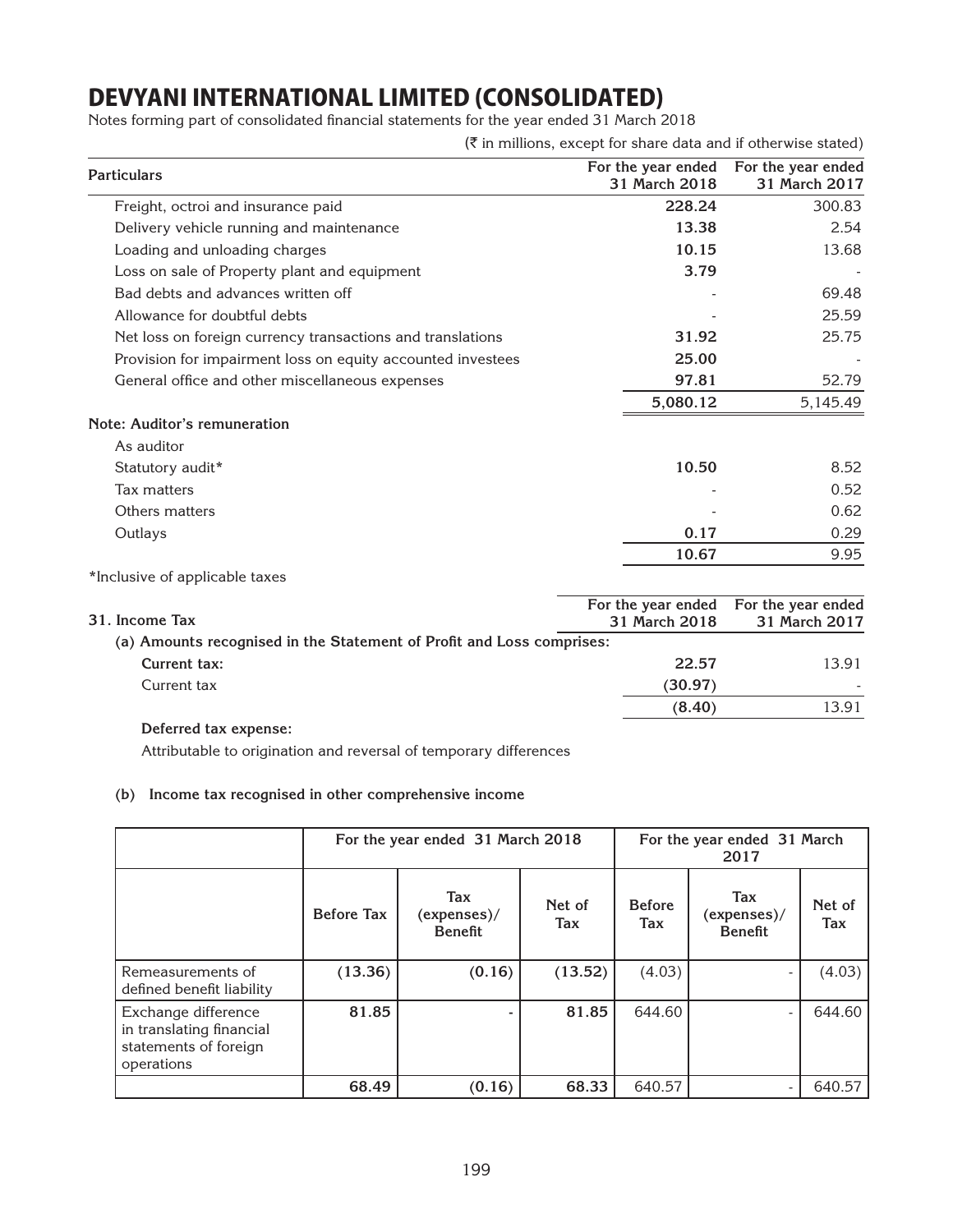Notes forming part of consolidated financial statements for the year ended 31 March 2018

 $(\bar{\tau}$  in millions, except for share data and if otherwise stated)

| Particulars                                                                                                                                                                                                                         | For the year ended<br>31 March 2018 | For the year ended<br>31 March 2017 |
|-------------------------------------------------------------------------------------------------------------------------------------------------------------------------------------------------------------------------------------|-------------------------------------|-------------------------------------|
| (c) Reconciliation of tax expense between accounting profit at applicable tax rate and effective tax rate:                                                                                                                          |                                     |                                     |
| Profit/(Loss) before tax                                                                                                                                                                                                            | 302.84                              | (1,784.75)                          |
| Tax using the Company's domestic tax rate - 34.608%                                                                                                                                                                                 |                                     |                                     |
| (31 March 2017: 30.90%)                                                                                                                                                                                                             | 104.81                              | (551.49)                            |
| Effect of:                                                                                                                                                                                                                          |                                     |                                     |
| Difference in tax rate of various entities                                                                                                                                                                                          | 24.81                               | 17.08                               |
| Share of loss of equity accounted investees                                                                                                                                                                                         | 6.06                                | 3.40                                |
| Change in unrecognised temporary differences                                                                                                                                                                                        | (7.23)                              | 218.34                              |
| Recognition of previously unrecognised tax losses                                                                                                                                                                                   | (39.07)                             |                                     |
| Income tax pertaining to previous years                                                                                                                                                                                             | 4.08                                | (1.32)                              |
| Unrecognised tax losses and unabsorbed depreciation                                                                                                                                                                                 | 18.00                               | 318.26                              |
| Rate change impact on deferred tax *                                                                                                                                                                                                | (143.12)                            |                                     |
| Others                                                                                                                                                                                                                              | 23.26                               | 9.64                                |
| Income tax expense at effective tax rate                                                                                                                                                                                            |                                     |                                     |
| reported in the Statement of Profit and Loss                                                                                                                                                                                        | (8.40)                              | 13.91                               |
| $\clubsuit$ . The concentration of the concentration of the concentration of the concentration of the concentration of the concentration of the concentration of the concentration of the concentration of the concentration of the |                                     |                                     |

\* Represents the change in enacted tax rate as on the reporting date.

#### **(d) Income tax assets**

 $\overline{\phantom{0}}$ 

|                                          |                             | <b>Non Current</b>            |                          |                           | Current                   |                          |
|------------------------------------------|-----------------------------|-------------------------------|--------------------------|---------------------------|---------------------------|--------------------------|
|                                          | As at<br>31 March I<br>2018 | As at $ $<br>31 March<br>2017 | As at<br>1 April<br>2016 | As at<br>31 March<br>2018 | As at<br>31 March<br>2017 | As at<br>1 April<br>2016 |
| Advance tax (net of<br>provision of tax) | 102.06                      | 87.78                         | 97.21                    |                           |                           |                          |
|                                          | 102.06                      | 87.78                         | 97.21                    |                           |                           |                          |

### **(e) Income tax liabilities:**

|                                                              |                           | <b>Non Current</b>        |                          |                           | Current                   |                          |
|--------------------------------------------------------------|---------------------------|---------------------------|--------------------------|---------------------------|---------------------------|--------------------------|
|                                                              | As at<br>31 March<br>2018 | As at<br>31 March<br>2017 | As at<br>1 April<br>2016 | As at<br>31 March<br>2018 | As at<br>31 March<br>2017 | As at<br>1 April<br>2016 |
| Income tax liability (net<br>of provision of advance<br>tax) |                           |                           |                          | 2.97                      |                           |                          |
|                                                              |                           |                           |                          | 2.97                      |                           |                          |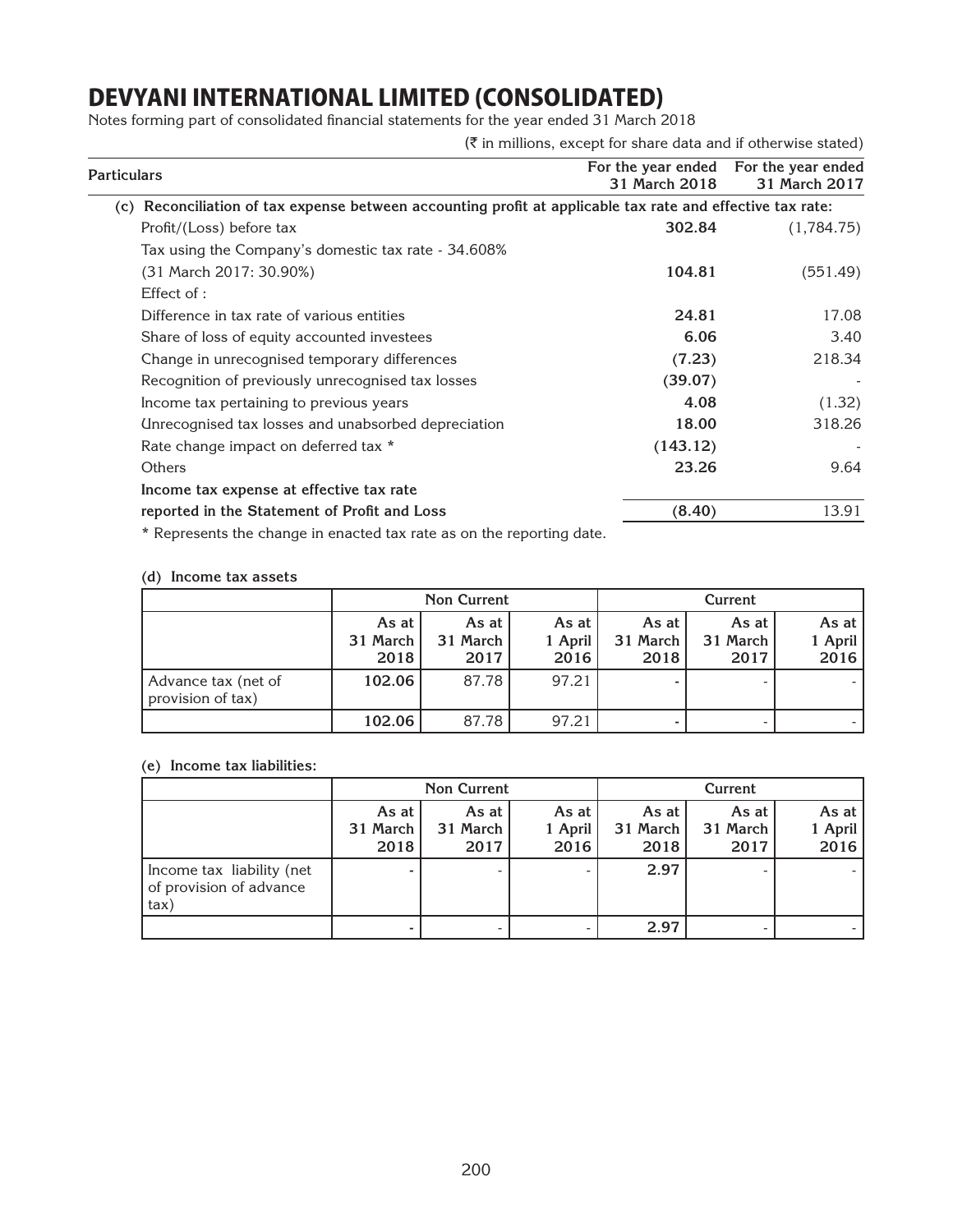DEVYANI INTERNATIONAL LIMITED (consolidated) **DEVYANI INTERNATIONAL LIMITED (CONSOLIDATED)** 

Notes forming part of consolidated financial statements for the year ended 31 March 2018 Notes forming part of consolidated financial statements for the year ended 31 March 2018

|                                                                                    |                           |                                   |                           |                           |                            | (₹ in millions, except for share data and if otherwise stated) |                           |                                         |                           |
|------------------------------------------------------------------------------------|---------------------------|-----------------------------------|---------------------------|---------------------------|----------------------------|----------------------------------------------------------------|---------------------------|-----------------------------------------|---------------------------|
|                                                                                    |                           | Deferred tax assets               |                           |                           | (Deferred tax liabilities) |                                                                |                           | Net deferred tax assets / (liabilities) |                           |
|                                                                                    | As at 31<br>March<br>2018 | $s$ at $31$<br>March<br>2017<br>₹ | 01 April<br>2016<br>As at | As at 31<br>March<br>2018 | As at 31<br>March<br>2017  | 01 April<br>2016<br>As at                                      | As at 31<br>March<br>2018 | As at 31<br>March<br>2017               | 01 April<br>2016<br>As at |
| Property, plant and equipment<br>and intangible assets (net)                       | 406.06                    | 442.53                            | 302.78                    | (1.77)                    | (8.80)                     | (11.53)                                                        | 404.29                    | 433.73                                  | 291.25                    |
| Employee related provisions<br>and liabilities                                     | 66.47                     | 53.25                             | 49.27                     |                           |                            |                                                                | 66.47                     | 53.25                                   | 49.27                     |
| measured at amortised cost<br>Financial Instruments                                | 83.04                     | 64.06                             | 58.01                     | (6.08)                    | (2.73)                     | (4.80)                                                         | 76.96                     | 61.33                                   | 53.21                     |
| Share based payment                                                                | 38.75                     | 33.42                             | 27.20                     |                           |                            |                                                                | 38.75                     | 33.42                                   | 27.20                     |
| Others                                                                             | 8.95                      | 7.92                              | 1.95                      |                           |                            |                                                                | 8.95                      | 7.92                                    | 1.95                      |
| Unabsorbed depreciation and<br>tax losses                                          | 611.95                    | 636.04                            | 551.33                    |                           |                            |                                                                | 611.95                    | 636.04                                  | 551.33                    |
|                                                                                    | 1,215.22                  | ,237.22                           | 990.54                    | (7.85)                    | (11.53)                    | (16.33)                                                        | 1,207.37                  | 1,225.69                                | 974.21                    |
| Deferred tax liabilities                                                           |                           |                                   |                           |                           |                            |                                                                | (7.85)                    | (11.53)                                 | (16.33)                   |
| Deferred tax assets                                                                |                           |                                   |                           |                           |                            |                                                                | 1,215.22                  | 1,237.22                                | 990.54                    |
| recognised (net of recognised<br>deferred tax liabilities)*<br>Deferred tax assets |                           |                                   |                           |                           |                            |                                                                | 30.81                     |                                         |                           |

**\* The Group recognised deferred tax assets Rs. 30.81 ( 31 March 2017 :Rs. Nil and 1 April 2016 : Rs. Nil) which belongs to Devyani International (Nepal) Private Limited and Devyani Food Street Private Limited (wholly owned subsidiaries) having convincing evidence that sufficient taxable profit will be available against which such deferred tax asset can be realised. As at 31 March 2018, 31 March 2017 and 1 April 2016, the Group has significant unabsorbed depreciation and unused tax losses. The Group has not recognised deferred tax assets in respect of deductible temporary difference, unused tax losses and unabsorbed depreciation of Rs. 1,176.56, Rs.1,225.69 and Rs.974.21 as at 31 March 2018, 31 March 2017 and 1 April 2016 respectivley,**  \* The Group recognised deferred tax assets Rs. 30.81 (31 March 2017 : Rs. Nil and 1 April 2016 : Rs. Nil) which belongs to Devyani International (Nepal) Private Limited and Devyani Food Street Private Limited (wholly owned subsidiaries) having convincing evidence that sufficient taxable profit will be available against which such deferred tax asset can be realised. As at 31 March 2018, 31 March 2017 and 1 April 2016, the Group has significant unabsorbed depreciation and unused tax losses. The Group has not recognised deferred tax assets in respect of deductible temporary difference, unused<br>tax losses and unabsorbed depreciation of Rs. 1,176.56, Rs. 1,225.69 and as there no convincing evidence that sufficient taxable profit will be available against which these deferred tax asset can be realised. **as there no convincing evidence that sufficient taxable profit will be available against which these deferred tax asset can be realised.**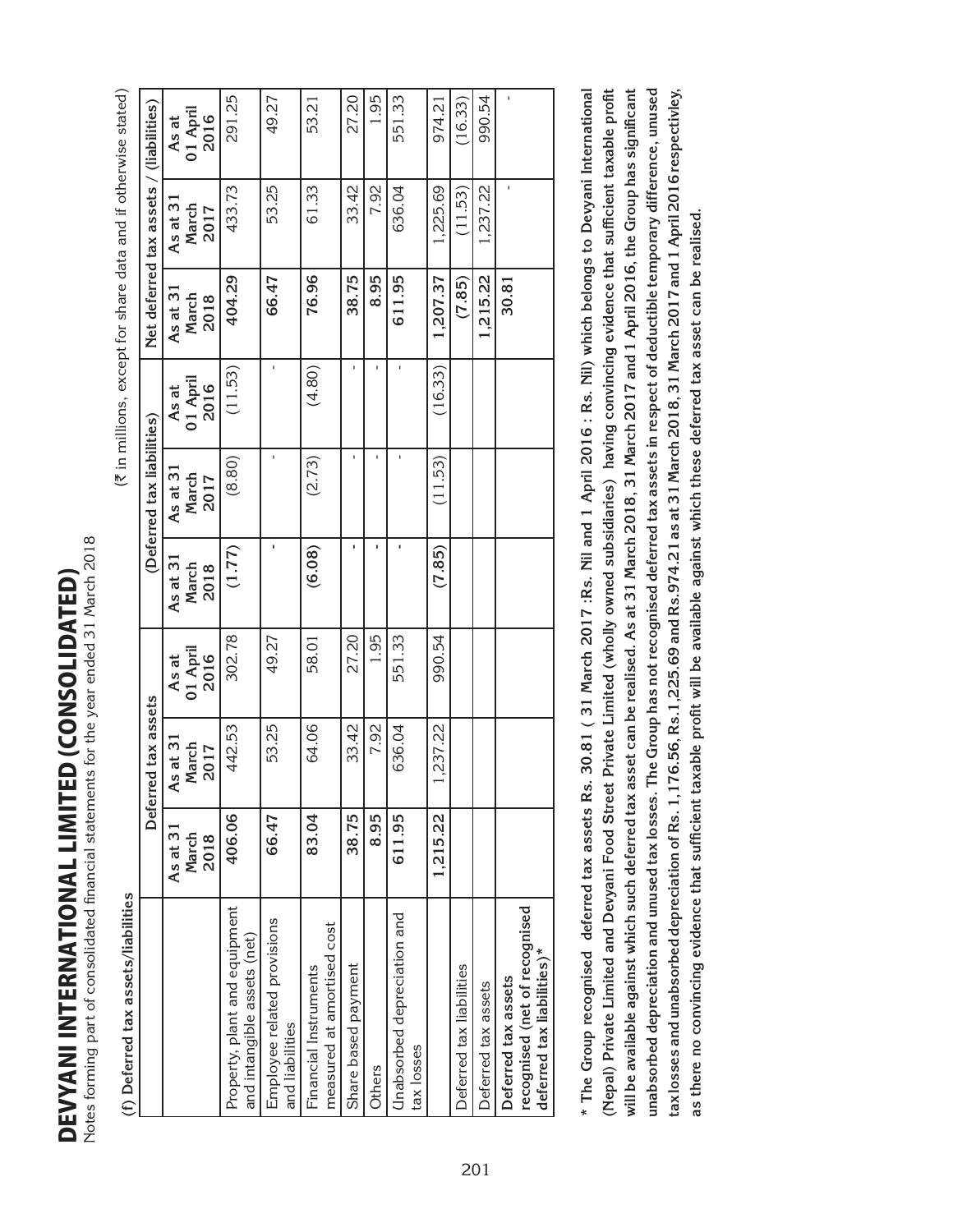Notes forming part of consolidated financial statements for the year ended 31 March 2018

 $(\bar{\tau}$  in millions, except for share data and if otherwise stated)

### **(g) Movement of temporary differences**

|                                                                       | As at<br>1 April<br>2016 | Recognised<br>in Profit or<br>Loss during<br>2016-17 | Recognised<br>in OCI<br>during<br>2016-17 | As at<br>31 March<br>2017 | Recognised<br>in<br>Profit or Loss<br>during 2017-<br>18 | Recognised<br>in OCI during<br>2017-18 | As at<br>31<br>March<br>2018 |
|-----------------------------------------------------------------------|--------------------------|------------------------------------------------------|-------------------------------------------|---------------------------|----------------------------------------------------------|----------------------------------------|------------------------------|
| Property,<br>plant and<br>equipment<br>and intangible<br>assets (net) |                          |                                                      |                                           |                           | 21.01                                                    |                                        | 21.01                        |
| Employee<br>related<br>provisions and<br>liabilities                  |                          |                                                      |                                           |                           | 7.34                                                     | (0.16)                                 | 7.18                         |
| Financial<br>Instruments<br>at amortised<br>cost                      |                          |                                                      |                                           |                           | 2.58                                                     |                                        | 2.58                         |
| Others                                                                |                          |                                                      |                                           |                           | 0.04                                                     |                                        | 0.04                         |
| <b>Unabsorbed</b><br>depreciation                                     |                          |                                                      |                                           |                           |                                                          |                                        |                              |
|                                                                       |                          |                                                      |                                           |                           | 30.97                                                    | (0.16)                                 | 30.81                        |

**(h) Tax losses and tax credits for which no deferred tax asset was recognised expire as follows:**

|                                                                |                 | As at 31 March 2018                      |                 | As at 31 March 2017                      |                 | As at 1 April 2016                       |
|----------------------------------------------------------------|-----------------|------------------------------------------|-----------------|------------------------------------------|-----------------|------------------------------------------|
|                                                                | Gross<br>Amount | <b>Unrecognised</b><br><b>Tax Effect</b> | Gross<br>Amount | <b>Unrecognised</b><br><b>Tax Effect</b> | Gross<br>Amount | <b>Unrecognised</b><br><b>Tax Effect</b> |
| <b>Unabsorbed Depreciation</b>                                 |                 |                                          |                 |                                          |                 |                                          |
| - Never expire                                                 | 1,747.92        | 591.67                                   | 2,024.43        | 625.55                                   | 1,741.63        | 538.16                                   |
| <b>Business Loss</b>                                           |                 |                                          |                 |                                          |                 |                                          |
| <b>Expire Year:</b>                                            |                 |                                          |                 |                                          |                 |                                          |
| 2017-18                                                        | 18.69           | 3.56                                     |                 |                                          |                 |                                          |
| 2021-22                                                        |                 |                                          | 7.47            | 1.87                                     | 41.96           | 10.49                                    |
| 2023-24                                                        | 8.67            | 2.23                                     | 8.67            | 2.68                                     | 8.67            | 2.68                                     |
| 2024-25                                                        | 19.23           | 4.95                                     | 19.23           | 5.94                                     |                 |                                          |
| 2025-26                                                        | 37.04           | 9.54                                     |                 |                                          |                 |                                          |
| Total Unabsorbed<br>Depreciation and<br><b>Business Losses</b> | 1,831.55        | 611.95                                   | 2,059.80        | 636.04                                   | 1,792.26        | 551.33                                   |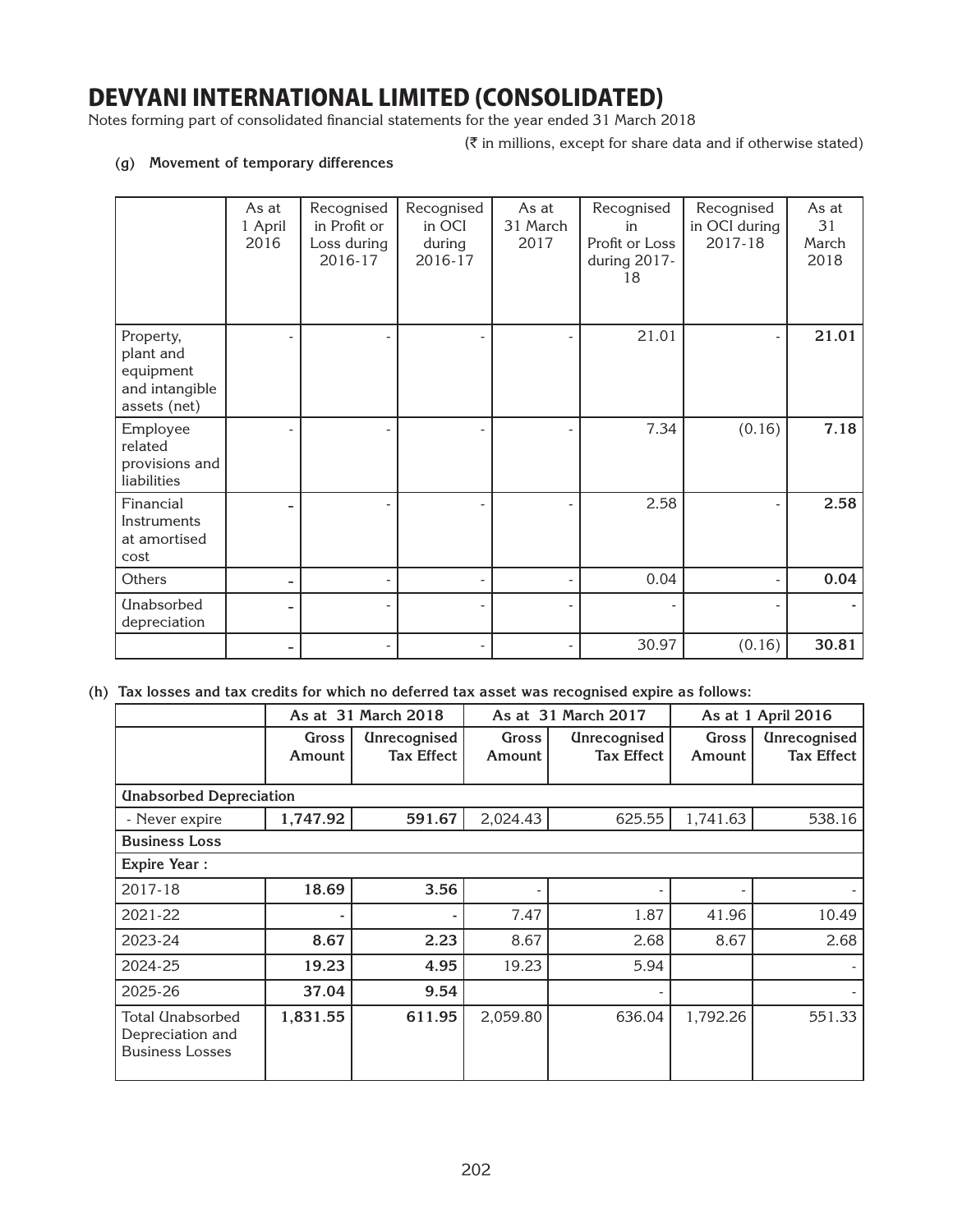Notes forming part of consolidated financial statements for the year ended 31 March 2018

|                                                  | $(\overline{\xi})$ in millions, except for share data and if otherwise stated) |                                       |
|--------------------------------------------------|--------------------------------------------------------------------------------|---------------------------------------|
| <b>Particulars</b>                               |                                                                                | For the year ended For the year ended |
|                                                  | 31 March 2018                                                                  | 31 March 2017                         |
| 32. Earnings / (loss) per share (EPS)            |                                                                                |                                       |
| Profit / (Loss) attributable to owners of the    |                                                                                |                                       |
| Company for calculation of basic and diluted EPS | 459.71                                                                         | (1,200.77)                            |
| Weighted average number of                       |                                                                                |                                       |
| equity shares for the calculation of basic EPS   | 106,166,666                                                                    | 106,166,666                           |
| Effect of dilutive potential equity shares*      |                                                                                |                                       |
| - Employee stock options                         | 1,892,015                                                                      | 1,972,828                             |
| Weighted average number of equity                |                                                                                |                                       |
| shares for calculation of diluted EPS            | 108,058,681                                                                    | 108,139,494                           |
| Basic earnings / (loss) per share (Rs.)          | 4.33                                                                           | (11.31)                               |
| Diluted earnings / (loss) per share (Rs.)        | 4.25                                                                           | (11.31)                               |
| Nominal value of equity shares                   | 10.00                                                                          | 10.00                                 |

\* As at 31 March 2017, the outstanding potential equity shares had an anti-dilutive effect on EPS hence there was no dilution of EPS for the year ended 31 March 2017.

#### **33. Transition to Ind AS**

These are the Group's first consolidated financial statements prepared in accordance with Ind AS.

The Group has adopted Indian Accounting Standards (Ind AS) as notified under Section 133 of the Companies Act, 2013 with effect from 1 April 2017, with transition date of 1 April 2016, pursuant to notification issued by Ministry of Corporate Affairs dated 16 February 2015. Accordingly, the consolidated financial statements for the year ended 31 March 2018, the comparative information presented in these conolidated financial statements for the year ended 31 March 2017 and the opening Conolidated Balance Sheet as at 1 April 2016 have been prepared in accordance with Ind AS.

In preparing opening Ind AS Consolidated Balance Sheet, the Group have adjusted amounts reported previously in the cosolidated financial statements prepared in accordance with the accounting standards notified under Companies (Accounting Standards) Rules, 2006 (as amended), as notified under Section 133 of the Companies Act 2013 ('Previous Indian GAAP') and other relevant provisions for the Companies Act 2013 . An explanation of how the transition from Previous Indian GAAP to Ind AS has affected the Group's financial performance, cash flows and financial position is set out in the following tables and the notes.

#### **a. Exemptions and exceptions availed**

Set out below are the applicable Ind AS 101 optional exemptions and mandatory exceptions applied in transition from Previous Indian GAAP to Ind AS

#### **(i) Ind AS optional exemptions**

#### **1. Deemed cost for property, plant and equipment and other intangible assets**

As per Ind AS 101, an entity may elect to use carrying values of all property, plant and equipment and other intangible assets as recognized in the consolidated financial statement as at the date of transition to Ind AS, measured as per the Previous Indian GAAP and use that as its deemed cost as at the date of transition.

Accordingly, the Group has elected to measure property, plant and equipment and other intangible assets at their Previous Indian GAAP carrying values. Refer to Note 3 and 4

#### **2. Determining whether an arrangement contains a lease**

Ind AS 101 includes an optional exemption that permits an entity to apply the relevant requirements in Appendix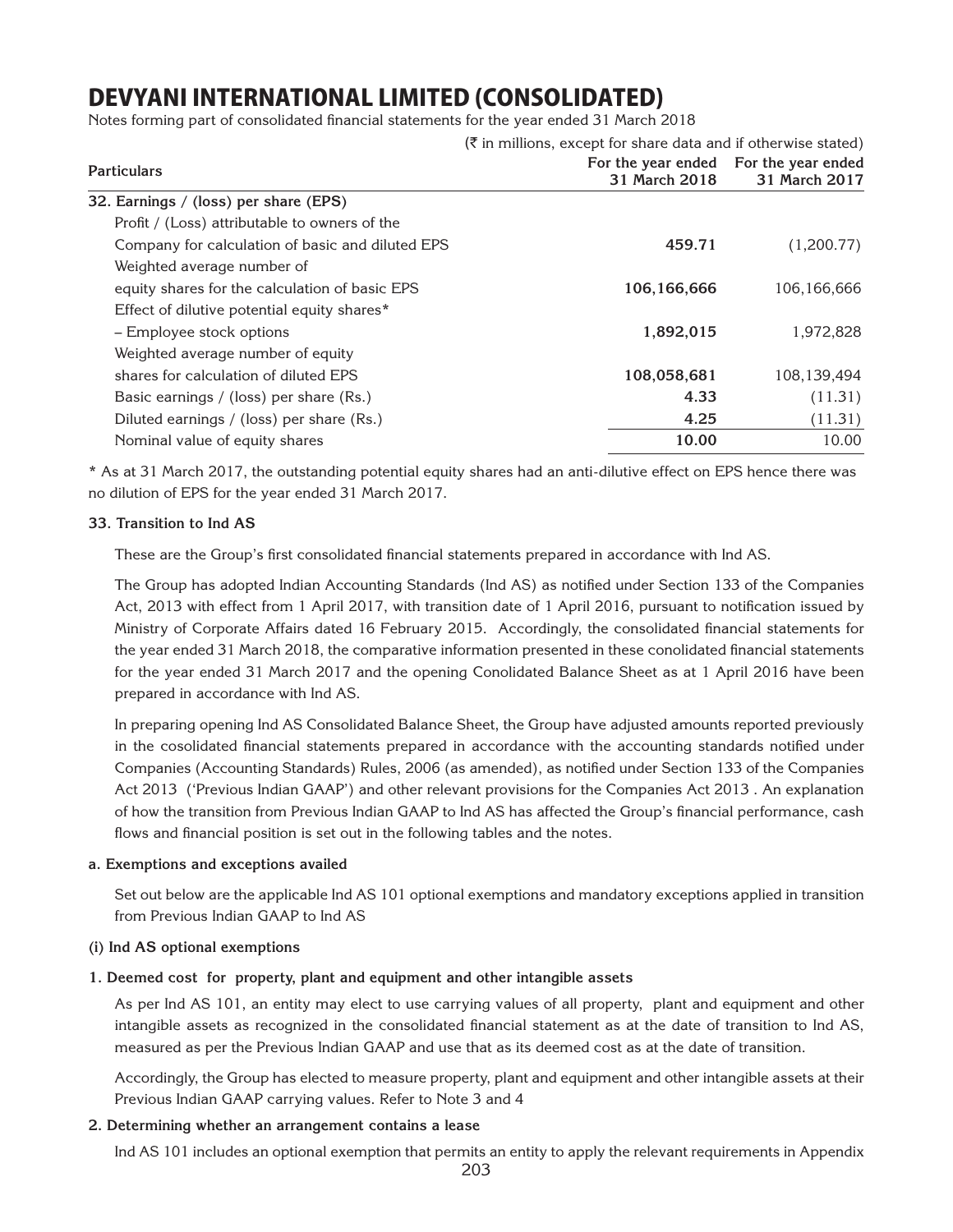Notes forming part of consolidated financial statements for the year ended 31 March 2018

 $(\bar{\tau})$  in millions, except for share data and if otherwise stated) C of Ind AS 17 for determining whether a contract or an arrangement existing at the date of transition contains a lease. Ind AS 101 provides the option to make the assessment on the basis of facts and circumstances existing at the date of transition to Ind AS, except where the effect is expected not to be material. The Group has elected to apply this exemption on the basis of facts and circumstances existing as at the transition date.

#### **3. Business combinations**

Ind AS 101 provides the option to apply Ind AS 103 prospectively from the transition date or from a specific date prior to the transition date. This provides relief from full retrospective application that would require restatement of all business combinations prior to the transition date.

The Group elected to apply Ind AS 103 prospectively to business combinations occurring after its transition date. Business combinations occurring prior to the transition date have not been restated.

#### **4. Joint Venture- transition from proportionate consolidation to the equity method.**

As per Ind AS 101, when changing from proportionate consolidation method to equity method, an entity may measure its investment in a joint venture at date of transition as the aggregate of the carrying amounts of the assets and liabilities that the entity had previously proportionately consolidated, including any goodwill arising from acquisition.

The resultant amount is regarded as the deemed cost of the investment in the joint venture at initial recognition.

The Group has opted to avail this exemption.

#### **(ii) Ind AS mandatory exceptions**

#### **1. Estimates**

Under Ind AS 101, an entity's estimates in accordance with Ind AS at 'the date of transition to Ind AS' (i.e. 1 April 2016) or 'the end of the comparative period presented in the entity's first Ind AS financial statements' (i.e. 31 March 2017), as the case may be, should be consistent with estimates made for the same date in accordance with the Previous Indian GAAP.

The Group's estimates as at the transition date are consistent with the estimates made as at the same date made under Previous Indian GAAP. Key estimates considered in preparation of consolidated financial statements that were not required under the Previous Indian GAAP are listed below.

- Determination of the discounted value for financial instruments carried at amortised cost.
- Impairment of financial assets based on expected credit loss model.

#### **2. Classification and measurement of financial assets**

Ind AS 101 requires an entity to assess classification and measurement of financial assets on the basis of facts and circumstances that exist at the date of transition to Ind AS.

#### **3. Non-controlling interests (NCI)**

Ind AS 110 requires that total comprehensive income should be attributed to the owners of the parent and the NCI even if this results in the NCI having a negative balance. Ind AS 101 requires this requirement to be applied prospectively from the date of transition to Ind AS.

#### **b. Reconciliation between Previous Indian GAAP and Ind AS.**

Ind AS 101 requires an entity to reconcile equity, total comprehensive income and cash flows for previous periods. The following tables and notes represent the reconciliation from Previous Indian GAAP to Ind AS.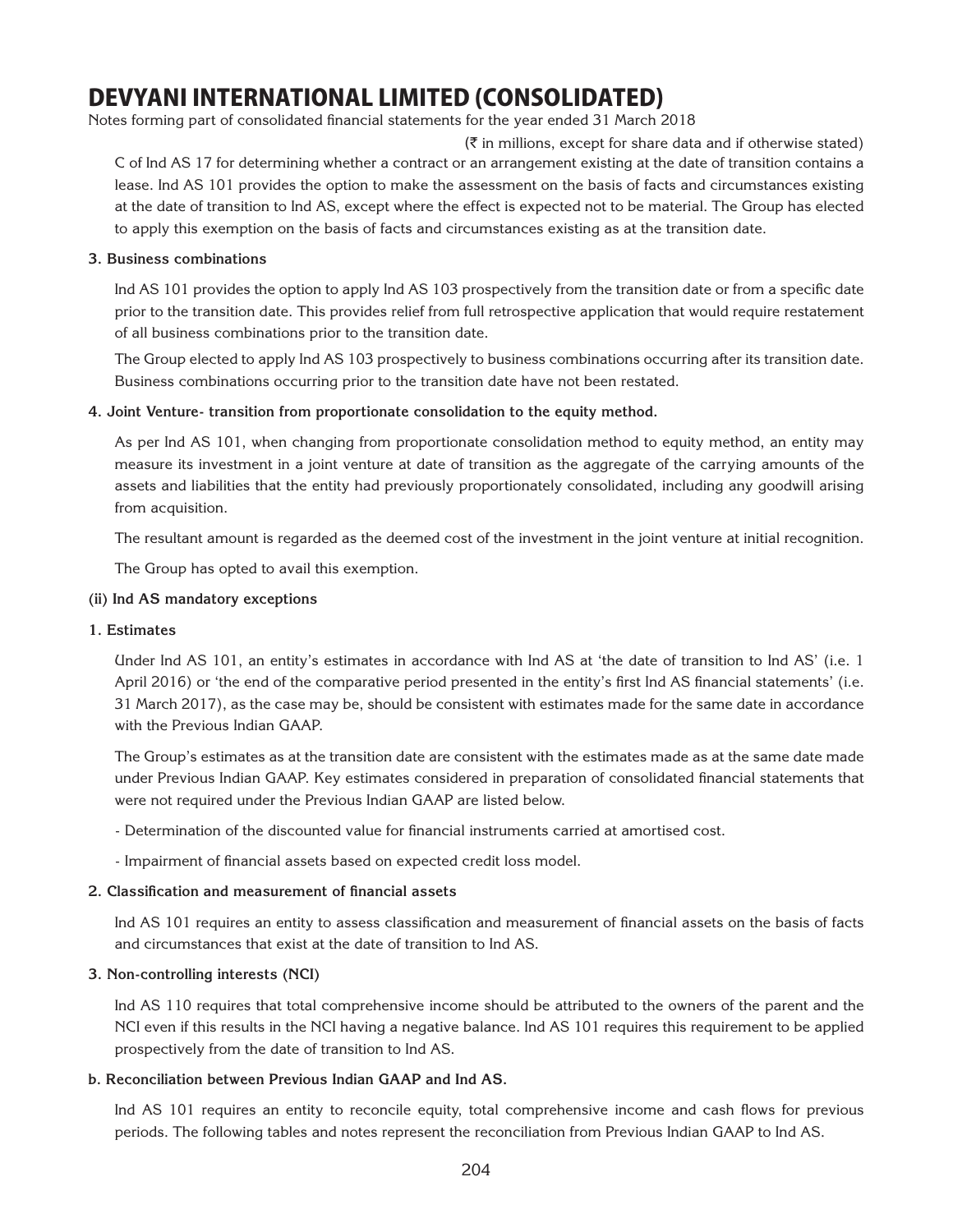DEVYANI INTERNATIONAL LIMITED (CONSOLIDATED) DEVYANI INTERNATIONAL LIMITED (consolidated)

Notes forming part of consolidated financial statements for the year ended 31 March 2018 Notes forming part of consolidated financial statements for the year ended 31 March 2018 (i) Reconciliation of equity as at 1 April 2016 and 31 March 2017

| tes formig part of consolidated linancial statements for the year ended on Indication 2010<br>(i) Reconciliation of equity as at 1 April 2016 an | nd 31 March 2017         |                             |                                                     | (₹ in millions, except for share data and if otherwise stated) |                             |                                                     |                  |
|--------------------------------------------------------------------------------------------------------------------------------------------------|--------------------------|-----------------------------|-----------------------------------------------------|----------------------------------------------------------------|-----------------------------|-----------------------------------------------------|------------------|
|                                                                                                                                                  |                          | As                          | 31 March 2017<br>đ                                  |                                                                | As                          | at 1 April 2016                                     |                  |
|                                                                                                                                                  | Note                     | Previous<br>GAAP*<br>Indian | transition<br>Effect of<br>Ind AS<br>$\overline{c}$ | As per Ind<br>A <sub>S</sub>                                   | Previous<br>GAAP*<br>Indian | transition<br>Effect of<br>Ind AS<br>$\overline{c}$ | As per Ind<br>AS |
| Assets                                                                                                                                           |                          |                             |                                                     |                                                                |                             |                                                     |                  |
| Non-current assets                                                                                                                               |                          |                             |                                                     |                                                                |                             |                                                     |                  |
| Property, plant and equipment                                                                                                                    | $\overline{\phantom{0}}$ | 3,792.36                    | (217.16)                                            | 3,575.20                                                       | 4,376.15                    | 14.95                                               | 4,391.10         |
| Capital work-in-progress                                                                                                                         |                          | 151.15                      |                                                     | 151.15                                                         | 364.87                      | (2.01)                                              | 362.86           |
| Goodwill                                                                                                                                         |                          | 207.07                      | (0.90)                                              | 206.17                                                         | 207.47                      | (1.30)                                              | 206.17           |
| Other intangible assets                                                                                                                          | $\overline{\phantom{0}}$ | 287.99                      | (47.14)                                             | 240.85                                                         | 323.94                      | (1.87)                                              | 322.07           |
| Intangible assets under development                                                                                                              |                          |                             |                                                     |                                                                | 16.39                       | (0.01)                                              | 16.38            |
| Equity accounted investees                                                                                                                       |                          |                             | 42.50                                               | 42.50                                                          |                             | 25.52                                               | 25.52            |
| Financial assets                                                                                                                                 |                          |                             |                                                     |                                                                |                             |                                                     |                  |
| (i) Loans                                                                                                                                        | Б                        | 523.79                      | (239.40)                                            | 284.39                                                         | 546.57                      | (256.94)                                            | 289.63           |
| (ii) Other financial assets                                                                                                                      |                          | 19.70                       |                                                     | 19.70                                                          | 18.56                       |                                                     | 18.56            |
| Income tax assets (net)                                                                                                                          |                          | 87.88                       | (0.10)                                              | 87.78                                                          | 97.28                       | (0.07)                                              | 97.21            |
| Other non-current assets                                                                                                                         | Б                        | 49.61                       | 183.98                                              | 233.59                                                         | 31.92                       | 200.26                                              | 232.18           |
| Total non-current assets                                                                                                                         |                          | 5,119.55                    | (278.22)                                            | 4,841.33                                                       | 5,983.15                    | (21.47)                                             | 5,961.68         |
| Current assets                                                                                                                                   |                          |                             |                                                     |                                                                |                             |                                                     |                  |
| Inventories                                                                                                                                      | $\overline{ }$           | 351.54                      | (12.23)                                             | 339.31                                                         | 385.30                      | (37.53)                                             | 347.77           |
| Financial assets                                                                                                                                 |                          |                             |                                                     |                                                                |                             |                                                     |                  |
| (i) Trade receivables                                                                                                                            |                          | 178.01                      |                                                     | 178.01                                                         | 151.35                      |                                                     | 151.35           |
| (ii) Cash and cash equivalents                                                                                                                   |                          | 383.99                      | (12.66)                                             | 371.33                                                         | 460.25                      | (0.62)                                              | 459.63           |
| (iii) Bank balances other than (iii) above                                                                                                       |                          | 3.52                        |                                                     | 3.52                                                           | 4.60                        |                                                     | 4.60             |
| (iv) Loans                                                                                                                                       | Б                        | 91.55                       | (12.83)                                             | 78.72                                                          | 82.66                       | (3.24)                                              | 79.42            |
| (v)Other financial assets                                                                                                                        |                          | 2.06                        | (0.17)                                              | 1.89                                                           | 2.28                        | (0.04)                                              | 2.24             |
| Other current assets                                                                                                                             | Б                        | 120.00                      | 25.07                                               | 145.08                                                         | 132.51                      | 22.85                                               | 155.36           |
| Total current assets                                                                                                                             |                          | 1,130.67                    | (12.81)                                             | 1,117.86                                                       | 1,218.94                    | (18.58)                                             | 1,200.37         |
| Total assets                                                                                                                                     |                          | 6,250.22                    | (291.03)                                            | 5,959.19                                                       | 7,202.10                    | (40.05)                                             | 7,162.05         |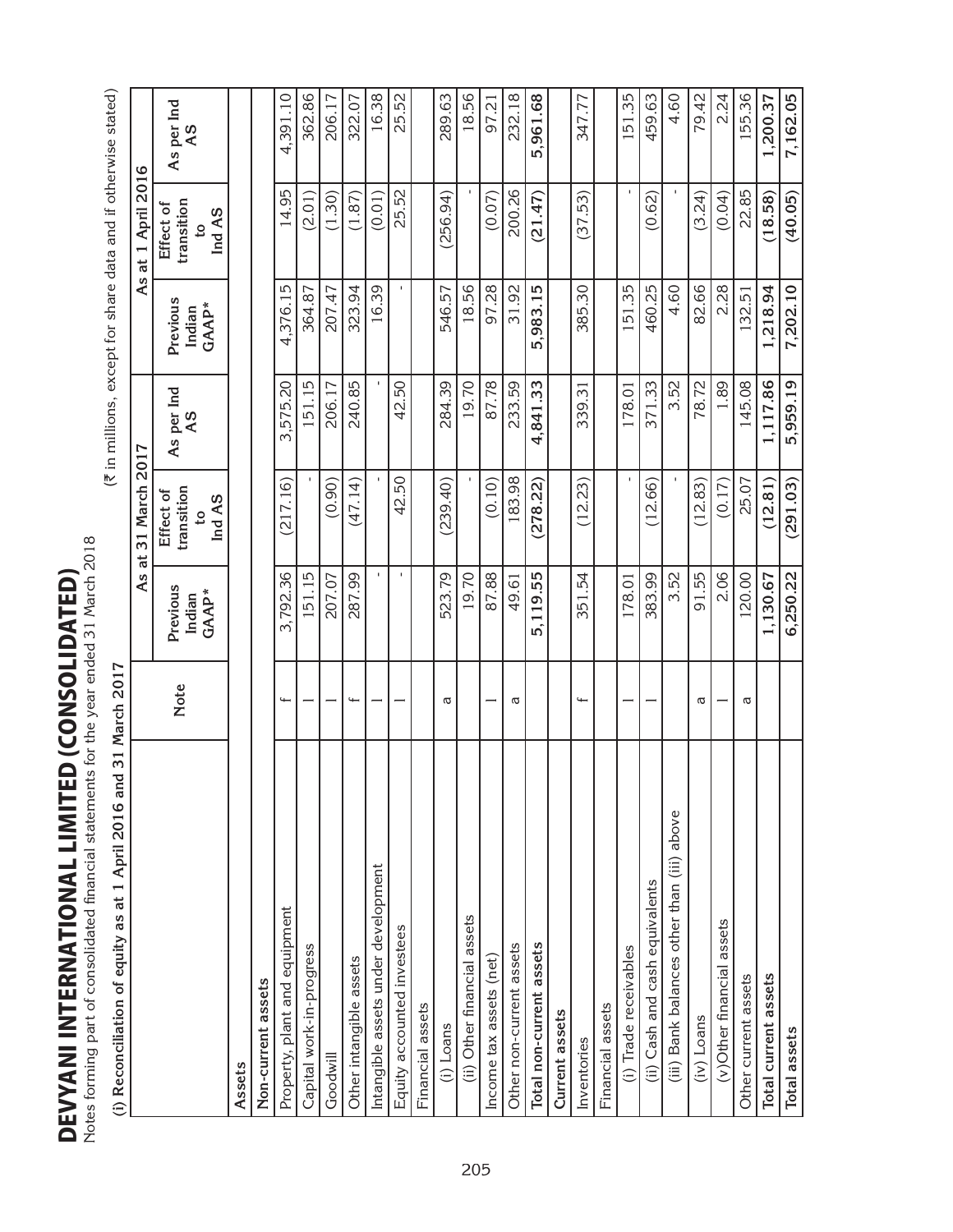**DEVYANI INTERNATIONAL LIMITED (CONSOLIDATED)**<br>Notes forming part of consolidated financial statements for the year ended 31 March 2018 DEVYANI INTERNATIONAL LIMITED (consolidated)

| ces forming part of consolidated financial statements for the year ended 31 March 2018 |             | ī                                   |                                                     | (₹ in millions, except for share data and if otherwise stated) |                             |                                                     |                  |
|----------------------------------------------------------------------------------------|-------------|-------------------------------------|-----------------------------------------------------|----------------------------------------------------------------|-----------------------------|-----------------------------------------------------|------------------|
|                                                                                        |             | As                                  | 31 March<br>đ                                       | 2017                                                           | As                          | at 1 April 2016                                     |                  |
|                                                                                        | <b>Note</b> | Previous<br>GAAP*<br>Indian         | transition<br>Effect of<br>Ind AS<br>$\mathfrak{S}$ | As per Ind<br>$\overline{5}$                                   | Previous<br>GAAP*<br>Indian | transition<br>Effect of<br>Ind AS<br>$\overline{c}$ | As per Ind<br>8A |
| Equity and liabilities                                                                 |             |                                     |                                                     |                                                                |                             |                                                     |                  |
| Equity                                                                                 |             |                                     |                                                     |                                                                |                             |                                                     |                  |
| Equity share capital                                                                   |             | 1,061.67                            |                                                     | 1,061.67                                                       | 1,061.67                    |                                                     | 1,061.67         |
| Other equity                                                                           | Ε           | (9.51)                              | (180.56)                                            | (190.07)                                                       | 696.37                      | 41.06                                               | 737.43           |
| Equity attributable to owners of the Company                                           |             | 1,052.16                            | (180.56)                                            | 871.60                                                         | 1,758.04                    | 41.06                                               | 1,799.10         |
| Non-controlling interests                                                              | $\cdot$ $-$ | 278.21                              | (480.96)                                            | (202.75)                                                       | 253.16                      | (253.16)                                            |                  |
| Total equity                                                                           |             | ,330.37<br>$\overline{\phantom{0}}$ | (661.52)                                            | 668.85                                                         | 2,011.20                    | (212.10)                                            | 1,799.10         |
| Liabilities                                                                            |             |                                     |                                                     |                                                                |                             |                                                     |                  |
| Non-current liabilities                                                                |             |                                     |                                                     |                                                                |                             |                                                     |                  |
| Financial liabilities                                                                  |             |                                     |                                                     |                                                                |                             |                                                     |                  |
| (i) Borrowings                                                                         | $b$ &h      | 2,044.95                            | 62.65                                               | 2,107.59                                                       | 2,356.36                    | 40.15                                               | 2,396.51         |
| (ii) Other financial liabilities                                                       |             | 9.55                                | (2.49)                                              | 7.06                                                           | 10.42                       | (2.06)                                              | 8.36             |
| Provisions                                                                             | g           | 101.24                              | 0.43                                                | 101.67                                                         | 83.55                       | 0.95                                                | 84.50            |
| Other non-current liabilities                                                          | $\cdot$ $-$ |                                     | 316.02                                              | 316.02                                                         |                             | 136.08                                              | 136.08           |
| Total non-current liabilities                                                          |             | 2,155.76                            | 376.60                                              | 2,532.34                                                       | 2,450.34                    | 175.12                                              | 2,625.45         |
| <b>Current liabilities</b>                                                             |             |                                     |                                                     |                                                                |                             |                                                     |                  |
| Financial liabilities                                                                  |             |                                     |                                                     |                                                                |                             |                                                     |                  |
| (i) Borrowings                                                                         | ×           | 80.88                               | (2.61)                                              | 78.27                                                          | 324.58                      | 0.17                                                | 324.58           |
| (ii) Trade payables                                                                    |             | 1,142.66                            | (3.27)                                              | 1,139.39                                                       | ,055.98                     | 2.81                                                | 1,053.17         |
| (iii) Other financial liabilities                                                      | Ф           | 1,109.19                            | (4.30)                                              | 1,104.89                                                       | 970.51                      | (2.55)                                              | 967.96           |
|                                                                                        |             |                                     |                                                     |                                                                |                             |                                                     |                  |
| Other current liabilities                                                              | Φ           | 412.05                              | 4.53                                                | 416.58                                                         | 372.84                      | 2.61                                                | 375.45           |
| Provisions                                                                             | ×           | 19.31                               | (0.43)                                              | 18.88                                                          | 16.66                       | (0.32)                                              | 16.34            |
|                                                                                        |             |                                     |                                                     |                                                                |                             |                                                     |                  |
| <b>Total current liabilities</b>                                                       |             | 2,764.09                            | (6.07)                                              | 2,758.00                                                       | 2,740.56                    | (3.06)                                              | 2,737.50         |
| Total equity and Liabilities                                                           |             | 6,250.22                            | (291.03)                                            | 5,959.19                                                       | 7,202.10                    | (40.05)                                             | 7,162.05         |

\*Previous Indian GAAP figures have been reclassified to conform to Ind AS presentation requirements for the purpose of this note \*Previous Indian GAAP figures have been reclassified to conform to Ind AS presentation requirements for the purpose of this note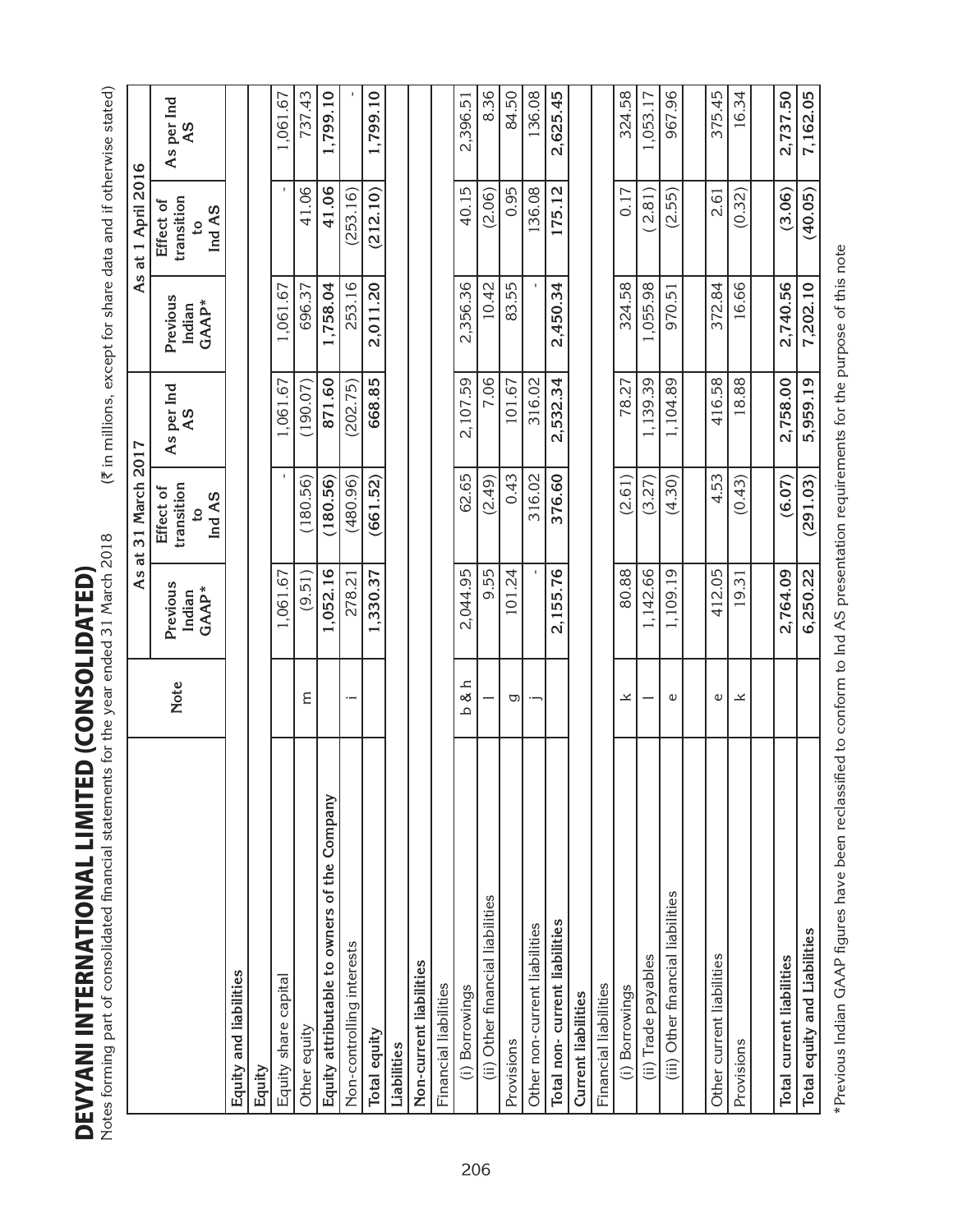Notes forming part of consolidated financial statements for the year ended 31 March 2018

 $(\bar{\tau}$  in millions, except for share data and if otherwise stated)

**(ii) Reconciliation of total comprehensive income for the year ended 31 March 2017**

|                                                                                        |             |                                    | For the year ended 31 March 2017        |                         |
|----------------------------------------------------------------------------------------|-------------|------------------------------------|-----------------------------------------|-------------------------|
|                                                                                        | <b>Note</b> | <b>Previous</b><br>Indian<br>GAAP* | Effect of<br>transition<br>to<br>Ind AS | As per Ind<br><b>AS</b> |
| Revenue from operations                                                                |             | 10,495.30                          | (20.31)                                 | 10,474.99               |
| Other income                                                                           | a & e       | 50.61                              | 36.29                                   | 86.90                   |
| <b>Total income</b>                                                                    |             | 10,545.91                          | 15.98                                   | 10,561.89               |
| Expenses                                                                               |             |                                    |                                         |                         |
| Cost of materials consumed                                                             | $\mathbf f$ | 3,158.05                           | (6.46)                                  | 3,151.58                |
| Purchase of stock-in-trade                                                             |             | 62.65                              |                                         | 62.65                   |
| Employee benefits expense                                                              | c, $g \& j$ | 1,735.34                           | 9.66                                    | 1,744.99                |
| Finance costs                                                                          | e           | 850.86                             | 7.56                                    | 858.42                  |
| Depreciation and amortization expense                                                  | $\mathbf f$ | 775.17                             | 75.04                                   | 850.21                  |
| Impairment loss/ (reversal)                                                            | f           | 303.20                             | 219.09                                  | 522.28                  |
| Other expenses                                                                         | $\mathsf k$ | 5,000.64                           | 144.86                                  | 5,145.49                |
| <b>Total expenses</b>                                                                  |             | 11,885.91                          | 449.73                                  | 12,335.64               |
| Profit/(loss) before share of profit of equity<br>accounted investees                  |             | (1,340.00)                         | (433.75)                                | (1,773.75)              |
| Share of loss of equity accounted investees (Net of<br>income tax)                     | I           |                                    | (11.00)                                 | (11.00)                 |
| Profit/(loss) before tax                                                               |             | (1,340.00)                         | (444.76)                                | (1,784.75)              |
| Tax expense:                                                                           |             |                                    |                                         |                         |
| Current tax                                                                            |             | 13.76                              | 0.15                                    | 13.91                   |
| Deferred tax                                                                           |             |                                    |                                         |                         |
| Total tax expense                                                                      |             | 13.76                              | 0.15                                    | 13.91                   |
| Profit / (loss) for the year                                                           |             | (1,353.76)                         | (444.91)                                | (1,798.67)              |
| Other comprehensive income                                                             |             |                                    |                                         |                         |
| Items that will not to be reclassified subsequently to<br>profit or loss:              |             |                                    |                                         |                         |
| Remeasurement of the defined benefit plans                                             |             |                                    | (4.03)                                  | (4.03)                  |
| Income tax relating to above mentioned item                                            |             |                                    |                                         |                         |
| Net other comprehensive income not to be<br>reclassified subsequently to proft or loss |             |                                    | (4.03)                                  | (4.03)                  |
| Items that will be reclassified to profit or loss                                      |             |                                    |                                         |                         |
| Net Losses due to foreign currency translation<br>differences                          |             |                                    | 644.60                                  | 644.60                  |
| Net other comprehensive income to be reclassified<br>subsequently to proft or loss     |             |                                    | 644.60                                  | 644.60                  |
| Total comprehensive income for the year                                                |             | (1,353.76)                         | 195.66                                  | (1, 158.10)             |

\*Previous Indian GAAP figures have been reclassified to conform to Ind AS presentation requirements for the purpose of this note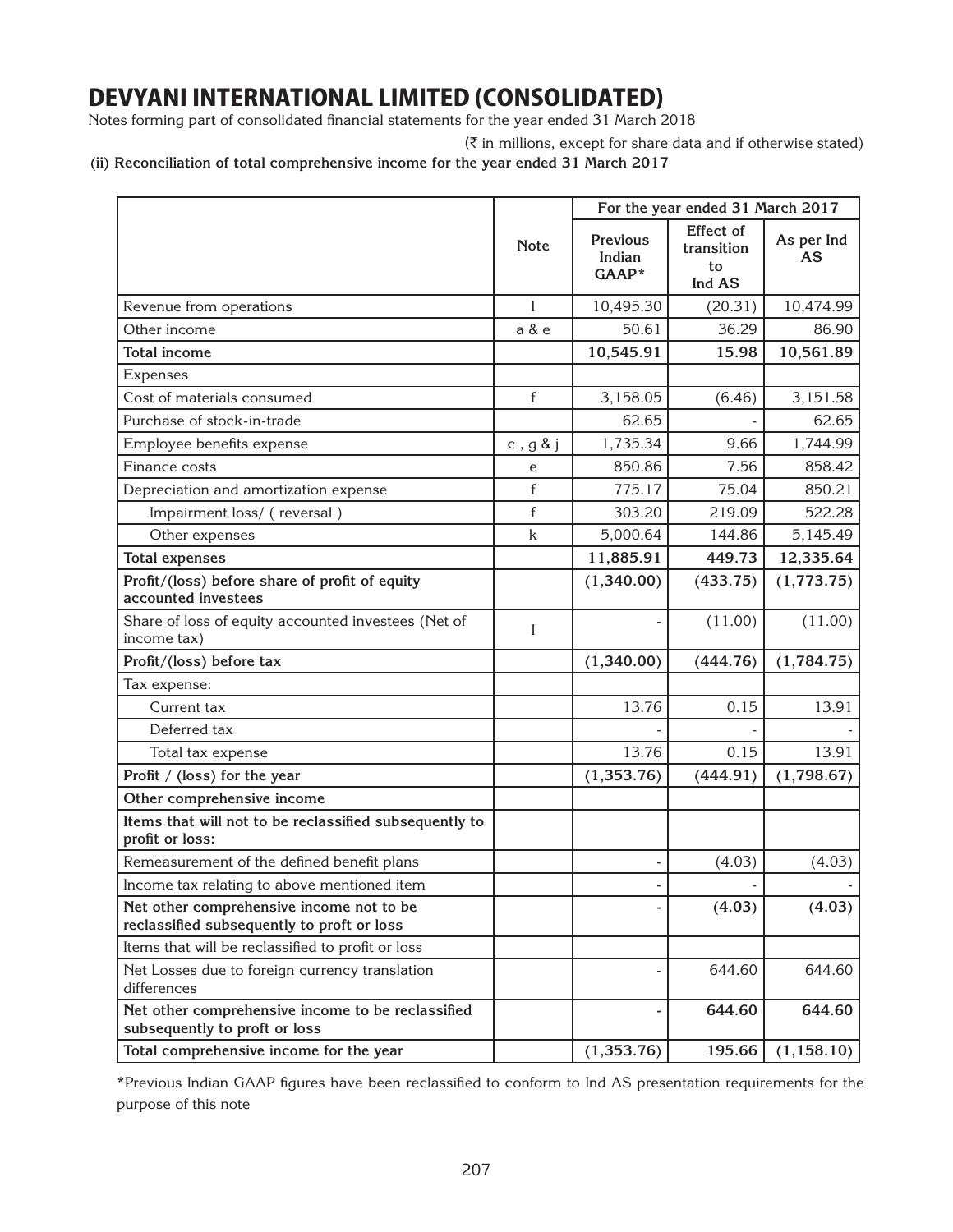Notes forming part of consolidated financial statements for the year ended 31 March 2018

### **(iv) Impact of Ind AS adoption on the Statement of cash flows for the year ended 31 March 2016**

|                                                                           |             |                                      | For the year ended 31st March, 2017  |                         |
|---------------------------------------------------------------------------|-------------|--------------------------------------|--------------------------------------|-------------------------|
|                                                                           | <b>Note</b> | <b>Previous</b><br>Indian<br>$GAAP*$ | Effect of<br>transition to<br>Ind AS | As per Ind<br><b>AS</b> |
| Net cash flow from operating activities                                   |             | 889.06                               | 13.96                                | 903.02                  |
| Net cash flow from investing activities                                   |             | (635.73)                             | (26.54)                              | (662.27)                |
| Net cash flow from financing activities                                   |             | (319.85)                             | 0.02                                 | (319.83)                |
| Effect of exchange rate change                                            |             | (9.25)                               |                                      | (9.25)                  |
| Net increase / (decrease) in cash and cash<br>equivalents during the year |             | (75.77)                              | (12.55)                              | (88.32)                 |

#### **(iii) Reconciliation of total equity as at 31 March 2017 and 1 April 2016**

|                                                                                                                       | As at<br>31 March<br>2017 | As at<br>1 April 2016 |
|-----------------------------------------------------------------------------------------------------------------------|---------------------------|-----------------------|
| Equity as per Previous Indian GAAP*                                                                                   | 1,330.37                  | 2,011.20              |
|                                                                                                                       |                           |                       |
| Gain/(loss) on discounting of financial assets / liabilities, net                                                     | (57.90)                   | (22.72)               |
| Loss on unwinding of discounting financial assets and liabilities, net                                                | 20.58                     | (2.43)                |
| Adjustment for impairment reversal provided under Previous Indian GAAP<br>and impact of reclassification of inventory | (245.27)                  |                       |
| Effect of reclassification of redeemable preference shares from Non<br>controlling interest to borrowings             | (59.40)                   | (39.01)               |
| Adjustment for fair valuation of employee stock options                                                               | 98.84                     | 78.71                 |
| Transfer to Employee stock option outstanding account                                                                 | (98.84)                   | (78.71)               |
| Lease equalisation and actuarial valuation impact                                                                     | (315.66)                  | (142.93)              |
| Effect of change in accounting of Equity accounted investee                                                           | (1.37)                    | (1.37)                |
| Others                                                                                                                | (2.50)                    | (3.64)                |
| Equity under Ind AS                                                                                                   | 668.85                    | 1,799.10              |

**\*Previous Indian GAAP figures have been reclassified to conform to Ind AS presentation requirements for the purpose of this note**

**c. Notes to the reconciliation of equity as at 1 April 2016 and 31 March 2017 and consolidated profit or loss for the year 31 March 2017:**

### **a. Financial Assets (Loan): Security deposits receivables**

Under Previous Indian GAAP, interest free security deposits (that are refundable in cash on completion of the term as per the contract) are recorded at their transaction value. Under Ind AS, such financial assets are required to be recognised initially at their fair value and subsequently at amortised cost using effective interest rate method. Difference between the fair value and transaction value of the security deposit has been recognised as deferred rent. Consequent to this change the amount of security deposit as at 31 March 2017 has decreased by Rs. 251.65 (1 April 2016 : Rs. 256.44) with a creation of deferred rent (included in other non-current and current assets) of Rs. 209.49 as at 31 March 2017 (1 April 2016 : Rs. 223.18). The other equity decreased by Rs. 44.36 as at 31 March 2017 and decreased by Rs. 33.26 as at 1 April 2016. The unwinding of security deposit happens

 $(\bar{\tau})$  in millions, except for share data and if otherwise stated)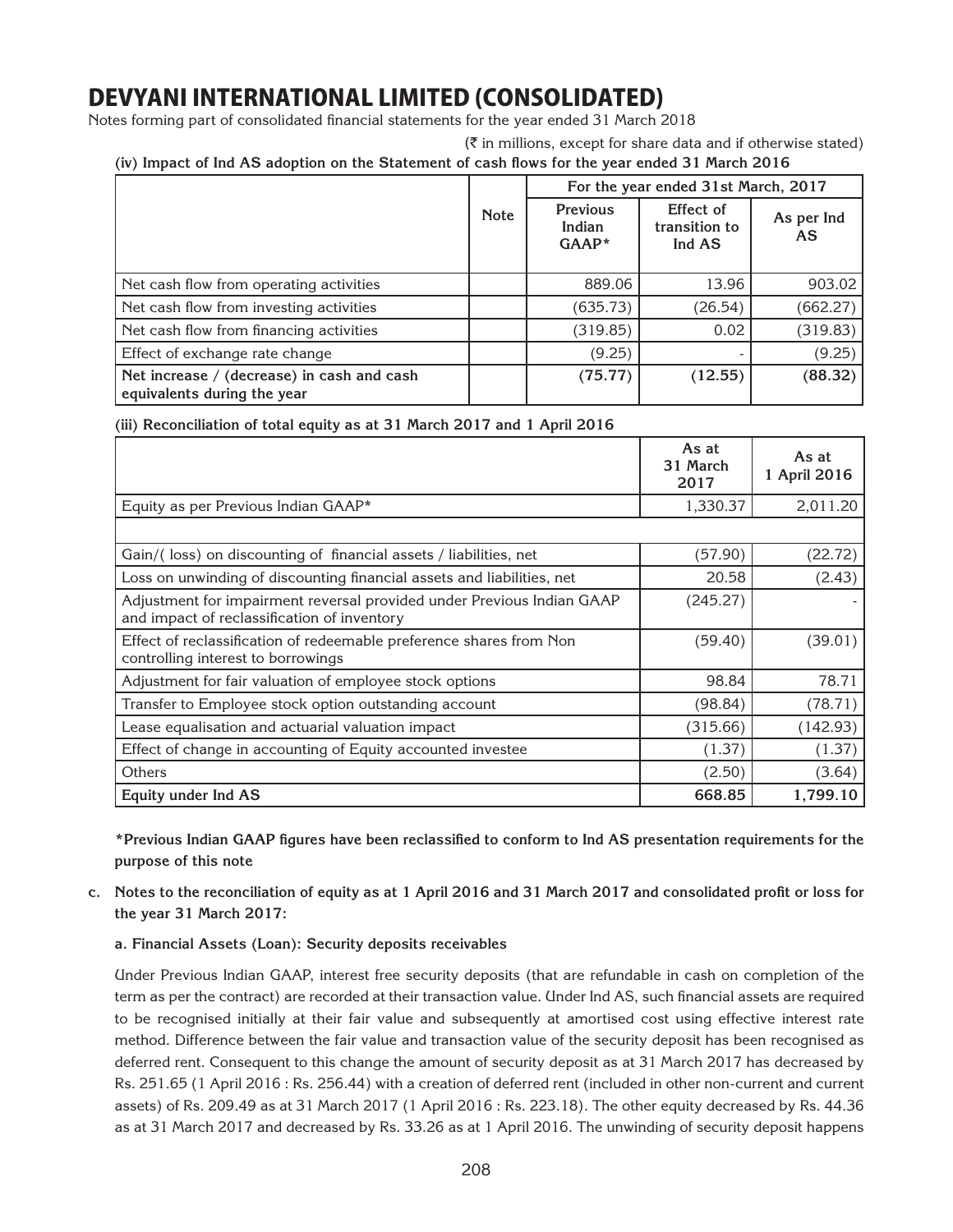Notes forming part of consolidated financial statements for the year ended 31 March 2018

by recognition of a notional interest income in Consolidated profit or loss at effective interest rate. The deferred rent gets amortised on a straight line basis over the term of the security deposits. The loss for the year ended 31 March 2017 has increased by Rs 4.94 with corresponding decrease in other equity due to amortization of deferred rent by Rs 35.67 (included in rental expense) and increase in notional income of Rs 30.73 recognised on security deposit (included in other income).  $(\bar{\tau})$  in millions, except for share data and if otherwise stated)

#### **b. Transaction cost of borrowings**

Ind AS 109 requires transaction cost incurred towards origination of borrowing to be deducted from the carrying amount of borrowings on initial recognition. These costs are recognised in the consolidated profit or loss over the terms of the borrowings as part of the interest expense by applying the effective interest rate method. Under Previous Indian GAAP, these transactions cost were charged to consolidated profit or loss as and when incurred . Accordingly, borrowings (current and non current ) are decreased by Rs. 6.97 as at 31 March 2017 and Rs. 9.33 as at 1 April 2016, with a corresponding adjustment to retained earnings. The total equity increased by an equivalent amount. The loss for the year ended 31 March 2017 increased by Rs. 2.57 as a result of the additional interest expenses.

#### **c. Share-based payments measurements**

Under Previous Indian GAAP, the cost of equity settled-share base payments was recognised using intrinsic value method. Under Ind AS, the cost of equity settled share-based payments is recognised based on the fair value of options as at the grant date. The changes does not affect total equity, however there is an increase in loss for the year ended 31 March 2017 by Rs. 20.12.

#### **d. Other comprehensive income**

Under Previous Indian GAAP, there was no requirement to disclose any item of profit or loss in other comprehensive income. However, Ind AS requires certain items of profit and loss to be classified to other comprehensive income. Consequent to this, the Group has reclassified remeasurement of defined benefit plans from Consolidated Statement of Profit and Loss to other comprehensive income.

### **e. Financial liabilities: Security deposits payable**

Under Previous Indian GAAP, interest free security deposits (that are payable in cash on completion of the term as per the contract) are recorded at their transaction value. Under Ind AS, such financial liabilities are required to be recognised initially at their fair value and subsequently at amortised cost. Difference between the fair value and transaction value of the security deposit has been recognised as deferred income. Consequent to this change the amount of security deposit as at 31 March 2017 has decreased by Rs. 2.49 (1 April 2016 : Rs.2.50) with a creation of deferred income (included in other non-current and current liabilities) of Rs. 5.12 as at 31 March 2017 (1 April 2016 : Rs. 2.69). The other equity decreased by Rs. 2.63 as at 31 March 2017 and decreased by Rs. 0.01 as at 1 April 2016. The unwinding of security deposit happens by recognition of a notional interest expense in Consolidated Statement of Profit and Loss at effective interest rate. The deferred income gets amortised on a straight line basis over the term of the security deposits. The loss for the year ended 31 March 2017 decreased due to amortisation of deferred income by Rs 0.50 (included in other income) and consequently increased due to increase in notional interest expense of Rs 0.43 recognised on security deposit (included in finance cost.)

### **f. Property, plant and equipment and other intangible assets**

The Group has elected to use carrying values of all its property, plant and equipment and other intangible assets as recognized in the consolidated financial statements as at the date of transition to Ind AS, measured as per the Previous Indian GAAP and use that as its deemed cost as at the date of transition. Accordingly, the impairment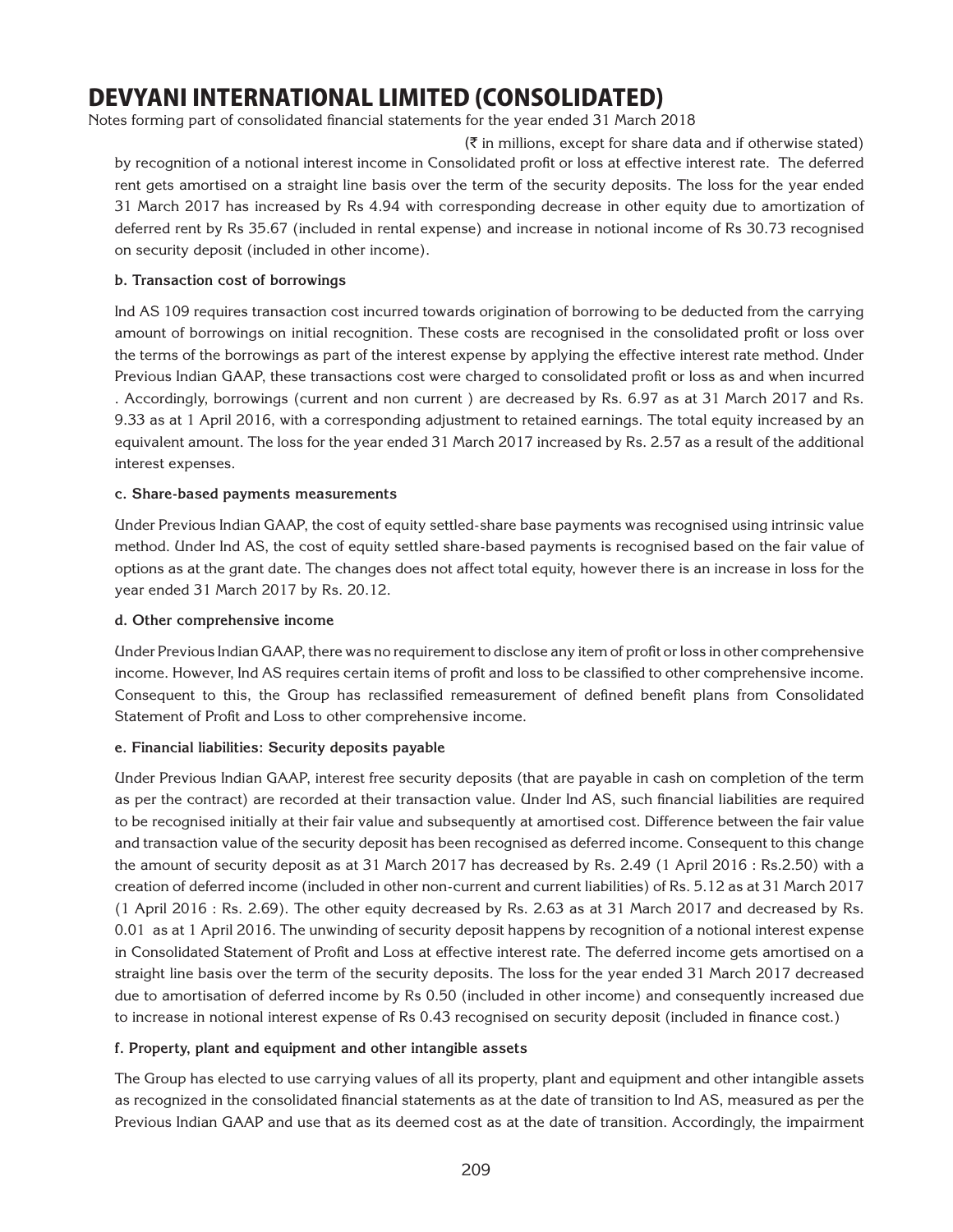Notes forming part of consolidated financial statements for the year ended 31 March 2018

 $(\bar{\zeta})$  in millions, except for share data and if otherwise stated) which was reversed under the Previous Indian GAAP during the year ended 31 March 2017, has been charged to consolidated profit or loss. As a result of this change, the depreciation and impairment for the year ended 31 March 17 has been increased by Rs. 288.09 (Rs.243.54 on property, plant and equipment and Rs. 44.55 on other intangible assets) and gain on disposal of property, plant and equipment is increased by Rs.13.12 (loss on disposal of property, plant and equipment was Rs. 8.49 in Previous Indian GAAP for the year ended 31 March 2017).

Under Ind AS 16 - Property, Plant and Equipment, assets that meet the criteria of property, plant and equipment are capitalised. The Group, in accordance with Ind AS 16, has identified certain smallwares that meet the definition of property, plant and equipment, which were earlier classified as inventories in the Previous Indian GAAP. On transition to Ind AS, the Group has capitalised such smallwares amounting to Rs. 14.49 as at 31 March 2017 and Rs. 35.85 as at 1 April 2016. As a result of this capitalisation, depreciation expense for the year ended 31 March 2017 has been increased by Rs. 10.77 and other expenses (consumption of smallware) have been decreased by Rs. 40.47.

#### **g. Employee benefits expense : Remeasurement of post employment benefits plans**

Under Ind AS, remeasurements i.e. actuarial gains and losses on the net defined benefit liability are recognised in Other Comprehensive Income instead of Consolidated Statement of Profit and Loss. Under Previous Indian GAAP these were forming part of the Consolidated Statement of Profit and Loss for the year. As a result of this change, the employee benefits expense to the extent of actuarial loss amounting to Rs. 4.03 for the year ended 31 March 2017 has been reduced and the same has been reclassified to Other Comprehensive Income. There is no impact on the other equity as at 1 April 2016.

#### **h. Non-controlling interests**

Under Ind AS, profit or loss and each component of other comprehensive income is attributed to the owners of the Company and to non-controlling interests even if this results in the non-controlling interests having a deficit balance. Ind AS 101 requires this adjustment to be applied prospectively from the date of transition to Ind AS. Under the Previous Indian GAAP, the excess of such losses attributable to non-controlling interests over its interest in the equity of subsidiary was attributed to the owners of the Company. However, in cases of redeemable preference shares, the excess of such losses amounting to Rs. 253.16 attributable to non-controlling interests over its interest in the preference share capital of the subsidiary was not attributed to the owners of the Company. This has now been adjusted with corresponding increase in other equity as at 1 April 2016. Further, the Group has attributed share in total comprehensive income of Rs. 207.18 for the year ended 31 March 2017 to the noncontrolling interests.

#### **i. Redeemable preference shares**

Under Previous Indian GAAP, the redeemable preference shares (RPS) as issued by Devyani Airport Services (Mumbai) Private Limited were classified as equity and were recorded at their transaction value. Under Ind AS, such redeemable preference shares (compound financial instruments) are separated into liability and equity components based on the terms of the contract. Interest on liability component is recognised using the effective interest method. Consequent to this change, the liability component has been reclassed as a seperate item under the head borrowings, resulting in an increase in borrowings by Rs. 66.66 as at 31 March 2017 (1 April 2016 : Rs.41.44) and further, equity component has been shown separately as part of non-controlling interests amounting to Rs. 4.42 as at 31 March 2017.

The unwinding of liability component of redeemable preference shares happens by recognition of a notional interest expense in profit or loss at effective interest rate. Accordingly, the other equity as at 1 April 2016 has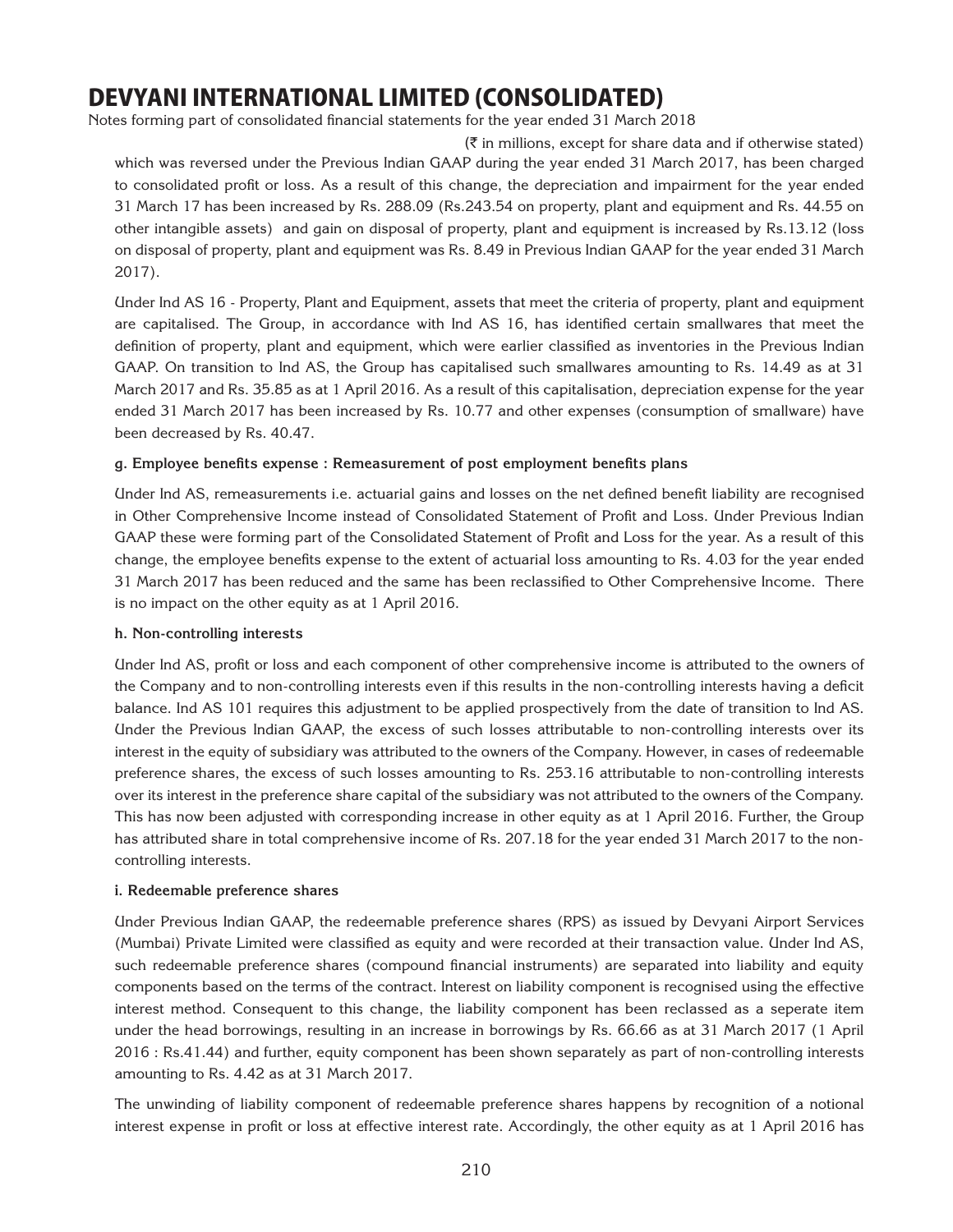Notes forming part of consolidated financial statements for the year ended 31 March 2018

 $(\bar{\tau})$  in millions, except for share data and if otherwise stated) decreased by Rs. 2.43 and loss for the year ended 31 March 2017 increased by Rs 4.82 due to increase in notional interest expenses (included in finance costs).

#### **j) Lease equalisation reserve**

Under Previous Indian GAAP, the lease payments under operating leases were recognised as expense on a straight line basis over the lease term. As per Ind AS 17, lease payments are recognized on a straight line basis if payments to the lessor are not structured to increase in line with expected general inflation to compensate for the lessor's expected inflationary cost increases.

As the increase in rentals is not in line with increase in general inflation, under Previous Indian GAAP and Ind AS, the Group has to recognise rent expense on a straight line basis over the lease term and record lease equalisation reserve as at 31 March 2017 and 1 April 2016.

Accordingly, the Group has created a lease equalisation reserve amounting to Rs. 315.43 as at 31 March 2017 (1 April 2016: Rs. 136.00), with corresponding impact on other equity. Further, the loss for the year ended 31 March 2017 has increased by Rs 179.94 with corresponding decrease in other equity.

### **k) Actuarial valuation**

Under Previous Indian GAAP, the gratuity liability for Devyani International (Nepal) Private Limited as at 31 March 2017 and 1 April 2016 was not recognised as per actuarial valuation. This has been identified and rectified. Accordingly, the Group has undertaken actuarial valuation of gratuity liability as at 31 March 2017 and 1 April 2016. Consequent to this, the provision for employee benefits (Gratuity) has increased by Rs. 0.23 as at 31 March 2017 and increased by Rs. 0.63 as at 1 April 2016 with a corresponding decrease in other equity. Further, the loss for the year ended 31 March 2017 has increased by Rs. 0.23 with corresponding decrease in other equity.

#### **l) Joint venture accounting**

Under Previous Indian GAAP, The Minor Food Group (India) Private limited, a joint venture was accounted for using the proportionate consolidation method. Under Ind AS, investment in joint ventures is accounted using the equity method. For the purposes of applying the equity method, the investment in The Minor Food Group (India) Private limited of Rs.25.52. at the date of transition has been measured as the aggregate of the carrying amounts of the assets and liabilities that the Group had previously proportionately consolidated duly adjusted for Ind AS transition effects. No impairment has been identified on the investment at the date of transition.

The proportionately consolidated amounts of assets and liabilities (30%) of The Minor Food Group (India) Private limited under previous Indian GAAP were as below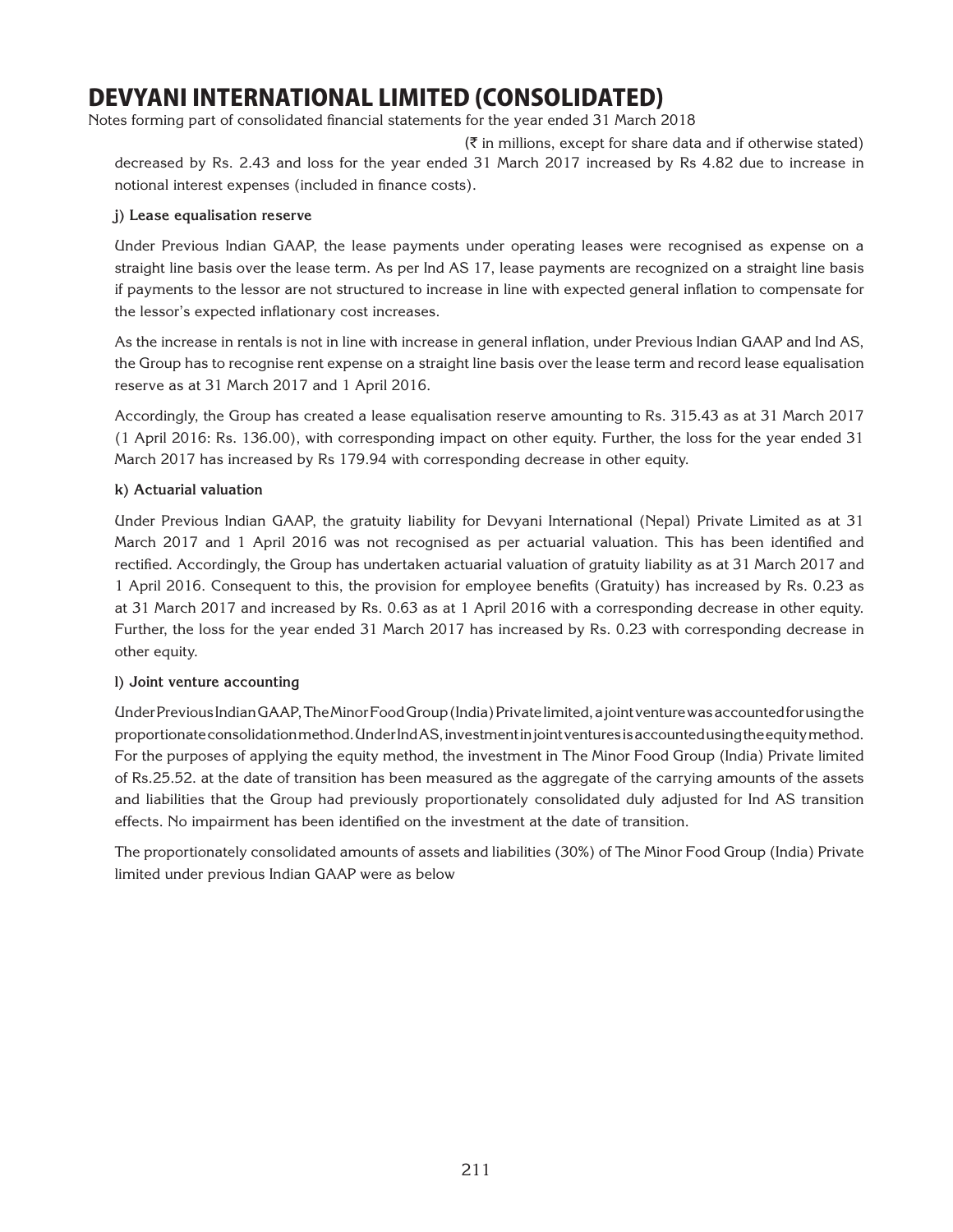Notes forming part of consolidated financial statements for the year ended 31 March 2018

 $(\bar{\tau}$  in millions, except for share data and if otherwise stated)

| <b>Particulars</b>                   | 31 March 2017 | 1 April 2016 |
|--------------------------------------|---------------|--------------|
| <b>Non-current assets</b>            |               |              |
| Property, plant and equipment        | 26.31         | 20.90        |
| Capitial-work-in progress            |               | 2.01         |
| Goodwill                             | 0.90          | 1.30         |
| Other intangible assets              | 2.59          | 1.87         |
| Financial assets                     |               |              |
| (i) Loans                            | 5.11          | 3.57         |
| Income tax assets (net)              | 0.10          | 0.07         |
| Other non-current assets             | 0.29          | 0.14         |
| Total non-current assets             | 35.31         | 29.86        |
| <b>Current assets</b>                |               |              |
| Inventories                          | 2.36          | 0.68         |
| Financial assets                     |               |              |
| (i) Trade receivables                | 0.09          |              |
| (ii) Cash and cash equivalents       | 12.66         | 0.62         |
| (iv) Loans                           | 0.14          | 0.17         |
| (v) Other financial assets           | 0.17          | 0.04         |
| Other current assets                 | 1.41          | 0.38         |
| Total current assets                 | 16.83         | 1.89         |
| <b>Total assets</b>                  | 52.14         | 31.75        |
| Non-current liabilities              |               |              |
| Provisions                           | 0.24          |              |
| <b>Total non-current liabilities</b> | 0.24          |              |
| <b>Current liabilities</b>           |               |              |
| <b>Financial liabilities</b>         |               |              |
| (ii) Trade payables                  | 3.16          | 3.18         |
| (iii) Other financial liabilities    | 4.45          | 2.11         |
| Other current liabilities            | 0.70          | 0.81         |
| <b>Total current liabilities</b>     | 8.30          | 6.10         |
| <b>Total liabilities</b>             | 8.55          | 6.10         |

The proportionately consolidated amounts of income and expense under previous Indian GAAP were as below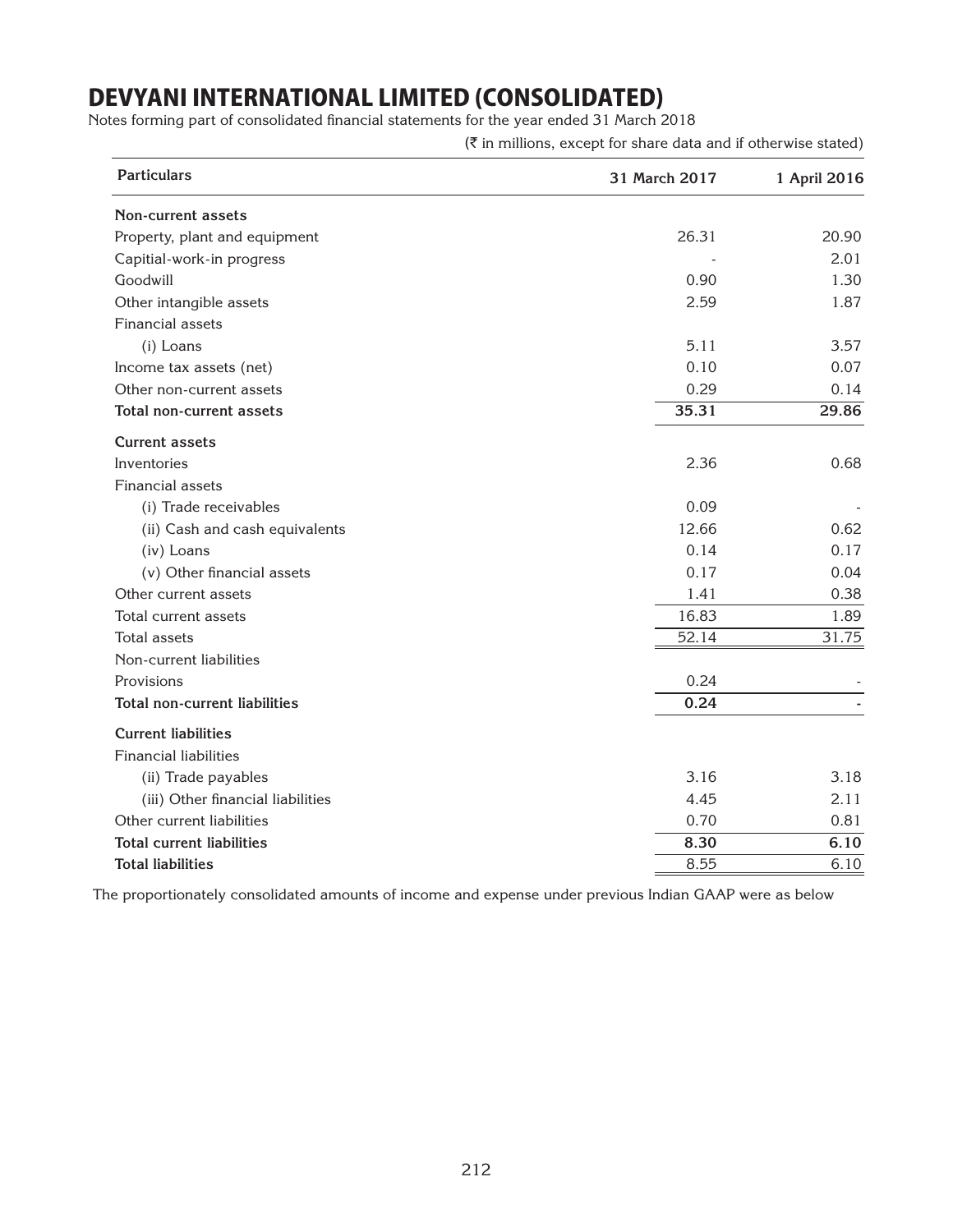Notes forming part of consolidated financial statements for the year ended 31 March 2018

 $(\bar{\tau})$  in millions, except for share data and if otherwise stated)

| <b>Particulars</b>                      | For the Year Ended<br>31 March 2017 |
|-----------------------------------------|-------------------------------------|
|                                         |                                     |
| Revenue                                 | 20.88                               |
| Cost of materials consumed              | (6.36)                              |
| Purchase of stock-in-trade              | (0.39)                              |
| Change in Inventories of finished goods | 0.29                                |
| Employees benefits                      | (5.55)                              |
| Finance costs                           | (0.02)                              |
| Depreciation and amortisation           | (3.71)                              |
| Impairment loss on fixed assets         | (0.97)                              |
| Other expenses                          | (16.26)                             |
| Prior period item                       | 0.55                                |
| Loss for the year                       | (11.54)                             |

Analysis of changes in cash and cash equivalents for the purpose of consolidated statement of cash flow under Ind AS is as under

| <b>Particulars</b>                                                                    | 31 March 2017 | 1 April 2016 |
|---------------------------------------------------------------------------------------|---------------|--------------|
| Cash and cash equivalents as per previous Indian GAAP                                 | 383.99        | 460.26       |
| Joint venture-equity accounting                                                       | 12.67         | 0.89         |
| Cash and cash equivalents for the purpose statement of cash flows under Ind AS 371.32 |               | 459.37       |

#### **m. Retained earnings**

Retained earnings as at 1 April 2016 has been adjusted consequent to the above Ind AS transition adjustments.

#### **34. Fair value measurement and financial instruments**

#### **a. Financial instruments – by category and fair values hierarchy**

The following table shows the carrying amounts and fair value of financial assets and financial liabilities, including their levels in the fair value hierarchy.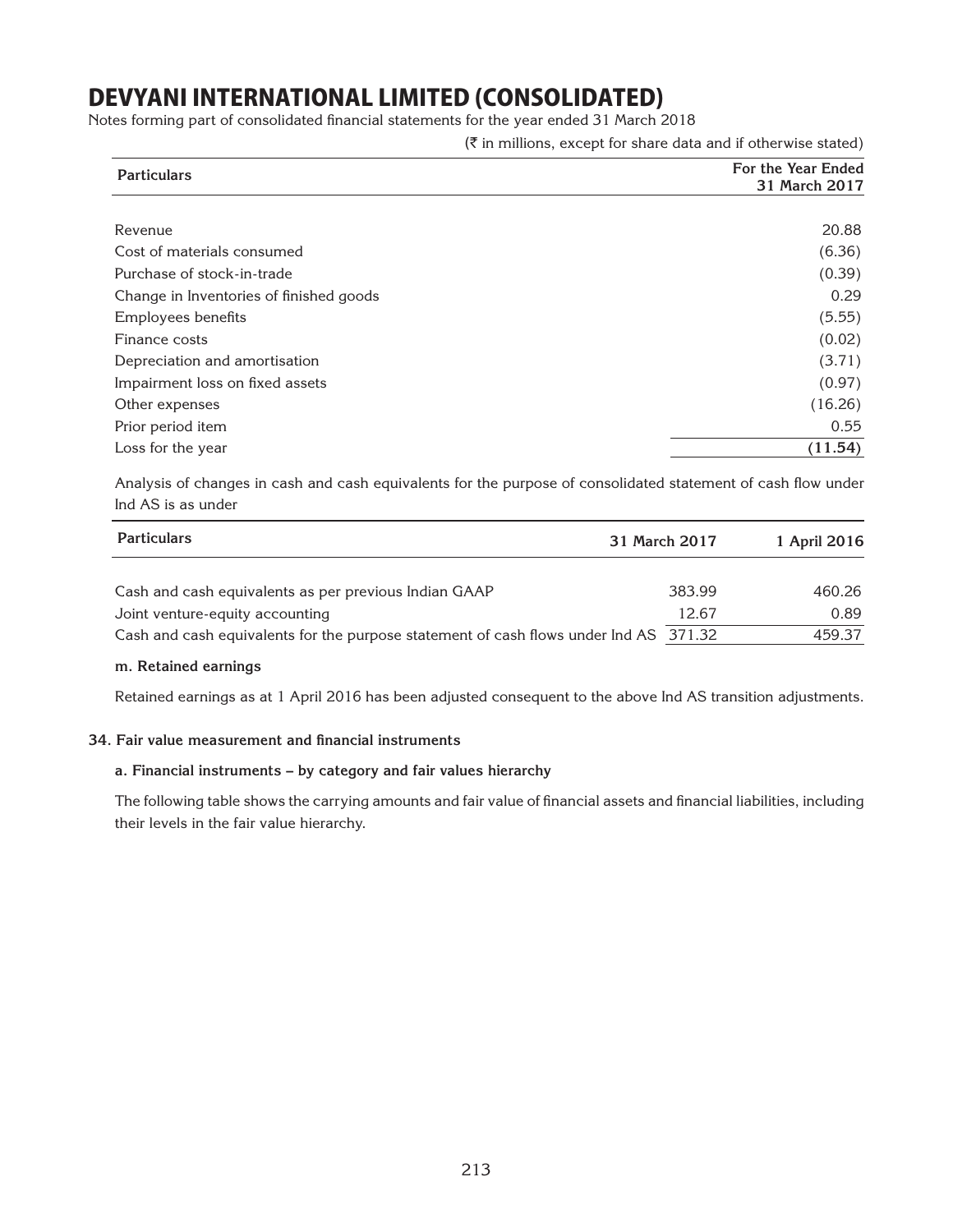**DEVYANI INTERNATIONAL LIMITED (CONSOLIDATED)**<br>Notes forming part of consolidated financial statements for the year ended 31 March 2018 DEVYANI INTERNATIONAL LIMITED (consolidated)

| s forming part of consolidated financial statements for the year ended 31 March 2018 |                     |                                                       |                                                                  |                   |                         |                |                              |                                                                |
|--------------------------------------------------------------------------------------|---------------------|-------------------------------------------------------|------------------------------------------------------------------|-------------------|-------------------------|----------------|------------------------------|----------------------------------------------------------------|
| As on 31 March 2018<br>$\widehat{c}$                                                 |                     |                                                       |                                                                  |                   |                         |                |                              | (₹ in millions, except for share data and if otherwise stated) |
| Particulars                                                                          | Note                |                                                       | Carrying value                                                   |                   |                         |                | Fair value measurement using |                                                                |
|                                                                                      |                     | through profit<br>Fair value<br>('FVTPL')<br>and loss | income ('FVOCI')<br>comprehensive<br>through other<br>Fair value | Amortised<br>cost | <b>Total</b>            | Level 1        | Level <sub>2</sub>           | Level 3                                                        |
| Financial assets                                                                     |                     |                                                       |                                                                  |                   |                         |                |                              |                                                                |
| Non current                                                                          |                     |                                                       |                                                                  |                   |                         |                |                              |                                                                |
| (i) Loans                                                                            | ∼                   |                                                       | $\blacksquare$                                                   | 399.43            | 399.43                  | $\blacksquare$ |                              | 399.43                                                         |
| $assets*$<br>(ii) Other financial                                                    | $\infty$            | $\mathbf I$                                           | $\mathbf{I}$                                                     | 43.09             | 43.09                   |                |                              |                                                                |
| Current                                                                              |                     |                                                       |                                                                  |                   |                         |                |                              |                                                                |
| (i) Trade receivables*                                                               | $\Box$              |                                                       | $\blacksquare$                                                   | 184.05            | 184.05                  |                |                              |                                                                |
| (ii) Cash and cash<br>equivalents*                                                   | $\overline{2}$      | $\blacksquare$                                        | $\mathbf{1}$                                                     | 443.03            | 443.03                  |                |                              |                                                                |
| (iii) Bank balances other                                                            | 13                  | $\blacksquare$                                        | $\mathbf{I}$                                                     | 4.70              | 4.70                    |                |                              |                                                                |
| $\ast$<br>than cash and cash<br>equivalents, above                                   |                     |                                                       |                                                                  |                   |                         |                |                              |                                                                |
| (iv) Loans                                                                           | $\sim$              | J.                                                    | $\mathbf{I}$                                                     | 59.45             | 59.45                   | $\mathbf{I}$   |                              | 59.45                                                          |
| $(v)$ Other financial assets*                                                        | $\infty$            | $\blacksquare$                                        | $\mathbf{I}$                                                     | $\sqrt{37}$       | $\frac{1}{3}$           |                |                              |                                                                |
| <b>Total</b>                                                                         |                     | ٠                                                     | $\mathbf{r}$                                                     | ,135.12           | 35.12<br>$\overline{ }$ |                |                              |                                                                |
| Financial liabilities                                                                |                     |                                                       |                                                                  |                   |                         |                |                              |                                                                |
| Non current                                                                          |                     |                                                       |                                                                  |                   |                         |                |                              |                                                                |
| Borrowings#<br>$\hat{c}$                                                             | $\frac{6}{1}$       | $\mathbf{I}$                                          | $\mathbf{I}$                                                     | 2,718.95          | 2,718.95                | $\mathbf{I}$   |                              | 2,718.95                                                       |
| (ii) Other financial liabilities                                                     | $ \frac{\infty}{2}$ |                                                       |                                                                  |                   |                         |                |                              |                                                                |
| Security deposits payable                                                            |                     | J,                                                    | $\mathbf{I}$                                                     | 16.59             | 16.59                   | $\mathbf I$    |                              | 16.59                                                          |
| Capital creditors*                                                                   |                     | $\blacksquare$                                        | $\mathbf{I}$                                                     | 11.47             | 11.47                   |                |                              |                                                                |
| Current                                                                              |                     |                                                       |                                                                  |                   |                         |                |                              |                                                                |
| (i) Borrowings*                                                                      | 17                  | $\mathbf{I}$                                          | $\blacksquare$                                                   | 407.25            | 407.25                  |                |                              |                                                                |
| (ii) Trade payables*                                                                 | $\overline{\Omega}$ | $\mathbf I$                                           | $\blacksquare$                                                   | ,282.26           | ,282.26                 |                |                              |                                                                |
| (iii) Other financial liabilities                                                    | 18                  |                                                       |                                                                  |                   |                         |                |                              |                                                                |
| Current portion of long-term<br>borrowings#                                          |                     |                                                       | $\mathbf{I}$                                                     | 581.92            | 581.92                  | $\mathbf{I}$   |                              | 581.92                                                         |
| Short term borowings*                                                                |                     |                                                       | $\mathbf{I}$                                                     |                   |                         |                |                              |                                                                |
| Security deposits payable                                                            |                     | J                                                     | $\mathbf{I}$                                                     | 9.54              | 9.54                    | $\mathbf I$    |                              | 9.54                                                           |
| Interest accrued but not due<br>on borrowings#                                       |                     | $\mathbf{I}$                                          | $\mathbf{I}$                                                     | 11.71             | 11.71                   | $\blacksquare$ | $\mathbf I$                  | 11.71                                                          |
| Capital creditors*                                                                   |                     |                                                       | $\mathbf{I}$                                                     | 200.13            | 200.13                  |                |                              |                                                                |
| Others*                                                                              |                     |                                                       | $\mathbf{I}$                                                     | 8.62              | 8.62                    |                |                              |                                                                |
| <b>Total</b>                                                                         |                     | $\blacksquare$                                        | $\mathbf{I}$                                                     | 5,248.44          | 5,248.44                |                |                              |                                                                |
|                                                                                      |                     |                                                       |                                                                  |                   |                         |                |                              |                                                                |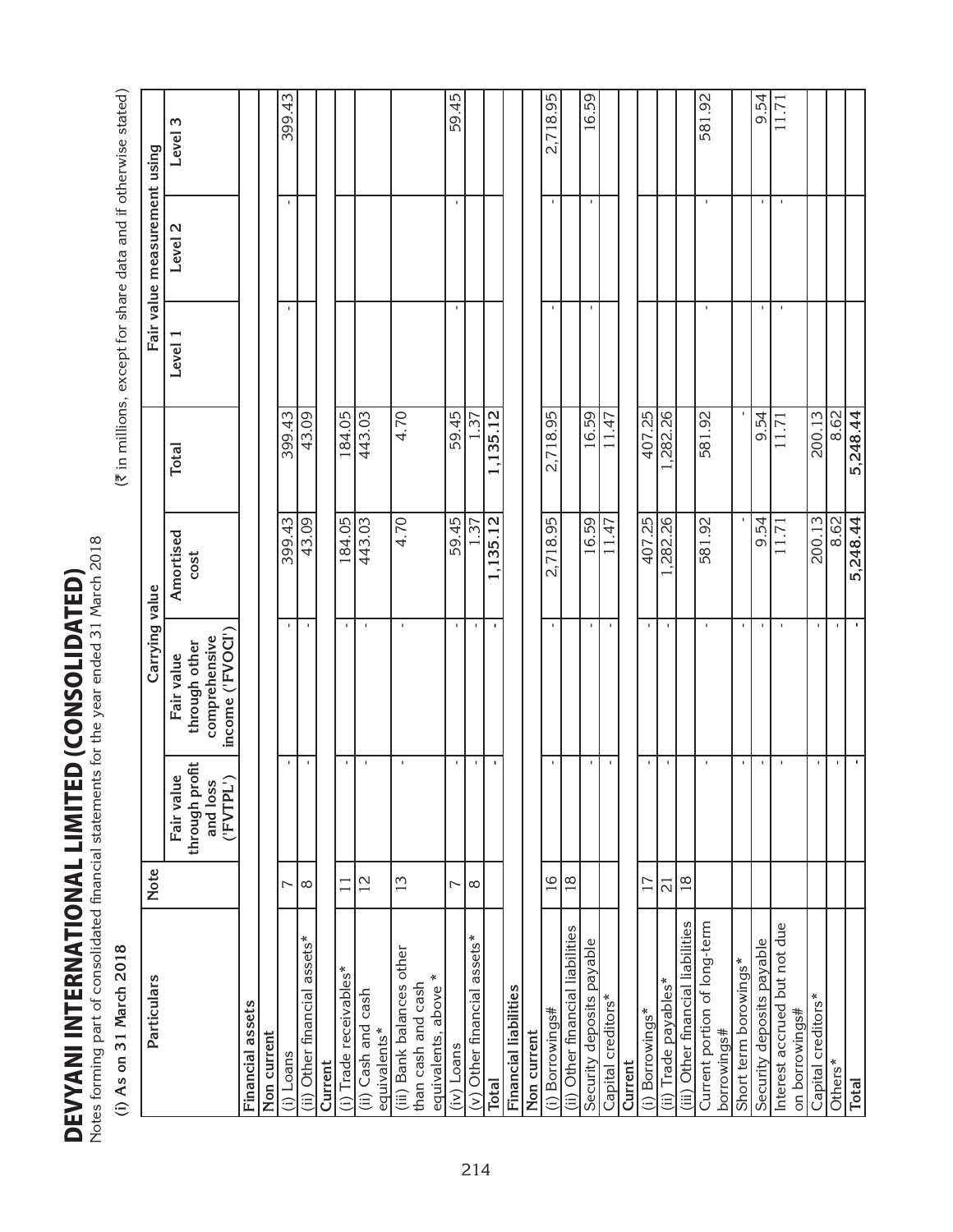DEVYANI INTERNATIONAL LIMITED (CONSOLIDATED) DEVYANI INTERNATIONAL LIMITED (consolidated)

| tes forming part of consolidated financial statements for the year ended 31 March 2018 |                 |                                                                                                  |                                                                  |                   |              |                |                                                                |             |
|----------------------------------------------------------------------------------------|-----------------|--------------------------------------------------------------------------------------------------|------------------------------------------------------------------|-------------------|--------------|----------------|----------------------------------------------------------------|-------------|
| 31 March 2017<br>(ii) As on                                                            |                 |                                                                                                  |                                                                  |                   |              |                | (₹ in millions, except for share data and if otherwise stated) |             |
| Particulars                                                                            | Note            |                                                                                                  | Carrying value                                                   |                   |              |                | Fair value measurement using                                   |             |
|                                                                                        |                 | through profit<br>Fair value<br>$\widehat{\cdot}$<br>$\boldsymbol{\omega}$<br>and los<br>('FVTPL | income ('FVOCI')<br>comprehensive<br>through other<br>Fair value | Amortised<br>cost | <b>Total</b> | Level 1        | Level <sub>2</sub>                                             | m<br>Level: |
| Financial assets                                                                       |                 |                                                                                                  |                                                                  |                   |              |                |                                                                |             |
| Non current                                                                            |                 |                                                                                                  |                                                                  |                   |              |                |                                                                |             |
| (i) Loans                                                                              | ∼               | $\mathbf{I}$                                                                                     | $\mathbf{I}$                                                     | 284.39            | 284.39       |                | $\blacksquare$                                                 | 284.39      |
| $a$ ssets $*$<br>(ii) Other financial                                                  | $\infty$        | $\mathbf{I}$                                                                                     | $\mathbf{I}$                                                     | 19.70             | 19.70        |                |                                                                |             |
| Current                                                                                |                 |                                                                                                  |                                                                  |                   |              |                |                                                                |             |
| (i) Trade receivables*                                                                 |                 | $\mathbf I$                                                                                      | $\mathbf{I}$                                                     | 178.01            | 178.01       |                |                                                                |             |
| (ii) Cash and cash<br>equivalents*                                                     | $\overline{12}$ | $\mathbf{I}$                                                                                     | $\mathbf{I}$                                                     | 371.33            | 371.33       |                |                                                                |             |
|                                                                                        |                 |                                                                                                  |                                                                  |                   |              |                |                                                                |             |
| (iii) Bank balances other<br>×<br>than cash and cash<br>equivalents, above             | 13              | $\mathbf I$                                                                                      | $\mathbf{I}$                                                     | 3.52              | 3.52         |                |                                                                |             |
| (iv) Loans                                                                             | L               | J.                                                                                               |                                                                  | 78.72             | 78.72        | $\mathbf{I}$   | $\blacksquare$                                                 | 78.72       |
| (v) Other financial assets*                                                            | $\infty$        | J.                                                                                               |                                                                  | .89               | 89.          |                |                                                                |             |
| <b>Total</b>                                                                           |                 | $\blacksquare$                                                                                   | J.                                                               | 937.56            | 937.56       |                |                                                                |             |
| Financial liabilities                                                                  |                 |                                                                                                  |                                                                  |                   |              |                |                                                                |             |
| Non current                                                                            |                 |                                                                                                  |                                                                  |                   |              |                |                                                                |             |
| (i) Borrowings#                                                                        | 16              | $\mathbf{I}$                                                                                     |                                                                  | 2,107.59          | 2,107.59     |                | $\mathbf{I}$                                                   | 2,107.59    |
| (ii) Other financial liabilities                                                       | $\frac{8}{1}$   | $\mathbf{I}$                                                                                     | $\mathbf I$                                                      | 7.06              | 7.06         | $\mathbf{I}$   | $\blacksquare$                                                 | 7.06        |
| Current                                                                                |                 |                                                                                                  |                                                                  |                   |              |                |                                                                |             |
| (i) Borrowings*                                                                        | $\overline{17}$ | J.                                                                                               |                                                                  | 78.27             | 78.27        |                |                                                                |             |
| (ii) Trade payables*                                                                   | $\overline{c}$  |                                                                                                  |                                                                  | 139.39            | 139.39       |                |                                                                |             |
| (ii) Other financial liabilities                                                       | $\frac{8}{1}$   |                                                                                                  |                                                                  |                   |              |                |                                                                |             |
| Current portion of long-term                                                           |                 |                                                                                                  |                                                                  | 877.03            | 877.03       |                |                                                                | 877.03      |
| borrowings#                                                                            |                 |                                                                                                  |                                                                  |                   |              |                |                                                                |             |
| Security deposits payable                                                              |                 | $\mathbf I$                                                                                      | $\mathbf I$                                                      | 8.59              | 8.59         | $\blacksquare$ | $\mathbf{I}$                                                   | 8.59        |
| Interest accrued but not due<br>on borrowings#                                         |                 | $\mathbf I$                                                                                      | $\mathbf I$                                                      | 44.31             | 44.31        | $\mathbf{I}$   | $\mathbf I$                                                    | 44.31       |
| Interest due on borrowings#                                                            |                 | $\blacksquare$                                                                                   | J.                                                               | 48.41             | 48.41        | $\mathbf{I}$   | $\blacksquare$                                                 | 48.41       |
| Capital creditors*                                                                     |                 | л.                                                                                               | $\mathbf{I}$                                                     | 26.09             | 126.09       |                |                                                                |             |
| Others*                                                                                |                 | $\blacksquare$                                                                                   | J.                                                               | 0.46              | 0.46         |                |                                                                |             |
| Total                                                                                  |                 | $\blacksquare$                                                                                   |                                                                  | 4,437.20          | 4,437.20     |                |                                                                |             |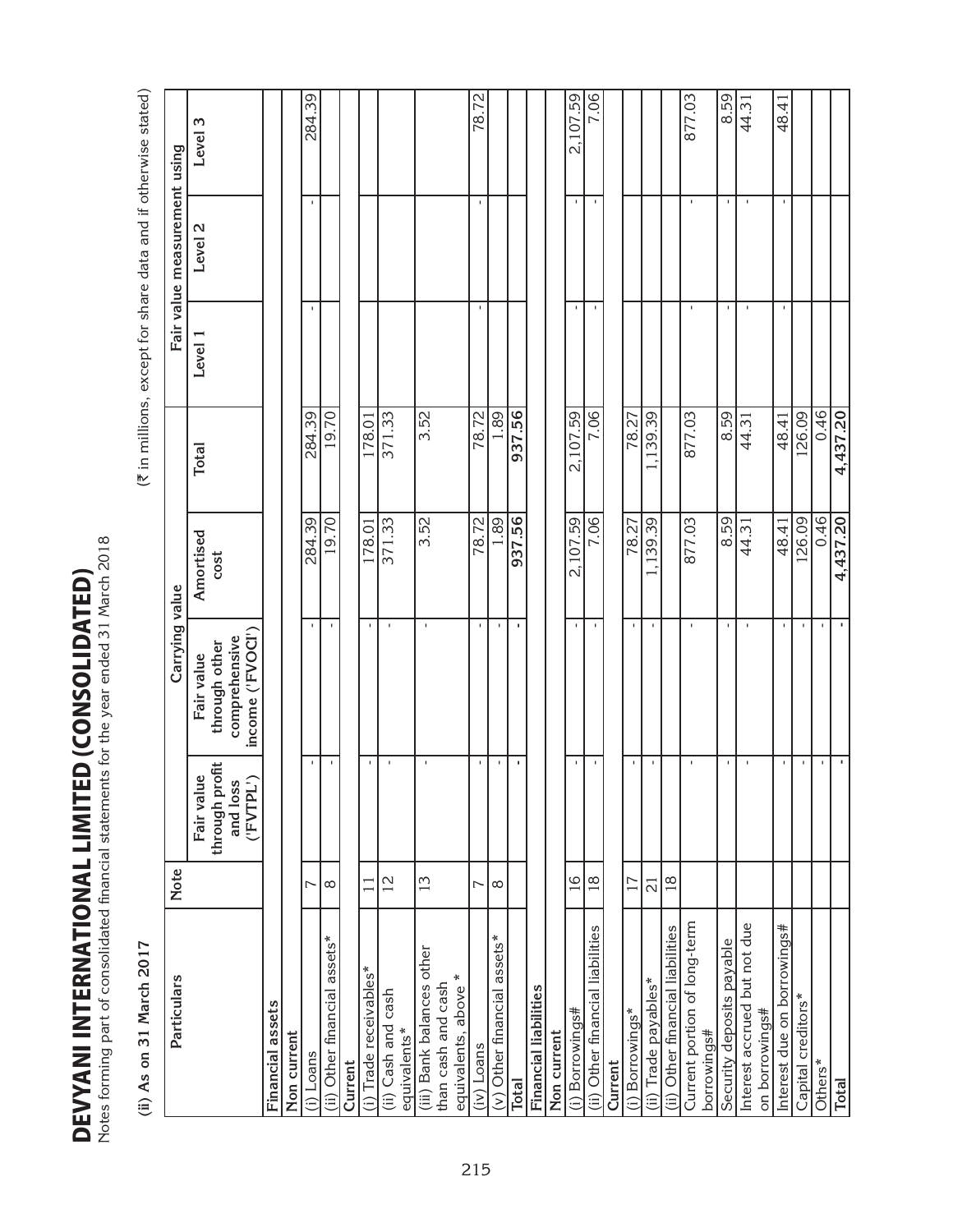**DEVYANI INTERNATIONAL LIMITED (CONSOLIDATED)** DEVYANI INTERNATIONAL LIMITED (consolidated)

| tes forming part of consolidated financial statements for the year ended 31 March 2018<br>(i) As on 1 April 2016 |                 |                                                           |                                                                  |                   |                  |                | (₹ in millions, except for share data and if otherwise stated) |          |
|------------------------------------------------------------------------------------------------------------------|-----------------|-----------------------------------------------------------|------------------------------------------------------------------|-------------------|------------------|----------------|----------------------------------------------------------------|----------|
| Particulars                                                                                                      | <b>Note</b>     |                                                           | Carrying value                                                   |                   |                  |                | Fair value measurement using                                   |          |
|                                                                                                                  |                 | through profit<br>Fair value<br>('FVTPL')<br>S<br>and los | income ('FVOCI')<br>comprehensive<br>through other<br>Fair value | Amortised<br>cost | <b>Total</b>     | Level 1        | Level 2                                                        | Level 3  |
| Financial assets                                                                                                 |                 |                                                           |                                                                  |                   |                  |                |                                                                |          |
| Non current                                                                                                      |                 |                                                           |                                                                  |                   |                  |                |                                                                |          |
| (i) Loans                                                                                                        | ∼               | $\mathbf{I}$                                              | $\mathbf{I}$                                                     | 289.63            | 289.63           | $\mathbf{I}$   |                                                                | 289.63   |
| Other financial assets*<br>ίii)                                                                                  | ∞               | $\mathbf I$                                               | $\mathbf{I}$                                                     | 18.56             | 18.56            |                |                                                                |          |
| Current                                                                                                          |                 |                                                           |                                                                  |                   |                  |                |                                                                |          |
| Trade receivables*<br>Ξ                                                                                          | Ξ               | ٠                                                         | $\mathbf{I}$                                                     | 151.35            | 151.35           |                |                                                                |          |
| (ii) Cash and cash<br>equivalents*                                                                               | $\overline{2}$  | J.                                                        | $\mathbf{I}$                                                     | 459.63            | 459.63           |                |                                                                |          |
| (iii) Bank balances other                                                                                        | $\tilde{1}$     | $\blacksquare$                                            | $\mathbf{1}$                                                     | 4.60              | 4.60             |                |                                                                |          |
| ∗<br>than cash and cash<br>equivalents, above                                                                    |                 |                                                           |                                                                  |                   |                  |                |                                                                |          |
| $(iv)$ Loans                                                                                                     | Γ               | $\mathbf I$                                               | $\mathbf{I}$                                                     | 79.42             | 79.42            | $\mathbf{I}$   |                                                                | 79.42    |
| assets*<br>Other financial<br>$\widehat{\geq}$                                                                   | ${}^{\circ}$    | $\mathbf I$                                               | $\mathbf{I}$                                                     | 2.24              | $\frac{2.24}{ }$ |                |                                                                |          |
| <b>Total</b>                                                                                                     |                 | ٠                                                         | $\blacksquare$                                                   | ,005.43           | ,005.43          |                |                                                                |          |
| Financial liabilities                                                                                            |                 |                                                           |                                                                  |                   |                  |                |                                                                |          |
| Non current                                                                                                      |                 |                                                           |                                                                  |                   |                  |                |                                                                |          |
| (i) Borrowings#                                                                                                  | $\overline{16}$ |                                                           | $\mathbf{I}$                                                     | 2,396.51          | 2,396.51         | $\mathbf{I}$   |                                                                | 2,396.51 |
| (ii) Other financial liabilities                                                                                 | $\frac{8}{10}$  | J.                                                        | $\mathbf{I}$                                                     | 8.36              | 8.36             | $\mathbf I$    |                                                                | 8.36     |
| Current                                                                                                          |                 |                                                           |                                                                  |                   |                  |                |                                                                |          |
| (i) Borrowings*                                                                                                  | 17              | ı                                                         | $\mathbf{I}$                                                     | 324.58            | 324.58           |                |                                                                |          |
| (ii) Trade payables*                                                                                             | $\overline{c}$  | ı                                                         | $\mathbf{I}$                                                     | ,053.17           | ,053.17          |                |                                                                |          |
| (iii) Other financial liabilities                                                                                | $\frac{8}{1}$   |                                                           |                                                                  |                   |                  |                |                                                                |          |
| Current portion of long-term<br>borrowings#                                                                      |                 | J.                                                        | $\mathbf I$                                                      | 791.60            | 791.60           | $\mathbf{I}$   |                                                                | 791.60   |
| Security deposits payable                                                                                        |                 |                                                           |                                                                  | 8.89              | 8.89             | $\mathbf{I}$   |                                                                | 8.89     |
| Interest accrued but not due<br>on borrowings#                                                                   |                 |                                                           |                                                                  | 47.56             | 47.56            | $\blacksquare$ |                                                                | 47.56    |
| Interest due on borrowings#                                                                                      |                 |                                                           |                                                                  | 16.34             | 16.34            | $\mathbf{I}$   |                                                                | 16.34    |
| Capital creditors*                                                                                               |                 |                                                           |                                                                  | 103.15            | 103.15           |                |                                                                |          |
| Others*                                                                                                          |                 |                                                           |                                                                  | 0.42              | 0.42             |                |                                                                |          |
| <b>Total</b>                                                                                                     |                 | ٠                                                         | $\mathbf{r}$                                                     | 4,750.58          | 4,750.58         |                |                                                                |          |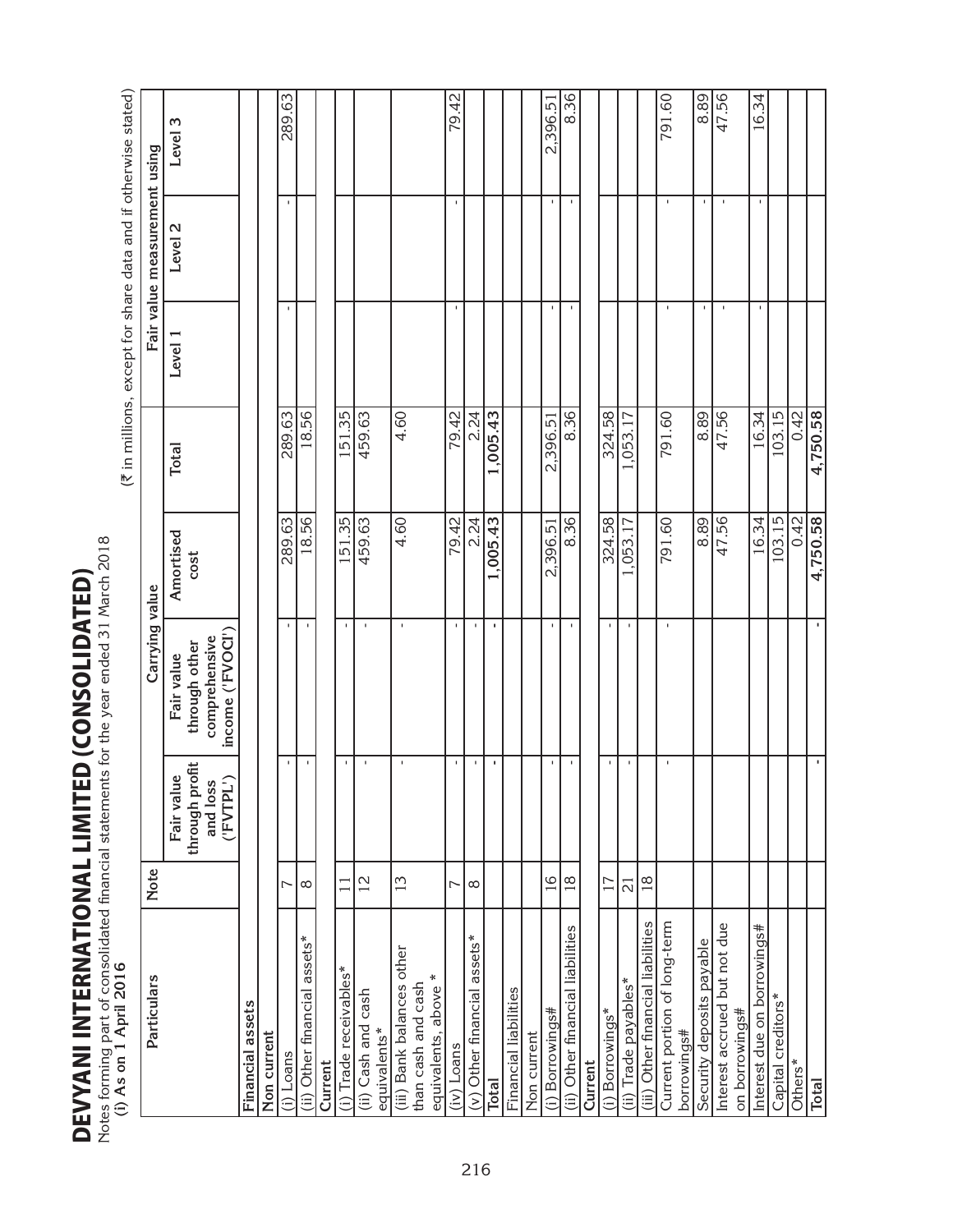Notes forming part of consolidated financial statements for the year ended 31 March 2018

 $(\bar{\tau})$  in millions, except for share data and if otherwise stated)

# The Group's borrowings have fair values that approximate to their carrying amounts as they are based on the net present value of the anticipated future cash flows using rates currently available for debt on similar terms, credit risk and remaining maturities.

\* The carrying amounts of trade receivables, cash and cash equivalents, bank balances other than cash and cash equivalents ,other current and non current financial assets, trade paybles, cash credit and overdraft facilties from banks, interest accrued but not due on the same, interest due on borrowings, capital creditors and certain other current financial liabilities approximates the fair values, due to their short-term nature. The other non-current financial assets represents bank deposits (due for maturity after twelve months from the reporting date) and interest accrued but not due on bank deposits, the carrying value of which approximates the fair values as on the reporting date.

The fair values for loan were calculated based on discounted cash flows using a current lending rate. They are classified as level 3 fair values in the fair value hierarchy due to the inclusion of unobservable inputs including counterparty credit risk.

There has been no transfer between level 1, level 2 and level 3 for the years ended 31 March 2018 and 31 March 2017.

### **a. Valuation techniques used to determine fair value**

Specific valuation techniques used to value financial instruments include: -Fair value of financial instruments using discounted cash flows.

The finance department of the respective company of the Group includes a team that performs the valuations of financial assets and liabilities required for financial reporting purposes, including level 3 fair values. These teams performs valuation either internally or externally through valuers and reports directly to the respective Senior Management. Discussions on valuation and results are held between the Senior Management and valuation teams at least once every quarter in line with the respective quarterly reporting periods.

### **b. Financial risk management**

The Group has exposure to the following risks arising from financial instruments:

- Credit risk ;
- Liquidity risk ;
- Market Risk Foreign Currency ; and
- Market Risk Interest Rate

#### **Risk Management Framework**

The Board of Directors of the Company is responsible for reviewing the risk management policies and ensuring its effectiveness.

The Group's risk management policies are established to identify and analyse the risks faced by the Group to set appropriate risks limits and controls and to monitor risks and adherence to limits. Risk management policies are reviewed regularly to reflect changes in the market conditions and the Group's activities

The Board of Directors of the Company oversees how management monitors compliance with Group's risk management policies and procedures and reviews the adequacy of the risk management framework in relation to the risk faced by the Group.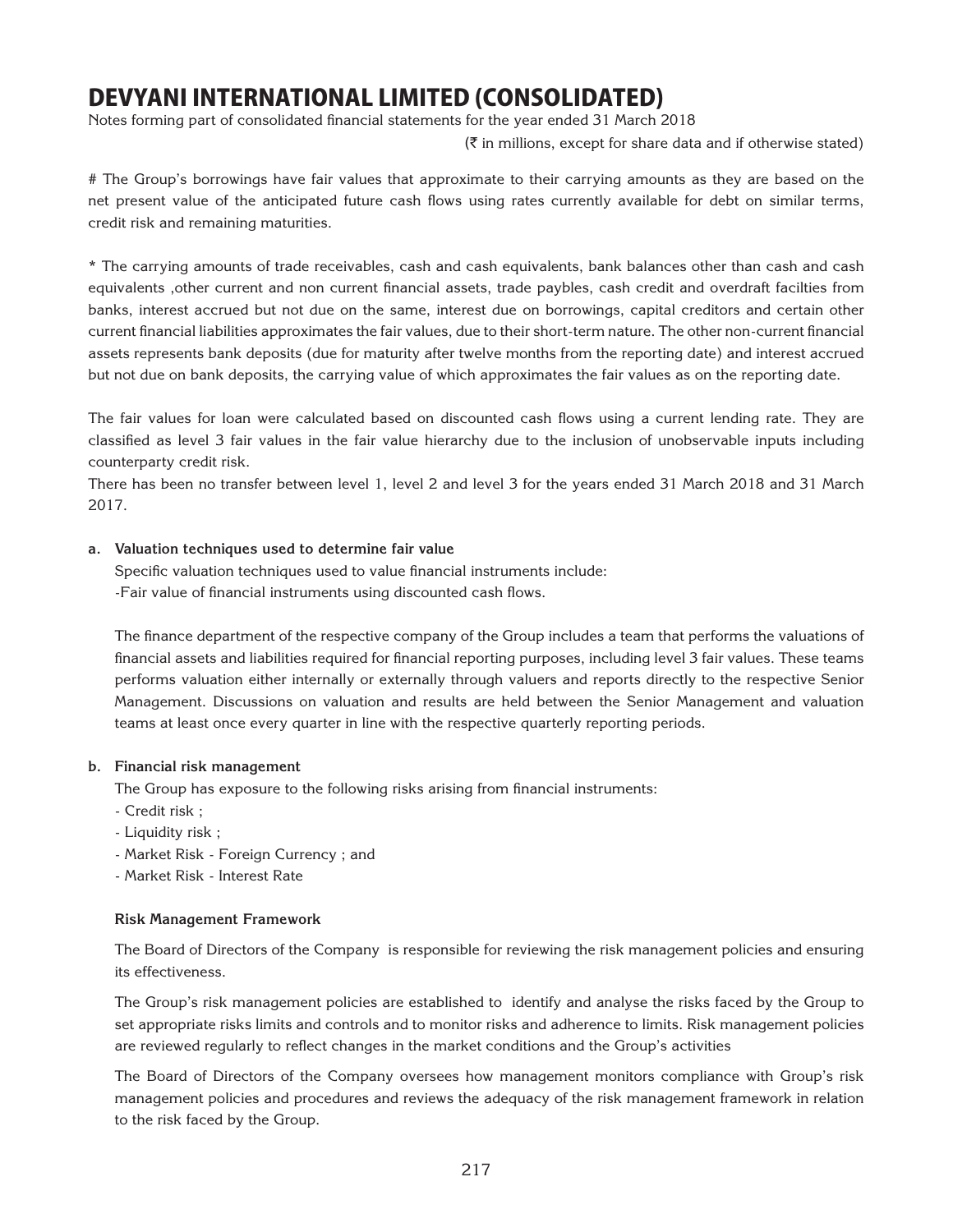Notes forming part of consolidated financial statements for the year ended 31 March 2018

 $(\bar{\tau})$  in millions, except for share data and if otherwise stated)

**(i) Credit risk**

The maximum exposure to credit risks is represented by the total carrying amount of these financial assets in the Consolidated Balance Sheet

| <b>Particulars</b>                                   | As at<br>31 March 2018 | As at<br>31 March 2017 | As at<br>1 April 2016 |
|------------------------------------------------------|------------------------|------------------------|-----------------------|
| $(i)$ Loans                                          | 458.88                 | 363.11                 | 369.05                |
| (ii) Trade receivables                               | 184.05                 | 178.01                 | 151.35                |
| (ii) Cash and cash equivalents                       | 443.03                 | 371.33                 | 459.63                |
| (iv) Bank balances other than above                  | 4.70                   | 3.52                   | 4.60                  |
| (v) Other financial assets (current and non-current) | 44.46                  | 21.60                  | 20.79                 |

Credit risk is the risk of financial loss to the Group if a customer or counterparty to a financial instrument fails to meet its contractual obligations.

Credit risk on cash and cash equivalents and bank deposits is limited as the Group generally invests in deposits with banks with high credit ratings assigned by domestic credit rating agencies. The loans primarily represents security deposits given to lessors for premises taken on lease . Such deposits will be returned to the Group on vacation of the premises or termination of the agreement whichever is earlier.

Trade receivables are typically unsecured and are derived from revenue earned from customers primarily located in India, Nepal and Nigeria. Trade receivables also includes receivables from credit card companies which are realisable within fortnight. The Group does monitor the economic environment in which it operates. The Group manages its credit risk through credit approvals, establishing credit limits and continuously monitoring credit worthiness of customers to which the Group grants credit terms in the normal course of business.

On adoption of Ind AS 109, the Group uses expected credit loss model to assess the impairment loss or gain. The Group uses a provision matrix to compute the expected credit loss allowance for trade receivables. The provision matrix takes into account available internal credit risk factors such as the Group's historical experience for customers. Based on the business environment in which the Group operates, management considers that the trade receivables are in default (credit impaired) if the payments are more than 90 days past due however the Group based upon past trends determine an impairment allowance for loss on receivables outstanding for more than 180 days past due. Majority of trade receivables are from domestic customers, which are fragmented and are not concentrated to individual customers.

|                               | <b>Gross Carrying Amount</b> |                        |                       |  |  |
|-------------------------------|------------------------------|------------------------|-----------------------|--|--|
| <b>Particulars</b>            | As at<br>31 March 2018       | As at<br>31 March 2017 | As at<br>1 April 2016 |  |  |
| Not due                       | 92.55                        | 78.43                  | 96.39                 |  |  |
| 1-90 days past due *          | 49.34                        | 91.13                  | 35.91                 |  |  |
| 91 to 180 days past due       | 17.13                        | 4.00                   | 6.03                  |  |  |
| More than 180 days past due # | 50.66                        | 30.08                  | 13.48                 |  |  |
|                               | 209.68                       | 203.64                 | 151.81                |  |  |

The Group's exposure to credit risk for trade receivables is as follows:

\* The Group believes that the unimpaired amounts that are past due by more than 30 days are still collectible in full, based on historical payment behaviour.

# The Group based upon past trends determine an impairment allowances for doubtful receivables outstanding for more than 180 days past due.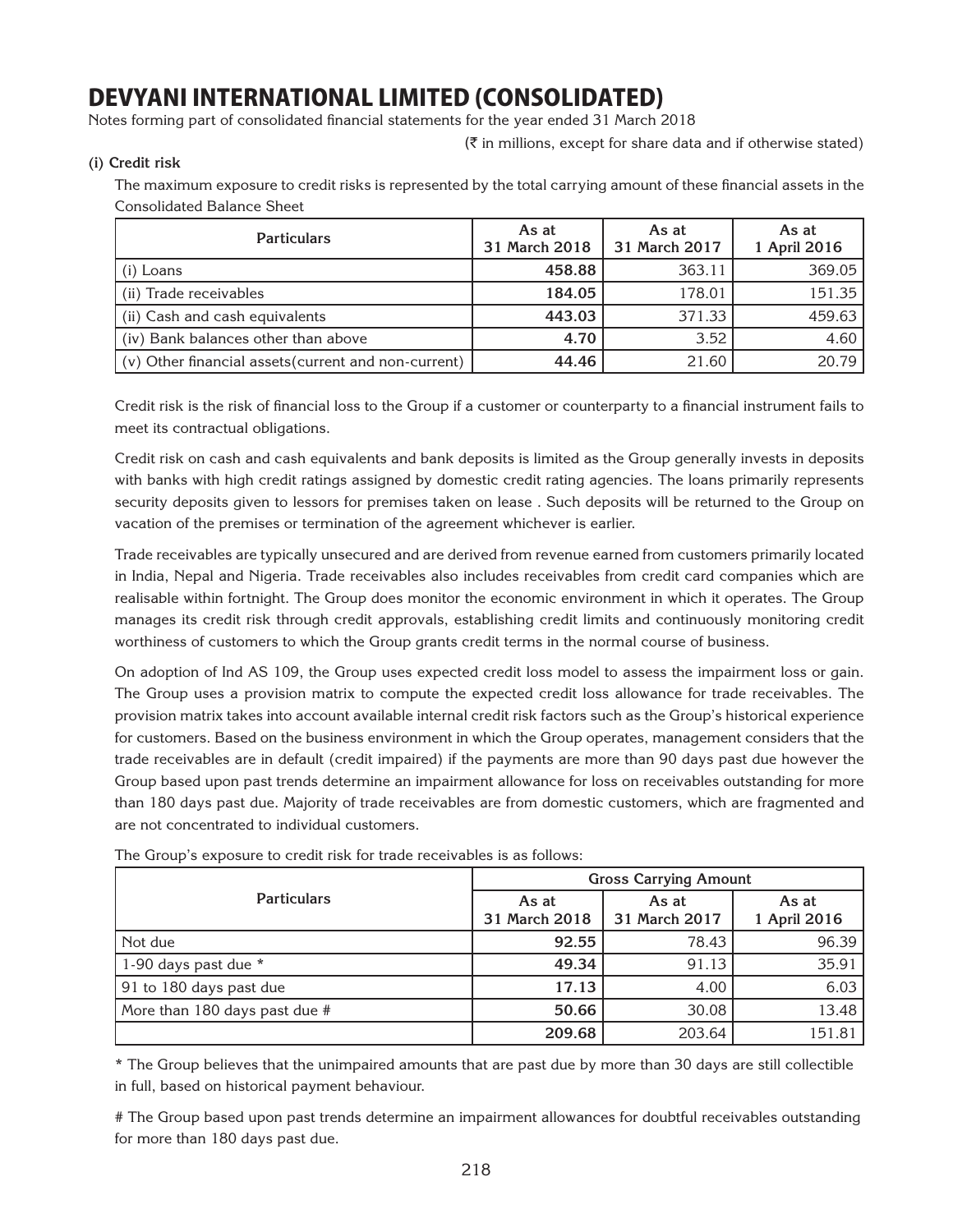Notes forming part of consolidated financial statements for the year ended 31 March 2018

 $(\bar{\tau})$  in millions, except for share data and if otherwise stated)

| Movement in the allowance for impairment in respect<br>of trade receivables | For the year ended<br>31 March 2018 | For the year ended<br>31 March 2017 |
|-----------------------------------------------------------------------------|-------------------------------------|-------------------------------------|
| Balance at the beginning of the year                                        | 25.63                               | 0.46                                |
| Impairment allowances for doubtful receivables                              |                                     | 25 17 I                             |
| Balance at the end of the year                                              | 25.63                               | 25.63                               |

The allowance for lifetime expected credit loss on customer balances for the year ended 31 March 2018 and 31 March 2017 is insignificant and hence the same has not been recognised.

## **(ii) Liquidity risk**

Liquidity risk is the risk that the Group will encounter difficulty in meeting the obligations associated with its financial liabilities that are settled by delivering cash or another financial assets. The Group's approach to manage liquidity is to have sufficient liquidity to meet it's liabilities when they are due, under both normal and stressed circumstances, without incurring unacceptable losses or risking damage to the Group's reputation.

The Group believes that its liquidity position, including total cash and cash equivalent and bank deposits maturing within a year (including bank deposits under lien and excluding interest accrued but not due) of Rs. 447.73 (31 March 2017: Rs. 374.85, 1 April 2016: Rs. 464.23), anticipated future internally generated funds from operations and its fully available, revolving undrawn credit facility of Rs. 303.91 (31 March 2017: Rs. 92.68, 1 April 2016 Rs. 87.63) and other current assets (financial and non-financial) of Rs. 991.57 (31 March 2017: Rs. 743.01, 1 April 2016: Rs. 736.15) will enable it to meet its future known obligations in the ordinary course of business. While in the previous year the Group had incurred losses , however the Group had a cash inflow from operating activities. In the current year ended 31 March 2018, the Group has earned a cash inflow from operating activities of Rs.909.71. Based on the projections, the Group expects to earn cash inflow from operating activities , which can be used to settle liabilities. However, if a liquidity needs were to arise, the Group believes it has access to financing arrangements, value of unencumbered assets, which should enable it to meet its ongoing capital, operating, and other liquidity requirements. The Group will continue to consider various borrowing options to maximize liquidity and supplement cash requirements as necessary.

The Group's liquidity management process as monitored by management, includes the following:

- Day to day funding, managed by monitoring future cash flows to ensure that requirements can be met.

## **Exposure to liquidity risk**

The following are the remaining contractual maturities of financial liabilities at the reporting date. The contractual cash flow amounts are gross and undiscounted, and includes interest accrued but not due on borrowings.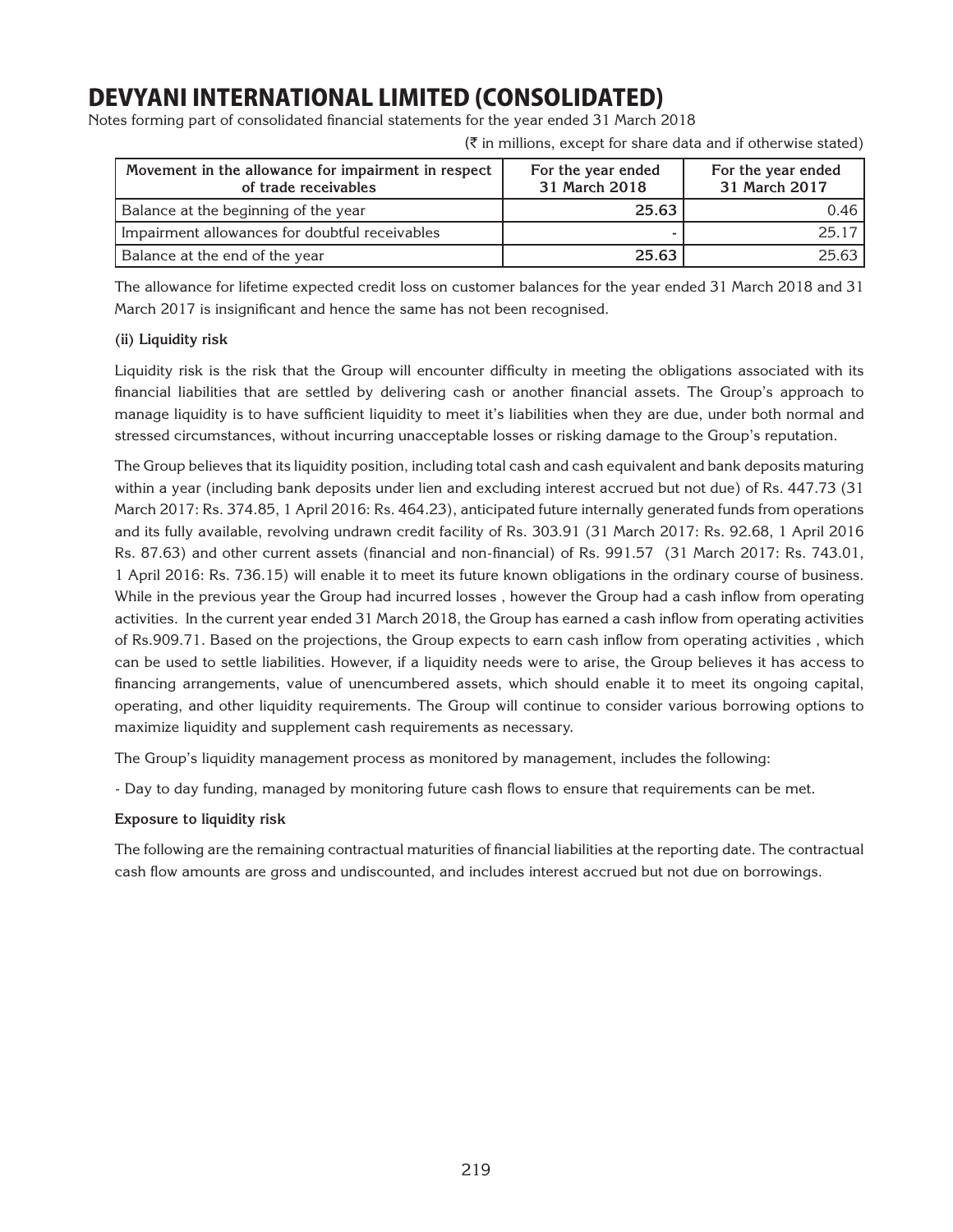| Notes forming part of consolidated financial statements<br>DEVYANI INTERNATIONAL LIMITE | D (CONSOLIDATED)   | for the year ended 31 March 2018 |                                                |                          |                                                                |                |
|-----------------------------------------------------------------------------------------|--------------------|----------------------------------|------------------------------------------------|--------------------------|----------------------------------------------------------------|----------------|
| As at 31 March 2018                                                                     |                    |                                  |                                                |                          | (₹ in millions, except for share data and if otherwise stated) |                |
| Particulars                                                                             |                    |                                  |                                                | Contractual cash flows   |                                                                |                |
|                                                                                         | Carrying<br>amount | Months<br>Less than 6            | Between 6<br>year<br>Months and                | Between 1 and<br>5 years | 5<br>years<br>Greater than                                     | Total          |
| Borrowings including current portion                                                    | 3,708.12           | 711.05                           | 281.46                                         | 2,500.82                 | 227.56                                                         | 3,720.89       |
| Trade Payables                                                                          | ,282.26            | 282.26                           |                                                |                          |                                                                | ,282.26        |
| Security deposits payable                                                               | 26.13              | 8.19                             | $\ddot{4}$                                     | 17.84                    |                                                                | $\sqrt{27.43}$ |
| Interest accrued but not due on borrowings                                              | 11.71              | 11.71                            |                                                |                          |                                                                | 11.71          |
| Capital creditors                                                                       | 211.60             | 200.13                           |                                                | 11.47                    | $\mathbf{I}$                                                   | 211.60         |
| Others                                                                                  | 8.62               | 8.62                             |                                                | $\mathbf{L}$             |                                                                | 8.62           |
|                                                                                         | 248.44<br>πó       | 221.96<br>$\mathbf{\dot{N}}$     | 282.86                                         | 2,530.13                 | 227.56                                                         | 262.51<br>ທັ   |
| As at 31 March 2017                                                                     |                    |                                  |                                                |                          |                                                                |                |
| Particulars                                                                             |                    |                                  |                                                | Contractual cash flows   |                                                                |                |
|                                                                                         | Carrying           |                                  | Between 6                                      | Between 1 and            | Greater than 5                                                 |                |
|                                                                                         | amount             | Months<br>Less than 6            | year<br>$\overline{\phantom{0}}$<br>Months and | 5 years                  | years                                                          | <b>Total</b>   |
| Borrowings including current portion                                                    | 3,062.89           | 335.43                           | 622.45                                         | 1,985.32                 | 126.66                                                         | 3,069.86       |
| Trade Payables                                                                          | 1,139.39           | 1,139.39                         |                                                |                          |                                                                | 1,139.39       |
| Security deposits payable                                                               | 15.65              | 9.21                             | 0.40                                           | 94<br>Ń                  | 0.60                                                           | 18.15          |
| Interest accrued but not due on borrowings                                              | 44.31              | 44.31                            |                                                |                          |                                                                | 44.31          |
| Interest due on borrowings                                                              | 48.41              | 48.41                            |                                                | $\blacksquare$           |                                                                | 48.41          |
| Capital creditors                                                                       | 26.09              | 26.09                            |                                                | $\mathbf{I}$             | $\,$ I                                                         | 126.09         |
| Others                                                                                  | 0.46               | 0.46                             |                                                |                          |                                                                | 0.46           |
|                                                                                         | 4,437.20           | 1,703.30                         | 622.85                                         | 1,993.26                 | 127.26                                                         | 4,446.67       |
| As at 1 April 2016                                                                      |                    |                                  |                                                |                          |                                                                |                |
| Particulars                                                                             |                    |                                  |                                                | Contractual cash flows   |                                                                |                |
|                                                                                         | Carrying<br>amount | Months<br>Less than 6            | Between 6<br>year<br>Months and                | Between 1 and<br>5 years | years<br>Greater than 5                                        | Total          |
| Borrowings including current portion                                                    | 3,512.69           | 416.19                           | 667.31                                         | 2,332.05                 | 101.44                                                         | 3,516.99       |
| Trade Payables                                                                          | 1,053.17           | ,053.17                          |                                                |                          |                                                                | 1,053.1        |
| Security deposits payable                                                               | 17.25              | 7.12                             | 2.12                                           | 9.39                     | 73<br>6                                                        | 19.36          |
| Interest accrued but not due on borrowings                                              | 47.56              | 47.56                            |                                                | L.                       |                                                                | 47.56          |
| Capital creditors                                                                       | 103.15             | 103.15                           |                                                | $\mathbf{I}$             |                                                                | 103.15         |
| Interest due on borrowings                                                              | 16.34              | 16.34                            |                                                | $\blacksquare$           | $\mathbf{I}$                                                   | 16.34          |
| Others                                                                                  | 0.42               | 0.42                             |                                                |                          |                                                                | 0.42           |
|                                                                                         | 4,750.59           | 1,643.95                         | 669.43                                         | 2,341.44                 | 102.17                                                         | 4,756.99       |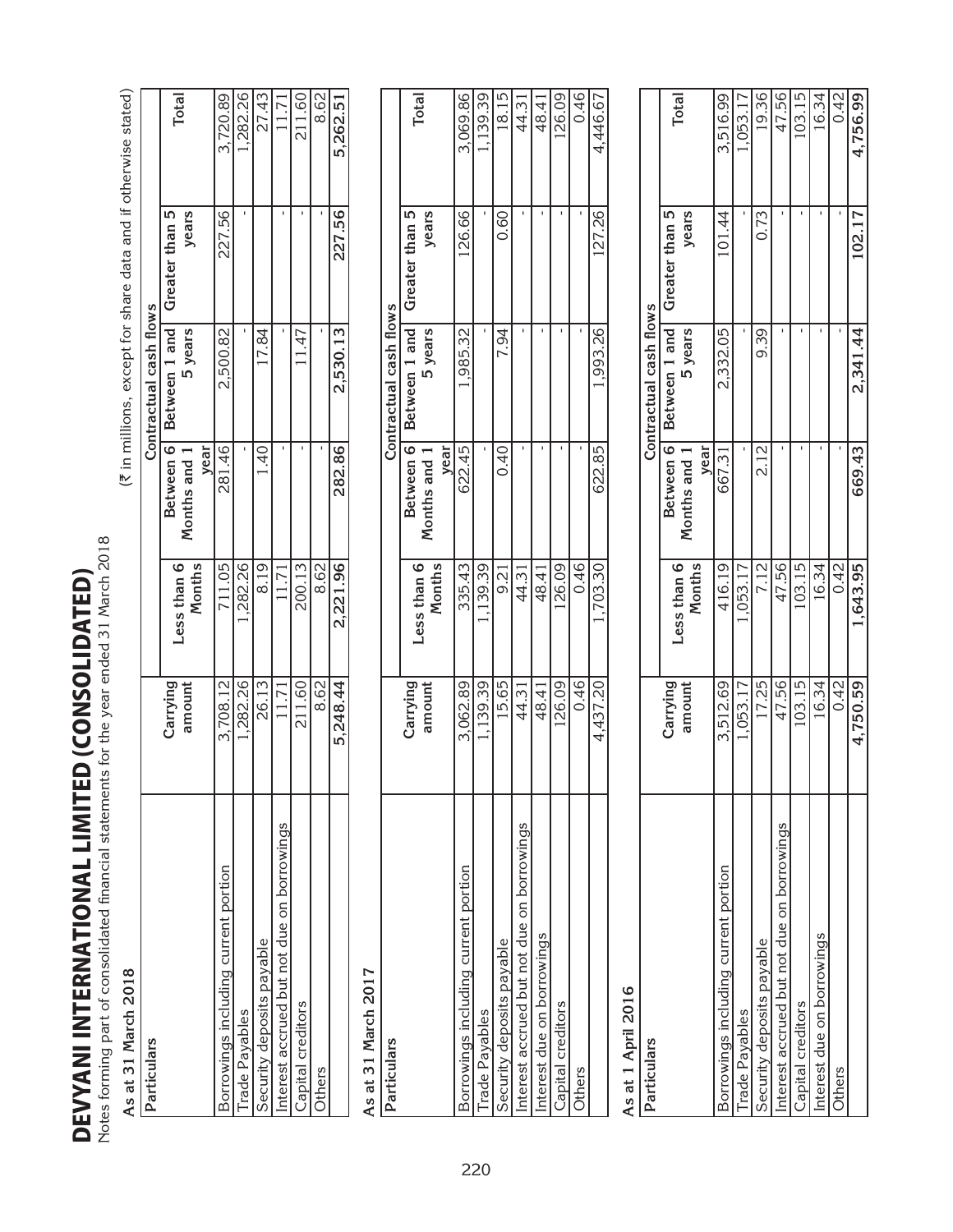Notes forming part of consolidated financial statements for the year ended 31 March 2018

 $(\bar{\tau})$  in millions, except for share data and if otherwise stated)

### **(iii) Market risk**

Market risk is the risk that the future cash flows of a financial instrument will fluctuate because of changes in market prices. Market risk comprises two types of risk namely: currency risk and interest rate risk. The objective of market risk management is to manage and control market risk exposures within acceptable parameters, while optimising the return.

### **A. Interest rate risk**

Interest rate risk is the risk that the future cash flows of a financial instrument will fluctuate because of changes in market interest rates. The Group's exposure to the risk of changes in market interest rate relates primarily to the borrowings with floating interest rates.

### **Exposure to interest rate risk**

The exposure of the Group's borrowing to interest rate changes as reported to the management at the end of the reporting period are as follows:

| <b>Fixed Rate Instruments</b> | As at<br>31 March<br>2018 | As at<br>31 March<br>2017 | As at<br>01 April<br>2016 |
|-------------------------------|---------------------------|---------------------------|---------------------------|
| Indian rupee loans            | 1.095.36                  | 409.83                    | 464.32                    |
| Foreign currency loans        | 530.94                    | 624.17                    | 630.65                    |

| Variable - rate instruments | As at<br>31 March<br>2018 | As at<br>31 March<br>2017 | As at<br>01 April<br>2016 |
|-----------------------------|---------------------------|---------------------------|---------------------------|
| Indian rupee loans          | 1.177.13                  | 1.537.80                  | 1.377.15                  |
| Foreign currency loans      | 804.40                    | 424.43                    | 994.08                    |

### **Interest rate sensitivity analysis**

The following table illustrates the sensitivity of consolidated profit or loss and other equity to a reasonably possible change in interest rates of +/- 1%. All other variables are held constant.

| Change in interest rate on loans from banks (Variable - rate instruments)                                  | Increase by<br>1% | Increase<br>by $1\%$ |
|------------------------------------------------------------------------------------------------------------|-------------------|----------------------|
| Increasse / (decrease) in consolidated profit or loss and other equity for the<br>year ended 31 March 2018 | (20.42)           | 20.42                |
| Increasse / (decrease) in consolidated profit or loss and other equity for the<br>year ended 31 March 2017 | (19.05)           | 19.05                |
|                                                                                                            |                   |                      |

## **B. Currency risk**

Currency risk is the risk that the future cash flows of a financial instrument will fluctuate because of changes in foreign exchange rates.The Group is exposed to the effects of fluctuation in the prevailing foreign currency exchange rates on its financial position and cash flows. Exposure arises primarily due to exchange rate fluctuations between the functional currency and other currencies from the Group's operating, investing and financing activities.

### **Exposure to Foreign currency risk**

The summary of quantitative data about the Group's exposure to currency risk, as expressed in Indian Rupees, as at 31 March 2018, 31 March 2017 and 1 April 2016 are as below: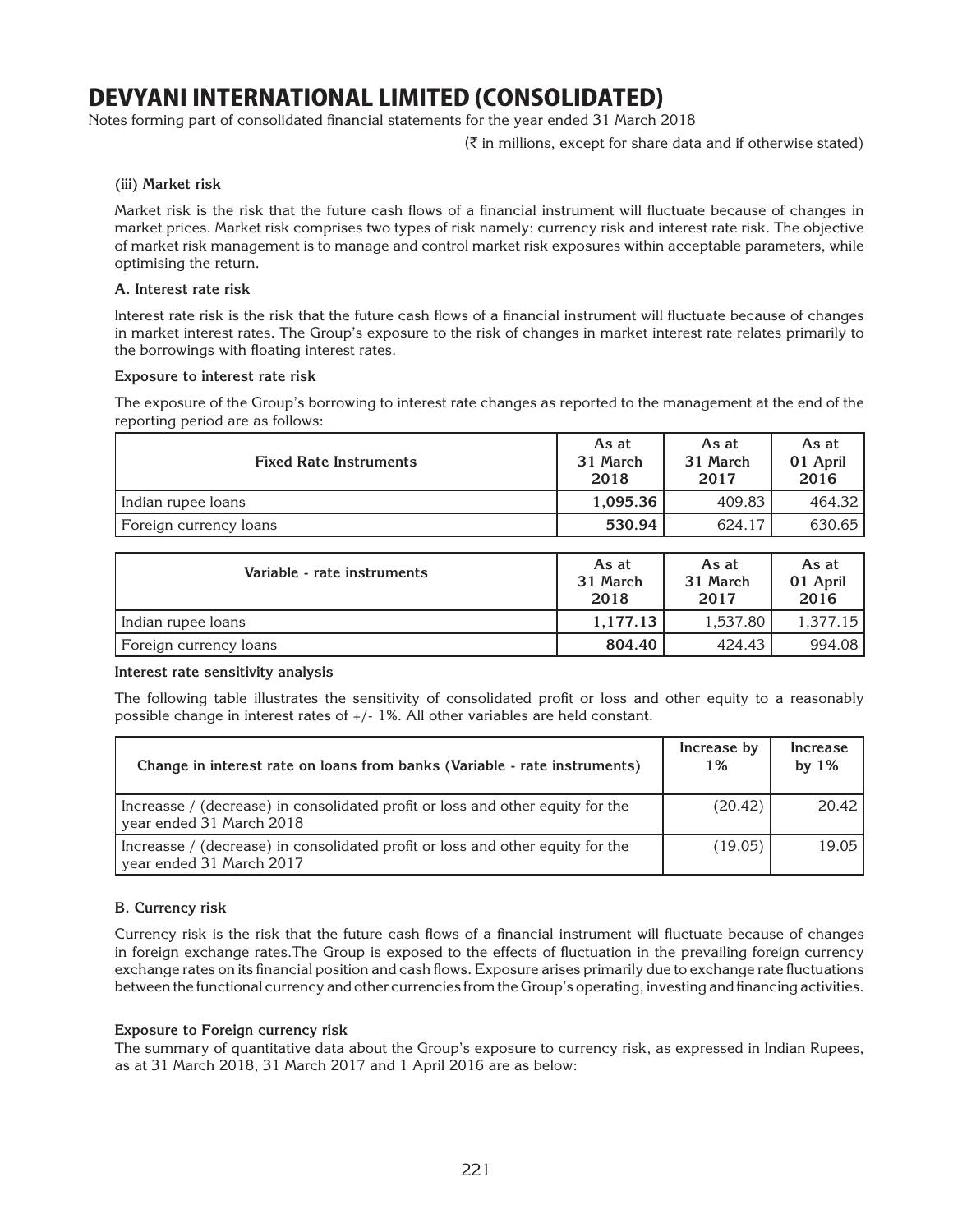Notes forming part of consolidated financial statements for the year ended 31 March 2018

 $(\bar{\tau}$  in millions, except for share data and if otherwise stated)

| <b>Particulars</b>                           |            | As at<br>31 March 2018             |                    | As at<br>31 March 2017              |                    | As at<br>31 March 2016             |                    |
|----------------------------------------------|------------|------------------------------------|--------------------|-------------------------------------|--------------------|------------------------------------|--------------------|
|                                              |            | Amount<br>(in foreign<br>currency) | Amount<br>(in Rs.) | Amount<br>(in foreign)<br>currency) | Amount<br>(in Rs.) | Amount<br>(in foreign<br>currency) | Amount<br>(in Rs.) |
| <b>Financial Assets</b>                      |            |                                    |                    |                                     |                    |                                    |                    |
| Trade receivables                            | <b>USD</b> | 0.39                               | 25.61              | 0.50                                | 32.25              | 0.46                               | 30.25              |
| <b>Total Financial Assets</b>                |            | 0.39                               | 25.61              | 0.50                                | 32.25              | 0.46                               | 30.25              |
| <b>Financial Liabilities</b>                 |            |                                    |                    |                                     |                    |                                    |                    |
| Trade payables                               | <b>GBP</b> | 0.13                               | 11.87              | 0.13                                | 10.65              | 0.13                               | 12.26              |
|                                              |            | 0.13                               | 11.87              | 0.13                                | 10.65              | 0.13                               | 12.26              |
| Trade payables                               | <b>USD</b> | 0.16                               | 11.02              | 0.12                                | 8.29               | 0.07                               | 4.64               |
| Foreign currency loans<br>from banks         | <b>USD</b> | 6.17                               | 396.36             |                                     |                    |                                    |                    |
| <b>Borrowings</b>                            | <b>USD</b> | 8.82                               | 572.42             | 8.82                                | 590.51             | 8.42                               | 557.09             |
| Capital creditors                            | <b>USD</b> |                                    |                    |                                     |                    | 0.01                               | 1.24               |
| <b>Total Financial</b><br><b>Liabilities</b> |            | 15.15                              | 979.80             | 8.94                                | 598.80             | 8.50                               | 562.97             |

### **Sensitivity analysis**

A reasonably possible strengthening (weakening) of the Indian Rupees against below currencies as at 31 March 2018 (previous year ending as on 31 March 2017) would have affected the measurement of financial instruments denominated in foreign currency and affected consolidated profit or loss and other equity by the amounts shown below. This analysis is performed on foreign currency denominated financial assets and financial liabilities outstanding as at the year end. This analysis assumes that all other variables, in particular interest rates, remain constant and ignores any impact of forecast sales and purchases.

| <b>Particulars</b>                                                                    | Consolidated profit or loss<br>2018                                            | for the year ended 31 March | Consolidated profit or loss<br>for the year ended 31 March<br>2017 |                                          |  |
|---------------------------------------------------------------------------------------|--------------------------------------------------------------------------------|-----------------------------|--------------------------------------------------------------------|------------------------------------------|--|
|                                                                                       | Gain/(Loss)<br>Gain/(Loss)<br>on.<br><b>on</b><br>Appreciation<br>Depreciation |                             | Gain/(Loss)<br>on<br>Appreciation                                  | Gain/(Loss)<br><b>on</b><br>Depreciation |  |
| 1% depreciation / appreciation in Indian Rupees against following foreign currencies: |                                                                                |                             |                                                                    |                                          |  |
| <b>USD</b>                                                                            | 9.54                                                                           | (9.54)                      | 5.67                                                               | (5.67)                                   |  |
| <b>GBP</b>                                                                            | 0.12                                                                           | (0.12)                      | 0.11                                                               | (0.11)                                   |  |

USD: United States Dollar, GBP: Great British Pound.

### **35. Operating leases**

a) The Group has taken various premises on operating lease for running its Restaurants and Restaurant Support Centre (RSC). The lease term is generally for 3-10 years and are extendable by mutual consent on expiry of the lease. The leases generally have a lock-in-period and are cancellable in nature at the option of the lessee thereafter. The lease agreements have an escalation clause, which is in line with General inflation rate and Small consumer price index.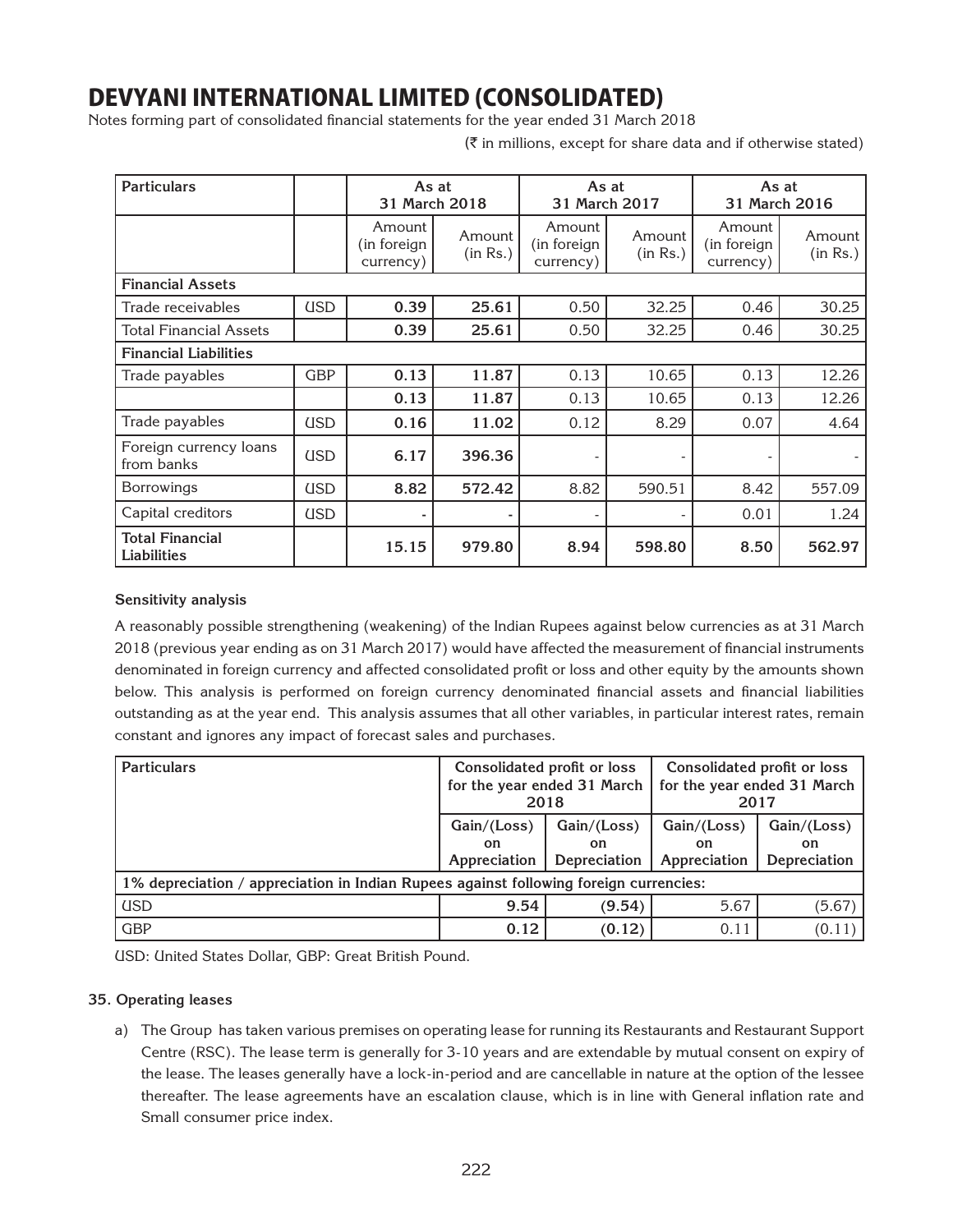Notes forming part of consolidated financial statements for the year ended 31 March 2018

 $(\bar{\tau})$  in millions, except for share data and if otherwise stated) (b) During the year, lease payments under operating leases amounting to Rs. 1950.17 (previous year Rs. 2025.14) have been recognised as an expense in the Statement of Profit and Loss. Further, rent paid for new stores, during the construction period amounting Rs. 1.28 (previous year Rs. 0.43) has been capitalised as part of leasehold improvements. In certain operating lease agreements, the Group is required to pay a contingent rent, which is computed as a fixed percentage of the revenue earned from that particular store. During the year, the Group has paid Rs.390.18 (previous year Rs. 426.69) on account of such contingent rent as a fixed percentage of actual sales.

Non-cancellable operating lease rentals payable (minimum lease payments) under these leases are as follows:

| <b>Particulars</b>                    | As at<br>31 March 2018 | As at<br>31 March 2017 | As at<br>1 April 2016 |
|---------------------------------------|------------------------|------------------------|-----------------------|
| Payable within one year               | 1,529.80               | 1,563.72               | 2,534.36              |
| Payable between one<br>and five years | 5,780.49               | 5,861.90               | 10.442.43             |
| Payable after five years              | 2,619.20               | 3,609.18               | 5,291.68              |
| Total                                 | 9,929.49               | 11,034.80              | 18,268.47             |
|                                       |                        |                        |                       |

### **36. Related party disclosures**

- **(I) List of related parties and nature of relationship where control exists:**
- **(a) Parent and Ultimate Controlling Party:**

RJ Corp Limited (Refer to Note 14(d))

**(b) Wholly owned subsidiaries:**

Devyani International (Nepal) Private Limited

Devyani Food Street Private Limited

Devyani International (UK) Private Limited

### **(c) Subsidiaries:**

RV Enterprizes Pte. Limited

Devyani Airport Services (Mumbai) Private Limited

Devyani International (Nigeria) Limited ( Subsidiary of R V Enterprizes Pte. Limited )

**(d) Joint Venture** 

The Minor Food Group (India) Private Limited

- **(II) List of related parties and nature of relationship with whom transactions have taken place during the current / previous year:**
- (a) Parent and Ultimate Controlling Party:

RJ Corp Limited

(b) Joint Venture

The Minor Food Group (India) Private Limited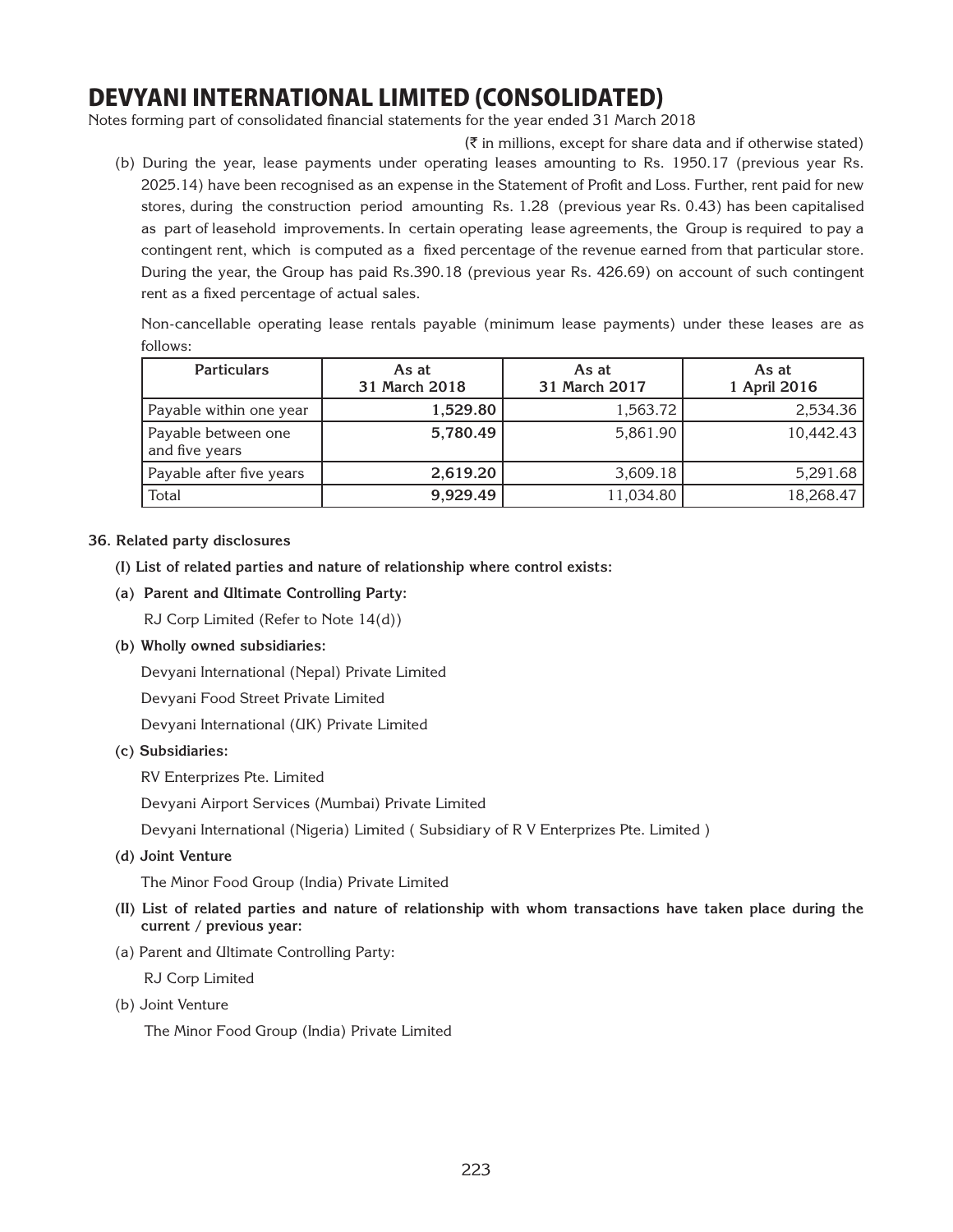Notes forming part of consolidated financial statements for the year ended 31 March 2018

 $(\bar{\bar{\zeta}})$  in millions, except for share data and if otherwise stated)

(c) Key management personnel :

Mr. Raj. P. Gandhi- Director of the Company

Mr. Virag Joshi- Chief Executive Officer and Whole Time Director of the Company

Mr. Arjun Dass Verma - Chief Financial Officer and Whole Time Director of the Company

(till 8 December 2016)

 Mr. Sanjay Kumar Sareen- Chief Financial Officer of the Company (8 December 2016 till 3 August 2017)

 Mr. Som Nath Chopra- Chief Financial Officer and Additional Director of the Company (with effect from 9 August 2017)

Mr. Girish Ahuja- Independent Director of the Company (till 17 March 2018)

Mr. Ravindra Dhariwal- Independent Director of the Company (till 17 March 2018)

Mr. Lalit Yadav - Company Secretary of the Company (with effect from 4 December 2017 )

Mr. Ravi Kant Jaipuria - Director of the Company

**(III) Other related parties - Entities which are joint ventures or where control/significant influence exist of parties given above note (I) and (II) :**

S V S India Private Limited

Devyani Food Industries Limited

Alisha Retail Private Limited

Lineage Healthcare Limited

Modern Montessori International (India) Private Limited

Varun Beverages Limited

Champa Devi Jaipuria Charitable Trust

Mala Jaipuria Foundation

DIL Employee Gratuity Trust

Diagno Labs Private Limited

High Street Food Services Private Limited

Varun Beverage Nepal Private Limited

Chellarams Plc

### **(III) Transactions with related parties during the year ended 31 March 2018 and 31 March 2017**

|                                                         | For the year<br>ended March<br>2018 | For the year<br>ended March<br>2017 |
|---------------------------------------------------------|-------------------------------------|-------------------------------------|
| (i) Sale of products Finished goods                     |                                     |                                     |
| Lineage Healthcare Limited                              | 0.17                                | 0.22                                |
| Modern Montessori International (India) Private Limited | 2.30                                | 1.73                                |
| Champa Devi Jaipuria Charitable Trust                   | 41.84                               | 26.18                               |
| RJ Corp Limited                                         | 0.44                                |                                     |
| Alisha Retail Private Limited                           | 12.70                               | 7.67                                |
| Devyani Food Industries Limited                         | 39.27                               | 7.69                                |
| Varun Beverages Limited                                 | 3.13                                |                                     |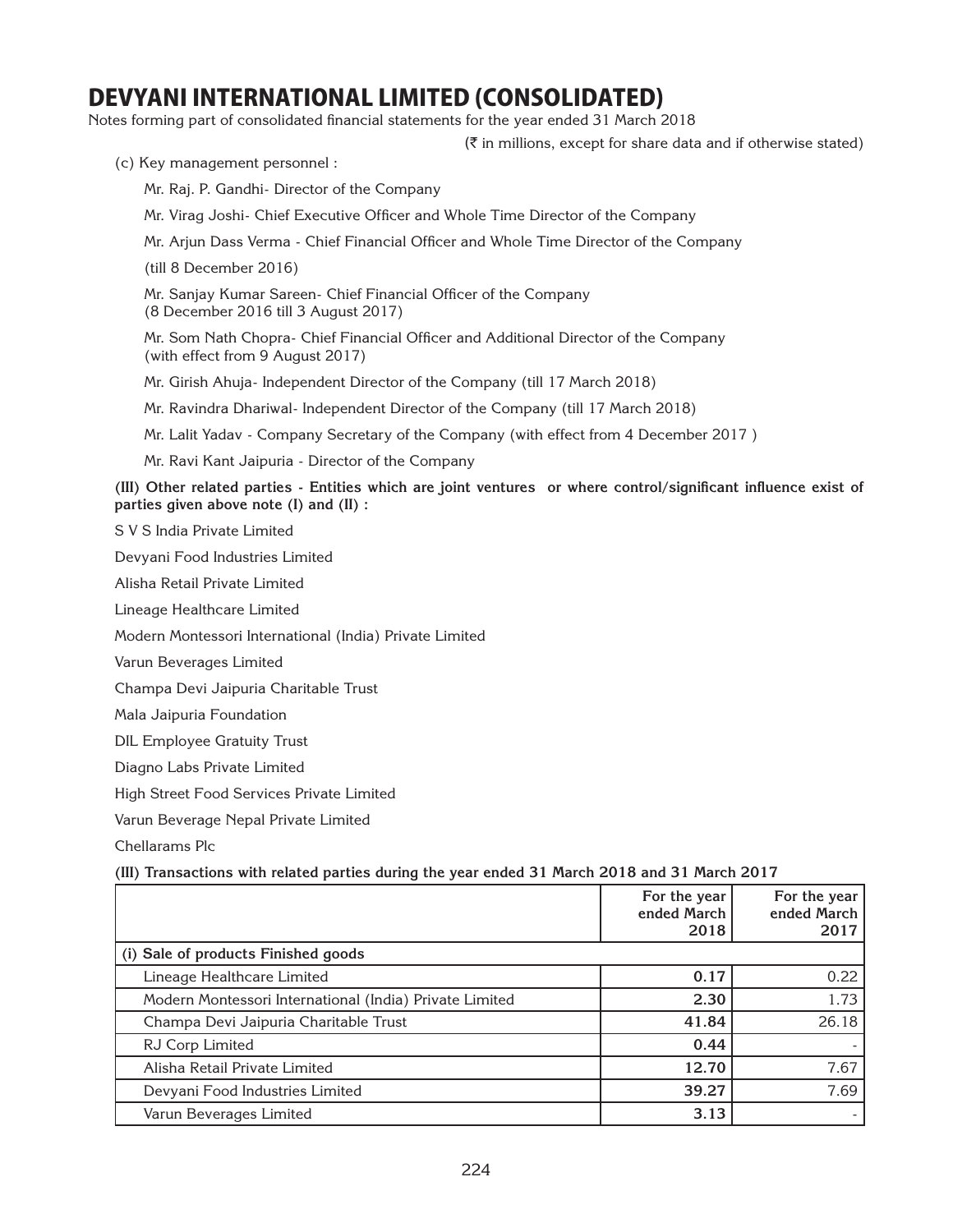Notes forming part of consolidated financial statements for the year ended 31 March 2018

| For the year<br>For the year<br>ended March<br>ended March<br>2018<br>1.17<br>Mala Jaipuria Foundation<br>Chellarams Plc<br>16.36<br>(ii) Sale of products Traded goods<br>Champa Devi Jaipuria Charitable Trust<br>0.57<br>RJ Corp Limited<br>0.12<br>Alisha Retail Private Limited<br>0.05<br>0.48<br>Varun Beverages Limited<br>Lineage Healthcare Limited<br>0.03<br>(iii) Marketing and other support services (Other operating revenue)<br>The Minor Food Group (India) Private Limited | (₹ in millions, except for share data and if otherwise stated) |
|-----------------------------------------------------------------------------------------------------------------------------------------------------------------------------------------------------------------------------------------------------------------------------------------------------------------------------------------------------------------------------------------------------------------------------------------------------------------------------------------------|----------------------------------------------------------------|
|                                                                                                                                                                                                                                                                                                                                                                                                                                                                                               | 2017                                                           |
|                                                                                                                                                                                                                                                                                                                                                                                                                                                                                               | 1.55                                                           |
|                                                                                                                                                                                                                                                                                                                                                                                                                                                                                               | 2.65                                                           |
|                                                                                                                                                                                                                                                                                                                                                                                                                                                                                               |                                                                |
|                                                                                                                                                                                                                                                                                                                                                                                                                                                                                               |                                                                |
|                                                                                                                                                                                                                                                                                                                                                                                                                                                                                               |                                                                |
|                                                                                                                                                                                                                                                                                                                                                                                                                                                                                               |                                                                |
|                                                                                                                                                                                                                                                                                                                                                                                                                                                                                               |                                                                |
|                                                                                                                                                                                                                                                                                                                                                                                                                                                                                               |                                                                |
|                                                                                                                                                                                                                                                                                                                                                                                                                                                                                               |                                                                |
|                                                                                                                                                                                                                                                                                                                                                                                                                                                                                               | 0.50                                                           |
| Devyani Food Industries Limited<br>7.50                                                                                                                                                                                                                                                                                                                                                                                                                                                       | 7.50                                                           |
| 0.07<br>Lineage Healthcare Limited                                                                                                                                                                                                                                                                                                                                                                                                                                                            | 0.08                                                           |
| 0.87<br>Champa Devi Jaipuria Charitable Trust                                                                                                                                                                                                                                                                                                                                                                                                                                                 | 4.28                                                           |
| (iv) Sale of property, plant and equipment                                                                                                                                                                                                                                                                                                                                                                                                                                                    |                                                                |
| Alisha Retail Private Limited<br>0.15                                                                                                                                                                                                                                                                                                                                                                                                                                                         |                                                                |
| 1.28<br>Diagno Labs Private Limited                                                                                                                                                                                                                                                                                                                                                                                                                                                           |                                                                |
| Champa Devi Jaipuria Charitable Trust                                                                                                                                                                                                                                                                                                                                                                                                                                                         | 1.58                                                           |
| (v) Purchase of raw materials                                                                                                                                                                                                                                                                                                                                                                                                                                                                 |                                                                |
| 111.66<br>Varun Beverages Limited                                                                                                                                                                                                                                                                                                                                                                                                                                                             | 122.96                                                         |
| Devyani Food Industries Limited<br>3.74                                                                                                                                                                                                                                                                                                                                                                                                                                                       | 7.82                                                           |
| Alisha Retail Private Limited<br>0.51                                                                                                                                                                                                                                                                                                                                                                                                                                                         | 2.71                                                           |
| 5.70<br>Varun Beverage Nepal Private Limited                                                                                                                                                                                                                                                                                                                                                                                                                                                  | 3.86                                                           |
| (vi) Purchase of property, plant and equipment                                                                                                                                                                                                                                                                                                                                                                                                                                                |                                                                |
| RJ Corp Limited                                                                                                                                                                                                                                                                                                                                                                                                                                                                               | 0.15                                                           |
| Devyani Food Industries Limited                                                                                                                                                                                                                                                                                                                                                                                                                                                               | 1.49                                                           |
| Alisha Retail Private Limited<br>0.21                                                                                                                                                                                                                                                                                                                                                                                                                                                         |                                                                |
| (vii) Payment to gratuity trust                                                                                                                                                                                                                                                                                                                                                                                                                                                               |                                                                |
| <b>DIL Employee Gratuity Trust</b><br>25.00                                                                                                                                                                                                                                                                                                                                                                                                                                                   | 10.06                                                          |
| (viii) Expenses incurred by other company on behalf of the company                                                                                                                                                                                                                                                                                                                                                                                                                            |                                                                |
| RJ Corp Limited                                                                                                                                                                                                                                                                                                                                                                                                                                                                               | 0.74                                                           |
| Varun Beverages Limited<br>0.62                                                                                                                                                                                                                                                                                                                                                                                                                                                               | 0.99                                                           |
| (ix) Expenses incurred on behalf of other company                                                                                                                                                                                                                                                                                                                                                                                                                                             |                                                                |
| Devyani Food Industries Limited                                                                                                                                                                                                                                                                                                                                                                                                                                                               | 0.08                                                           |
| (x) Rent expense                                                                                                                                                                                                                                                                                                                                                                                                                                                                              |                                                                |
| RJ Corp Limited                                                                                                                                                                                                                                                                                                                                                                                                                                                                               | 19.22                                                          |
| S V S India Private Limited<br>0.08                                                                                                                                                                                                                                                                                                                                                                                                                                                           | 0.08                                                           |
| (xi) Rental income                                                                                                                                                                                                                                                                                                                                                                                                                                                                            |                                                                |
| The Minor Food Group (India) Private Limited<br>1.28                                                                                                                                                                                                                                                                                                                                                                                                                                          | 1.04                                                           |
| Alisha Retail Private Limited<br>5.48                                                                                                                                                                                                                                                                                                                                                                                                                                                         | 1.50                                                           |
| (xii) Repairs and maintenance                                                                                                                                                                                                                                                                                                                                                                                                                                                                 |                                                                |
| Varun Beverages Limited                                                                                                                                                                                                                                                                                                                                                                                                                                                                       | 0.59                                                           |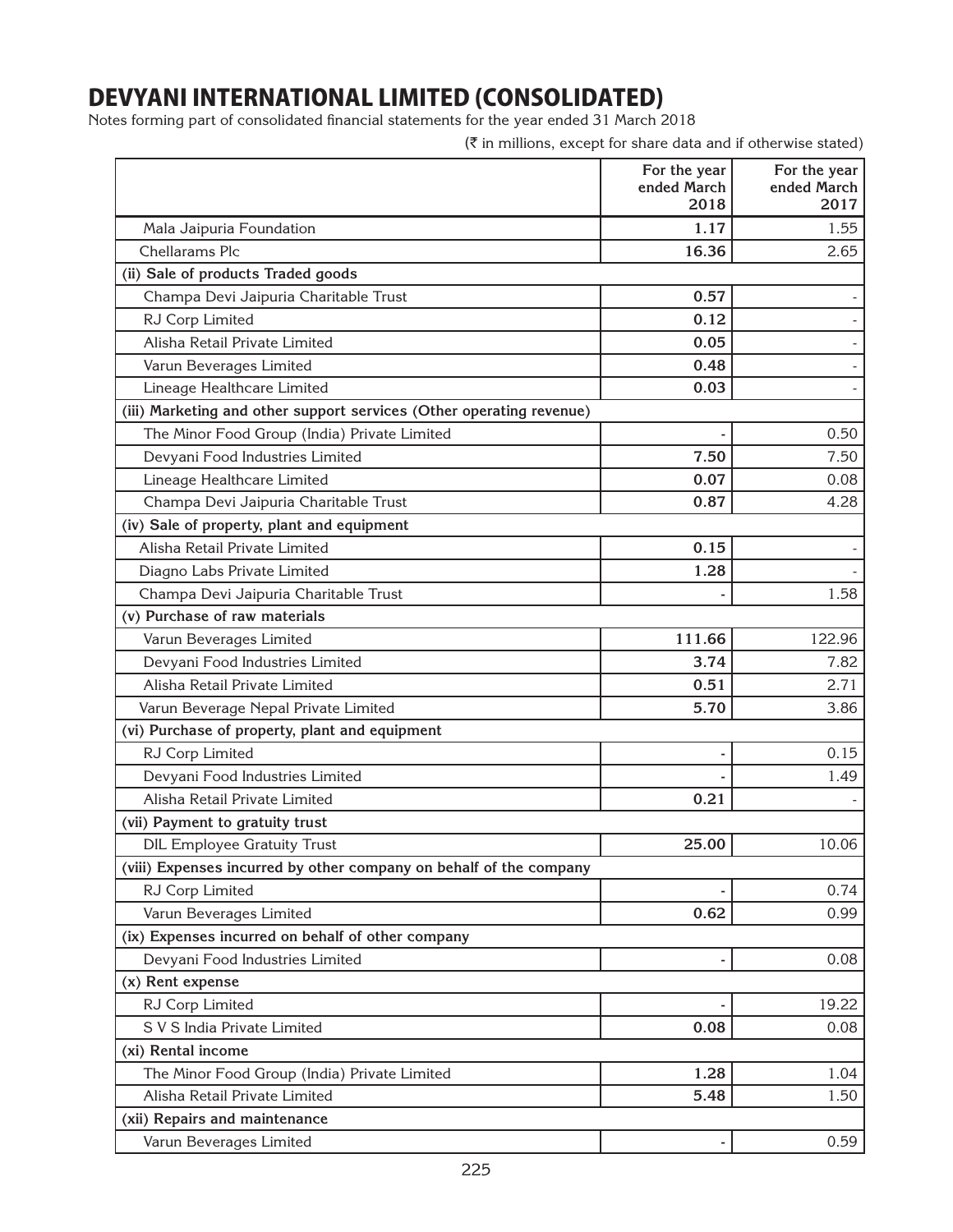Notes forming part of consolidated financial statements for the year ended 31 March 2018

|                                                  | (₹ in millions, except for share data and if otherwise stated) |                                     |
|--------------------------------------------------|----------------------------------------------------------------|-------------------------------------|
|                                                  | For the year<br>ended March<br>2018                            | For the year<br>ended March<br>2017 |
| (xiii) Issuance of preference shares             |                                                                |                                     |
| High Street Food Services Private Limited        | 22.60                                                          | 24.82                               |
| (xiv) Repayment of unsecured loans               |                                                                |                                     |
| High Street Food Services Private Limited        | 22.02                                                          | 19.21                               |
| Varun Beverage Nepal Private Limited             |                                                                | 5.03                                |
| (xv) Finance Cost                                |                                                                |                                     |
| High Street Food Services Private Limited        | 1.12                                                           | 4.27                                |
| Varun Beverage Nepal Private Limited             |                                                                | 0.01                                |
| (xvi) Investment in equity shares                |                                                                |                                     |
| The Minor Food Group (India) Private Limited     |                                                                | 27.99                               |
| (xvii) Director's Sitting Fees                   |                                                                |                                     |
| Mr. Girish Ahuja                                 | 0.60                                                           | 0.50                                |
| Shri Ravindra Dhariwal                           | 0.60                                                           | 0.70                                |
| (xviii) Compensation to key managerial personnel |                                                                |                                     |
| Short-term employment benefits                   | 24.15                                                          | 21.88                               |
| Postemployment benefits                          | 1.17                                                           | 0.93                                |
| Other long-term benefits                         |                                                                |                                     |
| Share based payments                             | 2.48                                                           | 3.29                                |

The above remuneration to Key managerial personnel does not include contribution to gratuity fund , as this contribution is a lump sum amount for all relevant employees based on actuarial valuation.

## **(IV) Balances as at 31 March 2018, 31 March 2017 and 1 April 2016 :**

|                                                            | As at | As at<br>31 March 2018   31 March 2017 | As at<br>01 April 2016 |
|------------------------------------------------------------|-------|----------------------------------------|------------------------|
| (i) Payables                                               |       |                                        |                        |
| RJ Corp Limited                                            |       |                                        | 0.01                   |
| Varun Beverages Limited                                    |       | 19.15                                  |                        |
| Alisha Retail Private Limited                              |       |                                        | 0.57                   |
| Devyani Food Industries Limited                            |       |                                        | 0.67                   |
| Varun Beverage Nepal Private Limited                       | 0.29  |                                        |                        |
| Chellarams Plc                                             | 18.92 | 0.23                                   | 16.39                  |
| Employee related payable                                   | 1.32  | 1.03                                   | 0.96                   |
| (ii) Trade receivables                                     |       |                                        |                        |
| The Minor Food Group (India) Private Limited               | 0.14  | 0.63                                   | 0.31                   |
| Alisha Retail Private Limited                              | 3.92  | 3.54                                   |                        |
| Devyani Food Industries Limited                            | 6.42  | 0.30                                   |                        |
| Modern Montessori International (India) Private<br>Limited | 0.16  | 0.80                                   | 0.01                   |
| Champa Devi Jaipuria Charitable Trust                      | 10.76 | 8.90                                   | 7.63                   |
| Lineage Healthcare Limited                                 | 0.08  |                                        | 0.06                   |
| Mala Jaipuria Foundation                                   | 0.65  | 0.84                                   | 0.62                   |
| Diagno Labs Private Limited                                | 1.51  |                                        |                        |
| RJ Corp Limited                                            | 0.65  |                                        |                        |
| Varun Beverage Nepal Private Limited                       |       | 0.05                                   |                        |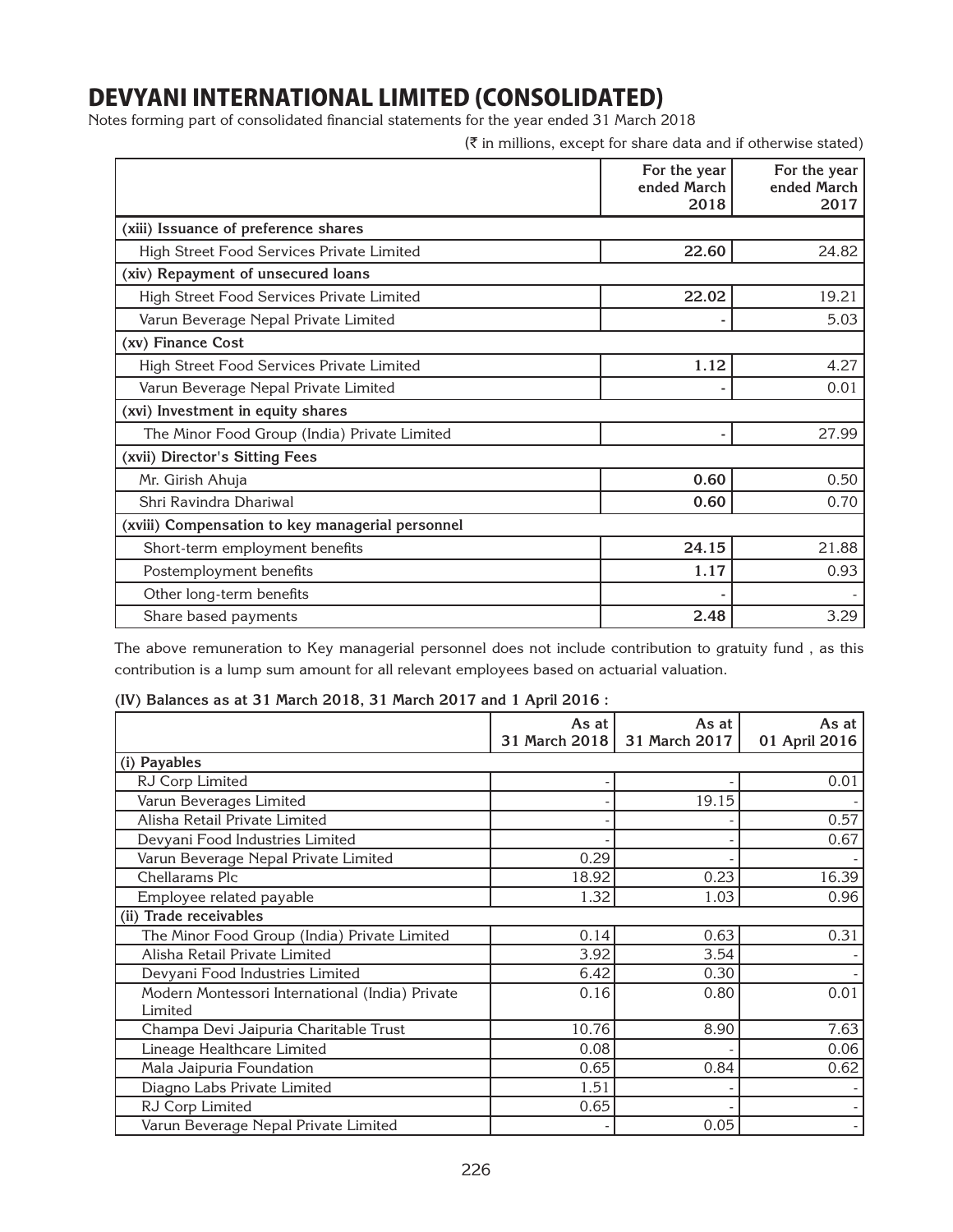Notes forming part of consolidated financial statements for the year ended 31 March 2018

 $(\bar{\tau})$  in millions, except for share data and if otherwise stated)

|                                                                                                       | As at $ $     | As at         | As at         |  |
|-------------------------------------------------------------------------------------------------------|---------------|---------------|---------------|--|
|                                                                                                       | 31 March 2018 | 31 March 2017 | 01 April 2016 |  |
| (iii) Other assets - Advance to supplier                                                              |               |               |               |  |
| Varun Beverages Limited                                                                               | 6.81          |               | 0.58          |  |
| RJ Corp Limited                                                                                       |               |               | 0.11          |  |
| (iv) Borrowings                                                                                       |               |               |               |  |
| High Street Food Services Private Limited                                                             | 0.39          | 22.41         | 41.62         |  |
| Chellarams Plc                                                                                        | 520.38        | 604.17        | 595.69        |  |
| (v) Other financial liablity - Interest accrued on loan                                               |               |               |               |  |
| High Street Food Services Private Limited                                                             | 0.43          |               | 1.84          |  |
| (vi)Guarantees/security given by the Company on behalf of other party                                 |               |               |               |  |
| RJ Corp Limited@                                                                                      | 0.20          | 0.20          | 0.20          |  |
| @ The Company has given guarantee to various sales tax authorities with a total limit of Rs. 0.20 (31 |               |               |               |  |
| March 2017 0.20 and 1 April 2016 0.20) on behalf of RJ Corp Limited.                                  |               |               |               |  |
| (vii) Guarantees/security given by the other party on behalf of the company                           |               |               |               |  |
| Ravi Kant Jaipuria <sup>^</sup>                                                                       | 46.41         | 83.02         | 119.25        |  |

^ Ravi Kant jaipuria has given perosnal gurranty to Yes Bank in respect of term loan of Rs. 150.00 (31 March 2017 - Rs. 150.00 and 1 April 2016 -Rs.150.00) taken by Company during the year 2015

### **Terms and Conditions**

All transactions with related parties are made on terms equivalent to those that prevail in arm's length transactions and within the ordinary course of business Outstanding balances at year end are unsecured and settlement occurs in cash.

## **37. Contingent liabilities and commitments**

(to the extent not provided for)

|                                                                                                                                                                                                                             | As at<br>31 March<br>2018 | As at<br>31 March<br>2017 | As at<br>1 April<br>2016 |
|-----------------------------------------------------------------------------------------------------------------------------------------------------------------------------------------------------------------------------|---------------------------|---------------------------|--------------------------|
| <b>Contingent liabilities:</b>                                                                                                                                                                                              |                           |                           |                          |
| (a) Claims against the Group not acknowledged as debts #                                                                                                                                                                    |                           |                           |                          |
| -Claims made by Sales tax authorities                                                                                                                                                                                       | 16.34                     | 47.12                     | 32.02                    |
| -Claims made by Service tax authorities                                                                                                                                                                                     | 6.36                      | 6.36                      | 6.36                     |
| - Claims made by Income tax authorities                                                                                                                                                                                     | 7.78                      | 15.84                     | 17.07                    |
| - Others                                                                                                                                                                                                                    | 57.02                     | 34.63                     | 26.86                    |
| and 1 April 2016: Rs. Nil )]                                                                                                                                                                                                |                           |                           |                          |
| (b) Contingent liabilities relating to interest in joint venture                                                                                                                                                            | 0.87                      | 0.48                      |                          |
| (c) Others for which the Group is contingently liable #<br>- Liability in respect of statutory bonus for the year ended 31<br>March 2015                                                                                    | 7.45                      | 7.45                      | 7.45                     |
| Commitments:                                                                                                                                                                                                                |                           |                           |                          |
| Estimated amount of contracts remaining to be executed on capital<br>account and not provided for (net of advances of Rs. 36.78 as at<br>31 March 2018 (Rs. 35.44 as at 31 March 2017 and Rs. 16.69 as<br>at 1 April 2016)) | 52.24                     | 20.23                     | 150.21                   |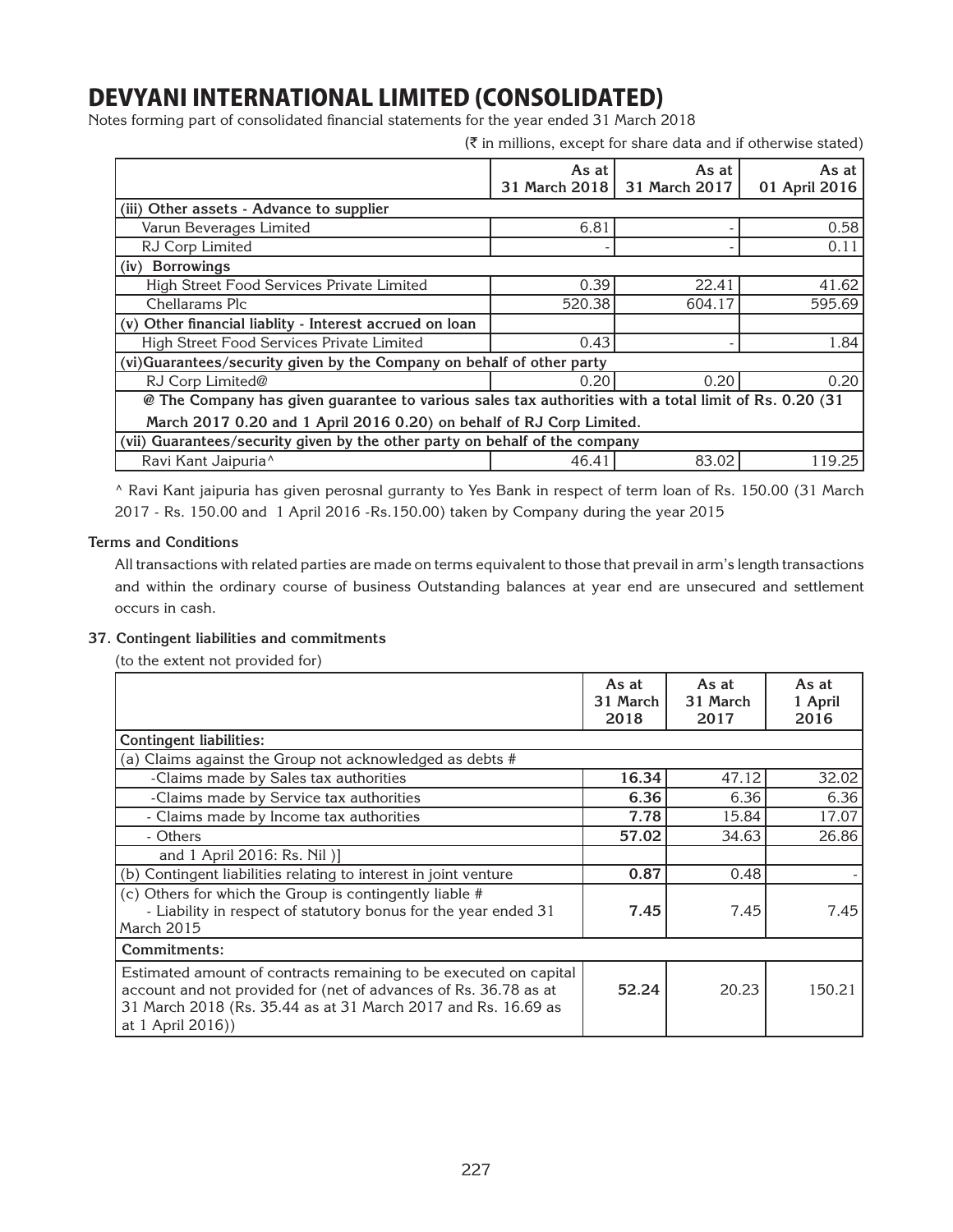Notes forming part of consolidated financial statements for the year ended 31 March 2018

 $(\bar{\tau})$  in millions, except for share data and if otherwise stated)

Note:

# The Group is party to various legal proceedings in the normal course of business and does not expect the outcome of these proceedings to have any adverse effect on the consolidated financial statement and hence, no provision has been set up against these legal proceedings. Pending resolution of the respective proceedings, it is not practicable for the Group to estimate the timings of cash outflows, if any, in respect of the above as it is determinable only on receipt of judgements / decisions pending with various forums/ authorities. Accordingly, the above mentioned contingent liabilities are disclosed at undiscounted amount.

### **38. Share based payments**

- a. Description of share based payment arrangements
- **i. Share Options Scheme (equity settled)**

To align the interest of employees with those of stock holders, Devyani International Limited has formulated Employee Stock Options Scheme ( 'ESOS 2011' ) with the objective to enable the Company to Grant Options for equity shares of the Company to key management personnel and senior employees of the Group ( 'Grantee' ) to purchase shares in the Company at the stipulated exercise price, subject to compliance with vesting conditions.

The ESOS 2011 was approved by the Board of Directors of the Company on 20 September 2011 and by the shareholders of the Company on 20 December 2011. The scheme was amended subsequently and amendment was approved by shareholders of the Company on 18 May 2012. The resolution provides that options so granted, shall not represent more than, 49,00,000 shares of the Company at any given point of time (""Ceiling Limit"") and no Grantee shall be granted Options during any one year, equal to or exceeding 1% of the issued capital of the Company. In accordance with the terms of the said scheme, Vesting will occur only after filling of Red Herring Prospectus (RHP) by the Company for the purpose of Initial Public Offer (""IPO"").The vesting will occur as per the following Vesting Schedule:

| Period of Vesting of Options                                                                                                                     | % of Options that<br>shall vest |
|--------------------------------------------------------------------------------------------------------------------------------------------------|---------------------------------|
| First Vest: On the 1st day of January in the calendar year succeeding the calendar year<br>of the Grant of the Option or IPO whichever is later. | 25%                             |
| Second Vest: On the 1st day of January in the calendar year succeeding the calendar<br>year of the First Vest or IPO whichever is later.         | 2.5%                            |
| Third Vest: On the 1st day of January in the calendar year succeeding the calendar<br>year of the Second Vest or IPO whichever is later.         | 25%                             |
| Fourth Vest: On the 1st day of January in the calendar year succeeding the calendar<br>year of the Third Vest or IPO whichever is later.         | 25%                             |

After Vesting, each Grantee shall have a period of 5 years for the exercising the respective Options so vested. All exercised options shall be settled by physical delivery of shares. As per the scheme, holders of vested options are entitled to purchase one equity share for every option at an exercise price of Rs. 111.70, which is 19.27% above the market price at the date of grant, i.e. 19 May 2012. The exercise price so calculated is based upon the last three years financial position of the Company and is not less than the issue price to the private equity investor(s) discounted by a percentage upto 20%. Under any circumstances, the exercise price shall not be lower than the break up value of the share. In the event, Grantee ceases to be an employee of the Group, then Unvested Options held by the Grantee shall forthwith lapse.

A resolution was passed in the Board of Directors meeting held on 6 May 2014 wherein, certain additional options were granted at the same terms and conditions as mentioned in the ESOS 2011. Holders of such vested options are entitled to purchase one equity share for every option at an exercise price of Rs 111.70, which is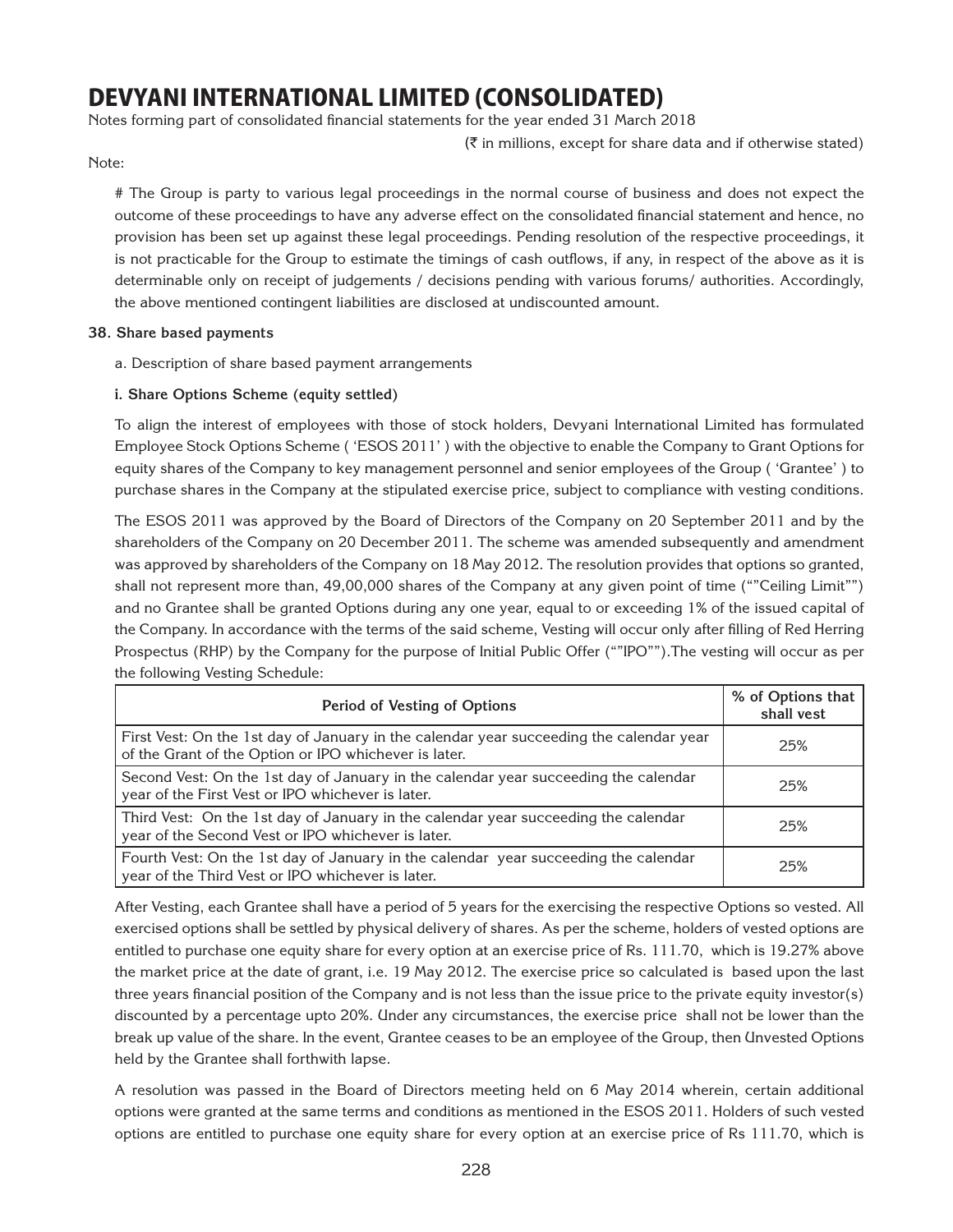Notes forming part of consolidated financial statements for the year ended 31 March 2018

 $(\bar{\tau})$  in millions, except for share data and if otherwise stated)

lower than the market price as on the date of the grant. The options were granted on the dates as mentioned in the table below:

| S.<br>No | <b>Grant Date</b> | Number of<br>Options | <b>Exercise Price</b><br>(Rs.) | Vesting<br>Condition                                                                                                                                             | <b>Vesting Period</b>                                                 | Contractual<br>Period |
|----------|-------------------|----------------------|--------------------------------|------------------------------------------------------------------------------------------------------------------------------------------------------------------|-----------------------------------------------------------------------|-----------------------|
| 1        | 19 May 2012       | 20,88,200            | 111.70                         | Graded vesting<br>over 4 years or<br>after the filling<br>of Red Herring<br>Prospectus by<br>the Company<br>for the purpose<br>of IPO,<br>whichever is<br>later. | 31 March 2020<br>(Previous year<br>31 December<br>$2017$ <sup>*</sup> | 2 years to 7<br>years |
| 2        | 31 May 2014       | 3,00,000             | 111.70                         | Graded vesting<br>over 4 years or<br>after the filling<br>of Red Herring<br>Prospectus by<br>the Company<br>for the purpose<br>of IPO,<br>whichever is<br>later. | 31 March 2020<br>(Previous year<br>31 December<br>$2017$ <sup>*</sup> | 2 years to 7<br>years |

\*During the year ended 31 March 2018, the expected date of RHP filing has changed from 31 December 2017 to 31 March 2020.

## **b. Measurement of fair values**

The fair values are measured based on the Black-Scholes-Merton formula. The fair value of the options and inputs used in the measurement of the grant date fair values of the equity-settled share based payments are as follows:

| <b>Particulars</b>                                  | Options granted<br>on.<br>19 May 2012 | Options granted<br><b>on</b><br>31 May 2014 |
|-----------------------------------------------------|---------------------------------------|---------------------------------------------|
| Fair value at grant date                            | Rs. 123.17 per<br>option              | Rs. 56.58 per option                        |
| Share price at grant date                           | Rs. 151.07                            | Rs. 93.21                                   |
| Exercise price                                      | Rs. 111.70                            | Rs. 111.70                                  |
| Expected volatility (weighted average)              | 64.20%                                | 43.03%                                      |
| Expected life (weighted average)                    | 3.59 years                            | 3.43 years                                  |
| Expected dividends                                  | 0.00%                                 | 0.00%                                       |
| Risk-free interest rate (based on government bonds) | 9.00%                                 | 8.51%                                       |

The risk free interest rates are determined based on current yield to maturity of Government Bonds with similar residual maturity. Expected volatility calculation is based on historical daily closing stock prices of competitors/ Company using standard deviation of daily change in stock price. The maximum life of the stock option is the minimum period before which the options cannot be exercised and the maximum life is the period after which options cannot be exercised. The expected life has been considered based on the average sum of maximum life and minimum life and may not necessarily indicative of exercise patterns that may occur.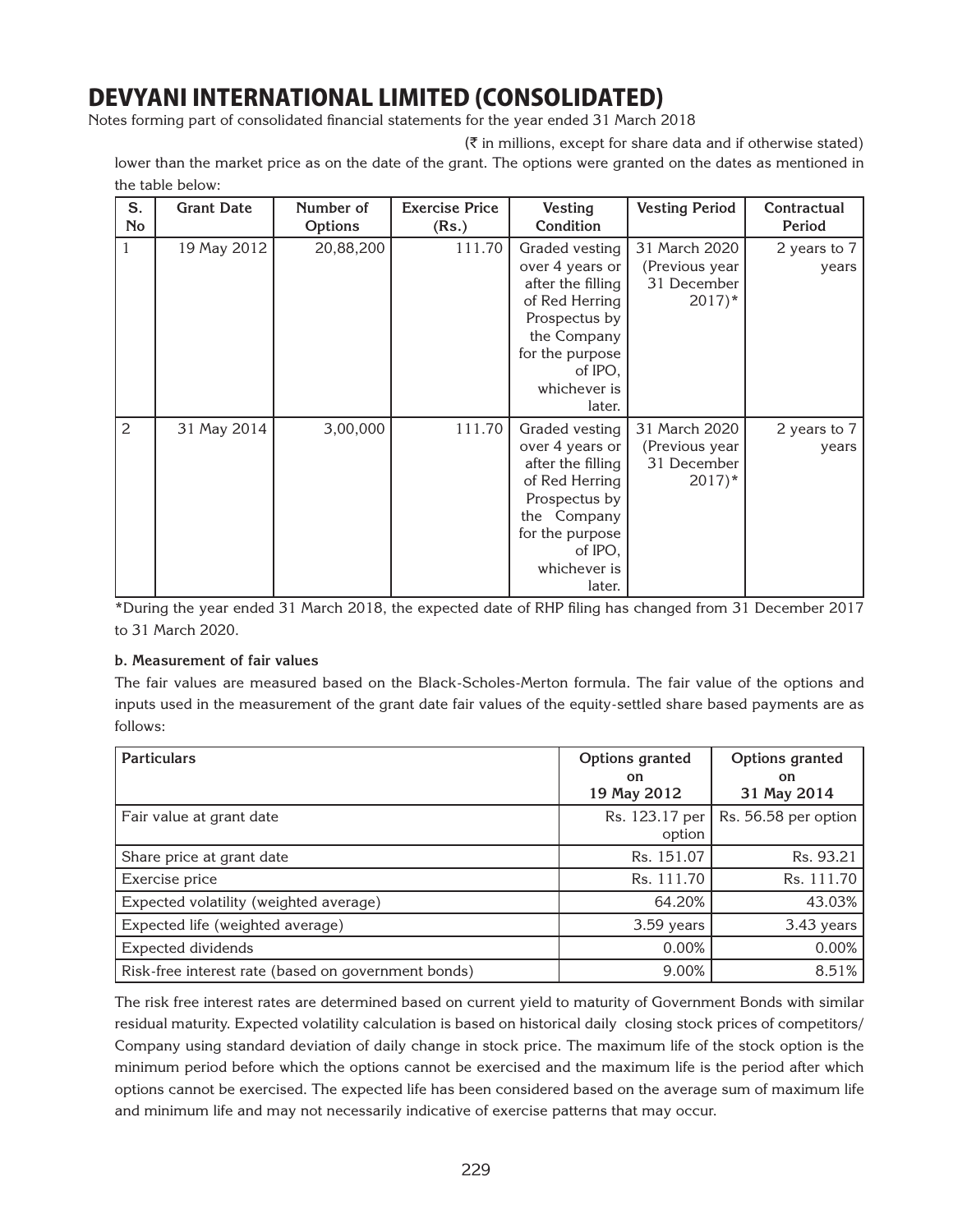Notes forming part of consolidated financial statements for the year ended 31 March 2018

 $(\bar{\tau})$  in millions, except for share data and if otherwise stated)

## **c. Effect of employee stock options on the profit or loss**

| Particulars                          | For the year ended<br>31 March 2018 | For the year ended<br>31 March 2017 |
|--------------------------------------|-------------------------------------|-------------------------------------|
| Employee stock option scheme expense | 2.73                                | 23.41                               |
|                                      | 2.73                                | 23.41                               |

### **d. Reconciliation of outstanding share options**

The number and weighted average exercise prices of share options under employee stock options scheme are as follows:-

| <b>Particulars</b>                      | As at<br>31 March 2018 |                                    | As at I<br>31 March 2017 |                                    |
|-----------------------------------------|------------------------|------------------------------------|--------------------------|------------------------------------|
|                                         | Number of<br>options   | Weighted<br>average<br>share price | Number of<br>options     | Weighted<br>average<br>share price |
| Balance at the beginning of the year    | 1,911,500              | 111.70                             | 1,990,700                | 111.70                             |
| Less: Forfeited/ Lapsed during the year | 76,000                 | 111.70                             | 79,200                   | 111.70                             |
| Balance at the end of the year          | 1,835,500              | 111.70                             | 1,911,500                | 111.70                             |
| Exercisable at the end of the year      |                        |                                    |                          |                                    |

| <i><u><b>Particulars</b></u></i>                                                                      | As At<br>31 March 2018 | As At I<br>31 March 2017 |
|-------------------------------------------------------------------------------------------------------|------------------------|--------------------------|
| Weighted average remaining contractual life of options<br>outstanding at the end of period (in years) | 7.00.                  | 5.75 l                   |

### **39. Capitalisation of pre-operative expenses**

The Group has commenced operation of some quick service restaurants during the current year ended 31 March 2018. Incidental expenditure on commissioning of the projects up to the date of commercial operation has been apportioned to certain property, plant and equipment on reasonable basis. Details of pre-operative expenditure capitalised is as under :-

| <b>Particulars</b>                                                                          | For the year ended<br>31 March 2018 | For the year ended<br>31 March 2017 |
|---------------------------------------------------------------------------------------------|-------------------------------------|-------------------------------------|
| Employee benefit expenses                                                                   | 23.48                               | 20.35                               |
| Other Expenses (other expenses mainly includes Rent and<br>Legal and professional expenses) | 16.28                               | 24.43                               |
|                                                                                             | 39.76                               | 44.78                               |

### **40. Impairment of asset**

In accordance with Ind AS 36 "Impairment of Assets", the Group has identified individual stores as a separate cash generating unit for the purpose of impairment review. Management periodically assesses whether there is an indication that an asset may be impaired using a benchmark of two-year's history of operating losses or marginal profits for a store. Due to higher operating cost and decline in projected sales growth, certain stores have been impaired in the current year and in previous year. Based on the results of impairment testing for these stores in the current year, the assets value of these stores aggregating Rs. 245.53 (net of opening provision for impairment of Rs. 81.07) have been reduced to the recoverable amount of these stores aggregating Rs. 62.59 by way of impairment charge of Rs. 182.94. Recoverable amount is value in use of these stores computed based upon projected cash flows from operations with sales growth of 5% - 20% and salary growth rate of 8%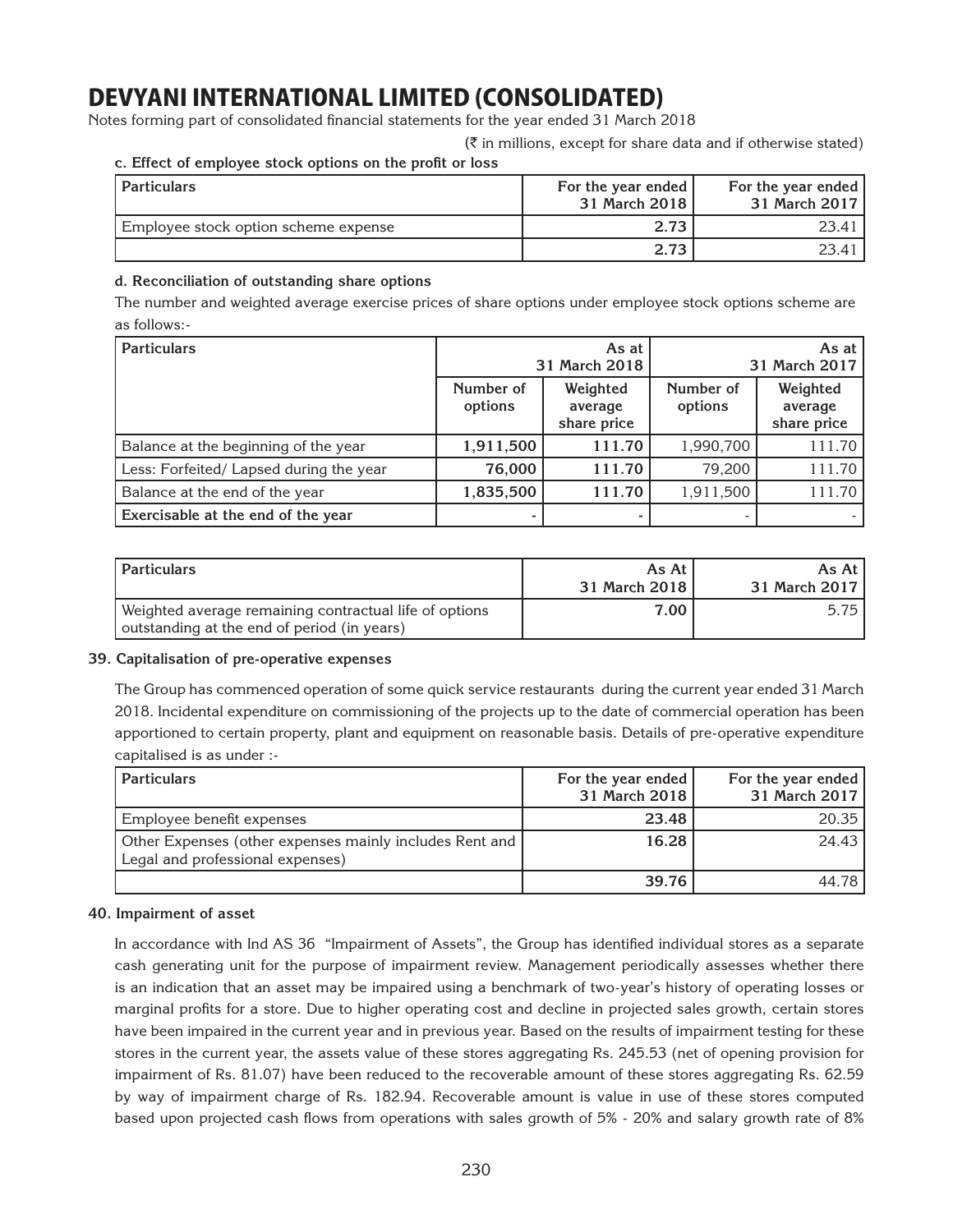Notes forming part of consolidated financial statements for the year ended 31 March 2018

 $(\bar{\tau})$  in millions, except for share data and if otherwise stated) consistently, over balance useful life of plant and machinery being the principle asset, discounted at rate of 12.63 % p.a.

Moreover, the impairment reversal of Rs. 302.12 is primarily on account of stores where the recoverable value has exceeded the written down value (after considering impairment charge recorded in previous years) and in respect of stores which have been closed during the year.

Management has identified that a reasonably possible change in the three key assumptions could cause a change in amount of Impairment loss/ (reversal). The following table shows the amount by which the Impairment loss/ (reversal) would change on change in these assumptions by 1%. All other factors remaining constant.

| Increase/ (Decrease) in Impairment loss | For the year ended<br>31 March 2018 | For the year ended<br>31 March 2017 |
|-----------------------------------------|-------------------------------------|-------------------------------------|
| Discount Rate                           |                                     |                                     |
| (Increase by 1%)                        | 7.53                                | 8.94                                |
| (Decrease by 1%)                        | (7.81)                              | (9.27)                              |
| <b>Sales Growth Rate</b>                |                                     |                                     |
| (Increase by 1%)                        | (32.79)                             | (57.18)                             |
| (Decrease by 1%)                        | 46.06                               | 55.27                               |
| Salary Growth Rate                      |                                     |                                     |
| (Increase by 1%)                        | 13.31                               | 17.98                               |
| (Decrease by 1%)                        | (11.76)                             | (17.41)                             |

## **41. Transfer pricing**

The Group has established a comprehensive system of maintenance of information and documents are required by the transfer pricing legislation under section 92-92F of the Income Tax Act, 1961. Since the law requires existence of such information and documentation to be contemporaneous in nature, the Group is in the process of updating the documentation for the international transactions entered into with the associated enterprises during the financial year and expects such records to be in existence latest by due date as required under the law. The management is of the opinion that its interational transactions with the associated enterprises are at arm's length so that the aforesaid legislation will not have any impact on the financial statements, particularly on the amount of tax expense and that of provision for taxation.

## **42. Capital management**

The primary objective of the management of the Group's capital structure is to maintain an efficient mix of debt and equity in order to achieve a low cost of capital, while taking into account the desirability of retaining financial flexibility to pursue business opportunities and adequate access to liquidity to mitigate the effect of unforeseen events on cash flows.

The Board of directors of the Company regularly review the capital structure in light of the economic conditions, business strategies and future commitments.

For the purpose of the Group's capital management, capital includes issued share capital, securities premium reserve and all other reserves. Debt includes, Indian rupee term loans and foreign currency term loans, cash credit and overdraft facility from banks and borrowings from other parties.

During the financial year ended 31 March 2018, no significant changes were made in the objectives, policies or processes relating to the management of the Group's capital structure.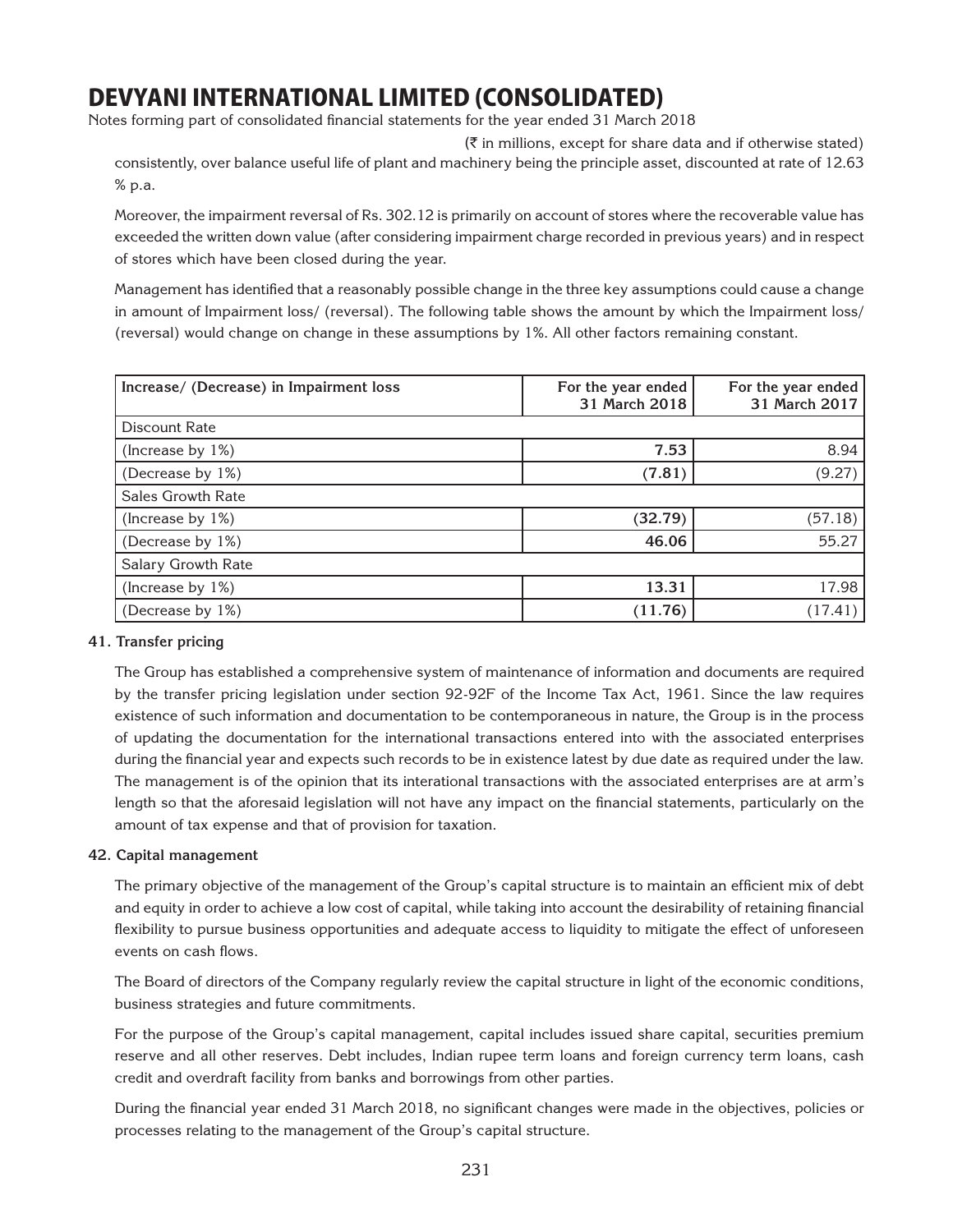Notes forming part of consolidated financial statements for the year ended 31 March 2018

 $(\bar{\bar{\zeta}})$  in millions, except for share data and if otherwise stated)

### **Debt Equity Ratio:**

| <b>Particulars</b>                                     | As at<br>31 March<br>2018 | As at<br>31 March<br>2017 | As at<br>1 April<br>2016 |
|--------------------------------------------------------|---------------------------|---------------------------|--------------------------|
| Non-current borrowings                                 | 2,718.95                  | 2,107.59                  | 2,396.51                 |
| Current portion of long-term borrowings                | 581.92                    | 877.03                    | 791.60                   |
| Short term borrowings                                  | 407.25                    | 78.27                     | 324.58                   |
| Total Debt (A)                                         | 3,708.12                  | 3,062.89                  | 3,512.69                 |
| Equity share capital                                   | 1,061.67                  | 1,061.67                  | 1,061.67                 |
| Other equity attributable to the owners of the Company | 329.69                    | (190.07)                  | 737.43                   |
| Non-controlling interest                               | (336.19)                  | (202.75)                  |                          |
| Total Equity (B)                                       | 1,055.18                  | 668.85                    | 1,799.10                 |
| Debt equity ratio $(C = A/B)$                          | 351.42%                   | 457.93%                   | 195.25%                  |

### **43. Employee benefits**

### **Defined contribution plans**

An amount of Rs. 89.02 (for the year ended 31 March 2017 Rs. 127.63) has been recognised as an expense in respect of the Group's contribution to Provident Fund and other fund deposited with the relevant authorities and has been charged to the Consolidatd Statement of Profit and Loss.

### **Defined benefit plans**

The Group operates a gratuity plan wherein every employee is entitled to the benefit. Gratuity is payable to all eligible employees of the Company on retirement, separation, death or permanent disablement, in terms of the provisions of the Payment of Gratuity Act 1972 & other relevant laws.

**The following table sets out the status of the gratuity plan as required under Ind AS 19 - Employee Benefits of store employees**

**i. Changes in present value of defined benefit obligation:**

| <b>Particulars</b>                                                | As At<br>31 March 2018 | As At<br>31 March 2017 |
|-------------------------------------------------------------------|------------------------|------------------------|
| Present value of obligation as at beginning of year               | 64.96                  | 57.99                  |
| Interest cost                                                     | 5.02                   | 5.11                   |
| Current service cost                                              | 11.30                  | 16.37                  |
| Benefits paid                                                     | (11.49)                | (8.37)                 |
| Actuarial (Gain)/Loss recognised in other comprehensive<br>income |                        |                        |
| -changes in demographic assumption                                | 0.02                   | (2.22)                 |
| -changes in financial assumption                                  | 15.26                  | 3.32                   |
| -experience adjustment                                            | (22.21)                | (6.77)                 |
| Exchange differences on transition                                | (0.43)                 | (0.47)                 |
| Present value of obligation as at end of year                     | 62.43                  | 64.96                  |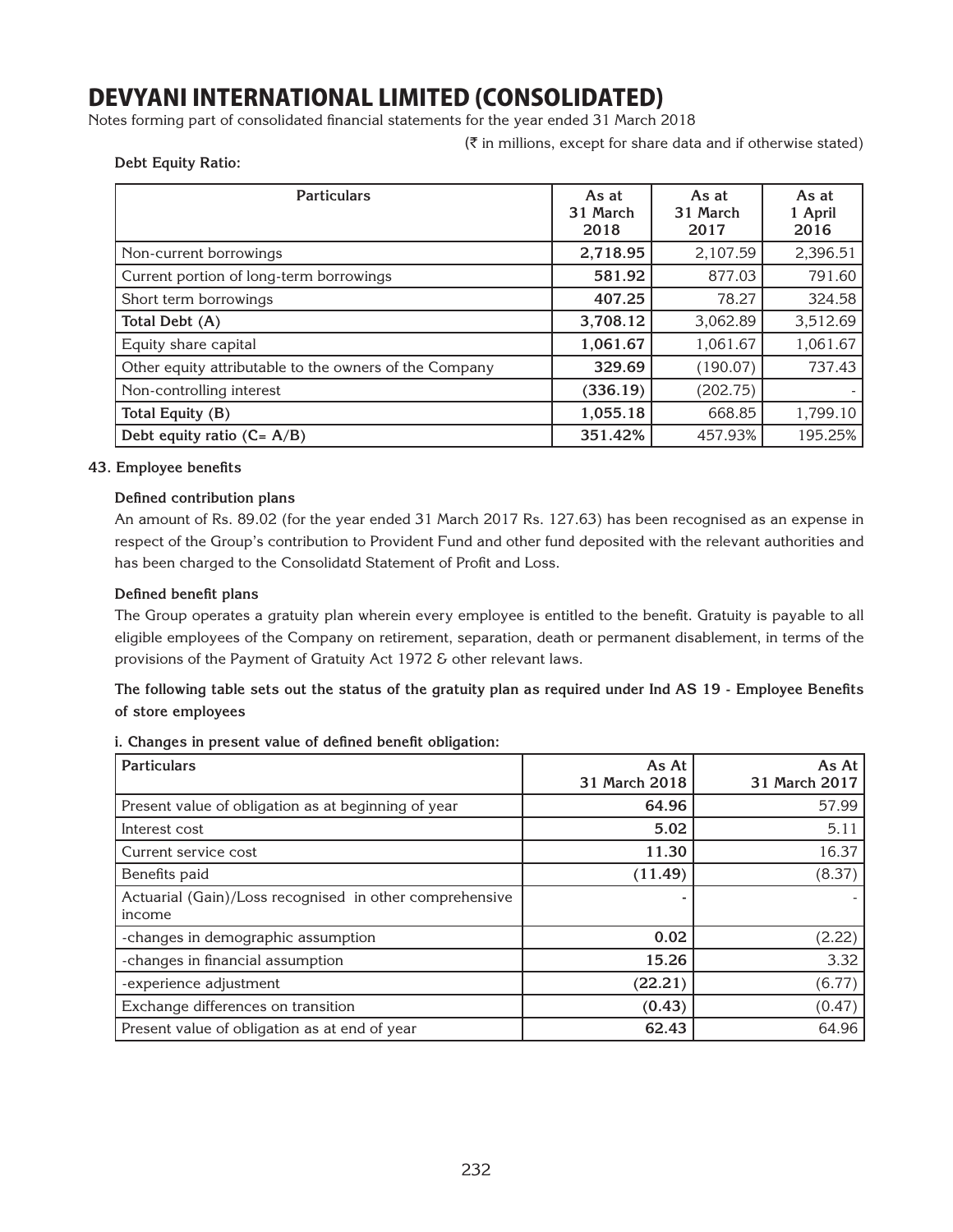Notes forming part of consolidated financial statements for the year ended 31 March 2018

 $(\bar{\bar{\zeta}})$  in millions, except for share data and if otherwise stated)

### **ii. Reconciliation of the present value of plan assets :**

| <b>Particulars</b>                                                | As At<br>31 March 2018 | As At $ $<br>31 March 2017 |
|-------------------------------------------------------------------|------------------------|----------------------------|
| Balance at the beginning of the year                              | 6.21                   | 5.00                       |
| Return on plan assets recongised in other comprehensive<br>income | 0.56                   | 0.47                       |
| <b>Fund Charges</b>                                               | (0.04)                 | (0.03)                     |
| Contribution paid into the plan                                   | 12.50                  | 5.00                       |
| Benefits paid                                                     | (5.96)                 | (4.22)                     |
| Balance at the end of the year                                    | 13.27                  | 6.22                       |
| Net defined benefit liability/ (asset)                            | 49.16                  | 58.74                      |

### **iii.Actuarial assumptions**

### **A. Economic assumptions** The

principal assumptions are the discount rate and salary growth rate. The discount rate is generally based upon the market yields available on Government bonds at the accounting date with a term that matches that of the liabilities and the salary growth rate takes account of inflation, seniority, promotion and other relevant factors on long term basis. Valuation assumptions are as follows

| <b>Particulars</b>     | As at<br>31 March<br>2018 | As at<br>31 March<br>2017 | As at<br>1 April 2016 |
|------------------------|---------------------------|---------------------------|-----------------------|
| Discounting rate       | $6.84\% - 15\%$           | 7.35% - 15% l             | $8\% - 15\%$          |
| Future salary increase | $6\% - 11\%$              | 6% - 11%                  | $6\% - 11\%$          |

## **B. Demographic assumption**

| <b>Particulars</b>         | 31 March 2018    | 31 March 2017    | 1 April 2016     |
|----------------------------|------------------|------------------|------------------|
| (i) Retirement age (years) | 58-60            | 58-60            | 58-60            |
| (ii) Mortality table       | IALM (2006 - 08) | IALM (2006 - 08) | IALM (2006 - 08) |
| (iii)Ages                  | Withdrawal rate  | Withdrawal rate  | Withdrawal rate  |
|                            | per annum $(\%)$ | per annum $(\%)$ | per annum $(\%)$ |
|                            |                  |                  |                  |
| Up to 30 years             | 50               | 40               | 30               |
| From 31 to 44 years        | 37               | 5                | 6                |
| Above 44 years             | 30               | 0.3              |                  |

Assumption regarding future mortality have been based on published statistics and mortality tables

**iv. (a) Expense recognised in Consolidated Profit or Loss:** 

| <b>Particulars</b>                 | For the year ended<br>31 March 2018 | For the year ended<br>31 March 2017 |
|------------------------------------|-------------------------------------|-------------------------------------|
| Employee benefit expenses:         |                                     |                                     |
| (a) Current service cost           | 11.30                               | 14.29                               |
| (b) Interest cost                  | 5.02                                | 5.11                                |
| (c) Interest income on plan assets | (0.46)                              | (0.40)                              |
|                                    | 15.86                               | 19.00                               |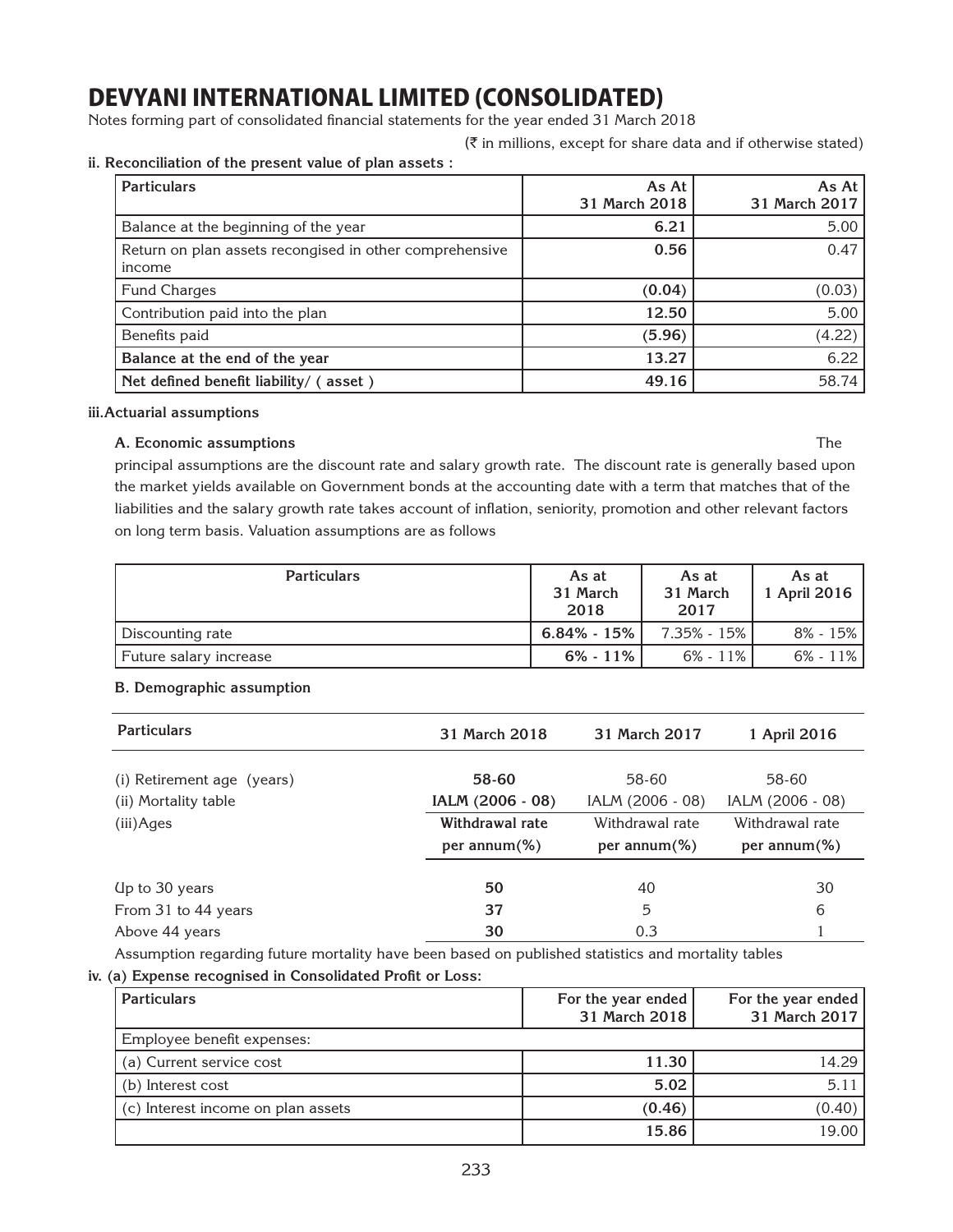Notes forming part of consolidated financial statements for the year ended 31 March 2018

 $(\bar{\bar{\zeta}})$  in millions, except for share data and if otherwise stated)

## **iv. (b) Remeasurement recognised in other comprehensive income:**

| <b>Particulars</b>                                                  | For the year ended<br>31 March 2018 | For the year ended<br>31 March 2017 |
|---------------------------------------------------------------------|-------------------------------------|-------------------------------------|
| Actuarial loss on defined benefit obligation                        | (6.99)                              | (5.70)                              |
|                                                                     | (6.99)                              | (5.70)                              |
| Expenses recognised in Consolidated Statement of profit<br>and loss | 8.87                                | 13.30                               |

### **v. Reconciliation statement of expense in Consolidated Statement of Profit and Loss**

| <b>Particulars</b>                                                      | For the year ended<br>31 March 2018 | For the year ended<br>31 March 2017 |
|-------------------------------------------------------------------------|-------------------------------------|-------------------------------------|
| Present value of obligation as at the end of the year                   | 62.43                               | 64.96                               |
| Present value of obligation as at the beginning of the year             | (64.96)                             | (57.99)                             |
| Benefits paid                                                           | 11.49                               | 6.29                                |
| Actual return on plan assets                                            | (0.52)                              | (0.43)                              |
| Exchange differences on transition                                      | 0.43                                | 0.47                                |
| Expenses recognised in the Consolidated Statement of<br>Profit and Loss | 8.87                                | 13.31                               |

### **vi. Change in fair value of plan assets:**

| <b>Particulars</b>                       | As At<br>31 March 2018 | As At<br>31 March 2017 |
|------------------------------------------|------------------------|------------------------|
| Opening fair value of plan assets        | 6.21                   | 5.00                   |
| Actual return on plan assets             | 0.56                   | 0.46                   |
| <b>Fund Charges</b>                      | (0.04)                 | (0.03)                 |
| Contribution by employer                 | 12.50                  | 5.00                   |
| Benefits paid                            | (5.96)                 | (4.22)                 |
| Fair value of plan assets as at year end | 13.27                  | 6.21                   |

## **vii. The Group's expected maturity analysis of undiscounted defined benefit liability is as follows**

| <b>Particulars</b> | vear  |      | Less than a   Between one   Between two<br>to two years to five years | Over 5 years |
|--------------------|-------|------|-----------------------------------------------------------------------|--------------|
| 31-Mar-18          | 17.34 | 4.86 | 9.18                                                                  | 113.82       |
| 31-Mar-17          | 8.38  | 5.13 | 10.30                                                                 | 129.87       |

### **viii. Bifurcation of closing net liability at the end of year**

| <b>Particulars</b>                               | As at<br>31 March<br>2018 | As at<br>31 March<br>2018 | As at<br>1 April 2016 |
|--------------------------------------------------|---------------------------|---------------------------|-----------------------|
| Current liability (amount due within one year)   | 13.07                     | 8.38                      | 7.13                  |
| Non-current liability (amount due over one year) | 36.09                     | 50.37                     | 44.44                 |
|                                                  | 49.16                     | 58.75                     | 51.57                 |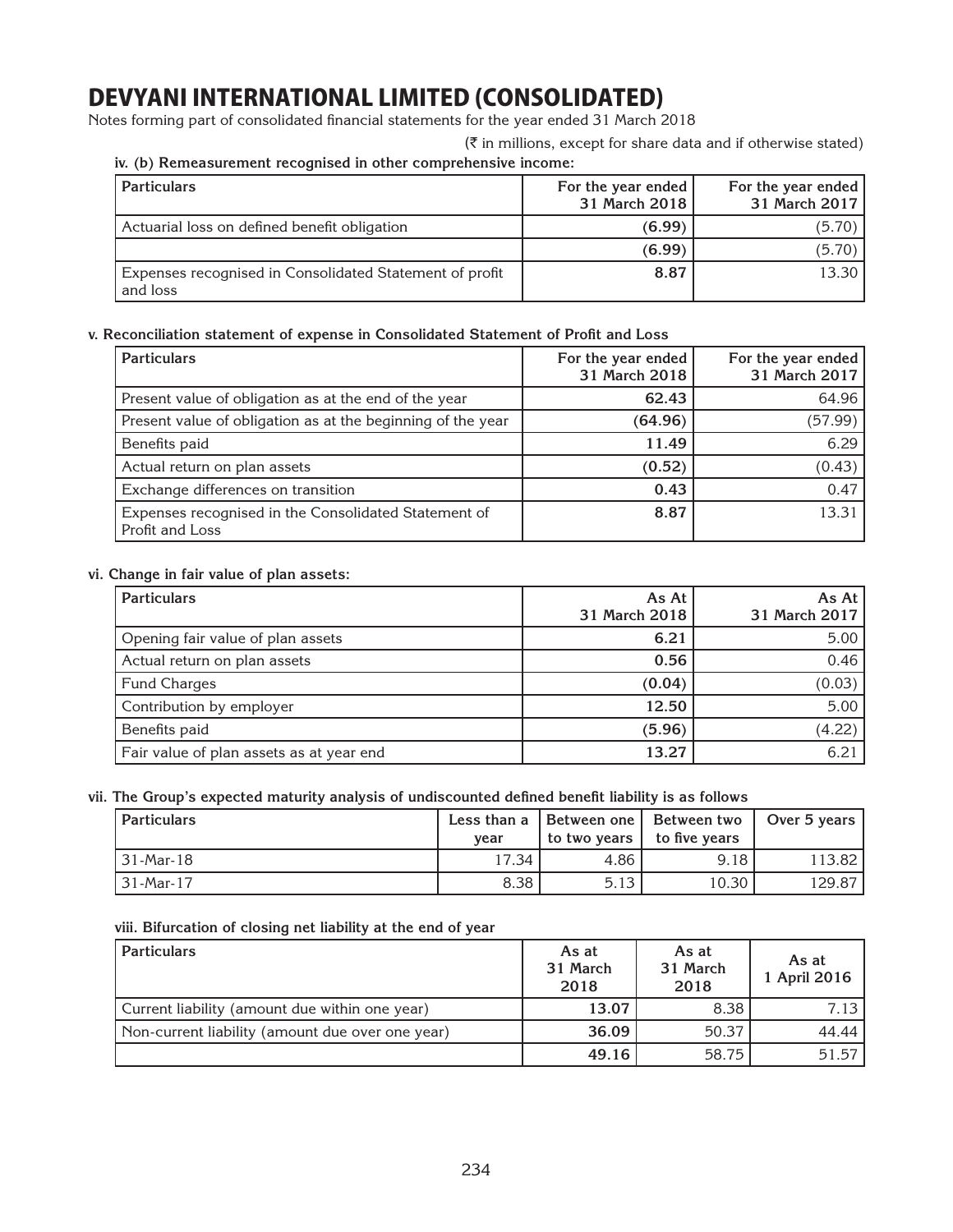Notes forming part of consolidated financial statements for the year ended 31 March 2018

 $(\bar{\tau})$  in millions, except for share data and if otherwise stated)

**ix. Sensitivity analysis**

**A quantitative sensitivity analysis for significant assumption as at 31 March 2018 is as shown below:**

| <b>Particulars</b>                                                  | As At<br>31 March 2018 | As At<br>31 March 2017 |
|---------------------------------------------------------------------|------------------------|------------------------|
| Impact of the change in discount rate on defined benefit obligation |                        |                        |
| a) Impact due to increase of 1%                                     | (1.93)                 | (5.70)                 |
| b) Impact due to decrease of 1%                                     | 2.28                   | 6.59                   |
| Impact of the change in Salary on defined benefit obligation        |                        |                        |
| a) Impact due to increase of 1%                                     | 2.26                   | 6.70                   |
| b) Impact due to decrease of 1%                                     | (1.97)                 | (5.86)                 |

The sensitivity analysis is based on a change in above assumption while holding all other assumptions constant. The changes in some of the assumptions may be correlated. When calculating the sensitivity of the defined benefit obligation to significant actuarial assumptions, the same method ( present value of the defined benefit obligation calculated with the projected unit credit method at the end of the reporting year) has been applied when calculating the provision for defined benefit plan recognised in the Consolidated Balance Sheet.

The method and types of assumptions used in preparing the sensitivity analysis did not change compared to the previous years.

### **Risk exposure:**

The defined benefit plan is expected to a number of risks, the most significant of which are detailed below:

Change in discount rates: A decrease is discount yield will increase plan liabilities

Mortality table: The gratuity plan obligations are to provide benefits for the life of the member, so increase in life expectancy will result in a increase in plan liabilities.

**The following table sets out the status of the gratuity plan as required under Ind AS 19 - Employee Benefits for back office employees**

i. Changes in present value of defined benefit obligation:

| <b>Particulars</b>                                             | As at 31 March<br>2018 | As at 31 March<br>2017 |
|----------------------------------------------------------------|------------------------|------------------------|
|                                                                |                        |                        |
| Present value of obligation as at beginning of year            | 14.02                  | 10.13                  |
| Interest cost                                                  | 1.03                   | 0.81                   |
| Current service cost                                           | 3.32                   | 2.25                   |
| Benefits paid                                                  | (10.97)                | (6.88)                 |
| Actuarial (Gain)/Loss recognised in other comprehensive income |                        |                        |
| -changes in demographic assumption                             | 0.51                   | 0.62                   |
| -changes in financial assumption                               | 5.34                   | 1.06                   |
| -experience adjustment                                         | 14.71                  | 8.10                   |
| Present value of obligation as at end of year                  | 27.96                  | 14.02                  |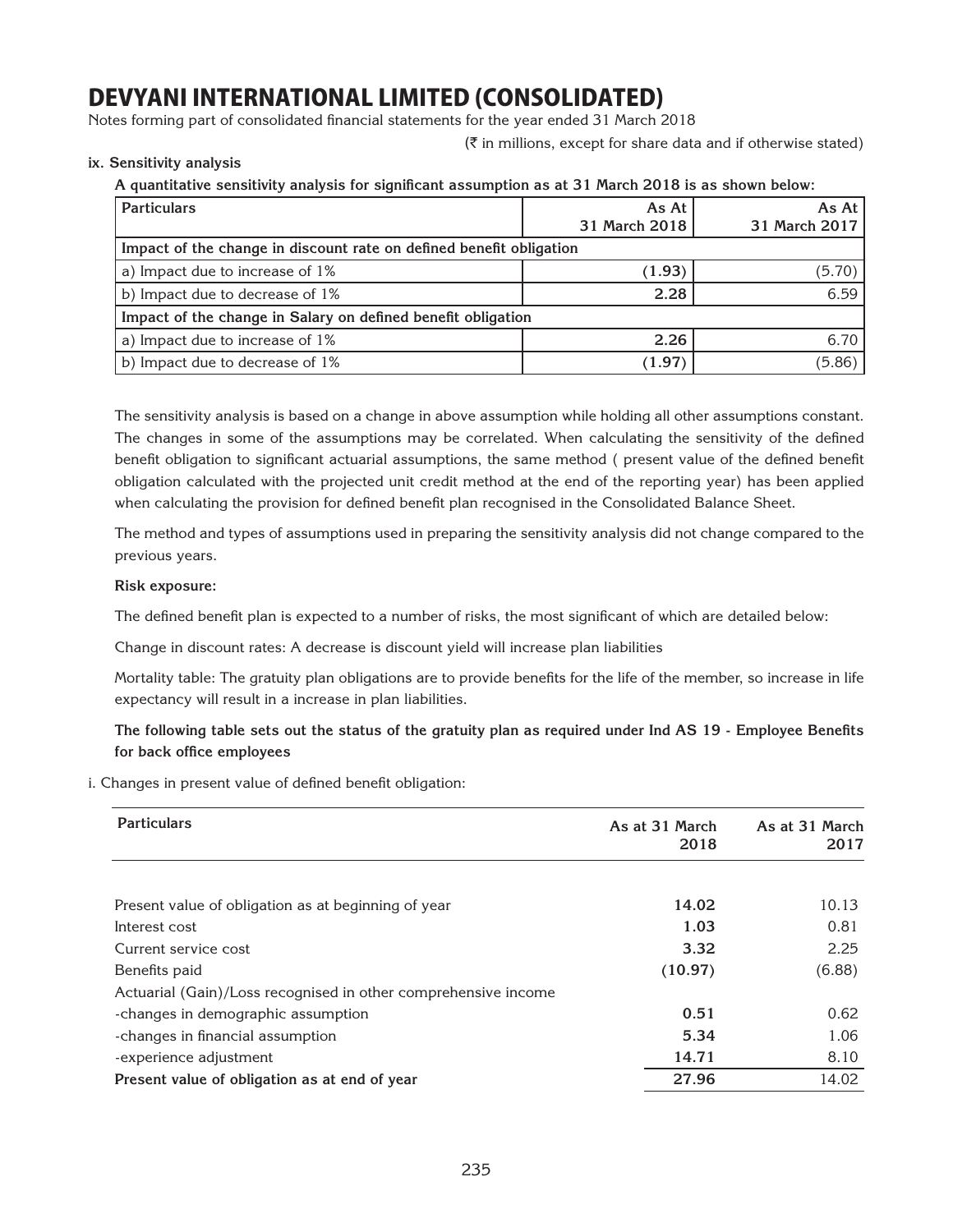Notes forming part of consolidated financial statements for the year ended 31 March 2018

 $(\bar{\bar{\zeta}})$  in millions, except for share data and if otherwise stated)

| <b>Particulars</b>                                             | As at 31 March<br>2018 | As at 31 March<br>2017 |
|----------------------------------------------------------------|------------------------|------------------------|
| ii. Reconciliation of the present value of plan assets :       |                        |                        |
| Balance at the beginning of the year                           | 4.39                   | 5.00                   |
| Return on plan assets recongised in other comprehensive income | 0.56                   | 0.47                   |
| <b>Fund Charges</b>                                            | (0.04)                 | (0.03)                 |
| Contribution paid into the plan                                | 12.50                  | 5.06                   |
| Benefits paid                                                  | (10.76)                | (6.10)                 |
| Balance at the end of the year                                 | 6.65                   | 4.39                   |
| Net defined benefit Liability/ (asset)                         | 21.31                  | (9.63)                 |
| ii. Changes in net defined benefit obligation:                 |                        |                        |
| Net defined benefit liability as at beginning of the year      | 9.64                   | 5.15                   |
| Total service cost                                             | 3.32                   | 0.18                   |
| Net interest cost/Income                                       | 0.71                   | 0.41                   |
| Re- measurement (gain)/loss                                    | 20.35                  | 9.74                   |
| Contribution paid to the fund                                  | (12.50)                | (5.06)                 |
| Benefit paid directly by the enterprise                        | (0.21)                 | (0.78)                 |
| Net defined benefit liability at the end of the period         | 21.31                  | 9.64                   |

#### **iii.Actuarial assumptions**

### **A. Economic assumptions**

The principal assumptions are the discount rate and salary growth rate. The discount rate is generally based upon the market yields available on Government bonds at the accounting date with a term that matches that of the liabilities and the salary growth rate takes into account inflation, seniority, promotion and other relevant factors on long term basis. Valuation assumptions are as follows:

| <b>Particulars</b>                | 31 March 2018    | 31 March 2017    | 1 April 2016     |
|-----------------------------------|------------------|------------------|------------------|
| Discounting rate                  | 7.08%            | 7.35%            | 8.00%            |
| Future salary increase            | 8.00%            | 6.00%            | 6.00%            |
| <b>B. Demographic assumptions</b> |                  |                  |                  |
| (i) Retirement age (years)        | 58               | 58               | 58               |
| (ii) Mortality table              | IALM (2006 - 08) | IALM (2006 - 08) | IALM (2006 - 08) |
| (iii)Ages                         | Withdrawal rate  | Withdrawal rate  | Withdrawal rate  |
|                                   | per annum $(\%)$ | per annum $(\%)$ | per annum $(\%)$ |
| Up to 30 years                    | 43               | 29               | 10               |
| From 31 to 44 years               | 25               | 9                | 4                |
| Above 44 years                    | 21               | 2                | 0                |

Assumption regarding future mortality have been based on published statistics and mortality tables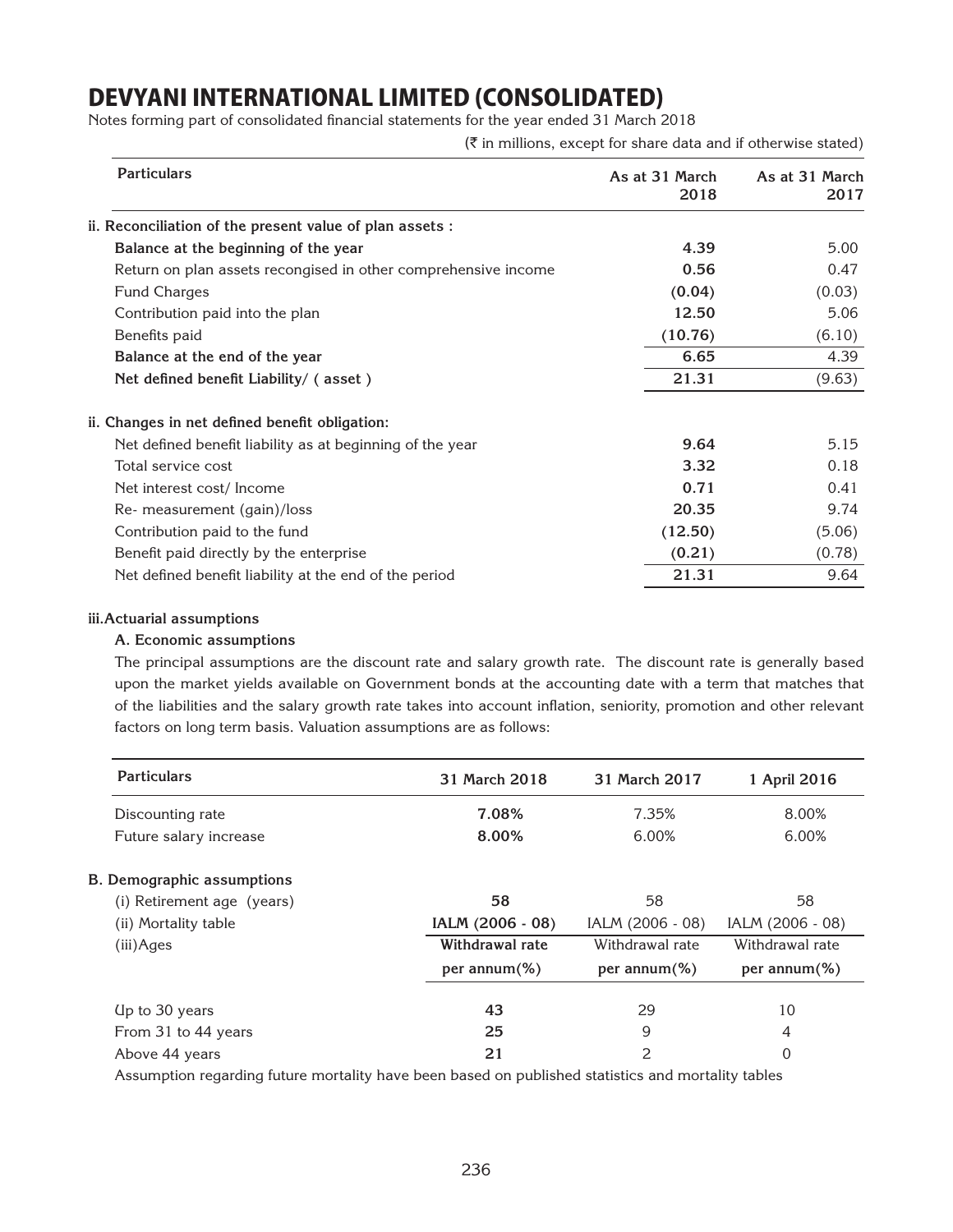Notes forming part of consolidated financial statements for the year ended 31 March 2018

 $(\bar{\tau}$  in millions, except for share data and if otherwise stated)

| <b>Particulars</b>                                                                      | For the Year Ended<br>31 March 2018 | For the Year Ended<br>2017 |  |  |  |  |  |
|-----------------------------------------------------------------------------------------|-------------------------------------|----------------------------|--|--|--|--|--|
| iv. Expense recognised in Consolidated Profit or Loss:                                  |                                     |                            |  |  |  |  |  |
| Employee benefit expenses:                                                              |                                     |                            |  |  |  |  |  |
| (a) Current service cost                                                                | 3.32                                | 2.25                       |  |  |  |  |  |
| (b) Interest cost                                                                       | 0.71                                | 0.41                       |  |  |  |  |  |
|                                                                                         | 4.03                                | 2.66                       |  |  |  |  |  |
| Remeasurements recognised in other comprehensive income                                 |                                     |                            |  |  |  |  |  |
| Actuarial (gain)/loss on defined benefit obligation                                     | 20.35                               | 9.73                       |  |  |  |  |  |
|                                                                                         | 20.35                               | 9.73                       |  |  |  |  |  |
| Expense recognised in the Consolidated Statement of Profit and Loss                     | 24.38                               | 12.39                      |  |  |  |  |  |
| v. Reconciliation statement of expense in the Consolidated Statement of Profit and Loss |                                     |                            |  |  |  |  |  |
| Present value of obligation as at the end of the year                                   | 27.96                               | 14.03                      |  |  |  |  |  |
| Present value of obligation as at the beginning of the year                             | (14.03)                             | (10.15)                    |  |  |  |  |  |
| Benefits paid                                                                           | 10.97                               | 8.95                       |  |  |  |  |  |
| Actual return on plan assets                                                            | (0.52)                              | (0.43)                     |  |  |  |  |  |
| Expenses recognised in the Consolidated Statement of Profit and Loss                    | 24.38                               | 12.40                      |  |  |  |  |  |
| vi. Change in fair value of plan assets:                                                |                                     |                            |  |  |  |  |  |
| Opening fair value of plan assets                                                       | 4.39                                | 5.00                       |  |  |  |  |  |
| Actual return on plan assets                                                            | 0.56                                | 0.47                       |  |  |  |  |  |
| <b>Fund Charges</b>                                                                     | (0.04)                              | (0.03)                     |  |  |  |  |  |
| Contribution by employer                                                                | 12.50                               | 5.06                       |  |  |  |  |  |
| Benefits paid                                                                           | (10.75)                             | (6.10)                     |  |  |  |  |  |
|                                                                                         | 6.66                                | 4.39                       |  |  |  |  |  |

The Company expects to contribute Rs. 4.81 ( previous year Rs. 3.42 ) to gratuity in the next year.

### **vii. The Group's expected maturity analysis of undiscounted defined benefit liability is as follows**

| <b>Particulars</b> | Less than a<br>year | two years | Between one to   Between two to  <br>five years | Over 5 years |
|--------------------|---------------------|-----------|-------------------------------------------------|--------------|
| 31-Mar-18          | 5.65                | 0.39      | 5.73                                            | 16.19        |
| 31-Mar-17          | .30                 | 0.23      | 0.93                                            | 1.56         |

### **viii. Bifurcation of closing net liability at the end of year**

| <b>Particulars</b>                               | As at | As at<br>31 March 2018   31 March 2018 | As at<br>1 April 2016 |
|--------------------------------------------------|-------|----------------------------------------|-----------------------|
| Current liability (amount due within one year)   | 4.30  | 1.30                                   | 1.64 l                |
| Non-current liability (amount due over one year) | 17.00 | 8.33                                   | 3.50                  |
|                                                  | 21.30 | 9.63                                   | $5.14$ l              |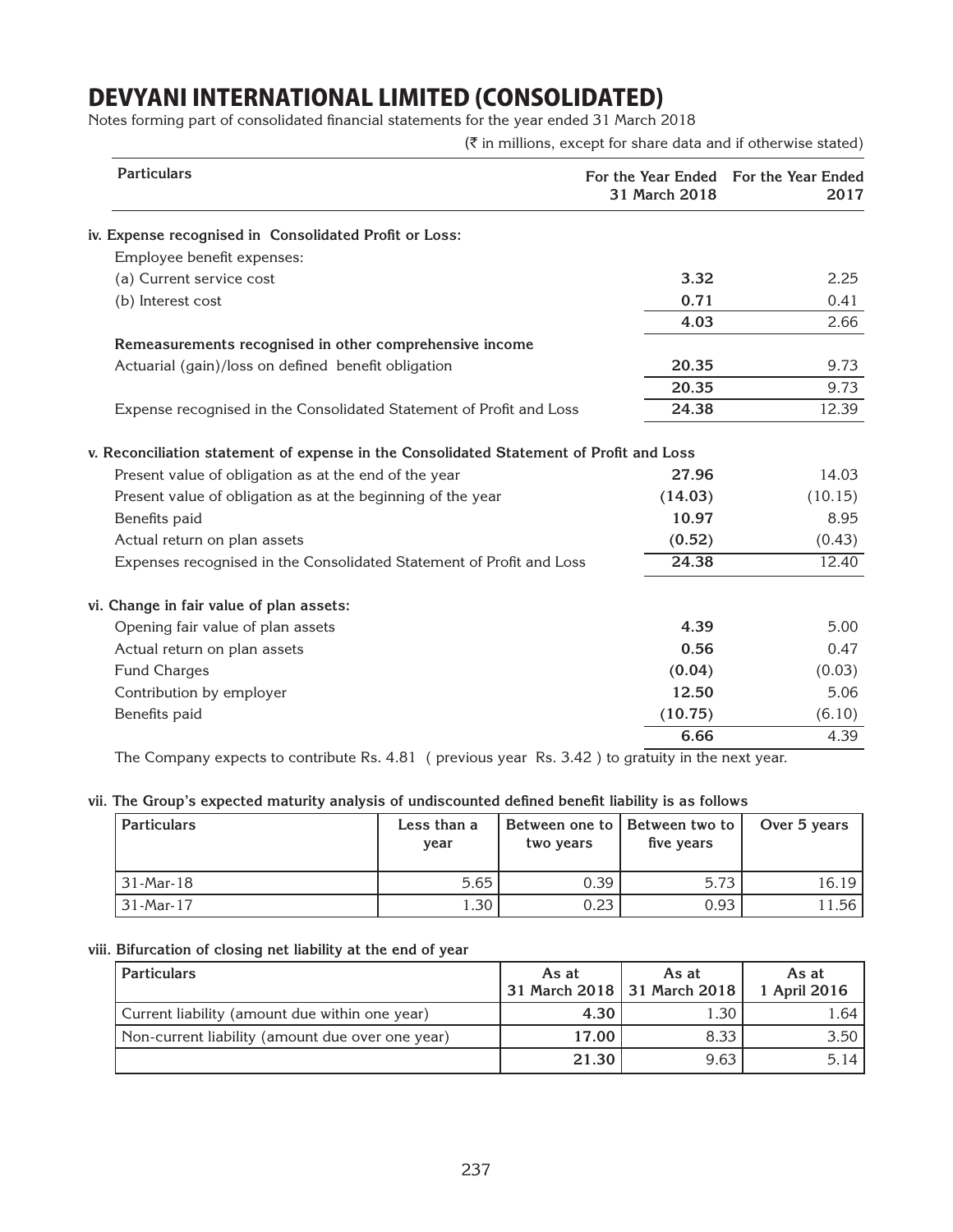Notes forming part of consolidated financial statements for the year ended 31 March 2018

 $(\bar{\tau})$  in millions, except for share data and if otherwise stated)

**ix. Sensitivity analysis**

**A quantitative sensitivity analysis for significant assumptions as at 31 March 2018 is as shown below:**

| <b>Particulars</b>                                                  | As at  | As at<br>31 March 2018   31 March 2017 |
|---------------------------------------------------------------------|--------|----------------------------------------|
| Impact of the change in discount rate on defined benefit obligation |        |                                        |
| a) Impact due to increase of 1%                                     | (0.92) | (1.20)                                 |
| b) Impact due to decrease of 1%                                     | 0.99   | 1.39                                   |
| Impact of the change in Salary on defined benefit obligation        |        |                                        |
| a) Impact due to increase of 1%                                     | 0.97   | 1.40                                   |
| b) Impact due to decrease of 1%                                     | (0.92) | (1.22)                                 |

The sensitivity analysis is based on a change in above assumption while holding all other assumptions constant. The changes in some of the assumptions may be correlated. When calculating the sensitivity of the defined benefit obligation to significant actuarial assumptions, the same method ( present value of the defined benefit obligation calculated with the projected unit credit method at the end of the reporting year) has been applied when calculating the provision for defined benefit plan recognised in the consolidated Balance Sheet.

The method and types of assumptions used in preparing the sensitivity analysis did not change compared to the previous years.

Although the analysis does not take account of the full distribution of cash flows expected under the plan, it provides an approximation of the sensitivity of the assumptions shown.

### **Risk exposure:**

The defined benefit plan is expected to a number of risks, the most significant of which are detailed below:

Change in discount rates: A decrease is discount yield will increase plan liabilities

Mortality table: The gratuity plan obligations are to provide benefits for the life of the member, so increase in life expectancy will result in a increase in plan liabilities.

### **44. Segment reporting**

Operating segments are reported in a manner consistent with the internal reporting provided to the Chief Operating Decision Maker (""CODM"") of the Group.

The CODM is considered to be the Board of Directors of the Company who make strategic decisions and is responsible for allocating resources and assessing the financial performance of the operating segments.

As the Group's business activity primarily falls within a single business and geographical segment i.e. providing food and beverages, thus there are no additional disclosures to be provided under Ind AS 108 – "Operating Segments'.

The CODM considers that the various goods and services provided by the Group constitute single business segment.

Segment wise information for the year ended 31 March 2018 and 31 March 2017 are as follows:

| <b>Particulars</b>           | For the year ended<br>31 March 18 |               | For the year ended | 31 March 17   |
|------------------------------|-----------------------------------|---------------|--------------------|---------------|
|                              | <b>Domestic</b>                   | International | Domestic           | International |
| Food and beverages segment # | 10,140.21                         | 965.91        | 9,301.04           | 1,173.95      |
| Other Income ##              | 172.32                            | 78.26         | 42.41              | 44.49         |
| Total                        | 10,312.53                         | 1,044.17      | 9,343.45           | 1,218.44      |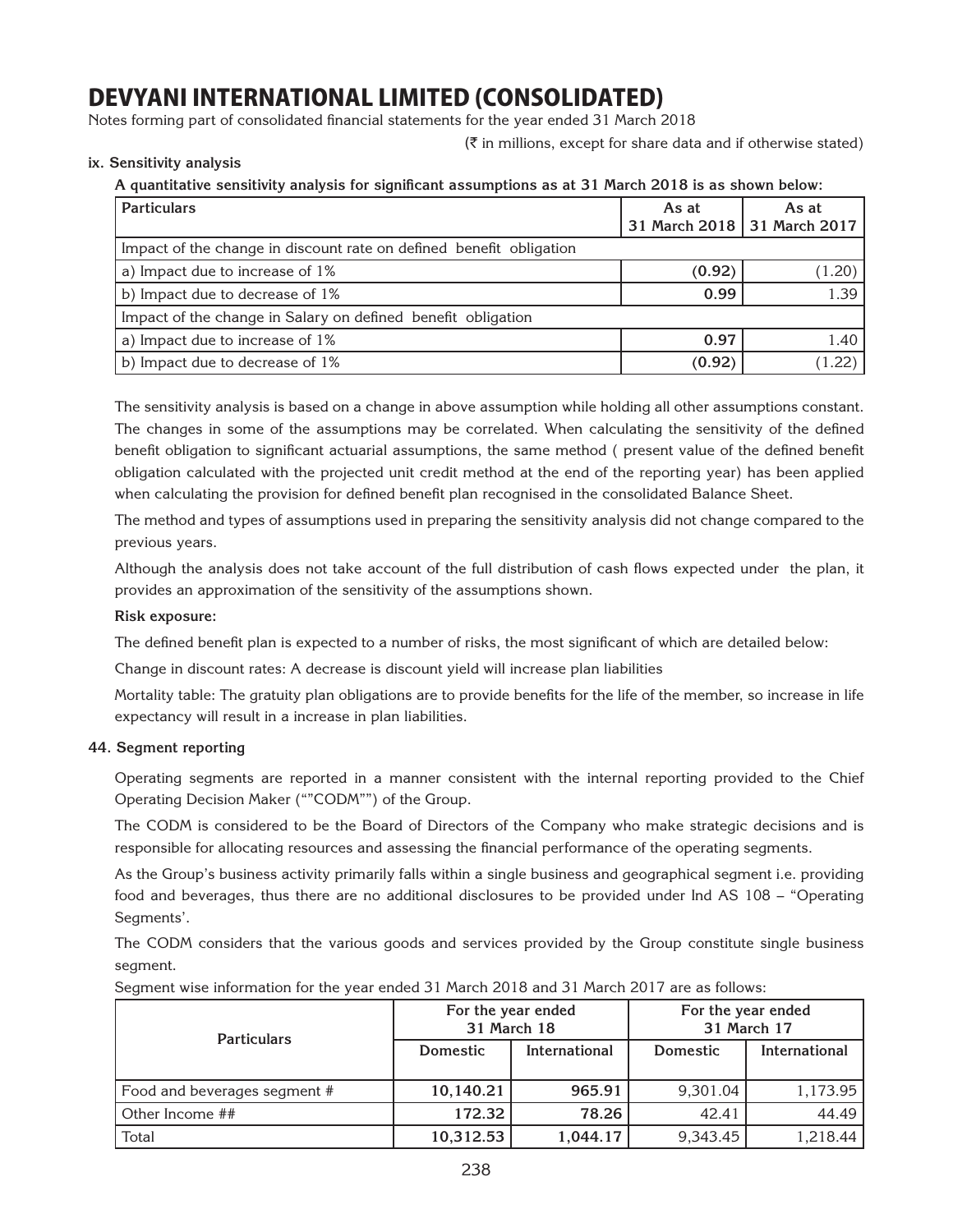Notes forming part of consolidated financial statements for the year ended 31 March 2018

**As at 31 March 2018 As at 31 March 2017 As at 01 April 2016 Domestic International Domestic International Domestic International** Non-current assets\* **4,181.05** 1,084.22 3,714.84 692.11 4,183.12 1,347.63

 $(\bar{\zeta})$  in millions, except for share data and if otherwise stated)

# Revenue from food and beverages segment is directly attributed to domestic and international operations

## Other income is attributed between domestic and international operations based on country of incorporation of respective companies of the group.

\*Non current assets excludes financial instruments, equity accounted investees, deferred tax assets and income tax assets (net)

No single external customer amounts to 10% or more of the Group's revenue. Accordingly, information about major customer is not provided.

### **45. Interest in joint venture**

### **Joint Venture**

The Minor Food Group (India) Private Limited (Minor) is a joint arrangement in which the Group has joint control and a 30% ownership interest. Minor is principally engaged in the business of developing, managing and operating ice cream parlours for Swensen's brands in Bengaluru, India. Minor is not publicly listed and accordingly, no quoted market price is available for the investment.

Based on contractual arrangement between MFG International Holding (Singapore) Pte. Ltd and the Company, the Group has classified its interests in Minor as a joint venture.

The following table summarises the financial information of Minor and the carrying amount of the Group's interest in Minor.

| <b>Particulars</b>                                                                                                                                                                                          | As at<br>31 March 2018 | As at<br>31 March 2017 | As at<br>1 April 2016 |
|-------------------------------------------------------------------------------------------------------------------------------------------------------------------------------------------------------------|------------------------|------------------------|-----------------------|
| Percentage of ownership interest                                                                                                                                                                            | 30%                    | 30%                    | 30%                   |
| Non-current assets                                                                                                                                                                                          | 90.09                  | 113.57                 | 94.93                 |
| Current assets (including cash and cash equivalents-<br>31 March 2018: Rs. 4.47, 31 March 2017: Rs. 42.22, 1<br>April 2016: Rs. 2.96)                                                                       | 19.01                  | 55.78                  | 10.44                 |
| Current liabilities (current financial liabilities other<br>than trade payables and other financial liabilities and<br>provisions-31 March 2018: Rs. Nil, 31 March 2017:<br>Rs. Nil, 1 April 2016: Rs. Nil) | (25.76)                | (27.68)                | (20.31)               |
| Net assets                                                                                                                                                                                                  | 83.34                  | 141.67                 | 85.06                 |
| Groups share in net assets (30%)                                                                                                                                                                            | 25.00                  | 42.50                  | 25.52                 |
| Provision for impairment loss in value of investment                                                                                                                                                        | (25.00)                |                        |                       |
| Carrying amount of interest in joint venture                                                                                                                                                                |                        | 42.50                  | 25.52                 |

### **a) At Balance Sheet level**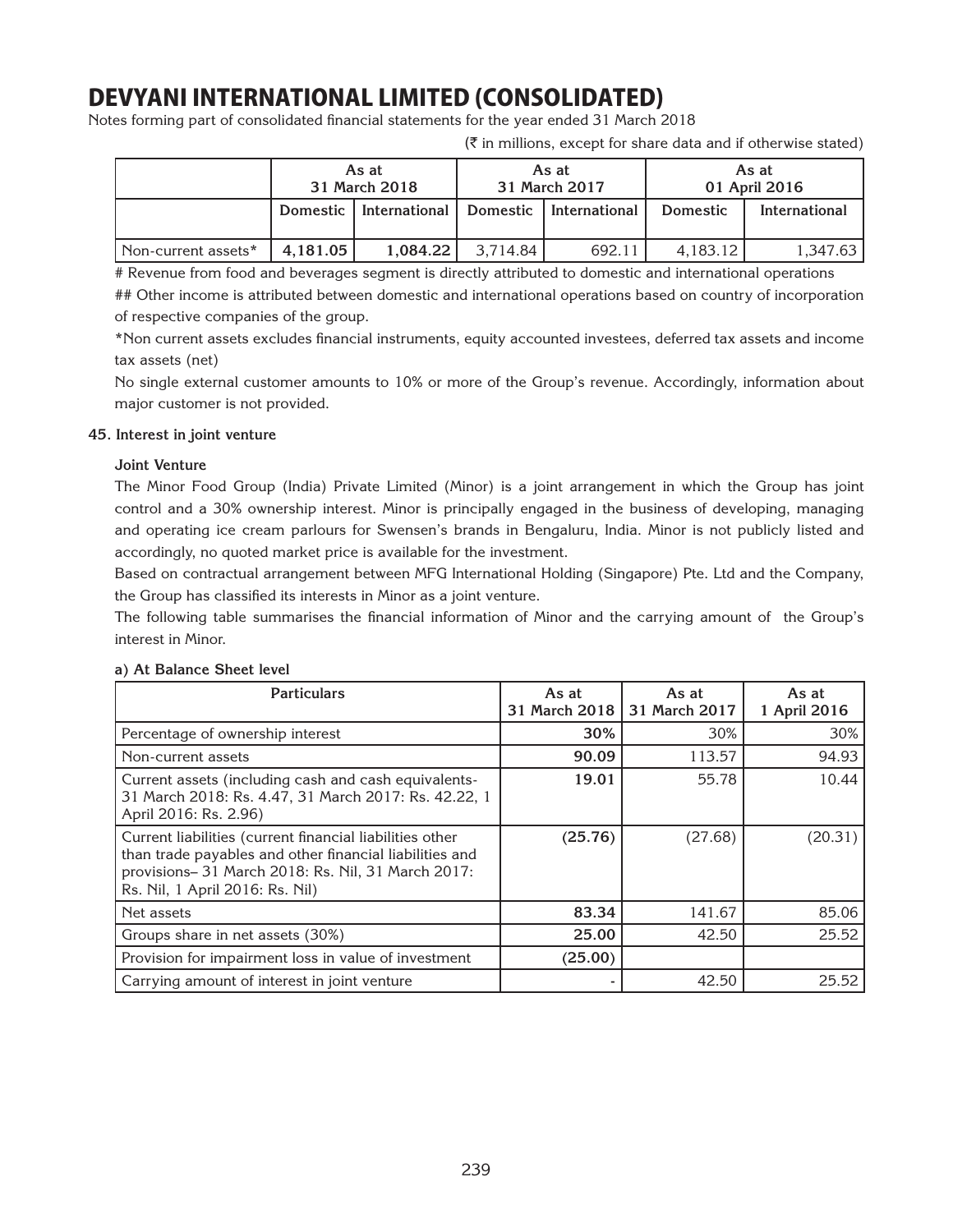Notes forming part of consolidated financial statements for the year ended 31 March 2018

 $(\bar{\tau})$  in millions, except for share data and if otherwise stated)

| <b>Particulars</b>                                | For the year<br>ended<br>31 March 2018 | For the year<br>ended<br>31 March 2017 |
|---------------------------------------------------|----------------------------------------|----------------------------------------|
| Revenue from operations                           | 64.87                                  | 67.72                                  |
| Interest income                                   | 2.20                                   | 2.21                                   |
| Depreciation and amortisation                     | 11.51                                  | 14.25                                  |
| Interest expense                                  | 0.01                                   | 0.08                                   |
| Loss for the year                                 | (58.34)                                | (36.68)                                |
| Total comprehensive income for the year           | (58.34)                                | (36.68)                                |
| Group's share of loss (30%)                       | (17.50)                                | (11.00)                                |
| Group's share of OCI (30%)                        |                                        |                                        |
| Group's share of total comprehensive income (30%) | (17.50)                                | (11.00)                                |

**b) At Statement of Profit and Loss level**

In years ended 31 March 2018 and 31 March 2017, the Group did not receive dividends from the joint venture.

### **46. Non-controlling interests (NCI)**

See accounting policies in Note 2.1 (e) (i)

The following table summarises the information relating to each of the Group's subsidiaries that has material NCI, before any intra-group eliminations

| 31 March 2018                                       | <b>RV Enterprizes</b><br>Pte. Limited * | Devyani<br>Airport<br><b>Services</b><br>(Mumbai)<br><b>Private Limited</b> | <b>Total</b> |
|-----------------------------------------------------|-----------------------------------------|-----------------------------------------------------------------------------|--------------|
| <b>NCI Percentage</b>                               | 26%                                     | 49%                                                                         |              |
| Non-current assets                                  | 468.01                                  | 308.47                                                                      | 776.48       |
| Current assets                                      | 79.64                                   | 37.24                                                                       | 116.88       |
| Non-current liabilities                             | (1, 333.79)                             | (810.08)                                                                    | (2, 143.87)  |
| <b>Current liabilities</b>                          | (731.56)                                | (111.98)                                                                    | (843.54)     |
| Net assets                                          | (1,517.70)                              | (576.35)                                                                    | (2,094.05)   |
| Net assets attributable to NCI                      | (79.60)                                 | (256.59)                                                                    | (336.19)     |
| Revenue from operations                             | 749.52                                  | 496.26                                                                      | 1,245.78     |
| Profit/(Loss) for the year                          | (24.28)                                 | (278.30)                                                                    | (302.58)     |
| Other comprehensive income for the year             | 54.37                                   | 0.40                                                                        | 54.77        |
| Total comprehensive income for the year             | 30.09                                   | (277.90)                                                                    | (247.81)     |
| Profit/(Loss) allocated to NCI                      | (12.10)                                 | (136.37)                                                                    | (148.47)     |
| Other comprehensive income allocated to NCI         | 10.81                                   | 0.20                                                                        | 11.01        |
| Total comprehensive income allocated to NCI         | (1.29)                                  | (136.17)                                                                    | (137.46)     |
| Cash flows from operating activities                | (7.25)                                  | (32.25)                                                                     | (39.50)      |
| Cash flows from investing activities                | 3.10                                    | (2.87)                                                                      | 0.24         |
| Cash flows from financing activities                | (9.97)                                  | 37.29                                                                       | 27.31        |
| Net increase(decrease) in cash and cash equivalents | (14.12)                                 | 2.17                                                                        | (11.95)      |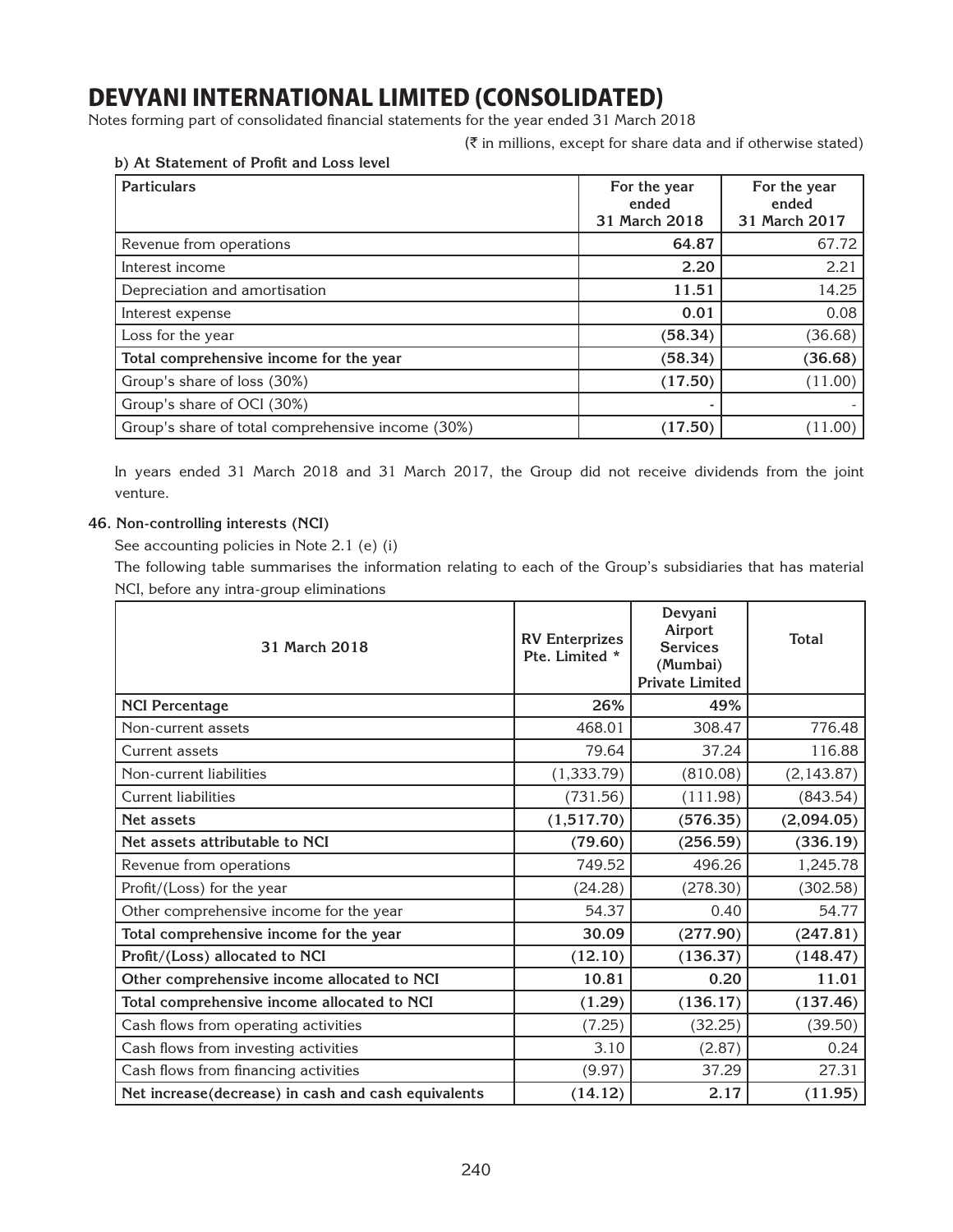Notes forming part of consolidated financial statements for the year ended 31 March 2018

 $(\bar{\tau}$  in millions, except for share data and if otherwise stated)

| 31 March 2017                                       | <b>RV</b> Enterprizes<br>Pte. Limited * | Devyani<br>Airport<br><b>Services</b><br>(Mumbai)<br><b>Private Limited</b> | <b>Total</b> |
|-----------------------------------------------------|-----------------------------------------|-----------------------------------------------------------------------------|--------------|
| <b>NCI Percentage</b>                               | 26%                                     | 49%                                                                         |              |
| Non-current assets                                  | 636.06                                  | 395.40                                                                      | 1,031.46     |
| Current assets                                      | 101.20                                  | 36.29                                                                       | 137.49       |
| Non-current liabilities                             | (1,442.12)                              | (576.77)                                                                    | (2,018.89)   |
| <b>Current liabilities</b>                          | (842.92)                                | (176.73)                                                                    | (1,019.65)   |
| Net assets                                          | (1,547.78)                              | (321.81)                                                                    | (1,869.59)   |
| Net assets attributable to NCI                      | (78.31)                                 | (124.44)                                                                    | (202.75)     |
| Revenue from operations                             | 998.47                                  | 467.98                                                                      | 1,466.45     |
| Profit/(Loss) for the year                          | (861.85)                                | (263.14)                                                                    | (1, 124.99)  |
| Other comprehensive income for the year             | 645.76                                  | 0.12                                                                        | 645.88       |
| Total comprehensive income for the year             | (216.09)                                | (263.02)                                                                    | (479.11)     |
| Profit/(Loss) allocated to NCI                      | (468.95)                                | (128.94)                                                                    | (597.89)     |
| Other comprehensive income allocated to NCI         | 390.65                                  | 0.06                                                                        | 390.71       |
| Total comprehensive income allocated to NCI         | (78.30)                                 | (128.88)                                                                    | (207.18)     |
| Cash flows from operating activities                | 166.98                                  | 30.72                                                                       | 197.70       |
| Cash flows from investing activities                | 35.38                                   | (62.46)                                                                     | (27.07)      |
| Cash flows from financing activities                | (186.50)                                | 20.87                                                                       | (165.63)     |
| Net increase(decrease) in cash and cash equivalents | 15.86                                   | (10.87)                                                                     | 4.99         |

| 31 March 2016                  | <b>RV</b> Enterprizes<br>Pte. Limited * | Devyani<br>Airport<br><b>Services</b><br>(Mumbai)<br><b>Private Limited</b> | <b>Total</b> |
|--------------------------------|-----------------------------------------|-----------------------------------------------------------------------------|--------------|
| <b>NCI Percentage</b>          | 26%                                     | 49%                                                                         |              |
| Non-current assets             | 1,307.36                                | 391.56                                                                      | 1,698.92     |
| Current assets                 | 145.61                                  | 56.45                                                                       | 202.06       |
| Non-current liabilities        | (1,612.04)                              | (360.78)                                                                    | (1,972.82)   |
| <b>Current liabilities</b>     | (1, 172.63)                             | (162.13)                                                                    | (1,334.76)   |
| Net assets                     | (1,331.70)                              | (74.90)                                                                     | (1,406.60)   |
| Net assets attributable to NCI |                                         |                                                                             |              |

In years ended 31 March 2018 and 31 March 2017, the Group did not receive dividends from the subsidiaries.

\* Post consolidation of Devyani International (Nigeria) Limited (Subsidiary of RV Enterprizes Pte. Limited)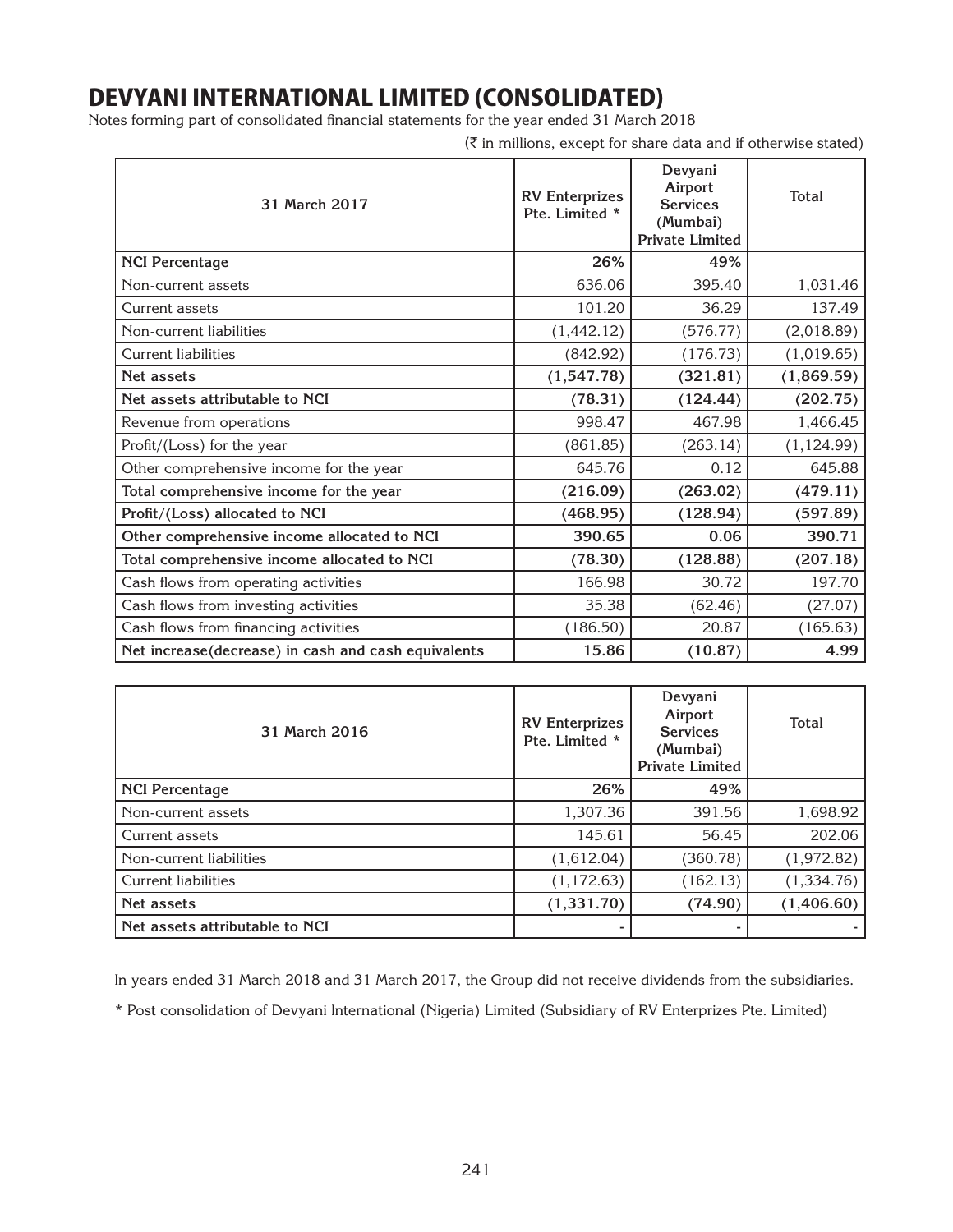| tes forming part of consolidated financial statements<br>Additional information pursuant to paragraph 2 of |                                       |                                          | Division II of Schedule III to the Companies Act 2013<br>for the year ended 31 March 2018 |                         |                                                             |                | $(\bar{x}$ in millions, except for share data and if otherwise stated) |          |
|------------------------------------------------------------------------------------------------------------|---------------------------------------|------------------------------------------|-------------------------------------------------------------------------------------------|-------------------------|-------------------------------------------------------------|----------------|------------------------------------------------------------------------|----------|
| 31 March 18                                                                                                | (Total assets                         | assets<br>- Total<br>liabilities)<br>Net |                                                                                           | Share in profit or loss | comprehensive income                                        | Share in other | Share in total comprehensive                                           | income   |
| Name of the entity in the<br>droub                                                                         | As % of<br>Net assets<br>consolidated | Amount                                   | As % of<br>profit or loss<br>consolidated                                                 | Amount                  | As % of<br>income<br>comprehensive<br>consolidated<br>other | Amount         | As % of<br>comprehensive<br>income<br>consolidated<br>total            | Amount   |
| Parent                                                                                                     |                                       |                                          |                                                                                           |                         |                                                             |                |                                                                        |          |
| Devyani International<br>Limited (DIL                                                                      | 300.00%                               | 165.38<br>m                              | 205.99%                                                                                   | 591.67                  | $-19.28%$                                                   | (13.13)        | 162.81%                                                                | 578.54   |
| (Parent's share)<br>Subsidiaries                                                                           |                                       |                                          |                                                                                           |                         |                                                             |                |                                                                        |          |
| Subsidiaries Incorporated in India                                                                         |                                       |                                          |                                                                                           |                         |                                                             |                |                                                                        |          |
| Devyani Food Street<br>Private Limited                                                                     | 0%                                    | 0.29                                     | 6%                                                                                        | 5.85                    | 0.59%                                                       | 0.40           | 4.57%                                                                  | 16.25    |
| (Mumbai) Private Limited<br>Devyani Airport Services                                                       | $-34%$                                | 59.96)<br>ಲ                              | .39%                                                                                      | (111.55)                | 0.30%                                                       | 0.20           | $-31.33%$                                                              | (111.35) |
| Subsidiaries Incorporated outside India                                                                    |                                       |                                          |                                                                                           |                         |                                                             |                |                                                                        |          |
| (Nepal) Private Limited<br>Devyani International                                                           | 3%                                    | 26.92                                    | 5%                                                                                        | 14.59                   | 0.69%                                                       | 0.47           | 4.24%                                                                  | 5.06     |
| Devyani International (UK)<br>Private Limited                                                              | 28%                                   | 294.67                                   | $-7%$                                                                                     | (18.96)                 | 37.89%                                                      | 25.81          | 1.93%                                                                  | 6.85     |
| RV Enterprizes Pte. Limited                                                                                | $-136%$                               | (1,438.10)                               | $-4%$                                                                                     | (11.97)                 | 59.07%                                                      | 40.24          | 7.95%                                                                  | 28.27    |
| Non controlling interest                                                                                   |                                       |                                          |                                                                                           |                         |                                                             |                |                                                                        |          |
| Subsidiaries Incorporated in India                                                                         |                                       |                                          |                                                                                           |                         |                                                             |                |                                                                        |          |
| (Mumbai) Private Limited<br>Devyani Airport Services                                                       | $-24%$                                | 256.59)<br>G                             | $-47%$                                                                                    | (136.37)                | 0.29%                                                       | 0.20           | 38.32%                                                                 | (136.17) |
| Subsidiaries Incorporated outside India                                                                    |                                       |                                          |                                                                                           |                         |                                                             |                |                                                                        |          |
| RV Enterprizes Pte. Limited                                                                                | $-8%$                                 | (79.60)                                  | $-4%$                                                                                     | (12.10)                 | 20.45%                                                      | 13.93          | 0.51%                                                                  | 1.83     |
| Joint Venture (Investment as per equity method)                                                            |                                       |                                          |                                                                                           |                         |                                                             |                |                                                                        |          |
| The Minor Food Group<br>(India) Private Limited                                                            | $\frac{8}{3}$                         |                                          | $-6%$                                                                                     | (17.50)                 | 0.00%                                                       | $\mathbf{I}$   | $-4.92%$                                                               | (17.50)  |
| Inter group eliminations                                                                                   | $-28%$                                | (297.88)                                 | -9%                                                                                       | (26.43)                 | 0.00%                                                       |                | $-7.44%$                                                               | (26.43)  |
| At 31 March 2018                                                                                           | 100%                                  | 1,055.13                                 | 100%                                                                                      | 287.23                  | 100%                                                        | 68.12          | 100%                                                                   | 355.35   |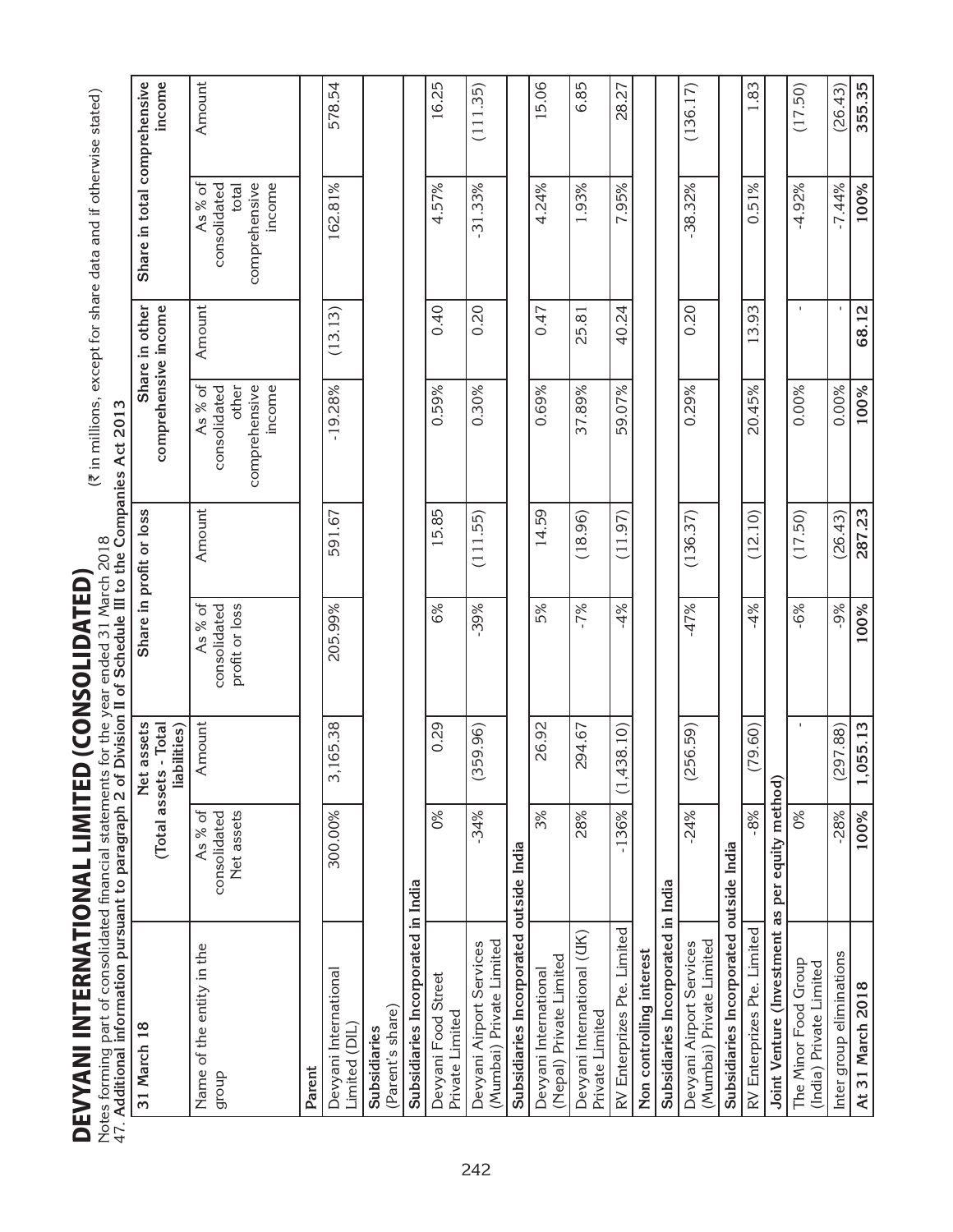|                   | $\frac{1}{2}$        |
|-------------------|----------------------|
|                   |                      |
| $\frac{1}{1}$     |                      |
|                   | $\overline{a}$       |
|                   |                      |
|                   |                      |
|                   |                      |
| = = < < = < < < < |                      |
|                   |                      |
|                   |                      |
|                   |                      |
|                   |                      |
|                   |                      |
|                   |                      |
|                   |                      |
|                   |                      |
|                   |                      |
| ▞▖▙▐▖▆▅▅▅▗▖▗▗     |                      |
| ĺ                 |                      |
|                   |                      |
| i<br>S            | $\ddot{\ }$          |
|                   |                      |
|                   | .<br>.<br>.          |
| i                 |                      |
|                   |                      |
|                   |                      |
|                   |                      |
|                   |                      |
|                   |                      |
|                   |                      |
|                   |                      |
|                   |                      |
| j                 | $\ddot{\phantom{0}}$ |
|                   |                      |

Notes forming part of consolidated financial statements for the year ended 31 March 2018 Notes forming part of consolidated financial statements for the year ended 31 March 2018 ه

2.63  $(\bar{x}$  in millions, except for share data and if otherwise stated) **Share in total comprehensive**  Inter group eliminations  $1$  5% 32.27 0% 32.27 0% 32.27 0% 2.63  $\vert$ **income** Amount  $(78.31)$  $(11.00)$  $(1, 158.10)$ 380.25% 2,543.25 40.79% (733.73) -0.41% (2.64) 63.58% (736.37) -37% (248.61) 7% (123.99) 0% 0.06 10.70% (123.93) -19% (124.44) 7% (128.94) 0% 0.06 11.13% (128.88) RV Enterprizes Pte. Limited - Limited - 12% | 26% | 26% | 26% 390.66 | 6.76% | 6.76% (78.31) 59.31) 6% 42.50 1% (11.00) 0% - 0.95% (11.00) **At 31 March 2017 100% 668.83 100.00% (1,798.67) 100% 640.57 100% (1,158.10)**  $(128.88)$  $\frac{1}{2}$  $\frac{1}{2}$  $\frac{1}{2}$  $\frac{1}{2}$  $\frac{1}{2}$  $\frac{1}{2}$  $\frac{1}{2}$  $\frac{1}{2}$  $\frac{1}{2}$  $\frac{1}{2}$  $\frac{1}{2}$ solidated RV Enterprizes Pte. Limited -220% (1,469.47) 22% (392.88) 40% 255.11 11.90% (137.77) 36.98 18.55 -6% (39.96) -2% 38.93 0% (1.95) -3.19% 36.98 2% 11.60 -1% 19.28 0% (0.73) -1.60% 18.55  $-3.19%$ 10.70%  $-0.23%$ 100% As % of Amount  $\begin{array}{c} \text{As } 8 \text{ of} \\ \end{array}$ consolidated comprehensive comprehensive income  $-1.60%$ 11.90% 6.76% 0.95% consolidated total 63.58% 11.13% Share in other **Share in profit or loss Share in other** Amount 0.06 0.06 390.66 comprehensive income  $(2.64)$ 640.57 **comprehensive income** 255.11  $(1.95)$  $(0.73)$ As % of 61% Amount | As % of consolidated comprehensive  $5<sup>8</sup>$  $0%$ 40% 100% comprehensive income  $-0.41%$  $5<sup>8</sup>$  $5<sup>8</sup>$  $5<sup>8</sup>$  $0\%$ other  $(11.00)$ 2.63 Share in profit or loss 38.93 19.28  $(468.97)$  $(1,798.67)$ Amount  $(733.73)$  $(123.99)$  $(392.88)$  $(128.94)$  $-2%$  $-1\%$ 22% 7% 26%  $0\%$ 100.00% As% of Amount As % of consolidated consolidated 40.79% 7%  $1%$ profit or loss profit or loss 42.50 **31 March 17 Net assets (Total assets - Total**  11.60 32.27 Net assets (Total assets - Total Amount 2,543.25  $(78.31)$ 668.83 **liabilities)**  $(39.96)$  $(248.61)$  $(1,469.47)$  $(124.44)$ **Joint Venture (Investment as per equity method)** Joint Venture (Investment as per equity method)  $-220%$  $-12%$  $-6%$  $37%$  $-19%$ 5% consolidated  $2%$ 6% 100% As % of consolidated Net assets 380.25% Net assets Subsidiaries Incorporated outside India Subsidiaries Incorporated outside India **Subsidiaries Incorporated outside India Subsidiaries Incorporated outside India** Subsidiaries Incorporated in India Subsidiaries Incorporated in India **Subsidiaries Incorporated in India Subsidiaries Incorporated in India** RV Enterprizes Pte. Limited RV Enterprizes Pte. Limited Devyani Airport Services Mumbai) Private Limited Devyani Airport Services (Mumbai) Private Limited Name of the entity in the Devyani Airport Services (Mumbai) Private Limited Devyani Airport Services (Mumbai) Private Limited Name of the entity in the Nepal) Private Limited Non controlling interest **Non controlling interest** Inter group eliminations The Minor Food Group (Nepal) Private Limited The Minor Food Group (India) Private Limited (India) Private Limited Devyani International Devyani International Devyani International Devyani International Devyani Food Street Devyani Food Street At 31 March 2017 (Parent's share) (Parent's share) Private Limited Private Limited Limited (DIL) Limited (DIL) 31 March 17 **Subsidiaries Subsidiaries Parent** group